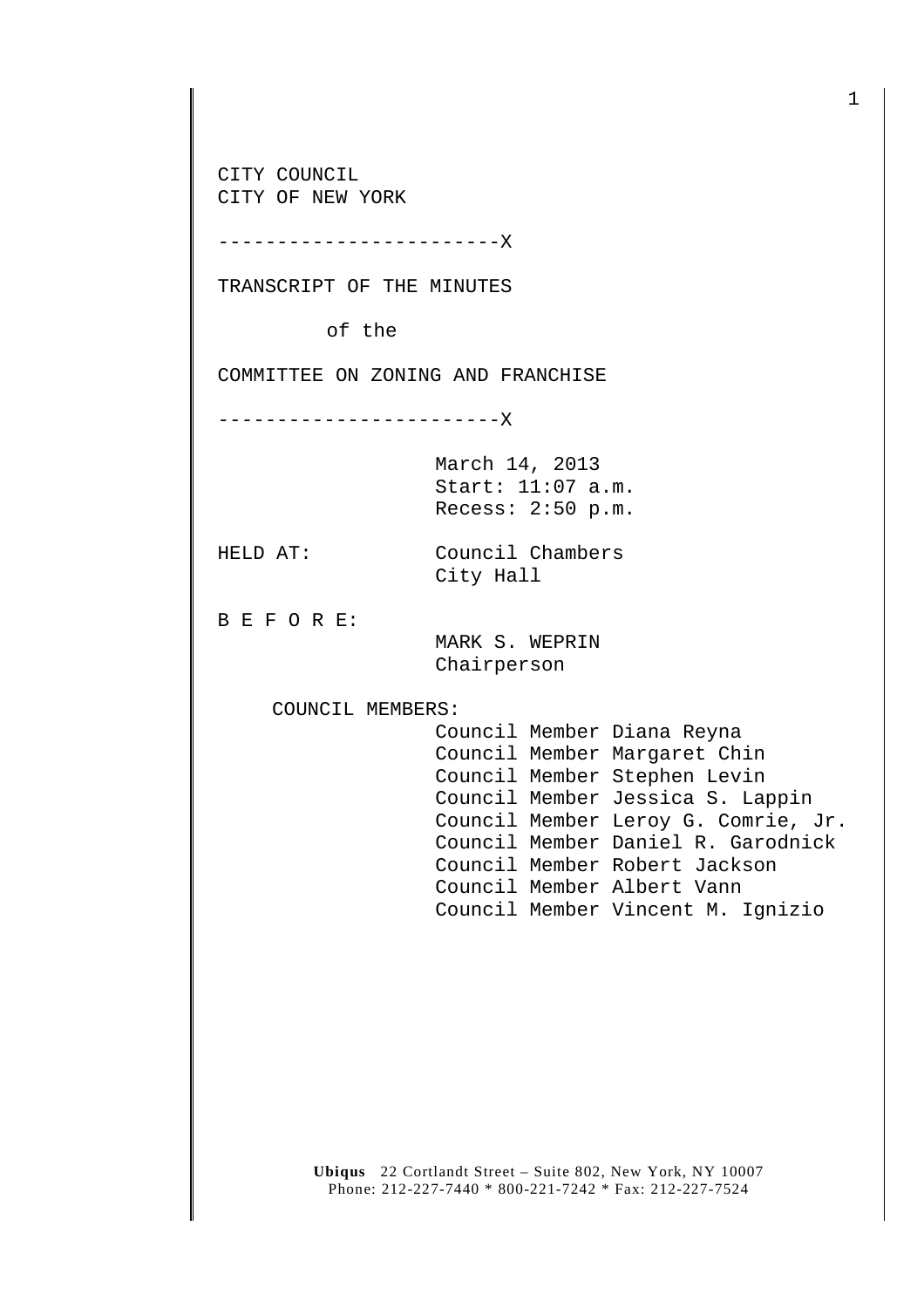Pavel Savetski Representative Ambience Wine LLC.

Arian Quragaj Yo Burger

Greg Pasquarelli Partner Shop Architects

Chris Curry Senior Executive Vice President Howard Hughes Corporation

Paul Silver Member Kramer, Levin, Naftalis & Frankel

Joe Coletti Vice President Government Affairs and Community Relations EDC

Patrick O'Sullivan Executive Vice President Real Estate EDC

Robert LaValva President New Amsterdam Public Market Association

Jerry Gallagher General Manager South Street Seaport Museum

Thomas Burton Clipper City

Dimitri Hatzigeorgiou Beekman Beer Garden Beach Club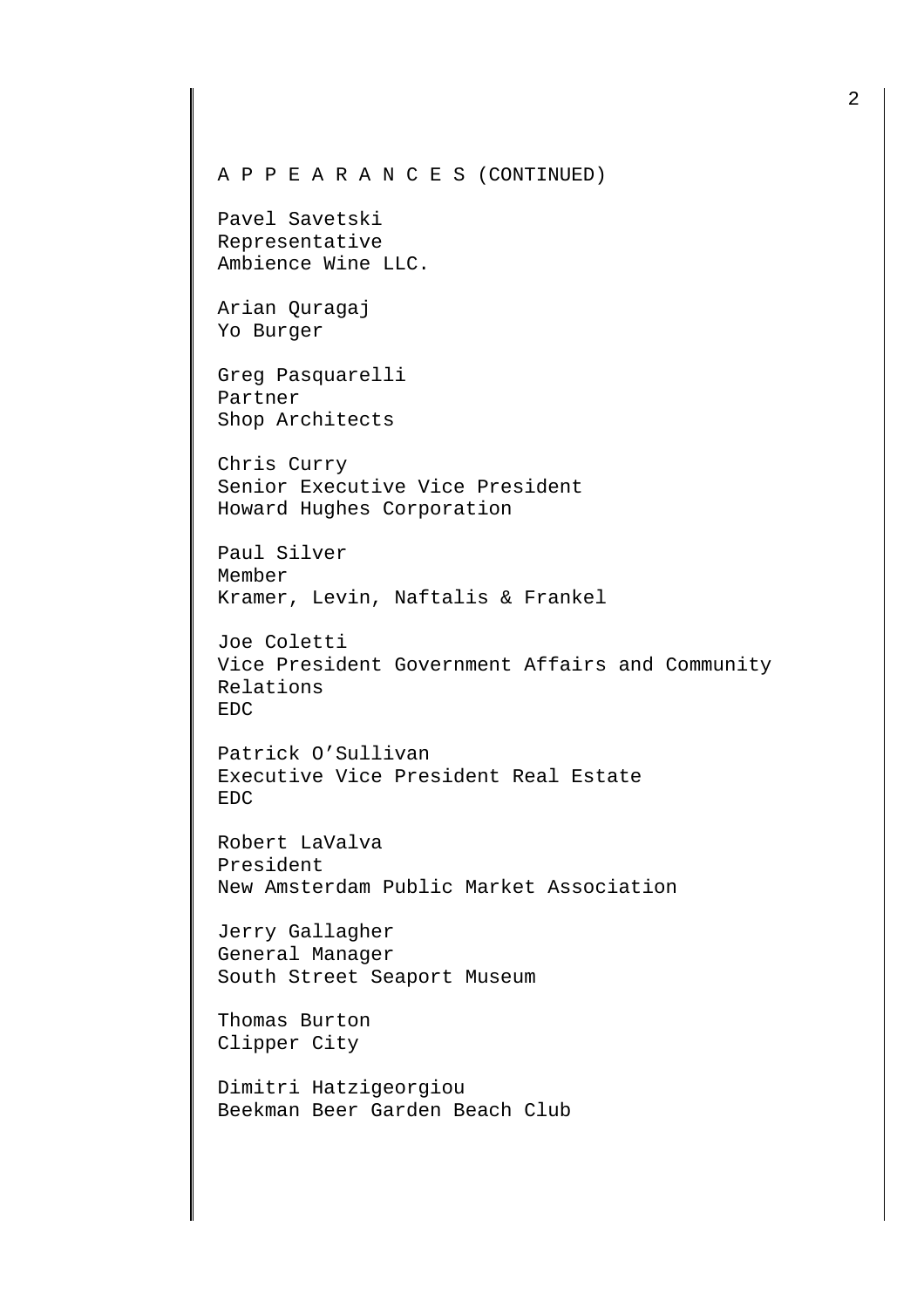Catherine McVay Hughes Chairperson Manhattan Community Board 1

Amy Peterson President Non-Traditional Employment for Women

James Conway Local 14 Operating Engineers

Sal Palezzi

Bridget Schuie

David Natchez Owner Urban Oyster

Michael Yezzi Owner Flying Pigs Farm

Andrew Hallowick Vice President New York Building Congress

Tamera Rivera Member and Representative NYC and Vicinity District Council of Carpenters

Devon Lomax Representative District Council 9 Painters, Glass Workers and Allied Trades

Jordan Eisentstat Deputy Director Association for a Better New York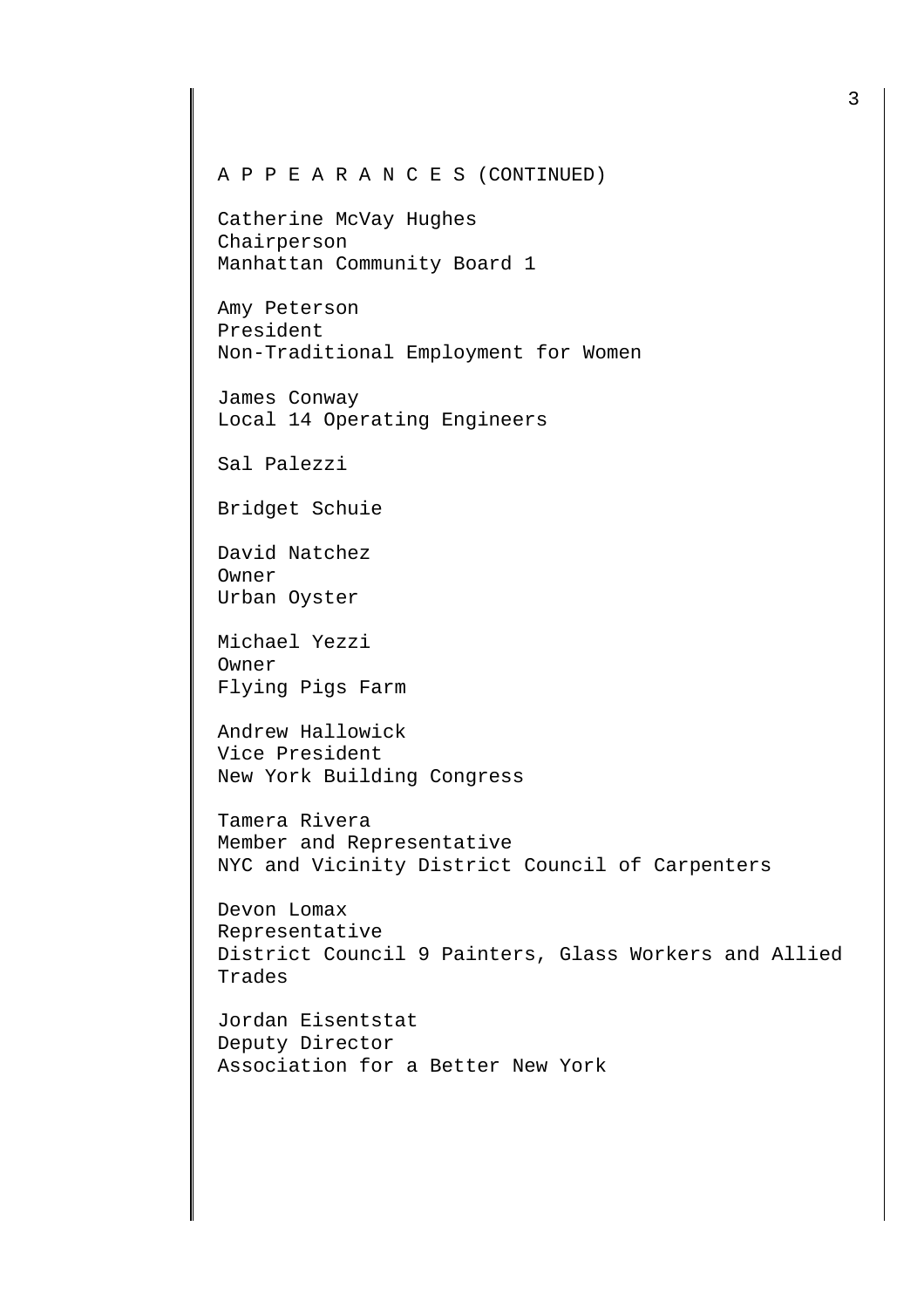Connie Chung Planning Analyst Alliance for Downtown New York

Emily Battles

Tracy Lee Cofounder Lone Star Taco

Jimmy Carboni Restaurant Owner

David Sheldon Part Time Crew Member Seaport Museum's Schooner, Pioneer

Marco Patanella Acting Director Seaport Neighborhood Merchant's Association

Joshua Knoller Hornblower Cruises and Events

Travis Noise Senior Vice President New York Water Taxi

Jim Witner

Sandy Eames Volunteer South Street Seaport Museum

Dathan Manning

Michael Abeck Captain Historic Ships Coalition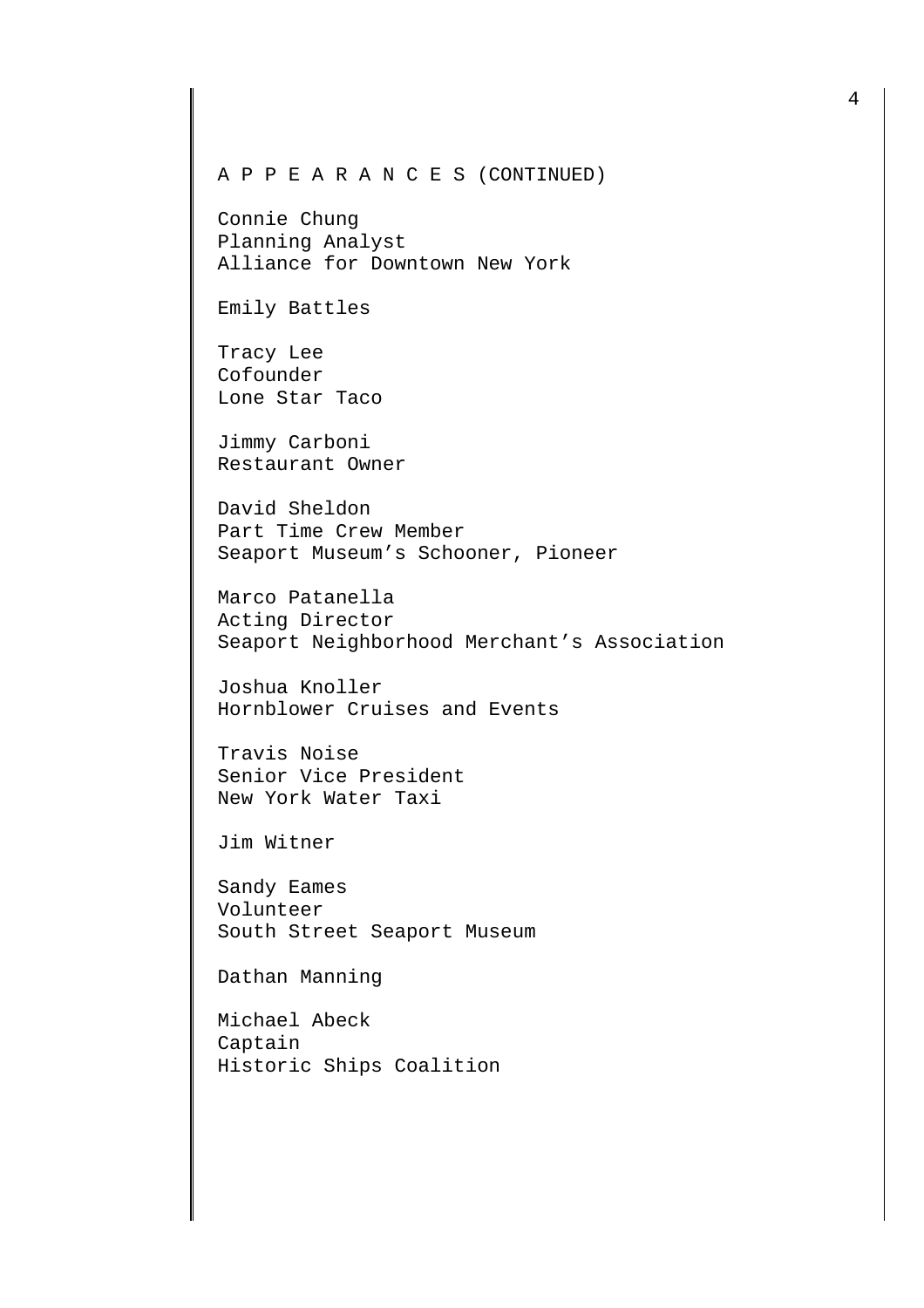Michael Abeck Captain Historic Ships Coalition

Mike Cohen Captain Save Our Seaport Coalition

Isaac Lara

Susan Heizer

Erica Ladi

Craig Thompson Owner Shandake and Bake

Nova Kim Director Wild Food Gatherers Guild and Cooperative

Lisa Fishoff Co-owner Push Cart Coffee, Cowboy Pizza

Michael Kramer Spokesperson Save Our Seaport Coalition

Flora Mendez Lower Manhattan Cultural Council

Barbara Zay Historic District's Council

Sal Hamoni

Mary Hebstrit Historic Ships Coalition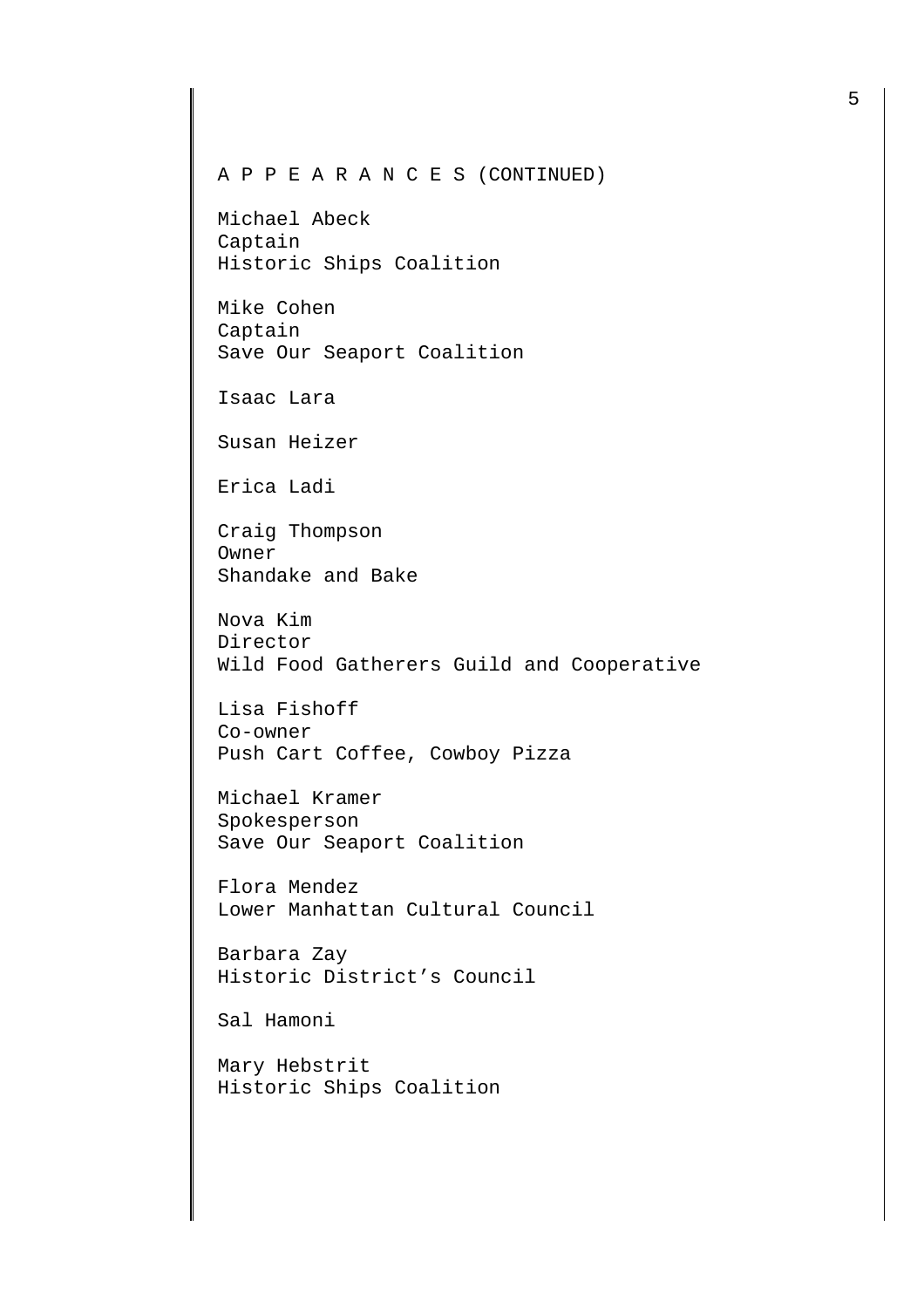Matt Washburn Farmer

Harrison Peck Metropolitan Waterfront Alliance

Niles Fallon Small Business Owner

Ben Conneth Luke's Lobster

Busby Billock

Sarah Grady Vice President of Programming Glenwood

Julie Finch Co-chair Friends of the Gibbons Underground Railroad Site

Adam Tiberio Owner Tiberio Custom Meats

Elizabeth Ryan Owner Breezy Hill Orchard

Jill Drury CEO and Cofounder Drury Design Dynamics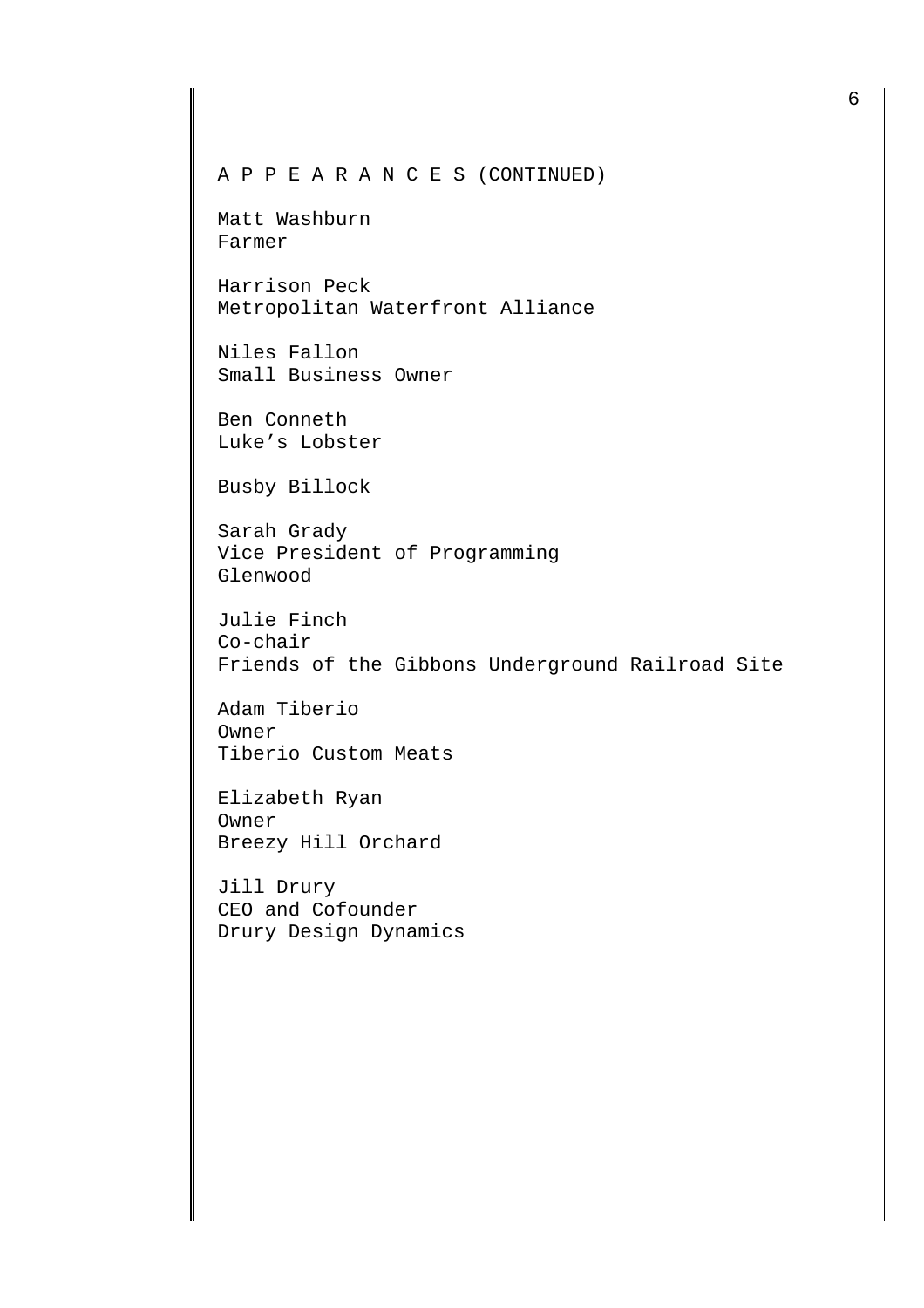| $\mathbf 1$ | 7<br>COMMITTEE ON ZONING AND FRANCHISES            |
|-------------|----------------------------------------------------|
| 2           | CHAIRPERSON WEPRIN: Okay great.                    |
| 3           | Thank you very much. Ladies and gentlemen,         |
| 4           | welcome to the City Hall chambers. We're glad      |
| 5           | everyone found their way here and we're about to   |
| 6           | get started. My name is Mark Weprin. I'm Chair     |
| 7           | of the Zoning and Franchises subcommittee. And     |
| 8           | the following members of the committee are here,   |
| $\mathsf 9$ | Council Member Dan Garodnick, Council Member       |
| 10          | Robert Jackson, Council Member Diana Reyna,        |
| 11          | Council Member Vincent Ignizio and Council Member  |
| 12          | Jessica Lappin. We're also joined by Council       |
| 13          | Member Margaret Chin, of whose district the South  |
| 14          | Street Seaport Site is situated, excuse me. We     |
| 15          | have five cafes to do quickly which were called up |
| 16          | for sidewalk café permits, and I am going to do    |
| 17          | those as quickly as possible. So with that in      |
| 18          | mind, I would like to call up Land Use Number 777, |
| 19          | which is Vela Wine Bar. And is that Pavel?         |
| 20          | MR. PAVEL SAVETSKI: Yes.                           |
| 21          | CHAIRPERSON WEPRIN: And you're                     |
| 22          | with Vella Wine Bar, right? Okay. Come on in.      |
| 23          | Sit down in that chair in front of the mike.       |
| 24          | You'll push the button. You'll state your name     |
| 25          | for the record and describe the application that   |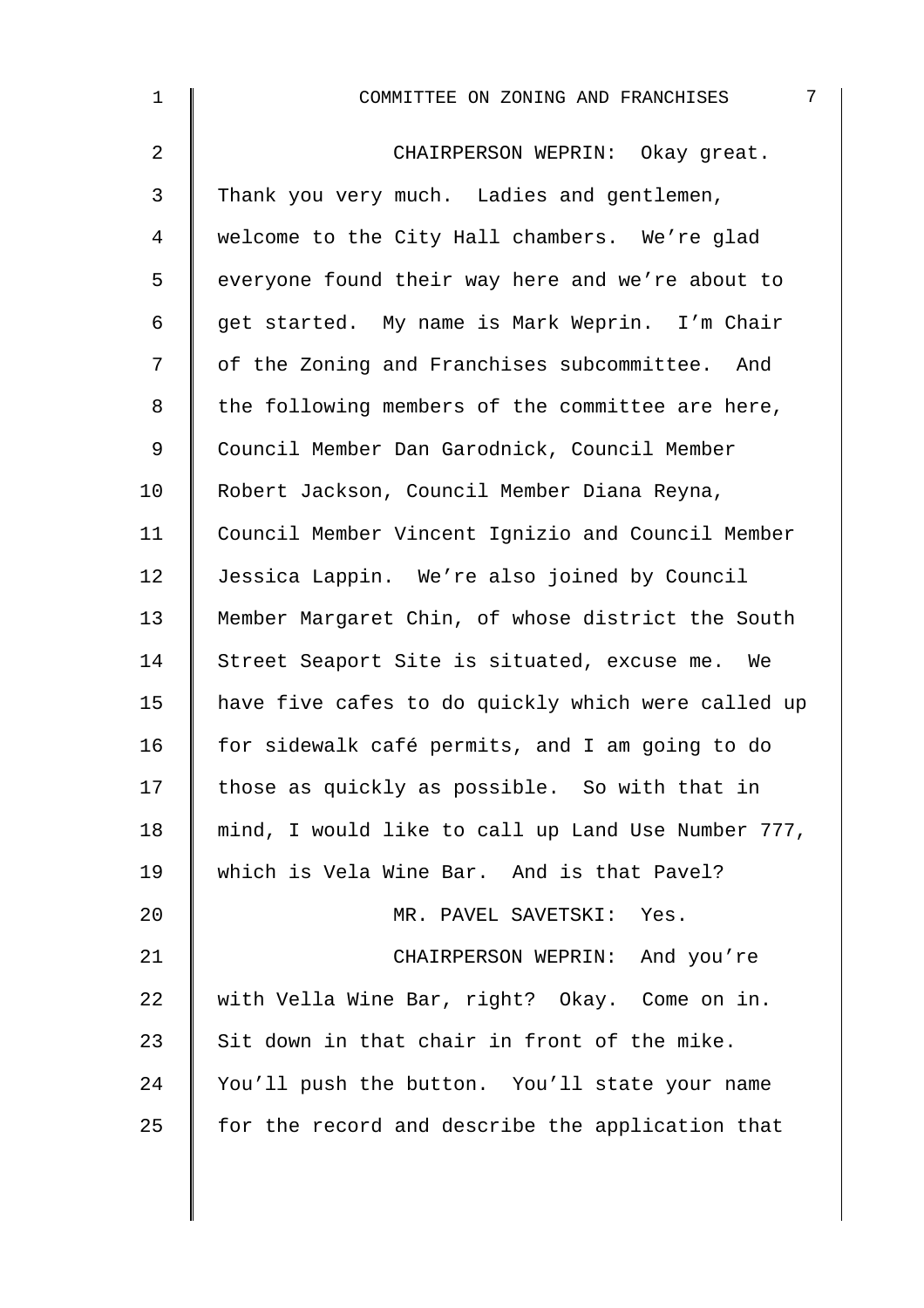| 1              | 8<br>COMMITTEE ON ZONING AND FRANCHISES            |
|----------------|----------------------------------------------------|
| $\overline{a}$ | you have before us today. Okay? Thank you very     |
| 3              | much.                                              |
| 4              | MR. SILVER: Oh, I'm sorry. Good                    |
| 5              | morning. My name is Pavel Savetski [phonetic].     |
| 6              | I'm representing Ambiance Wine LLC. I'm applicant  |
| 7              | for a sidewalk café 1480 2nd Avenue and 77th       |
| 8              | Street. After discussion with the board of         |
| 9              | managers and the residents of the - - and Council  |
| 10             | Member Jessica Lappin's office I have agreed to    |
| 11             | revise a sidewalk café application in the          |
| 12             | following manners, number one, reduction of the    |
| 13             | amount of tables from 28 to 20 and chairs from 56  |
| 14             | to 40. Number two, revise plans will also show     |
| 15             | the seams [phonetic] connection with proper        |
| 16             | clearances. Number three, submission of the        |
| 17             | revised sidewalk café plan to DCA by Friday, March |
| 18             | 15, 2013; and sent a copy to Pete Yanosik          |
| 19             | [phonetic] at land division of City Council.       |
| 20             | Number four, in support of the community, the      |
| 21             | sidewalk café will close at 11:30 p.m. on Sunday   |
| 22             | to Wednesday and midnight Thursday through         |
| 23             | Saturday. These terms and conditions have been     |
| 24             | agreed to by Ambience Wine LLC.                    |
| 25             | CHAIRPERSON WEPRIN: Thank you,                     |
|                |                                                    |
|                |                                                    |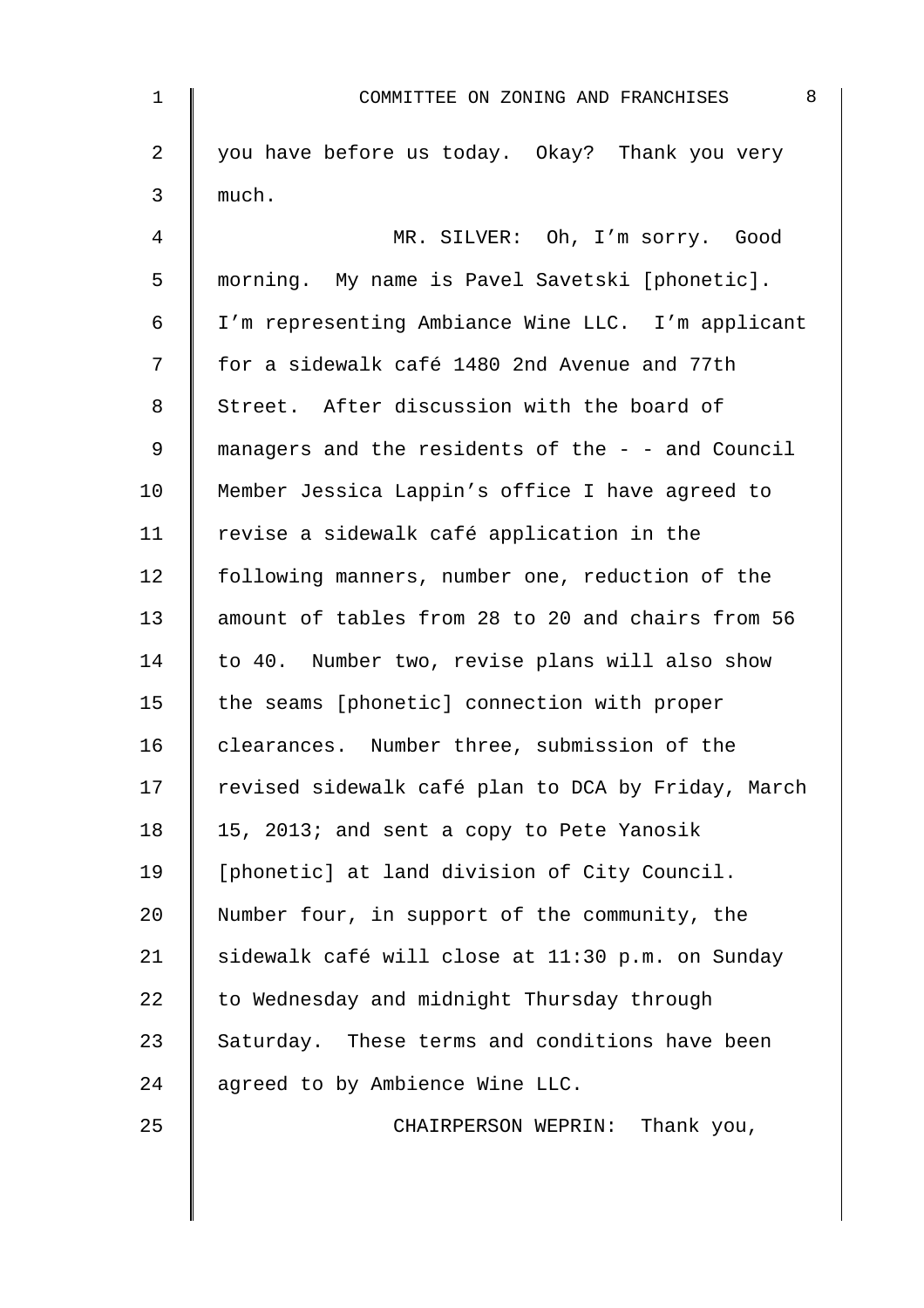| 1  | 9<br>COMMITTEE ON ZONING AND FRANCHISES            |
|----|----------------------------------------------------|
| 2  | sir. This is in Council Member Lappin's district   |
| 3  | and she had a couple of things she wanted to state |
| 4  | about this agreement.                              |
| 5  | COUNCIL MEMBER LAPPIN: I just                      |
| 6  | wanted to thank you for working with the           |
| 7  | community, for working with the Condo Board and    |
| 8  | for coming to this agreement. It was a very        |
| 9  | productive relationship and exchange with a very   |
| 10 | positive result, which is always the end goal. So  |
| 11 | thank you and good luck.                           |
| 12 | MR. SAVETSKI: Thank you.                           |
| 13 | CHAIRPERSON WEPRIN: Thank you very                 |
| 14 | much. You're now excused. Thank you. Not too       |
| 15 | painful. Not worth the wait, probably, but what    |
| 16 | are you going to do. Okay. The next item is Land   |
| 17 | Use number 778, Slice the Perfect Food. Some of    |
| 18 | you may know the place. The owner of the           |
| 19 | establishment was here earlier but unfortunately   |
| 20 | had to get back for lunch business-small           |
| 21 | merchants, but there is an agreement between       |
| 22 | Speaker Quinn's office and the merchant on some    |
| 23 | changes. I'm going to read those quickly into the  |
| 24 | record, though nasally, "This letter serves as our |
| 25 | agreement with the Chair, Council Member Mark      |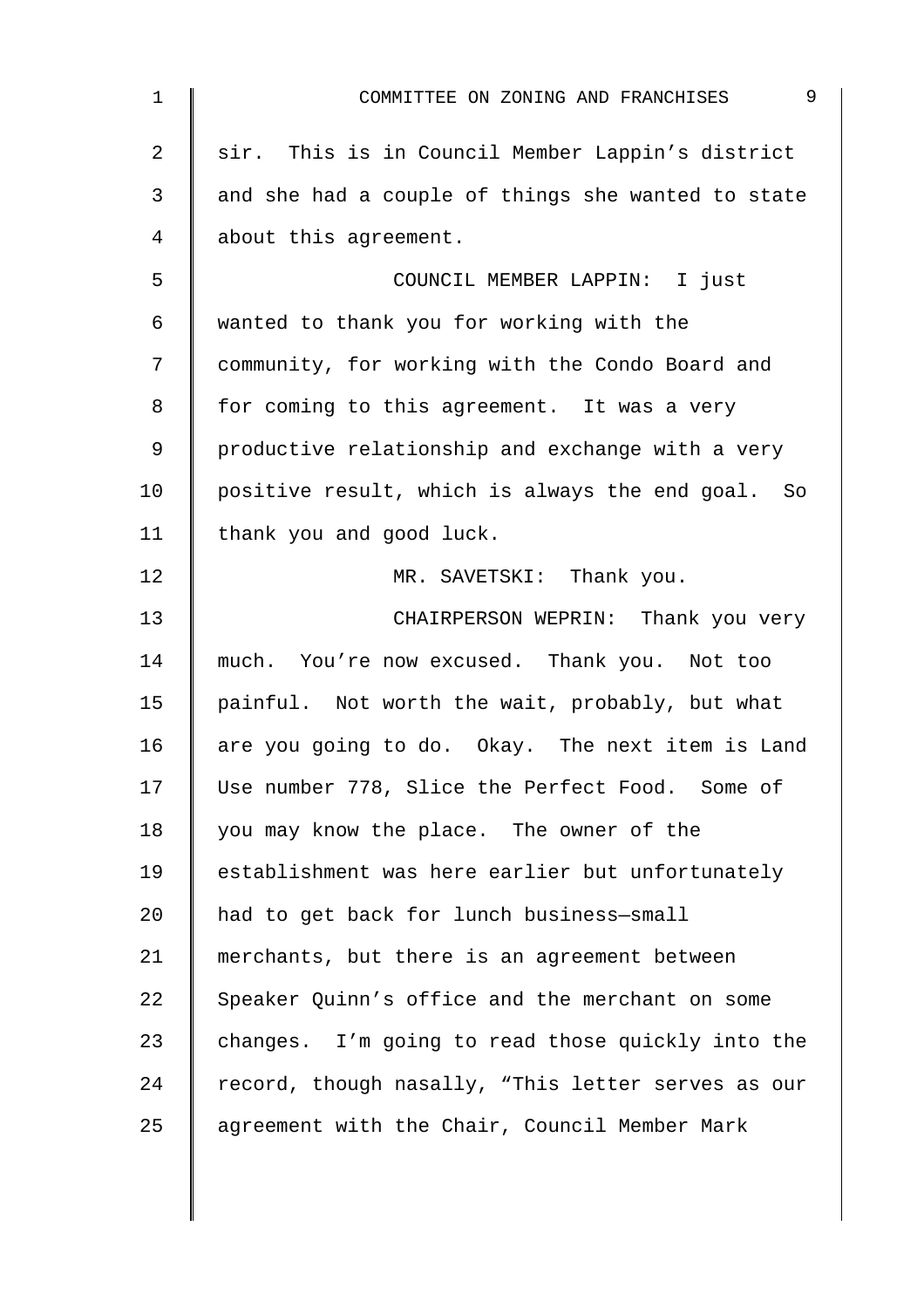2 Weprin and the accomplicing members of the 3 Subcommittee that will commit to the following. 4 We will arrange our sidewalk café tables and  $5 \parallel$  chairs according to the plans on file with the 6 Department of Consumer Affairs. We will remove 7 || all planters from within the sidewalk café and 8 from the sidewalk. And three, we will close and 9 Secure the sidewalk vault at all times while the  $10$  sidewalk café is in operation. If there are any 11 | questions, please call." And we have any, we will 12  $\parallel$  call her. After speaking to the Speaker's office, 13 they are okay with this. I lost her staff person,  $14$  but I know they said it was okay across the street 15  $\parallel$  so we are going to accept that into the record for 16 that item. We are now going to move on to Land 17 Use Number 779, Bone Lick Park. This is also in 18 | Council Member Quinn's district-Speaker Quinn's 19 district and this merchant was here and had to 20  $\parallel$  leave as well. I am going to read you this letter 21 into the record. "This letter serves as our 22 agreement between the Chair and the subcommittee 23 | on land use zoning and franchises. Number one, we 24 will arrange our sidewalk café tables and chairs  $25$  according to the plans on file with the New York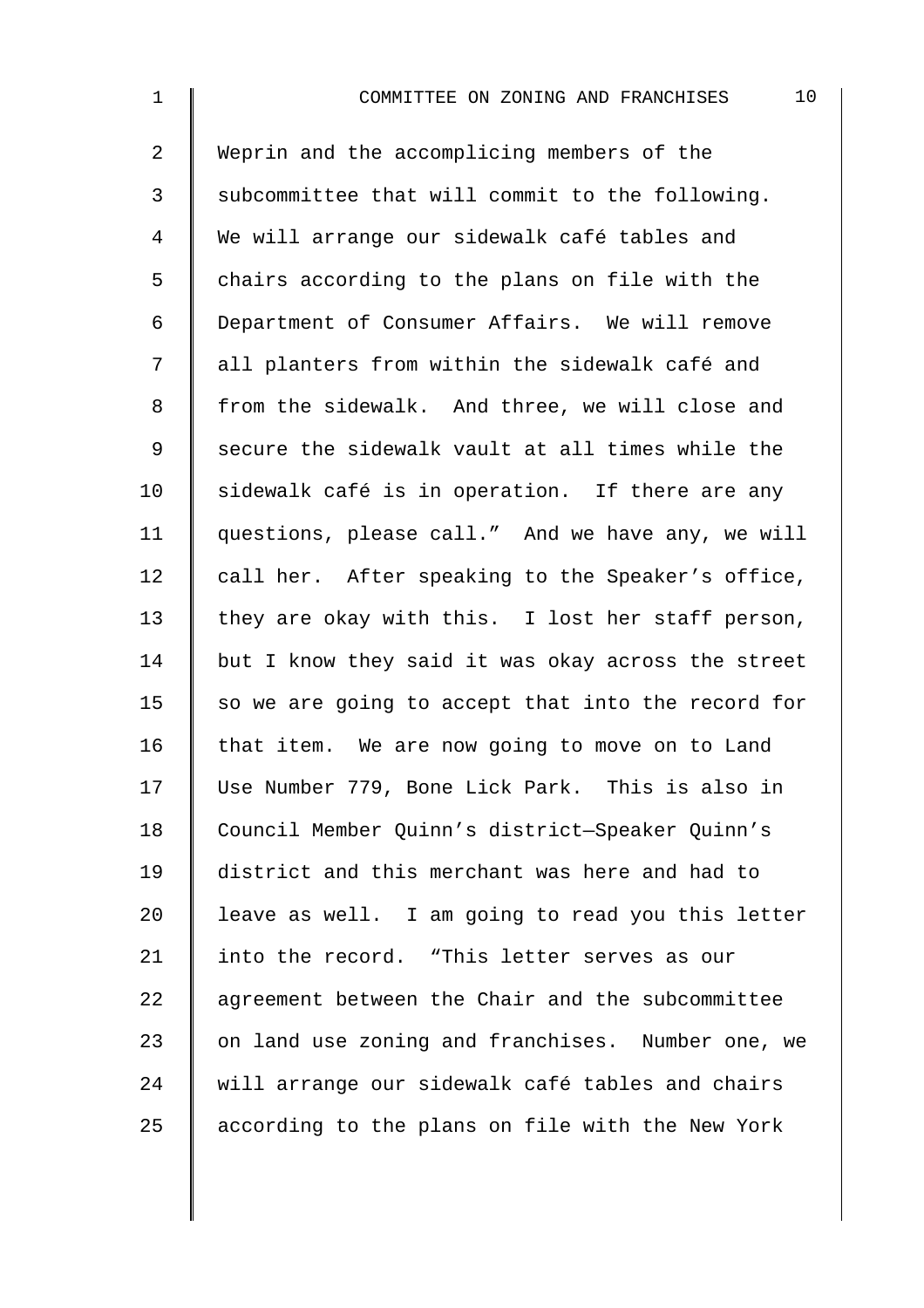| $\mathbf 1$    | 11<br>COMMITTEE ON ZONING AND FRANCHISES           |
|----------------|----------------------------------------------------|
| $\overline{2}$ | City Department of Consumer Affairs. Number two,   |
| 3              | we will not over seat by using more than 10 tables |
| 4              | and 20 seats in the sidewalk café. Three, we will  |
| 5              | maintain the required 36 inch wide service aisle   |
| 6              | within the café. And four, we will remove all      |
| 7              | planters from within the sidewalk and from outside |
| 8              | on the sidewalk of the café. If there are any      |
| 9              | questions, please call my office." Once again,     |
| 10             | the Speaker's office helped work out this          |
| 11             | agreement and the community and we are okay with   |
| 12             | it, so we will move on from that item. Right.      |
| 13             | The next item on the agenda is Land Use Number     |
| 14             | 780, which was Agave. Now this is going to be      |
| 15             | withdrawn. There's a motion in the file pursuant   |
| 16             | to withdrawal and we are going to move on from     |
| 17             | that item. And the last item on the café agenda    |
| 18             | is in the Bronx, a place called Yo Burger. And     |
| 19             | there's Arian Quragaj [phonetic]. Sorry about      |
| 20             | that name. And this is in Council Member           |
| 21             | Koppell's district and he has said he is okay with |
| 22             | the agreement. Do you have the letter to read      |
| 23             | into the record? Okay. Can you state what the      |
| 24             | agreement was on the café? Say your name first     |
| 25             | and pronounce it better than I did.                |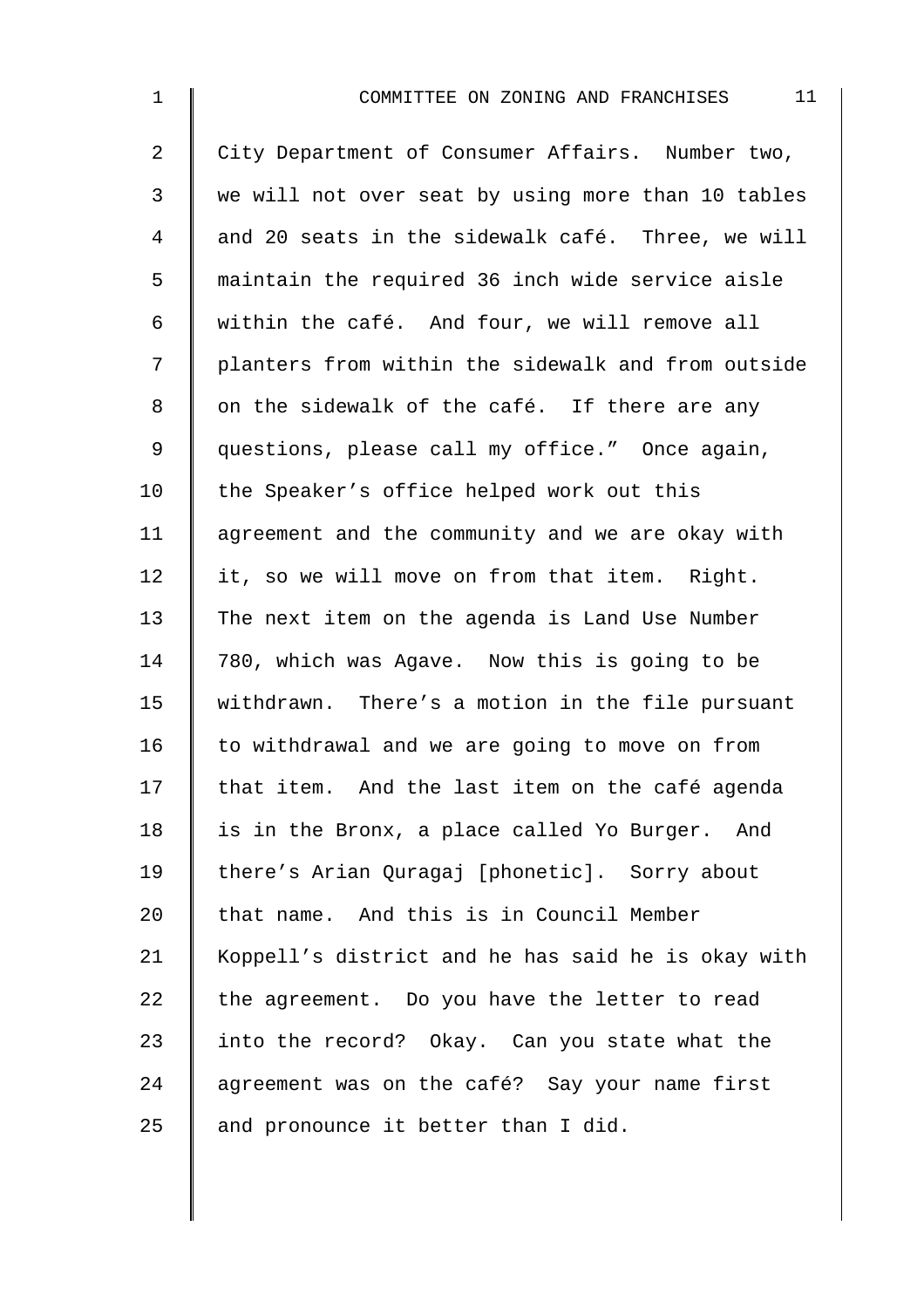| 12 <sub>2</sub><br>COMMITTEE ON ZONING AND FRANCHISES |
|-------------------------------------------------------|
| FEMALE VOICE: I'm sorry. Press                        |
| the button? There you go.                             |
| MR. ARIAN QURAGAJ: My name is                         |
| Arian Quragaj and I'm here for the sidewalk café      |
| of Yo Burger, which is located on 3726 Riverdale      |
| Avenue and it has 26 tables and 52 seats.             |
| CHAIRPERSON WEPRIN: Okay. And                         |
| that was the agreement that we had. Well great,       |
| thank you very much.                                  |
| MR. QURAGAJ: Thank you.                               |
| CHAIRPERSON WEPRIN: I hope you                        |
| enjoyed your visit to City Hall. Ladies and           |
| gentlemen, when you're in the Bronx, Yo Burger.       |
| Okay. It's not good. I'm punchy already. That's       |
| not a good sign. So let me just before we get         |
| into our main event, actually, let me call up the-    |
| before we get into that, before I call up the         |
| panel I want to call on Council Member Chin. Are      |
| we going to vote on these now?                        |
| COUNCIL MEMBER CHIN: Yes.                             |
| CHAIRPERSON WEPRIN: Okay, I                           |
| apologize. You guys are still here, okay. We're       |
| actually going to vote on the cafés now. We will      |
| not be voting on the South Street Seaport item        |
|                                                       |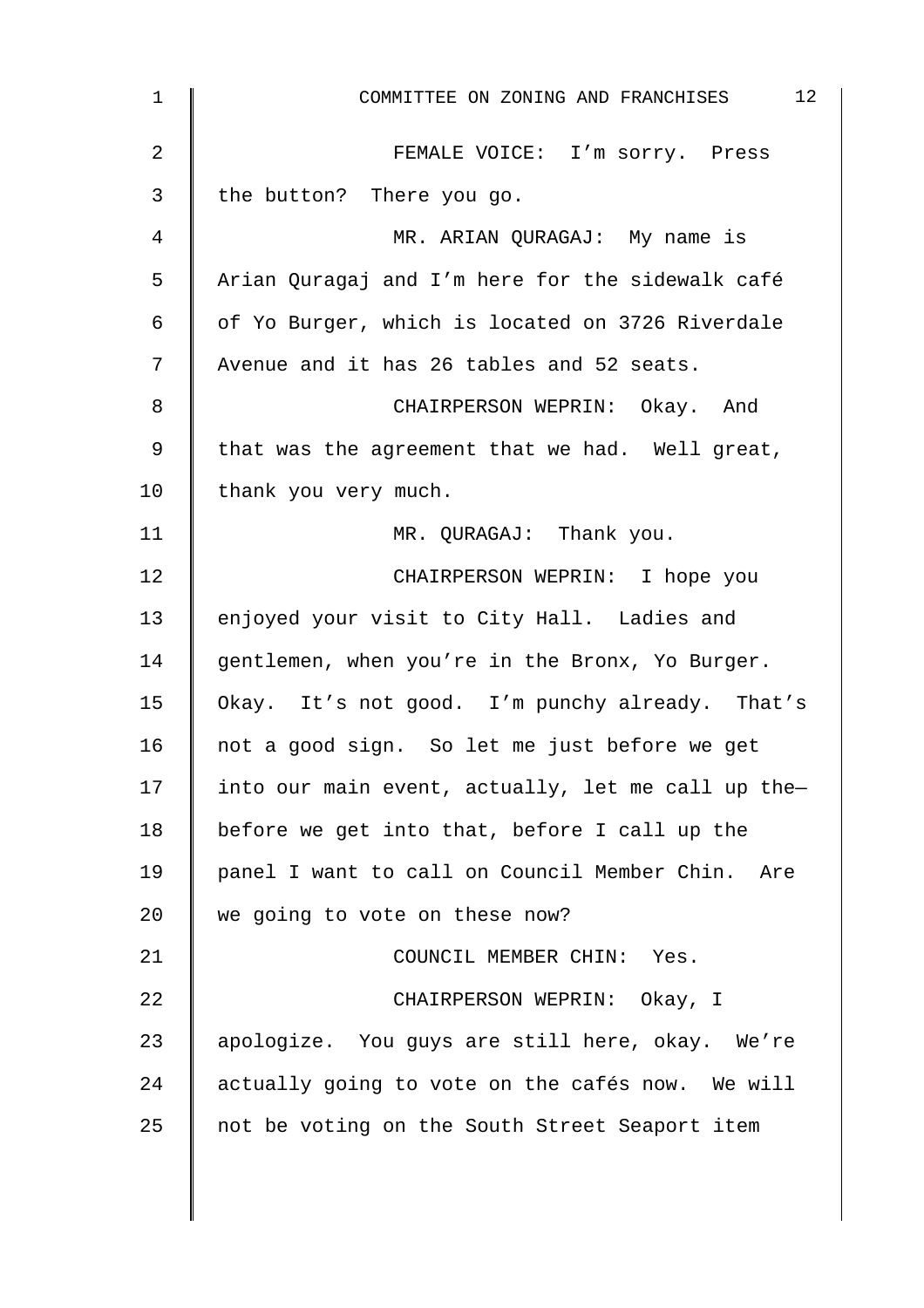| $\mathbf 1$ | 13<br>COMMITTEE ON ZONING AND FRANCHISES           |
|-------------|----------------------------------------------------|
| 2           | today. We are going to hear the whole hearing      |
| 3           | though, today. So I am going to ask that the land  |
| 4           | use items I just discussed, 777, 778, 779 and 781  |
| 5           | are going to be coupled. And withdrawn is land     |
| 6           | use 780. We are going to couple these cafes and    |
| 7           | make a motion to approve these cafes and call on   |
| 8           | Anne to please call the roll.                      |
| $\mathsf 9$ | ANNE: Council Member Jackson?                      |
| 10          | COUNCIL MEMBER JACKSON: Aye.                       |
| 11          | ANNE: Chair Weprin?                                |
| 12          | CHAIRPERSON WEPRIN: Aye.                           |
| 13          | ANNE: Council Member Reyna?                        |
| 14          | COUNCIL MEMBER REYNA: Aye.                         |
| 15          | ANNE: Chair Comrie?                                |
| 16          | COUNCIL MEMBER COMRIE: Aye on all.                 |
| 17          | Council Member Vann?<br>ANDE:                      |
| 18          | COUNCIL MEMBER VANN: Aye.                          |
| 19          | Council Member Garodnick?<br>ANNE:                 |
| 20          | COUNCIL MEMBER GARODNICK: Aye.                     |
| 21          | ANNE: Council Member Lappin?                       |
| 22          | COUNCIL MEMBER LAPPIN:<br>Thanks to                |
| 23          | Diana Prado in my office, and aye.                 |
| 24          | ANNE: By a vote of seven in the                    |
| 25          | affirmative, no abstentions and no negatives, Land |
|             |                                                    |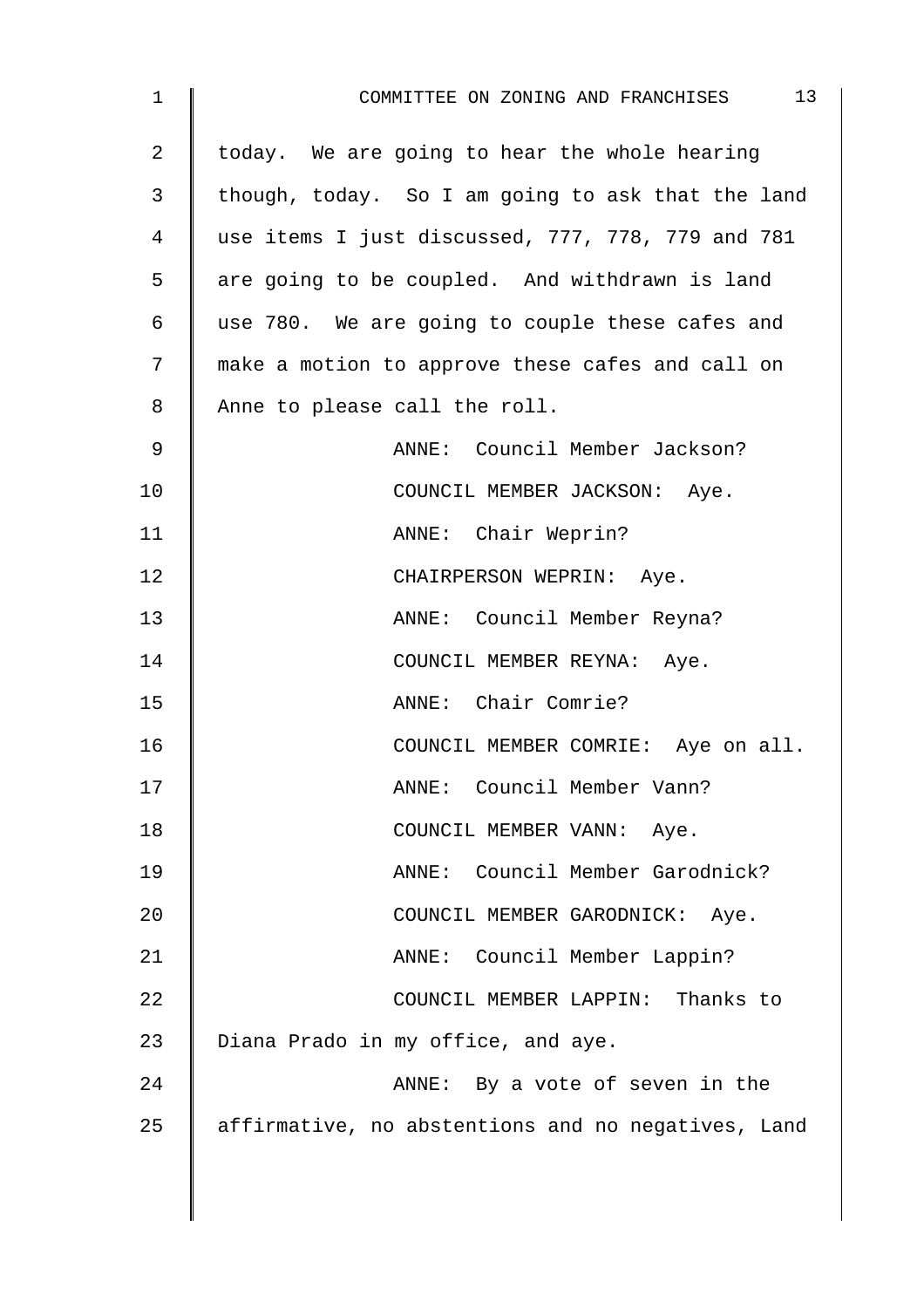| $\mathbf 1$    | 14<br>COMMITTEE ON ZONING AND FRANCHISES           |
|----------------|----------------------------------------------------|
| $\overline{2}$ | Use items 777, 778, 779 and 781 are approved to    |
| 3              | the full land use community and land use item.     |
| $\overline{4}$ | 780 is withdrawn, pursuant to a motion to file.    |
| 5              | CHAIRPERSON WEPRIN: Great. Thank                   |
| $\epsilon$     | you very much. And we are now going to move on to  |
| 7              | the main item. Before we do that, I am actually    |
| 8              | going to call on Council Member Margaret Chin,     |
| $\mathsf 9$    | whose district this is in, who has a statement to  |
| 10             | make before we hear the proposal. Council Member   |
| 11             | Chin?                                              |
| 12             | COUNCIL MEMBER CHIN: Thank you,                    |
| 13             | Chair Weprin. Good morning. I wanted to welcome    |
| 14             | you all to the City Council's public hearing on    |
| 15             | the South Street Seaport, Pier 17 redevelopment.   |
| 16             | I want to thank the chair of the subcommittee on   |
| 17             | zoning, Council Member Mark Weprin, for chairing   |
| 18             | this hearing today. I also want to thank Gale      |
| 19             | Benjamin, Ann McCoy, Alanso Carr [phonetic] and    |
| 20             | the Council's land use division for aiding me      |
| 21             | through this process so far. Today we will hear    |
| 22             | from the applicant, the Howard Hughes Corporation, |
| 23             | who will explain to this committee their plan for  |
| 24             | the redevelopment on Pier 17. We will hear from a  |
| 25             | number of very important community stakeholders,   |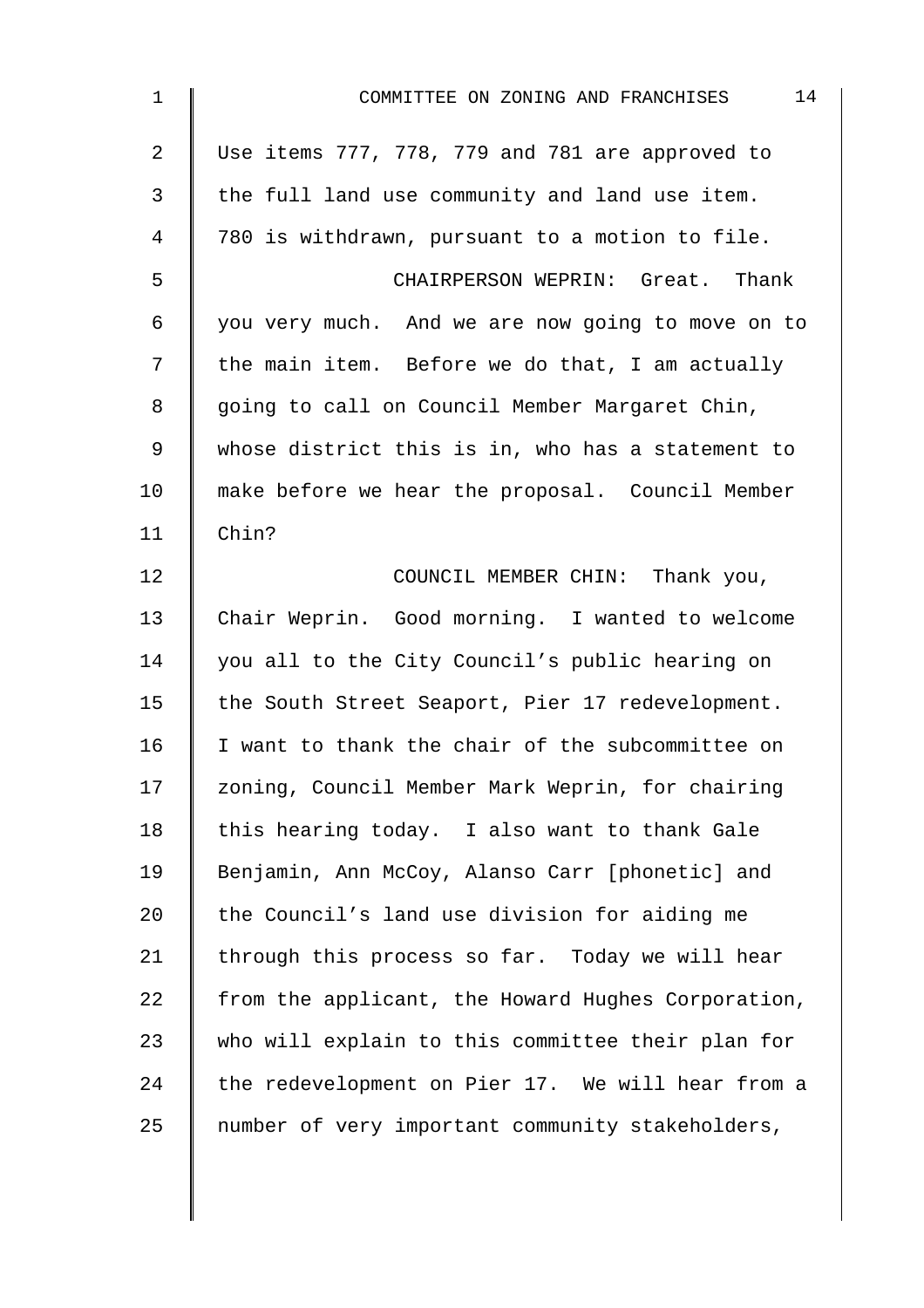| $\mathbf 1$    | 15<br>COMMITTEE ON ZONING AND FRANCHISES                        |
|----------------|-----------------------------------------------------------------|
| $\overline{2}$ | including Community Board 1, the South Street                   |
| 3              | Seaport Museum, current tenant of Pier 17 and                   |
| 4              | small business owner in the uplands, Maritime                   |
| 5              | Experts and Engineers, the Save Our Seaport                     |
| 6              | Coalition and the New Amsterdam Market, among                   |
| 7              | others. Before we begin, I want to touch on                     |
| 8              | several issues. First, I want to reiterate my                   |
| 9              | commitment to delaying the start of construction                |
| 10             | on Pier 17 until after the summer season.                       |
| 11             | Hurricane Sandy had a devastating impact on the                 |
| 12             | South Street Seaport and on the business in Pier                |
| 13             | 17. We must allow businesses to remain open this                |
| 14             | summer and recoup the losses of the last four and               |
| 15             | a half months. Two, I want to voice my concern                  |
| 16             | about the future retail plan for Pier 17. So far,               |
| 17             | Howard Hughes has been unable to articulate a                   |
| 18             | clear vision of what the retail plan for this                   |
| 19             | space will look like. We have seen pictures of                  |
| 20             | everything from auto shows to movie theaters.<br>$\blacksquare$ |
| 21             | would like some assurance from Howard Hughes that               |
| 22             | long time tenants in good standing will be                      |
| 23             | afforded the opportunity to reoccupy space in the               |
| 24             | Pier 17 building when it reopens. Three, there                  |
| 25             | are several important design aspect of this                     |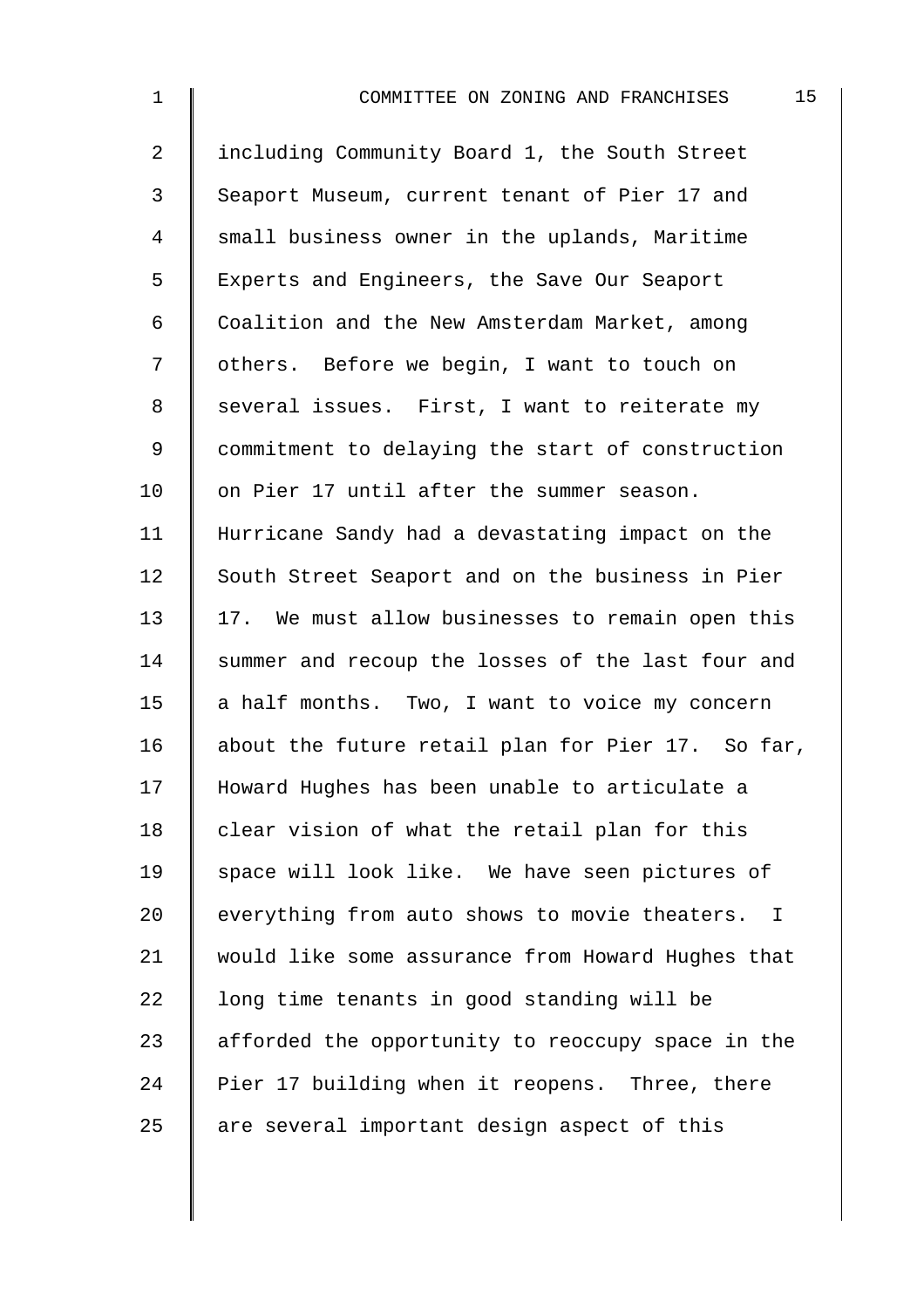| $\mathbf 1$    | 16<br>COMMITTEE ON ZONING AND FRANCHISES           |
|----------------|----------------------------------------------------|
| $\overline{a}$ | building that must be addressed. Number one, the   |
| 3              | redevelopment currently includes two stages to     |
| 4              | host concerts and events. I have heard concerns    |
| 5              | about noise, the type and number of events that    |
| 6              | are held each summer and we want to ensure that    |
| 7              | the events are not held simultaneously on these    |
| 8              | two stages. Two, I also want to maximize the       |
| 9              | usefulness and views of the public access area on  |
| 10             | the rooftop of the redesigned Pier 17. This        |
| 11             | community has long dreamt of a pier for passive    |
| 12             | recreation, like those that exist on the west side |
| 13             | of Manhattan. I want to make sure that the area    |
| 14             | that has been set aside for permanent public use   |
| 15             | is accessible, useable and of the highest quality. |
| 16             | Three, maritime uses are a part of the history of  |
| 17             | this community and this was reinforced by the City |
| 18             | Planning Commission. I want Pier 17 to be          |
| 19             | functional, not just from a retail perspective,    |
| 20             | but as a home for real, active maritime uses. The  |
| 21             | above issues relate directly to Howard Hughes'     |
| 22             | Pier 17 ULOP [phonetic] application. And they      |
| 23             | have been the subject of discussion between my     |
| 24             | office, Howard Hughes and the Economic Development |

25 Corporation. Now I know that a lot of you are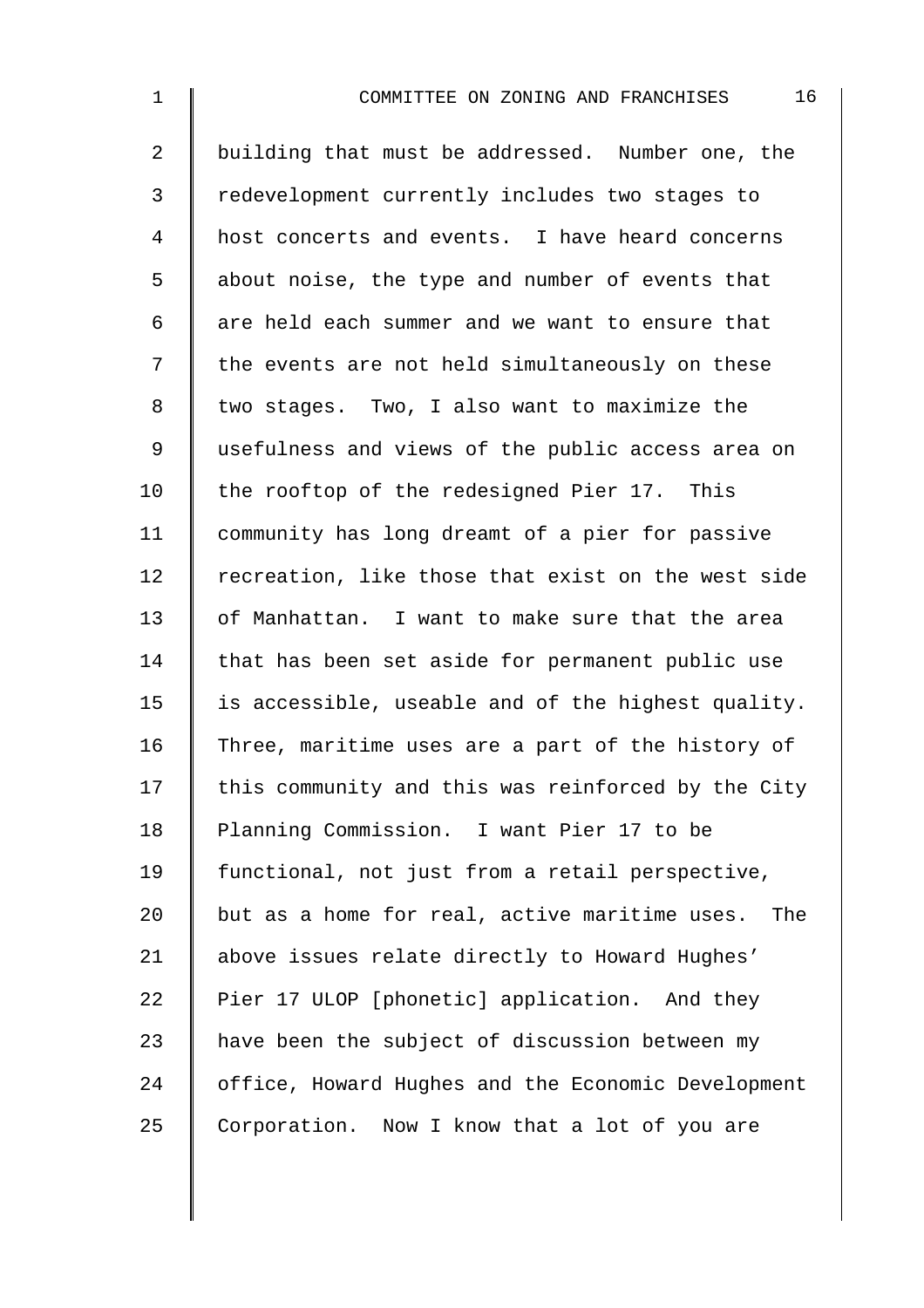2 | here today in support of the New Amsterdam Market 3 and the South Street Seaport. While the future of 4 the market and the museum are essential to a 5 | robust and diverse seaport and while my support  $6 \parallel$  for these two particular institutions is 7 I unwavering, they are not within the scope of this 8 ULAP application. This means that they are not 9 | part of the Pier 17 redevelopment. I have met 10 | with both Robert LaValva, the president of the New 11 Amsterdam Market and Susan Jones, president of the 12 Seaport Museum. And I have assured them that when 13  $\parallel$  the time comes, I will fight for them. However, I 14 want to be clear today. Today's hearing is on the 15 | redevelopment on Pier 17. So please focus your 16 | testimony on what you think of the Howard Hughes 17 proposal. We want to hear your feedback on this 18 | application because if we don't, we will not have  $19$  an end product that is responsive to the need of 20  $\parallel$  the lower Manhattan community. And I wanted to 21  $\parallel$  thank you all again for being here today and we 22  $\parallel$  look forward to your testimony. Thank you, Chair. 23 CHAIRPERSON WEPRIN: Thank you, 24 Council Member Chin. Yes, I'll say it now because  $25$  the sergeant at arms are very temperamental about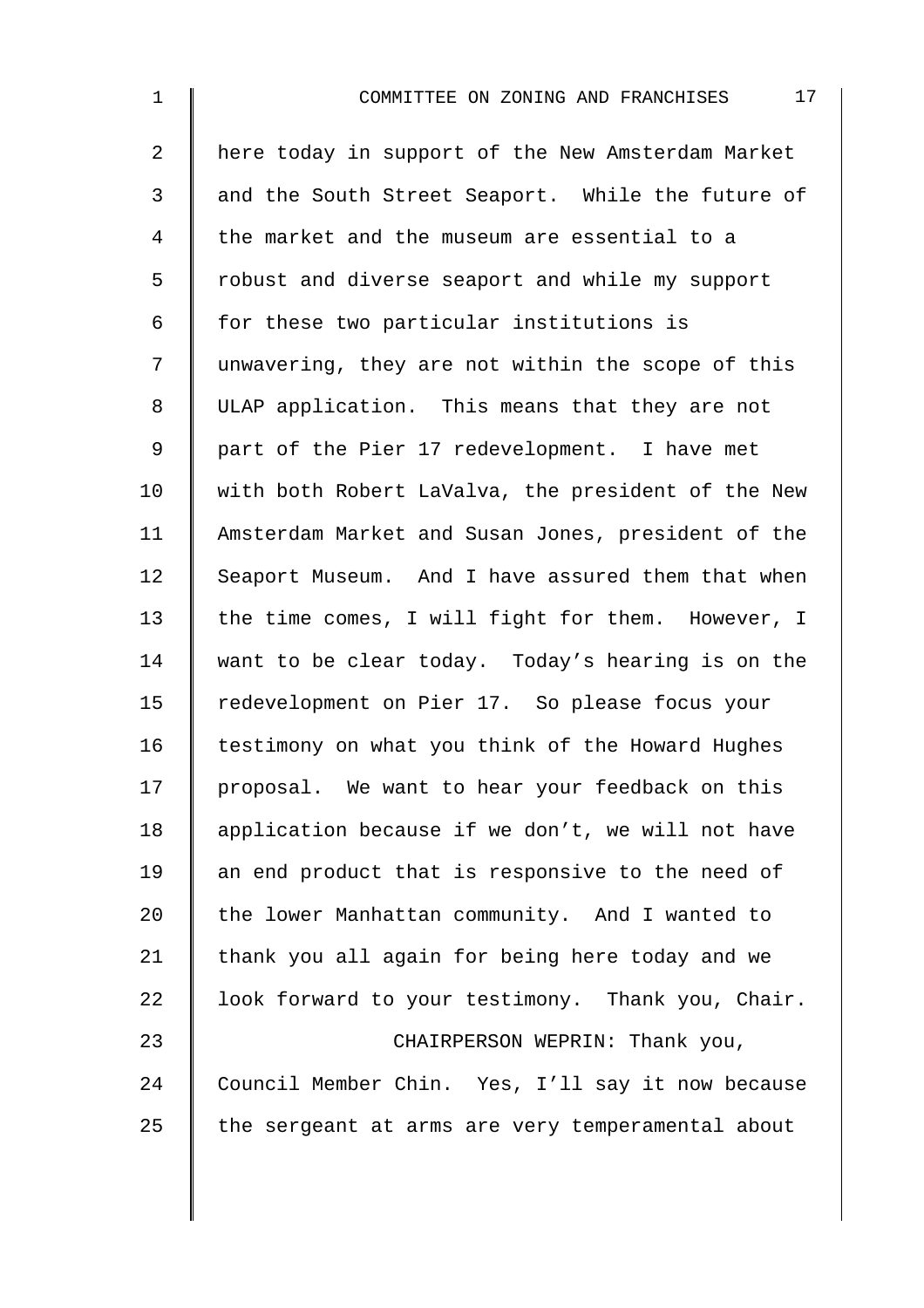| $\mathbf 1$    | 18<br>COMMITTEE ON ZONING AND FRANCHISES           |
|----------------|----------------------------------------------------|
| $\overline{2}$ | this but yes, if you could try not to applaud. I   |
| 3              | understand there's some emotions in the room, but  |
| 4              | if you start applauding then all heck is going to  |
| 5              | break loose so try not to do that, you know, you   |
| 6              | can feel it inside. I'm now going to call up the   |
| 7              | applicants. I'm going to call up Chris Curry from  |
| 8              | the Howard Hughes Corporation, Greg-yes, Greg.     |
| 9              | And Paul Silver. Pasquarelli?                      |
| 10             | MR. GREG PASQUAVELLI: That's it.                   |
| 11             | CHAIRPERSON WEPRIN: There you go.                  |
| 12             | MR. PASQUAVELLI: You got it.                       |
| 13             | ALJ: And so what's going to                        |
| 14             | happen, just for the record, they're going to make |
| 15             | their-because they're the applicant, we're going   |
| 16             | to have questions from the panel. It's going to    |
| 17             | take a little while. This is going to take a       |
| 18             | while because we want to get all of the answers    |
| 19             | from them. Once that's over, we're going to call   |
| 20             | up panels alternately, from favor and opposed.     |
| 21             | We're going to be asking people to limit their     |
| 22             | remarks to two minutes. That may not be easy but   |
| 23             | in your head now start working it out because we   |
| 24             | have so many people here today and, you know, we   |
| 25             | want to try to move it as quickly but we don't     |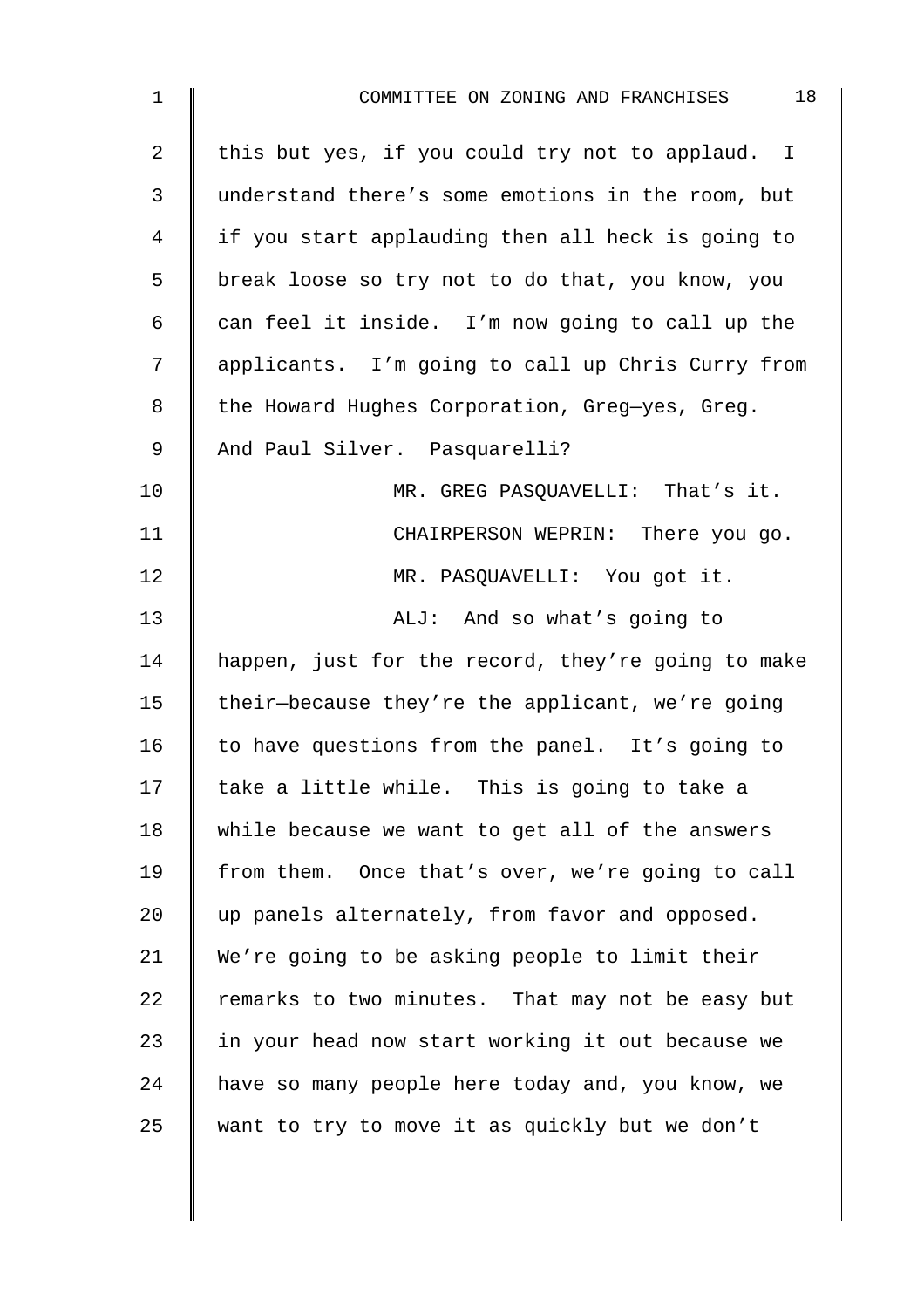| $\mathbf 1$    | 19<br>COMMITTEE ON ZONING AND FRANCHISES           |
|----------------|----------------------------------------------------|
| $\overline{a}$ | want to deny anyone the opportunity to speak. So   |
| 3              | with that in mind, gentlemen, make sure to state   |
| $\overline{4}$ | your name for the record when you speak so when    |
| 5              | it's transcribed later we know who's speaking.     |
| 6              | Okay? Thank you.                                   |
| 7              | MR. CHRIS CURRY: Great. Mr.                        |
| 8              | Chairman, community members, good morning. I am    |
| $\mathsf 9$    | Chris Curry, senior executive vice president of    |
| 10             | Howard Hughes Corporation. We are here today       |
| 11             | seeking your approval of our ULURP application     |
| 12             | regarding the proposed renovation and              |
| 13             | redevelopment of the Pier 17 building at the South |
| 14             | Street Seaport. In a moment, Greg Pasquarelli of   |
| 15             | Shop Architects will present our beautiful and     |
| 16             | compelling project designed in collaboration with  |
| 17             | our team of consultants including Higgins, Quays   |
| 18             | Barth [phonetic] and field operations, followed by |
| 19             | Paul Silver of Kramer Leven, who will provide a    |
| 20             | summary overview of the actions that are included  |
| 21             | in our ULURP application. But first let me         |
| 22             | outline our vision for the South Street Seaport.   |
| 23             | Our plan balances the pier's iconic waterfront     |
| 24             | location with its unique ability to provide a much |
| 25             | needed community anchor for the rapidly growing    |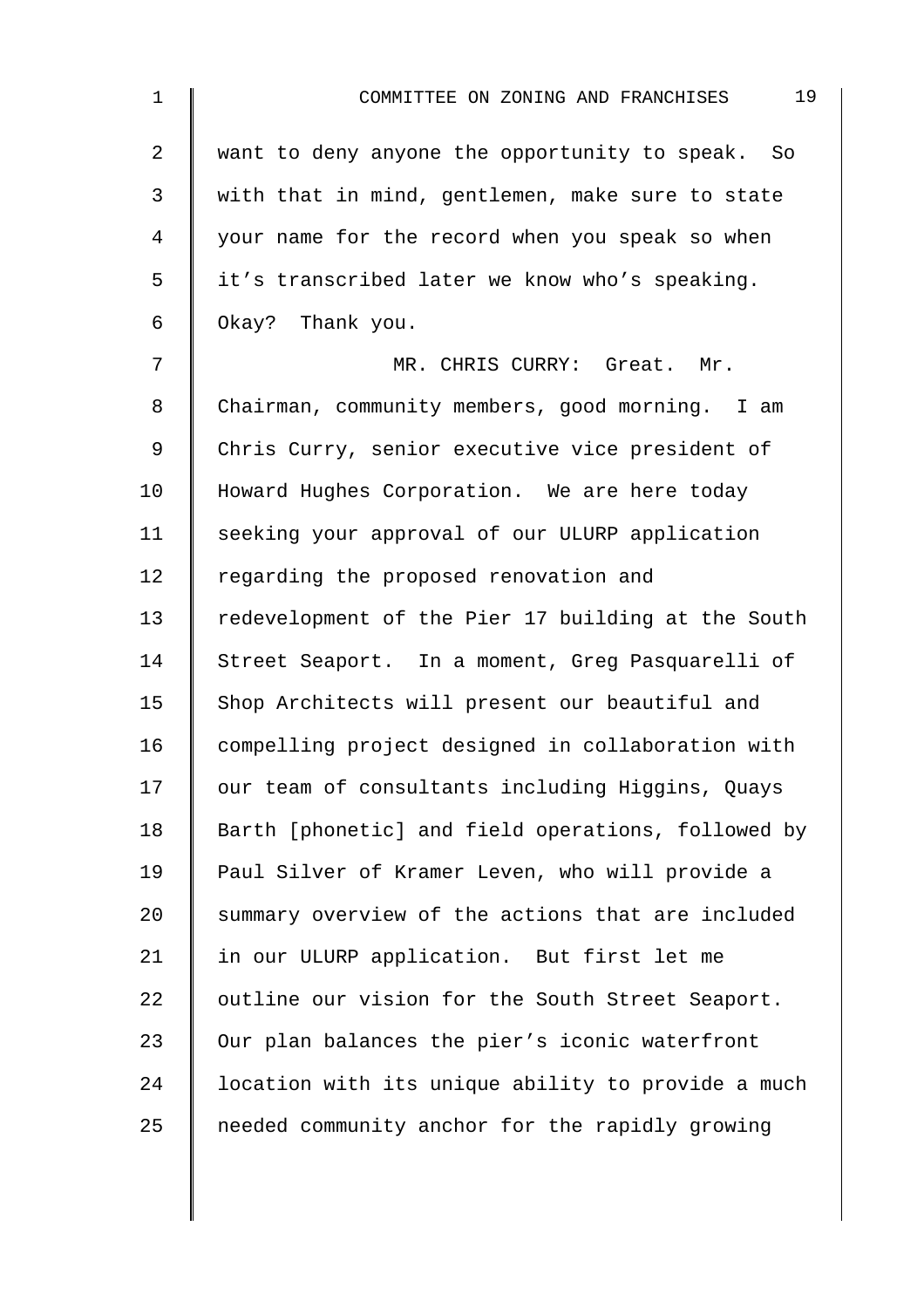2 Tesidential population in lower Manhattan. The 3 ultimate objective is to create an unparalleled 4 New York experience that is compelling to 5 Tesidents, local workers and tourists. The  $6 \parallel$  renovation plan features the complete 7 | transformation of the Pier 17 building, including 8 | enhanced and increased public open space on the 9 | pier as well as the roof and a new exterior façade 10 | encompassing improved retail space, filled with 11 destination stores, restaurants and neighborhood 12 shops. Other key elements of the renovation 13 project include the following. Large retail  $14$  spaces will be located on upper floors to capture  $15$  the essence of this historic waterfront site with 16  $\parallel$  the goal of attracting premier brands to anchor a  $17$   $\parallel$  grand retail experience. The ground and mezzanine 18 | levels are expected to provide an intimate 19 gathering space for neighborhood residents to 20  $\parallel$  enjoy in a year round basis, while opening the 21 | building to the spectacular waterfront scenery and 22 dramatic views of the Brooklyn Bridge. With an 23 | average-with-excuse me, with an overall increase 24  $\parallel$  of 40% more public open space than exists today, 25 additional open space will be created and enhanced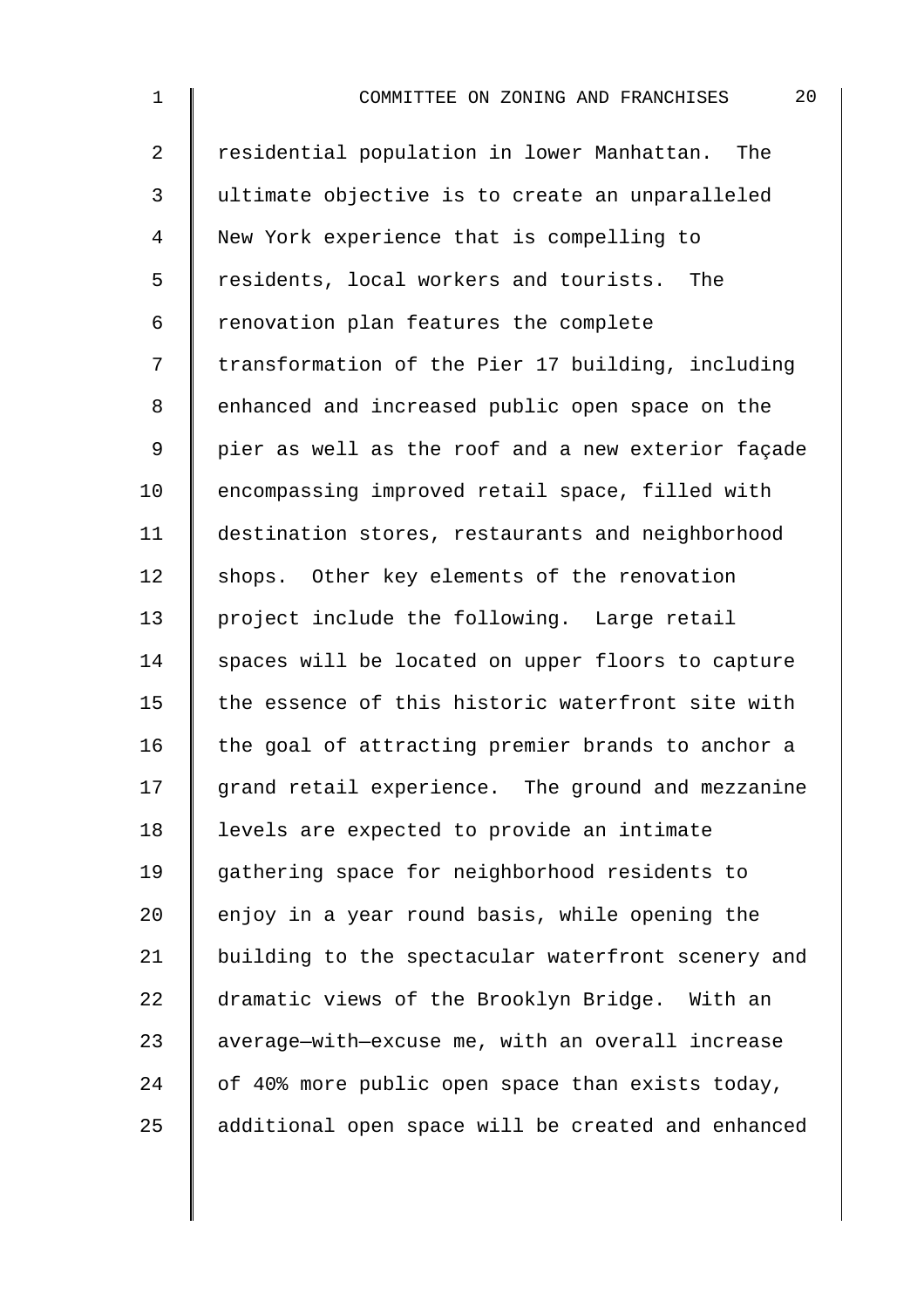| $\mathbf 1$ | 21<br>COMMITTEE ON ZONING AND FRANCHISES           |
|-------------|----------------------------------------------------|
| 2           | on the pier level, accompanying a rooftop          |
| 3           | experience that will offer expansive public open   |
| 4           | space and a venue for concerts, films and special  |
| 5           | events with breathtaking views of the harbor, the  |
| 6           | city skyline and bridges. Let me also comment on   |
| 7           | a few points that have been raised since we        |
| 8           | received our approval from the city planning       |
| 9           | commission. Howard Hughes-well this project        |
| 10          | increases the economic development in the city     |
| 11          | while minimizing the city's risk. Howard Hughes    |
| 12          | is preparing to spend over \$200 million to        |
| 13          | complete this proposed renovation project.<br>As   |
| 14          | part of the Pier 17 renovation project, Howard     |
| 15          | Hughes has assumed the city's obligation to        |
| 16          | maintain the structural integrity of Pier 17 and   |
| 17          | the bridge between Pier 16 and 17. The city's own  |
| 18          | pier engineering consultant estimated those costs  |
| 19          | at over \$18 million over the next five years.     |
| 20          | Additionally, a recent engineering analysis        |
| 21          | completed last month has confirmed that millions   |
| 22          | of dollars of additional structural reinforcements |
| 23          | are required to compensate for previously unknown  |
| 24          | valuing decisions that were made during the        |
| 25          | construction of Pier 17 in the 1980's. Additional  |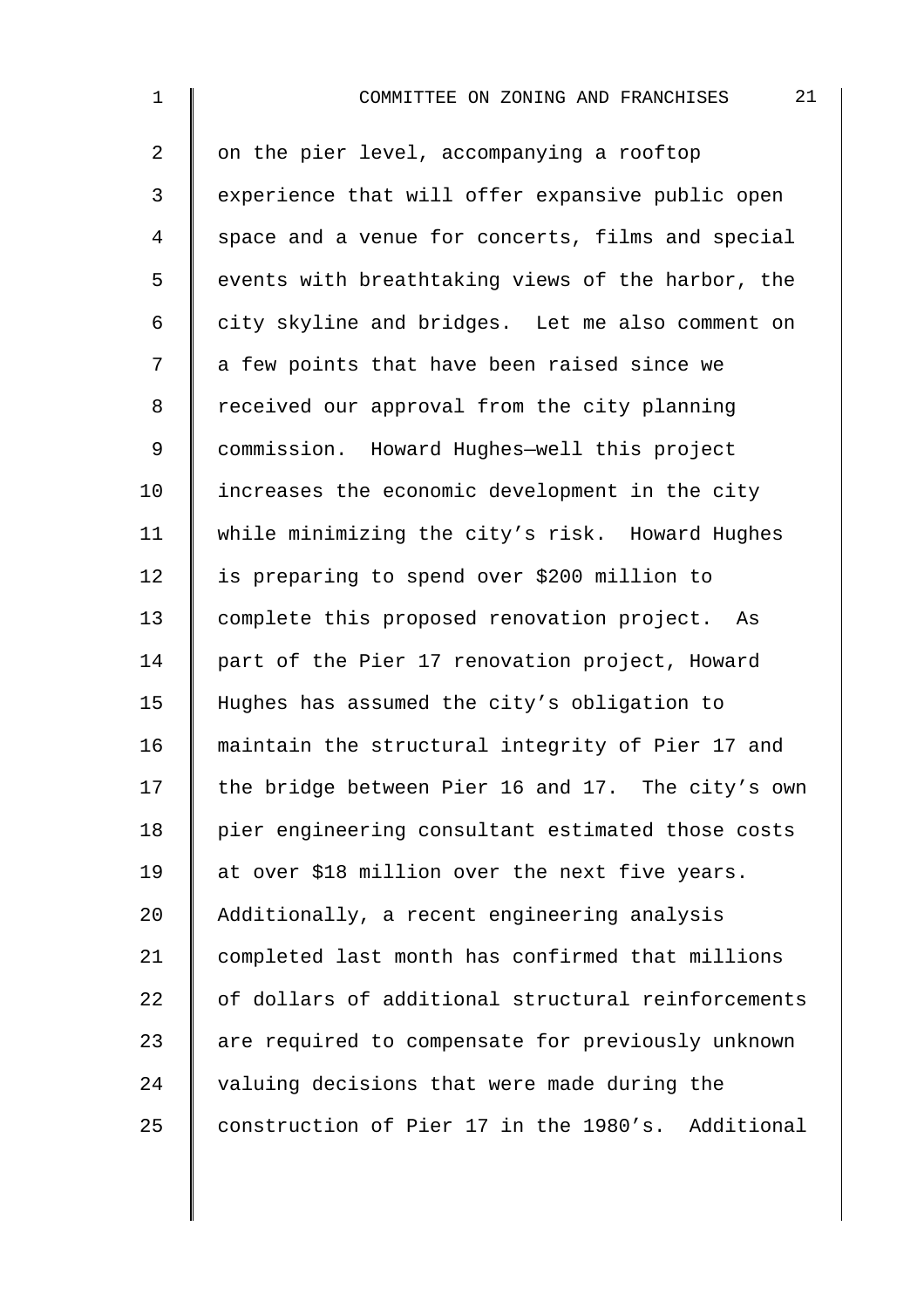2 Studies have rejected that the lifecycle costs for 3 maintaining the pier over the remaining lease term 4 is over 100—or nearly \$100 million. The 5 | redevelopment of Pier 17 will be a catalytic  $6 \parallel$  project that will spur additional development 7 | throughout lower Manhattan. The project will 8 | provide \$5.1 million in construction related 9 | revenues and \$13.7 million annually to New York  $10$  | City and the MTA. While it is clear that the 11 quality of our proposed open space is 12  $\parallel$  significantly better than what exists today, we 13 have worked with the bureau president and the City 14 Planning Commission to confirm that our upgraded 15 public open space is significantly larger than the 16 | open space projected for the original 1985 Pier 17 17 development. We have further agreed to reserve at 18 | least 10,112 square feet of the roof for public  $19$  spaces at all times during which the building is 20  $\parallel$  opened, ensuring that at no time will the public 21 | have access to less open space than the 84,868 22  $\parallel$  square feet of space that exists today. The pier

 $23$  will be designed to accommodate maritime uses,

24 I including installation of appropriate

25 | infrastructure such as cleats and bollards, and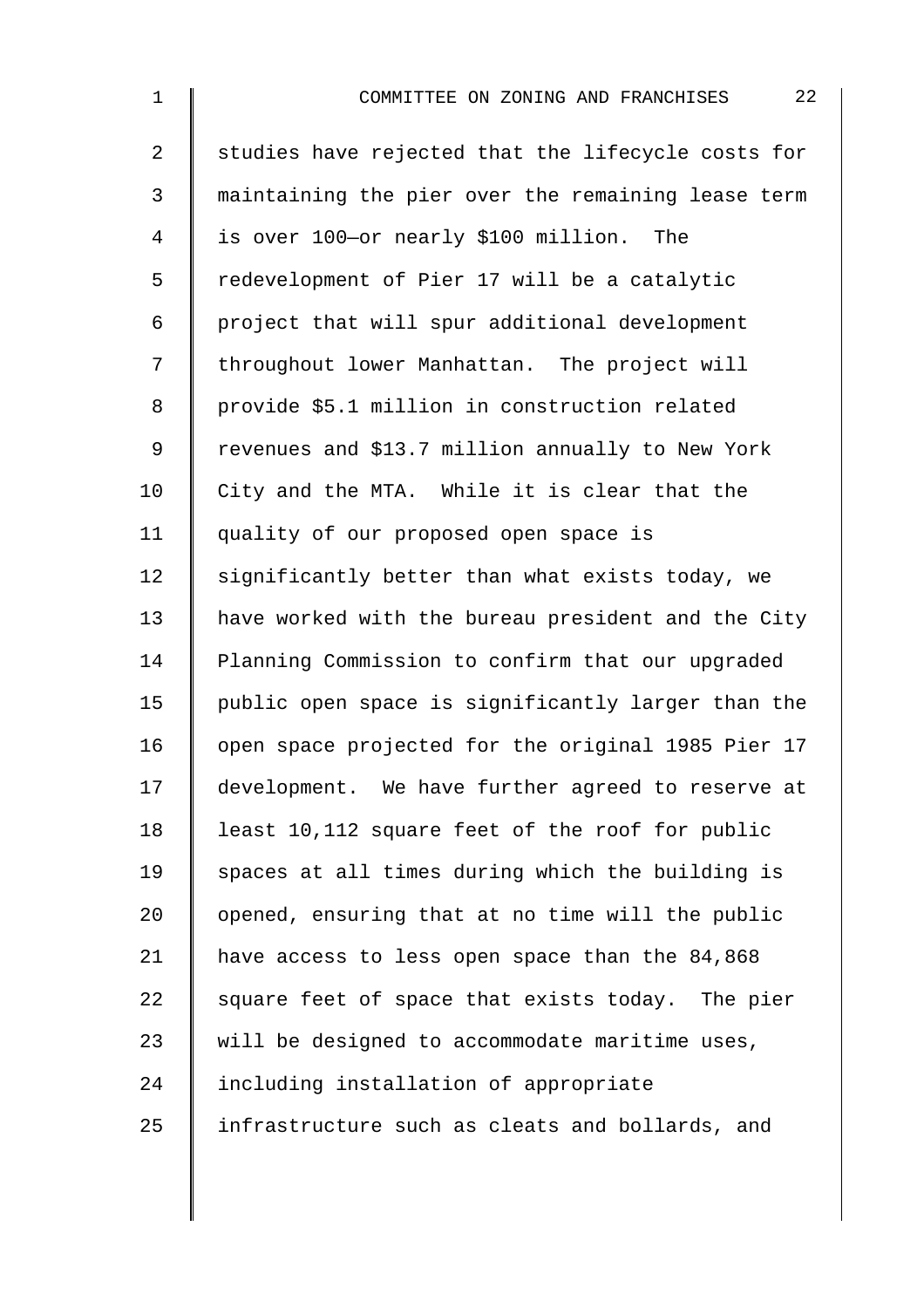| $\mathbf 1$ | 23<br>COMMITTEE ON ZONING AND FRANCHISES          |
|-------------|---------------------------------------------------|
| 2           | gates in the pier fences to permit safe access to |
| 3           | maritime programs on the south and east sides of  |
| 4           | the pier. Howard Hughes will continue to allow    |
| 5           | the museum to use the water north of Pier 16 for  |
| 6           | the docking of their historic vessels. Our        |
| 7           | project will provide an economic boost to the     |
| 8           | South Street Seaport Museum by creating a unique  |
| $\mathsf 9$ | and vibrant urban destination that will bring     |
| 10          | millions of people to its front door. The Pier 17 |
| 11          | renovation project received unanimous approval    |
| 12          | from the New York City Planning Commission after  |
| 13          | the landmarks preservation commission and         |
| 14          | community board one approved its design. Howard   |
| 15          | Hughes ha committed to a 15% MWBE contracting     |
| 16          | goal. We're also working with our general         |
| 17          | contractor and non-traditional employment for     |
| 18          | women new to ensure that 10% of the construction  |
| 19          | jobs are filled by women union workers. We thank  |
| 20          | you for your consideration of our ULURP           |
| 21          | application. We look forward to working with the  |
| 22          | city to create an exciting and transformational   |
| 23          | project for lower Manhattan. I'm happy to answer  |

24 any questions you may have. Thanks.

25 CHAIRPERSON WEPRIN: Great. Now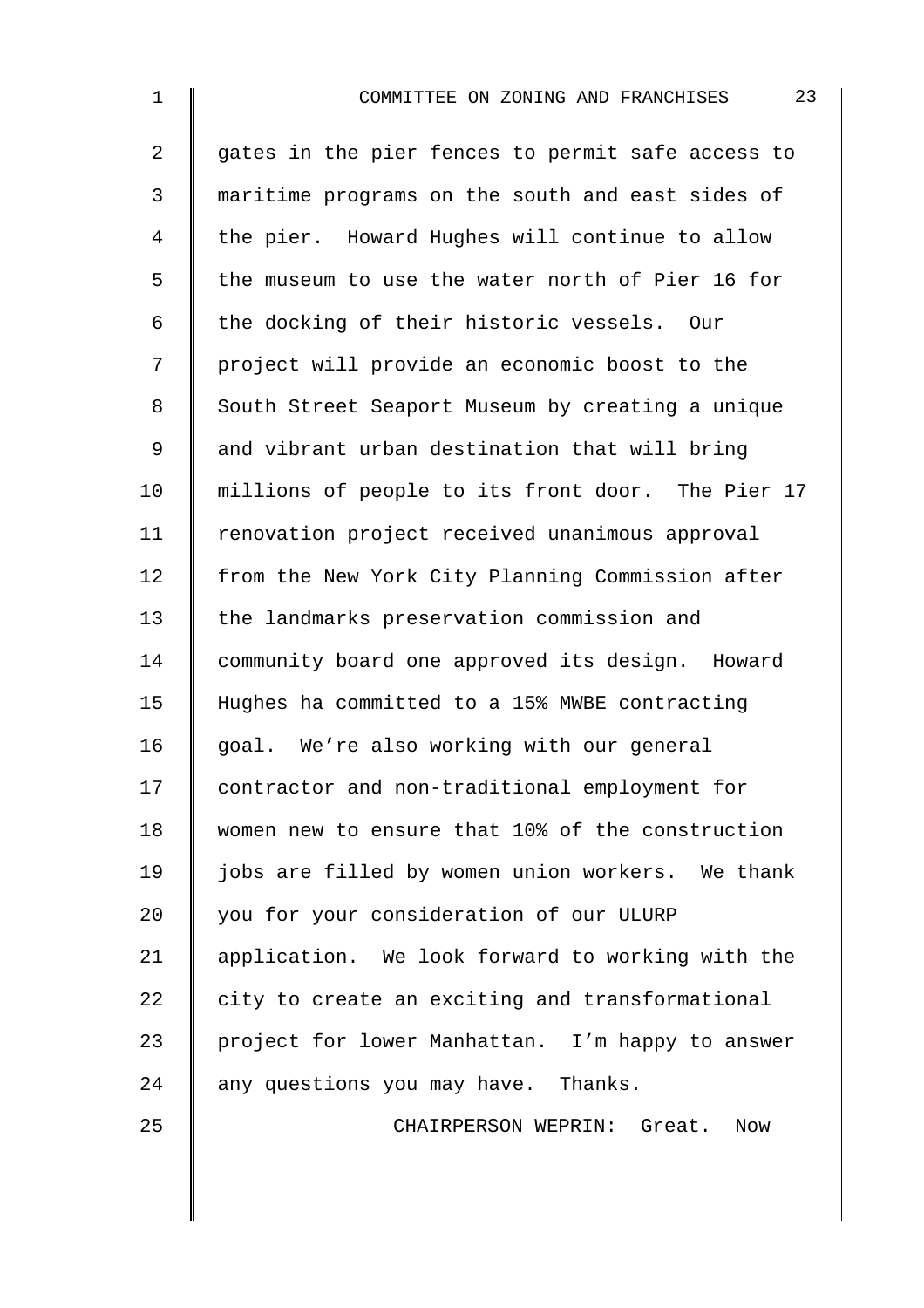| $\mathbf 1$    | 24<br>COMMITTEE ON ZONING AND FRANCHISES          |
|----------------|---------------------------------------------------|
| $\overline{2}$ | you're going to run the slideshow here, the       |
| 3              | PowerPoint? Okay.                                 |
| 4              | MR. GREG PASQUARELLI: Mr. Chairman                |
| 5              | and committee members, my name is Greg            |
| 6              | Pasquarelli. I am a partner at Shop Architects    |
| 7              | here in lower Manhattan, and have been the        |
| 8              | designer working with the Howard Hughes           |
| 9              | Corporation over the last three years. So here    |
| 10             | you can see-it's a little bit bright but you can  |
| 11             | see the proposed building that we have and we'll  |
| 12             | take you through some of the thinking behind the  |
| 13             | project and how we came about with the current    |
| 14             | design. Here you can see the existing Pier 17     |
| 15             | which was the Rouse [phonetic] development from   |
| 16             | the 1980's which is a three story interior        |
| 17             | oriented shopping complex on the waterfront. What |
| 18             | you can see here is the dotted red line is the    |
| 19             | historic district, the South Street Seaport       |
| 20             | historic district. Here you can see Pier 17. You  |
| 21             | can see the New Market Building, the Tin Building |
| 22             | and the link Building. The FDR Drive goes right   |
| 23             | through this zone here. What I want to make       |
| 24             | perfectly clear is that this ULURP application is |
| 25             | about the Pier 17 building and the link building  |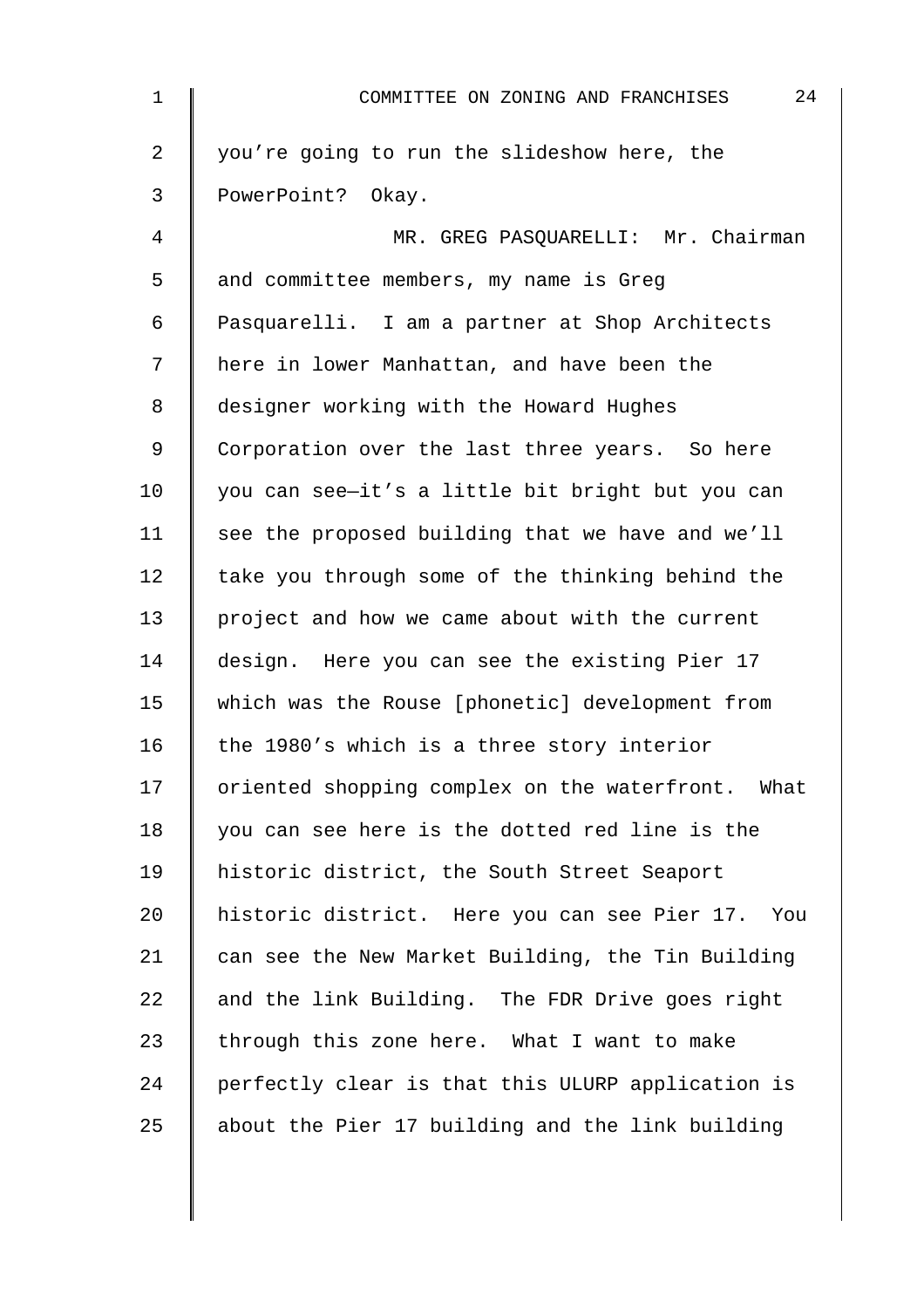| $\mathbf 1$    | 25<br>COMMITTEE ON ZONING AND FRANCHISES           |
|----------------|----------------------------------------------------|
| $\overline{2}$ | only. You know, we've really thought-we've been    |
| 3              | working on this project for many years and have    |
| $\overline{4}$ | just always thought of the seaport as a critical   |
| 5              | element to the redevelopment of lower Manhattan,   |
| 6              | sort of forming one point on the triangle between  |
| 7              | the trade center, Battery Park and the departure   |
| 8              | points for Ellis Island and the Statue of Liberty, |
| $\mathsf 9$    | the transit hub on the Fulton to Fulton, river to  |
| 10             | river corridor and the seaport along the east      |
| 11             | river waterfront esplanade, which my office, Shop  |
| 12             | Architects, has also been the designer for. While  |
| 13             | the current plan is-the current building, I'm      |
| 14             | sorry, is this three story enclosed mall, the idea |
| 15             | here is that to sort of begin to break apart that  |
| 16             | building type and to make a series of different    |
| 17             | blocks and streets that are actually open to the   |
| 18             | air and to the weather and then allow people, as   |
| 19             | they come through the whole neighborhood, to move  |
| 20             | through the whole building, without going in a     |
| 21             | door and being oriented in an interior space. One  |
| 22             | of the key issues that we believe with the current |
| 23             | building is that you walk down Fulton Street and   |
| 24             | you get down to the end, and then you go under the |

25 FDR Drive and you get out to the waterfront. And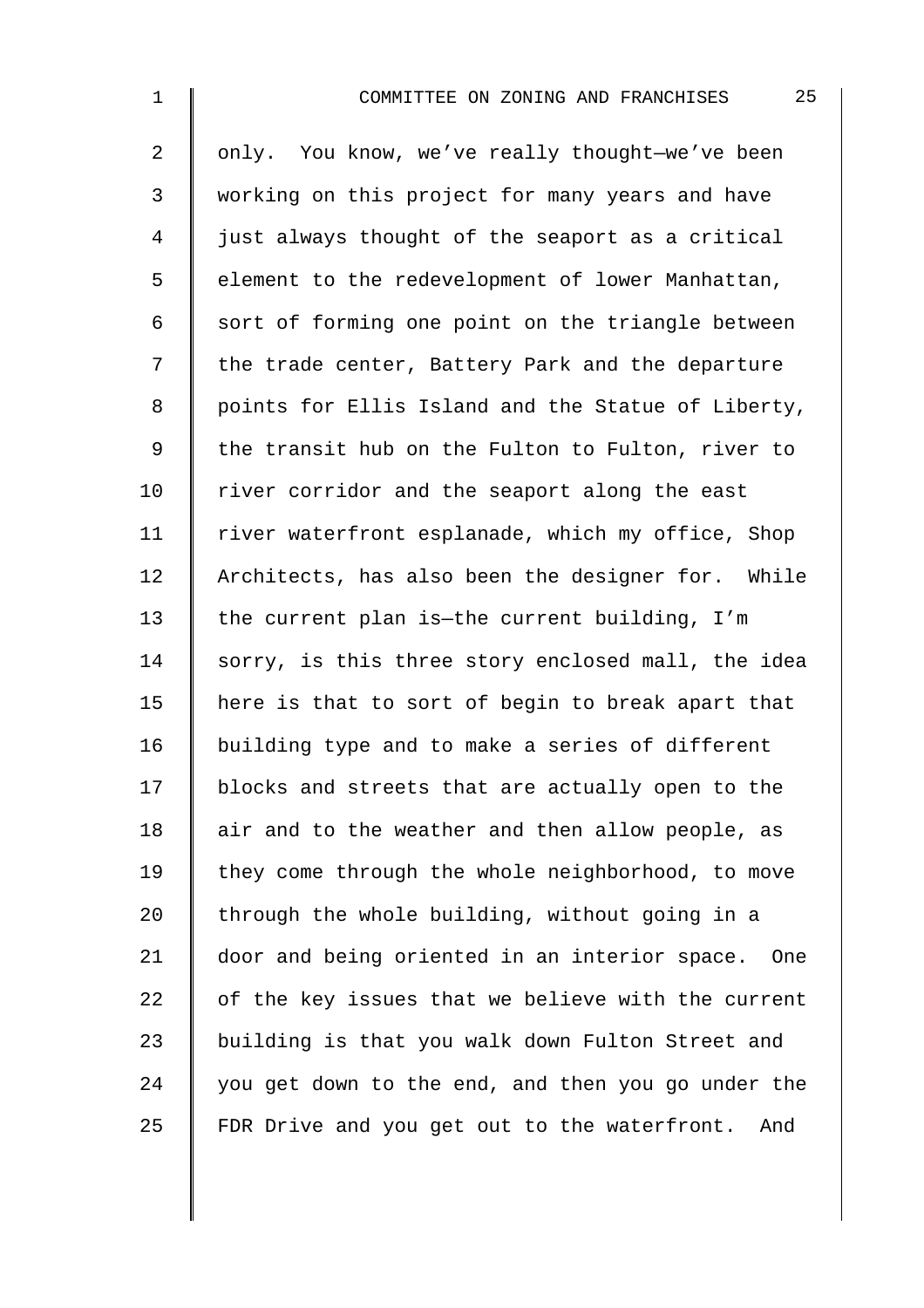2 We've watched literally thousands and thousands of 3 | people do this. They turn to the left to see the 4 Brooklyn Bridge, and instead you see the door to a 5 I three story shopping center. So what we've felt 6 was always an important design consideration here  $7 \parallel$  is to open that experience up, so that when you 8 | come down and get to the waterfront, you can 9 | actually see through the building and look at the 10 | piers of the Brooklyn Bridge. We looked at the 11 | sort of DNA of the uplands area with its smaller 12 | mixture of retail, fashion and restaurants and 13 again, tried to think of it as a series of blocks 14 on the first two levels of the proposed structure 15  $\parallel$  with open streets that the public can walk 16 | through. We looked at the public open spaces 17 around this area, most of which happened to have 18 this rectangular shape. But Pier 15, which was 19 designed by my office, the Burling Slip 20 Imagination Playground, Peck Slip that's under 21 construction, Titanic Park, and then what we're 22  $\parallel$  seeing is the two major public open spaces on the 23  $\parallel$  ground level, what we're calling Fulton Plaza, 24 which currently sort of serves as the front door 25  $\parallel$  and open public space of Pier 17. But then the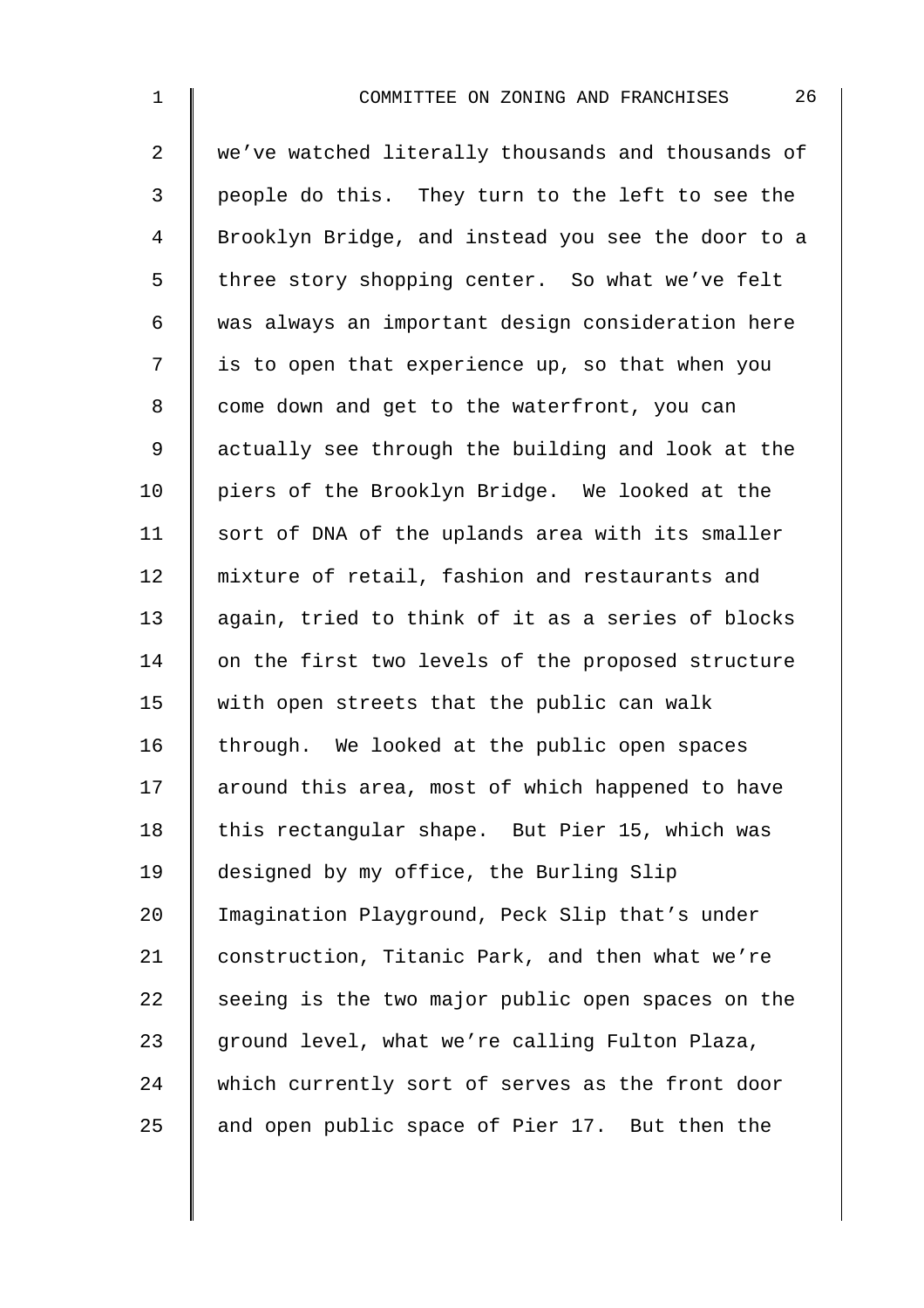2 || north side of the pier has this really fantastic 3 | open space that really, sometimes it has events in 4 I it but is really underused and something that we 5 want to take advantage of and really raise the 6 level of. So we looked at the historic photos and  $7 \parallel$  the history of the site. We looked at the shapes 8 | of piers all over New York City. We looked at the 9 || natural materials that are used on the waterfront  $10$  and thought about how to use them in contemporary 11 | and interesting ways. And the building massing 12 itself, one thing that's really important to 13 understand is that there are two variations of the 14 building massing that are going through the ULURP 15 | process. And I will explain it. It's because  $16$  some of the operators have not been designated  $17$   $\parallel$  yet. And so we needed to maintain a little bit of 18 | flexibility as we went through the rezoning. So 19 | you'll see sort of version one on the left and 20  $\parallel$  version two on the right as we go through it. So 21 | that's the existing building. I think some of the 22  $\parallel$  key things are that you get the views from Fulton 23 Street and Beekman Street out to the water. You  $24$  get these cut views through to the Brooklyn 25 Sridge, it's the same in both schemes. You have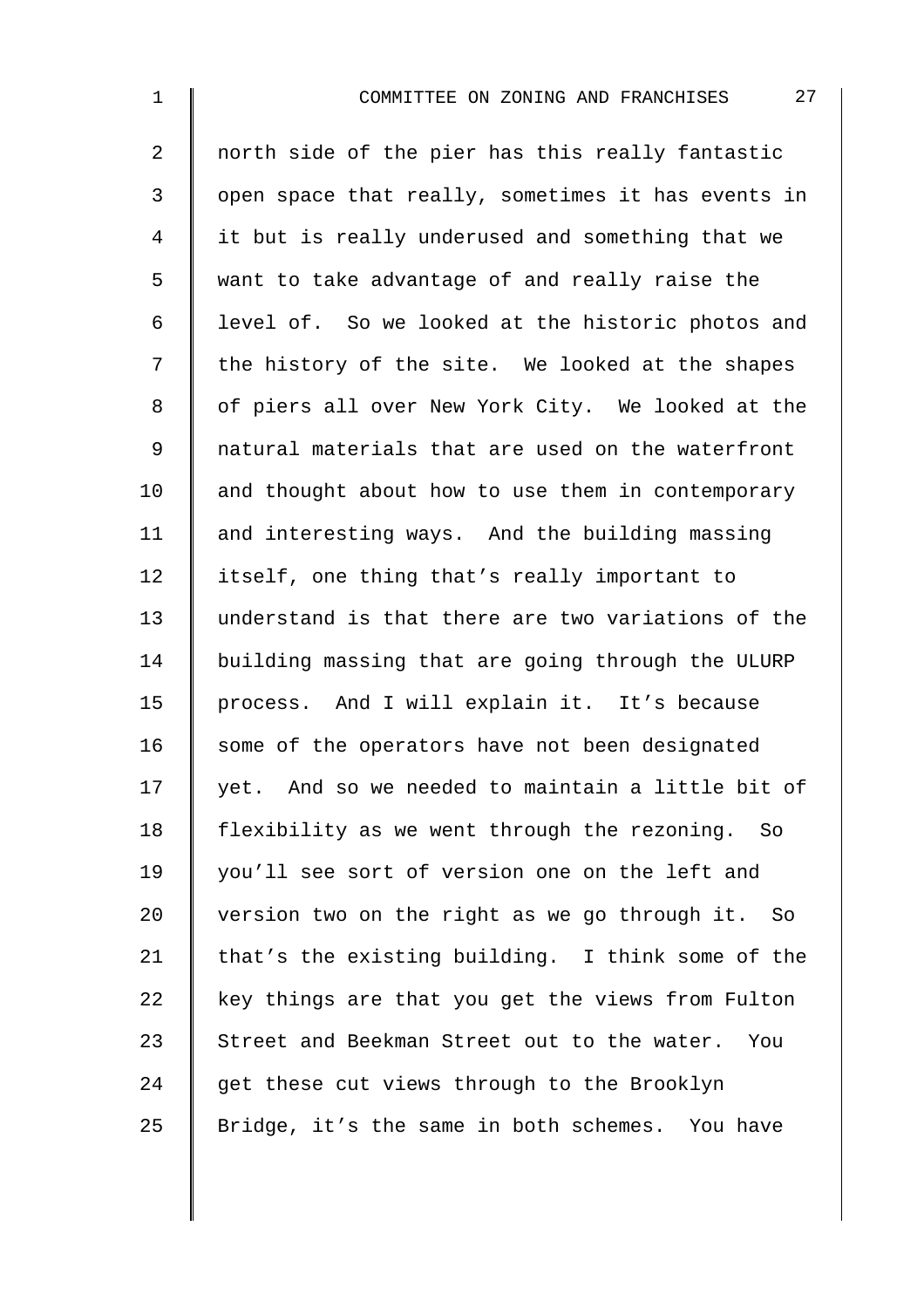| $\mathbf 1$    | 28<br>COMMITTEE ON ZONING AND FRANCHISES           |
|----------------|----------------------------------------------------|
| $\overline{2}$ | then a mezzanine level or a kind of second floor   |
| 3              | level in this sort of village area, this open      |
| 4              | network of streets. And then the main difference   |
| 5              | is on the larger retail spaces that float on top   |
| 6              | of the open street area. One has a kind of cut     |
| 7              | down the middle which allows for a circulation     |
| 8              | space and for natural light to come in. The other  |
| 9              | version is a full floor plate without a cut in the |
| 10             | middle that would allow for a larger retail        |
| 11             | tenant. One of the other issues is that this one   |
| 12             | would have a completely flat roof and version two  |
| 13             | would have a restaurant on the roof. And version   |
| 14             | two has a restaurant and a potential for a         |
| 15             | cultural indoor/outdoor theater. So there you can  |
| 16             | see the kind of big difference between the two.    |
| 17             | You see the cut with the restaurant. This one has  |
| 18             | no cut with the restaurant and the cultural venue. |
| 19             | Just looking at the plans, you can see we're       |
| 20             | working with field operations, James Corner for    |
| 21             | field ops who is the landscape architect of the    |
| 22             | high line. And so you can get a sense of the kind  |
| 23             | of public space that we're thinking of, the level  |
| 24             | and quality. You can see the open streets as you   |
| 25             | move around. Here is the second level, the third   |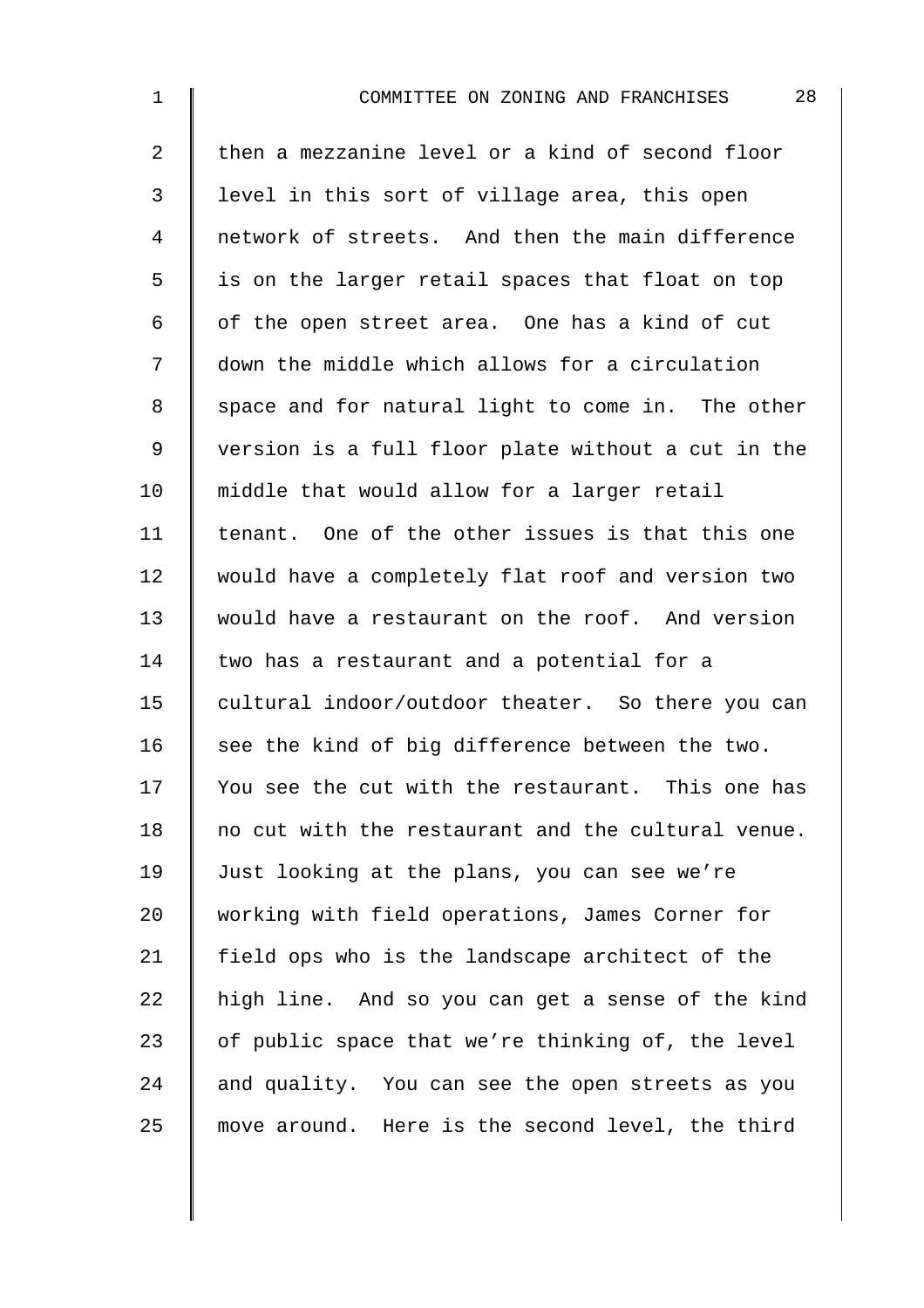| $\mathbf 1$    | 29<br>COMMITTEE ON ZONING AND FRANCHISES           |
|----------------|----------------------------------------------------|
| $\overline{2}$ | level with the cut through the middle versus the   |
| 3              | solid space, the fourth floor, and then the roof   |
| $\overline{4}$ | level. So it's a slightly different                |
| 5              | configuration. Now for events that would happen    |
| 6              | on the roof in the one that does not have the      |
| 7              | indoor/outdoor public venue, you would have a      |
| 8              | temporary stage that could be set up and temporary |
| $\mathsf 9$    | seating in various locations, versus the proposal  |
| 10             | that has the permanent space. And if you look at   |
| 11             | the rendering between the two, you can just see    |
| 12             | the cut moving through right here, versus the      |
| 13             | cultural venue that sits on the roof at that       |
| 14             | level. In each one, the level and the height of    |
| 15             | the building is exactly the same, which is exactly |
| 16             | the same as the current building is right now.     |
| 17             | From the very beginning our client felt that       |
| 18             | having a public market space and an incredible     |
| 19             | food presence was a very important part of the     |
| 20             | programming. Since we are only working on Pier 17  |
| 21             | in the link building, one of the places that we    |
| 22             | proposed it was to convert the link building into  |
| 23             | a great market space with, locally produced foods  |
| 24             | and it's what was here historically and it's       |
| 25             | something that our client feels is very important  |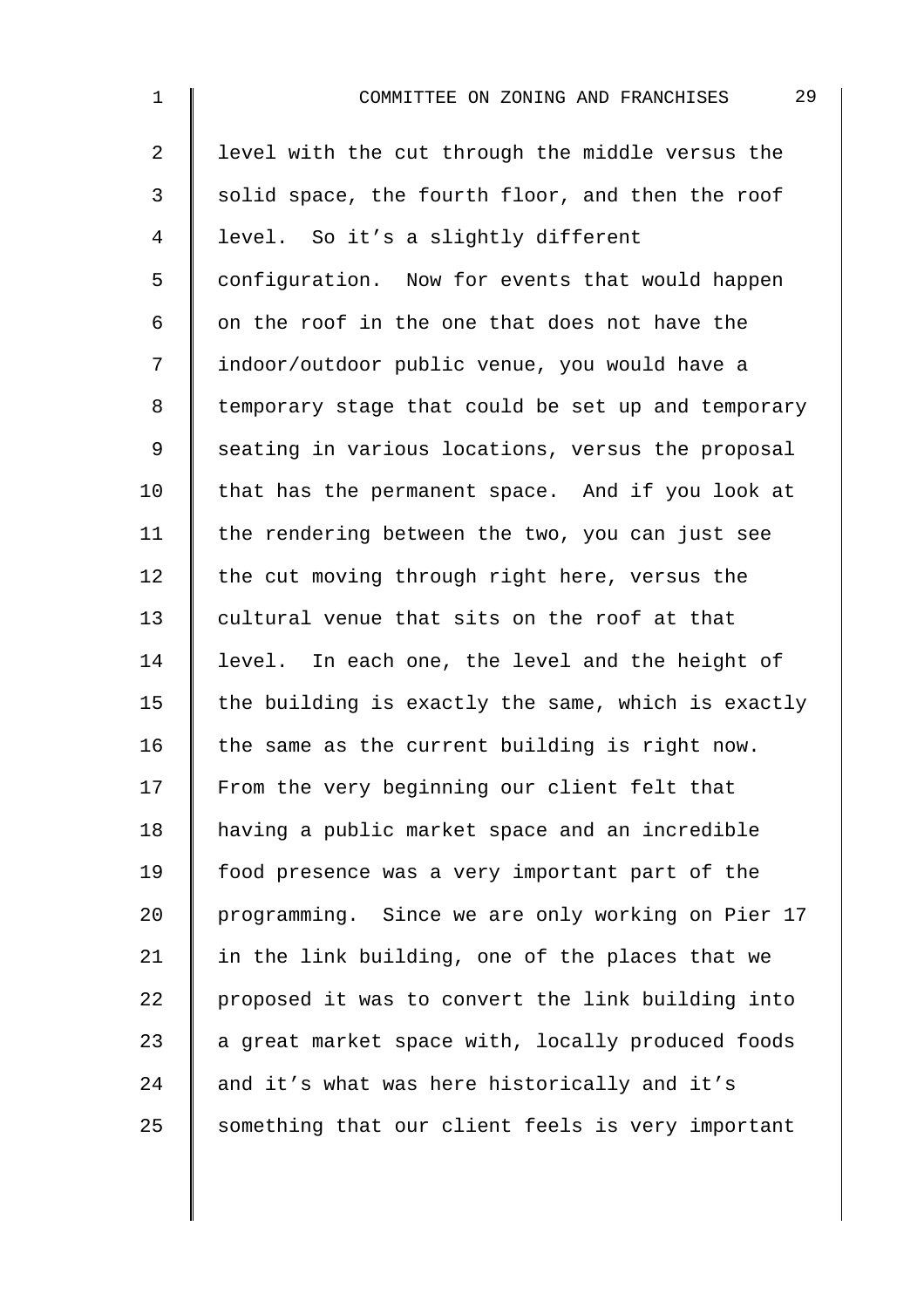| $\mathbf 1$    | 30<br>COMMITTEE ON ZONING AND FRANCHISES             |
|----------------|------------------------------------------------------|
| $\overline{2}$ | to have here, programmatically in the future.<br>And |
| $\mathfrak{Z}$ | it could spill out on o the Fulton Plaza and         |
| 4              | really be a fantastic interactive and attractive     |
| 5              | part of the whole project. The design of the         |
| 6              | project itself uses a kind of highly articulated     |
| 7              | glass façade on the upper levels to kind of          |
| 8              | dematerialize it, while the lower levels, you can    |
| 9              | see it cuts right through and you can see the        |
| 10             | Brooklyn Bridge as I move in so you get these kind   |
| 11             | of great slot views, very much like the views you    |
| 12             | see in Dumbo when you're looking down at the         |
| 13             | Manhattan Bridge. So you have the smaller retail     |
| 14             | tenants up here, escalators that take you up to      |
| 15             | the public space on the roof and then the            |
| 16             | esplanade itself kind of continues right through     |
| 17             | the project and through the retail zone. We're       |
| 18             | proposing a cut in the pier so you have this         |
| 19             | interaction between the waterfront, the esplanade,   |
| 20             | the public space and the retail spaces. This is      |
| 21             | on-this is a view looking up through the cut on      |
| 22             | the first version of the massing that we talked      |
| 23             | about. And here you can see it from the water.       |
| 24             | The signage it very subtly integrated into the       |
| 25             | façade itself. And the façade has a series of        |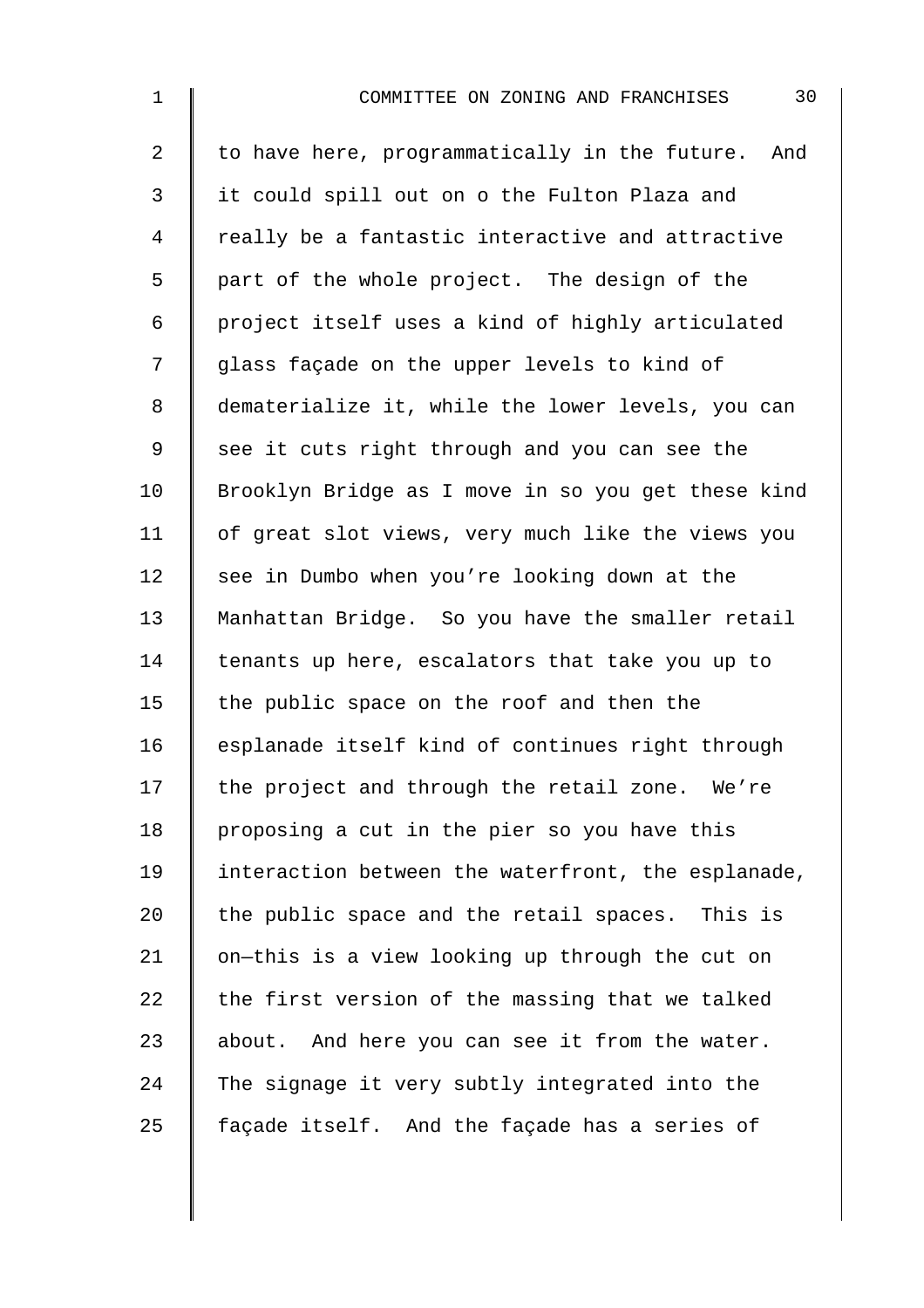2 glass and steel doors that can actually drop down 3 | on the outside on the very coldest days so that 4 you're still outside, but you don't get that sort 5 | of really tough wind that comes up from the 6 harbor. So it's really kind of a great pier 7 | building that can be used much more during the 8 | cold months. We're working very hard to get the 9 | right kind of cleats, and bollards and gates, and 10 ability for maritime uses. The water taxi stand 11 | would remain as Chris Curry said before, that 12 there is a 40% increase in open space in this 13 project versus what we have currently. And you 14 can see the space that's on the ground floor and 15  $\parallel$  the space that's on the roof. And again, here is 16  $\parallel$  a view of the building up close. You can see this 17 fantastic, what we call the north porch which we  $18$  | really believe will become one of the iconic open 19 | public spaces of New York, 400 or 500 feet out 20 I into the water looking at the Brooklyn Bridge from 21 mid-span. There you could see it with the  $22$  cultural venue and again, seeing it from looking 23 beyond the Brooklyn Bridge. Thank you very much, 24 | happy to answer any questions.

25 CHAIRPERSON WEPRIN: Thank you very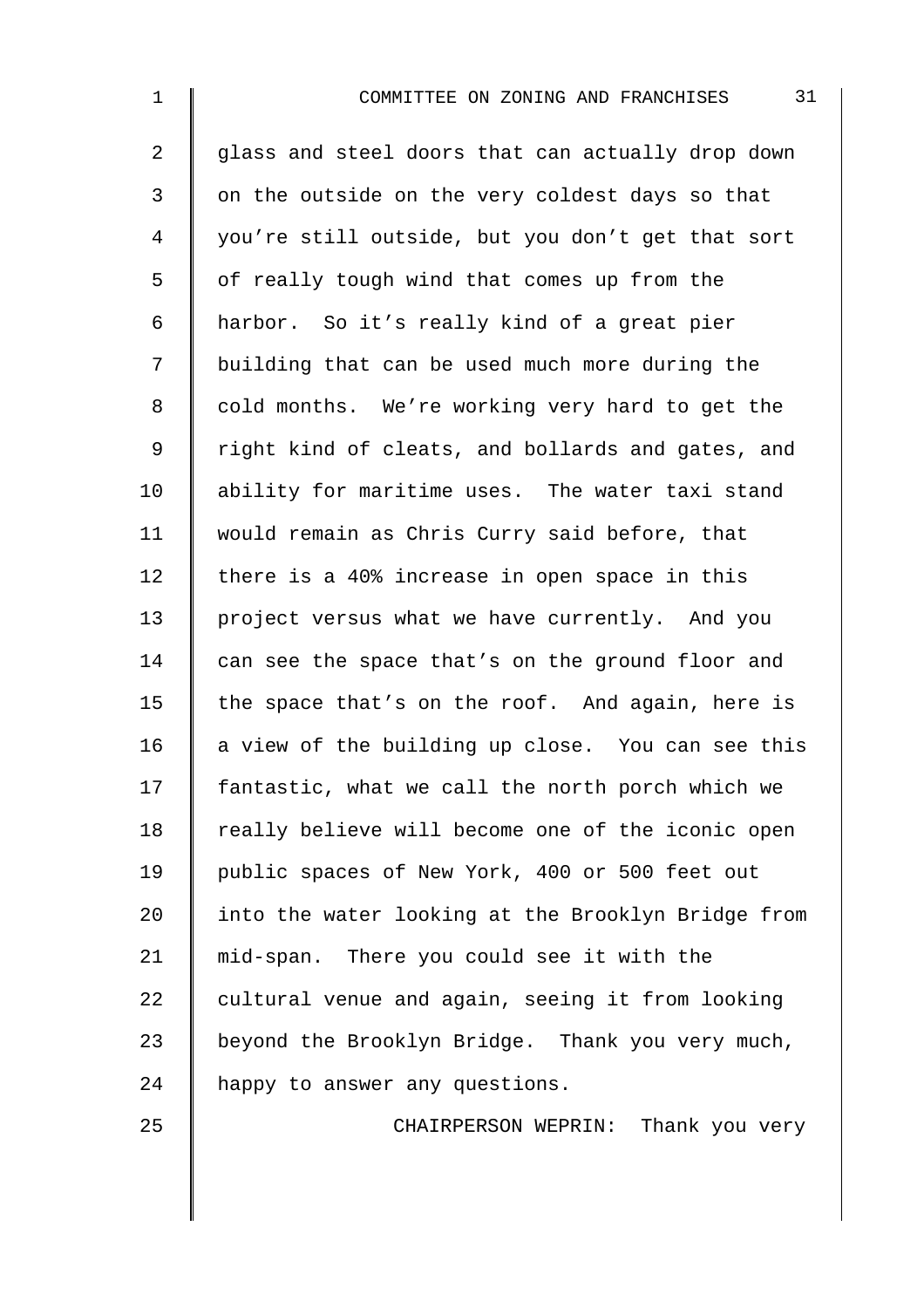| 1  | 32<br>COMMITTEE ON ZONING AND FRANCHISES           |
|----|----------------------------------------------------|
| 2  | much. Are you going to speak now too?              |
| 3  | MR. PAUL SILVER: Yes.                              |
| 4  | CHAIRPERSON WEPRIN: Okay. Be my                    |
| 5  | guest.                                             |
| 6  | MR. SILVER: Okay, thank you.                       |
| 7  | Chairman Weprin, members of the committee. I'm     |
| 8  | Paul Silver, a member of the firm of Kramer,       |
| 9  | Levin, Naftalis & Frankel, and we are land use     |
| 10 | counsel to the South Street Seaport, limited       |
| 11 | partnership. The partnership's objectives at Pier  |
| 12 | 17 are quite simple, and you heard Chris state     |
| 13 | them much more eloquently than I can. What I       |
| 14 | would like to do is explain briefly how each of    |
| 15 | the land use actions, including those that-        |
| 16 | authorizations that are not technically before the |
| 17 | Council today contributes to making the            |
| 18 | partnership's goal a reality. The actions sought   |
| 19 | by these applications fall into three general      |
| 20 | categories. The first are those that are intended  |
| 21 | to provide a more varied and lively retail         |
| 22 | environment on the pier. The second are those      |
| 23 | that permit the proposed design and operation of   |
| 24 | the public open spaces. And the third are those    |
| 25 | that are needed to allow the new pier shed to      |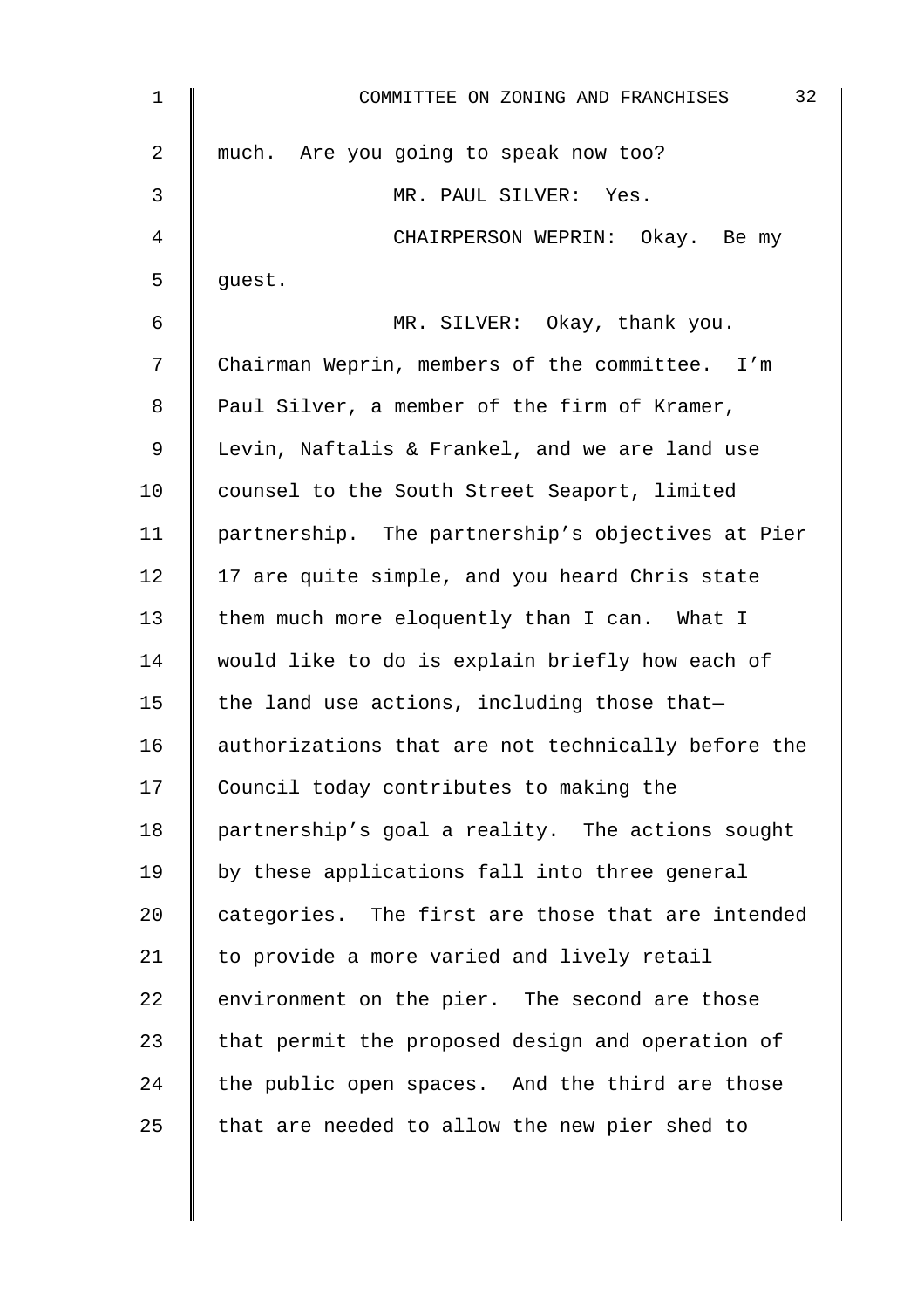2 | occupy essentially the same envelope as the 3 | existing pier shed. So let's look briefly at each 4 | of these three categories. The rezoning from C2A 5 | to C46 and the special permits under Section 62A34  $6 \parallel$  are waterfront special permit and 74744 of general 7 | large scale development special permit authorize 8 | the operation of a wider range of retail uses on 9  $\parallel$  the pier, allow those uses to be located anywhere 10 | within the three story and mezzanine pier shed and 11 | authorize the proposed signage. It's worth noting 12 here that the rezoning also brings the waterfront 13 | zoning north of Maiden Lane into conformity with 14  $\parallel$  the existing C46 zoning that's south of Maiden 15 | Lane. The authorizations under section 62A22, 16 another waterfront authorization and the special 17 permit under 7443, another large scale special 18 | permit and the zoning text change permit the 19 proposed configuration and fixturing of the public 20  $\parallel$  open spaces on the pier, the squaring off of the 21 | pier shed building envelope to provide for public  $22$  | open space on the roof, a modest encroachment of 23  $\parallel$  the seasonal stage into the prolongation of the 24 Fulton Street and 24/7 access to all open spaces 25  $\parallel$  at pier level. I think it's worth noting here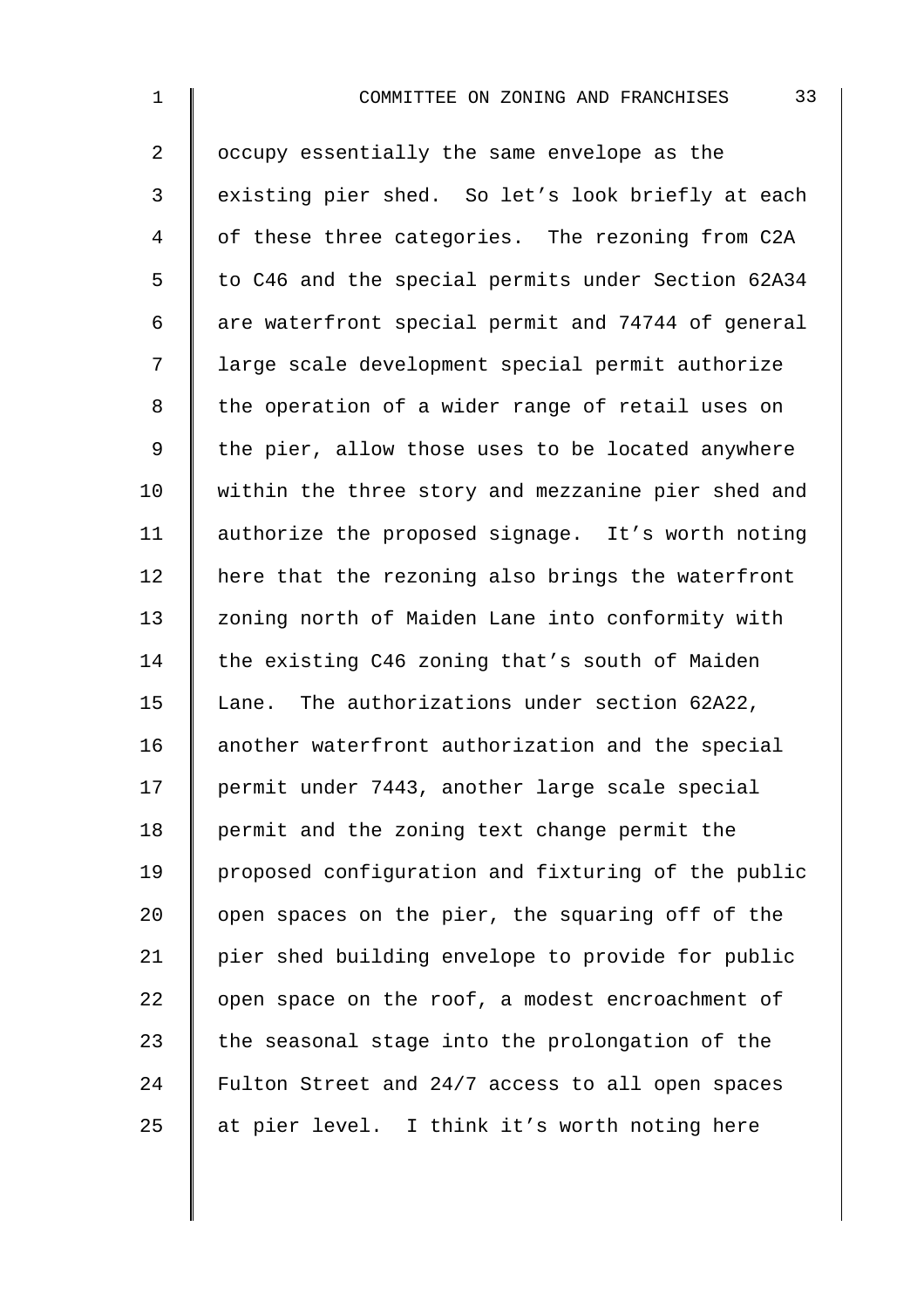| $\mathbf{1}$   | 34<br>COMMITTEE ON ZONING AND FRANCHISES           |
|----------------|----------------------------------------------------|
| $\overline{2}$ | that this stage is proposed to be where the        |
| 3              | seasonal stage has been located in the past, a     |
| 4              | place where it has been used, to our knowledge,    |
| 5              | without complaint for many, many years. Finally,   |
| 6              | the special permit under Section 62A34 and the     |
| 7              | authorization under 6222 allow the new pier shed   |
| 8              | [phonetic] to have substantially the same          |
| 9              | dimensions and the-to be located in essentially    |
| 10             | the same footprint as the existing pier building   |
| 11             | which was constructed prior to the adoption of the |
| 12             | waterfront zoning and therefore does not strictly  |
| 13             | comply with it. So that's the view from 10,000     |
| 14             | feet and like everyone else, I'm happy to answer   |
| 15             | questions, too.                                    |
| 16             | CHAIRPERSON WEPRIN: Thank you, Mr.                 |
| 17             | Silver. I'm sorry for almost cutting you off       |
| 18             | there. I'm going call on councilmember Dianna      |
| 19             | Reyna who has a series of questions she would like |
| 20             | to ask.                                            |
| 21             | COUNCIL MEMBER REYNA: He knows me                  |
| 22             | so well. I just wanted to take an opportunity to   |
| 23             | just understand first, I need to focus on the      |
| 24             | impact of Hurricane Sandy. We had a small          |
| 25             | business hearing for small businesses to come in   |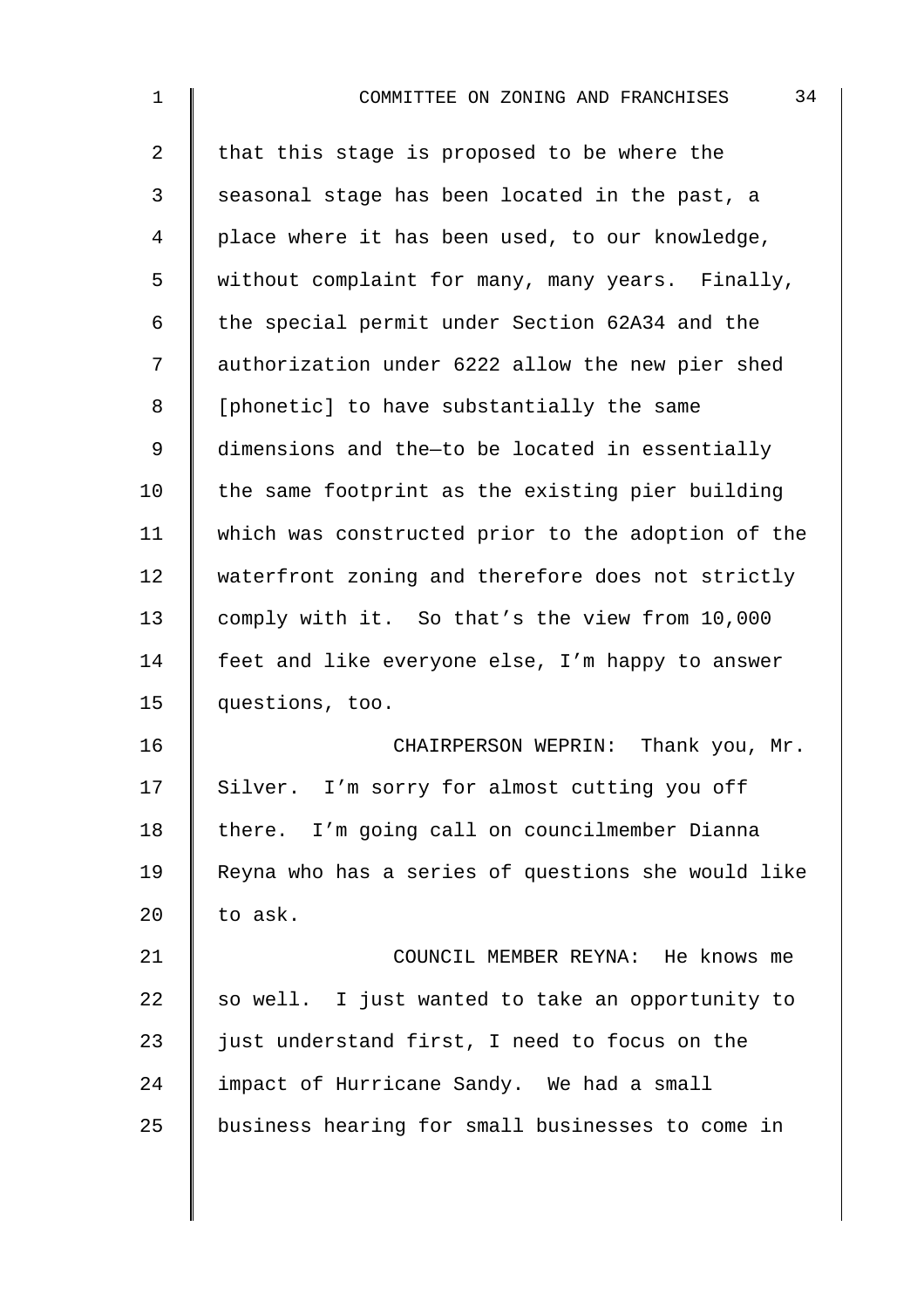| $\mathbf 1$    | 35<br>COMMITTEE ON ZONING AND FRANCHISES           |
|----------------|----------------------------------------------------|
| $\overline{a}$ | and there was a lot of referral to seasonal        |
| 3              | activity that occurs and the fact that there's     |
| $\overline{4}$ | this uncertainty of whether or not-and I           |
| 5              | apologize. I don't remember the name of the        |
| 6              | vessel that is currently, in the summer months,    |
| 7              | able to take what would be people, interested      |
| 8              | tourists, interested conferences that occur on the |
| 9              | water with this vessel. Is that still              |
| 10             | functioning? Has it been open? Is there            |
| 11             | direction? Do you direct what would be signage of  |
| 12             | access to the seaport, post Hurricane Sandy?       |
| 13             | MR. CURRY: Yes.                                    |
| 14             | COUNCIL MEMBER REYNA: Okay. And                    |
| 15             | so is the vessel-is the seaport being promoted     |
| 16             | that it's opened for business?                     |
| 17             | MR. CURRY: The seaport is-the Pier                 |
| 18             | 17 building is open for business today, yes. And   |
| 19             | it is promoted as being open for business.         |
| 20             | Actually, we've done a-after Sandy happened, we    |
| 21             | did what was called a post inspection, a report of |
| 22             | the structure. We closed down the pier for a       |
| 23             | period of time to make sure it was safe before we  |
| 24             | let the public come back onto the pier.            |
| 25             | Fortunately the structure actually withstood Sandy |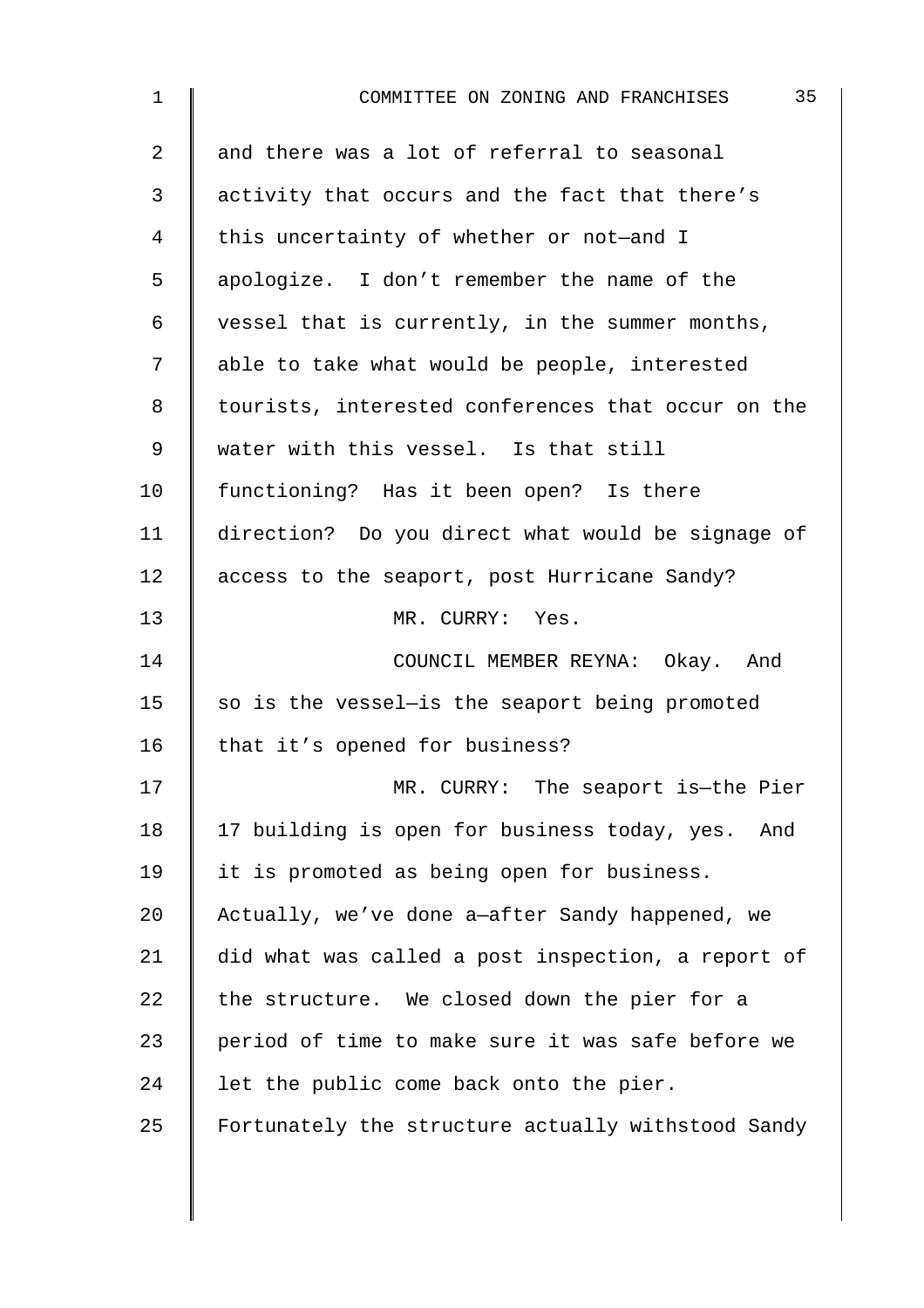| 1              | 36<br>COMMITTEE ON ZONING AND FRANCHISES           |
|----------------|----------------------------------------------------|
| $\overline{2}$ | quite well. We reopened the pier on December 6th.  |
| 3              | CHAIRPERSON WEPRIN: Let me                         |
| 4              | interrupt one second. We're going to close the     |
| 5              | windows because I see a lot of coats going on.     |
| 6              | The smell seems to be gone, right, as far as I can |
| 7              | tell. I can't tell very well, though. But the      |
| 8              | smell is gone, so we're going to close the windows |
| 9              | because I see a lot of overcoats were put on, so   |
| 10             | we want to make everyone very comfortable here.    |
| 11             | COUNCIL MEMBER REYNA: And as far                   |
| 12             | as the vessel operators gearing towards what would |
| 13             | be the upcoming season for vessel operators to     |
| 14             | conduct business, is that being promoted right now |
| 15             | as part of the campaign for the Department of      |
| 16             | Small Business Services, NEDC, where we would be   |
| 17             | promoting what would be the hurricane zones, one   |
| 18             | of which is the seaport, to be able to make sure   |
| 19             | that tourists understand, oh, you're working with  |
| 20             | New York City and company, the international       |
| 21             | marketing arm of the city of New York, in order to |
| 22             | be certain and confident that the seaport is open  |
| 23             | for business. Is that the case or it's not?        |
| 24             | MR. CURRY: No, the seaport is                      |
| 25             | definitely open for business. And anyone who's     |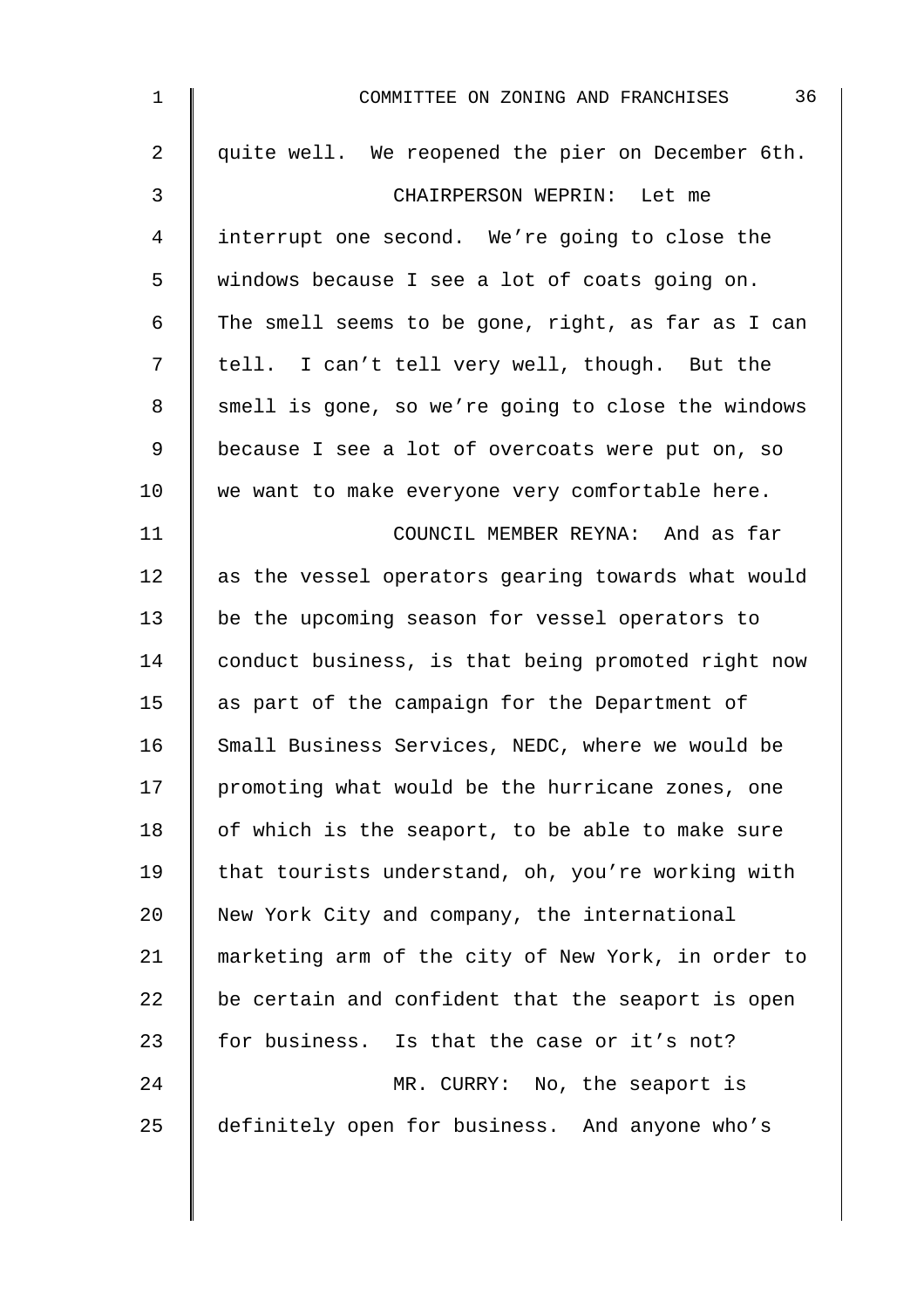2 | been there the last couple of months realizes that 3 Sandy packed a wallop on the South Street Seaport. 4 And our uplands area was significantly impacted. 5 We had to do a lot of remediation before we could 6 Start reconstruction. EDC owns many of the 7 | buildings-two of the buildings and they're fixing 8 | the building systems that are necessary for us to 9 | operate on a long term basis. There are some 10  $\parallel$  short term fixes that could be done with temporary 11 power, etcetera. But we won't be able to get the  $12$  stores back open until they can actually do their 13 reconstruction. All of the remediation has been 14 done. We've actually made a lot of progress in  $15$  the last couple of months. Unfortunately stores 16  $\parallel$  are not yet open. We hope to have a very vibrant 17 South Street Seaport and we're working to put 18 | together programs that will allow that to happen 19 and so the tourists that come to lower Manhattan 20 will most definitely know that we're back in 21 business. As far as the boats go, Water Taxi is 22  $\parallel$  running right now and the other ship you're 23  $\parallel$  talking about may have been Clipper City is the  $24$  | only other one that I'm aware of that was using 25  $\parallel$  our-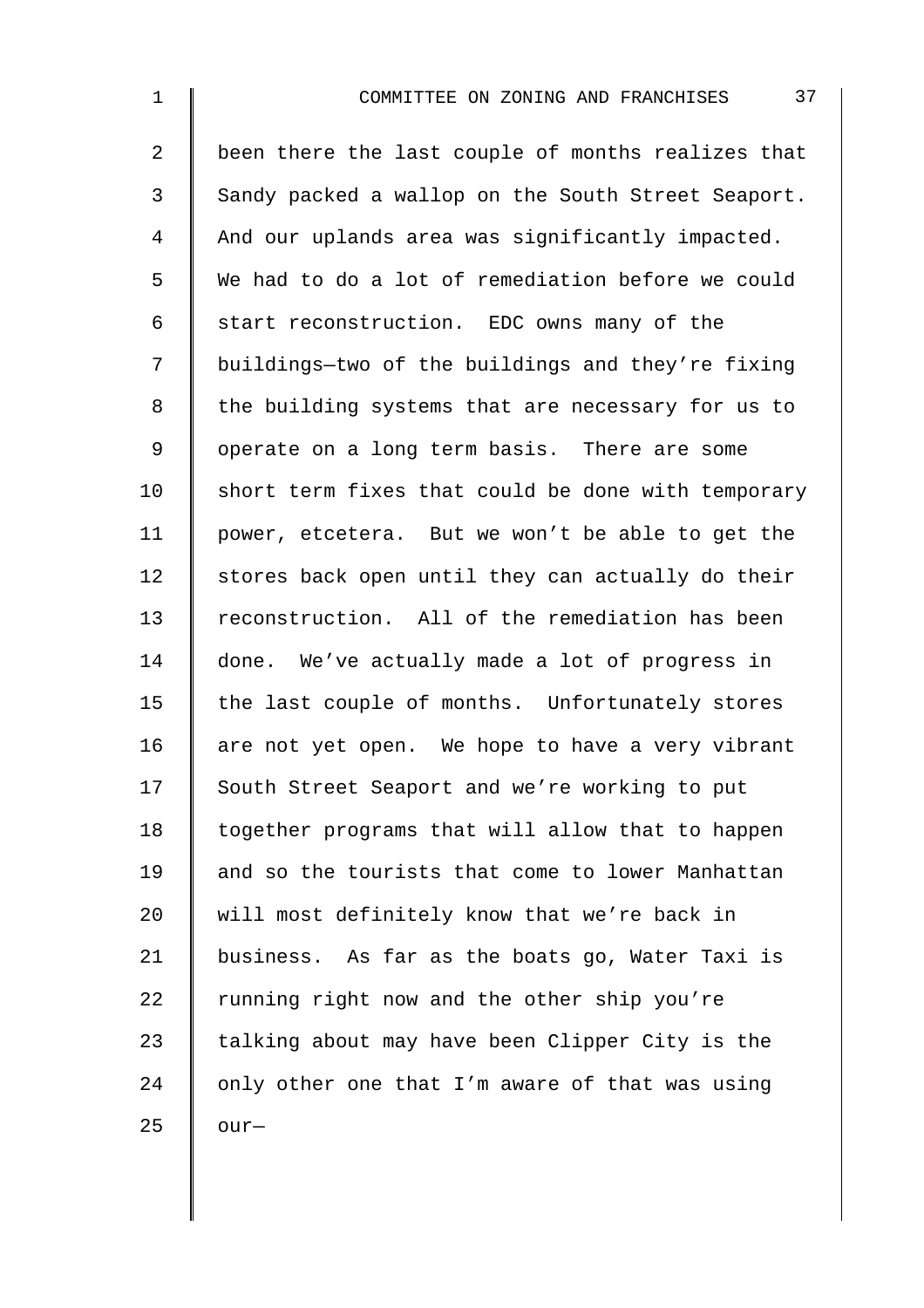| 1              | 38<br>COMMITTEE ON ZONING AND FRANCHISES           |
|----------------|----------------------------------------------------|
| $\overline{2}$ | COUNCIL MEMBER REYNA: What was it?                 |
| 3              | I'm sorry.                                         |
| 4              | MR. CURRY: Clipper city.                           |
| 5              | COUNCIL MEMBER REYNA: Yes.                         |
| 6              | MR. CURRY: Okay. We've actually                    |
| 7              | done some additional investigation of the pier. I  |
| 8              | mentioned it in my testimony and we've been told   |
| 9              | we probably shouldn't be mooring vessels to the    |
| 10             | pier at the present time.                          |
| 11             | COUNCIL MEMBER REYNA: By whom?                     |
| 12             | MR. CURRY: By whom? By our pier                    |
| 13             | engineers.                                         |
| 14             | COUNCIL MEMBER REYNA: Okay.                        |
| 15             | MR. CURRY: The pier was-I don't                    |
| 16             | want to get too technical, but there was some      |
| 17             | value engineering that was done to the pier piles  |
| 18             | themselves that reduced the lateral load. And so   |
| 19             | although it's been used for years and it hasn't    |
| 20             | been a problem, it's not really designed to take   |
| 21             | certain sized vessels. And so notwithstanding the  |
| 22             | fact that when we're under construction on pier 17 |
| 23             | because of the work that we have to do to the      |
| 24             | pier, the vessels won't be able to use the pier    |
| 25             | for a period of time.                              |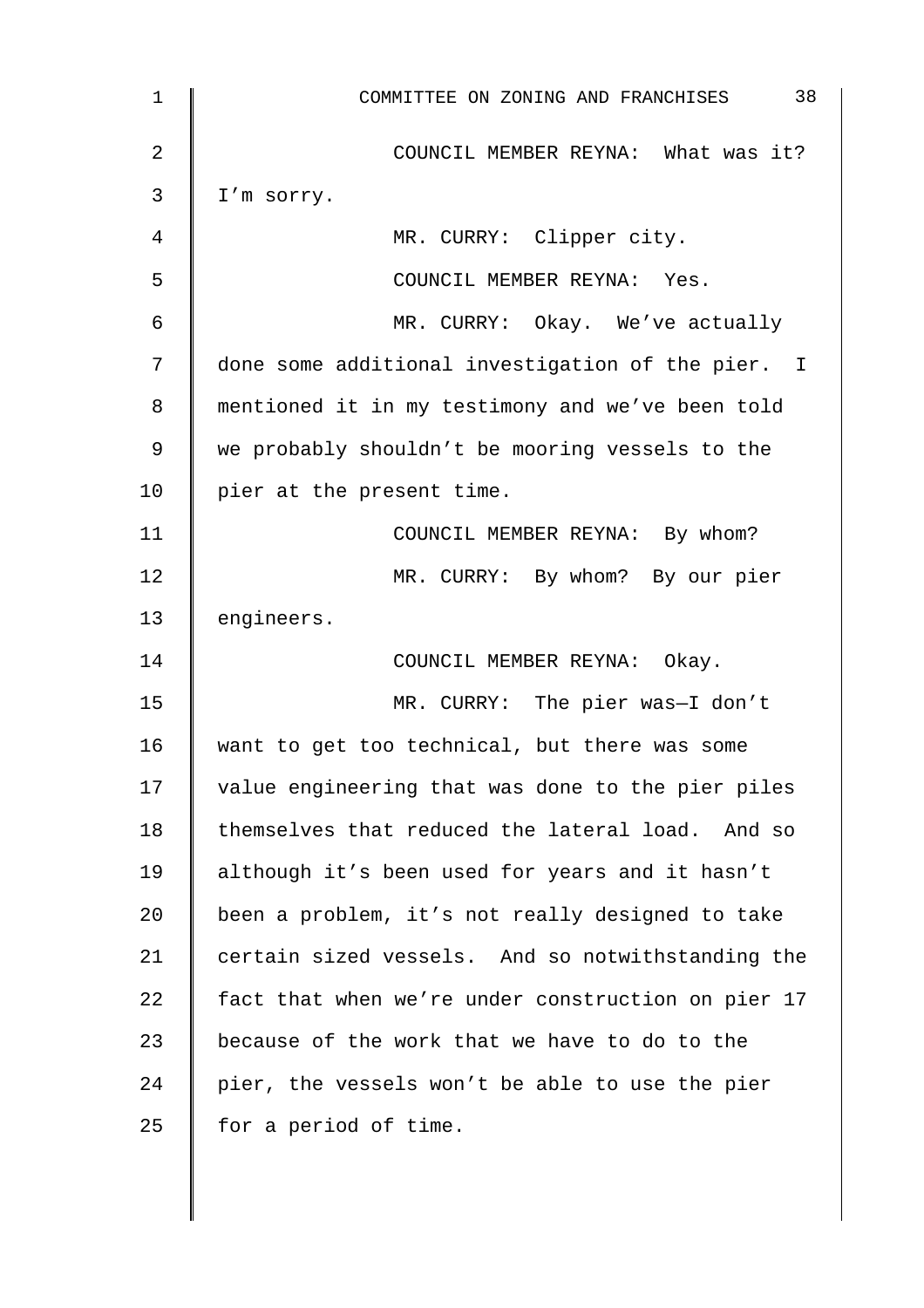| $\mathbf 1$ | 39<br>COMMITTEE ON ZONING AND FRANCHISES           |
|-------------|----------------------------------------------------|
| 2           | COUNCIL MEMBER REYNA: And how is                   |
| 3           | the company, as far as Howard Hughes is concerned, |
| 4           | mitigating what would be the circumstances that    |
| 5           | are happening, as far as the use of the piers, to  |
| 6           | be able to assist what would be the small          |
| 7           | business, as far as Clipper City being, I guess,   |
| 8           | the only operator?                                 |
| 9           | MR. CURRY: It's the only one that                  |
| 10          | that I think that you're talking about that would  |
| 11          | be impacted.                                       |
| 12          | COUNCIL MEMBER REYNA: Right.                       |
| 13          | There's no other operators using the piers?        |
| 14          | MR. CURRY: I'm not aware of any                    |
| 15          | other operator, other than the water taxi at this  |
| 16          | point.                                             |
| 17          | COUNCIL MEMBER REYNA: Okay. So                     |
| 18          | why-if the water taxis are using it, why can't-why |
| 19          | is it okay for the water taxis, as far as the pier |
| 20          | engineers recommending that no use be allowed?     |
| 21          | MR. CURRY: The water taxi doesn't                  |
| 22          | actually impact the pier the same way because      |
| 23          | there's a boom that attaches. It doesn't actually  |
| 24          | tie up to the pier itself, there's a separate      |
| 25          | structure that it comes up to. I'm not technical   |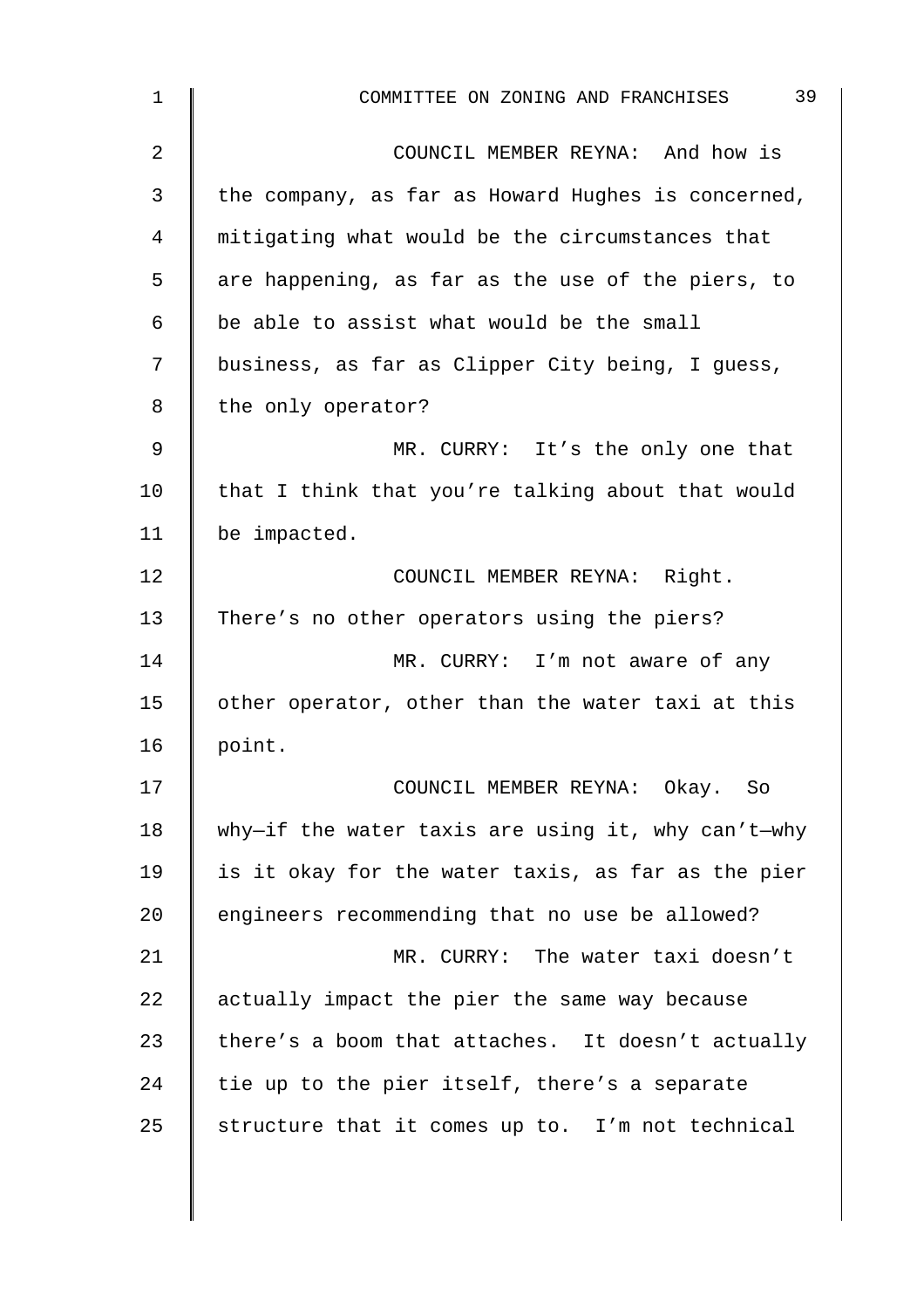| $\mathbf 1$    | 40<br>COMMITTEE ON ZONING AND FRANCHISES           |
|----------------|----------------------------------------------------|
| $\overline{2}$ | enough to tell you exactly why. But it doesn't     |
| 3              | impact the structure of the pier the same way      |
| 4              | tying up a ship to the pier does.                  |
| 5              | COUNCIL MEMBER REYNA: Okay. I                      |
| 6              | just wanted to take a moment to understand this    |
| 7              | because obviously there is Hurricane Sandy you're  |
| 8              | dealing with, there's this redevelopment, the      |
| $\mathsf 9$    | piles, as far as what you're just informing us as  |
| 10             | far as what is not allowing there to be pier use.  |
| 11             | Is a lot to bear and keep in mind with what you've |
| 12             | presented here before us. And so I would imagine   |
| 13             | that the piles as far as the need to make sure     |
| 14             | that there's improvements, not just above the      |
| 15             | water as far as re-development is concerned but    |
| 16             | that there is consideration of redeveloping what   |
| 17             | would be everything underneath what would be the   |
| 18             | structure. Is that something-because I didn't      |
| 19             | hear as part of the presentation.                  |
| 20             | MR. CURRY: Okay, I'm sorry. What                   |
| 21             | we have, Howard Hughes has taken on the obligation |
| 22             | of maintaining the pier structure which was a city |
| 23             | obligation before we made a, you know, we made it  |
| 24             | basically our deal with EDC. And so we are now     |
| 25             | responsible for fixing everything that I've just   |
|                |                                                    |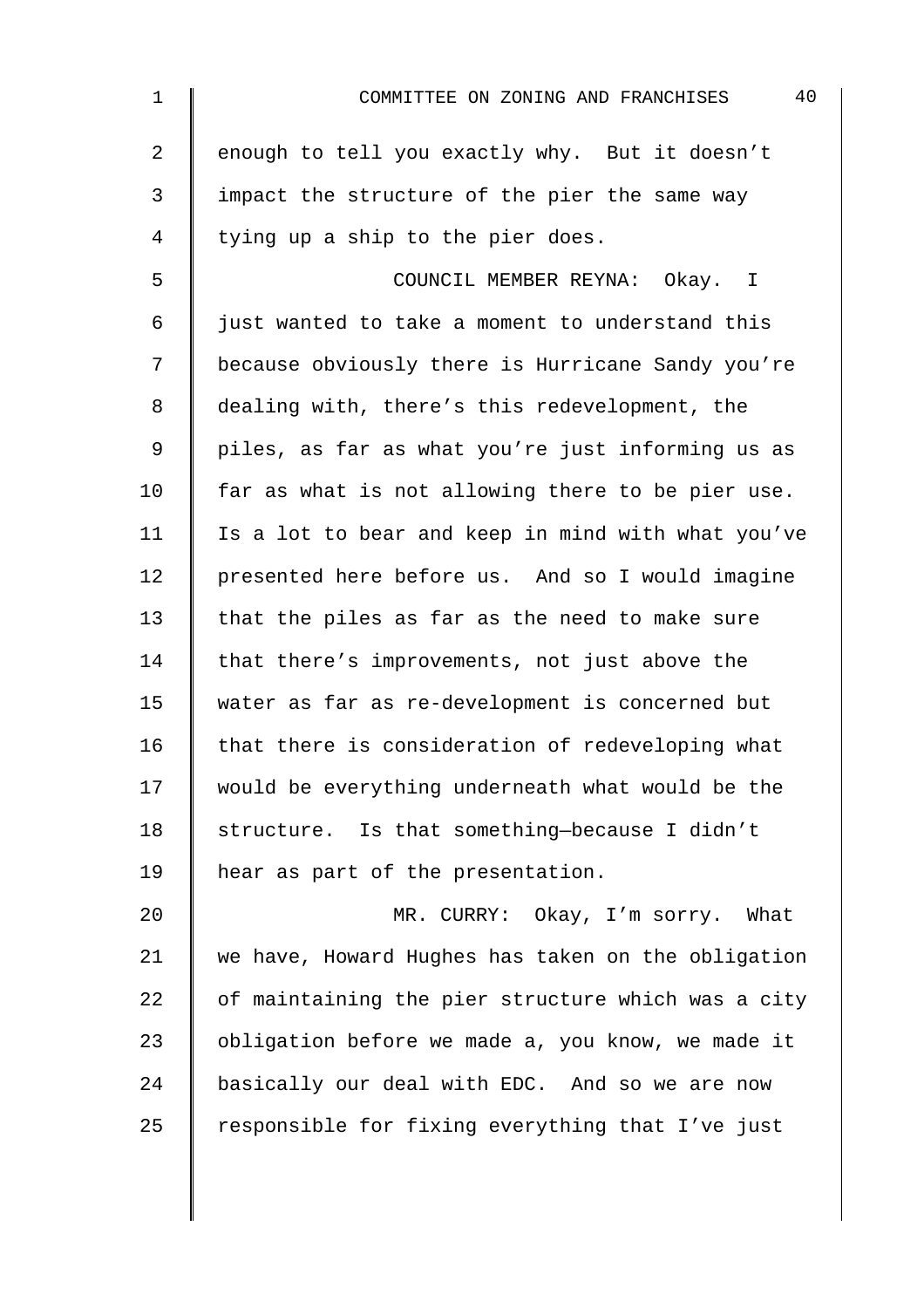| $\mathbf{1}$ | 41<br>COMMITTEE ON ZONING AND FRANCHISES           |
|--------------|----------------------------------------------------|
| 2            | mentioned. And so this is a short term. It's       |
| 3            | been going on for 30 years, but it's a short term  |
| 4            | condition that we will fix through our             |
| 5            | redevelopment project.                             |
| 6            | COUNCIL MEMBER REYNA: Right But no                 |
| 7            | money right now is being poured into what would be |
| 8            | the improvement of the piles-I'm sorry. We're      |
| 9            | dealing with the smell again. I'll take the        |
| 10           | opportunity to just excuse the [crosstalk].        |
| 11           | CHAIRPERSON WEPRIN: Sorry for the                  |
| 12           | interruptions. Yes, it looks like the smell is     |
| 13           | coming back so we're going to open the windows     |
| 14           | again. So put those overcoats back on.             |
| 15           | COUNCIL MEMBER REYNA: I just                       |
| 16           | wanted to understand the maintenance of the pier   |
| 17           | in relationship to this particular redevelopment.  |
| 18           | And at this moment you do not have any             |
| 19           | responsibility of the pier is what you're saying?  |
| 20           | EDC has the responsibility, the City of New York?  |
| 21           | MR. CURRY: I believe that's true                   |
| 22           | until we close on the renovation project, yes.     |
| 23           | COUNCIL MEMBER REYNA: And is EDC-I                 |
| 24           | know Mr. Coletti is here. So would you be able to  |
| 25           | answer that for us so that way at least it's EDC,  |
|              |                                                    |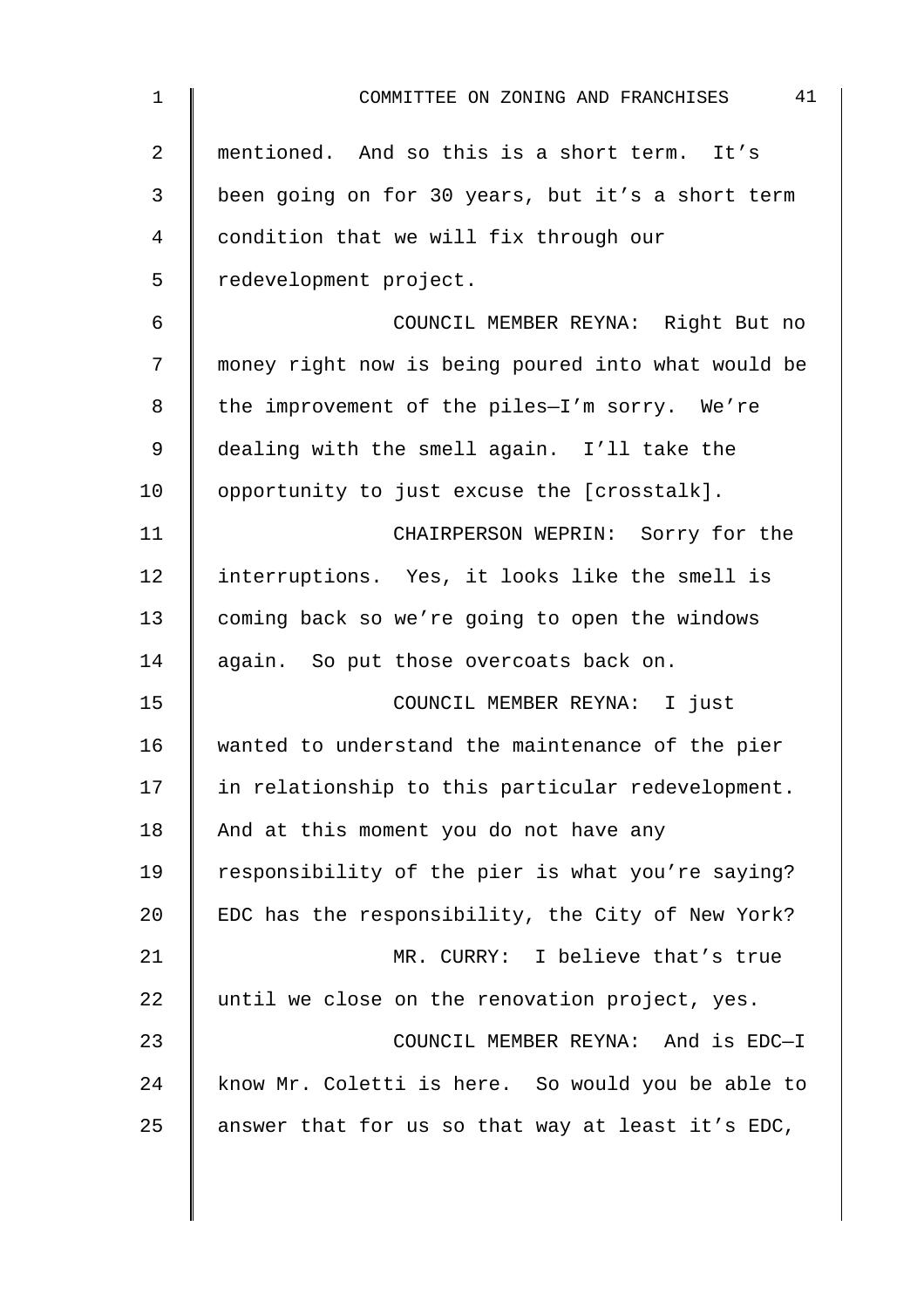| 1  | 42<br>COMMITTEE ON ZONING AND FRANCHISES         |
|----|--------------------------------------------------|
| 2  | the city, answering the question as opposed to-  |
| 3  | CHAIRPERSON WEPRIN: Yes. Please                  |
| 4  | get on the mike and state your name if you're    |
| 5  | going to do that.                                |
| 6  | COUNCIL MEMBER REYNA: Thank you.                 |
| 7  | CHAIRPERSON WEPRIN: Go ahead.                    |
| 8  | MR. COLETTI: Joe Coletti, vice                   |
| 9  | president of government affairs and community    |
| 10 | relations. And I'm here with-                    |
| 11 | MR. PATRICK O'SULLIVAN: Patrick                  |
| 12 | O'Sullivan, I'm an executive vice president of   |
| 13 | real estate at EDC.                              |
| 14 | MR. JOSEPH COLETTI: And if you                   |
| 15 | wouldn't mind repeating the question just so we  |
| 16 | can get an answer for you.                       |
| 17 | COUNCIL MEMBER REYNA: The question               |
| 18 | is as far as the Howard Hughes Corporation, they |
| 19 | are not responsible today, in reference to the   |
| 20 | maintenance of the piers that are located at the |
| 21 | seaport?                                         |
| 22 | MR. O'SULLIVAN: Under the existing               |
| 23 | lease, that's correct. The city is responsible   |
| 24 | for the pier substructure.                       |
| 25 | COUNCIL MEMBER REYNA: And the                    |
|    |                                                  |
|    |                                                  |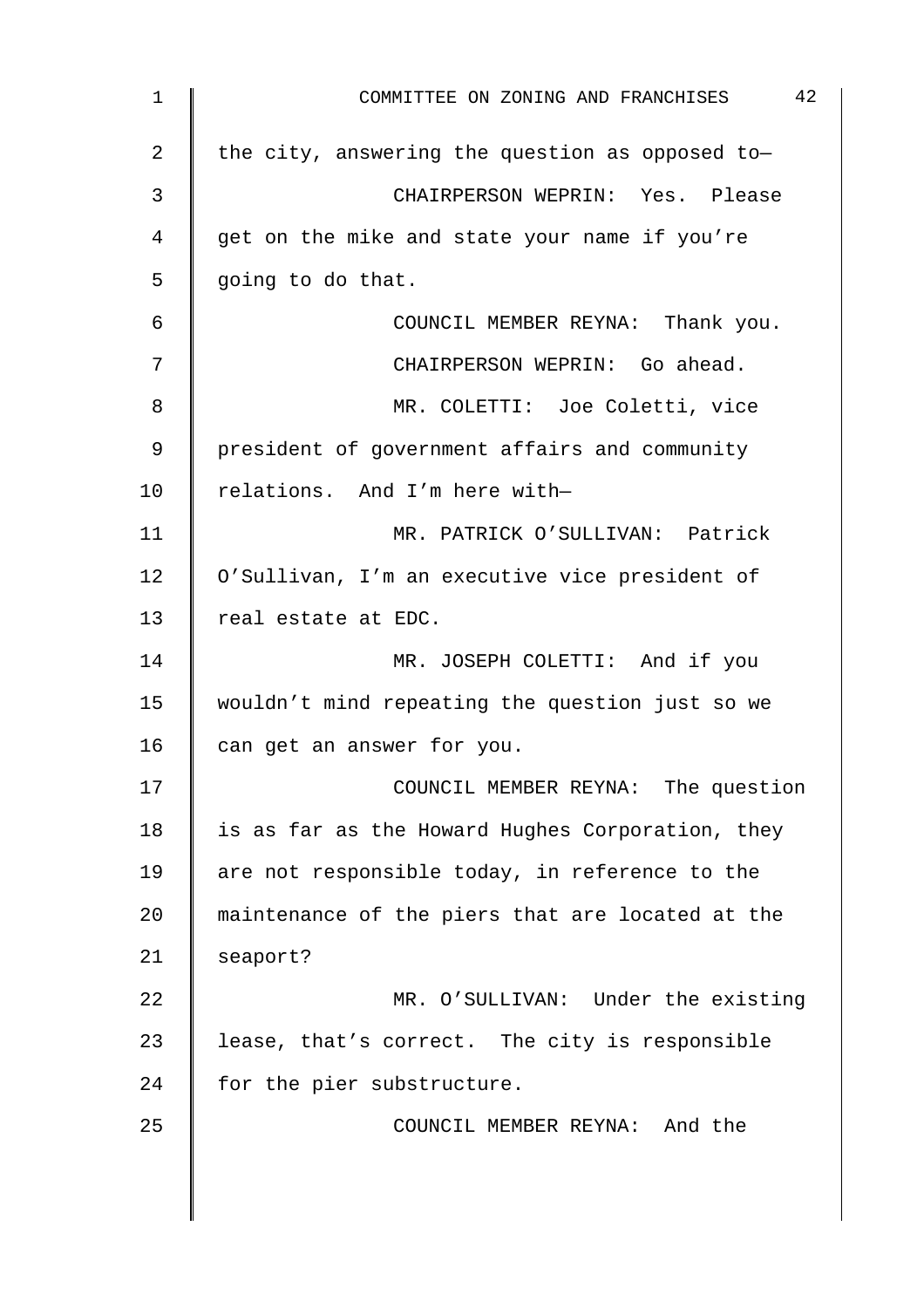| 1  | 43<br>COMMITTEE ON ZONING AND FRANCHISES           |
|----|----------------------------------------------------|
| 2  | engineering study that was conducted, who          |
| 3  | authorized that engineering study for the piles?   |
| 4  | MR. CURRY: Well we authorized the                  |
| 5  | engineering study because we wanted to know what   |
| 6  | we were-                                           |
| 7  | COUNCIL MEMBER REYNA: As part of                   |
| 8  | the redevelopment?                                 |
| 9  | MR. CURRY: Yes.                                    |
| 10 | COUNCIL MEMBER REYNA: And was the                  |
| 11 | city aware that the pier was compromised, as far   |
| 12 | as the piles were concerned?                       |
| 13 | MR. O'SULLIVAN: We were not aware                  |
| 14 | of this one issue, in terms of the latitudinal     |
| 15 | capacity.                                          |
| 16 | COUNCIL MEMBER REYNA:<br>Okay.                     |
| 17 | MR. CURRY: Well I can explain.                     |
| 18 | There were plans that were provided to us by the   |
| 19 | city that showed eight strands. And these are-     |
| 20 | well, I'm not sure what it means, but the eight    |
| 21 | strands in the pile creates certain lateral forces |
| 22 | that six strands don't provide. So when it was     |
| 23 | being built, the pier was being built, the piles   |
| 24 | were designed to take eight strands and they only  |
| 25 | put six in, they being the contractors that built  |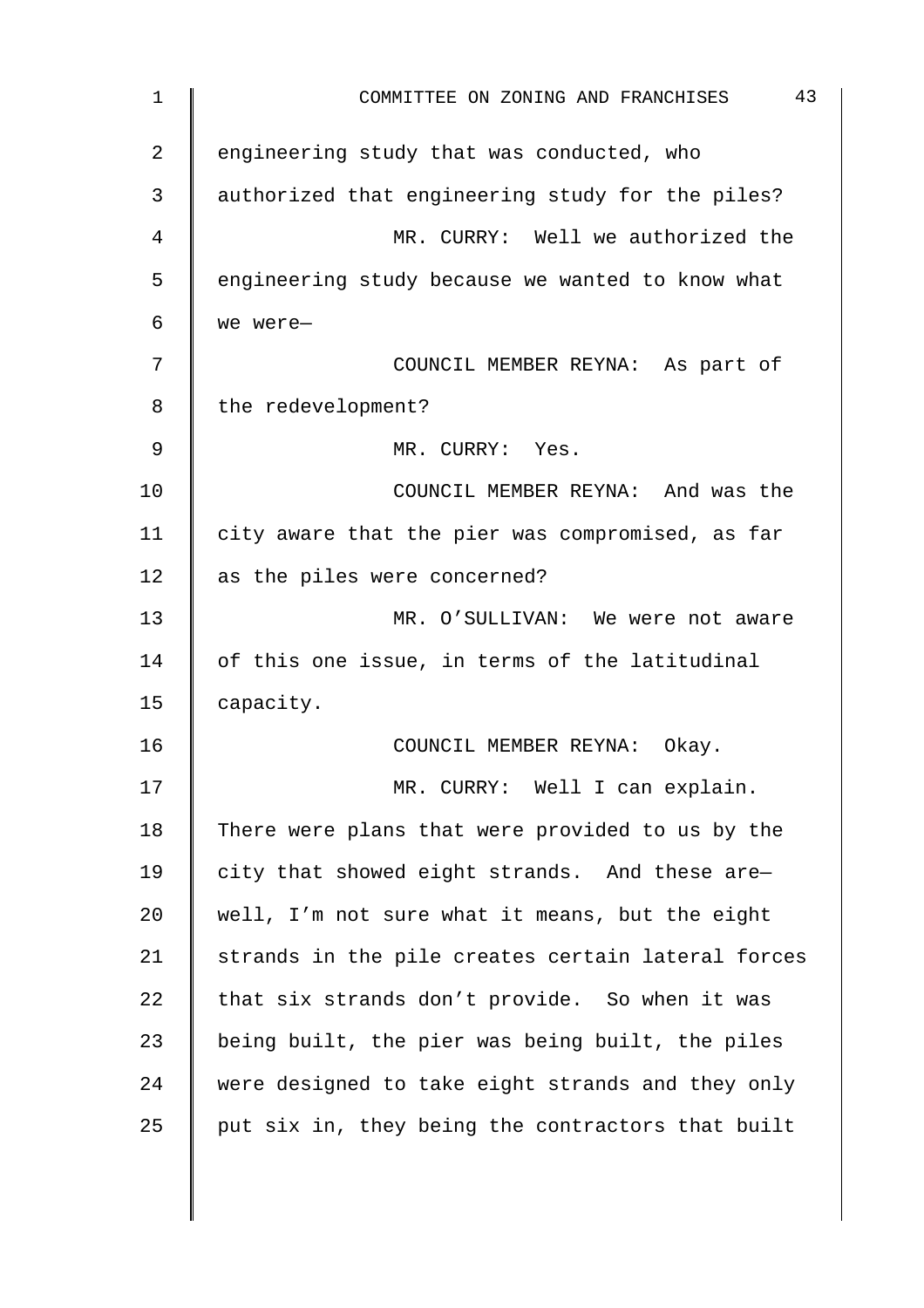| 1              | 44<br>COMMITTEE ON ZONING AND FRANCHISES           |
|----------------|----------------------------------------------------|
| $\overline{2}$ | the pier. No one was aware of that until we took   |
| 3              | the pile cap off and confirmed that with the       |
| 4              | dynamic testing that we recently did on the pier   |
| 5              | structure, as part of our permitting process with  |
| 6              | the city.                                          |
| 7              | COUNCIL MEMBER REYNA: Okay, that's                 |
| 8              | very scary.                                        |
| 9              | MR. O'SULLIVAN: And if I can just                  |
| 10             | add, though, that-                                 |
| 11             | CHAIRPERSON WEPRIN: State your                     |
| 12             | name?                                              |
| 13             | MR. O'SULLIVAN: Sorry. Patrick                     |
| 14             | O'Sullivan, EDC. As part of this, we understood    |
| 15             | that there was short term pier work that needed to |
| 16             | get done and one of the benefits of this agreement |
| 17             | would be that the Howard Hughes Corporation would  |
| 18             | take that work immediately.                        |
| 19             | COUNCIL MEMBER REYNA: And as far                   |
| 20             | as the city of New York is concerned, knowing that |
| 21             | there's a small business in relationship to what   |
| 22             | is Clipper City, as an operator that's currently   |
| 23             | or was an operator off of this pier, how is the    |
| 24             | city accommodating so that this small business is  |
| 25             | not dislocated from the area, but rather           |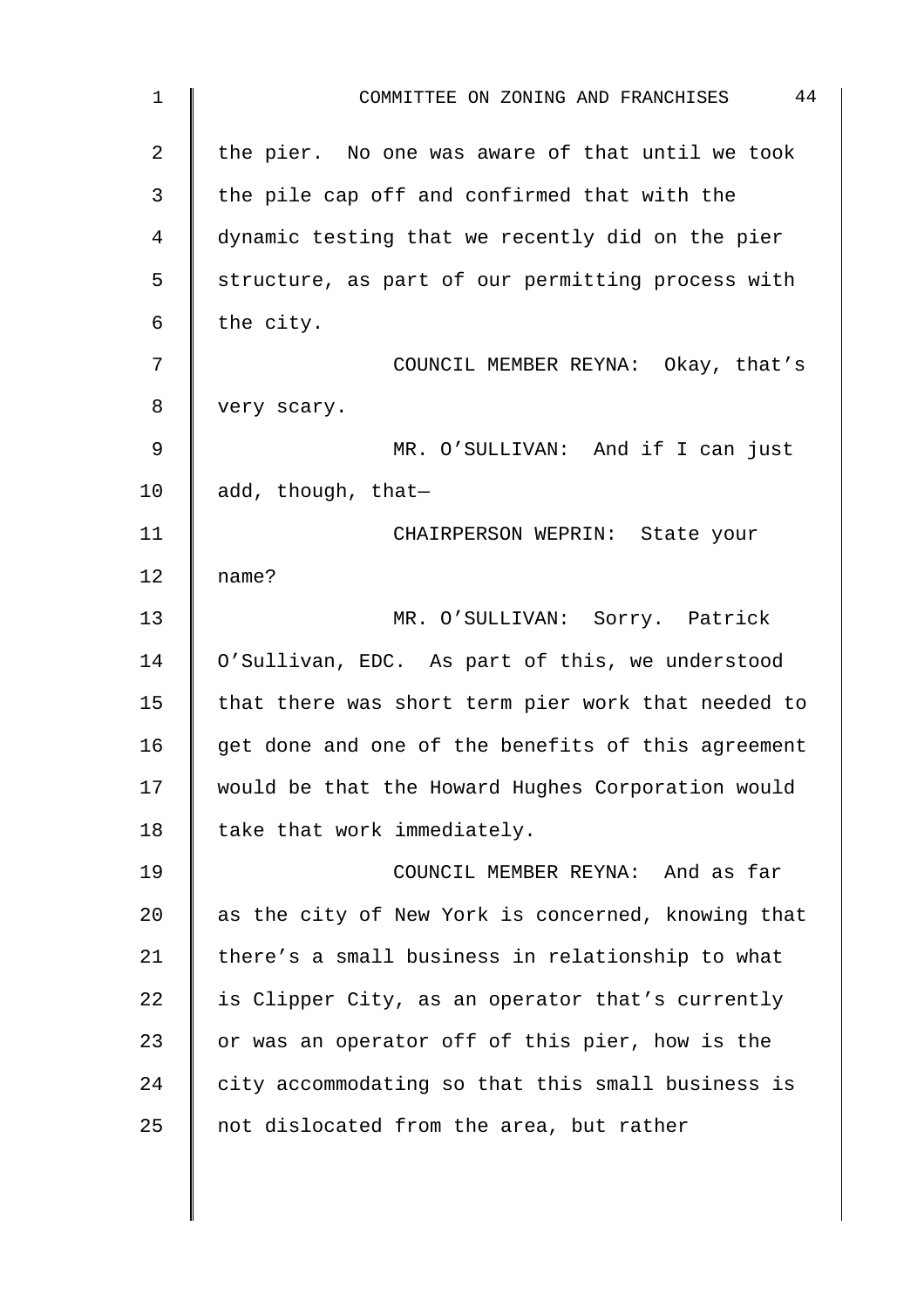| $\mathbf 1$    | 45<br>COMMITTEE ON ZONING AND FRANCHISES           |
|----------------|----------------------------------------------------|
| $\overline{2}$ | accommodated so that they continue to provide what |
| 3              | is a service to tourists and New Yorkers?          |
| 4              | MR. COLETTI: I would say-it's Joe                  |
| 5              | Coletti from EDC. I would say that obviously our   |
| 6              | first primary concern was to make sure that the    |
| 7              | structure is safe and that its fixed. You know,    |
| 8              | if there's further discussions or considerations   |
| 9              | that we need to make related to the business, I    |
| 10             | mean, we're always obviously happy to engage. As   |
| 11             | you know, we've done a lot with businesses,        |
| 12             | especially impacted by Sandy, working in close     |
| 13             | conjunction with SPS and will continue to do so.   |
| 14             | But our primary concern with this deal and why we  |
| 15             | think it's so important has everything to do with  |
| 16             | the fixing of the substructure and in addition,    |
| 17             | the maintenance of the substructure.               |
| 18             | COUNCIL MEMBER REYNA: Right, but                   |
| 19             | EDC was not aware of Howard Hughes-                |
| 20             | MR. COLETTI: Not until the                         |
| 21             | engineering study was done.                        |
| 22             | COUNCIL MEMBER REYNA: Okay, right.                 |
| 23             | MR. COLETTI: Yes.                                  |
| 24             | COUNCIL MEMBER REYNA: So the city                  |
| 25             | would have never known the condition?              |
|                |                                                    |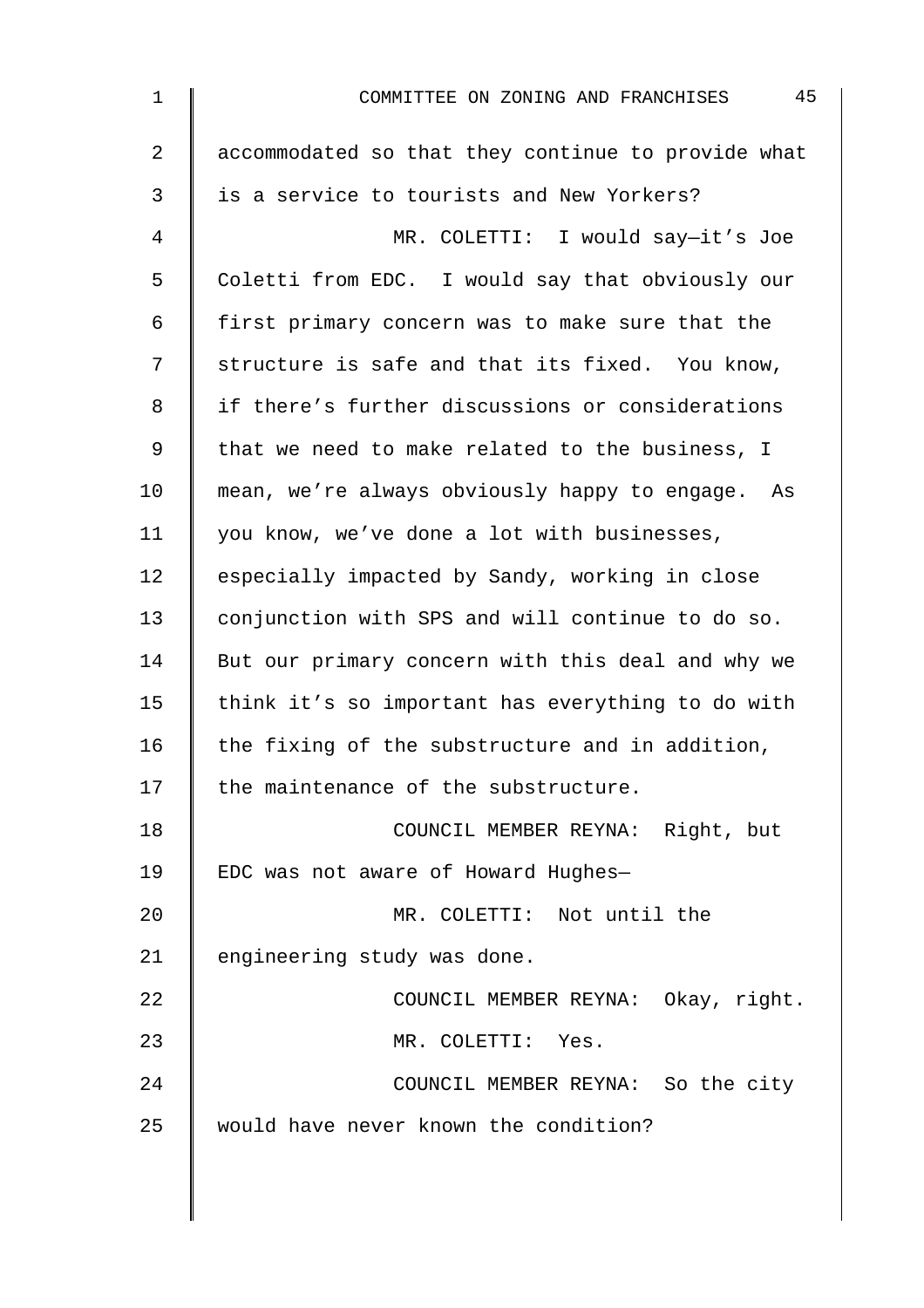| $\mathbf{1}$   | 46<br>COMMITTEE ON ZONING AND FRANCHISES           |
|----------------|----------------------------------------------------|
| $\overline{2}$ | MR. O'SULLIVAN: No. Sorry,                         |
| 3              | Patrick O'Sullivan again. That's not correct.      |
| 4              | COUNCIL MEMBER REYNA: Okay.                        |
| 5              | MR. O'SULLIVAN: Not aware of this                  |
| 6              | one particular condition. We were aware of the     |
| 7              | fact that work needed to be done in the next, you  |
| 8              | know, five years or so and so that work we         |
| 9              | understood and the benefit of this agreement was   |
| 10             | that that work would be undertaken immediately.    |
| 11             | So we were aware of that. There was one            |
| 12             | particular small issue.                            |
| 13             | COUNCIL MEMBER REYNA: This is                      |
| 14             | additional thorough studies?                       |
| 15             | MR. O'SULLIVAN: This was an                        |
| 16             | additional study and one particular issue that     |
| 17             | arose from that particular study.                  |
| 18             | COUNCIL MEMBER REYNA: Okay. So I                   |
| 19             | look forward for the city to be able to provide    |
| 20             | what is a healthy conversation around the small    |
| 21             | business that's being dislocated from the area due |
| 22             | to these findings, right, that the city otherwise  |
| 23             | would not have known to be able to understand      |
| 24             | where they could move as part of the recovery      |
| 25             | efforts that we're trying to do. I needed to just  |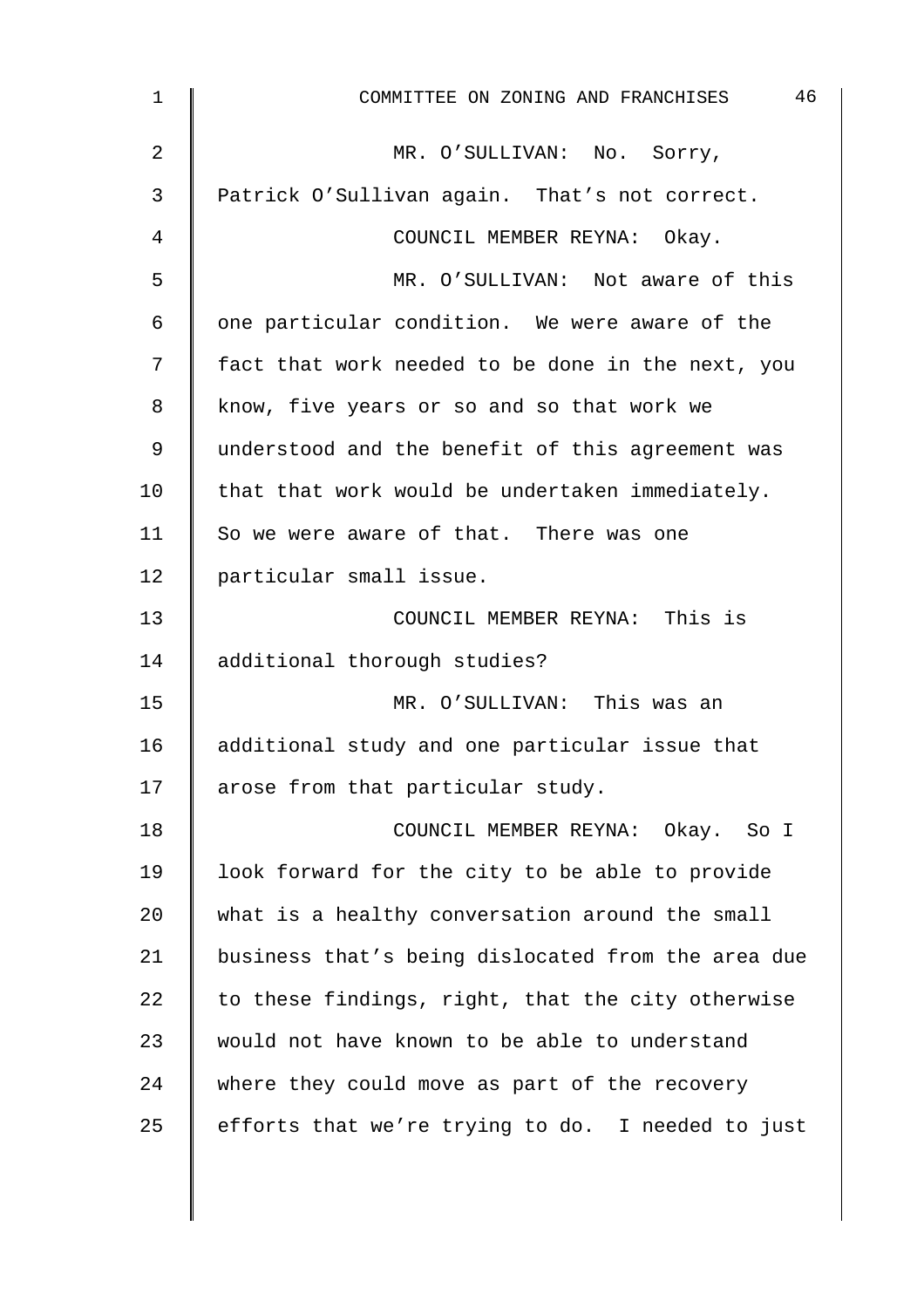| $\mathbf 1$ | 47<br>COMMITTEE ON ZONING AND FRANCHISES          |
|-------------|---------------------------------------------------|
| 2           | make sure that we took advantage of that.         |
| 3           | MR. COLETTI: Yes, and one-this is                 |
| 4           | Joe Coletti again. And one more thing I wanted to |
| 5           | point out is that we have-members of our maritime |
| 6           | division have been in touch with that business in |
| 7           | the past, looking at other locations. And so      |
| 8           | we're happy to follow up with them again and make |
| 9           | sure that conversation continues.                 |
| 10          | COUNCIL MEMBER REYNA: Well part of                |
| 11          | the issue with the recovery is that you have to   |
| 12          | stay in the same recovery zone and so take that   |
| 13          | into consideration. That was just passed          |
| 14          | yesterday as far as a bill is concerned. We want  |
| 15          | to make sure that moving on as far as the small   |
| 16          | business, Clipper City, there's other businesses. |
| 17          | Right? And so I want to understand, what is the   |
| 18          | plan as far as this redevelopment is concerned to |
| 19          | work with small businesses to relocate while      |
| 20          | you're under construction? Like what's the plan,  |
| 21          | as far as the impact on the small businesses?     |
| 22          | MR. CURRY: Is that to me?                         |
| 23          | COUNCIL MEMBER REYNA: Howard                      |
| 24          | Hughes, the city. I'm sure you're talking to each |
| 25          | other for that plan. I won't assume, because it's |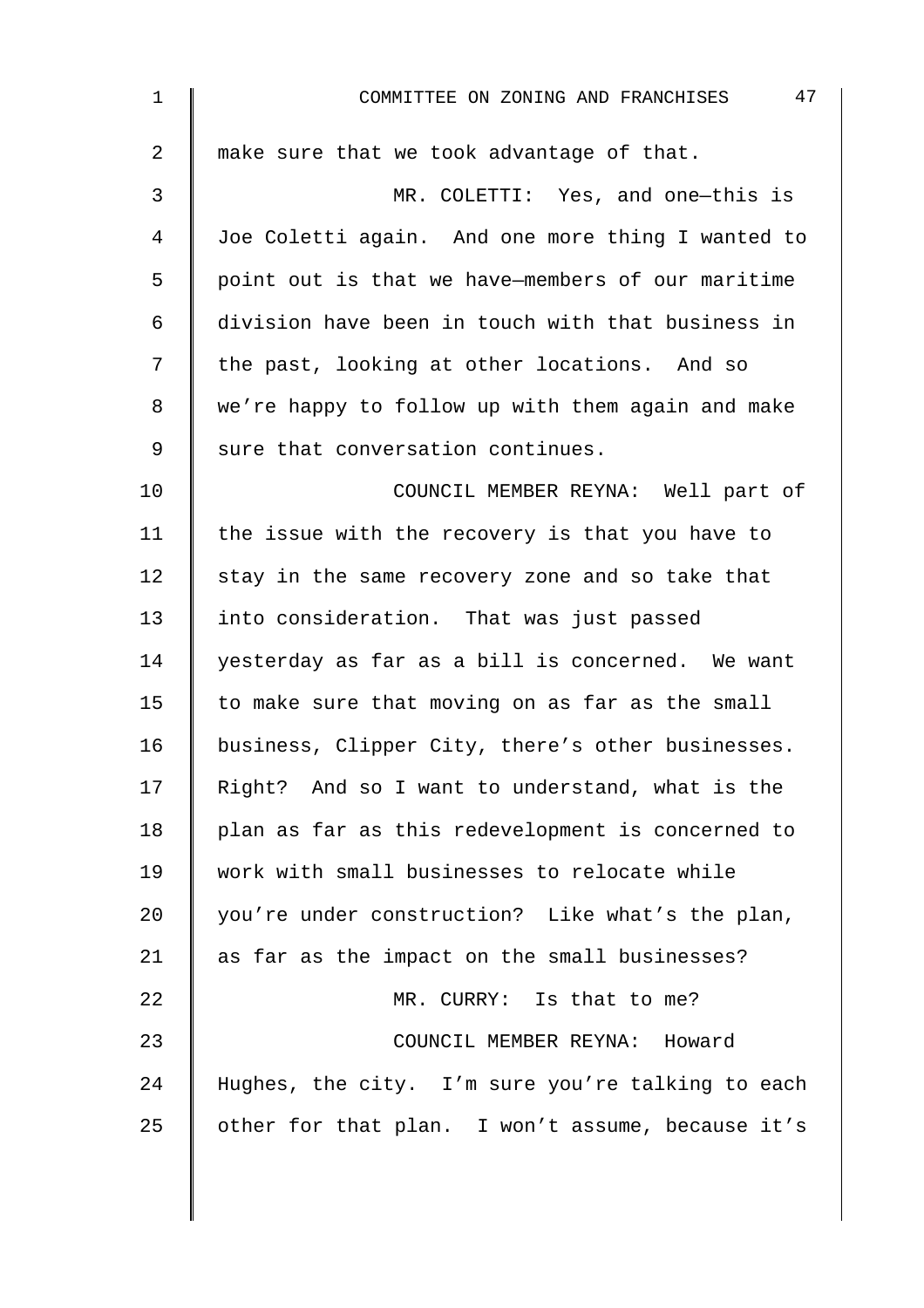| $\mathbf{1}$ | 48<br>COMMITTEE ON ZONING AND FRANCHISES           |
|--------------|----------------------------------------------------|
| 2            | important that we make sure that is happening. So  |
| 3            | I just want to understand what that plan is.       |
| 4            | MR. CURRY: We-as far as the small                  |
| 5            | business community goes and the significant impact |
| 6            | that everyone felt with Superstorm Sandy, we've    |
| 7            | been, you know, we've been very concerned about    |
| 8            | our neighbors along Front Street and in and around |
| 9            | the South Street Seaport District. In fact, we're  |
| 10           | one of the lead sponsors with the Downtown         |
| 11           | Alliance Grant program last fall. And so we also   |
| 12           | are very concerned about how we're going to be     |
| 13           | able to get our project going in the Uplands area  |
| 14           | because there are a lot of stores that actually    |
| 15           | went out of business that-who are tenants and so   |
| 16           | we think the best way to help all of the small     |
| 17           | businesses is to get activity in our project as    |
| 18           | soon as possible, even with the Pier 17 renovation |
| 19           | happening.                                         |
| 20           | COUNCIL MEMBER REYNA: But everyone                 |
| 21           | would have to be evacuated, correct?               |
| 22           | MR. CURRY: Out of the pier 17                      |
| 23           | building, yes. And to answer your question more    |
| 24           | specifically is on a case by case basis we'll talk |
| 25           | to every tenant. We want local New York tenants.   |
|              |                                                    |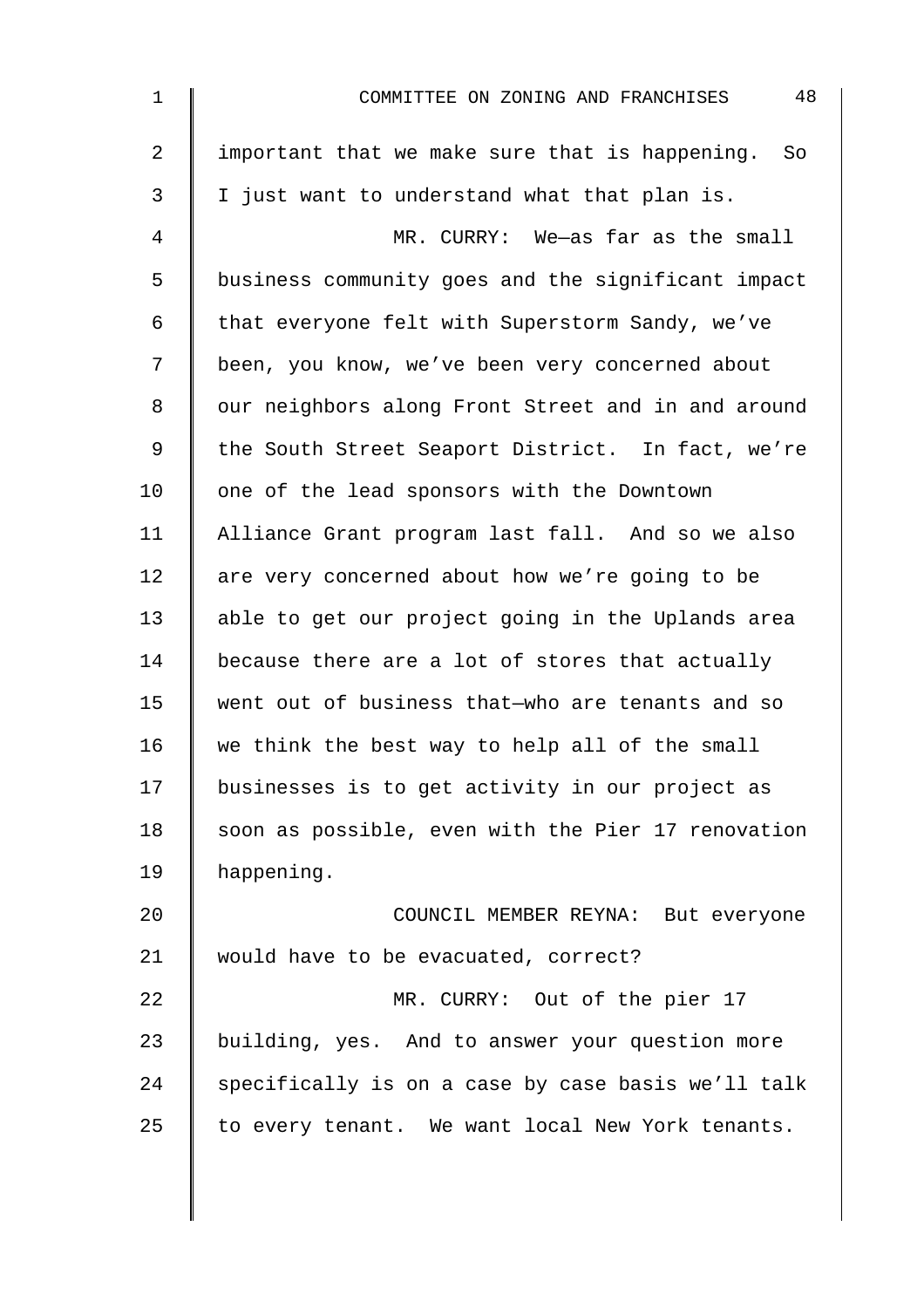| $\mathbf{1}$   | 49<br>COMMITTEE ON ZONING AND FRANCHISES           |
|----------------|----------------------------------------------------|
| $\overline{2}$ | We want fantastic global brands. We want to        |
| 3              | create a fantastic experience that you can't find  |
| 4              | elsewhere in the city. So to the extent we feel    |
| 5              | there's a tenant that is already an existing       |
| 6              | tenant or maybe they're nearby and we would love   |
| 7              | to have them in our project, we'll talk to them.   |
| 8              | COUNCIL MEMBER REYNA: Right. And                   |
| 9              | I appreciate, you know, what you're referring to   |
| 10             | as far as what would be the future, right? But     |
| 11             | currently, as far as this mitigation process, to   |
| 12             | take into consideration what is current businesses |
| 13             | that are there, whether or not the city and the    |
| 14             | Howard Hughes Corporation are taking matters       |
| 15             | seriously, as far as creating what would be        |
| 16             | relocation cost factors for those that would need  |
| 17             | it or I don't know what the percentage of          |
| 18             | corporate office type business versus your small   |
| 19             | mom and pop stores that exist at the seaport       |
| 20             | currently. Perhaps that would be helpful to        |
| 21             | understand, what is the percentage, the difference |
| 22             | between the two population?                        |
| 23             | MR. CURRY: Okay. Well as it                        |
| 24             | relates to the South Street Seaport as a whole,    |
| 25             | and I'll just separate the two because we're       |
|                |                                                    |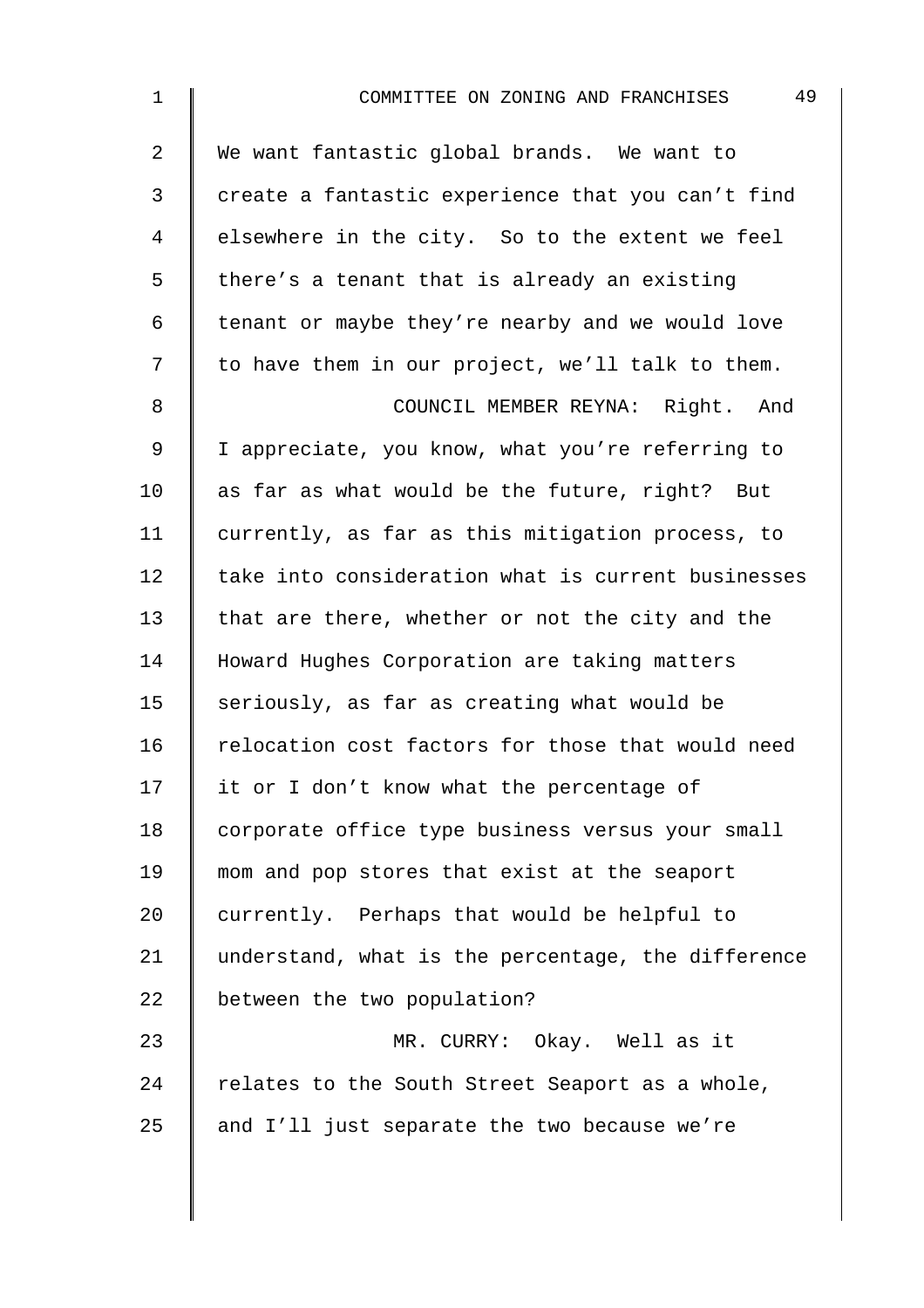| $\mathbf 1$    | 50<br>COMMITTEE ON ZONING AND FRANCHISES           |
|----------------|----------------------------------------------------|
| $\overline{2}$ | talking about the Pier 17 renovation.              |
| 3              | COUNCIL MEMBER REYNA: Right.                       |
| 4              | MR. CURRY: We're roughly 50%                       |
| 5              | occupied today. Most of the occupants in that      |
| 6              | building are not national tenants. We do have a    |
| 7              | couple of national tenants and the South Street    |
| 8              | Seaport on the Uplands portion today, we really-we |
| 9              | don't have anyone open today. And so the tenants   |
| 10             | that are left are more of a national nature. So I  |
| 11             | hope that answers your question.                   |
| 12             | COUNCIL MEMBER REYNA: So they're                   |
| 13             | not in need of any assistance?                     |
| 14             | MR. CURRY: Well they're rebuilding                 |
| 15             | stores now. We have stores that are actually       |
| 16             | rebuilding now. They'll be opening in hopefully    |
| 17             | June and July and they'll be opened-they'll be     |
| 18             | reopening.                                         |
| 19             | COUNCIL MEMBER REYNA: But they                     |
| 20             | would have to be relocated one-for your            |
| 21             | redevelopment.                                     |
| 22             | MR. CURRY: No, I'm sorry. As it                    |
| 23             | relates to the Pier 17 building itself, we've      |
| 24             | given notices to tenants to vacate, pursuant to    |
| 25             | their existing leases, giving them plenty of       |
|                |                                                    |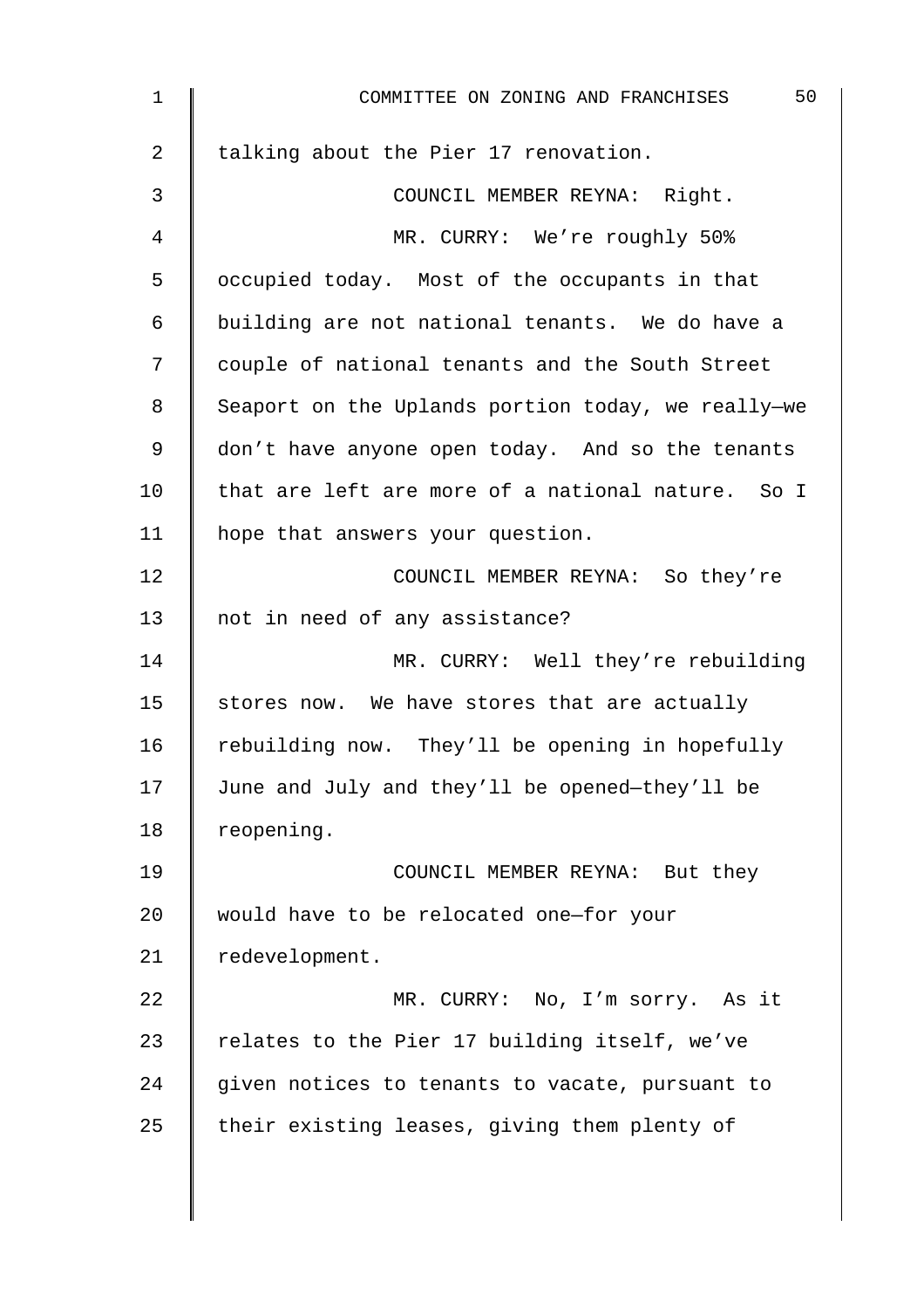| 1              | 51<br>COMMITTEE ON ZONING AND FRANCHISES           |
|----------------|----------------------------------------------------|
| $\overline{2}$ | notice so they can find places to go. We're        |
| 3              | readying ourselves to begin construction on June   |
| 4              | 30th, pursuant to our agreement with EDC. As it    |
| 5              | relates to the people that we're-                  |
| 6              | COUNCIL MEMBER REYNA: June 20,                     |
| 7              | 2013?                                              |
| 8              | MR. CURRY: Yes.                                    |
| $\mathsf 9$    | COUNCIL MEMBER REYNA: Okay.                        |
| 10             | MR. CURRY: As it relates to the                    |
| 11             | storm impact to the buildings at Scirmahorn Road   |
| 12             | [phonetic], the museum building, the resident      |
| 13             | telco building and the museum block building where |
| 14             | we all have tenants in all of those buildings,     |
| 15             | those are tenants that are rebuilding now and      |
| 16             | they'll be open as soon as they can.               |
| 17             | COUNCIL MEMBER REYNA: Okay. And                    |
| 18             | just my last question, Mr. Chair. The MWBE         |
| 19             | commitment, as far as the 15% goal, how do you     |
| 20             | come up with the 15%?                              |
| 21             | MR. CURRY: How did we come up with                 |
| 22             | that number? We were talking with our              |
| 23             | construction firm and our consultants, to come up  |
| 24             | with a number we thought was-                      |
| 25             | COUNCIL MEMBER REYNA: Before you                   |
|                |                                                    |
|                |                                                    |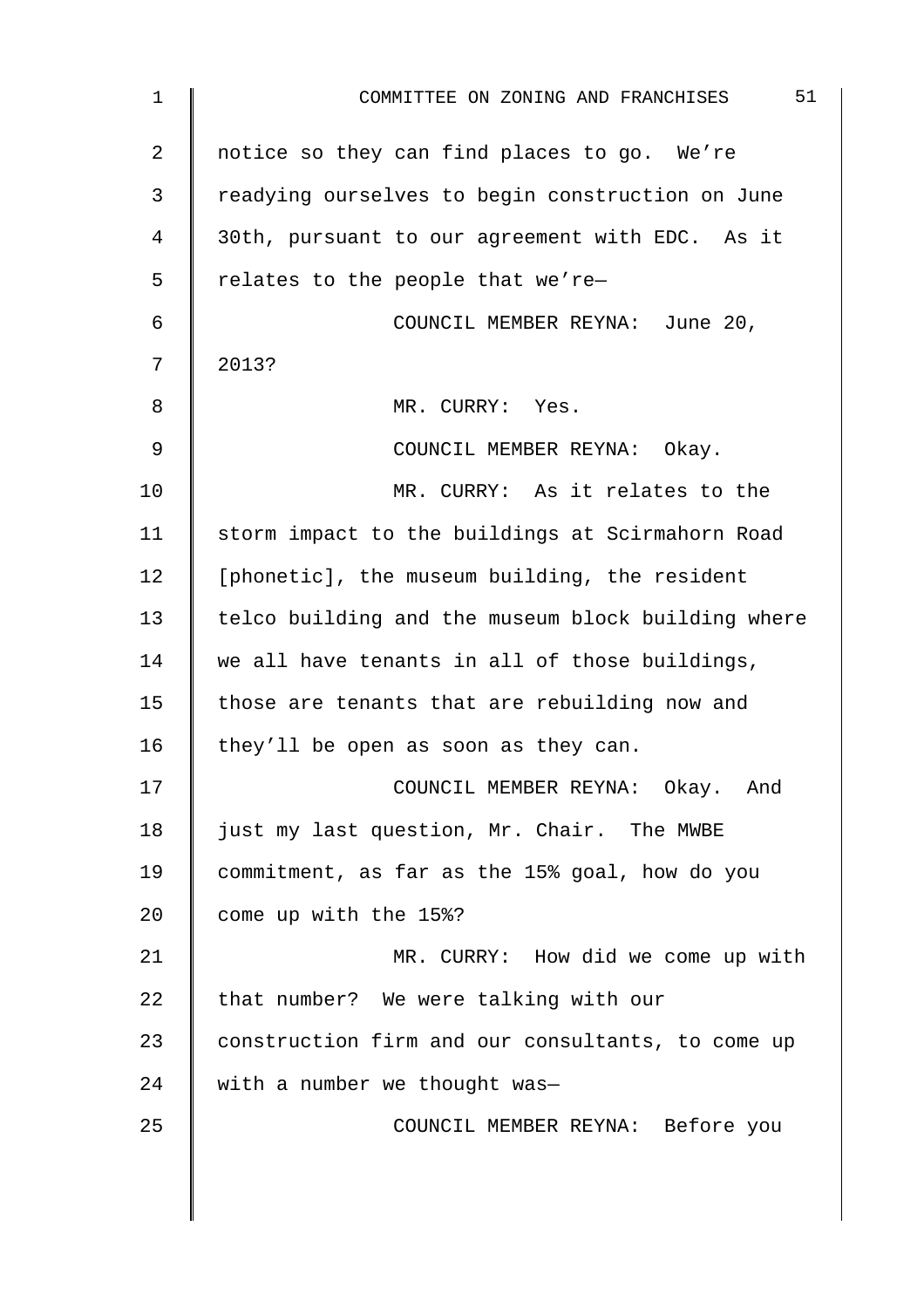| 1  | 52<br>COMMITTEE ON ZONING AND FRANCHISES          |
|----|---------------------------------------------------|
| 2  | continue answering that question, I just want to  |
| 3  | understand. Do you have a MWBE policy within the  |
| 4  | Howard Hughes Corporation that you practice now?  |
| 5  | MR. CURRY: Nationwide or at the                   |
| 6  | property itself? I'm not familiar with our-what   |
| 7  | we're doing at the operational level. I just      |
| 8  | can't answer that question. I will go confer with |
| 9  | our staff and come back to you with it.           |
| 10 | COUNCIL MEMBER REYNA: I just want                 |
| 11 | to understand whether or not a percentage that    |
| 12 | you've come up because you have met that goal in  |
| 13 | other projects.                                   |
| 14 | MR. CURRY: I'll have to research                  |
| 15 | that and come back to you with an answer.         |
| 16 | COUNCIL MEMBER REYNA: That would                  |
| 17 | be fantastic.                                     |
| 18 | CHAIRPERSON WEPRIN: Thank you,                    |
| 19 | Council Member Reyna.                             |
| 20 | COUNCIL MEMBER REYNA: Thank you.                  |
| 21 | CHAIRPERSON WEPRIN: The gentlemen                 |
| 22 | from the EDC have graciously agreed to stay for a |
| 23 | few more minutes because Council Member Chin has  |
| 24 | some questions, and it might involve you as well. |
| 25 | So thank you. And if you lose your job by the end |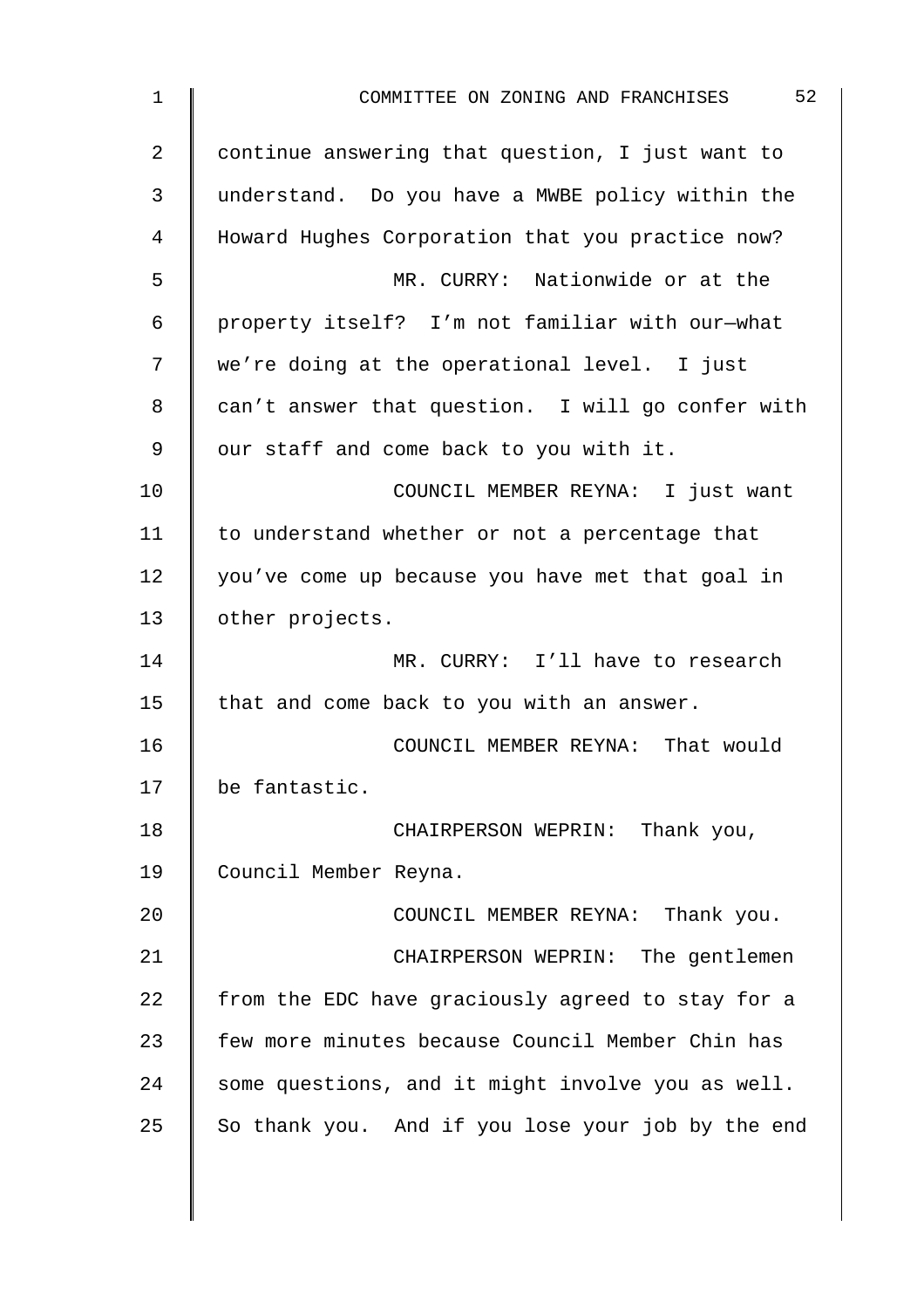| $\mathbf 1$    | 53<br>COMMITTEE ON ZONING AND FRANCHISES          |
|----------------|---------------------------------------------------|
| $\overline{a}$ | of the day, we'll talk about it later and figure  |
| 3              | out something.                                    |
| 4              | COUNCIL MEMBER CHIN: Thank you,                   |
| 5              | Chair. I would just like to get some answers to   |
| 6              | some of the points that I made in my-in the       |
| 7              | opening remarks because Mr. Curry, in your        |
| 8              | testimony in answering Council Member Dianna      |
| 9              | Reyna's question you were saying by this summer   |
| 10             | the seaport is going to be so robust and my point |
| 11             | is that if that's the case, that's great. I mean, |
| 12             | that's what we're looking forward to. So you      |
| 13             | still have 50% of Pier 17 occupied and the        |
| 14             | business there want to stay beyond the summer so  |
| 15             | that they can take advantage of that robustness   |
| 16             | that you're bringing back to the seaport in the   |
| 17             | summer. So why are you asking them to leave now?  |
| 18             | Why are you not making the commitment for them to |
| 19             | stay beyond the summer season? And if you say     |
| 20             | it's EDC, EDC is right here.                      |
| 21             | MR. CURRY: No, what we're doing-                  |
| 22             | the Howard Hughes Corporation does, what it says  |
| 23             | it's going to do and we make commitments with     |
| 24             | people. We honor our commitments and our          |
| 25             | commitment thus far is to start construction by   |
|                |                                                   |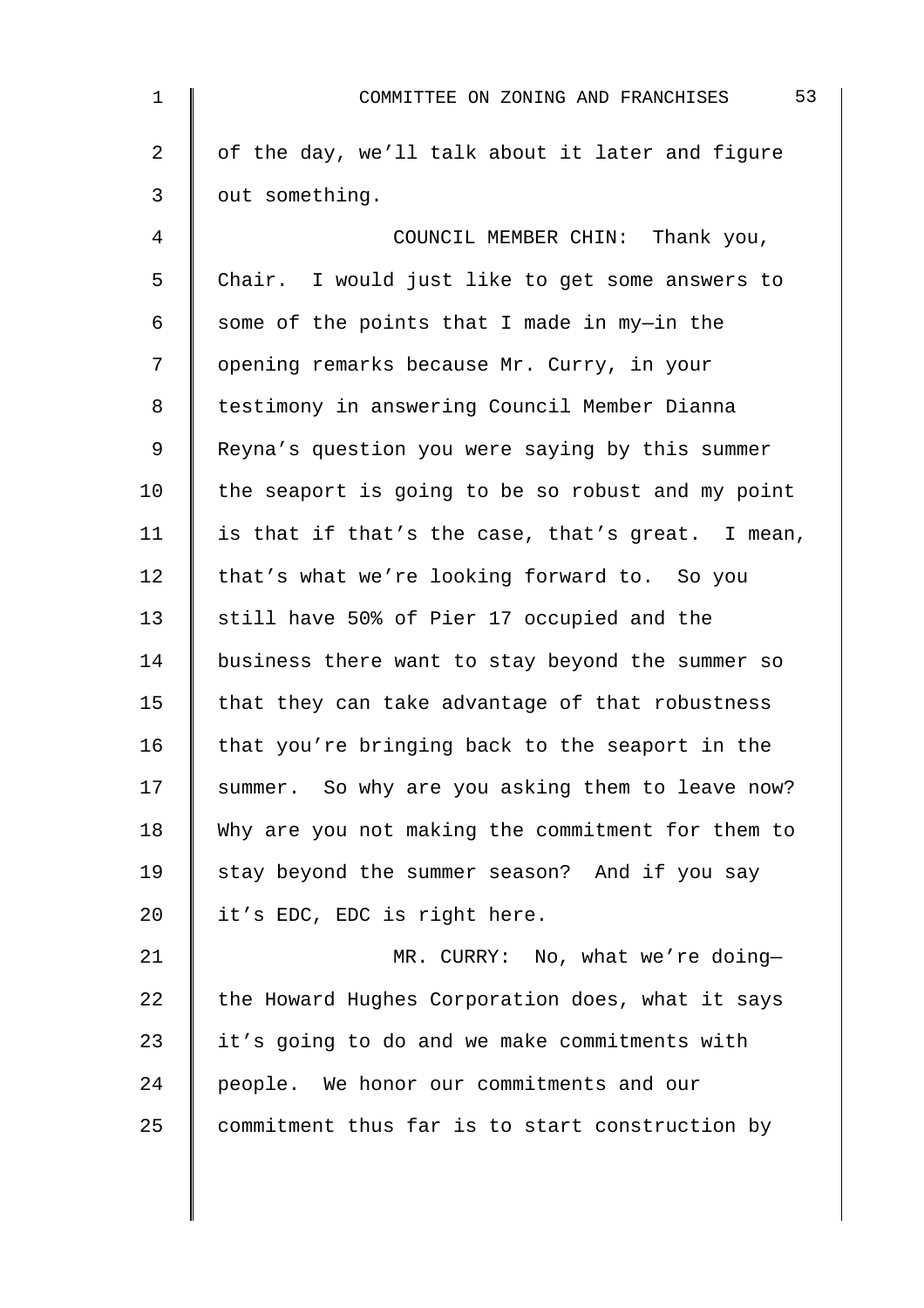| $\mathbf{1}$   | 54<br>COMMITTEE ON ZONING AND FRANCHISES           |
|----------------|----------------------------------------------------|
| $\overline{2}$ | June 30th of this year and we empathize with the-  |
| $\mathfrak{Z}$ | everything that's been said about staying open for |
| 4              | the summer. One thing that's been clear to us all  |
| 5              | along is the longer it takes for us to start, the  |
| 6              | longer it takes for us to finish. And long term,   |
| 7              | I think that's very advantageous for us to build   |
| 8              | the projects as soon as possible. But we're        |
| 9              | listening to everyone's concerns. We're            |
| 10             | obviously, you know, conferring with EDC and, you  |
| 11             | know, we're taking in and we're trying to          |
| 12             | determine the best approach.                       |
| 13             | COUNCIL MEMBER CHIN: I mean, you                   |
| 14             | have business there at Pier 17. That's been one    |
| 15             | of-I mean, some of the best tenant. They pay       |
| 16             | their rent on time and they've been, you know,     |
| 17             | there for you and right now they're getting        |
| 18             | notices to leave by April 30th and they were       |
| 19             | impacted by Sandy. There were no customers coming  |
| 20             | down to the seaport. Even though you said that     |
| 21             | you have, you know, helped with the downtown       |
| 22             | alliance promotion, a lot of those businesses were |
| 23             | not able to get the grant because some of them did |
| 24             | not have a long term lease. So I'm now sure how    |
| 25             | many, you know, the businesses of your own tenants |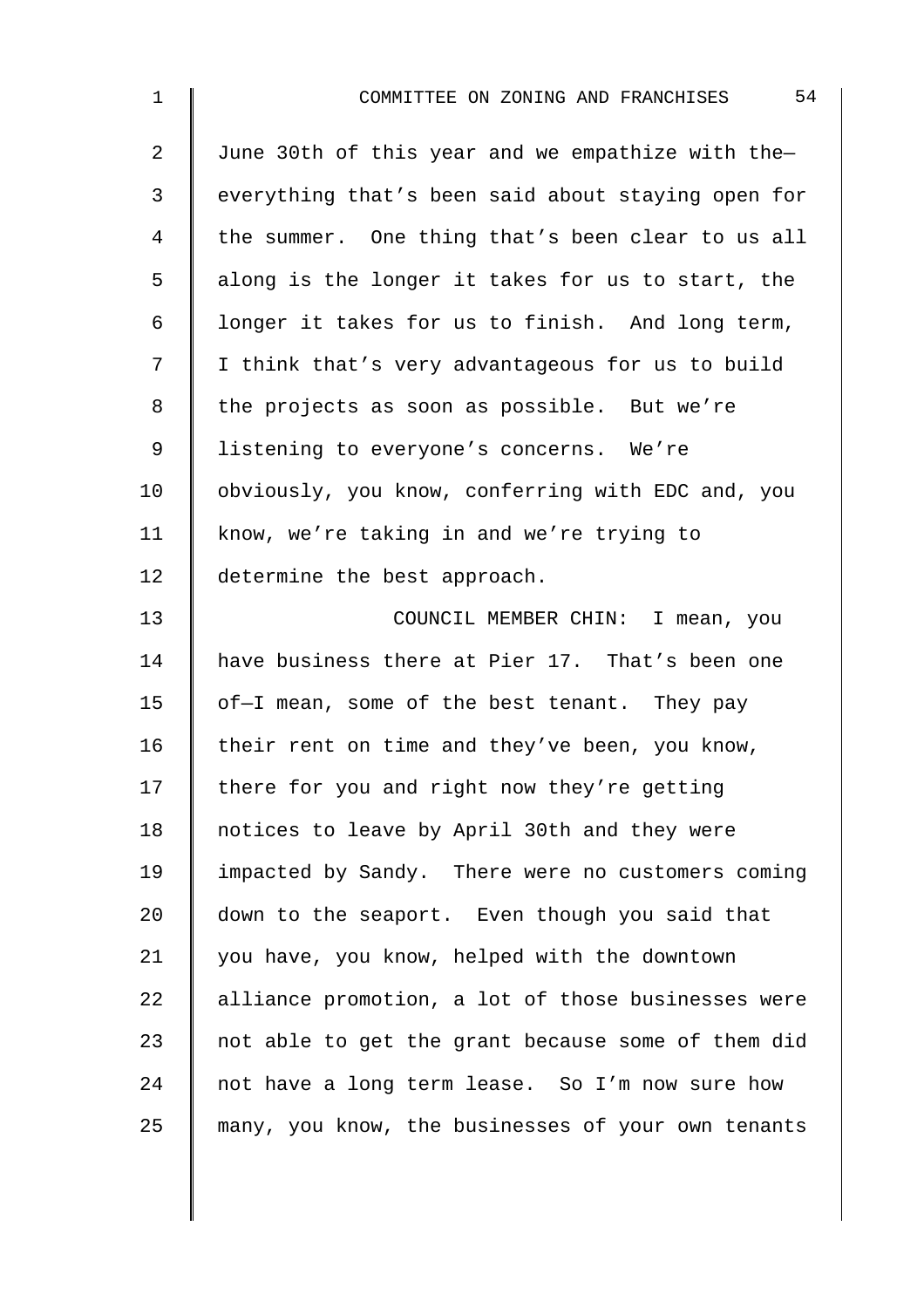2 were able to benefit from your contribution to the 3 downtown alliance grant. And right now the only 4 I thing they're asking for is the opportunity to  $5 \parallel$  stay beyond the summer, which is not a lot to ask. 6 Right, because you say it might delay 7 | construction. Who knows what's going to happen on  $8 \parallel$  the other end. There might be other things that 9 cause delay in construction. But so this is 10 what's there now. And also they're telling me 11 when they come to meet with me that you are not 12  $\parallel$  even entertaining for them to come back. And 13 these are tenants who have been at the seaport 14 | longer than Howard Hughes has been at the seaport 15  $\parallel$  and they're not given the opportunity to come 16 back. And that is not fair. 17 MR. CURRY: Well I don't think—it's 18 | inaccurate to say that people will not have the 19 | opportunity to come back. We haven't made any 20  $\parallel$  deals with any of the tenants that are at Pier 17. 21 We're still remerchandising the uplands area and

22 we're still leasing the Pier 17 building. We 23 A haven't announced any tenants in the South Street 24 Seaport. So we're, like I said earlier, we're on 25  $\parallel$  a case by case basis, we're talking to all of the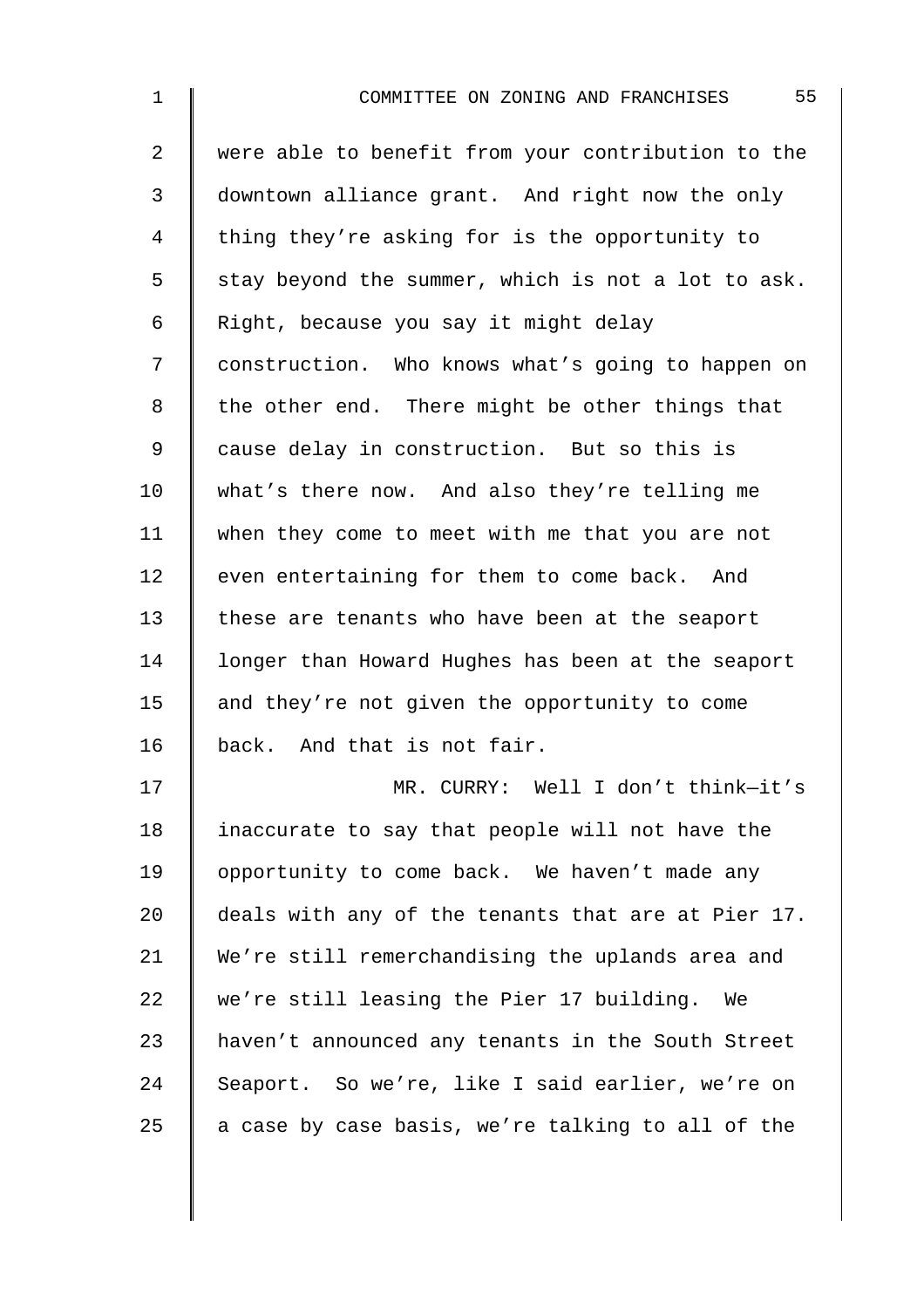| $\mathbf 1$    | 56<br>COMMITTEE ON ZONING AND FRANCHISES           |
|----------------|----------------------------------------------------|
| $\overline{2}$ | tenants that are tenants of ours and of course we  |
| 3              | want tenants to pay the rent on time. If they      |
| 4              | don't pay the rent on time, they're not going to   |
| 5              | be tenants very long. But at the same time we're   |
| 6              | empathetic with their plight. We have been doing   |
| 7              | the Pier 17 renovation project for the last two    |
| 8              | years, and Sandy happened in October and it caught |
| 9              | us all by surprise. And we appreciate your         |
| 10             | sentiment and I know you're looking out for your   |
| 11             | constituents. I'm looking out for my corporation   |
| 12             | and we want to do what's best for the whole        |
| 13             | district, not just the tenants that are in the     |
| 14             | existing Pier 17 building.                         |
| 15             | COUNCIL MEMBER CHIN: I mean, EDC                   |
| 16             | is here. I mean, how does EDC view this issue, in  |
| 17             | terms of like, what happened with Sandy? A lot of  |
| 18             | you were very involved with trying to help small   |
| 19             | business coming back. Is it asking too much for    |
| 20             | them to delay the construction for a couple of     |
| 21             | months so that people can be able to recoup their  |
| 22             | businesses, especially when it's going to be so    |
| 23             | robust in the summer?                              |
| 24             | MR. COLETTI: As I know we've                       |
| 25             | discussed, as a Council Member, Council Member     |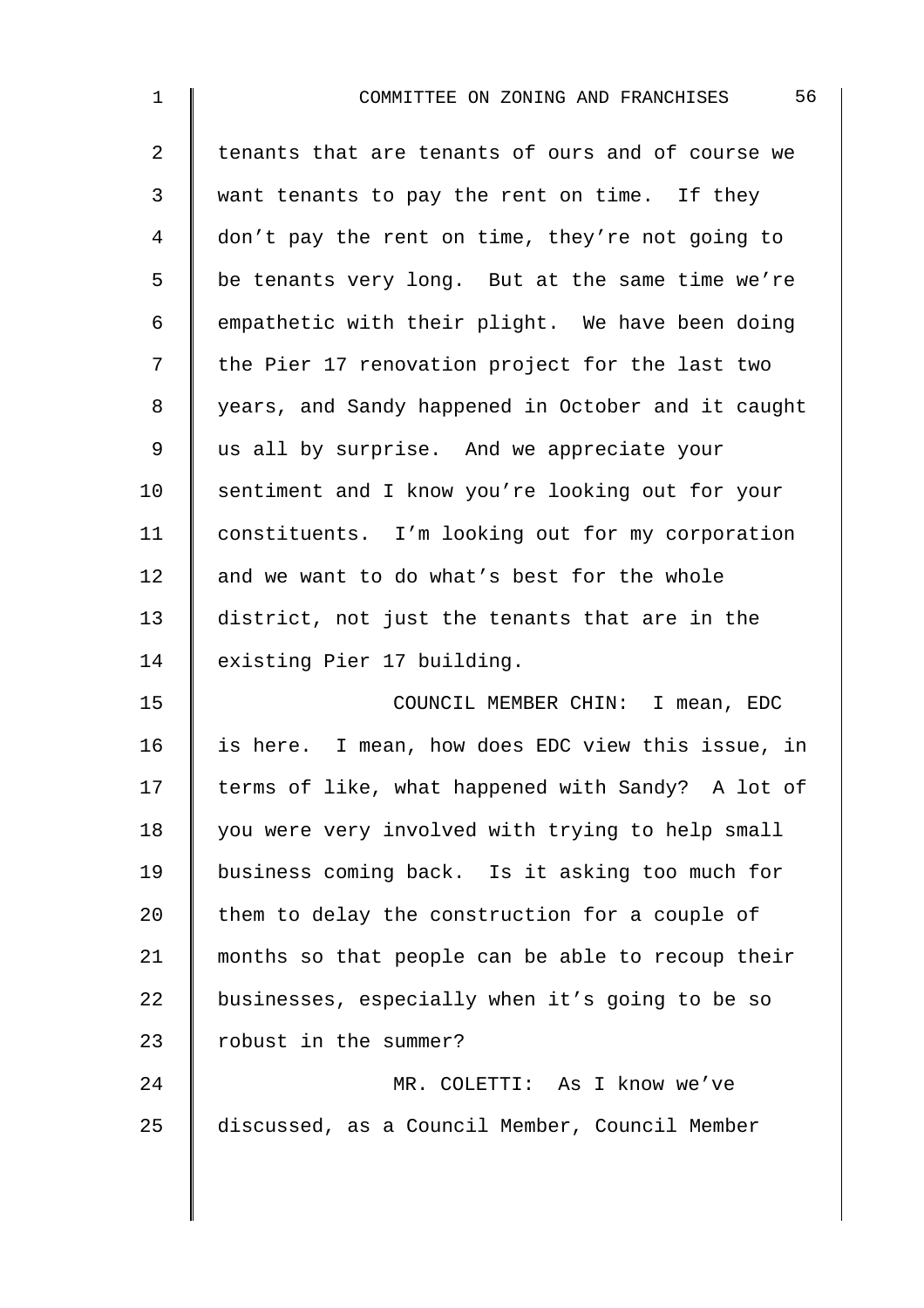| $\mathbf 1$    | 57<br>COMMITTEE ON ZONING AND FRANCHISES           |
|----------------|----------------------------------------------------|
| $\overline{a}$ | Chin, you've brought to us before, as well as HHC, |
| 3              | you know, obviously we understand the difficult    |
| $\overline{4}$ | situation. I think that both the landlord - - and  |
| 5              | the businesses. And we believe that this is a      |
| 6              | very important project, renovation at Pier 17. At  |
| 7              | the same time I know we've-as we've said to you,   |
| 8              | you know, we're committed to working with you to   |
| $\mathsf 9$    | see if we can find a resolution for both parties.  |
| 10             | We think that there is one and I believe that, you |
| 11             | know, one thing to keep in mind is we understand   |
| 12             | Howard Hughes Corporation's concerns because       |
| 13             | there's added expense obviously, not only on the   |
| 14             | front end and delays, but on the back end. And,    |
| 15             | you know, our primary job at EDC is to make sure   |
| 16             | that when we enter into a deal that it's           |
| 17             | financially feasible and it can happen because we  |
| 18             | don't want to enter into deals that are not going  |
| 19             | to come to fruition for the community. So as we    |
| 20             | said before, I think that if we all work together, |
| 21             | that we can figure out something that also helps   |
| 22             | the businesses and doesn't put the project in      |
| 23             | jeopardy by any means and we will continue to do   |
| 24             | that with you.                                     |
|                |                                                    |

25 COUNCIL MEMBER CHIN: Well we will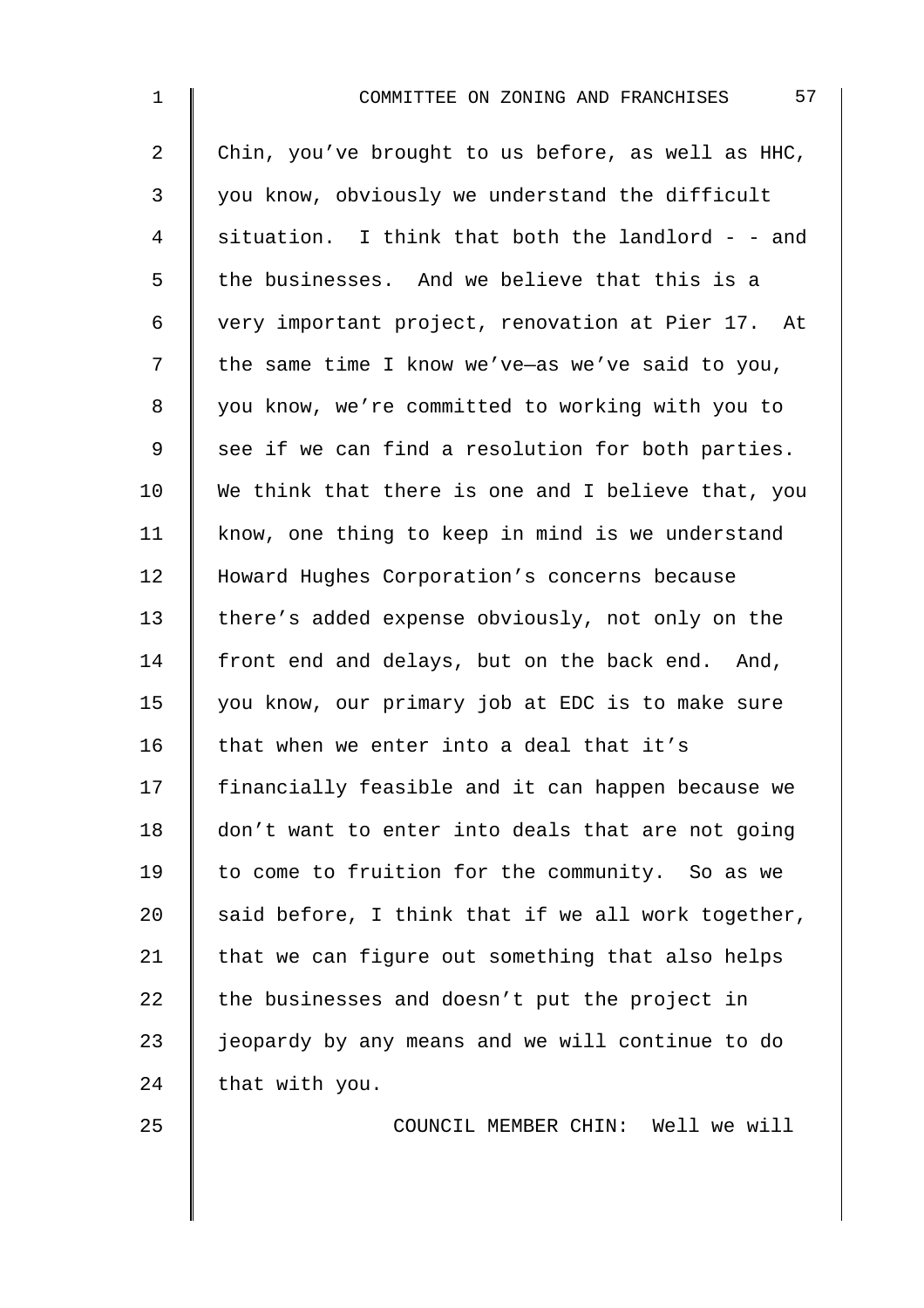| $\mathbf 1$ | 58<br>COMMITTEE ON ZONING AND FRANCHISES            |
|-------------|-----------------------------------------------------|
| 2           | continue. I mean, that has to come to some          |
| 3           | resolution and I think one last point that you're   |
| 4           | here, Mr. Curry, in your testimony and you're       |
| 5           | saying that additional study had projected the      |
| 6           | life cycle cost of maintaining the pier over the    |
| 7           | remaining lease is nearly \$100 million?            |
| 8           | MR. CURRY: Yes.                                     |
| 9           | COUNCIL MEMBER CHIN: I mean, what                   |
| 10          | we were told was that the maintenance was           |
| 11          | somewhere around \$1.7 to \$1.8 million a year. So  |
| 12          | how do you come up with that \$100 million and then |
| 13          | how long is the lifetime of the lease that you're   |
| 14          | talking about?                                      |
| 15          | MR. CURRY: The lease goes until                     |
| 16          | 2072, 60 years.                                     |
| 17          | COUNCIL MEMBER CHIN: Okay.                          |
| 18          | MR. CURRY: You know, but \$1.7                      |
| 19          | million is actually a lot more than \$100 million   |
| 20          | but I was rounding. I wasn't being precise. It's    |
| 21          | a lot of money.                                     |
| 22          | COUNCIL MEMBER CHIN: Okay.                          |
| 23          | MR. O'SULLIVAN: Sorry, to be                        |
| 24          | clear, if you do the math, \$1.7 times 60 gets you  |
| 25          | to the-                                             |
|             |                                                     |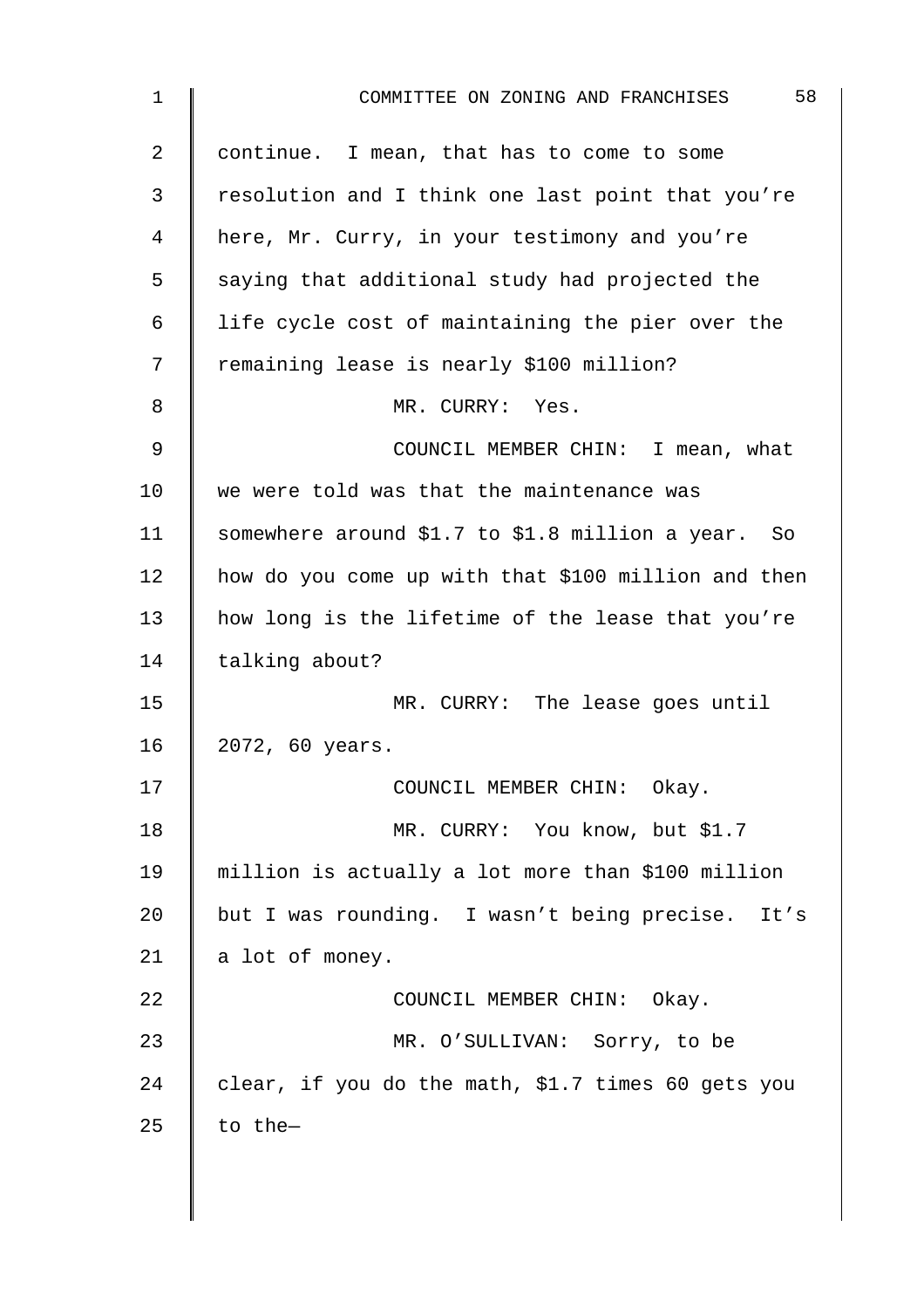| $\mathbf 1$ | 59<br>COMMITTEE ON ZONING AND FRANCHISES            |
|-------------|-----------------------------------------------------|
| 2           | MR. CURRY: Yes, I said a lot more,                  |
| 3           | yes. But I rounded.                                 |
| 4           | COUNCIL MEMBER CHIN: No, I just                     |
| 5           | wanted to know how long that lease was.             |
| 6           | MR. O'SULLIVAN: It goes to 2072.                    |
| 7           | It's 60 years.                                      |
| 8           | COUNCIL MEMBER CHIN: And the other                  |
| 9           | part in your testimony, you were talking about the  |
| 10          | project will provide \$5.1 million in construction  |
| 11          | related revenues and \$13.7 million annually to New |
| 12          | York City and the MTA. How do you come up with      |
| 13          | that figure?                                        |
| 14          | MR. CURRY: Those are taxes, sales                   |
| 15          | taxes, payroll taxes, other taxes that are          |
| 16          | generated by the project. That's how those were     |
| 17          | derived.                                            |
| 18          | COUNCIL MEMBER CHIN: So are you                     |
| 19          | anticipating increased rider ship to the subway     |
| 20          | and the buses or MTA? I mean-                       |
| 21          | MR. CURRY: Well, I'm just stating                   |
| 22          | what taxes are being charged for the payroll and    |
| 23          | for the sales that would be generated on our        |
| 24          | project, that's all. I'm just providing you with    |
| 25          | calculation based on the current taxes that are     |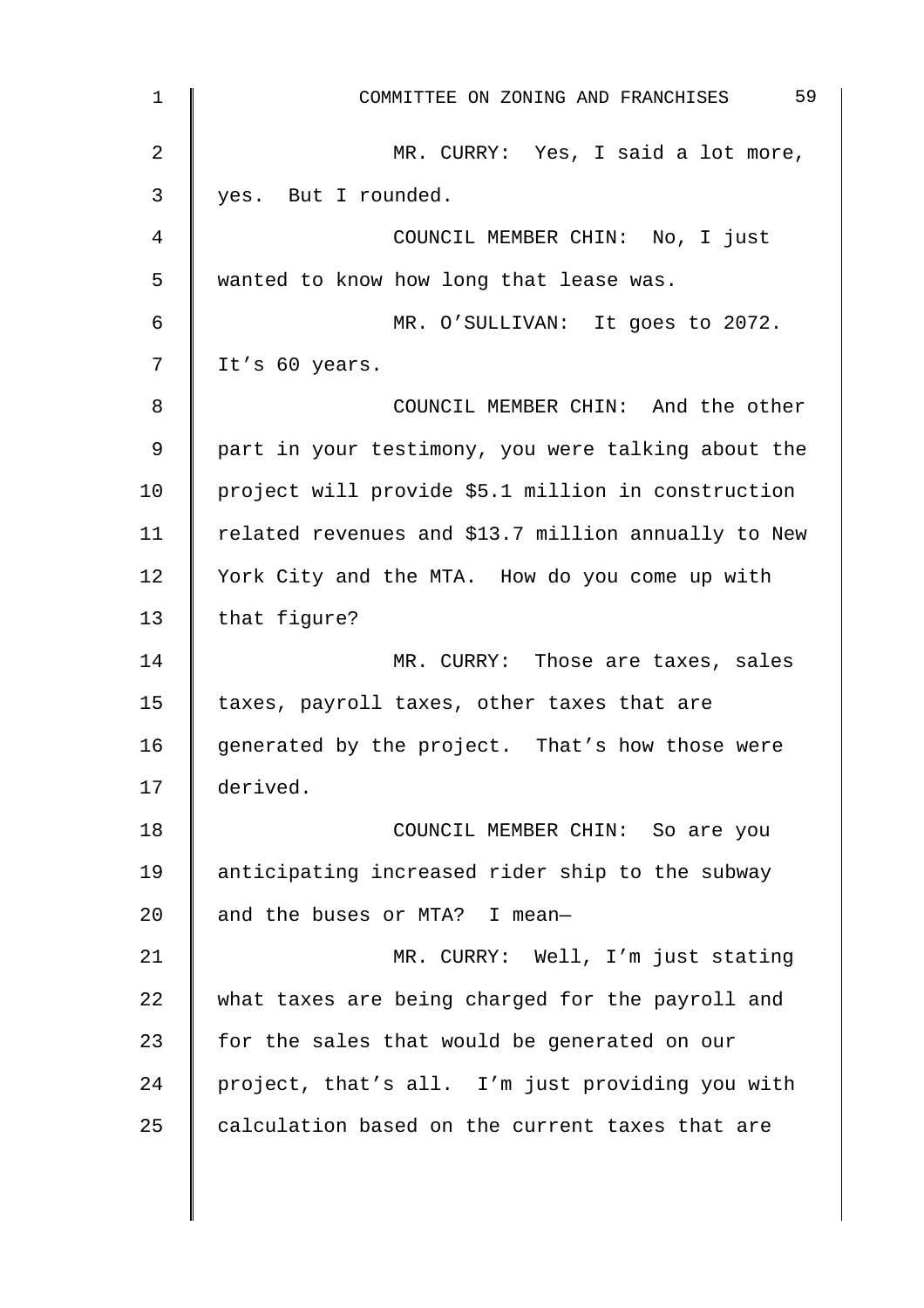| $\mathbf 1$ | 60<br>COMMITTEE ON ZONING AND FRANCHISES          |
|-------------|---------------------------------------------------|
| 2           | charged in the city. That's how that was          |
| 3           | calculated.                                       |
| 4           | COUNCIL MEMBER CHIN: So in your                   |
| 5           | presentation about your idea of retail that's     |
| 6           | going to be really attractive to people who live, |
| 7           | work and visit here, what kind of rent are you    |
| 8           | looking at charging?                              |
| 9           | MR. CURRY: As much as we can.                     |
| 10          | COUNCIL MEMBER CHIN: But what's                   |
| 11          | the ballpark? I mean, like what do you mean-      |
| 12          | MR. CURRY: As much as we can                      |
| 13          | charge. I don't want to set a ballpark because I  |
| 14          | don't want to cap the tenants' thinking of what   |
| 15          | they're going to pay us when they actually sign   |
| 16          | their leases.                                     |
| 17          | COUNCIL MEMBER CHIN: So anything,                 |
| 18          | I mean, the numbers that we've heard out there is |
| 19          | like \$300 a square feet.                         |
| 20          | MR. CURRY: How much?                              |
| 21          | COUNCIL MEMBER CHIN: \$300 a square               |
| 22          | feet.                                             |
| 23          | MR. CURRY: If I got that, I would                 |
| 24          | be very happy.                                    |
| 25          | COUNCIL MEMBER CHIN: So you're                    |
|             |                                                   |
|             |                                                   |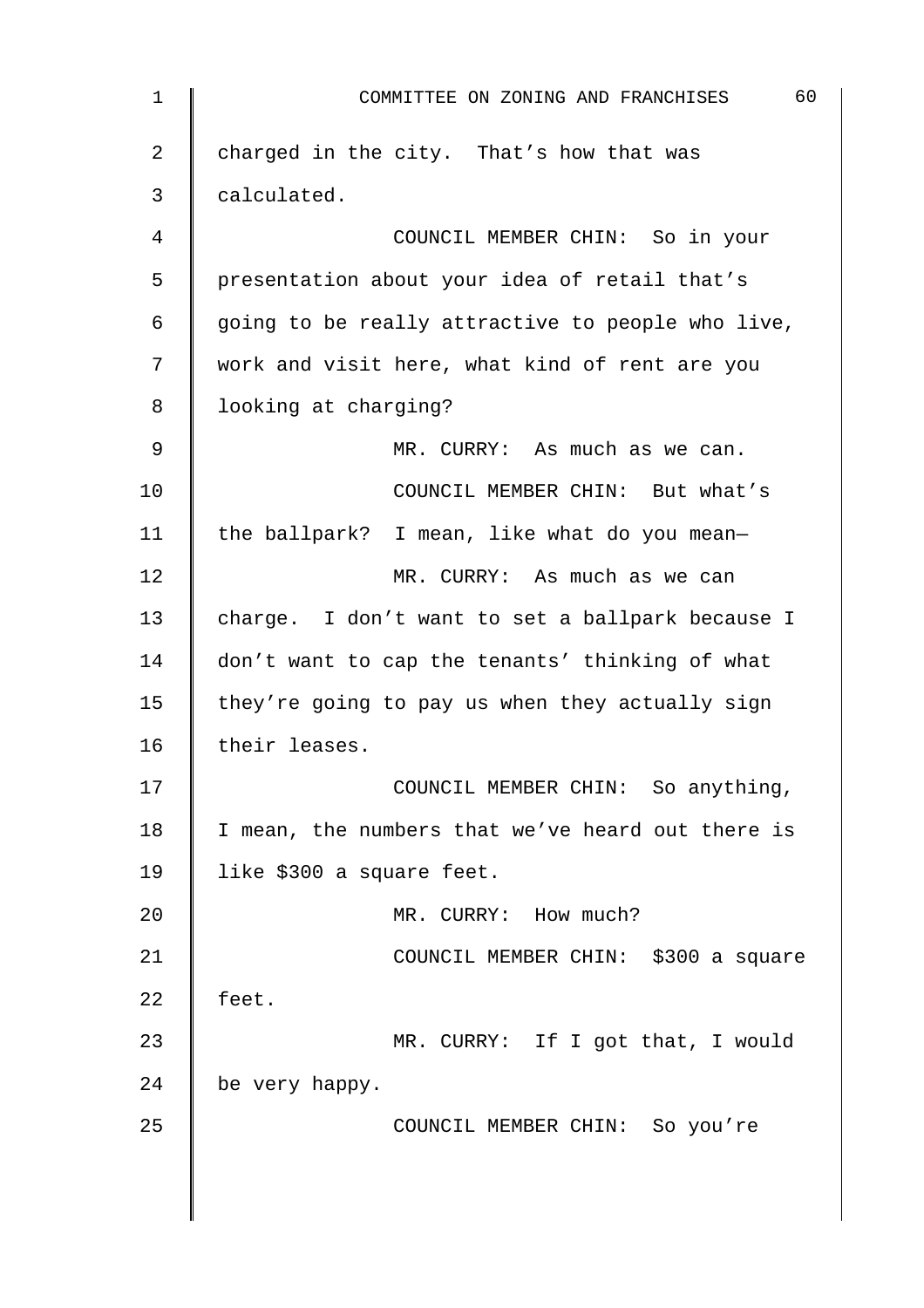| $\mathbf{1}$ | 61<br>COMMITTEE ON ZONING AND FRANCHISES           |
|--------------|----------------------------------------------------|
| 2            | talking about more than that?                      |
| 3            | MR. CURRY: Like I said, I'll                       |
| 4            | charge as much as I can. I mean, why would I       |
| 5            | limit myself to what I can charge? No, I'm not     |
| 6            | trying to be funny, you're talking about the New   |
| 7            | York-the article in the paper. It was inaccurate   |
| 8            | in many different respects. One is there was no    |
| 9            | cost implications attached to that number. It was  |
| 10           | just a gross rent number. And I'm not going to     |
| 11           | say that that's an accurate or inaccurate number.  |
| 12           | I will just say that I will charge as much rent as |
| 13           | I can to lease our spaces.                         |
| 14           | MR. O'SULLIVAN: I would just add                   |
| 15           | though, for the record the market right now is     |
| 16           | nowhere near that \$300 ballpark.                  |
| 17           | MR. CURRY: No, it's the market                     |
| 18           | today, in lower Manhattan and, you know, they are  |
| 19           | much more-there are people that are much more-     |
| 20           | better prepared answer to this question than I,    |
| 21           | the brokers here in New York City but, you know,   |
| 22           | the market could change. But today, it's probably  |
| 23           | in the \$100 to \$200 per square foot range.       |
| 24           | COUNCIL MEMBER CHIN: I mean, the                   |
| 25           | point that I-                                      |
|              |                                                    |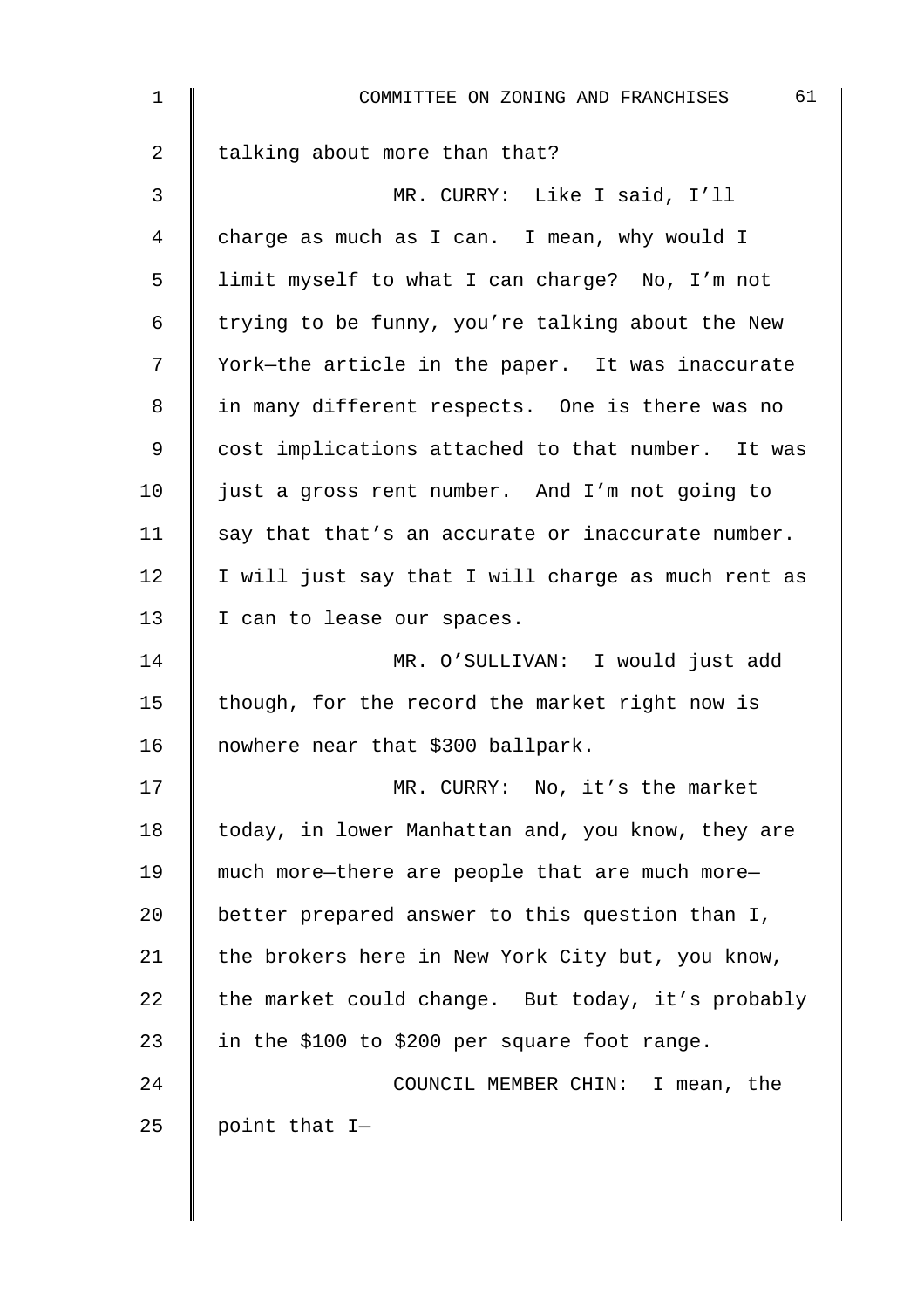| $\mathbf 1$    | 62<br>COMMITTEE ON ZONING AND FRANCHISES           |
|----------------|----------------------------------------------------|
| $\overline{2}$ | MR. O'SULLIVAN: Yes, I mean, I                     |
| 3              | would just add, the numbers we see are in the, you |
| $\overline{4}$ | know, anywhere from \$80 to the low \$100's.       |
| 5              | MR. CURRY: Yes, but I need to                      |
| 6              | mention also something else. That's the ground     |
| 7              | floor space. We have a lot of space that's not on  |
| 8              | the ground floor. So when you're asking me what    |
| $\mathsf 9$    | the number is for the South Street Seaport, I      |
| 10             | can't answer that question today. And I'll repeat  |
| 11             | my answer that we will charge as much as we can    |
| 12             | charge.                                            |
| 13             | COUNCIL MEMBER CHIN: I mean, what                  |
| 14             | I'm focusing on is that when you were talking      |
| 15             | about attracting businesses that would be good for |
| 16             | the neighborhood, people who live there, it's a    |
| 17             | growing residential neighborhood and there are     |
| 18             | services that people utilize. I mean, I know one   |
| 19             | business is a dog grooming business that have      |
| 20             | approached you guys, in terms of opening up, and   |
| 21             | they were told like you couldn't afford what I'm   |
| 22             | going to charge. And so then you're not, you       |
| 23             | know, you're not really sort of trying to cater or |
| 24             | help kind of small businesses that will help in    |
| 25             | the neighborhood that are needed. Those kinds of   |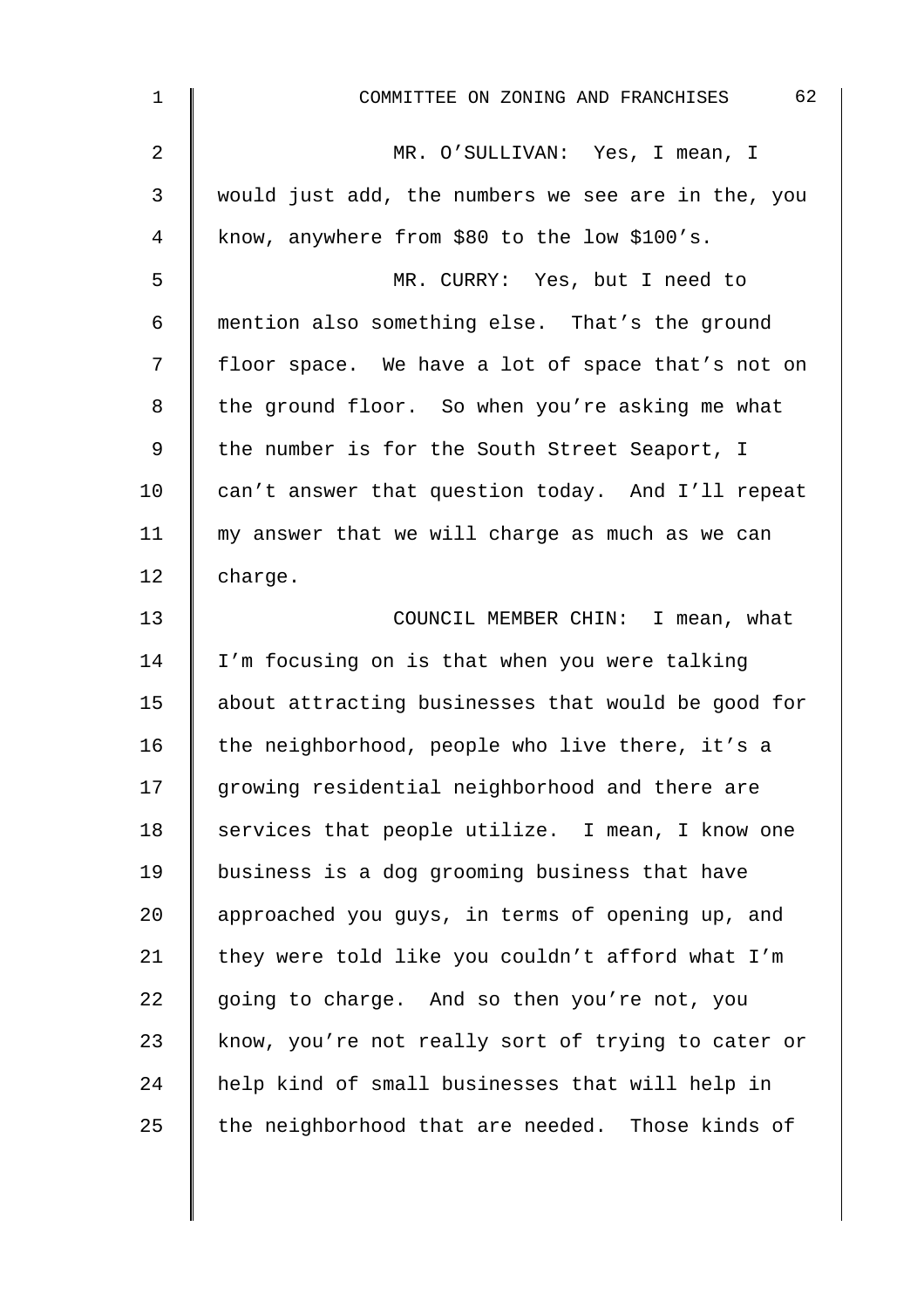| 1  | 63<br>COMMITTEE ON ZONING AND FRANCHISES          |
|----|---------------------------------------------------|
| 2  | services are needed. So in your grand scheme of   |
| 3  | things because you have not given us really       |
| 4  | exactly what you're going to be putting there and |
| 5  | that's why I'm saying that businesses have been   |
| 6  | there who are in the neighborhood or in Pier 17   |
| 7  | should have an opportunity to be there, to stay,  |
| 8  | to come back.                                     |
| 9  | MR. CURRY: Are you talking about                  |
| 10 | the Salty Paw?                                    |
| 11 | COUNCIL MEMBER CHIN: That's one of                |
| 12 | the businesses.                                   |
| 13 | MR. CURRY: Yes, I think we're                     |
| 14 | actually talking to her about an accessory cart,  |
| 15 | an RMU we call it. But I am not the person        |
| 16 | leasing the project, but our leasing people are   |
| 17 | talking to our tenants and some tenants will be   |
| 18 | able to, you know, come back to our project and   |
| 19 | some won't. But, you know, we're not against, you |
| 20 | know, keeping some of our current tenants. But on |
| 21 | a case by case basis, we'll determine what's best |
| 22 | for the project.                                  |
| 23 | COUNCIL MEMBER CHIN: Well I just                  |
| 24 | encourage you to continue talking to then.        |
| 25 | MR. CURRY: Okay.                                  |
|    |                                                   |
|    |                                                   |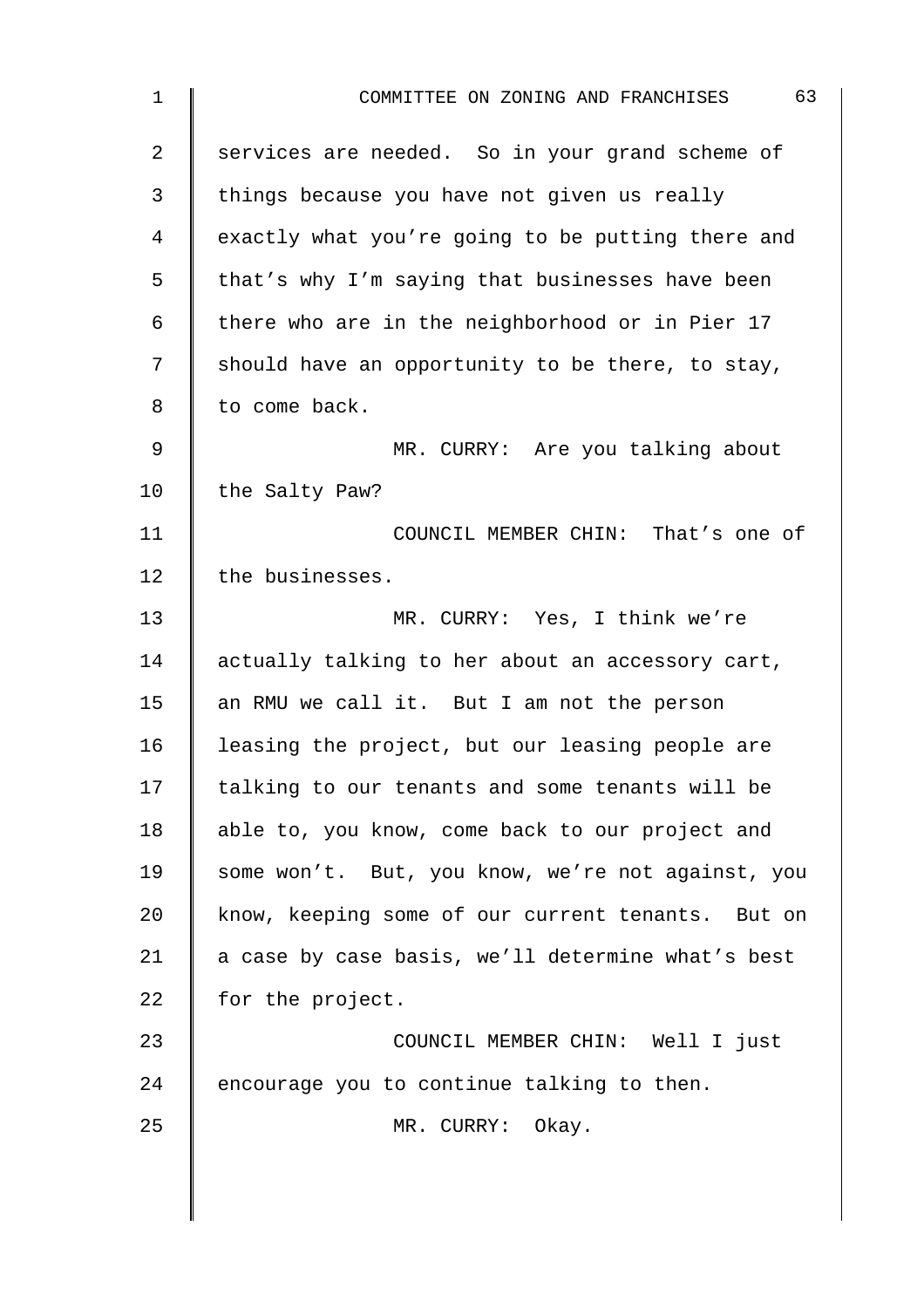| $\mathbf 1$    | 64<br>COMMITTEE ON ZONING AND FRANCHISES           |
|----------------|----------------------------------------------------|
| $\overline{2}$ | COUNCIL MEMBER CHIN: Because you                   |
| 3              | have good tenants who are good and should have an  |
| 4              | opportunity to come back. Thank you, Chair.        |
| 5              | CHAIRPERSON WEPRIN: Thank you Ms.                  |
| 6              | Chin. Don't get her mad, I've seen what happens.   |
| 7              | It's not pretty. I would like to now call on our-  |
| 8              | we have a visitor from across the river. Did you-  |
| $\mathsf 9$    | Council Member Steve Levin-okay. Council Member    |
| 10             | Steve Levin from Brooklyn.                         |
| 11             | COUNCIL MEMBER LEVIN: Thank you                    |
| 12             | very much, Mr. Chairman. So Mr. Curry, I would     |
| 13             | just like to ask about-I represent Brooklyn        |
| 14             | Heights. And I've received a lot of concerned      |
| 15             | phone calls from constituents of mine about the    |
| 16             | proposed plan and in particular the rooftop space  |
| 17             | which, you know, it's open space. Everybody likes  |
| 18             | open space. It's a good thing. But the concern     |
| 19             | has to do with sound. If it's open for outdoor     |
| 20             | concerts, sound travels across the river, you      |
| 21             | know, very well. It's very loud and it will-the    |
| 22             | concern is that the noise will be going right into |
| 23             | my constituents' living rooms. Have you guys       |
| 24             | looked into that? Have you thought about that?     |
| 25             | Have you done any studies on that? Have you done   |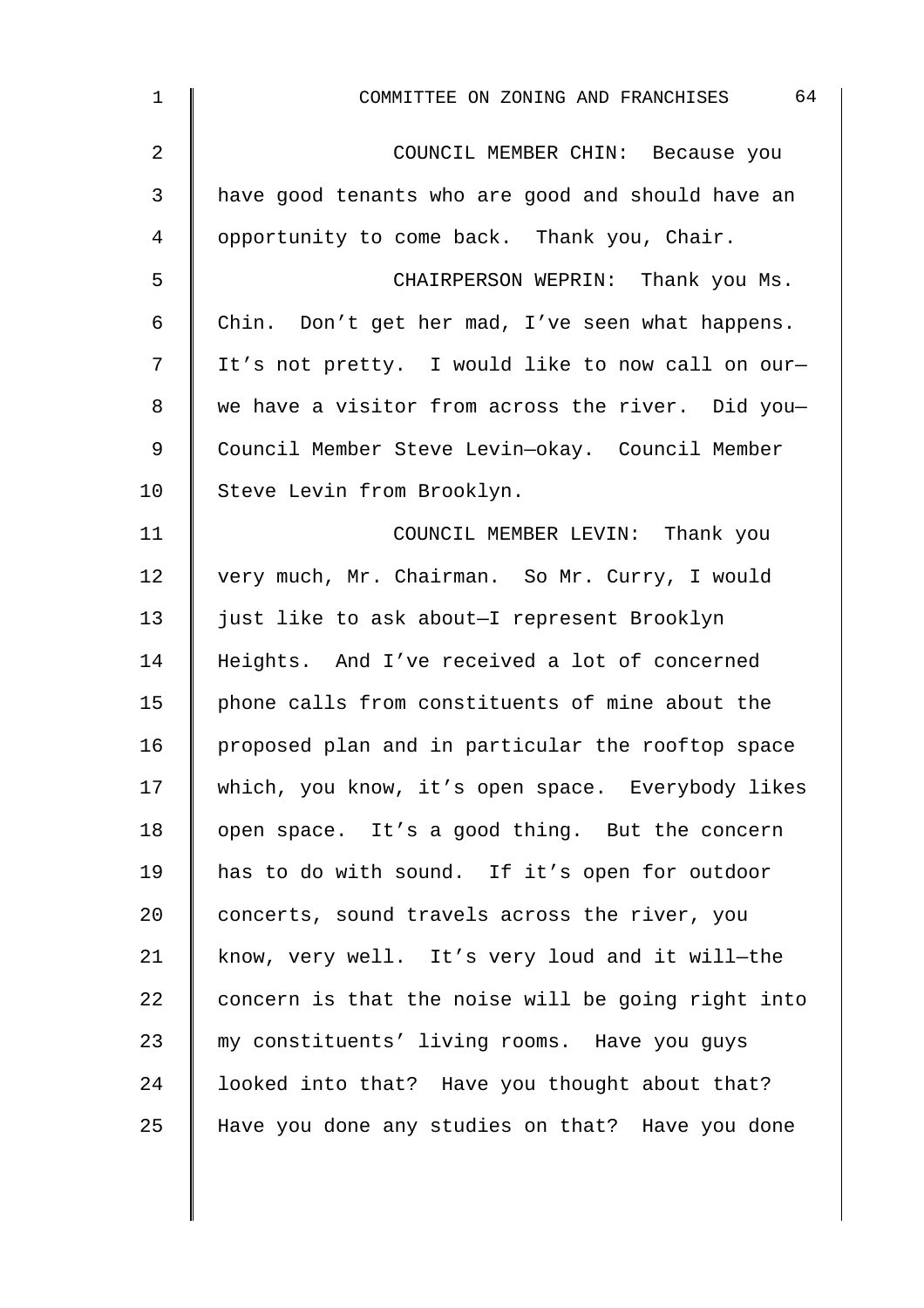| $\mathbf 1$    | 65<br>COMMITTEE ON ZONING AND FRANCHISES          |
|----------------|---------------------------------------------------|
| $\overline{2}$ | any studies on sound mitigation? Are you          |
| 3              | considering sound mitigation measures?            |
| 4              | MR. CURRY: We did have to study                   |
| 5              | noise impacts in our EIS, and what we found or    |
| $\epsilon$     | what was discovered was that although they'll be  |
| 7              | discernible, you can hear the sounds, the-and I'm |
| 8              | talking about-because we're talking about the     |
| $\mathsf 9$    | river. I don't think we covered an EAS across the |
| 10             | river, but people with 400 feet of our project    |
| 11             | area.                                             |
| 12             | COUNCIL MEMBER LEVIN: Right, and                  |
| 13             | that's $-$                                        |
| 14             | MR. CURRY: And so we did ask the                  |
| 15             | question, though, that we were anticipating that  |
| 16             | we might have questions from Brooklyn Heights.    |
| 17             | And so we asked the question actually of our      |
| 18             | acoustical engineer and basically what was said   |
| 19             | was it should not be any more than the background |
| 20             | noise in the area that you're in. Like if you're  |
| 21             | in Brooklyn Heights and you're hearing the sound  |
| 22             | from the pier venue, it would not be-what's the   |
| 23             | word I'm looking for? It would be audible, but it |
| 24             | wouldn't be significant in terms of above the     |
| 25             | background noise of the area that you're already  |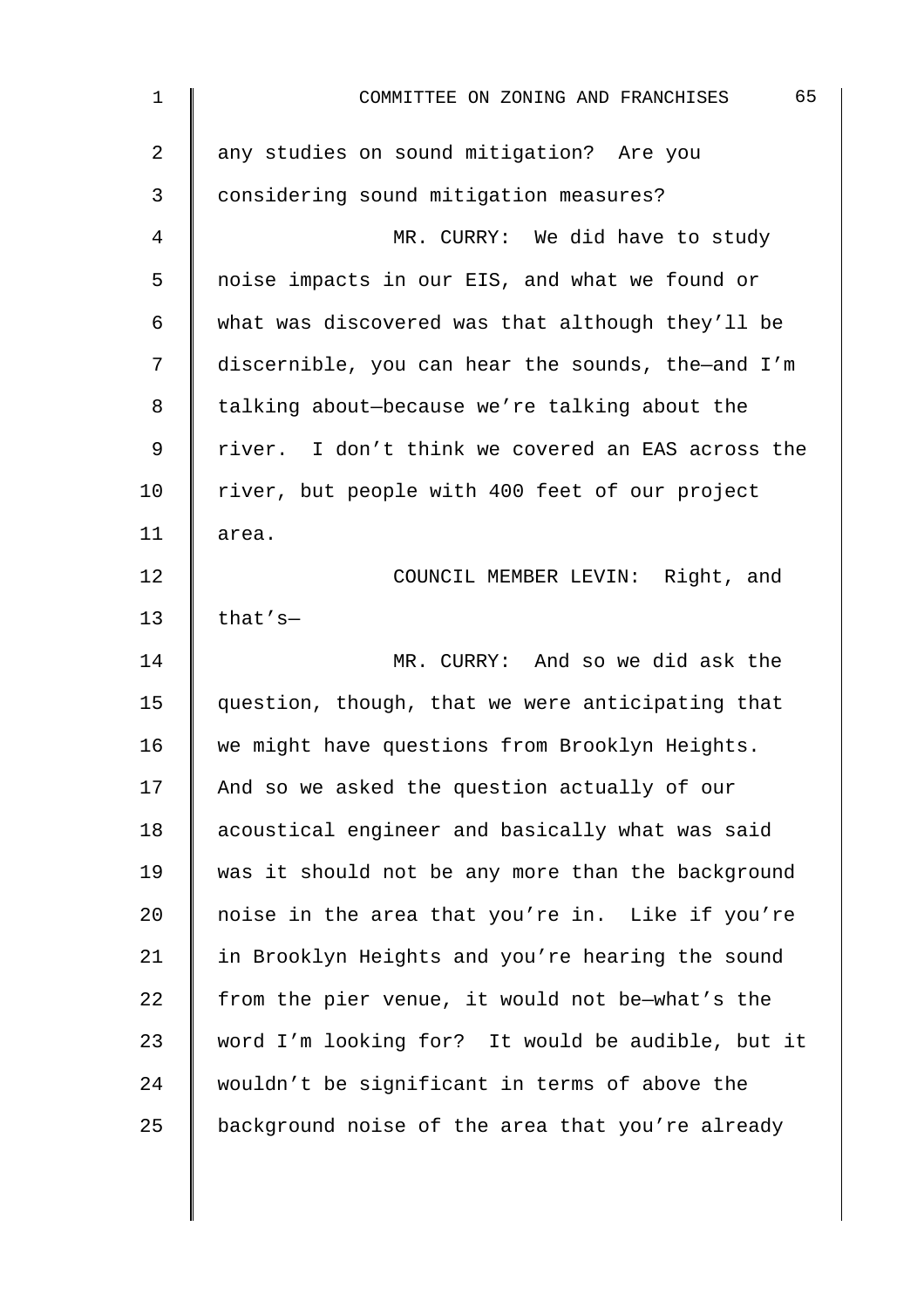| $\mathbf 1$ | 66<br>COMMITTEE ON ZONING AND FRANCHISES          |
|-------------|---------------------------------------------------|
| 2           | hearing.                                          |
| 3           | COUNCIL MEMBER LEVIN: But that's                  |
| 4           | not an EIS, that's just the-                      |
| 5           | MR. CURRY: No, it's not Brooklyn,                 |
| $\epsilon$  | no. But that's what's in the EIS for the          |
| 7           | immediate areas.                                  |
| 8           | COUNCIL MEMBER LEVIN: Okay.                       |
| 9           | Because the concern, it has to do with the way    |
| 10          | that sound travels across water. It's not-it's    |
| 11          | different the way that sound travels across land  |
| 12          | because there's nothing. There's no trees.        |
| 13          | There's no streets to absorb the sound.           |
| 14          | MR. CURRY: Right.                                 |
| 15          | COUNCIL MEMBER LEVIN: It gets                     |
| 16          | reflected off of the water and it just travels    |
| 17          | straight across. So I'm going to-I have serious   |
| 18          | concerns about this. I appreciate the             |
| 19          | professional opinion of your acoustical engineer, |
| 20          | but I don't know. And I apologize. I was at a     |
| 21          | meeting previously. How many concerts are planned |
| 22          | to take place here or is that not determined yet, |
| 23          | in terms of the noise levels? What are you-what's |
| 24          | the plan here?                                    |
| 25          | MR. CURRY: Okay. Now we don't                     |
|             |                                                   |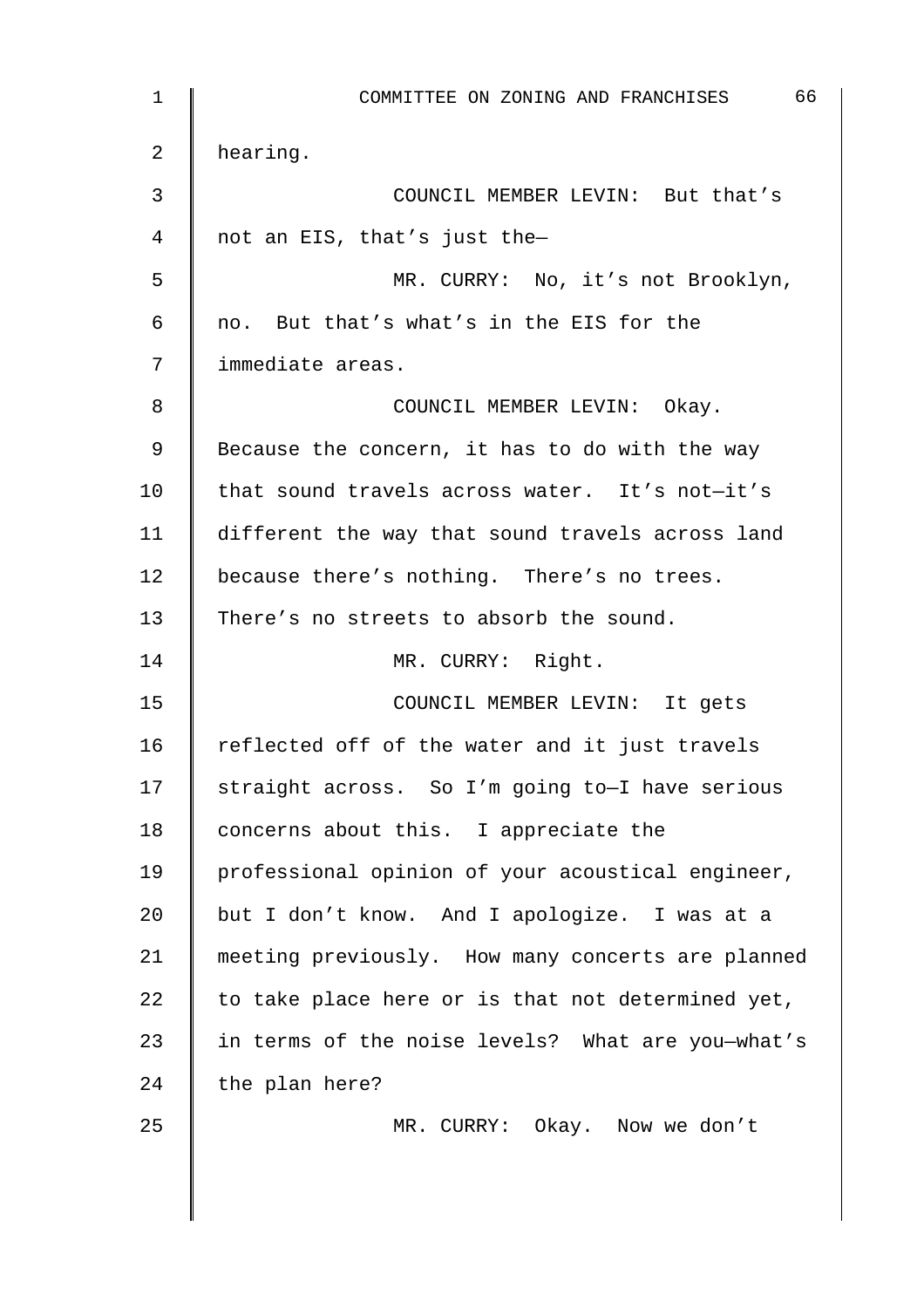| $\mathbf{1}$   | 67<br>COMMITTEE ON ZONING AND FRANCHISES           |
|----------------|----------------------------------------------------|
| $\overline{a}$ | have, you know a number but we are looking at ways |
| 3              | with our acoustic engineer to mitigate sound       |
| 4              | traveling any distances, whether they be across    |
| 5              | the river to Brooklyn or past the FDR, over to our |
| 6              | neighbors to the west. So you know, I'm just-I     |
| 7              | don't have an answer but-to your specific question |
| 8              | but of course we're going to try to figure out     |
| 9              | ways to mitigate noise impacts because of our      |
| 10             | activities on the roof, no question.               |
| 11             | COUNCIL MEMBER LEVIN: Okay. I                      |
| 12             | mean, it-my concern is that it's actually going to |
| 13             | be a greater impact to my constituents actually    |
| 14             | than perhaps even to people that live across the   |
| 15             | FDR, again, because of the way that sound          |
| 16             | travels, the way that sound is absorbed by solid   |
| 17             | objects as opposed to across water. So I really    |
| 18             | behoove you guys to look at best practices and     |
| 19             | particularly amphitheaters or music venues along   |
| 20             | the-in any area or at any other cities along the   |
| 21             | water, see what they've done in other places.      |
| 22             | I'll go back and do some research and I'll share   |
| 23             | with you guys what I'm able to find. But cost      |
| 24             | effective ways, ways that are not going to, you    |
| 25             | know, put you out of business, but that could      |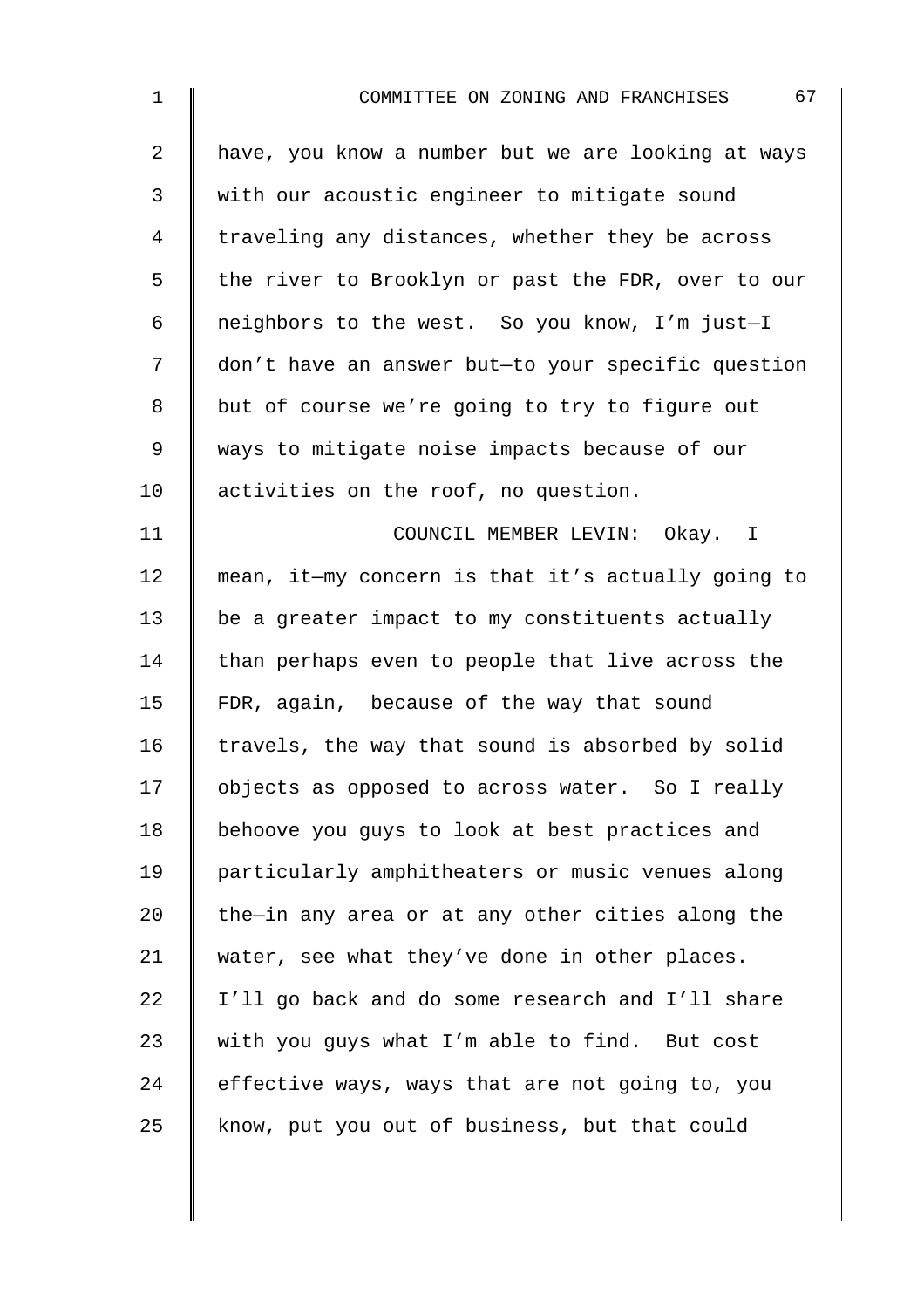| $\mathbf{1}$   | 68<br>COMMITTEE ON ZONING AND FRANCHISES           |
|----------------|----------------------------------------------------|
| $\overline{2}$ | actually have a measurable impact. So I would      |
| 3              | very much appreciate if we could have a dialog on  |
| 4              | those things because, you know, I'm going to start |
| 5              | hearing from my constituents and my job is to      |
| 6              | represent them.                                    |
| 7              | MR. CURRY: Well thank you and we                   |
| 8              | would definite figure out ways to mitigate those   |
| 9              | impacts. Thank you.                                |
| 10             | CHAIRPERSON WEPRIN: Thank you,                     |
| 11             | Council Member Levin, for bringing up that very    |
| 12             | interesting point. Anyone else? Mr. Camarie, how   |
| 13             | are you? All right. Jessica Lappin from            |
| 14             | Manhattan is here and she had some questions.      |
| 15             | COUNCIL MEMBER LAPPIN: Thank you.                  |
| 16             | I want to-you talked a little bit in your          |
| 17             | presentation about your food market component, but |
| 18             | you didn't talk at all about the New Amsterdam     |
| 19             | Market, which is certainly something that I've     |
| 20             | been hearing a lot about in association with this  |
| 21             | application. So how do you see that playing into   |
| 22             | the development of the pier?                       |
| 23             | MR. CURRY: The New Amsterdam                       |
| 24             | Market? Okay. Well before-early on when we         |
| 25             | started this process back in-well it was already   |
|                |                                                    |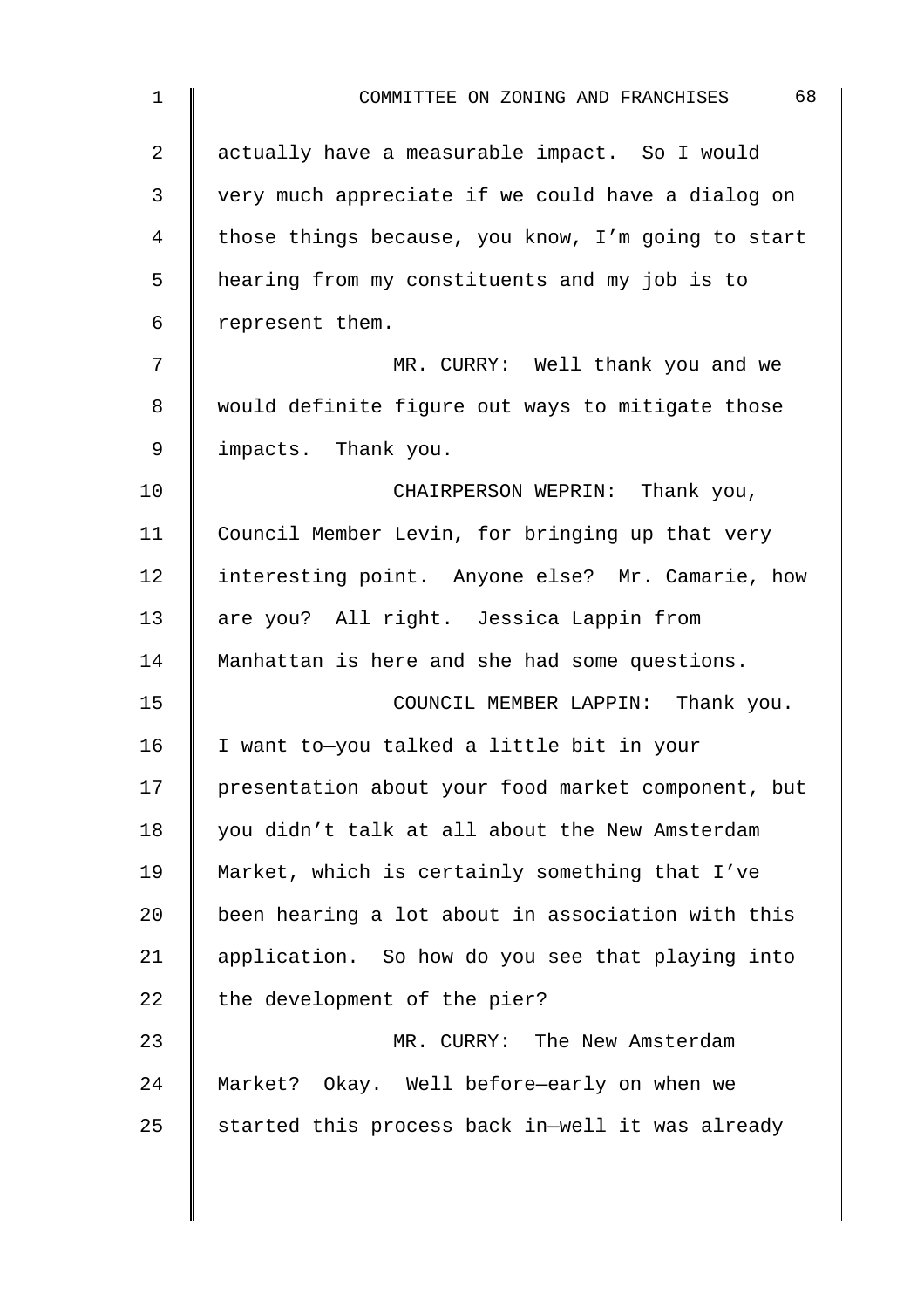| $\mathbf 1$ | 69<br>COMMITTEE ON ZONING AND FRANCHISES           |
|-------------|----------------------------------------------------|
| 2           | begun but early 2011 we had, had numerous meetings |
| 3           | with the New Amsterdam Market and a number of      |
| 4           | people that wanted us to talk to them and we did.  |
| 5           | And Mr. LaValva [phonetic] made it very clear he   |
| 6           | had no interest in being a tenant in our project.  |
| 7           | And so once that became clear-and I'm actually a   |
| 8           | fan of the New Amsterdam Market. I think they do   |
| 9           | a fantastic job and he's doing a great service to  |
| 10          | lower Manhattan and I've been to the market and I  |
| 11          | think it's great. We asked him if he wanted to     |
| 12          | occupy the linked building or find some other      |
| 13          | place within our project, and he had no interest   |
| 14          | in being a tenant in our project. So beyond that   |
| 15          | I don't know what I can tell you about the New     |
| 16          | Amsterdam Market.                                  |
| 17          | COUNCIL MEMBER LAPPIN: Well EDC                    |
| 18          | could probably speak to this and the RFP at large  |
| 19          | and some of the properties that are involved in    |
| 20          | the RFP. Is EDC at the table still?                |
| 21          | MR. O'SULLIVAN: Sure. I think as                   |
| 22          | the Council Member Chin indicated at the beginning |
| 23          | of this. This is specifically with respect to      |
| 24          | Pier 17.                                           |
| 25          | COUNCIL MEMBER LAPPIN: Can you                     |
|             |                                                    |
|             |                                                    |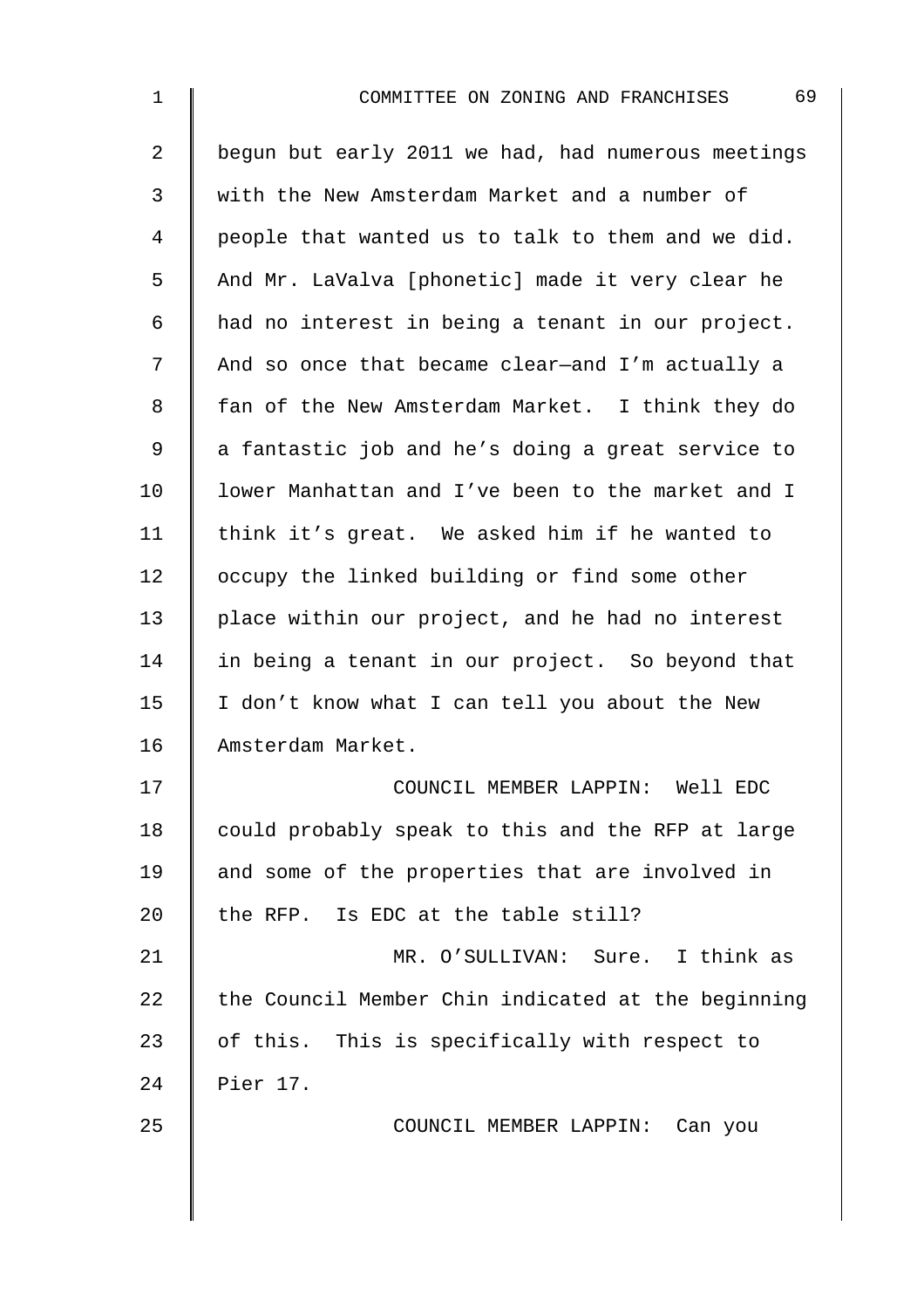| 1  | 70<br>COMMITTEE ON ZONING AND FRANCHISES           |
|----|----------------------------------------------------|
| 2  | speak a little louder?                             |
| 3  | MR. O'SULLIVAN: Sorry. This is                     |
| 4  | particularly with respect to Pier 17 and the link  |
| 5  | building.                                          |
| 6  | COUNCIL MEMBER LAPPIN: Your RFP?                   |
| 7  | MR. O'SULLIVAN: Well there is-I'm                  |
| 8  | not sure of any. There is no RFP at this time,     |
| 9  | but this particular application separately we have |
| 10 | in the past I think as you're aware, we have had a |
| 11 | license with the New Amsterdam Market with respect |
| 12 | to space in the area. We're continuing to be       |
| 13 | interested, in terms of continuing that            |
| 14 | relationship and so that is-we're supportive of    |
| 15 | the market as a result.                            |
| 16 | COUNCIL MEMBER LAPPIN: I'm not                     |
| 17 | sure exactly what I just heard.                    |
| 18 | MR. CURRY: Sure, let me just                       |
| 19 | clarify it. So the mention of the RFP, there is    |
| 20 | no RFP involved in this process and there wasn't   |
| 21 | at any point right now. What we're dealing with    |
| 22 | is obviously the Pier 17 redevelopment which is    |
| 23 | just what the ULURP is about. You know, included   |
| 24 | in the deal is HHC has an option on two particular |
| 25 | buildings and I know that's what the New Amsterdam |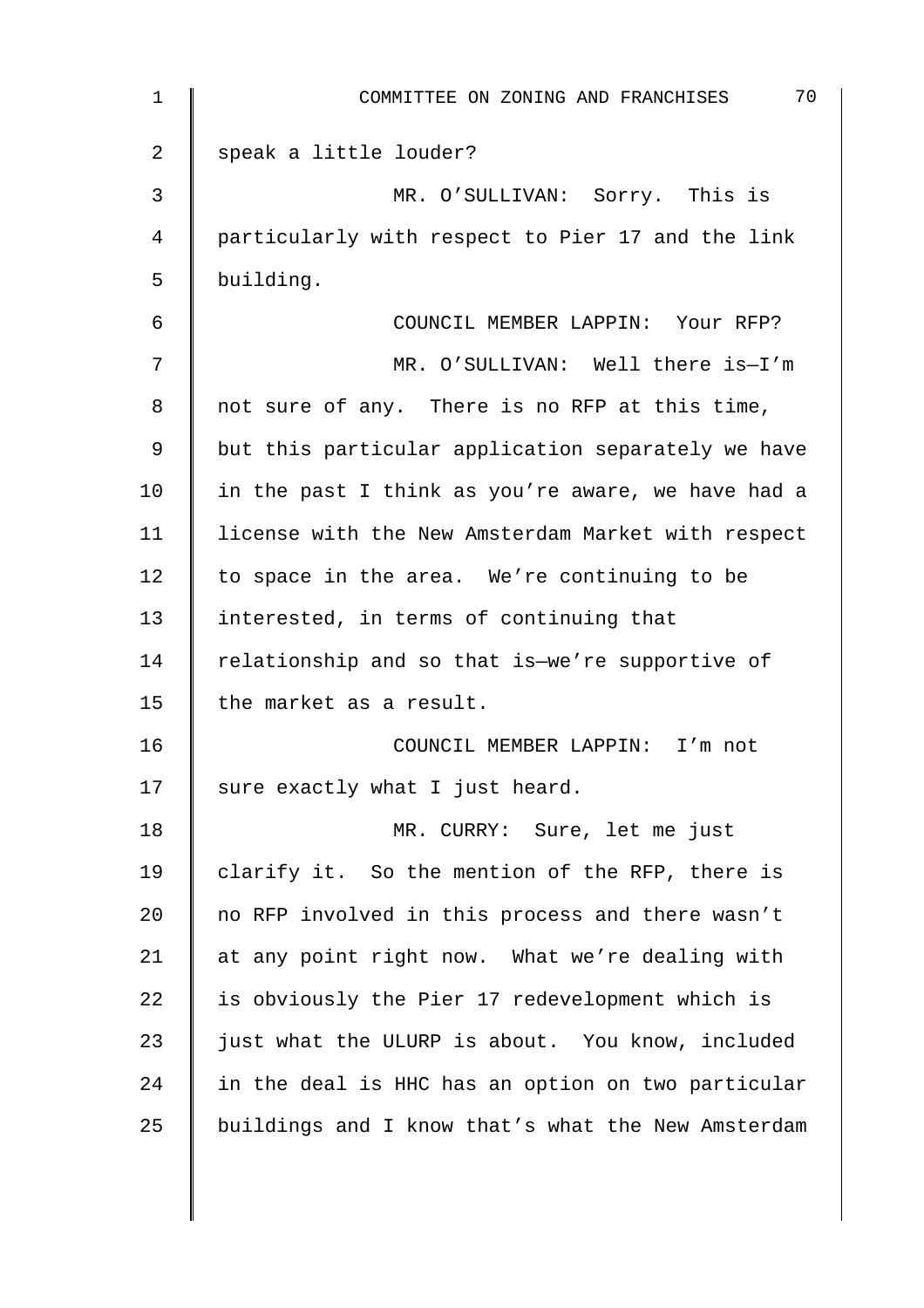| 1              | 71<br>COMMITTEE ON ZONING AND FRANCHISES           |
|----------------|----------------------------------------------------|
| $\overline{2}$ | Market has been talking publicly for quite some    |
| 3              | time. We currently have a separate relationship    |
| 4              | with them where we allow them to be-               |
| 5              | COUNCIL MEMBER LAPPIN: Them being?                 |
| 6              | MR. CURRY: The New Amsterdam                       |
| 7              | Market, which allows them to run the seasonal      |
| 8              | market that they currently run, which starting     |
| 9              | last year we were able to give him a permit beyond |
| 10             | month to month and actually do seasonal from April |
| 11             | to December, so this the second year we were doing |
| 12             | that with him. So that's our relationship with     |
| 13             | him right now. In terms of the buildings, there's  |
| 14             | no plan for the buildings right now.               |
| 15             | COUNCIL MEMBER LAPPIN: For the two                 |
| 16             | buildings?                                         |
| 17             | MR. CURRY: Yes. That are not                       |
| 18             | included in the ULURP on Pier 17.                  |
| 19             | COUNCIL MEMBER LAPPIN: When you                    |
| 20             | say no plans for them right now, what does that    |
| 21             | mean?                                              |
| 22             | MR. CURRY: HHC has an option on                    |
| 23             | both of these buildings, which means that they     |
| 24             | have the opportunities to submit plans. But there  |
| 25             | are no plans that have been submitted yet. And     |
|                |                                                    |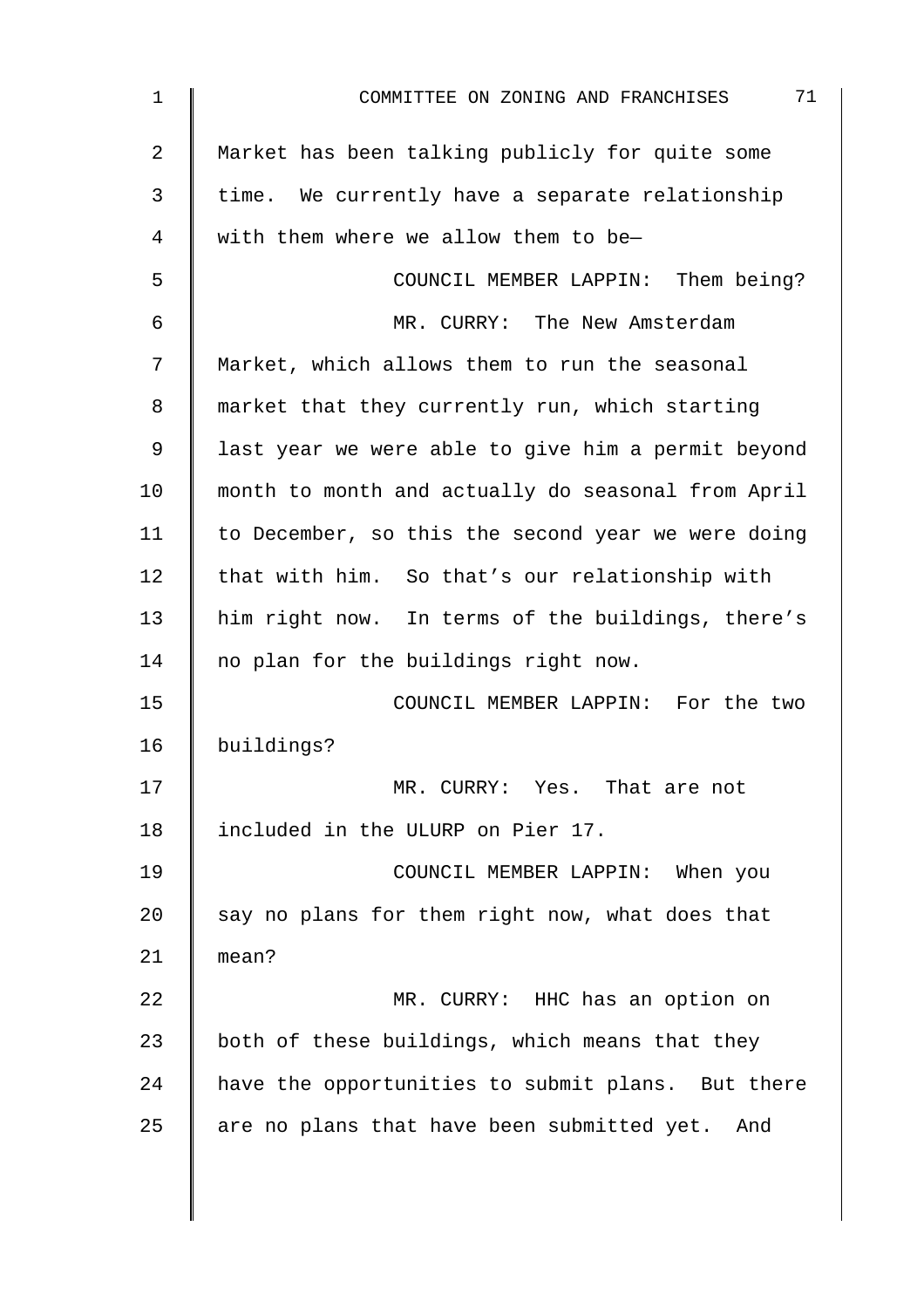| $\mathbf 1$ | 72<br>COMMITTEE ON ZONING AND FRANCHISES          |
|-------------|---------------------------------------------------|
| 2           | again, this is separate and apart from the ULURP  |
| 3           | action.                                           |
| 4           | COUNCIL MEMBER LAPPIN: Submitted                  |
| 5           | to?                                               |
| 6           | MR. CURRY: EDC.                                   |
| 7           | COUNCIL MEMBER LAPPIN: The agency                 |
| 8           | is EDC?                                           |
| 9           | MR. CURRY: Yes.                                   |
| 10          | COUNCIL MEMBER LAPPIN: The agency                 |
| 11          | $is-$                                             |
| 12          | MR. CURRY: Sorry, HHC/EDC. So                     |
| 13          | HHC, Howard Hughes Corporation, has an option on  |
| 14          | both of those two buildings, meaning that they    |
| 15          | have the opportunity to submit plans to EDC based |
| 16          | on deadlines within the agreement on what they    |
| 17          | would like to do there potentially in the future. |
| 18          | This is completely separate and apart from the    |
| 19          | current ULURP that we're going through and no     |
| 20          | plans have been sent to us yet. Well there's no   |
| 21          | actions related to the-                           |
| 22          | COUNCIL MEMBER LAPPIN: I                          |
| 23          | understand. But I wouldn't say it's completely    |
| 24          | separate and apart.                               |
| 25          | MR. CURRY: Well the seaport, you                  |
|             |                                                   |
|             |                                                   |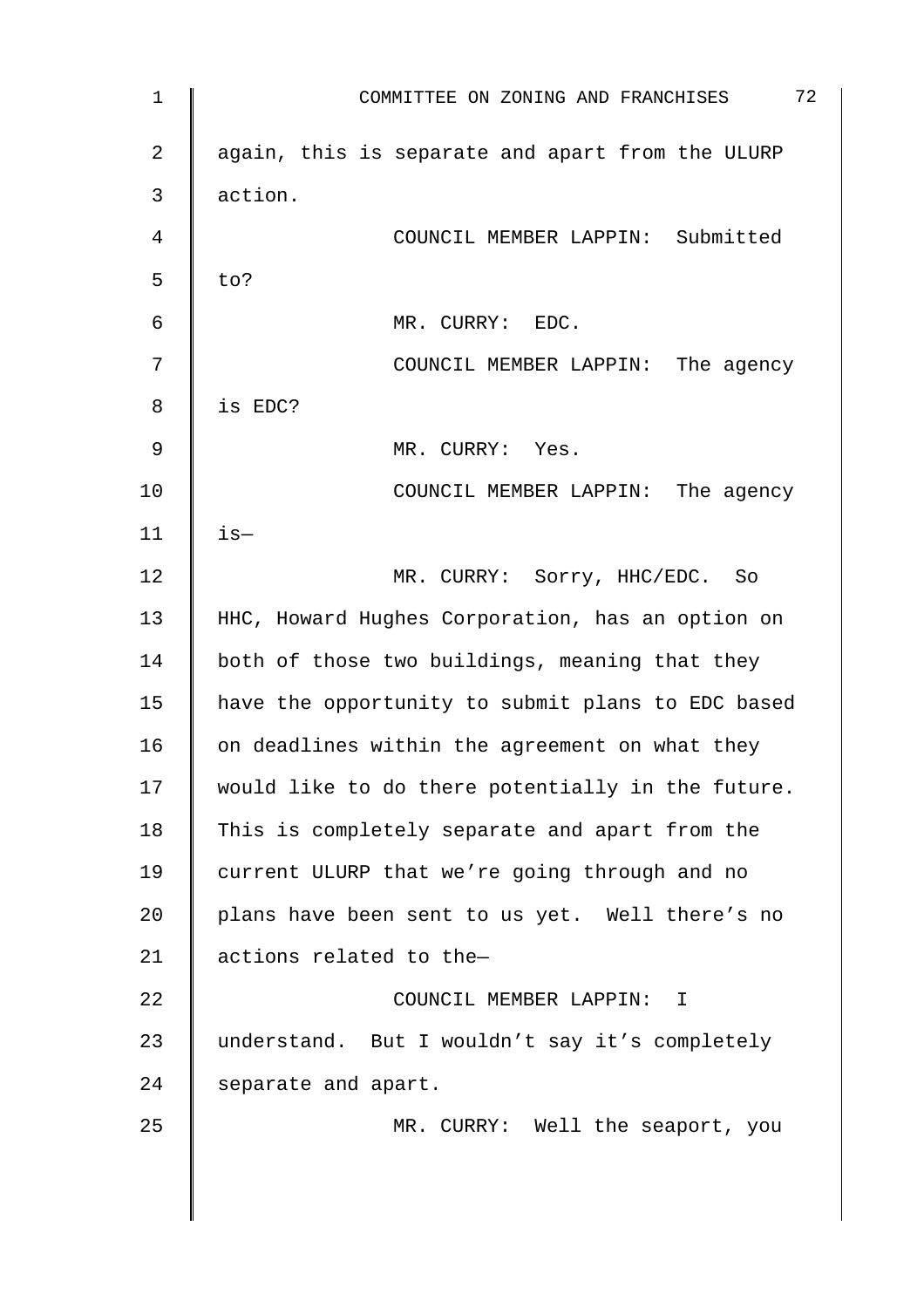| $\mathbf{1}$ | 73<br>COMMITTEE ON ZONING AND FRANCHISES           |
|--------------|----------------------------------------------------|
| 2            | know, we look at the seaport as a whole,           |
| 3            | obviously, as everything that happens there        |
| 4            | compliments the other but at the same time the     |
| 5            | actions that we're talking about here are separate |
| 6            | from Pier 17. There's nothing being done to those  |
| 7            | buildings right now.                               |
| 8            | COUNCIL MEMBER LAPPIN: No, I                       |
| 9            | understand. But there's a lot going on at the      |
| 10           | seaport and I think we should be looking at it     |
| 11           | holistically. I understand the action that's in    |
| 12           | front of us, but I also understand that there's a  |
| 13           | museum there that has been struggling to get back  |
| 14           | up on its feet. I would hope that Howard Hughes    |
| 15           | would be a good neighbor and not just sort of talk |
| 16           | to the museum, but actually work with the museum   |
| 17           | as time goes on and that we would be looking at a  |
| 18           | comprehensive, thoughtful plan as we are trying to |
| 19           | post Sandy. But in general, make this a real       |
| 20           | destination for New Yorkers and for others alike.  |
| 21           | And I hear from my constituents how much they      |
| 22           | enjoy the New Amsterdam Market, that it's been     |
| 23           | something that has brought them down to the        |
| 24           | seaport when there wasn't much else pulling them   |
| 25           | to the community and to the neighborhood and I     |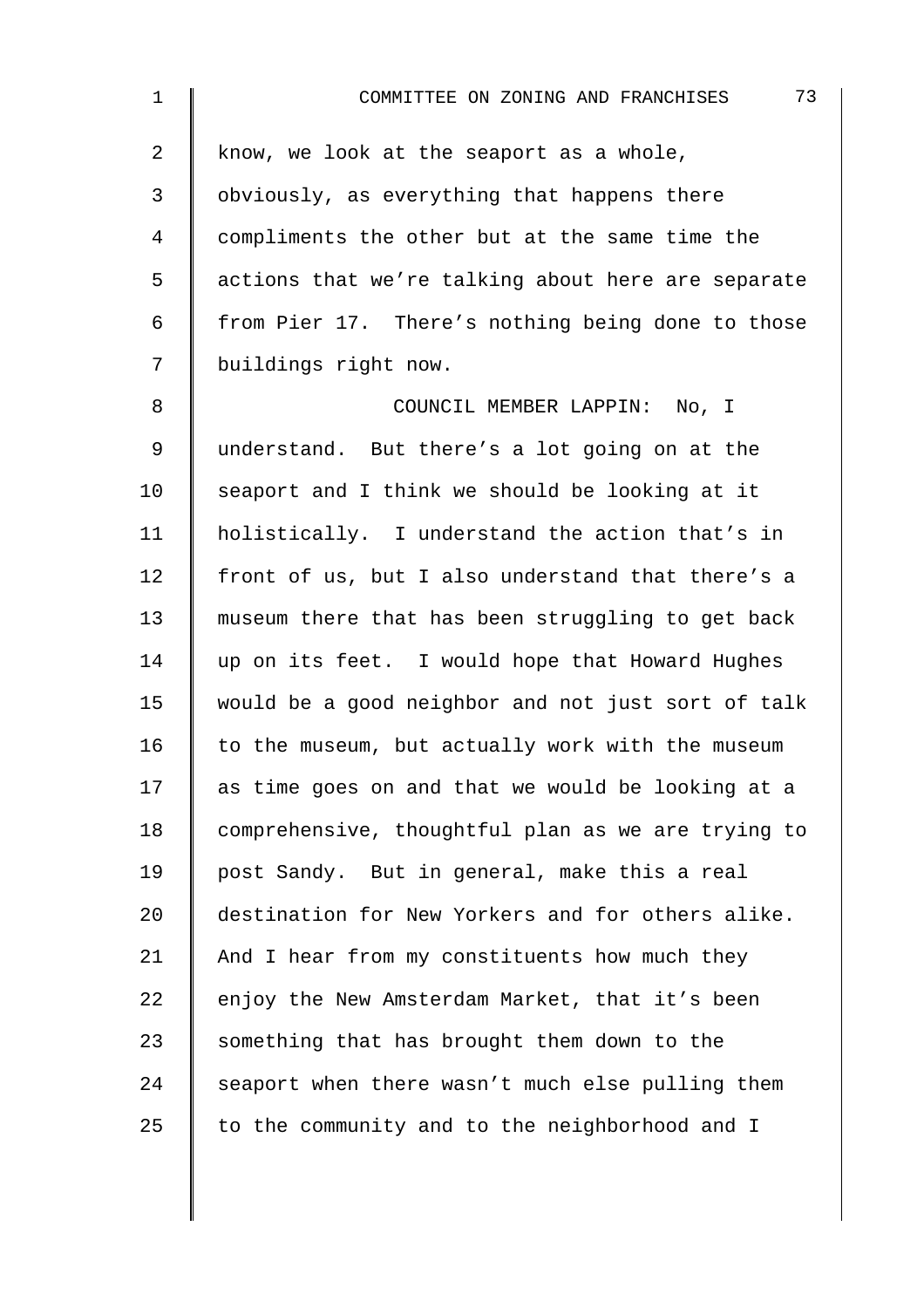| 1  | 74<br>COMMITTEE ON ZONING AND FRANCHISES           |
|----|----------------------------------------------------|
| 2  | think that's something that should be on the table |
| 3  | and we should be discussing. Thank you.            |
| 4  | CHAIRPERSON WEPRIN: Thank you                      |
| 5  | Council Member. Council Member Comrie, and then I  |
| 6  | think Council Member Chin has another question.    |
| 7  | COUNCIL MEMBER COMRIE: Okay. Just                  |
| 8  | on the follow up on that. The New Amsterdam        |
| 9  | Market has their lease with who, EDC or HHC or     |
| 10 | the-                                               |
| 11 | MR. COLETTI: It's not a lease,                     |
| 12 | it's a license. And it's with EDC.                 |
| 13 | COUNCIL MEMBER COMRIE: It's with                   |
| 14 | EDC?                                               |
| 15 | MR. COLETTI: Yes, it's a seasonal                  |
| 16 | license, so right now it goes from April to        |
| 17 | December.                                          |
| 18 | COUNCIL MEMBER COMRIE: And how                     |
| 19 | long have they been there, one year, two years,    |
| 20 | four years?                                        |
| 21 | MR. COLETTI: Yes, I might be wrong                 |
| 22 | on this but at least four or five years.           |
| 23 | COUNCIL MEMBER COMRIE: Four or                     |
| 24 | five years. And is EDC working with New Amsterdam  |
| 25 | to find them another location since if we are to   |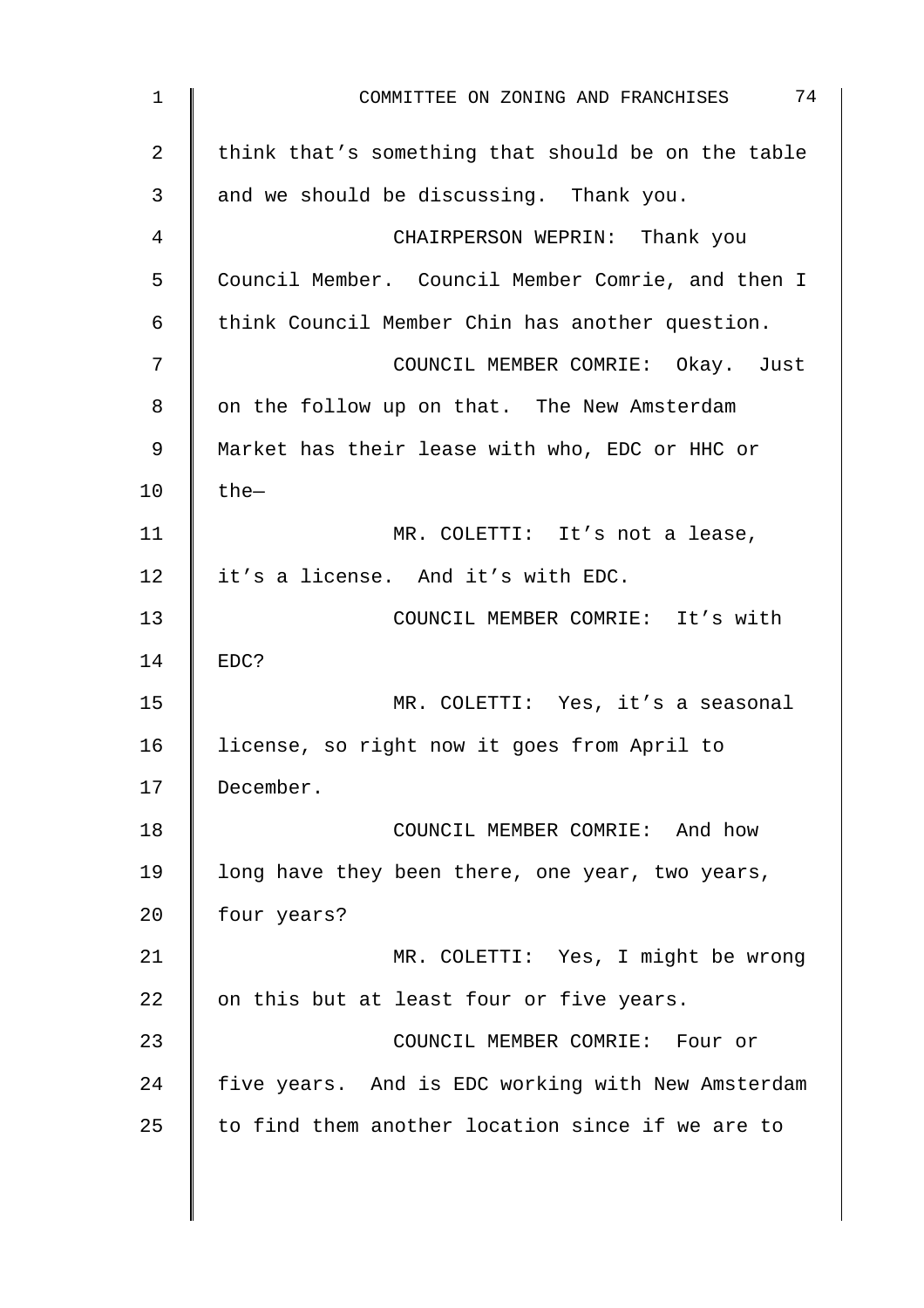| 1  | 75<br>COMMITTEE ON ZONING AND FRANCHISES           |
|----|----------------------------------------------------|
| 2  | believe you stated that they don't want to be part |
| 3  | of the new Howard Hughes component?                |
| 4  | MR. O'SULLIVAN: This project                       |
| 5  | doesn't affect that space.                         |
| 6  | COUNCIL MEMBER COMRIE: I didn't                    |
| 7  | ask that. What I'm asking is EDC working with New  |
| 8  | Amsterdam to make sure that they can stay in       |
| 9  | business primarily?                                |
| 10 | MR. COLETTI: Yes, well we want New                 |
| 11 | Amsterdam obviously to stay in business and, you   |
| 12 | know, we've talking to many people at EDC who have |
| 13 | talked about-                                      |
| 14 | COUNCIL MEMBER COMRIE: [crosstalk]                 |
| 15 | suggested to you any locations or alternative      |
| 16 | spaces that he could be at?                        |
| 17 | MR. COLETTI: Well, you know, as                    |
| 18 | Chris said, there was some discussions between HHC |
| 19 | and the market about Pier 17.                      |
| 20 | COUNCIL MEMBER COMRIE: What are                    |
| 21 | you saying?                                        |
| 22 | MR. COLETTI: Yes, those didn't                     |
| 23 | work out.                                          |
| 24 | COUNCIL MEMBER COMRIE: If I'm                      |
| 25 | listening to HHC, he's saying that they haven't    |
|    |                                                    |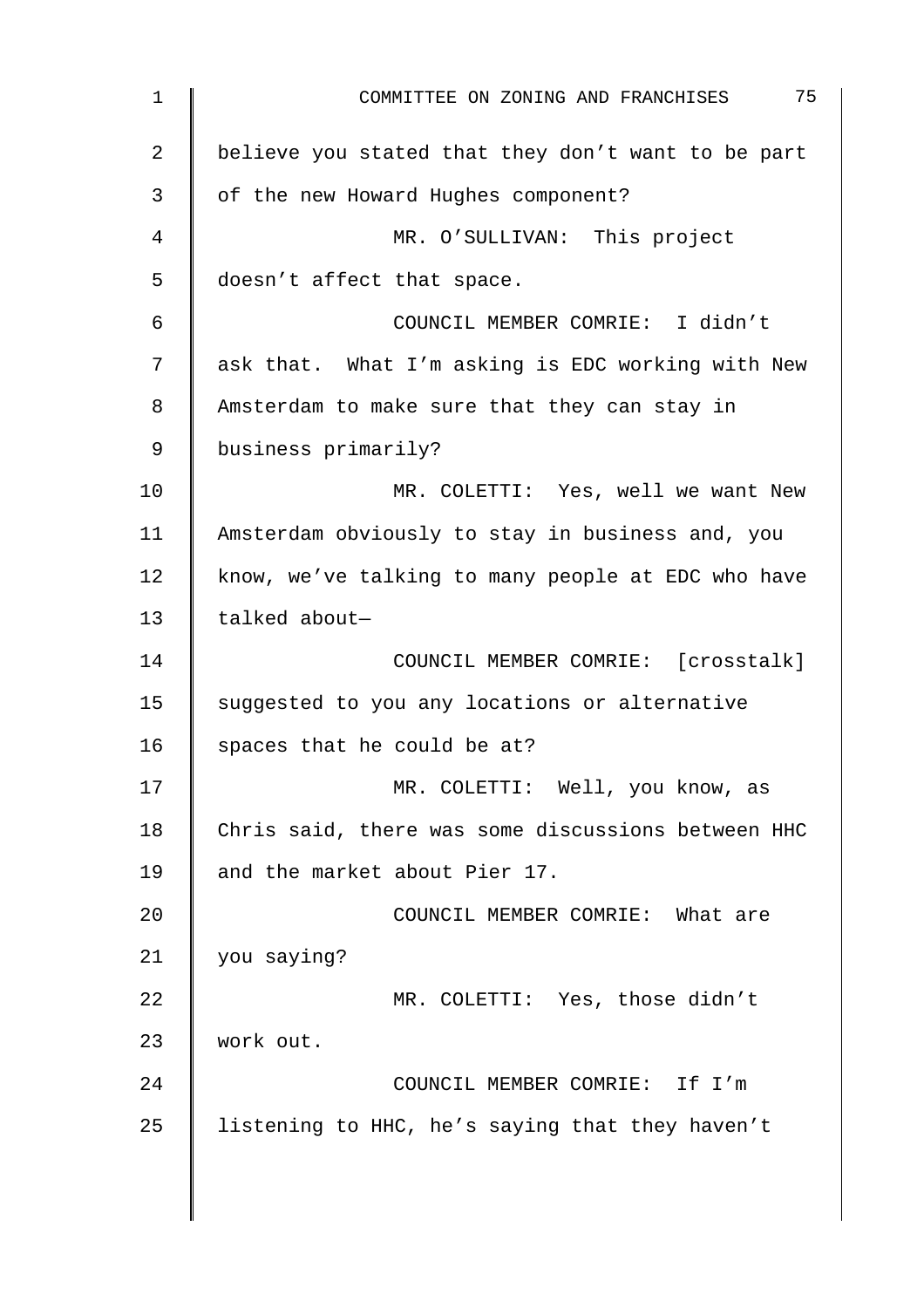| $\mathbf 1$ | 76<br>COMMITTEE ON ZONING AND FRANCHISES           |
|-------------|----------------------------------------------------|
| 2           | been able to come to some agreement based on their |
| 3           | discussion. So I'm asking the city if you're       |
| 4           | working to try to save a business which I'm        |
| 5           | hearing has been, you know, greatly successful and |
| 6           | if the city is to try to help small businesses,    |
| 7           | what are we doing for a business that has been     |
| 8           | attracting and leading people into the seaport?    |
| 9           | MR. COLETTI: Well I would say                      |
| 10          | right now that we want to ensure that the New      |
| 11          | Amsterdam Market continues to remain open where it |
| 12          | is and, you know, as I said-                       |
| 13          | COUNCIL MEMBER COMRIE: Is it                       |
| 14          | possible that it can stay open as an outside       |
| 15          | market, even after the construction is done or-I   |
| 16          | haven't been down there. Is it an outside market,  |
| 17          | outside of the $-$ -?                              |
| 18          | MR. COLETTI: Yes, outside.                         |
| 19          | COUNCIL MEMBER COMRIE: And is it                   |
| 20          | possible that they could stay there afterwards,    |
| 21          | after this construction work is done?              |
| 22          | MR. COLETTI: At Pier 17?                           |
| 23          | COUNCIL MEMBER COMRIE: Right.                      |
| 24          | MR. COLETTI: You mean the                          |
| 25          | construction work at Pier 17?                      |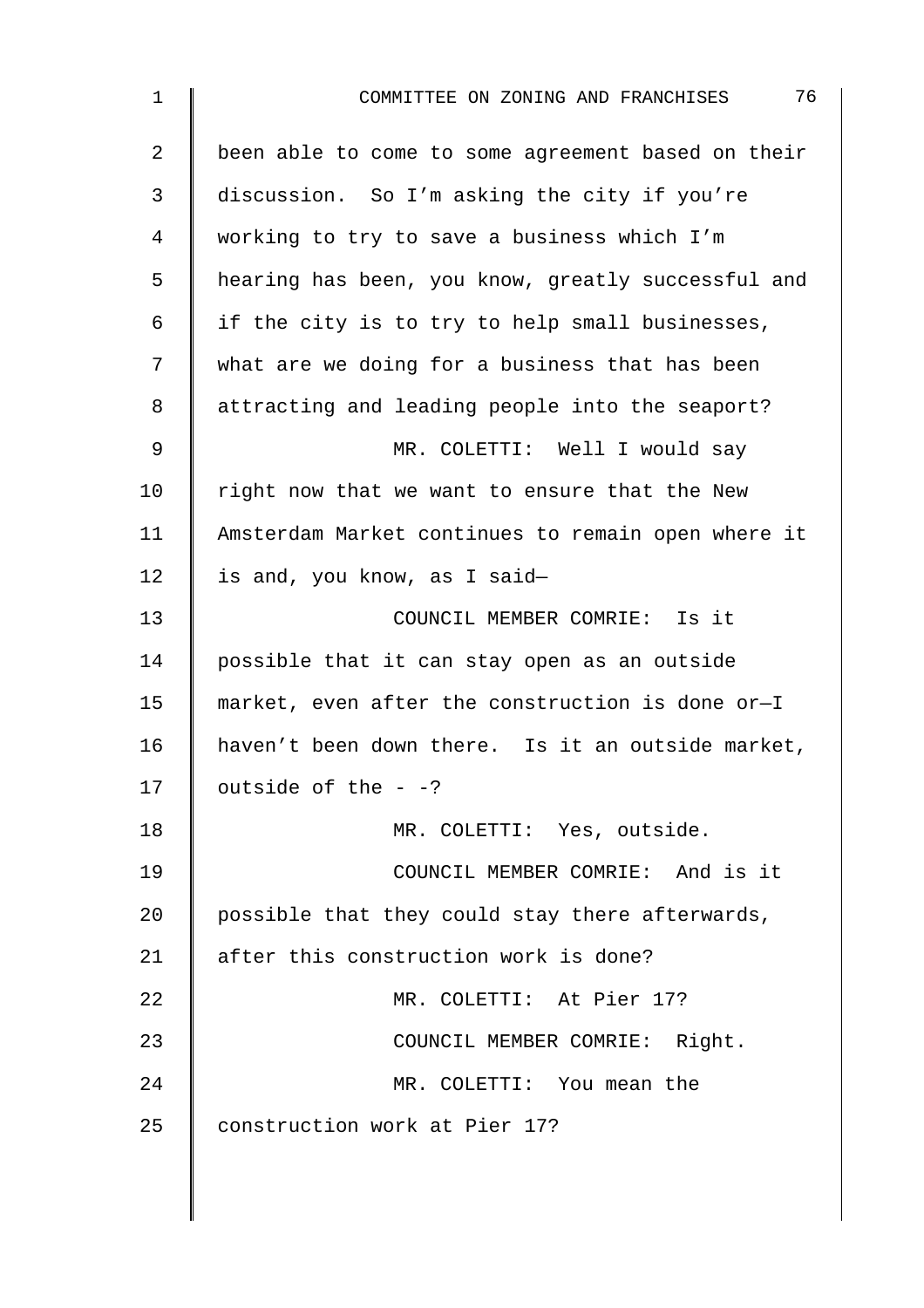| $\mathbf{1}$ | 77<br>COMMITTEE ON ZONING AND FRANCHISES         |
|--------------|--------------------------------------------------|
| 2            | COUNCIL MEMBER COMRIE: Right.                    |
| 3            | MR. COLETTI: Yes. That doesn't                   |
| 4            | affect where they are currently.                 |
| 5            | COUNCIL MEMBER COMRIE: So it's a                 |
| 6            | possibility that they could stay there, working  |
| 7            | with EDC to be in place where they are now. I'm  |
| 8            | just trying to be clear on that.                 |
| 9            | MR. COLETTI: Yes, that hasn't                    |
| 10           | changed. Our relationship with them hasn't       |
| 11           | changed and we expect that we will continue to,  |
| 12           | you know, give them a license for the space that |
| 13           | they currently have.                             |
| 14           | COUNCIL MEMBER COMRIE: And that                  |
| 15           | space is all outside of the market or?           |
| 16           | MR. COLETTI: Yes. That's                         |
| 17           | currently all outside.                           |
| 18           | COUNCIL MEMBER COMRIE: In the                    |
| 19           | parking lot before you get to the area? I'm not  |
| 20           | sure where that is exactly.                      |
| 21           | MR. COLETTI: It's a parking lot in               |
| 22           | front of the New Market Building.                |
| 23           | COUNCIL MEMBER COMRIE: Okay. All                 |
| 24           | right. And so I'm hearing from you that there    |
| 25           | will be a commitment to work with them to try to |
|              |                                                  |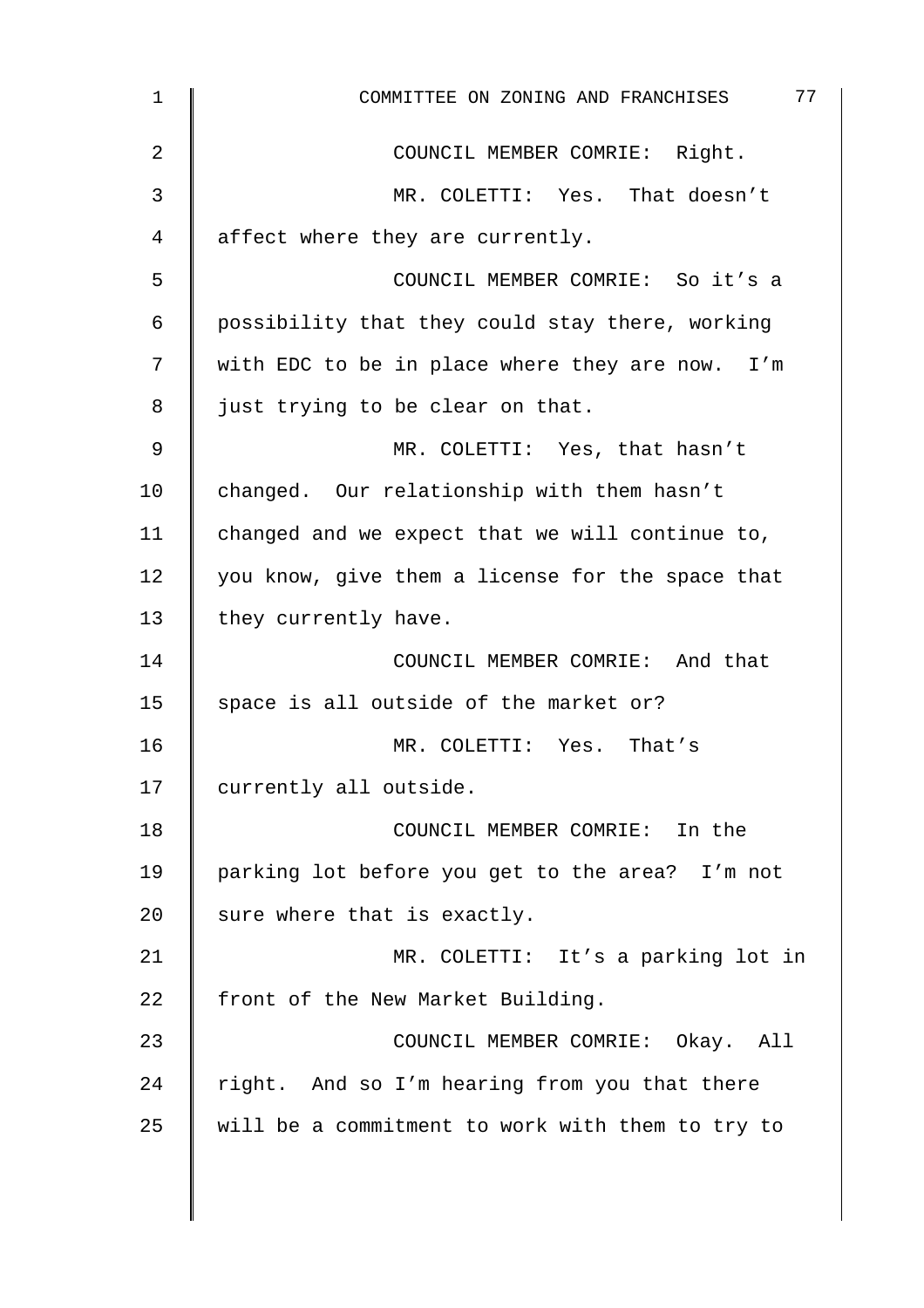| $\mathbf 1$    | 78<br>COMMITTEE ON ZONING AND FRANCHISES           |
|----------------|----------------------------------------------------|
| $\overline{2}$ | find a permanent opportunity for them to stay at   |
| 3              | that location.                                     |
| $\overline{4}$ | MR. COLETTI: Well the one think I                  |
| 5              | do want to be careful of is I know that they've    |
| 6              | expressed a strong desire to be in a permanent     |
| 7              | structure, which I believe is really what Robert   |
| 8              | has been talking about more, you know, in recent   |
| $\mathsf 9$    | time. And obviously we're committed to             |
| 10             | maintaining their space but at the same time, the  |
| 11             | two buildings, like I said earlier, HHC has an     |
| 12             | option on those two buildings and we don't have    |
| 13             | plans for them yet. However, there's additional    |
| 14             | considerations on buildings like this, where there |
| 15             | are significant investments that would need to be  |
| 16             | made on both of them, both in the building and     |
| 17             | both in the substructures as well and, you know,   |
| 18             | we haven't gotten to that stage of conversation in |
| 19             | terms of what happens to these buildings yet. So   |
| 20             | it's tough to kind of jump ahead and comment on    |
| 21             | that.                                              |
| 22             | COUNCIL MEMBER COMRIE: So you've                   |
| 23             | already committed the buildings to HHC first, but  |
| 24             | what if there are other tenants that are, from     |
| 25             | what I've heard, all been excellent tenants that   |
|                |                                                    |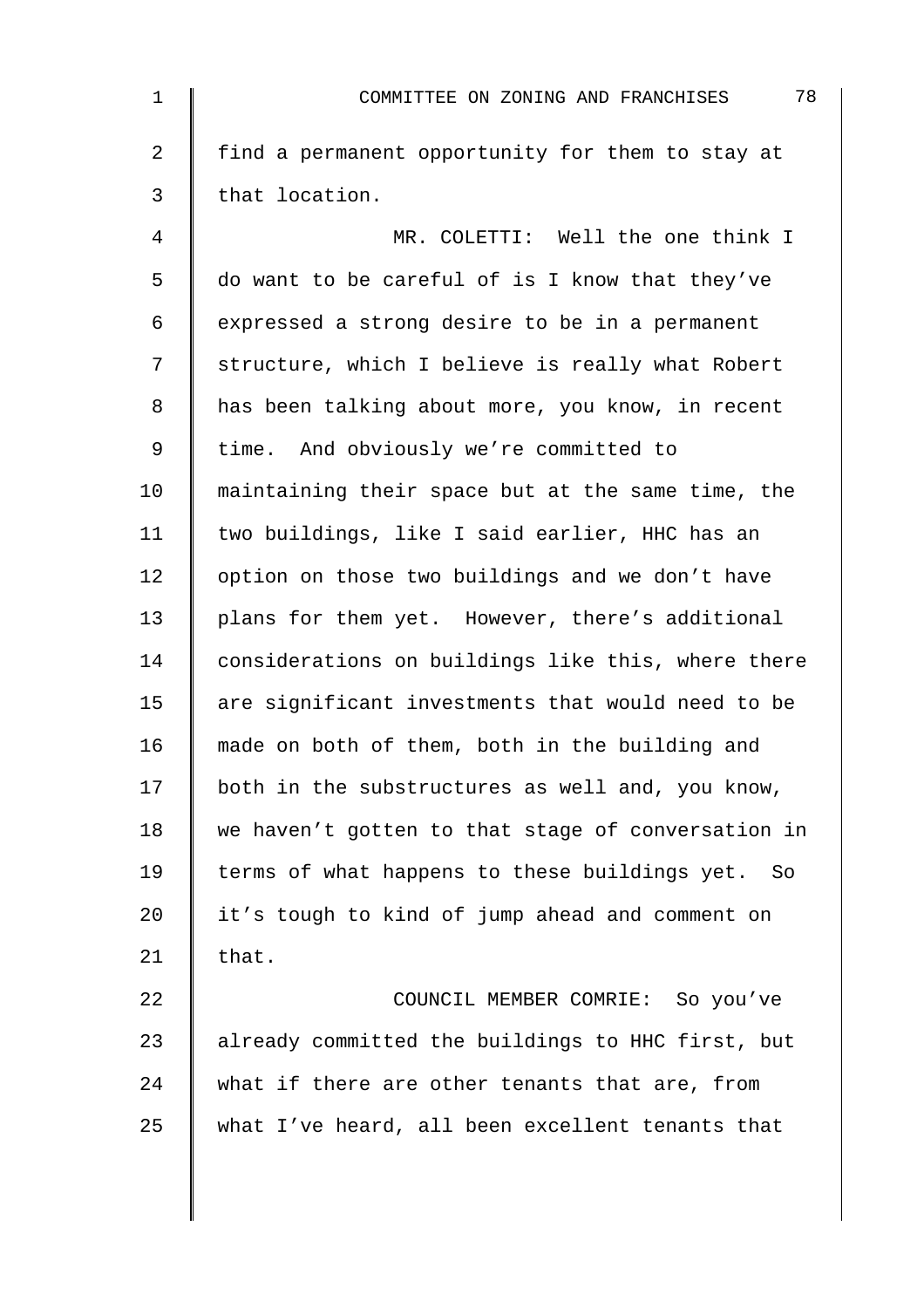| 1              | 79<br>COMMITTEE ON ZONING AND FRANCHISES          |
|----------------|---------------------------------------------------|
| $\overline{2}$ | want to have an option to bid on the building, to |
| 3              | make it their permanent space. Is that going to   |
| 4              | be an option or is this-                          |
| 5              | MR. COLETTI: You're referring to                  |
| 6              | the Pier 17 tenants currently?                    |
| 7              | COUNCIL MEMBER COMRIE: Right.                     |
| 8              | MR. COLETTI: So those tenants all                 |
| 9              | have leases with HHC. EDC doesn't have any direct |
| 10             | relationship with those tenants so each of them   |
| 11             | has a different arrangement with HHC. And as I    |
| 12             | said earlier to Council Member Chin, we've been   |
| 13             | working with her and discussing the issue of      |
| 14             | delaying construction to allow them to remain for |
| 15             | the summer and we continue to be committed to     |
| 16             | figuring out a resolution with the Council Member |
| 17             | and HHC that hopefully will resolve the issue for |
| 18             | all parties.                                      |
| 19             | COUNCIL MEMBER COMRIE: Okay. All                  |
| 20             | right. Thank you. Well I would hope that you      |
| 21             | especially work with the person that has a        |
| 22             | seasonal permit so that they can continue to stay |
| 23             | in business since they've been a positive         |
| 24             | attraction to the seaport area. Just on some      |
| 25             | questions on the seaport project itself. You were |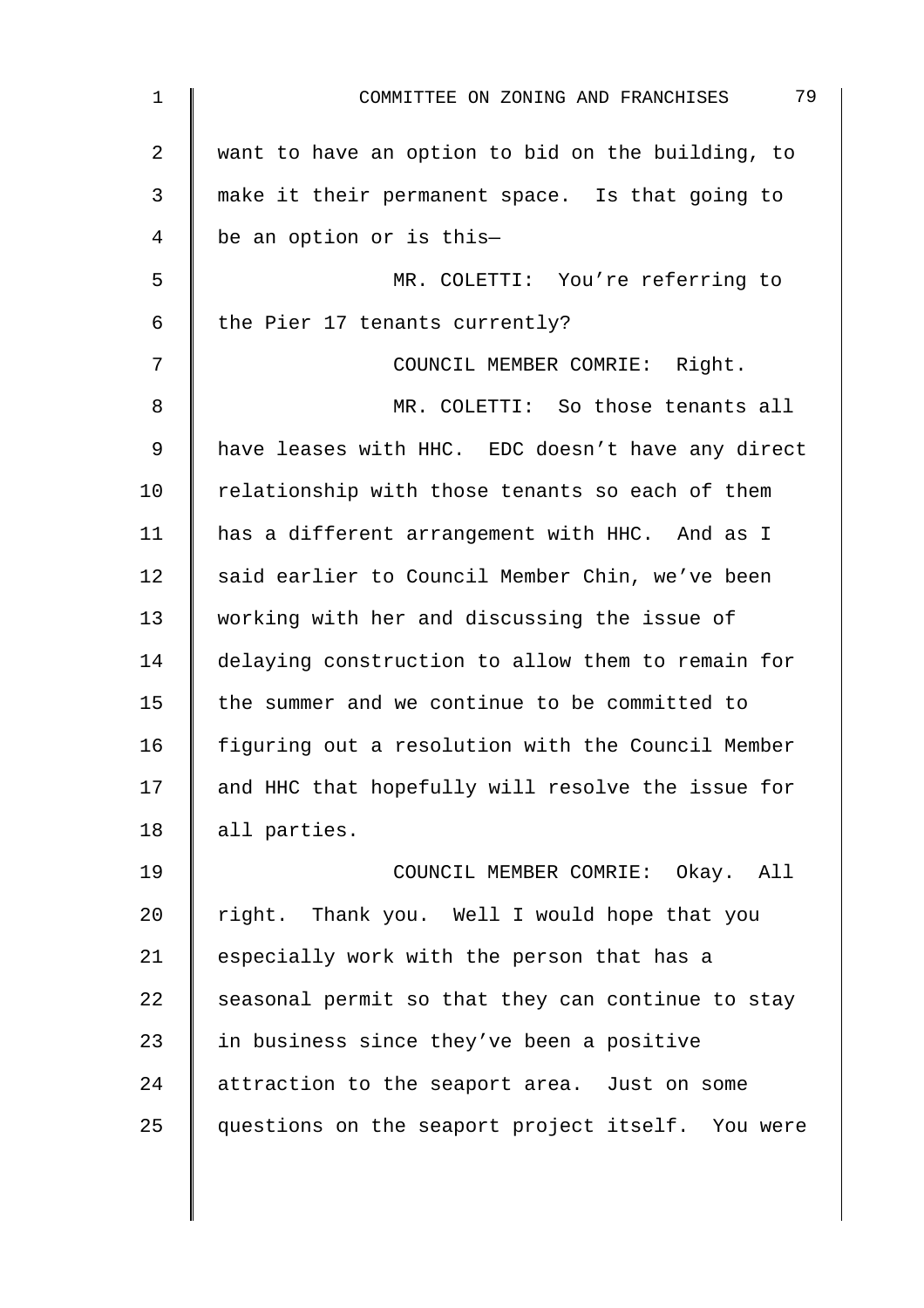| $\mathbf 1$    | 80<br>COMMITTEE ON ZONING AND FRANCHISES           |
|----------------|----------------------------------------------------|
| $\overline{2}$ | talking about the ability of the public to walk    |
| $\mathfrak{Z}$ | down and see the Brooklyn Bridge. Can you just     |
| 4              | explain more in detail what the heights of the     |
| 5              | project are so that I can see how that is?         |
| 6              | Because if you look at it with the glass façade, I |
| 7              | just wonder, you know, what are those heights      |
| 8              | between the ground level and first floor so that   |
| 9              | you can see through to the Brooklyn Bridge.        |
| 10             | CHAIRPERSON WEPRIN: Say your name?                 |
| 11             | MR. PASQUARELLI: Yes. Greg                         |
| 12             | Pasquarelli from Shop Architects. The building     |
| 13             | itself is 75 foot, 9 inches tall, which is the     |
| 14             | exact height of the current building. But what     |
| 15             | we've done is that the ground floor and the        |
| 16             | mezzanine has a ceiling that's 32 feet high so     |
| 17             | that there are actually sort of carved view        |
| 18             | corridors that go right through the building that  |
| 19             | are 32 feet high and they vary in width but you    |
| 20             | know, 20, 30 feet in different places. So when     |
| 21             | you come to the building itself you can look       |
| 22             | directly through it at the Brooklyn Bridge.        |
| 23             | COUNCIL MEMBER COMRIE: But you                     |
| 24             | would have to be at a certain angle to see the     |
| 25             | bridge.                                            |
|                |                                                    |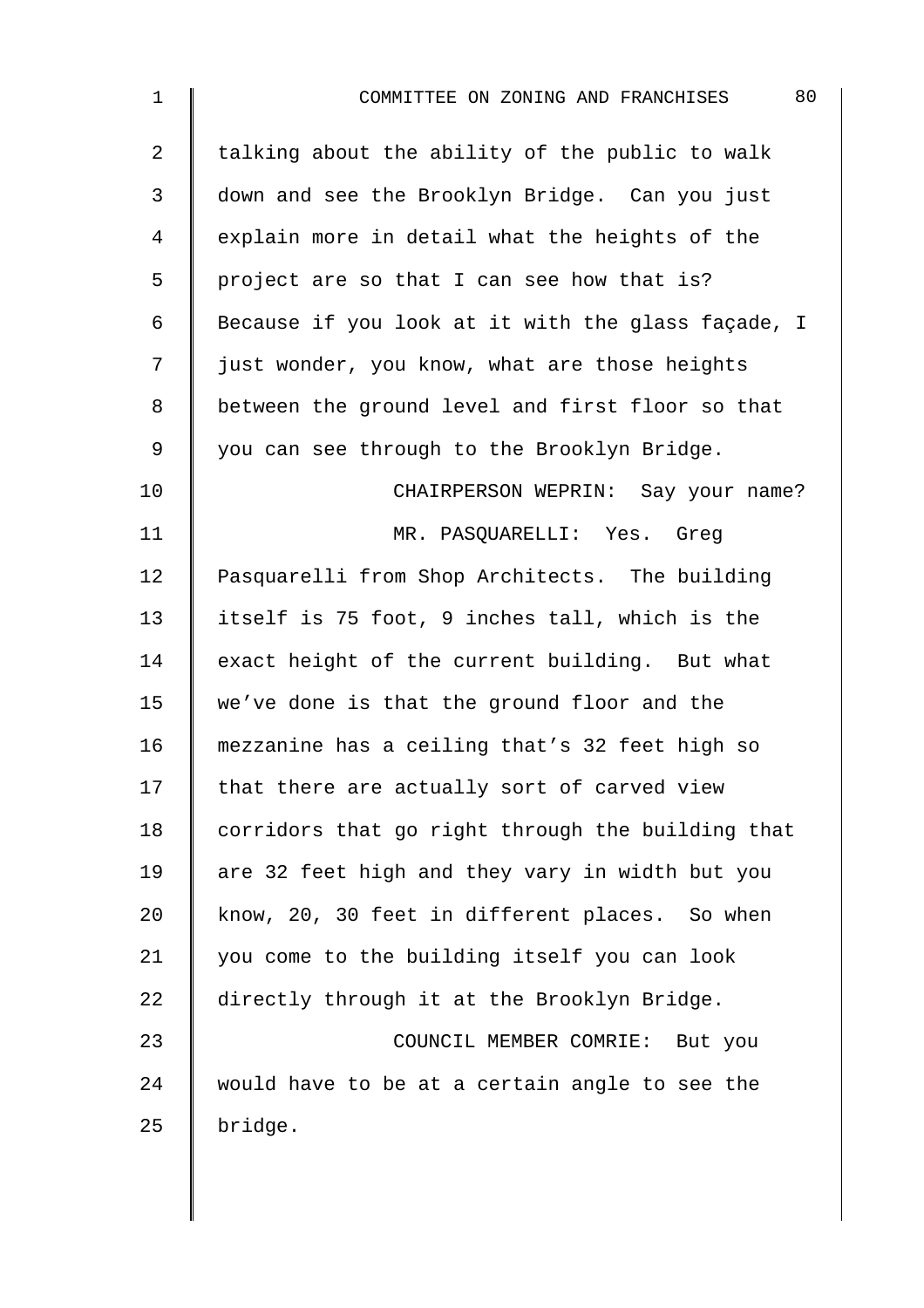| $\mathbf 1$    | 81<br>COMMITTEE ON ZONING AND FRANCHISES          |
|----------------|---------------------------------------------------|
| $\overline{2}$ | MR. PASQUARELLI: Yes, it's when                   |
| 3              | you get to the front door.                        |
| 4              | COUNCIL MEMBER COMRIE: Right.                     |
| 5              | MR. PASQUARELLI: When you make the                |
| 6              | turn past the link building and you get to the    |
| 7              | front door, immediately you can look through the  |
| 8              | building and see both piers, the Manhattan and    |
| 9              | Brooklyn pier of the Bridge.                      |
| 10             | COUNCIL MEMBER COMRIE: And you                    |
| 11             | talked about-and that would be an unobstructed    |
| 12             | view 24/7 or would that view be blocked off,      |
| 13             | because you talked about at some point having     |
| 14             | sliding doors or doors that would be able to      |
| 15             | protect against wind or waves or what would those |
| 16             | doors protect you against?                        |
| 17             | MR. PASQUARELLI: Mostly against                   |
| 18             | wind and weather. But those doors are all glass   |
| 19             | and yes, that would be unobstructed 24/7. You     |
| 20             | would be able to see through the building even    |
| 21             | when the doors are closed.                        |
| 22             | COUNCIL MEMBER COMRIE: Okay. And                  |
| 23             | then also-you have another question? Okay.        |
| 24             | Sorry. Let me hurry up because Council Member     |
| 25             | Lappin is freezing. I'm actually kind of cold     |
|                |                                                   |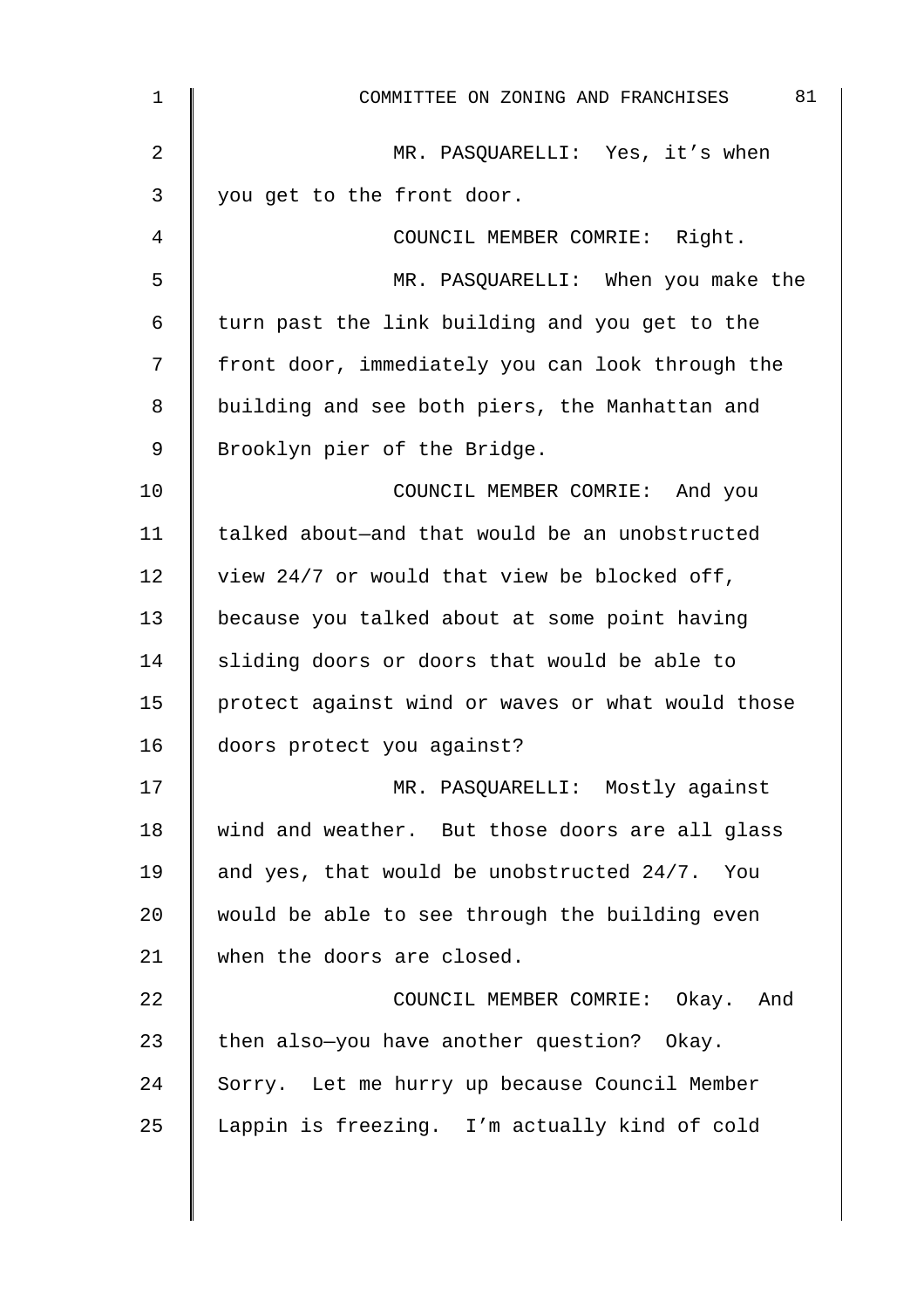| $\mathbf 1$    | 82<br>COMMITTEE ON ZONING AND FRANCHISES           |
|----------------|----------------------------------------------------|
| $\overline{2}$ | myself. But it is-I just wanted to ask another     |
| 3              | question. You talked about your-what would be the  |
| 4              | ability of other people to dock around the pier    |
| 5              | and are you bolstering the size of the pier for    |
| 6              | docking boats or setting up opportunities for New  |
| 7              | Yorkers to be at the pier level to enjoy the       |
| 8              | atmosphere or what is the exact diameter and usage |
| 9              | for the bottom level to be-the water side level?   |
| 10             | MR. PASQUARELLI: Okay. I didn't-I                  |
| 11             | don't think I-I'm a little bit hard of hearing and |
| 12             | I've got to admit I have a hard time hearing you   |
| 13             | sometimes, but I think you asked if we could-are   |
| 14             | we going to be able to use different sides of the  |
| 15             | pier?                                              |
| 16             | COUNCIL MEMBER COMRIE: Right.                      |
| 17             | MR. PASQUARELLI: With boats, and                   |
| 18             | then you asked some other things.                  |
| 19             | COUNCIL MEMBER COMRIE: Well right                  |
| 20             | now you have the water taxi, the docks there and   |
| 21             | that will be maintained?                           |
| 22             | MR. PASQUARELLI: Yes.                              |
| 23             | COUNCIL MEMBER COMRIE: Will there                  |
| 24             | be an ability to do a second water taxi or other   |
| 25             | persons to dock ships there or small craft?        |
|                |                                                    |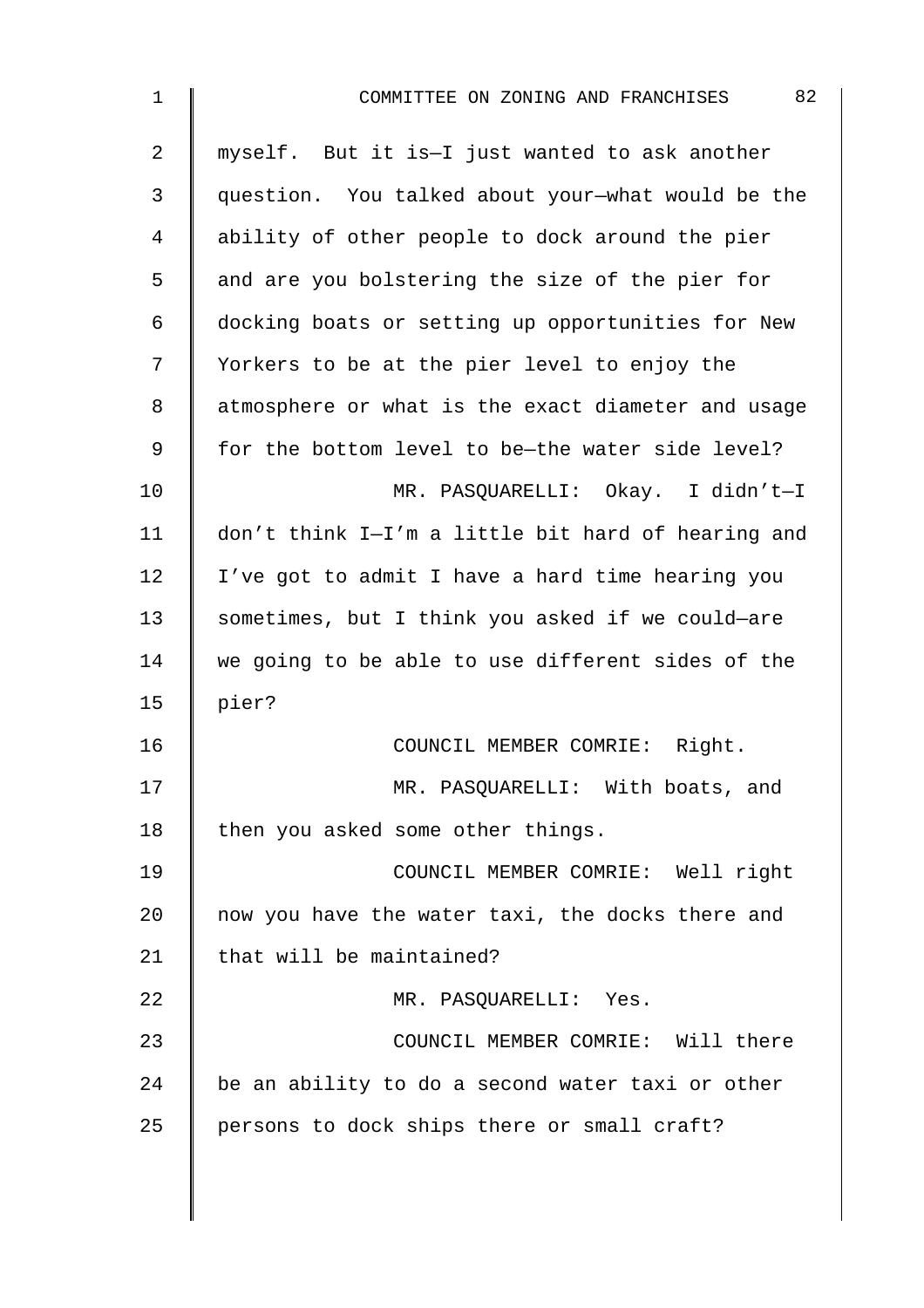| 1              | 83<br>COMMITTEE ON ZONING AND FRANCHISES           |
|----------------|----------------------------------------------------|
| $\overline{2}$ | MR. PASQUARELLI: On the east side                  |
| 3              | of the building-on the east edge of the river,     |
| 4              | yes. We're going to have an opportunity to dock    |
| 5              | vessels. Also, the water taxi, they're pretty      |
| $\epsilon$     | busy there. So anybody that wanted to, docking on  |
| 7              | the south side would be possible. It's a function  |
| 8              | of just coordinating with the water taxi and then  |
| 9              | on the north side we don't want to have any        |
| 10             | docking because want to preserve the great views   |
| 11             | of the Brooklyn Bridge.                            |
| 12             | COUNCIL MEMBER COMRIE: So the                      |
| 13             | north side people would be able to set-are you     |
| 14             | going to have tables set up there or?              |
| 15             | MR. PASQUARELLI: Sure, a fantastic                 |
| 16             | public open space but we just didn't want ships on |
| 17             | that side of the pier.                             |
| 18             | COUNCIL MEMBER COMRIE: Okay. All                   |
| 19             | right. And did-what would be the difference        |
| 20             | between option A and option B, where you would     |
| 21             | have the closed option or you would have just one  |
| 22             | single roof on top?                                |
| 23             | MR. PASQUARELLI: Really, the                       |
| 24             | difference is going to depend upon who the tenants |
| 25             | eventually are and what their space configurations |
|                |                                                    |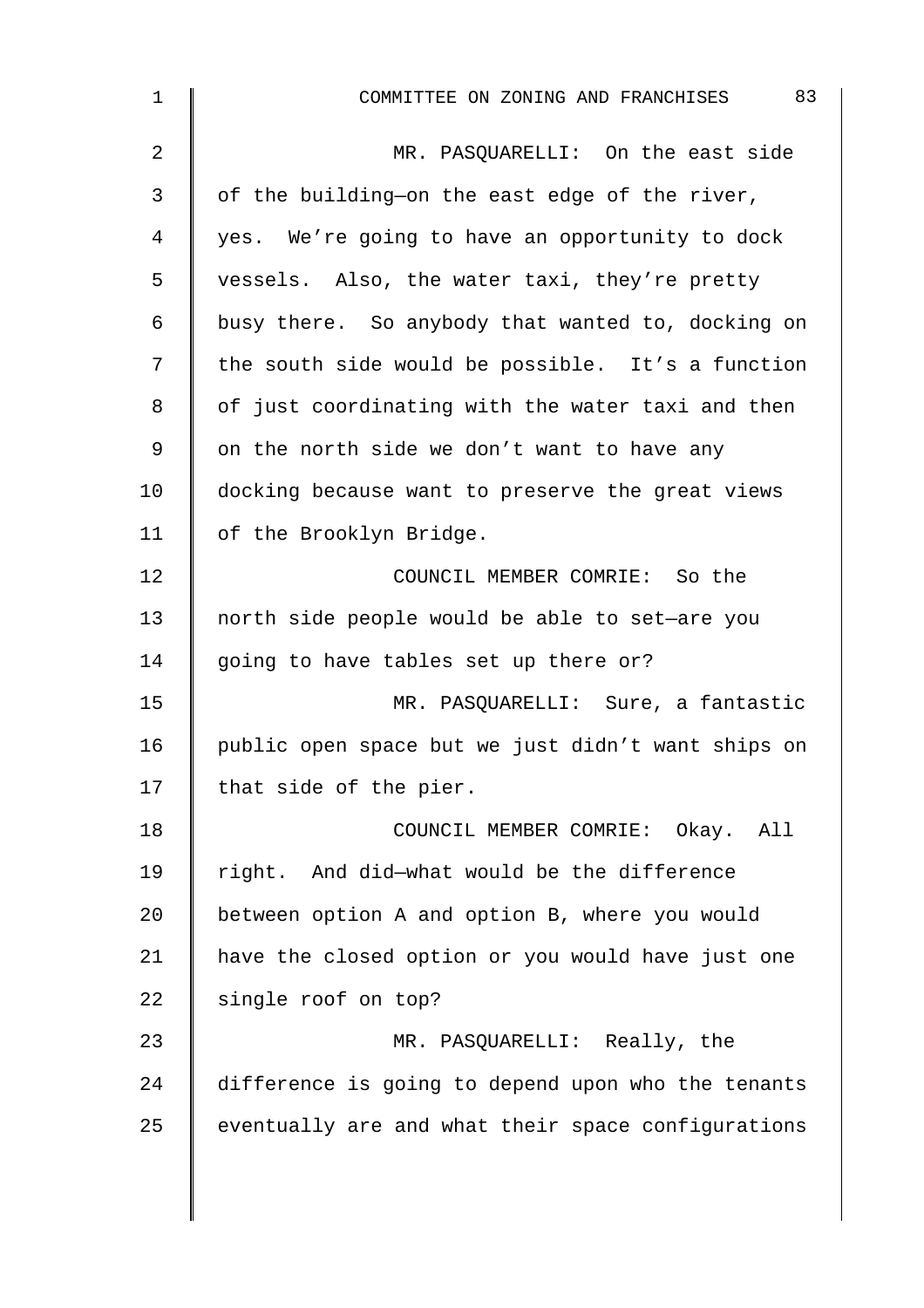| 1  | 84<br>COMMITTEE ON ZONING AND FRANCHISES         |
|----|--------------------------------------------------|
| 2  | that are going to be required for them to        |
| 3  | successfully operate in the building. So we      |
| 4  | wanted to have both options there for the        |
| 5  | different kinds of circulation and the different |
| 6  | configuration of the floor plates.               |
| 7  | COUNCIL MEMBER COMRIE: And so you                |
| 8  | would not-the zoning regs, the zoning text       |
| 9  | wouldn't change with either option or you would  |
| 10 | have to-are you asking us to approve both or     |
| 11 | neither or-                                      |
| 12 | MR. SILVER: Paul Silver. Council                 |
| 13 | Member Comrie, the special permit authorizes     |
| 14 | either one.                                      |
| 15 | COUNCIL MEMBER COMRIE: Either one?               |
| 16 | MR. SILVER: Either one.                          |
| 17 | COUNCIL MEMBER COMRIE: Okay.                     |
| 18 | MR. SILVER: So it could be-both                  |
| 19 | are within scope.                                |
| 20 | COUNCIL MEMBER COMRIE: All right.                |
| 21 | Okay. Thank you. Thank you, Mr. Chairman.        |
| 22 | CHAIRPERSON WEPRIN: Thank you                    |
| 23 | Chair Comrie. I would like to now call on        |
| 24 | Margaret Chin again.                             |
| 25 | COUNCIL MEMBER CHIN: Yes, I just                 |
|    |                                                  |
|    |                                                  |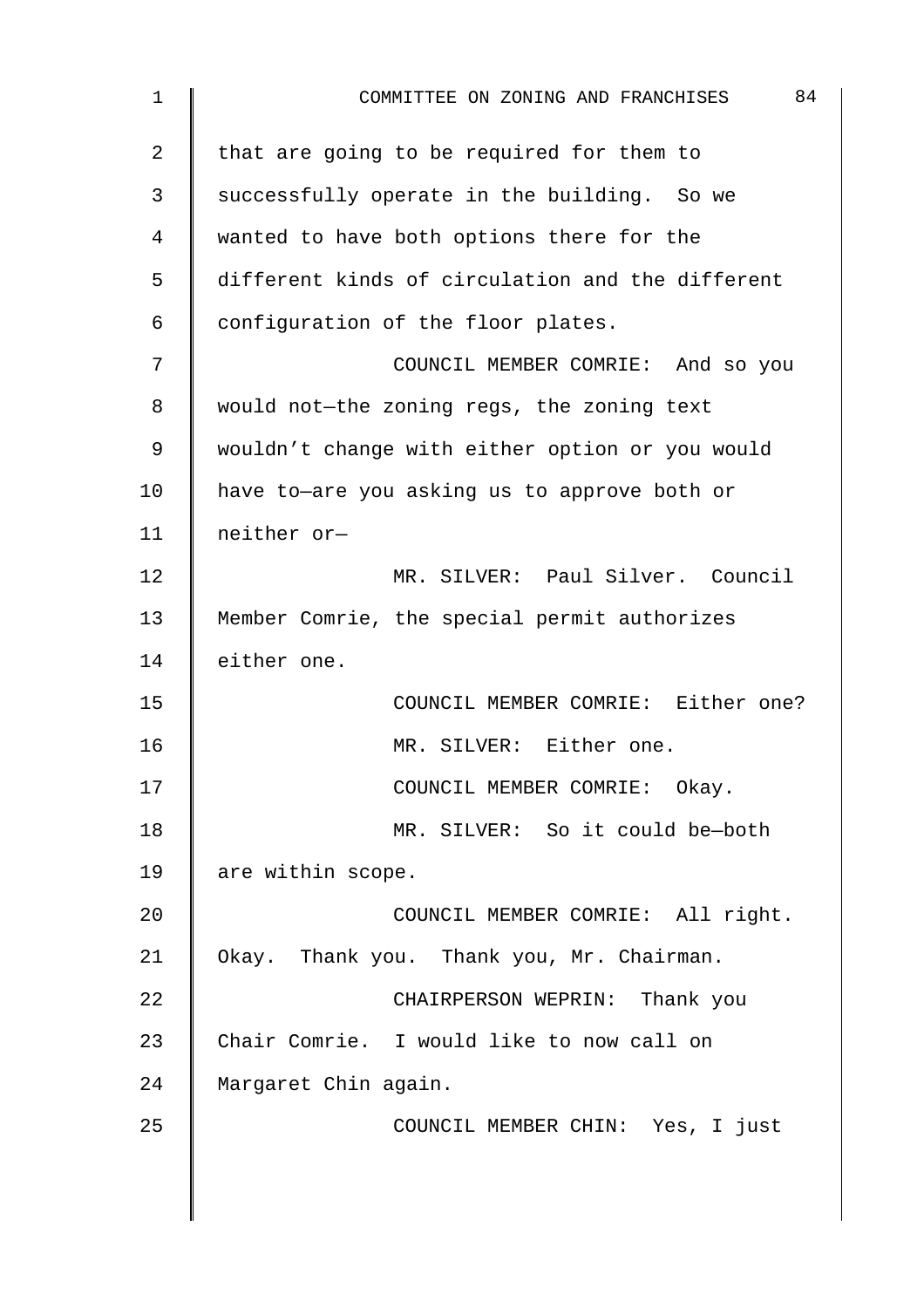2 want to follow up on your rendering on the rooftop  $3 \parallel$  and I know that we talked about it in the meeting 4 about public access, open space. Now in your 5 Tendering that you presented to us, actually it 6 | looked like that there will be opportunity, even 7 when you're having an event that public is not 8 | only-because the space in the back, you dedicated 9 | that as your public, open space, right? But if 10 | you have an event from your picture, it looked 11 | like it was still room for people to walk around 12  $\parallel$  to the front end of the pier to get a better view. 13 Even though what you said in the back, you could 14 see from four sides. But it doesn't look as great 15  $\parallel$  as when you walk all the way to the front. So I 16 want to make sure that it's still possible to make  $17$  sure there is public access in the perimeter, even 18  $\parallel$  if you are having an event in the middle, that 19 | those spaces are opened to the public. 20 MR. PASQUARELLI: I'll respond to

 $\parallel$  that. We were—we've looked at this and we were  $\parallel$  trying to accommodate a few different things. The  $\parallel$  most important thing for us is to have all of the  $\parallel$  views available to the public, no matter what was 25 A happening on the roof. There are logistical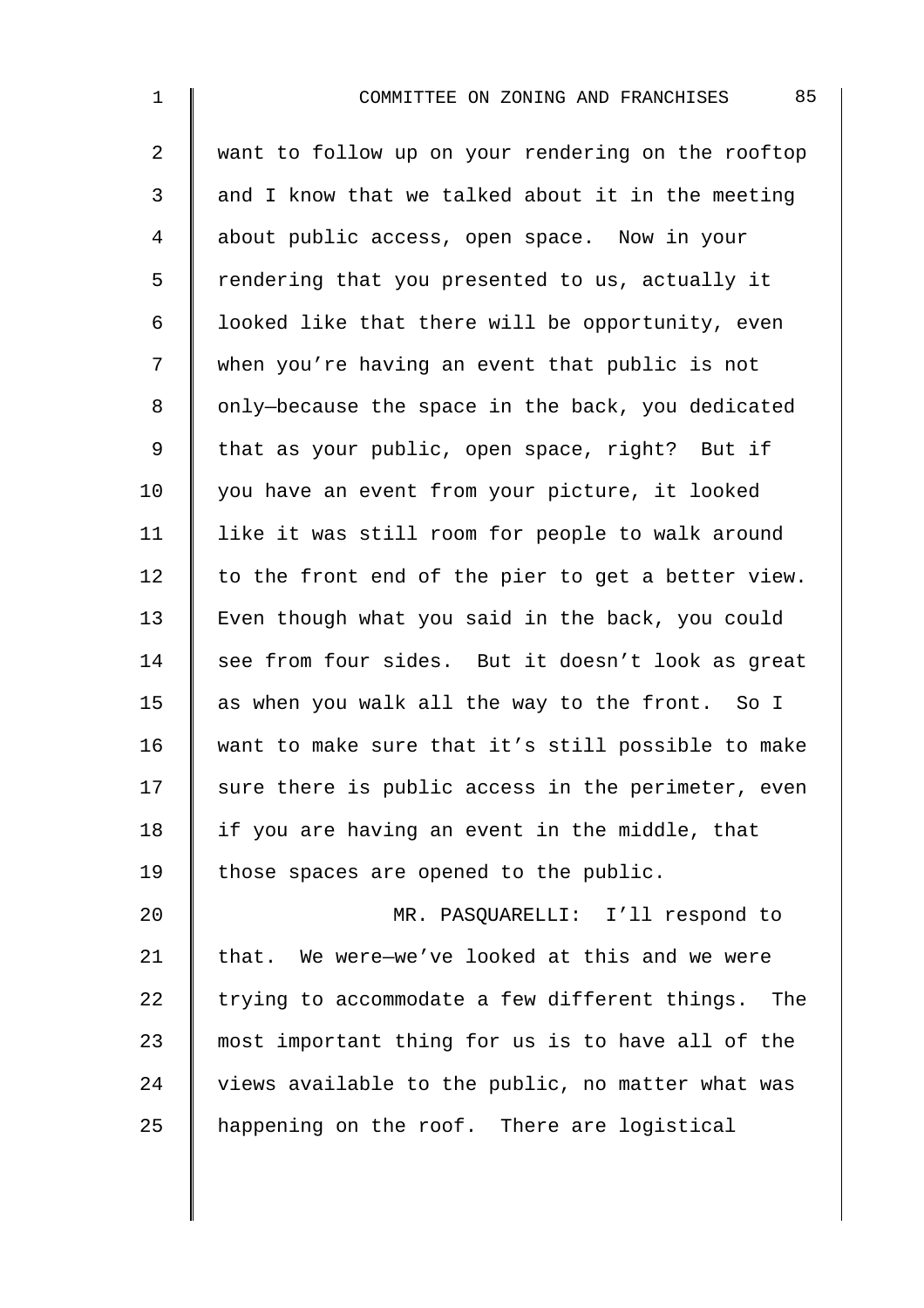| $\mathbf 1$    | 86<br>COMMITTEE ON ZONING AND FRANCHISES          |
|----------------|---------------------------------------------------|
| $\overline{2}$ | issues with using the roof and having people      |
| 3              | walking all the way to the edge of the roof when  |
| 4              | there is an event. Okay. So that's problematic    |
| 5              | and we've actually continued to look at ways to   |
| 6              | potentially satisfy your concern about having the |
| 7              | roof open as long as possible, as often as        |
| 8              | possible for the public. I don't think that       |
| $\mathsf 9$    | identifying areas out at the end of the pier are  |
| 10             | the best way to handle that. We're still thinking |
| 11             | about a way to respond to your concern.           |
| 12             | COUNCIL MEMBER CHIN: Okay.                        |
| 13             | Because that's where the best views are in terms- |
| 14             | we don't, I mean, we want to make sure that the   |
| 15             | public have access to the best view and not just  |
| 16             | relegate to the back, you know, even though you   |
| 17             | say, yes, you can see for four sides. But there   |
| 18             | is a different-and I just wanted to say that I    |
| 19             | want to thank my colleague for their comments on  |
| 20             | Pier 17. And I know everybody are addressing the  |
| 21             | issues about the New Amsterdam Market and the     |
| 22             | seaport. And those issues will come, you know     |
| 23             | before the City Council in future dates, and I    |
| 24             | hope to have your support in those times. But     |
| 25             | right now-but I thank you for your, you know,     |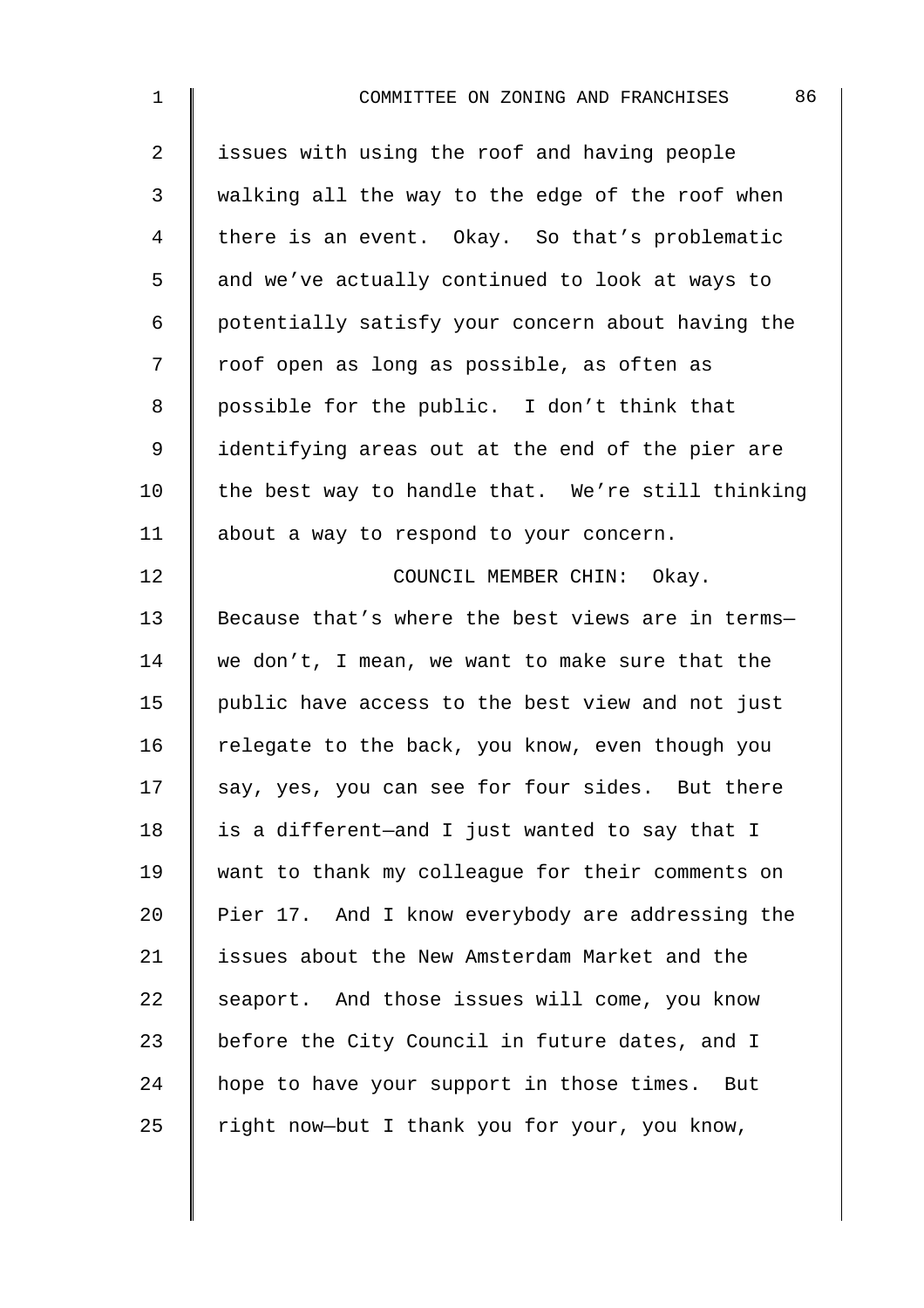| $\mathbf 1$    | 87<br>COMMITTEE ON ZONING AND FRANCHISES           |
|----------------|----------------------------------------------------|
| $\overline{2}$ | comments about Pier 17.                            |
| 3              | CHAIRPERSON WEPRIN: Thank you very                 |
| $\overline{4}$ | much Council Member Chin. Gentlemen, we're going   |
| 5              | to excuse you now. Don't rush so much. Don't be    |
| 6              | so excited. No, please. And then I am going to     |
| 7              | again, we're going to call alternate-we're going   |
| 8              | to alternate between panels opposed and the panels |
| 9              | in favor, as long as we have some of both. We're   |
| 10             | going to limit people to two minutes each again,   |
| 11             | so try to limit your testimony. As time goes on    |
| 12             | you'll see a lot of your points were made already, |
| 13             | so you could just echo those briefly if you could. |
| 14             | So I would like to call this first panel in        |
| 15             | opposition. Robert LaValva, from the New           |
| 16             | Amsterdam Market; Jerry Gallagher from the South   |
| 17             | Street Seaport Museum; Tom Burton from Manhattan   |
| 18             | by Sail; and Dimitri Hatzigeorgiou, sorry if I     |
| 19             | messed that up, from the Beekman Beer Garden. Are  |
| 20             | all four of those people here? Have a seat.        |
| 21             | There's four chairs up front. Yes,                 |
| 22             | representatives of the applicants are going to     |
| 23             | stick around. Right? Chris, you have-Chris         |
| 24             | Curry?                                             |
| 25             | MR. CURRY: Yes.                                    |
|                |                                                    |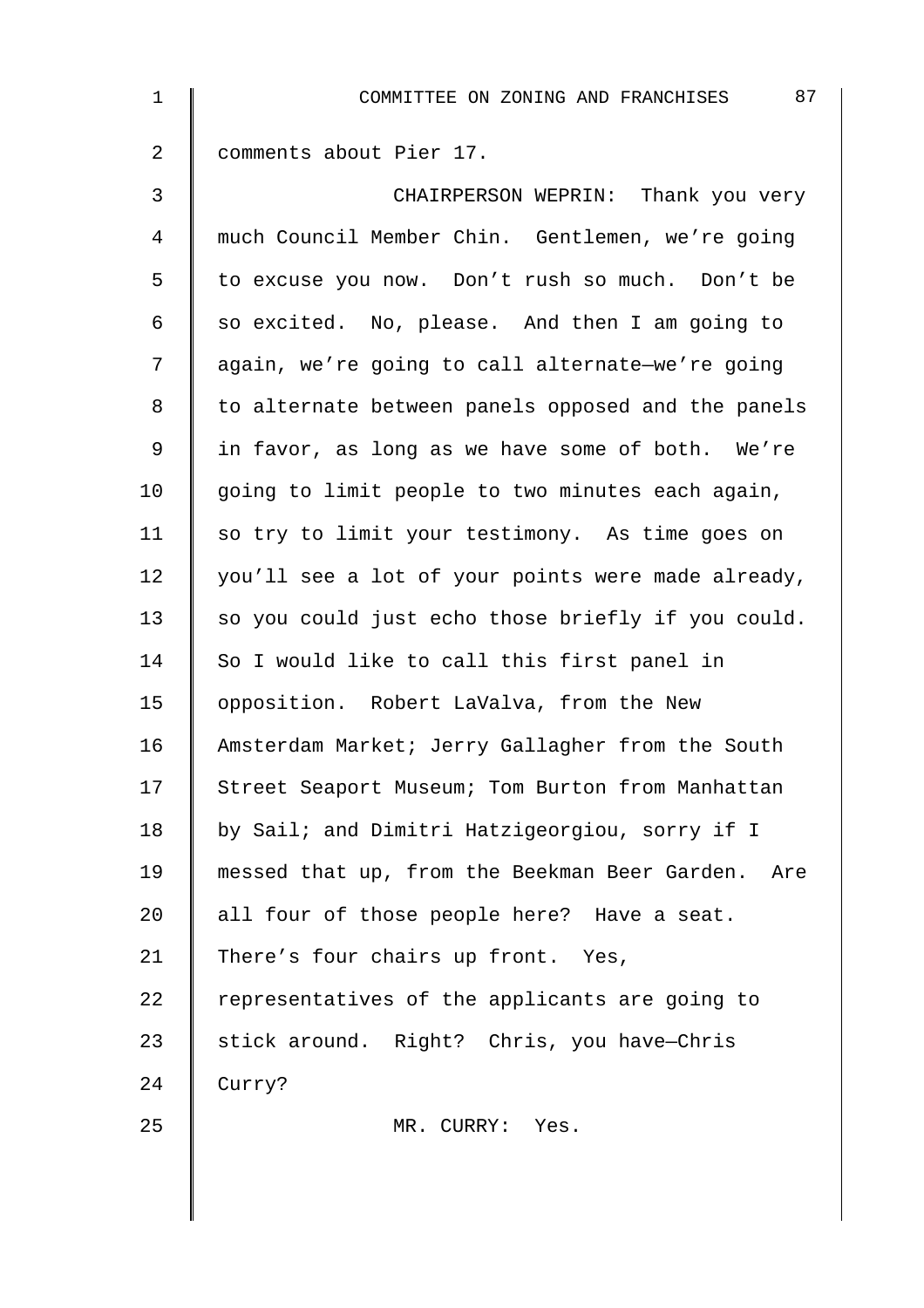| $\mathbf 1$    | 88<br>COMMITTEE ON ZONING AND FRANCHISES           |
|----------------|----------------------------------------------------|
| $\overline{2}$ | CHAIRPERSON WEPRIN: Yes? Okay.                     |
| 3              | Gentlemen, whenever you're ready you can decide    |
| $\overline{4}$ | who goes first. I don't know if Robert wants to    |
| 5              | go first. I called him first and since you guys-   |
| 6              | you were a subject of a lot of discussion, we can  |
| 7              | have you be the first one. Again, try to-if you    |
| 8              | can limit it. I know it's difficult to limit it,   |
| $\mathsf 9$    | we really would appreciate it. It will help us     |
| 10             | move quickly. Okay? Thank you.                     |
| 11             | MR. ROBERT LAVALVA: Honorable                      |
| 12             | members of the New York City Council, good         |
| 13             | morning-or afternoon. My name is Robert LaValva    |
| 14             | and I'm the president of New Amsterdam Public      |
| 15             | Market Association. The New Amsterdam Market is    |
| 16             | an economic development association that fosters   |
| 17             | small businesses who support responsible           |
| 18             | agriculture, regional economies and fair trade.    |
| 19             | For several years now we've held markets under the |
| 20             | elevated highway fronting the old Fulton Fish      |
| 21             | Market on South Street in lower Manhattan.<br>Our  |
| 22             | market now includes 50 weekly vendors, as well as  |
| 23             | numerous visiting vendors, most of them            |
| 24             | entrepreneurs, who collectively provide meaningful |
| 25             | employment to hundreds of New Yorkers. Each year   |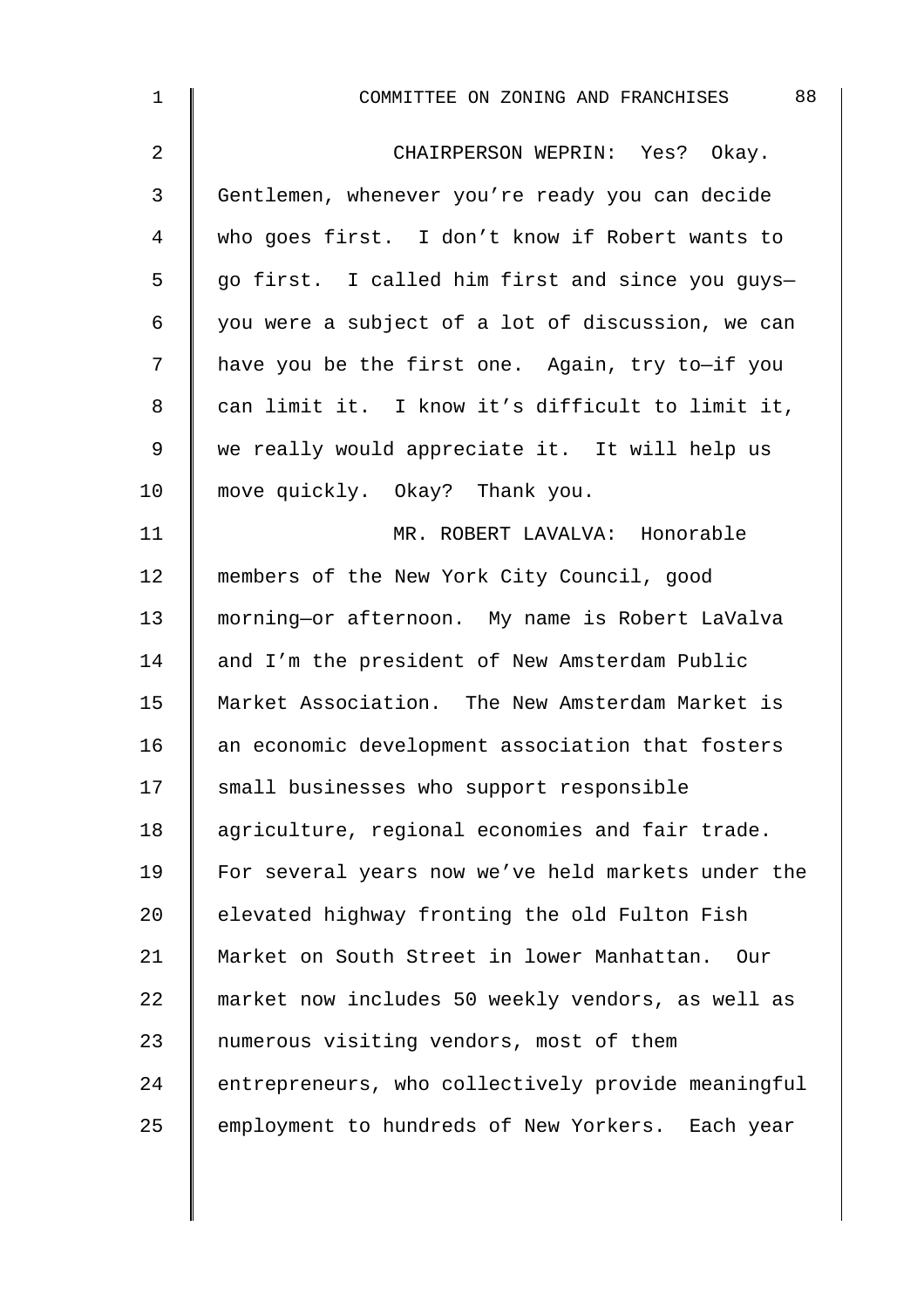| $\mathbf 1$    | 89<br>COMMITTEE ON ZONING AND FRANCHISES           |
|----------------|----------------------------------------------------|
| $\overline{a}$ | we bring 50,000 customers from the entire city to  |
| 3              | the South Street Seaport neighborhood, a place     |
| $\overline{4}$ | most city residents have chosen to avoid. We       |
| 5              | propose that the two remaining city owned Fulton   |
| 6              | Fish Market buildings on the waterfront be         |
| 7              | preserved and rehabilitated as a permanent year    |
| 8              | round indoor home for New Amsterdam Market. Such   |
| $\mathsf 9$    | an institution would rival the great markets of    |
| 10             | the world and create a significant economic impact |
| 11             | for our city. I'm going to skip ahead. It's        |
| 12             | already in the written testimony. The main         |
| 13             | important part of the testimony is some people     |
| 14             | will try to tell you that the ULURP before the     |
| 15             | City Council today has nothing to do with the fish |
| 16             | market site and that we should express our         |
| 17             | concerns in the future. I'm here to tell you this  |
| 18             | is not the case. By voting to approve this ULURP,  |
| 19             | you will cause the city's existing lease with      |
| 20             | Howard Hughes to be amended so that the city would |
| 21             | no longer be obliged to maintain the two remaining |
| 22             | historic Fulton Fish Market buildings as a market  |
| 23             | at all. In addition, only office uses will be      |
| 24             | permitted in one of the fish market buildings,     |
| 25             | known as the tin building. Furthermore, by voting  |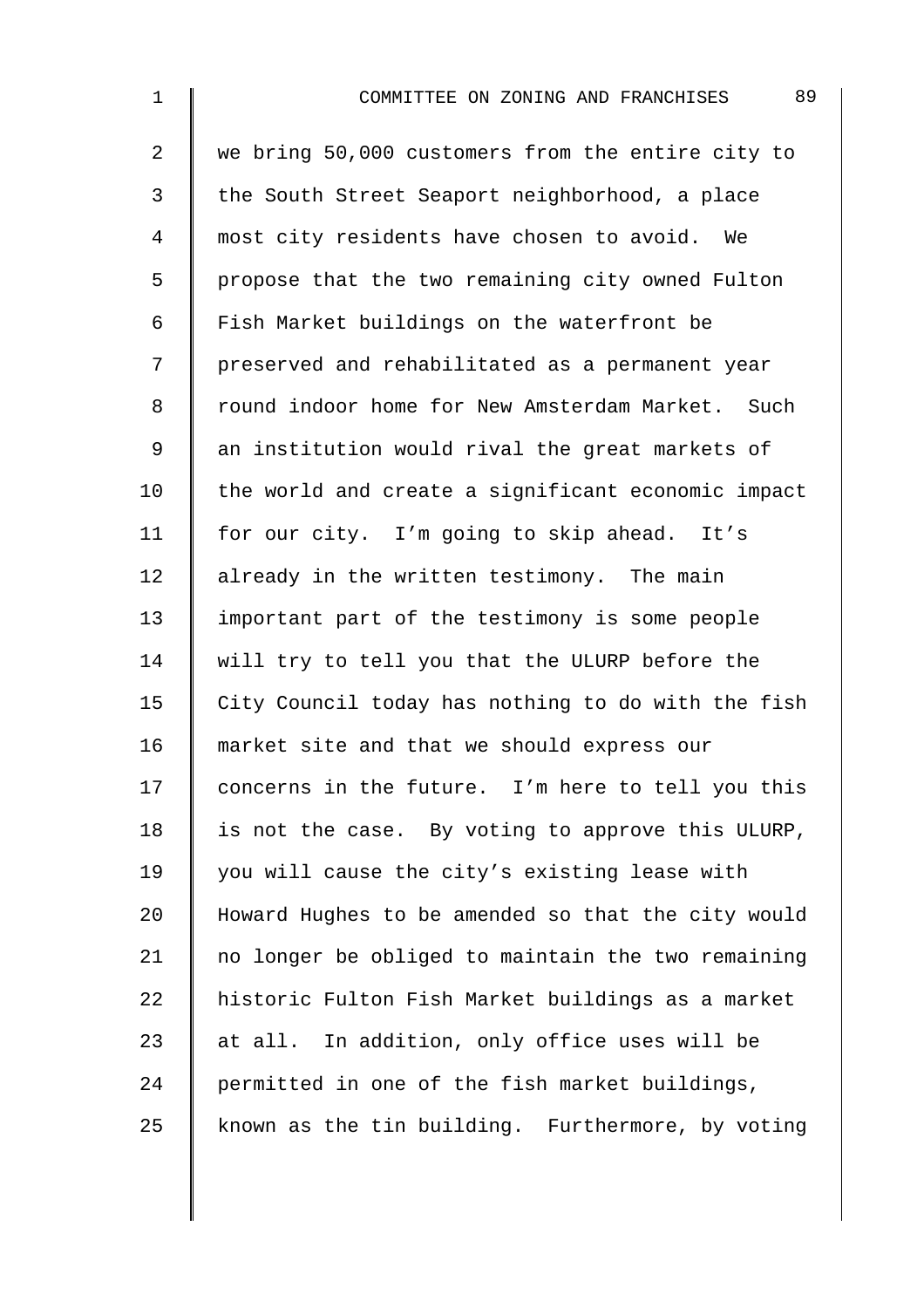| $\mathbf 1$ | 90<br>COMMITTEE ON ZONING AND FRANCHISES           |
|-------------|----------------------------------------------------|
| 2           | to approve this ULURP, you'll be approving the     |
| 3           | rezoning of not only Pier 17 mall, but of the      |
| 4           | entire waterfront, from Maiden Lane to the         |
| 5           | Brooklyn Bridge, including the site of the Fulton  |
| 6           | Fish Market buildings. What is troubling about     |
| 7           | this is the EDC and Howard Hughes have a letter of |
| 8           | intent to redevelop the Fulton Fish Market site as |
| 9           | a luxury residential high rise hotel and retail    |
| 10          | complex. The proposed rezoning therefore enables   |
| 11          | a development that has never been revealed to the  |
| 12          | public or reviewed by the Council. If we wait      |
| 13          | until these plans are proposed it will be too      |
| 14          | late. The only time to protect the site from       |
| 15          | demolition is now. I have one more paragraph.<br>I |
| 16          | could state that or-                               |
| 17          | CHAIRPERSON WEPRIN: Yes, hopefully                 |
| 18          | we'll get to it on a question or something. Who    |
| 19          | wants to go next and we'll do it that way. The     |
| 20          | sound is terrible here. I didn't know if it was    |
| 21          | me or not. It seems like everything is very        |
| 22          | mumbled in the sound. So try to speak clearly and  |
| 23          | as slowly as you can speak in a two minute         |
| 24          | presentation so-but go ahead.                      |
| 25          | JG: Good afternoon. My name is                     |
|             |                                                    |

 $\overline{\phantom{a}}$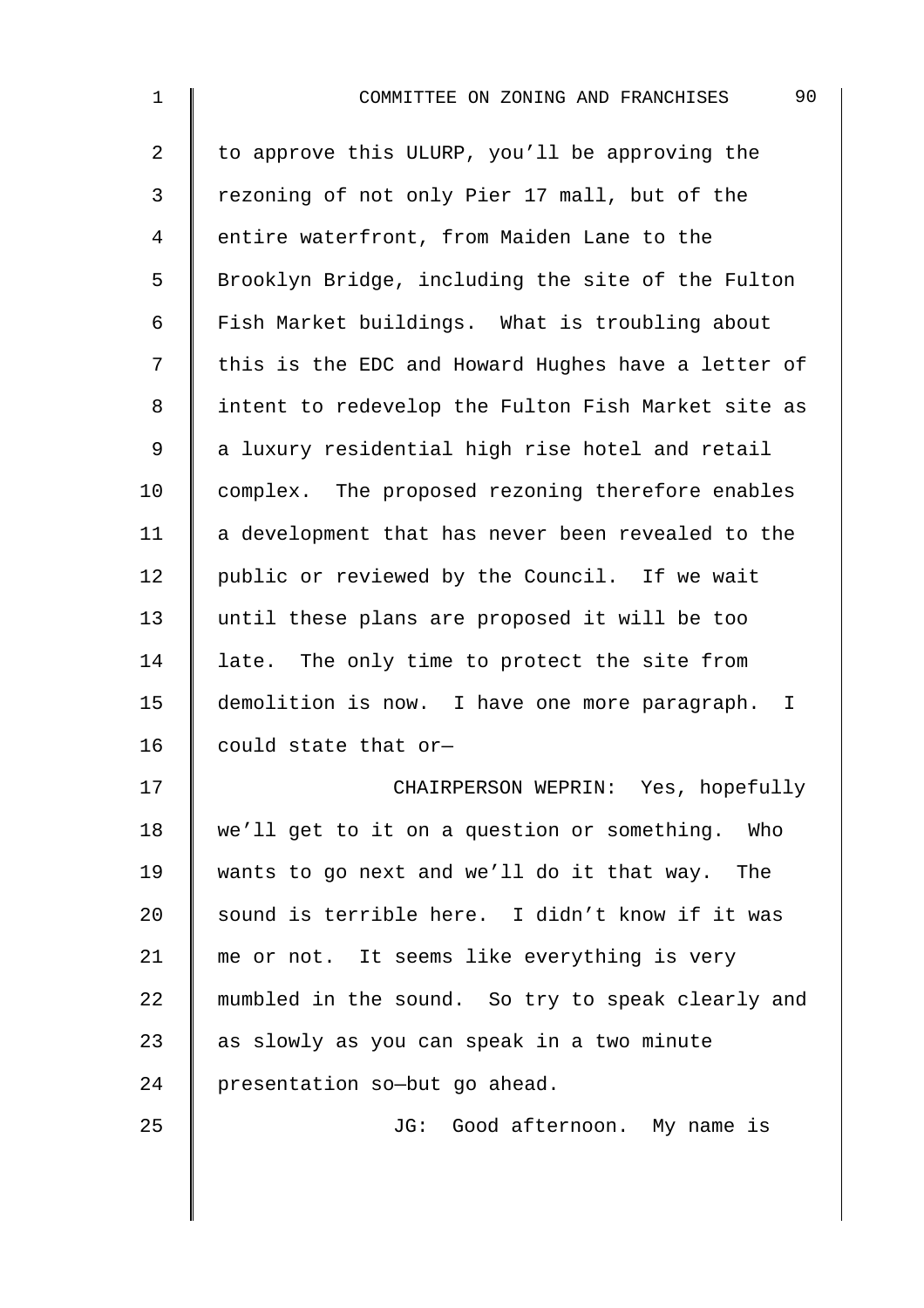| $\mathbf 1$    | 91<br>COMMITTEE ON ZONING AND FRANCHISES           |
|----------------|----------------------------------------------------|
| $\overline{a}$ | Jerry Gallagher. I'm the general manager of the    |
| $\mathfrak{Z}$ | South Street Seaport Museum. I would like to       |
| 4              | thank you, Chairman Weprin, and members of the     |
| 5              | subcommittee for providing the opportunity to      |
| 6              | testify today. I'm here to present testimony on    |
| 7              | behalf of Susan Henshaw-Jones. Susan is the - -    |
| 8              | director of the museum of the City of New York and |
| 9              | the president of the South Street Seaport Museum.  |
| 10             | Unfortunately Susan was called away unexpectedly   |
| 11             | this morning and regrets that she's unable to      |
| 12             | hear-to present her testimony in person. The       |
| 13             | South Street Seaport Museum is committed to        |
| 14             | preserving and promoting what is a last reminder   |
| 15             | of New York City's past as the greatest American   |
| 16             | Seaport, with its wonderful ships, waterfront and  |
| 17             | restored 19th century landmark buildings and       |
| 18             | blocks. We are hopeful that the Howard Hughes      |
| 19             | Corporation will ensure that the redevelopment of  |
| 20             | the seaport retail environment is undertaken with  |
| 21             | an eye towards supporting the qualities that make  |
| 22             | the seaport district a special place.<br>Of        |
| 23             | particular concern is the developer's proposal to  |
| 24             | install and operate a larger outdoor performance   |
| 25             | stage directly on the boundary line between Howard |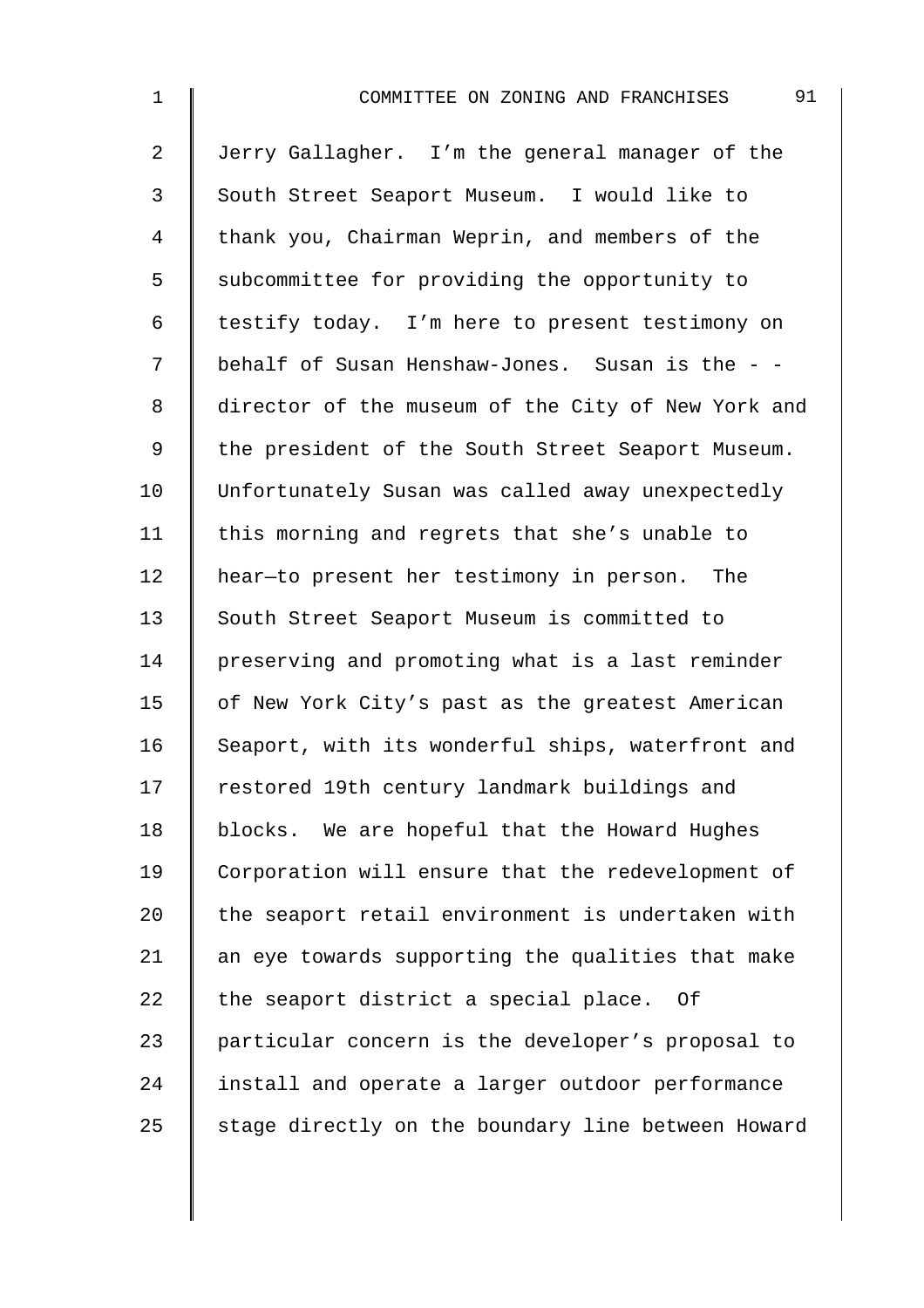| $\mathbf 1$    | 92<br>COMMITTEE ON ZONING AND FRANCHISES           |
|----------------|----------------------------------------------------|
| $\overline{2}$ | Hugh's Pier 17 and the Seaport Museum's Pier 16,   |
| $\mathfrak{Z}$ | the only pier currently under the seaport museum's |
| $\overline{4}$ | control. A performance on this stage will          |
| 5              | interfere with museum life on Pier 16 for a number |
| 6              | of reasons. First, because the stage will be       |
| 7              | placed directly at the boundary line, the public   |
| $\,8\,$        | will physically encroach on museum space. Second,  |
| $\mathsf 9$    | Pier 16 is used as an educational platform with    |
| 10             | the historic Ambrose light ship open to the        |
| 11             | public, with school and family programs taking     |
| 12             | place directly on the pier, as well as daily sales |
| 13             | of our 19th century schooner, Pioneer, docked at   |
| 14             | Pier 16. Having a performance stage there is akin  |
| 15             | to allowing the operation of a noisy night club in |
| 16             | a residential area. The location of the proposed   |
| 17             | performance stage also obstructs the view corridor |
| 18             | from Fulton Street, the gateway to the historic    |
| 19             | waterfront. Preserving the view corridor has been  |
| 20             | a longstanding planning requirement of the city    |
| 21             | planning commission of the seaport district, and   |
| 22             | we believe that an open view corridor with views   |
| 23             | of the waterfront and historic ships is essential. |
| 24             | Okay. The waterfront is a place where educational  |
| 25             | activities of all New Yorkers should be fostered   |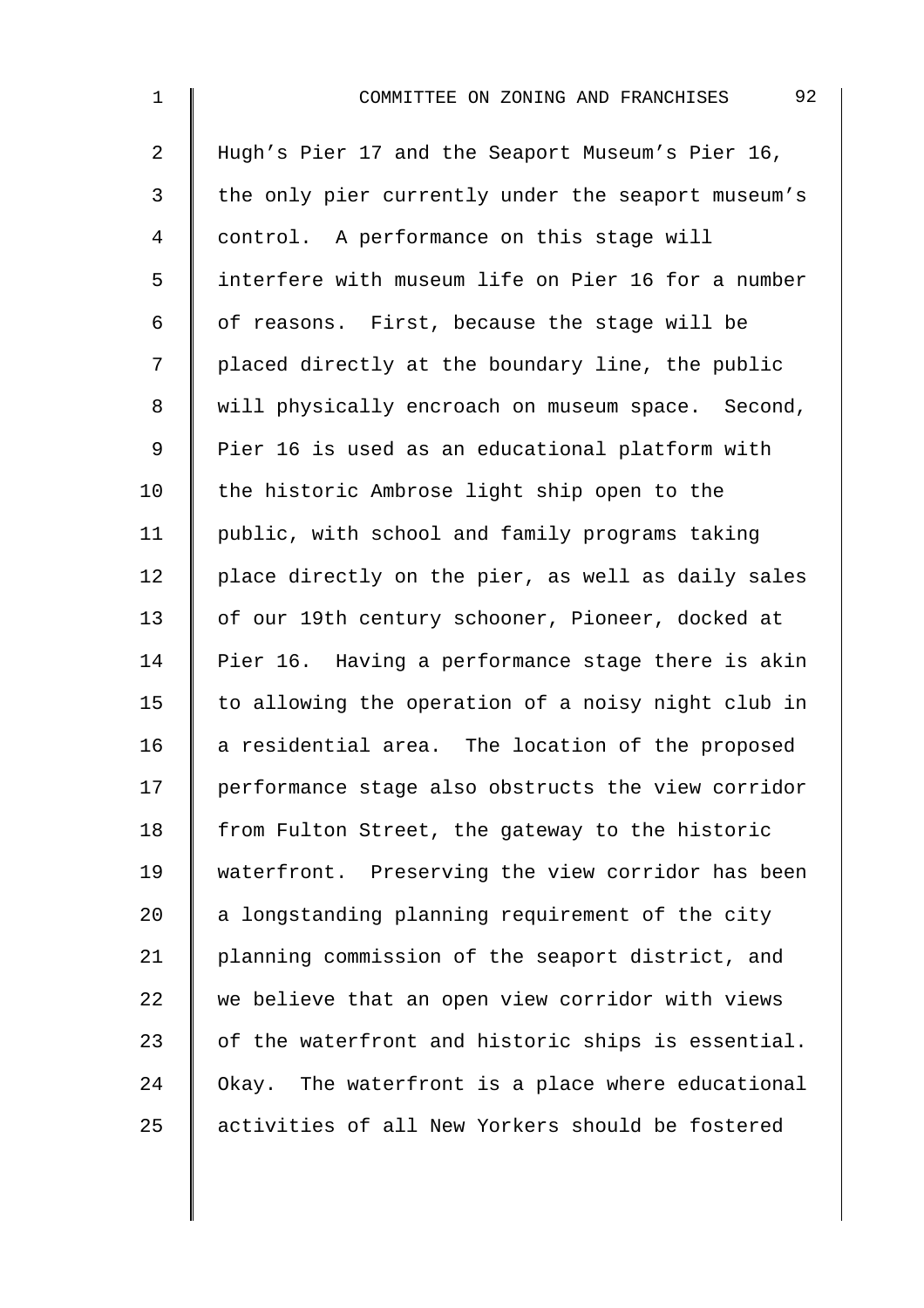| $\mathbf 1$    | 93<br>COMMITTEE ON ZONING AND FRANCHISES           |
|----------------|----------------------------------------------------|
| $\overline{2}$ | and supported. The location of the stage will      |
| 3              | impact on the ability of the seaport museum to     |
| 4              | successfully provide programming and make it very  |
| 5              | difficult to fulfill our educational mission.      |
| 6              | CHAIRPERSON WEPRIN: Thank you.                     |
| 7              | Who wants to go next? Okay.                        |
| 8              | MR. TOM BURTON: Hello. My name is                  |
| $\mathsf 9$    | Thomas Burton of the Clipper City and I would like |
| 10             | to respond to some of the conversation regarding   |
| 11             | the engineering reports that were discussed        |
| 12             | earlier. I won't use that at this time now,        |
| 13             | though, I would like to in questions perhaps be    |
| 14             | able to address that-those issues. My name is Tom  |
| 15             | Burton. I'm sitting here before you as the owner   |
| 16             | of Manhattan by Sail, a small business that calls  |
| 17             | Pier 17 of the South Street Seaport home.          |
| 18             | Manhattan by Sail was started in 2001 and we       |
| 19             | operate the Clipper City tall ship. It's 160       |
| 20             | replica of the pre-civil war era stream clippers   |
| 21             | that sailed. This boat was sailed from 1854 until  |
| 22             | she was decommissioned in 1892. She was the        |
| 23             | largest and fastest ship of her day. For the last  |
| 24             | 13 years we've been sailing in lower Manhattan and |
| 25             | we've started with a volunteer crew and now today  |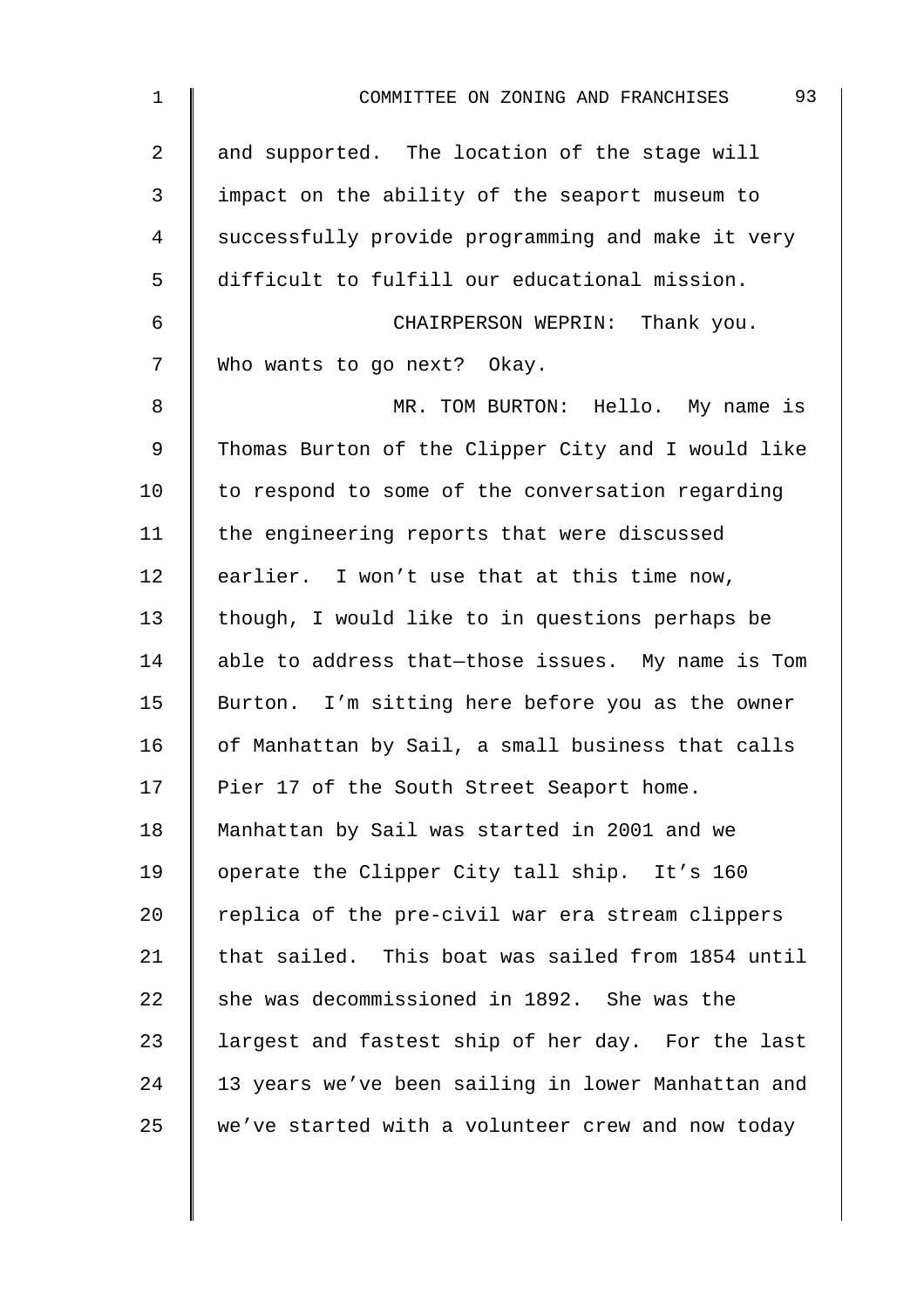| $\mathbf 1$    | 94<br>COMMITTEE ON ZONING AND FRANCHISES           |
|----------------|----------------------------------------------------|
| $\overline{2}$ | I stand here as an employer with over 50           |
| 3              | hardworking men and women who work for us during   |
| $\overline{4}$ | our six month season, 40 of whose jobs depend on   |
| 5              | the Pier 17 operation. They and over 1,000 other   |
| 6              | workers on the pier will lose their livelihoods    |
| 7              | earlier than need be. I stand here as a husband    |
| 8              | and father of two and a four year old daughter-a   |
| $\mathsf 9$    | two and a four year old daughter. I'm a lifelong   |
| 10             | New Yorker, resident of South Bridge Towers. I     |
| 11             | stand here-or sit here as I stood before the city  |
| 12             | planning commission when they reviewed this        |
| 13             | application, as I stood before the bureau          |
| 14             | president, as I stood before the community board   |
| 15             | one before that and I'm asking for one thing. The  |
| 16             | whole time I've been standing, I've been sitting   |
| 17             | and standing for one thing and I want this         |
| 18             | absurdity to end, please. It's absurd that I've    |
| 19             | spend five months now asking for one thing, that   |
| 20             | my business, that viable business of the seaport   |
| 21             | be allowed to operate as long as possible, period. |
| 22             | I haven't been running my business or pursuing a   |
| 23             | growth strategy. I've been spending time with EDC  |
| 24             | and to attempt to have them extend businesses and  |
| 25             | this is until they have construction permits in    |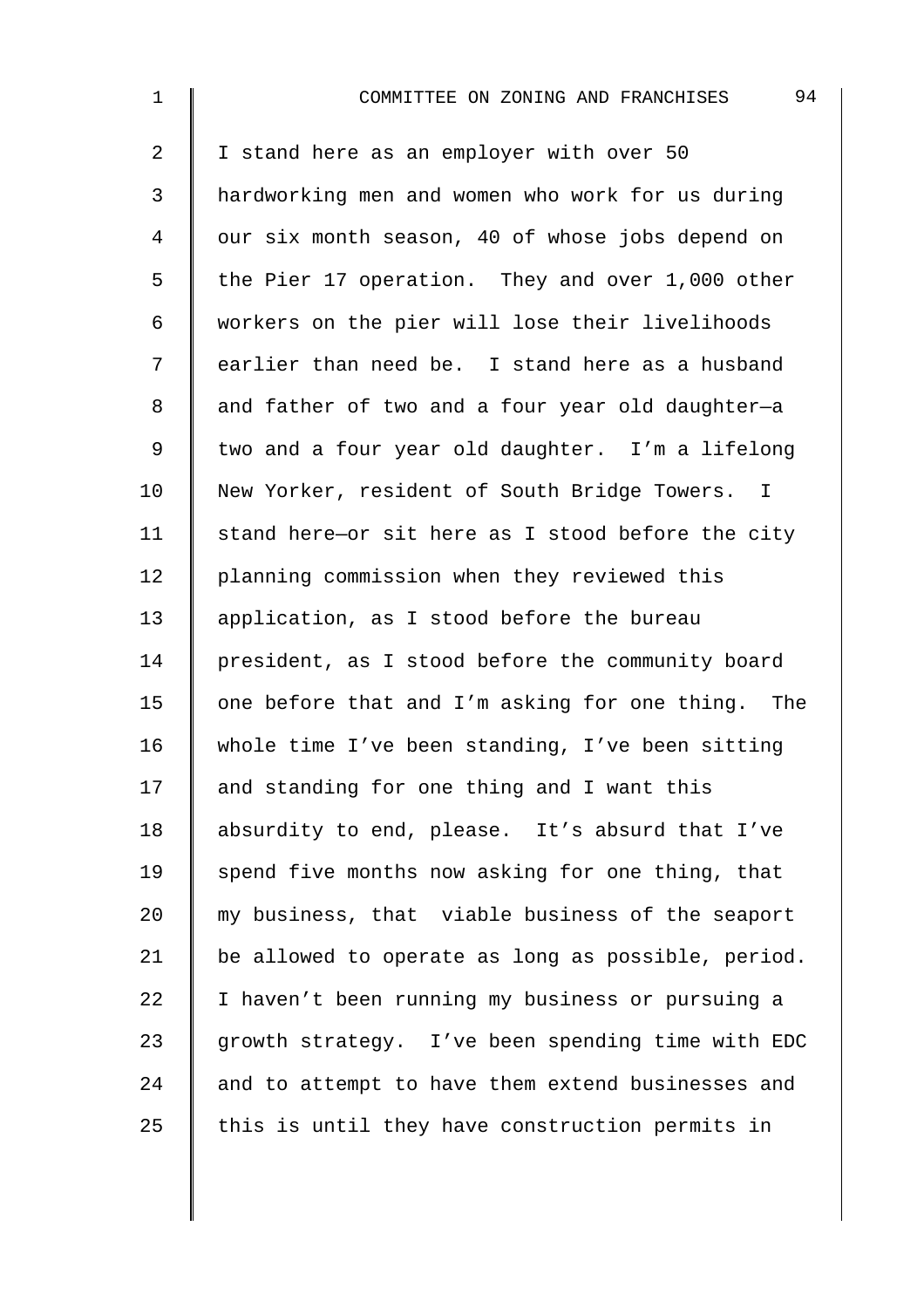| $\mathbf 1$ | 95<br>COMMITTEE ON ZONING AND FRANCHISES           |
|-------------|----------------------------------------------------|
| 2           | hand, leave us open. In light of Sandy, it's even  |
| 3           | more important.                                    |
| 4           | CHAIRPERSON WEPRIN: All right. We                  |
| 5           | understand. Thank you.                             |
| 6           | MR. BURTON: I have two more points                 |
| 7           | to make, that the construction may not occur on    |
| 8           | time because of what happened to Sandy. And so     |
| 9           | with that, with the resiliency plans and           |
| 10          | Department of Building and all that's going to     |
| 11          | happen, lease, leave us open until they can        |
| 12          | actually begin construction and then we'll leave.  |
| 13          | CHAIRPERSON WEPRIN: And we                         |
| 14          | understand that part. Okay, good. Dimitri?         |
| 15          | MR. DIMITRI HATZIGEORGIOU: Hello.                  |
| 16          | Dimitri Hatzigeorgiou with the Beekman Beer Garden |
| 17          | Beach Club. We occupy the north part of the pier   |
| 18          | with the amazing view of the bridge. Fantastic     |
| 19          | summer venue, we've been in operation for four     |
| 20          | years. We employ over 120 people. We feed 500      |
| 21          | individuals through that. We've been a great       |
| 22          | partner and a member of the community. We even     |
| 23          | hosted Governor Cuomo's event for Barak Obama's    |
| 24          | 50th birthday, so many high profile events. It's   |
| 25          | just a fantastic access point and view for the     |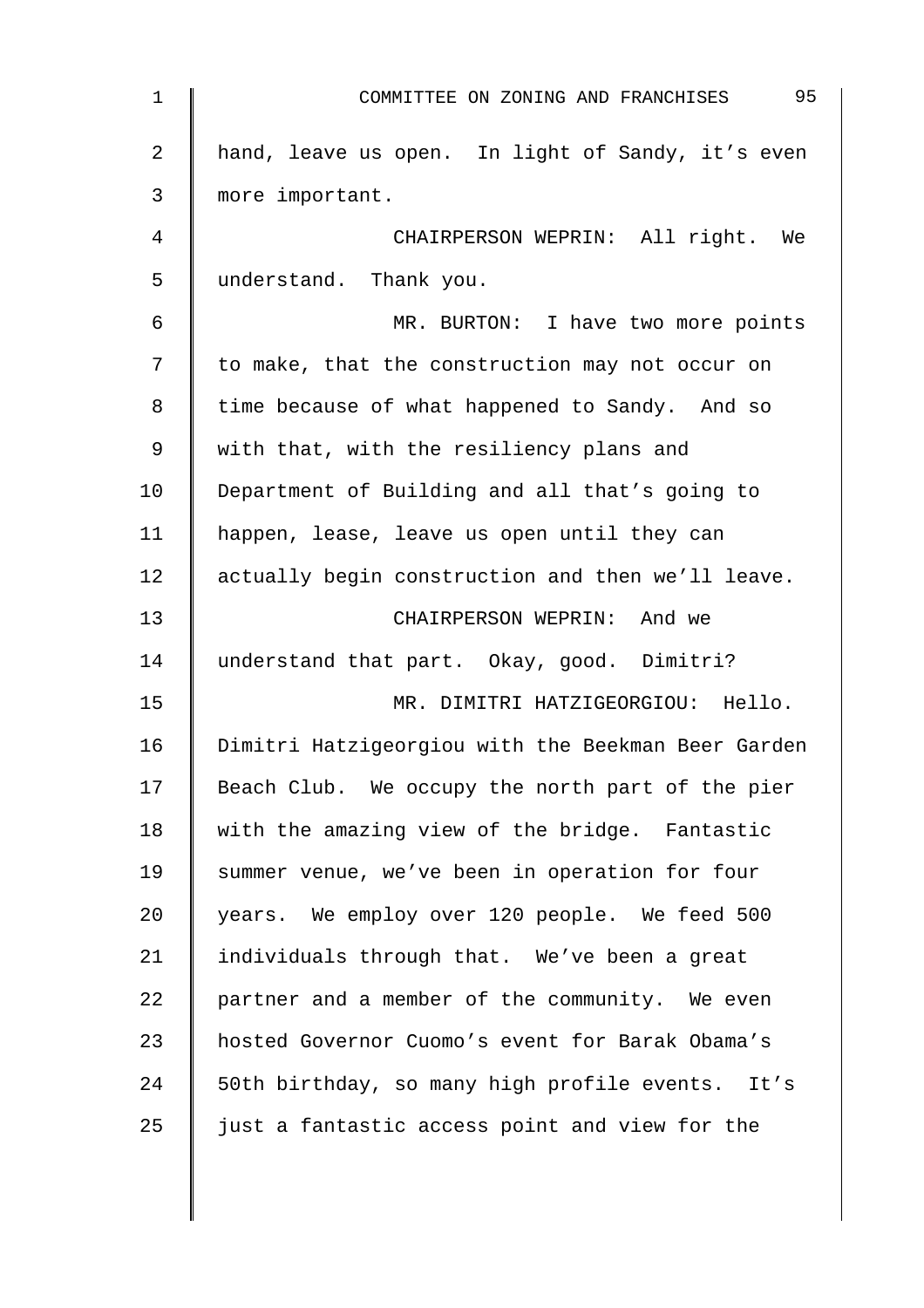| $\mathbf 1$ | 96<br>COMMITTEE ON ZONING AND FRANCHISES           |
|-------------|----------------------------------------------------|
| 2           | river. Like others, we suffered tremendous damage  |
| 3           | and we need six weeks to rebuild our venue. And    |
| 4           | we have many events and parties on hold right now  |
| 5           | that would like to come down and enjoy the views   |
| 6           | and the facility. So we're asking similar to       |
| 7           | others, that we operate this summer and then also  |
| 8           | be included in the future plans. We were           |
| $\mathsf 9$ | incorrectly categorized as sometime events and     |
| 10          | underused. This is a well used area with a beach   |
| 11          | and a thriving area. And we would very much like   |
| 12          | to be part of that future design in the area, so   |
| 13          | going forward and that we can contribute as we     |
| 14          | have. Thank you.                                   |
| 15          | CHAIRPERSON WEPRIN: Thank you for                  |
| 16          | being under the two minutes. That's good.          |
| 17          | Council Member Chin wants to start with the        |
| 18          | questions and hopefully we'll get into some of the |
| 19          | things you wanted to add.                          |
| 20          | COUNCIL MEMBER CHIN: Yes, I quess                  |
| 21          | just an opportunity for Tom to raise the issue     |
| 22          | that you talked about. I wanted to hear a little   |
| 23          | bit more about when you're talking about the pier  |
| 24          | work?                                              |
| 25          | MR. BURTON: Thank you. The                         |
|             |                                                    |
|             |                                                    |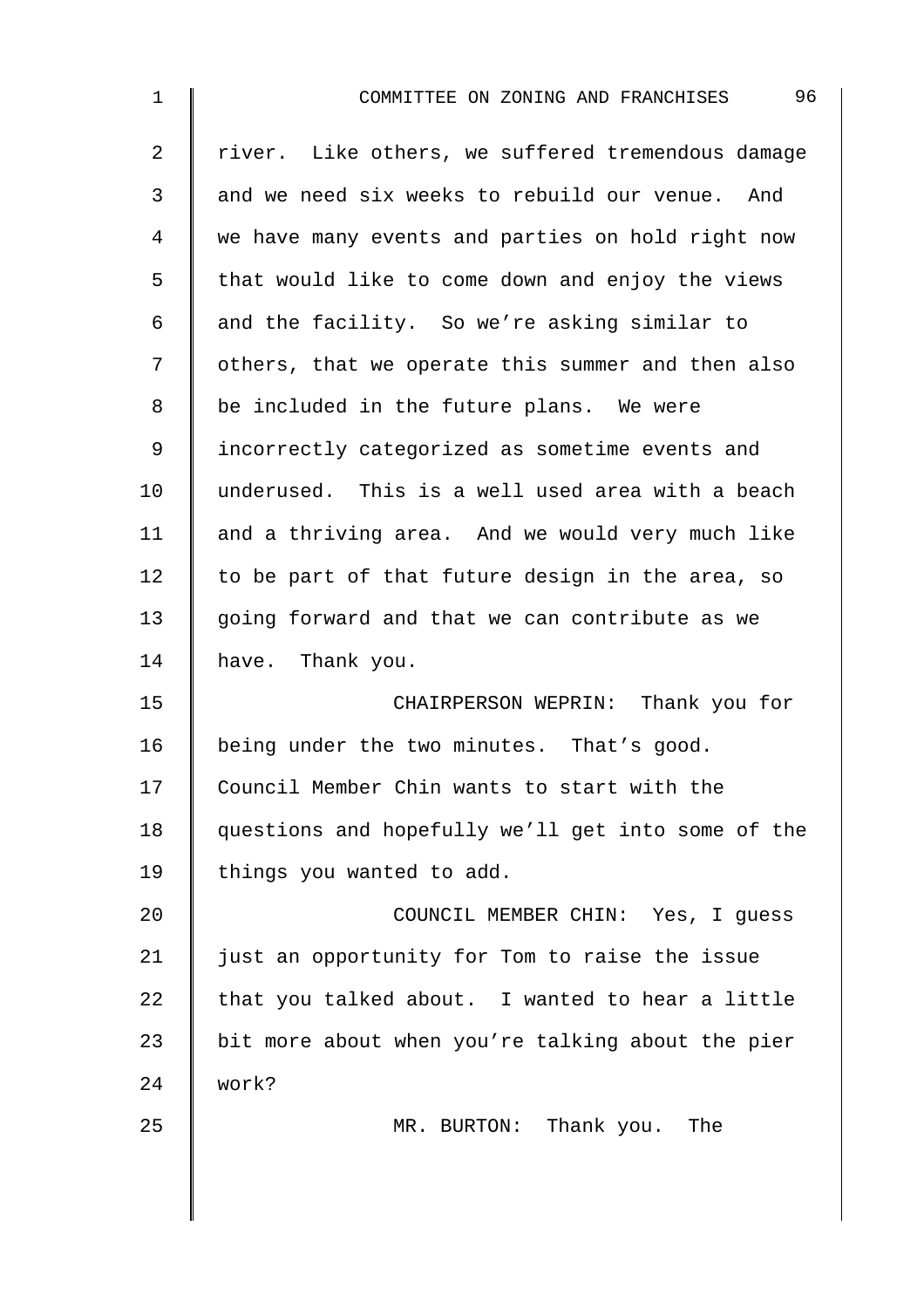| $\mathbf 1$    | 97<br>COMMITTEE ON ZONING AND FRANCHISES           |
|----------------|----------------------------------------------------|
| $\overline{a}$ | discussion of the-that engineering report that     |
| 3              | Howard Hughes just conducted, there was an earlier |
| 4              | engineering report, one that I was told was        |
| 5              | mentioned in the letter of intent. I think it was  |
| 6              | 2008 or whenever it was. And I believe the         |
| 7              | circumstances relating to that-I'm sorry, okay.    |
| 8              | Let me restart. In 2010 I was notified that I      |
| $\mathsf 9$    | was-my lease was going to be terminated. My        |
| 10             | license was going to be terminated by Howard       |
| 11             | Hughes Corp. The reason was unclear to me. It      |
| 12             | turned out that there was some report that had-    |
| 13             | that the EDC had in their possession that spoke    |
| 14             | about structural integrity issues of the pier and  |
| 15             | that I was then going to be evicted for that       |
| 16             | reason and that my license was terminated          |
| 17             | effective immediately and I was not allowed to     |
| 18             | dock at the pier. It took a few months, but I was  |
| 19             | able to, with an engineer in tow, communicate with |
| 20             | the EDC and was able to self-help. We got          |
| 21             | engineering approvals from EDC, signed off, the    |
| 22             | owner signed off through small business services   |
| 23             | and I was told that even though it may be the      |
| 24             | responsibility of Howard Hughes Corp or EDC to     |
| 25             | actually perform the repairs, nobody was going to  |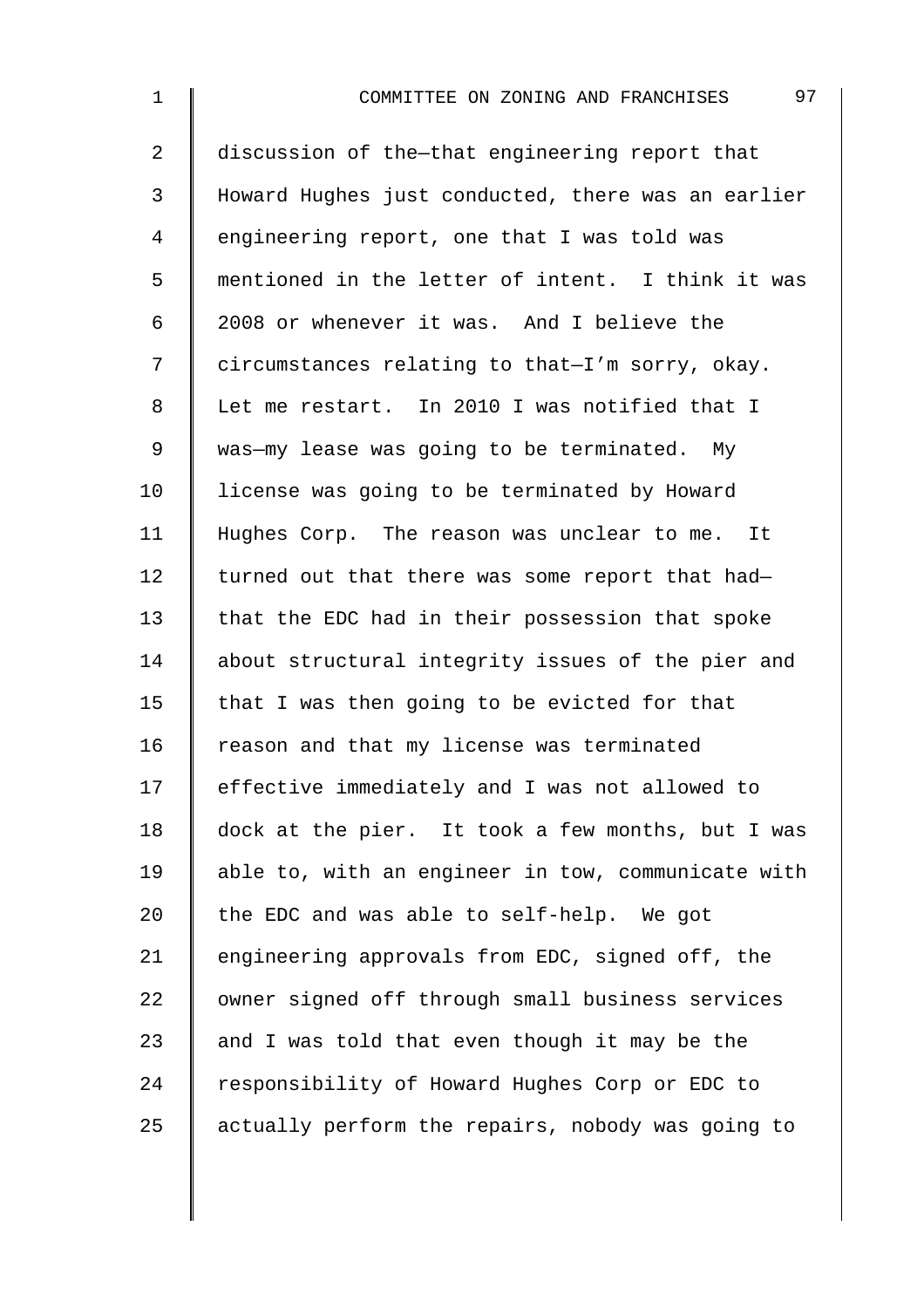| $\mathbf 1$    | 98<br>COMMITTEE ON ZONING AND FRANCHISES           |
|----------------|----------------------------------------------------|
| $\overline{2}$ | pay for it. But if I wanted to do it and I was     |
| 3              | going to pay for it, then I could go ahead. So I   |
| 4              | did. I pursued that. I spent about \$70,000-       |
| 5              | 80,000 to repair the pier. I drove six piles and   |
| 6              | learned a lot about engineering. But it was        |
| 7              | determined that the Clipper City delivered a       |
| 8              | lateral load of, I think, less than one tenth of   |
| $\mathsf 9$    | 1% of the wind lateral-of the lateral load caused  |
| 10             | by windage and therefore I was determined to be    |
| 11             | safe and fully operable there. I had to fix the    |
| 12             | fender pilings and so my-I was told, what I        |
| 13             | understood, this was a surprise to me. I did not   |
| 14             | hear this new report until I was sitting here. So  |
| 15             | I just wanted to share information with you that,  |
| 16             | you know, should there be-I drove piles in a       |
| 17             | location that is now-has been un-accessible since  |
| 18             | July 14th when there was a fire on the pier and we |
| 19             | were not granted access to go back there. There    |
| 20             | was no walkway created to go back there, but we    |
| 21             | were allowed to slide down the pier and we         |
| 22             | operated the rest of the season there safely, over |
| 23             | towards the Beekman Beer Garden towards the north  |
| 24             | or Brooklyn Bridge side of the pier or the face of |
| 25             | the pier. If there's a way to self-help again if   |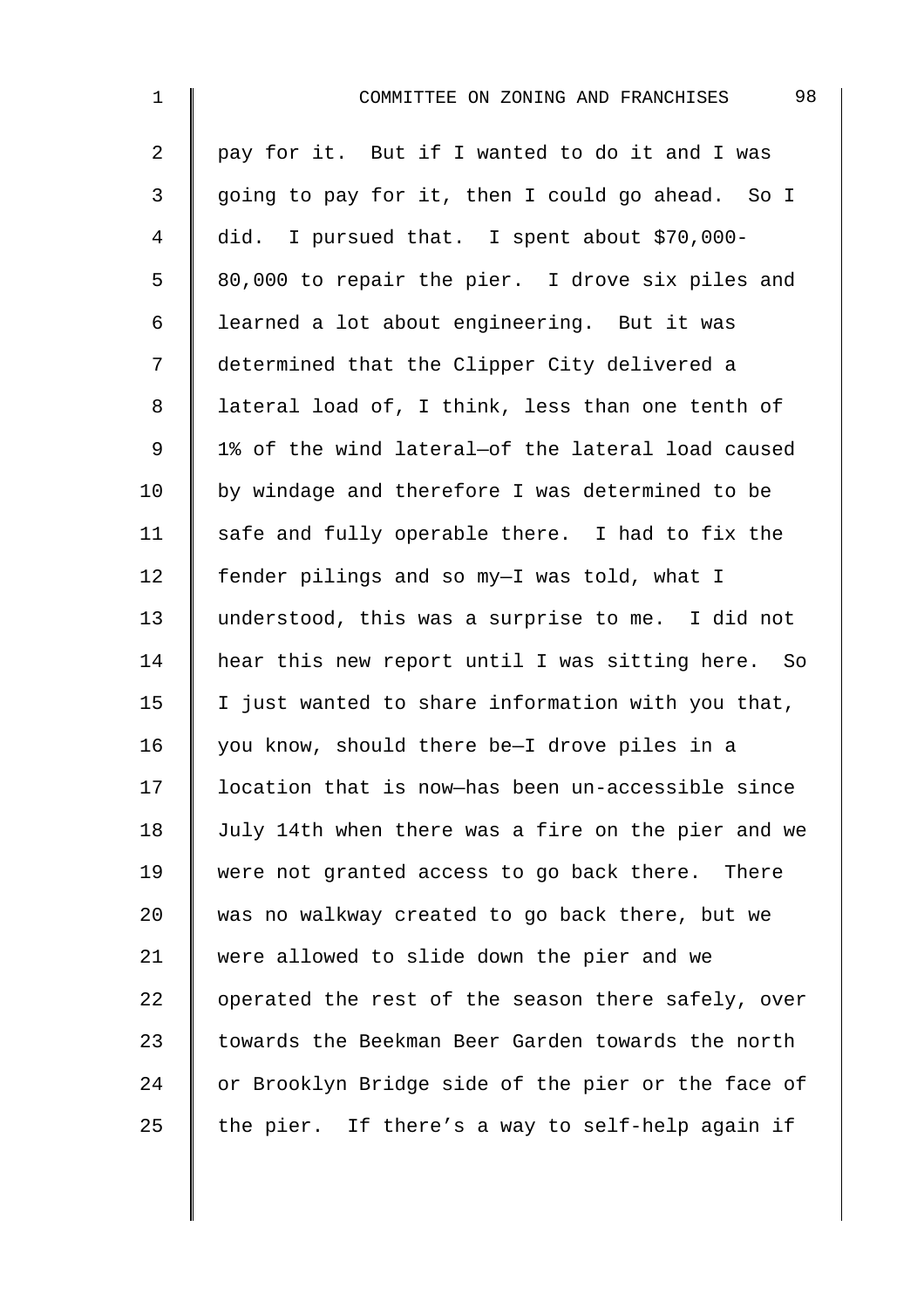| $\mathbf 1$ | 99<br>COMMITTEE ON ZONING AND FRANCHISES           |
|-------------|----------------------------------------------------|
| 2           | the pier is going to be reopened or if there is a  |
| 3           | chance that we will have the opportunity to        |
| 4           | operate there this summer, you know, I ask that    |
| 5           | every consideration be made. We do not have a      |
| 6           | location to go to.                                 |
| 7           | COUNCIL MEMBER CHIN: Thank you.                    |
| 8           | From the testimony of the Seaport Museum, what is  |
| 9           | the arrangement now, because they have a stage     |
| 10          | there, right? Every summer, starting April to      |
| 11          | November, they have a stage there and they use it. |
| 12          | Are they paying the museum rent or something for   |
| 13          | the use of Pier 16?                                |
| 14          | MR. GALLAGHER: No.                                 |
| 15          | COUNCIL MEMBER CHIN: No?                           |
| 16          | MR. GALLAGHER: No.                                 |
| 17          | COUNCIL MEMBER CHIN: Okay. But                     |
| 18          | they're on your space?                             |
| 19          | MR. GALLAGHER: No, the stage is on                 |
| 20          | Pier 17, it's directly on Howard Hughes' property, |
| 21          | but it's right on the borderline between Pier 16   |
| 22          | and Pier 17. So if there's a performance on the    |
| 23          | stage, an audience naturally would fan around in   |
| 24          | front of the stage and a lot of the crowds spill   |
| 25          | out over onto Pier 16 where we would normally have |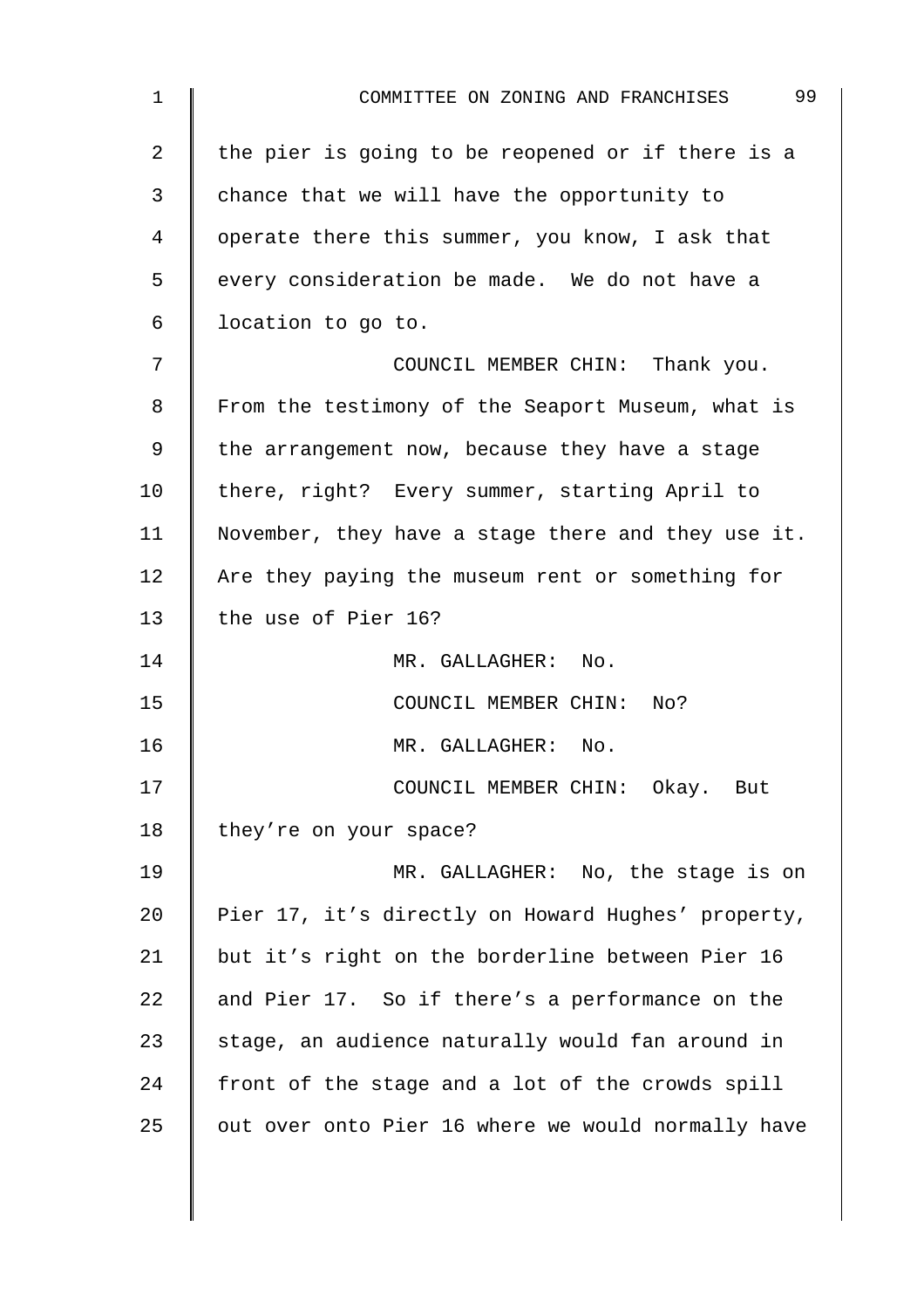| 1  | 100<br>COMMITTEE ON ZONING AND FRANCHISES          |
|----|----------------------------------------------------|
| 2  | programming.                                       |
| 3  | COUNCIL MEMBER CHIN: So have you                   |
| 4  | done any coordination with them , in terms of      |
| 5  | programming?                                       |
| 6  | MR. HATZIGEORGIOU: We've been                      |
| 7  | working-our people have been working with their    |
| 8  | people on trying to coordinate. But this season    |
| 9  | we're looking to do more programming on the pier   |
| 10 | for the summer to develop more family and weekend  |
| 11 | programs.                                          |
| 12 | COUNCIL MEMBER CHIN: Okay, thank                   |
| 13 | you.                                               |
| 14 | CHAIRPERSON WEPRIN: Councilman                     |
| 15 | Comrie had a question, too. Margaret, if you want  |
| 16 | to let him go and then come back?                  |
| 17 | COUNCIL MEMBER COMRIE: I just                      |
| 18 | wanted the gentleman from New Amsterdam Market to  |
| 19 | further clarify what he talked about in his        |
| 20 | statement, when you were saying that what is       |
| 21 | troubling about this EDC and how you have a letter |
| 22 | of intent to redevelop the Fulton Market site into |
| 23 | a luxury residential high rise hotel and retail    |
| 24 | complex. Where exactly?                            |
| 25 | MR. LAVALVA: That's described in a                 |
|    |                                                    |
|    |                                                    |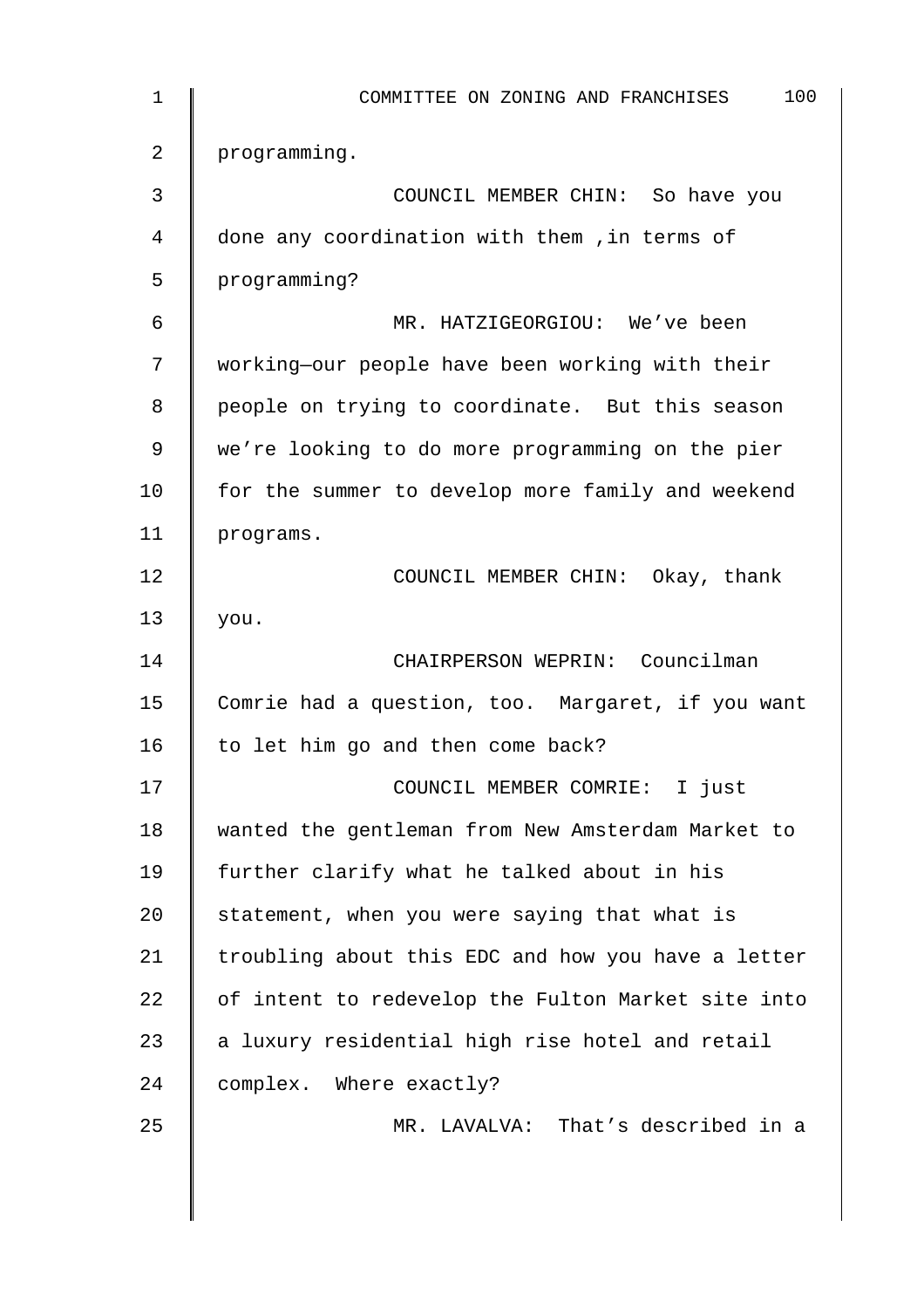| 1  | 101<br>COMMITTEE ON ZONING AND FRANCHISES          |
|----|----------------------------------------------------|
| 2  | letter of intent that was signed between Howard    |
| 3  | Hughes and EDC in December of 2011.                |
| 4  | COUNCIL MEMBER COMRIE: But where                   |
| 5  | are you talking about it-                          |
| 6  | MR. LAVALVA: Where would that be                   |
| 7  | built? On the side of the Fulton Fish Market.      |
| 8  | COUNCIL MEMBER COMRIE: On the-in                   |
| 9  | the link building or the two others?               |
| 10 | MR. LAVALVA: No, the two historic                  |
| 11 | Fulton Fish Market buildings which our whole       |
| 12 | objective of our mission is to preserve and        |
| 13 | protect those buildings and rehabilitate them as a |
| 14 | market.                                            |
| 15 | COUNCIL MEMBER COMRIE: So-but                      |
| 16 | that's outside the scope of what they're           |
| 17 | petitioning for right now, correct?                |
| 18 | MR. LAVALVA: It's outside the                      |
| 19 | scope of the product, but it's not outside the     |
| 20 | scope of the rezoning.                             |
| 21 | COUNCIL MEMBER COMRIE: Got it.                     |
| 22 | MR. LAVALVA: That's the reason                     |
| 23 | we're bringing it up.                              |
| 24 | COUNCIL MEMBER COMRIE: Okay. And                   |
| 25 | you've asked EDC for an opportunity to locate in   |
|    |                                                    |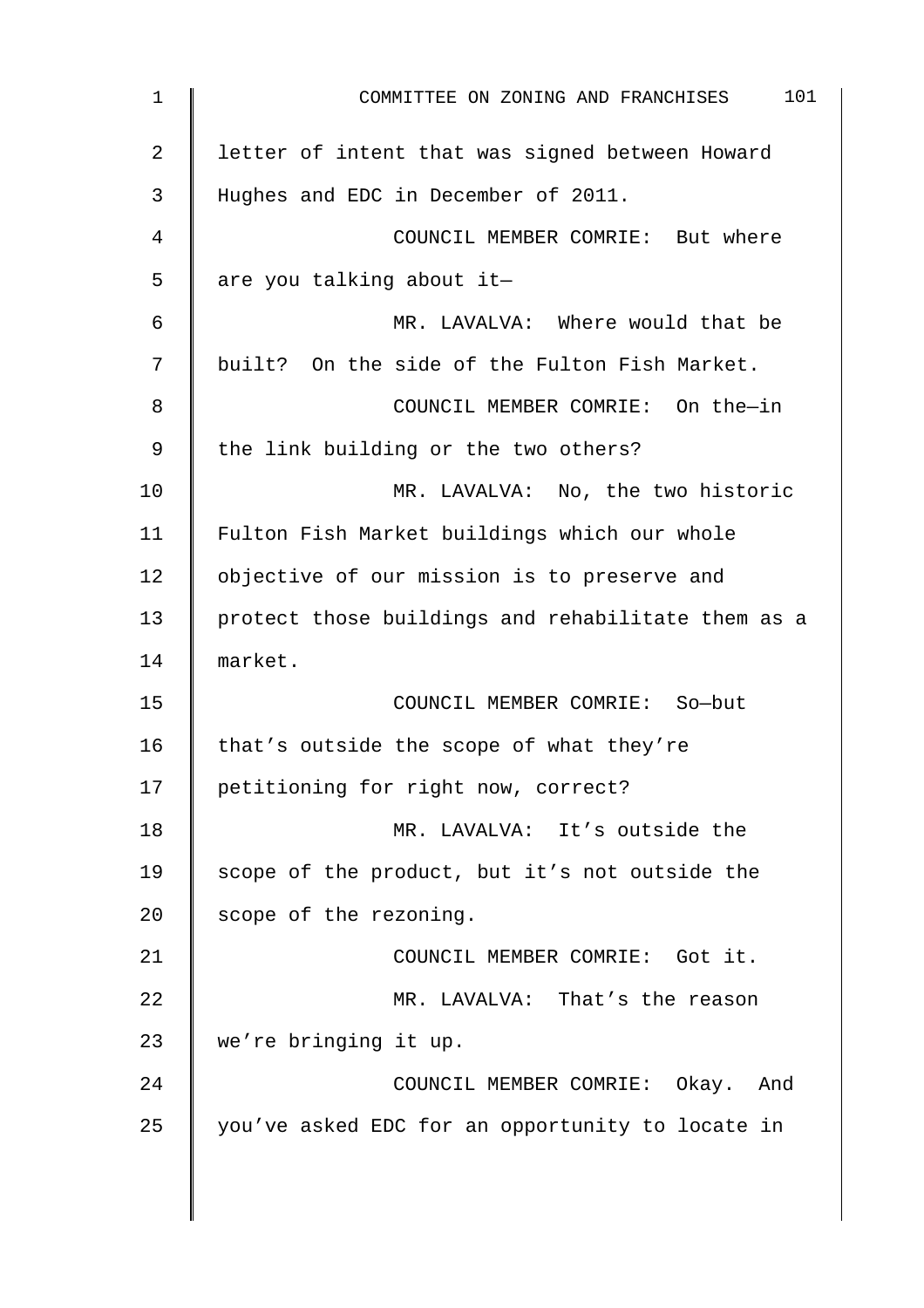| $\mathbf 1$ | 102<br>COMMITTEE ON ZONING AND FRANCHISES          |
|-------------|----------------------------------------------------|
| 2           | those sites prior to knowing about this, or was it |
| 3           | after you knew about Howard Hughes winning the     |
| 4           | bid?                                               |
| 5           | MR. LAVALVA: We first proposed the                 |
| 6           | idea, origin of preserving and rehabilitating the  |
| 7           | Fulton Fish Market in 2005, before there was a     |
| 8           | Howard Hughes.                                     |
| 9           | COUNCIL MEMBER COMRIE: 2005. And                   |
| 10          | you've been trying to work with EDC since then to  |
| 11          | make that happen?                                  |
| 12          | MR. LAVALVA: Yes, and we have                      |
| 13          | worked with them and they have been very helpful   |
| 14          | to let us stage markets in the parking lots in     |
| 15          | front of those buildings because currently those   |
| 16          | buildings can't be accessed.                       |
| 17          | COUNCIL MEMBER COMRIE: Okay, all                   |
| 18          | right. And then also you didn't-your conclusion    |
| 19          | you talked about separating the-or getting the     |
| 20          | full public review on the mixed use development    |
| 21          | plan for the market. But you're talking about the  |
| 22          | second site now, not just the first site, correct? |
| 23          | MR. LAVALVA: Right. Well the                       |
| 24          | major reason we're bringing this up today is       |
| 25          | simply that this ULORP process is connected with   |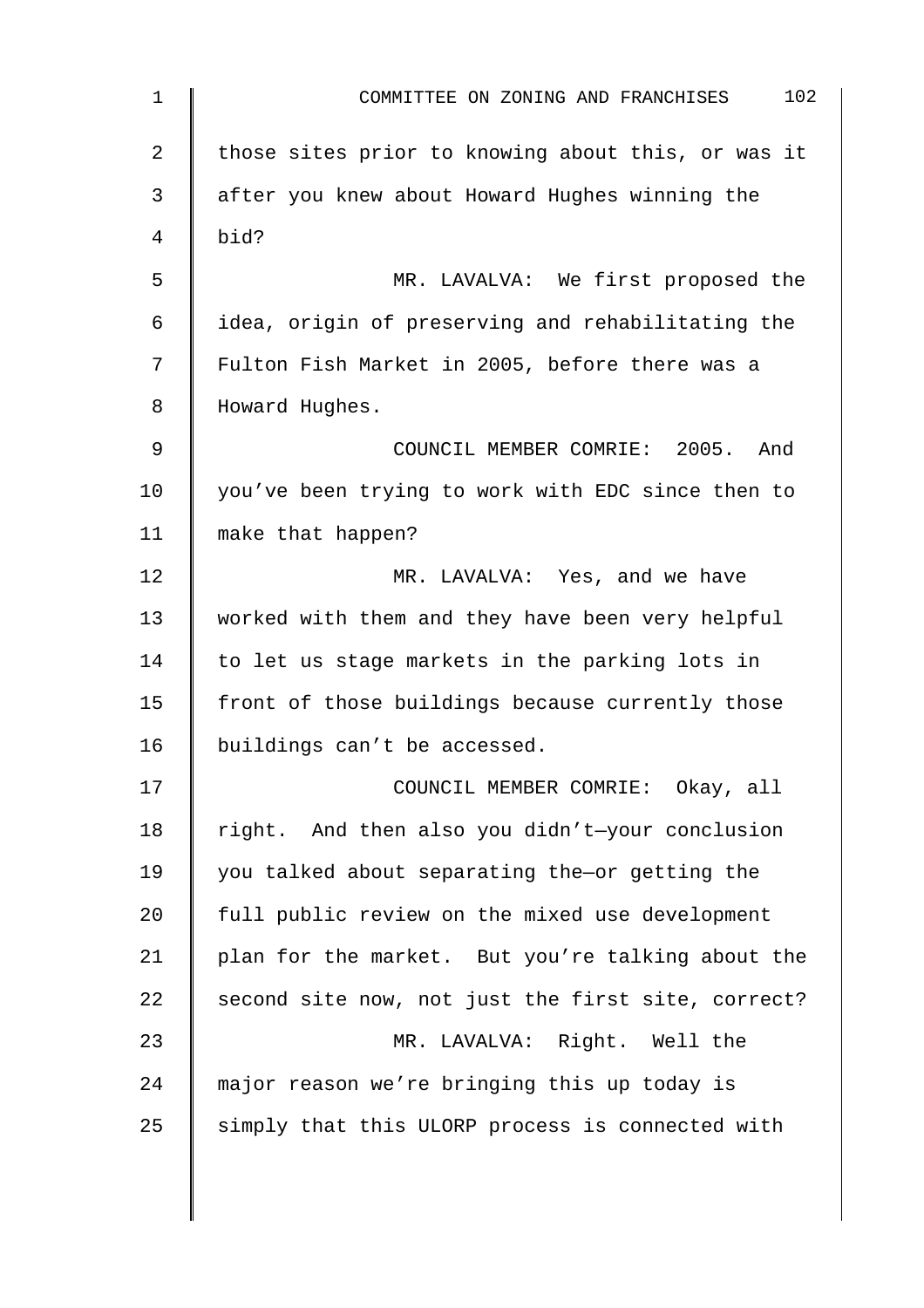| $\mathbf 1$    | 103<br>COMMITTEE ON ZONING AND FRANCHISES          |
|----------------|----------------------------------------------------|
| $\overline{2}$ | future development and that why we feel that       |
| 3              | everything ought to be presented at the same time, |
| 4              | put on the same table so that everyone can         |
| 5              | understand what these plans are.                   |
| 6              | COUNCIL MEMBER COMRIE: Okay. And                   |
| 7              | the last time you talked with EDC, did they give   |
| 8              | you any kind of feedback that they had a site in   |
| 9              | mind for you or a location in mind for you, so     |
| 10             | that you could see your vision materialize?        |
| 11             | MR. LAVALVA: Well we have never                    |
| 12             | approached EDC about an alternative site because   |
| 13             | what we've been seeking to promote is that the     |
| 14             | fish market buildings are so unique that we should |
| 15             | all try to preserve them and keep them as a market |
| 16             | site.                                              |
| 17             | COUNCIL MEMBER COMRIE: So they                     |
| 18             | haven't come to you with any alternatives?         |
| 19             | MR. LAVALVA: We haven't asked them                 |
| 20             | to.                                                |
| 21             | COUNCIL MEMBER COMRIE: All right.                  |
| 22             | Okay. And just one-there was one other question.   |
| 23             | And you heard them say earlier that they would     |
| 24             | continue to allow you to operate where you are     |
| 25             | now. Exactly how would that be impacted with       |
|                |                                                    |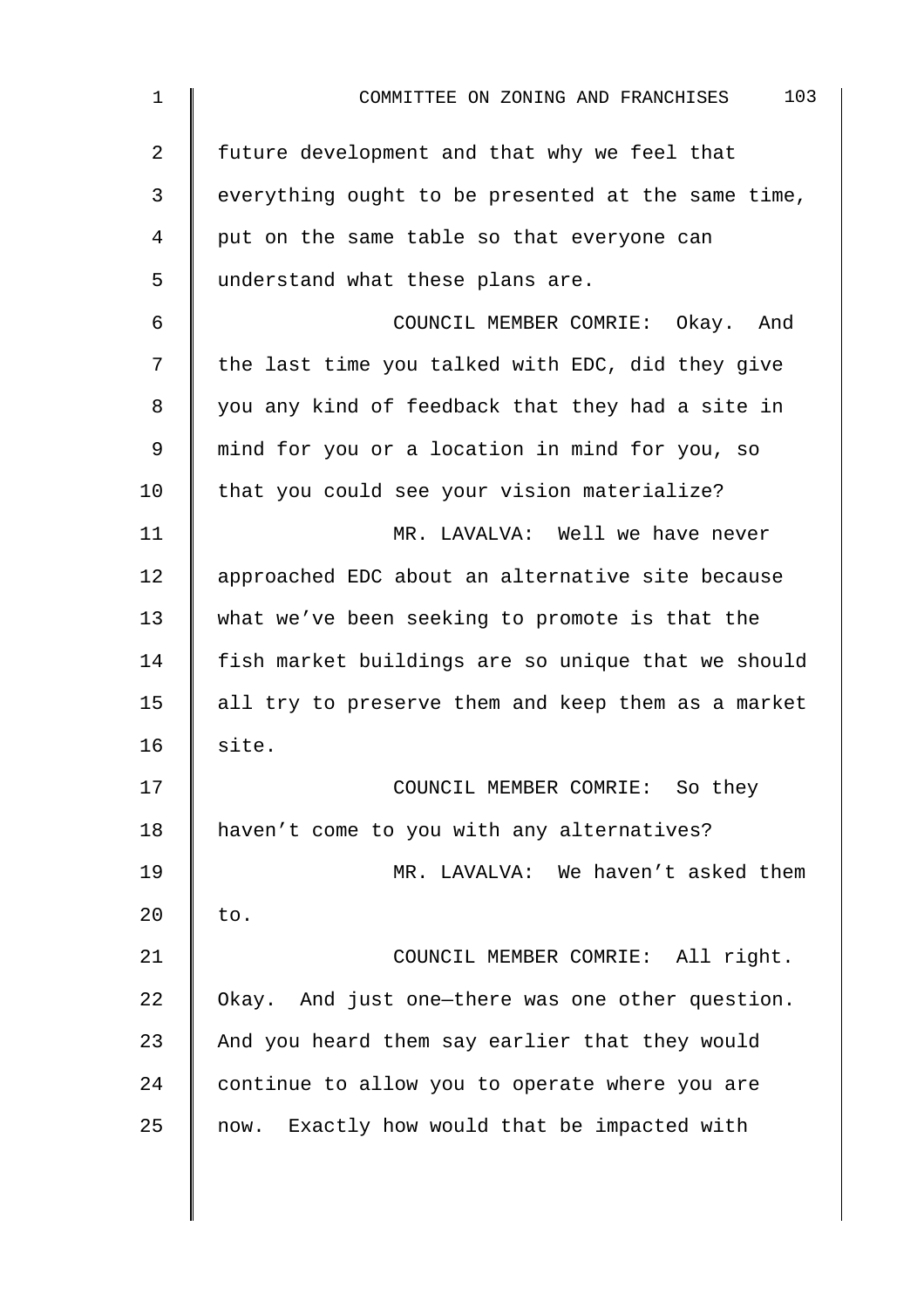| $\mathbf{1}$    | 104<br>COMMITTEE ON ZONING AND FRANCHISES         |
|-----------------|---------------------------------------------------|
| $\overline{a}$  | construction if there were construction going on  |
| 3               | at the site?                                      |
| 4               | MR. LAVALVA: To the best of our                   |
| 5               | knowledge, we don't think the construction would  |
| 6               | impact the present situation. However, the-it     |
| 7               | could be a longer term impact, as mentioned in    |
| 8               | this testimony, because when this ULORP is        |
| 9               | approved, the city's relationship to the Fish     |
| 10 <sub>o</sub> | Market site changes.                              |
| 11              | COUNCIL MEMBER COMRIE: Okay. All                  |
| 12              | right. But you would really like to see those     |
| 13              | buildings maintained and you be given an          |
| 14              | opportunity to create your New Amsterdam Market   |
| 15              | within those two buildings, correct?              |
| 16              | MR. LAVALVA: Yes. Our fundamental                 |
| 17              | belief is that the fish market buildings are both |
| 18              | as integral to the entire South Street Seaport as |
| 19              | any other building within the seaport and that's  |
| 20              | why we've worked so hard to bring that to         |
| 21              | everyone's attention.                             |
| 22              | COUNCIL MEMBER COMRIE: Okay.                      |
| 23              | Thank you.                                        |
| 24              | CHAIRPERSON WEPRIN: Okay.                         |
| 25              | Gentlemen, thank you very much. All right. We're  |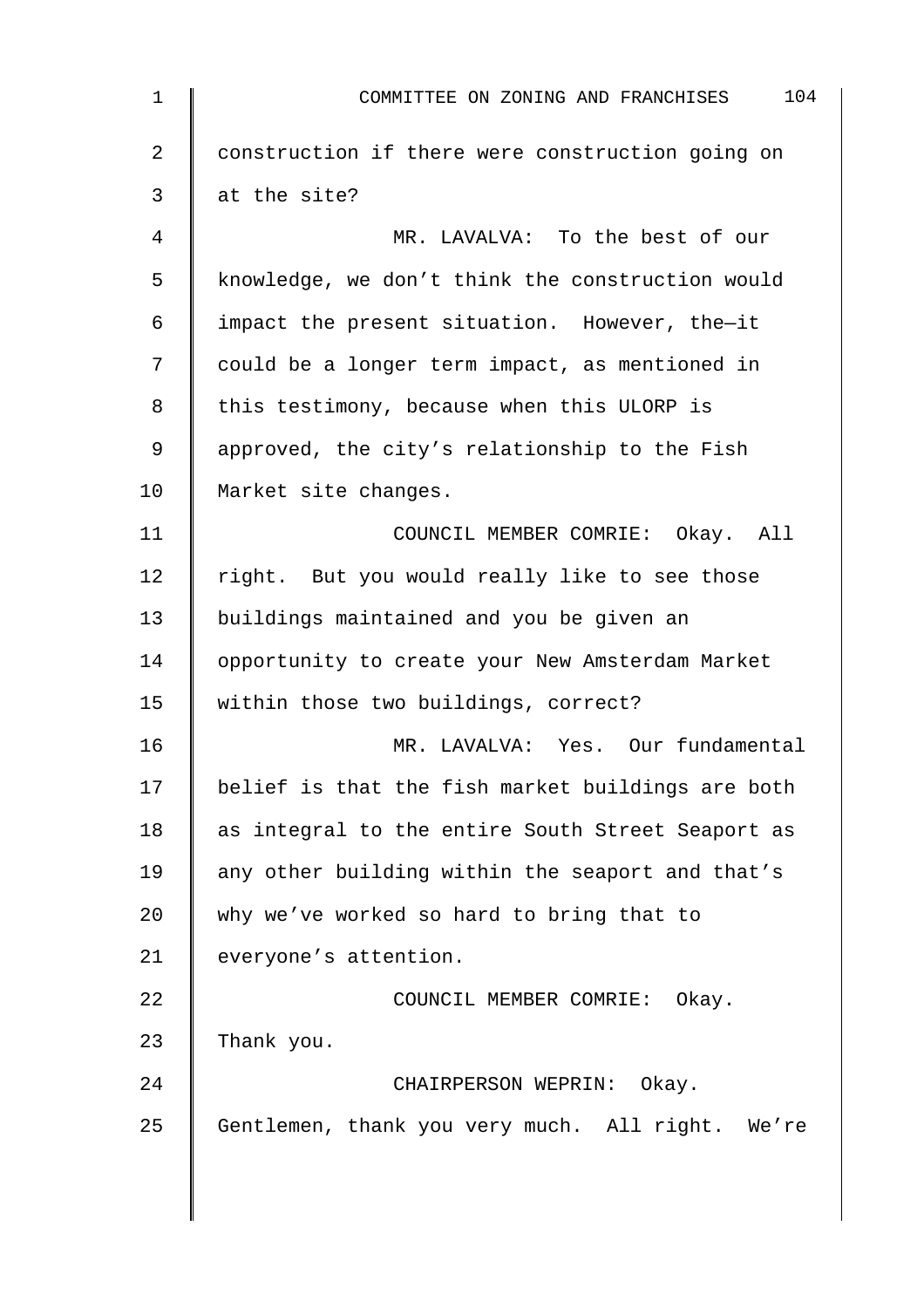| $\mathbf 1$ | 105<br>COMMITTEE ON ZONING AND FRANCHISES          |
|-------------|----------------------------------------------------|
| 2           | now going to call our first panel in favor of this |
| 3           | project. I would like to call two members of the   |
| 4           | Community Board first, Catherine McVay Hughes and  |
| 5           | Michael Levine or Levine, also, Amy Peterson from  |
| 6           | Non-traditional for Women new and Steve McGinnis   |
| 7           | from The Carpenters, is he here still?             |
| 8           | COUNCIL MEMBER COMRIE: I also have                 |
| 9           | a resolution.                                      |
| 10          | CHAIRPERSON WEPRIN: Okay.                          |
| 11          | COUNCIL MEMBER COMRIE: So there                    |
| 12          | are three things all together. Thank you.          |
| 13          | CHAIRPERSON WEPRIN: Steve drew the                 |
| 14          | long straw. Is he here? No? Jim? All right.        |
| 15          | Mr. Conway, you come up then. So let's switch to   |
| 16          | James Conway. All right. So let's call James       |
| 17          | Conway up, from the operating engineers. Okay.     |
| 18          | Whenever you're ready. And I'm sorry about the     |
| 19          | two minute limit, but we'll try to work within it. |
| 20          | Okay? Thank you.                                   |
| 21          | MS. CATHERINE MCVAY HUGHES: Good                   |
| 22          | afternoon, members of the City Council. I am       |
| 23          | Catherine McVay Hughes, Chairperson of Manhattan   |
| 24          | Community Board 1. In consideration of the         |
| 25          | feedback from a public hearing on October 4, 2012  |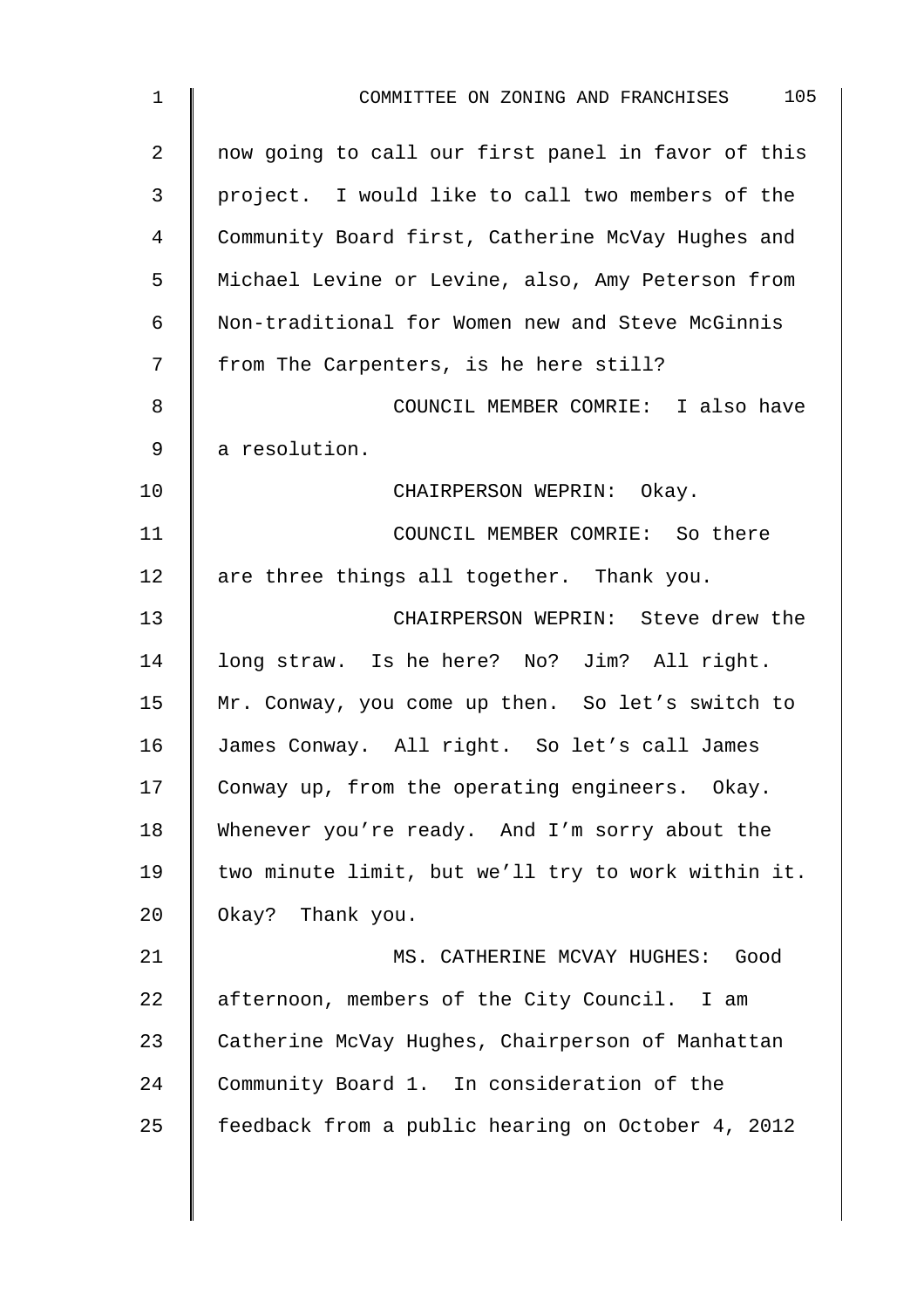| $\mathbf 1$    | 106<br>COMMITTEE ON ZONING AND FRANCHISES          |
|----------------|----------------------------------------------------|
| $\overline{2}$ | the Community Board 1 supports this ULORP          |
| 3              | application with the following considerations.     |
| 4              | One, HHC restore the seaport to its vibrancy as    |
| 5              | quickly and safely as possible, since there are    |
| 6              | currently many stores shuttered on Fulton Street.  |
| 7              | Two, HHC extend the deadline for the Clipper City  |
| 8              | New York waterways and other business              |
| 9              | establishments eviction from June 30, 2013 to      |
| 10             | September 30, 2013 to permit operation through the |
| 11             | summer season. Three, at least the equivalent      |
| 12             | quantity and quality of public space that was      |
| 13             | specified by the city when Pier 17 was originally  |
| 14             | built in 1985 is maintained and that the borough   |
| 15             | president's office confirm to its satisfaction     |
| 16             | that this is the case. Four, public spaces at      |
| 17             | Pier 17 should not become de facto private spaces. |
| 18             | Public spaces should not be used for regular boat  |
| 19             | queuing, rendering it unusable by others. And the  |
| 20             | public should have access to the roof at a variety |
| 21             | of times of the year, week and day. Five,          |
| 22             | requirement of the filing of a restrictive         |
| 23             | declaration be enforced as a condition of the      |
| 24             | certification sought under section 62-811. Six,    |
| 25             | application for a special pursuant to ZR Section   |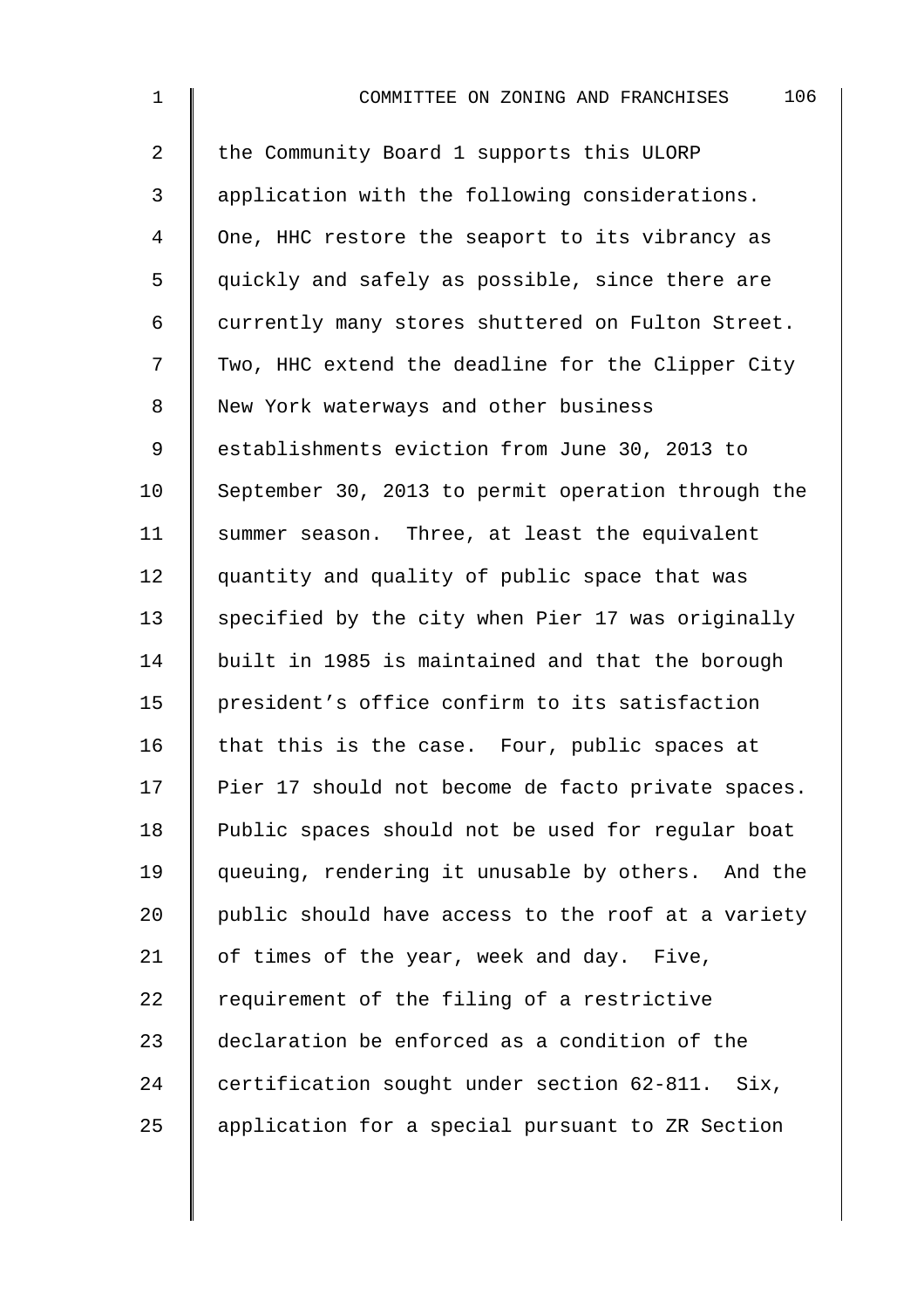| $\mathbf 1$    | 107<br>COMMITTEE ON ZONING AND FRANCHISES          |
|----------------|----------------------------------------------------|
| $\overline{a}$ | 74-7432 and an authorization pursuant to ZR,       |
| 3              | Section 62-8022B, to allow a modification of the   |
| 4              | visual corridor permitted obstructions             |
| 5              | requirements and a modification of the design      |
| 6              | requirements for waterfront public access areas,   |
| 7              | to the extent that such special permit             |
| 8              | authorization relate to the stage in Fulton Plaza  |
| 9              | be denied. Seven, rooftop space incorporated.      |
| 10             | Eight, Pier 17 design be modified to incorporate a |
| 11             | flexible multiuse pier design for maritime use,    |
| 12             | including the installation of cleats, bollards,    |
| 13             | gates, etcetera. Nine, the engineering design of   |
| 14             | Pier 17 and the redevelopment area incorporate     |
| 15             | best practices and engineering so they would not   |
| 16             | be damaged if there were to be another Superstorm  |
| 17             | Sandy. 10, Maritime uses of Pier 17 be limited to  |
| 18             | a type of use that would not adversely affect the  |
| 19             | pedestrian experience on Pier 17 e.g., no party    |
| 20             | boat usage. 11, HHC enforces urban renewal plan    |
| 21             | specifications for citing of street vendors and    |
| 22             | kiosks and ensure that - - buses do not-           |
| 23             | CHAIRPERSON WEPRIN: Please                         |
| 24             | summarize. I know there's 15 and we have the-      |
| 25             | MS. MCVAY HUGHES: Okay. 12, HHC                    |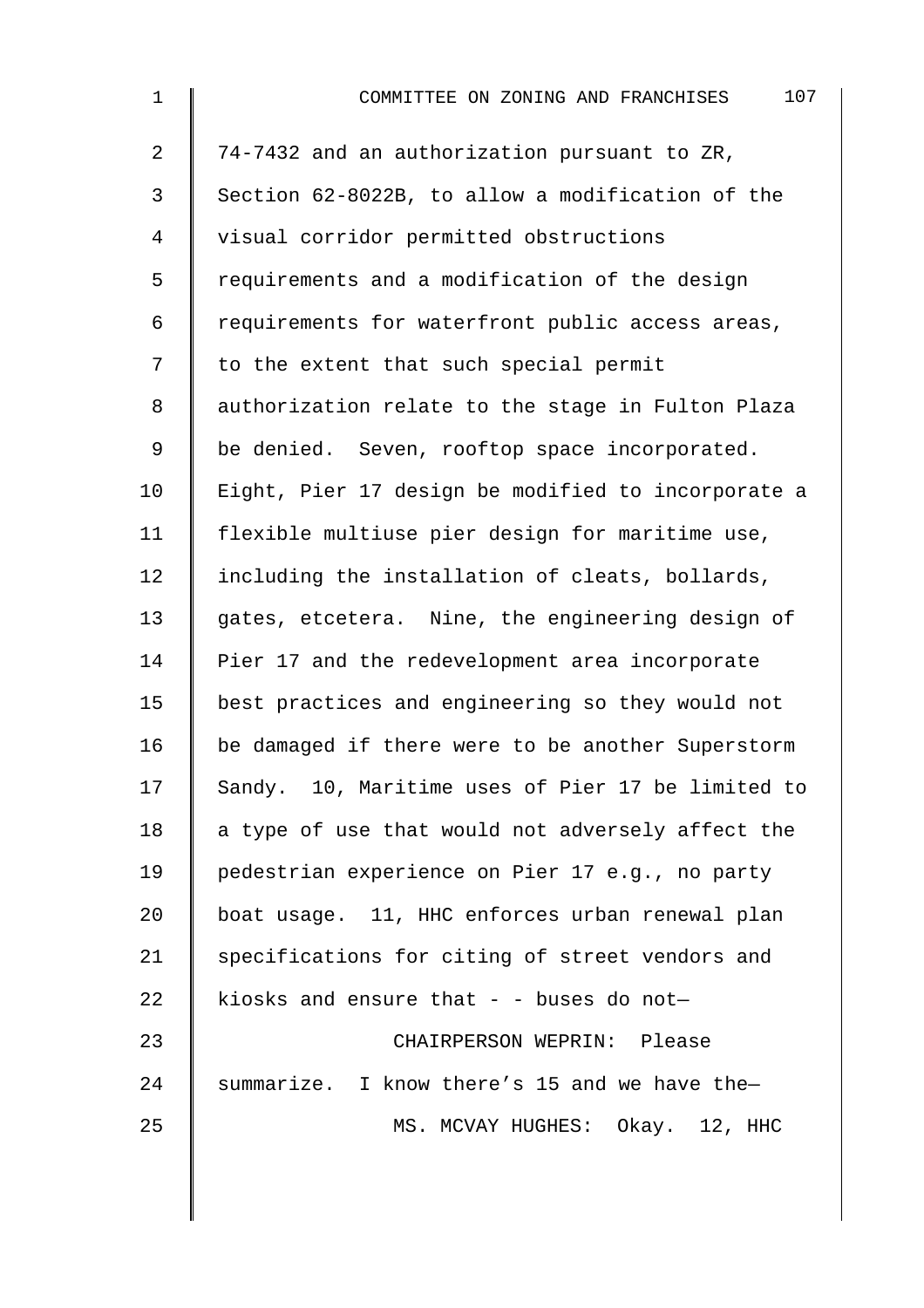| $\mathbf 1$    | 108<br>COMMITTEE ON ZONING AND FRANCHISES          |
|----------------|----------------------------------------------------|
| $\overline{2}$ | agree that any development of the New Amsterdam    |
| 3              | Market building and tin building include the       |
| 4              | siting there of a public market such as the New    |
| 5              | Amsterdam market and a community center. 13,       |
| 6              | last, water space adjacent to Pier 16 be clarified |
| 7              | as within the control of the South Street Seaport  |
| 8              | Museum. Thank you very much. I would like to       |
| 9              | introduce Michael Levine.                          |
| 10             | CHAIRPERSON WEPRIN: All right.<br>Go               |
| 11             | ahead.                                             |
| 12             | MR. MICHAEL LEVINE: Thank you. My                  |
| 13             | name is Michael Levine, I'm director of planning   |
| 14             | and land use for Manhattan Community Board 1, and  |
| 15             | I will speak very briefly because the hour is late |
| 16             | and we know that we're trying to get as many       |
| 17             | speakers as possible. As you know from what        |
| 18             | you've heard before, there are nine separate       |
| 19             | actions before you in this ULORP package and       |
| 20             | Community Board 1, we are pleased to tell you      |
| 21             | after an extensive review process has recommended  |
| 22             | approval on the nine actions in the ULORP package  |
| 23             | with certain modifications, as you heard our       |
| 24             | chairperson mention. I would like to focus on one  |
| 25             | item that has been mentioned by several speakers   |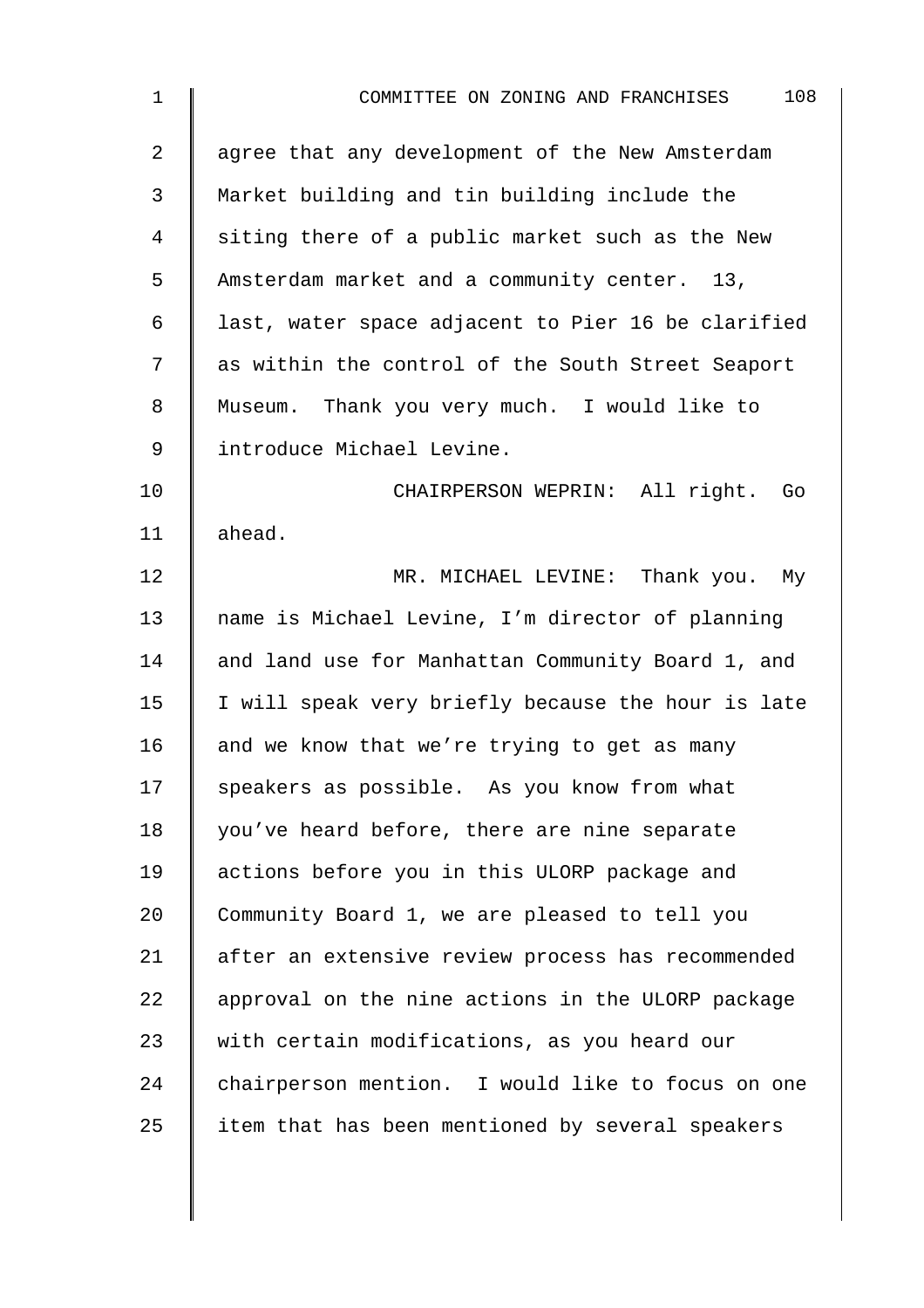| $\mathbf 1$    | 109<br>COMMITTEE ON ZONING AND FRANCHISES          |
|----------------|----------------------------------------------------|
| $\overline{2}$ | and by Council Member Lappin before she left, and  |
| 3              | that is the zoning change which is part of that    |
| $\overline{4}$ | package from a C28 to a C46. The Community Board   |
| 5              | is in favor of that zoning change. We believe it   |
| 6              | is consistent with zoning policy on the east side  |
| 7              | waterfront of lower Manhattan, to make it          |
| $\,8\,$        | consistent with the area south of Maiden Lane,     |
| $\mathsf 9$    | north to the Brooklyn Bridge. Our problem is       |
| 10             | that-and we believe it is within the scope of this |
| 11             | ULORP action to discuss the tin building and the   |
| 12             | New Market Building because they are within the    |
| 13             | site of the proposed zoning map change.            |
| 14             | Therefore, we believe it is part of this           |
| 15             | discussion and can be made part of the scope of    |
| 16             | what we're doing here today. We're disturbed that  |
| 17             | Howard Hughes Corporation has not spoken with us   |
| 18             | about their plans to exercise their option to      |
| 19             | lease that property from EDC and to come up with   |
| 20             | some sort of a plan so we know we're recommending  |
| 21             | approval of the rezoning, but we do not know what  |
| 22             | will happen on the site of these two buildings.    |
| 23             | We're asking the Council to write this into your   |
| 24             | consideration. In addition to approving the        |
| 25             | reconstruction of Pier 17 for which the zoning     |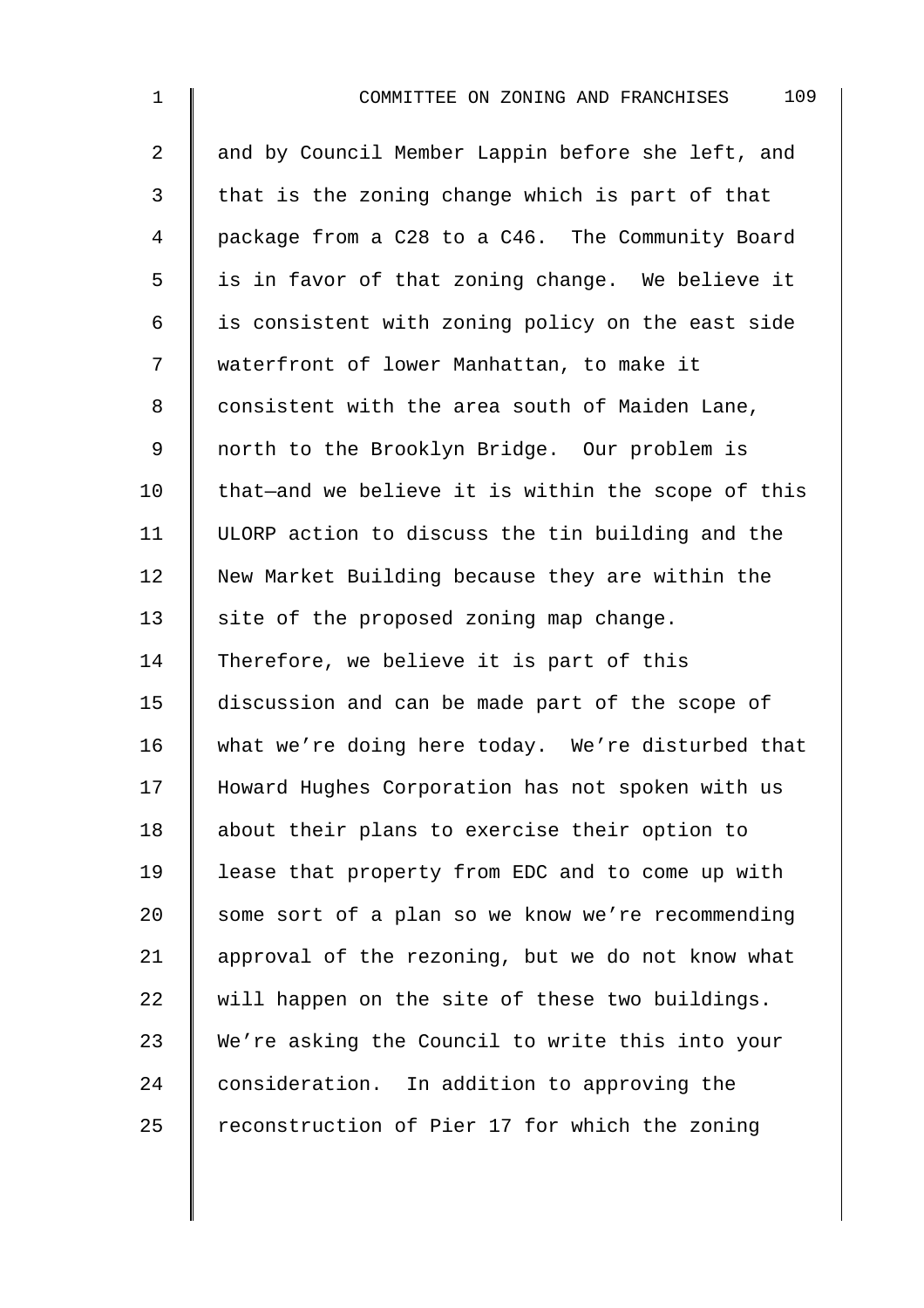| $\mathbf{1}$   | 110<br>COMMITTEE ON ZONING AND FRANCHISES          |
|----------------|----------------------------------------------------|
| $\overline{a}$ | change is required, we ask that you instruct       |
| 3              | Howard Hughes Corporation and EDC to sit down at   |
| 4              | the negotiating table with us and tell us what are |
| 5              | they planning for the two sites, the New Market    |
| 6              | Building and the tin building? What can we expect  |
| 7              | in the future? We know they have to come back.     |
| 8              | It will be a property disposition. There will      |
| 9              | have to be a negotiated lease agreement between    |
| 10             | EDC and Howard Hughes Corporation. But as of       |
| 11             | today, we have no idea what we're approving on     |
| 12             | this site. We ask you to assist us in this         |
| 13             | matter. Thank you.                                 |
| 14             | CHAIRPERSON WEPRIN: Thank you.                     |
| 15             | And well done. I know two minutes is tough to get  |
| 16             | within. So thank you for that.                     |
| 17             | MS. MCVAY HUGHES: There's more,                    |
| 18             | but it's in our written testimony.                 |
| 19             | CHAIRPERSON WEPRIN: I appreciate                   |
| 20             | it, thank you. Ms. Peterson.                       |
| 21             | MS. AMY PETERSON: Thank you. I'm                   |
| 22             | Amy Peterson. I'm the president of Non-            |
| 23             | Traditional Employment for Women. I'm grateful     |
| 24             | for the City Council support of our program.<br>We |
| 25             | provide free training and access to union          |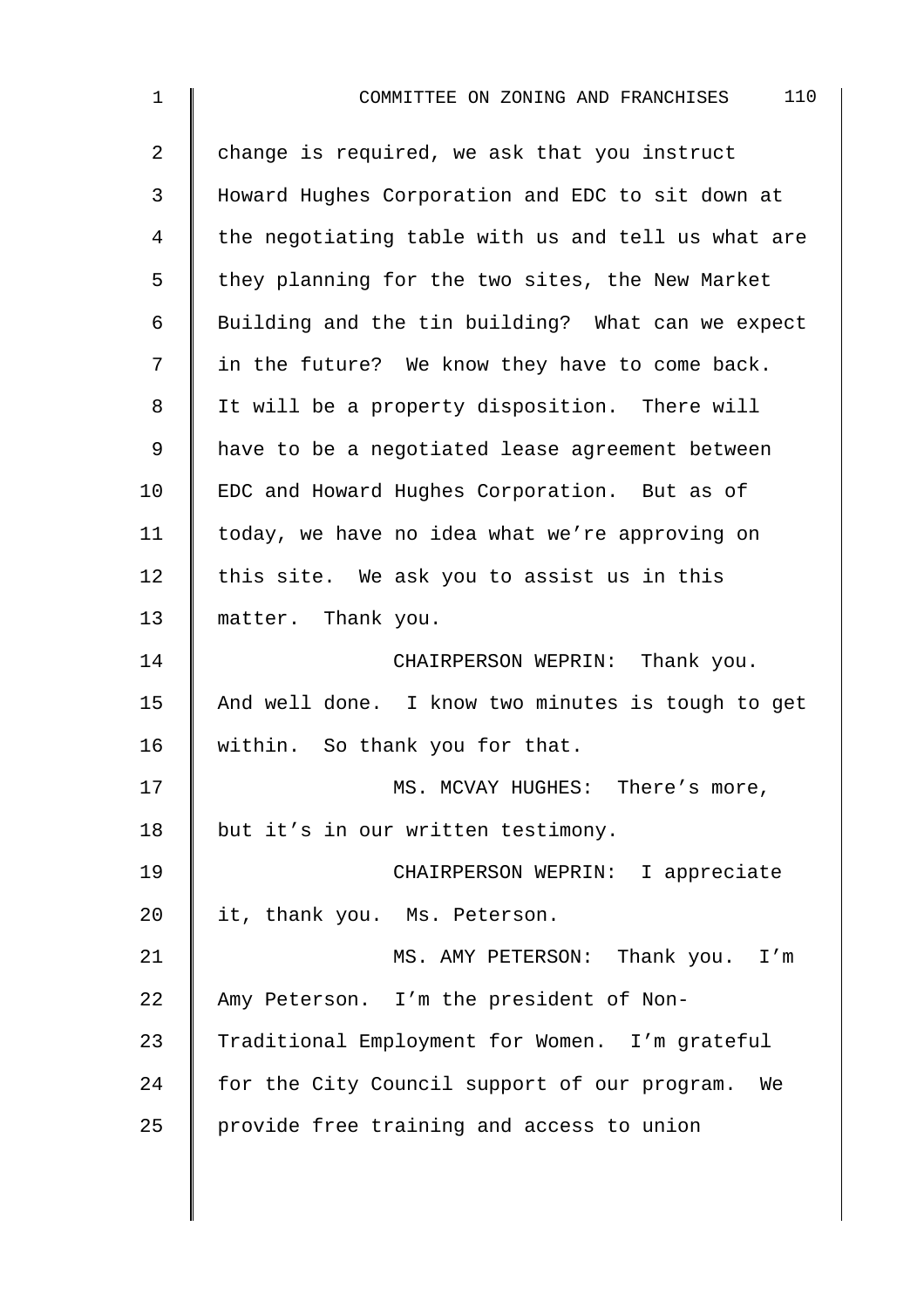| $\mathbf 1$ | 111<br>COMMITTEE ON ZONING AND FRANCHISES          |
|-------------|----------------------------------------------------|
| 2           | construction jobs for disadvantaged women          |
| 3           | throughout the city. And it's really important,    |
| 4           | once the women get into these unions and get these |
| 5           | high paying jobs, that they're actually offered    |
| 6           | work on job sites. And so we have reached out to   |
| 7           | owners across the city through the New Signature   |
| 8           | Projects program and asked people to make          |
| 9           | commitments. The only legal commitment that        |
| 10          | exists is a commitment on federal projects of      |
| 11          | 6.9%, and that has been in place since 1978 and    |
| 12          | has not met on a regular basis. The Howard Hughes  |
| 13          | Corporation has committed to a 10% requirement and |
| 14          | is working with their general contractor to ensure |
| 15          | that the jobs that will be made through the        |
| 16          | construction project will be available to women at |
| 17          | a high level and we are grateful for that.         |
| 18          | CHAIRPERSON WEPRIN: Thank you.                     |
| 19          | That was quick, too. I like that. Can you reset    |
| 20          | it Rob? There we go. Okay. Mr. Conway?             |
| 21          | MR. JAMES CONWAY: All right. Good                  |
| 22          | afternoon Chairman, I want to thank you for-       |
| 23          | CHAIRPERSON WEPRIN: Don't rub it                   |
| 24          | in.                                                |
| 25          | MR. CONWAY: This presentation. My                  |
|             |                                                    |
|             |                                                    |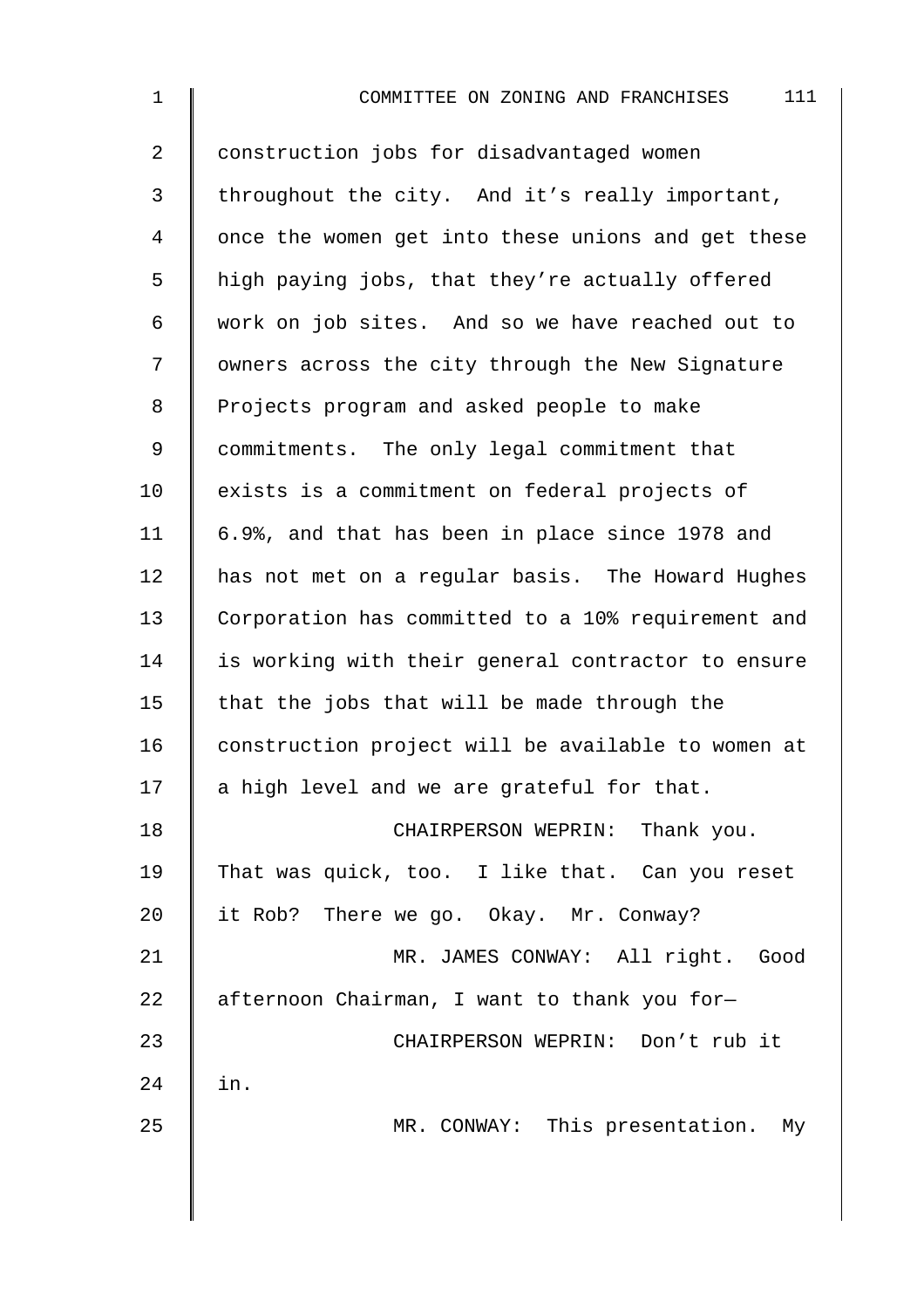2 name is James Conway. I'm here to represent Local 3 | 14 Operating Engineers. My members operate the 4 pile drivers. We worked on the original seaport 5 | project and we look forward to working on the 6  $\parallel$  renovation of Pier 17. We are in favor of this 7 | project. We believe that this project will create 8 | 350 union construction jobs at its peak, so we are 9 | in favor of this project. On a personal note, I 10 did attend the fireworks display at Pier 17 when 11 | our troops returned home from Desert Storm in 12 | 1991. This time we're going to welcome our troops 13 | home by creating jobs, by creating good union 14 construction jobs. I want to thank Council Member 15 | Chin for all the work that she does for our 16 Feturning vets. And we look forward to working 17 | with the Council Member on creating apprenticeship 18 | opportunities for veterans that are returning home 19 | to her district in this project Pier 17 20 Tenovation. Also on a personal note, I also went 21 | on a date at Pier 17. Unfortunately cupid gave me 22  $\parallel$  a blunt lead arrow. I believe after this 23 | beautiful glass structure is built, the moon is 24 going to shine on this structure. It's going to  $25$  give-create a golden arrow tip and return love and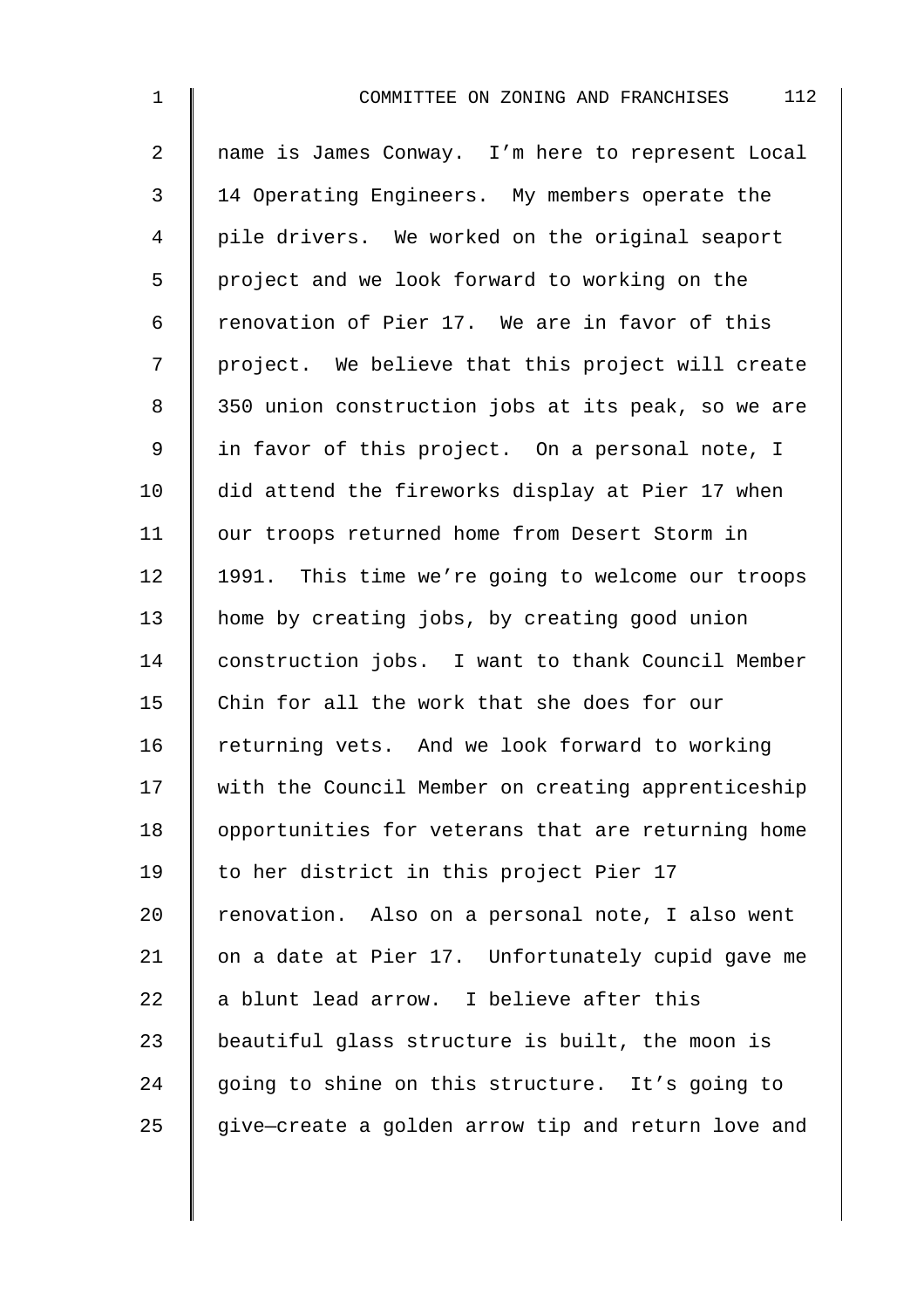| $\mathbf 1$    | 113<br>COMMITTEE ON ZONING AND FRANCHISES          |
|----------------|----------------------------------------------------|
| $\overline{a}$ | happiness to lower Manhattan. Thank you.           |
| 3              | CHAIRPERSON WEPRIN: Thank you, Mr.                 |
| 4              | Conway. I just want to point out that cupid is     |
| 5              | not part of this project. But thank you very much  |
| 6              | all of you. Excuse me. But thank you all very      |
| 7              | much. Ms. Chin, did you want to ask this panel a   |
| 8              | question or statement? Okay. Thank you very        |
| $\mathsf 9$    | much. You're all excused. We're going to call up   |
| 10             | a panel on opposition. But before we do that,      |
| 11             | thank you. I want to read the names of some great  |
| 12             | Americans. These are people who actually came      |
| 13             | here to express their views, but didn't want to    |
| 14             | speak. This is an option that's open to anyone     |
| 15             | that they-that they may have heard what they said  |
| 16             | as we go along. But these people all left their    |
| 17             | name and I want to just read them into the record, |
| 18             | Jennifer Jager, Max Miller. These were all in      |
| 19             | opposition at this point. Danny Zilberberg,        |
| 20             | Gabrielle Carbon, Sewayne Sarber, Eric Hassert,    |
| 21             | Niles Wessle, Kelly Ripley, Julio Gallego, Mesha   |
| 22             | Lepetik, Eric Harten, Claire Harten, Christine     |
| 23             | Rigo and Kerry Truman. They all were here in       |
| 24             | opposition but either couldn't stay to speak or    |
| 25             | didn't choose to speak. And like I said, we will   |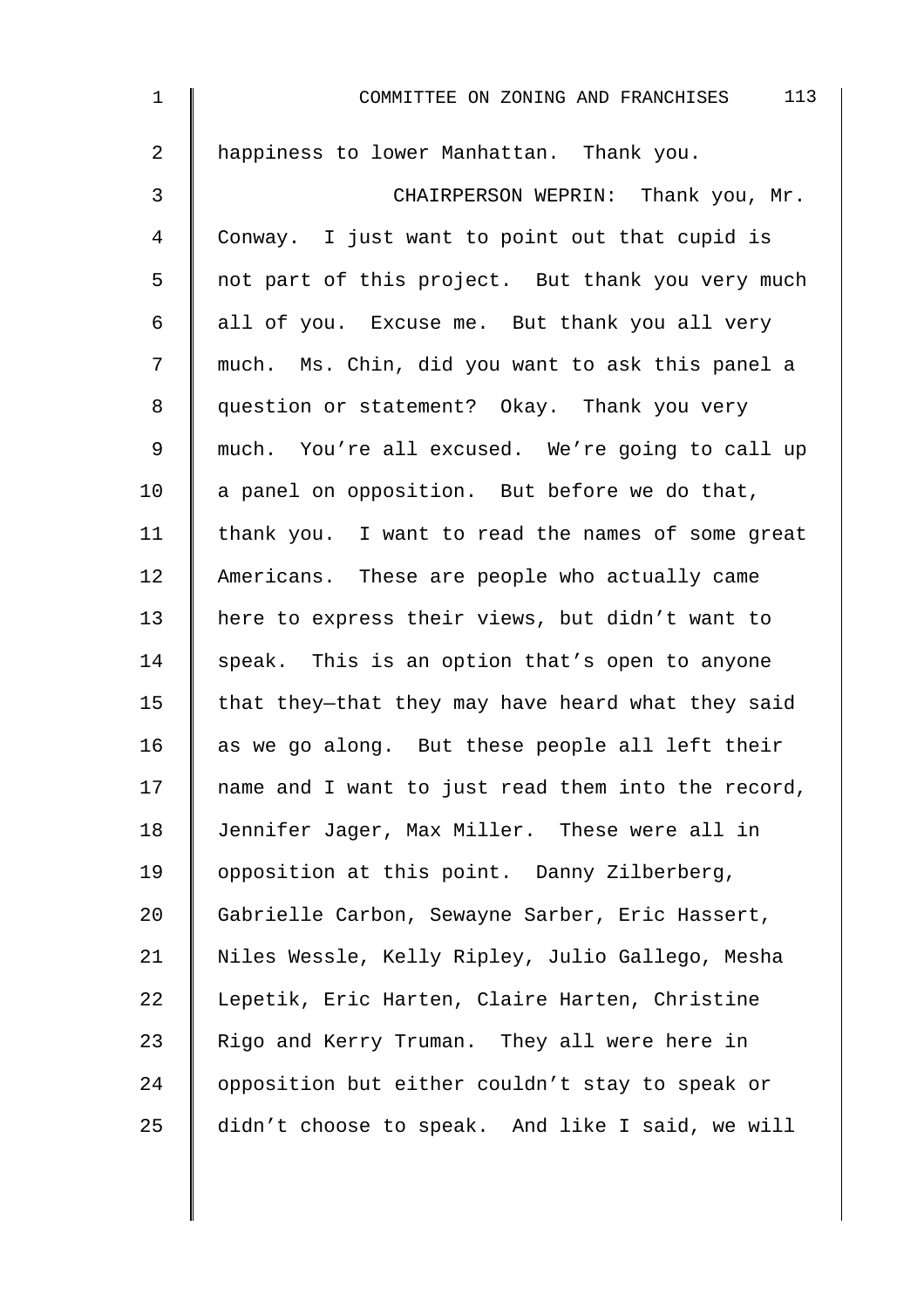| $\overline{2}$ | have those names read into the record, if anyone  |
|----------------|---------------------------------------------------|
| $\mathfrak{Z}$ | else wants to do that. Opposition, I guess the    |
| 4              | first four off of that pile, Robert. Thank you.   |
| 5              | So this panel in opposition now, I would like to  |
| 6              | call up Salvatore Palezzi, Michael-is it Yezi?    |
| 7              | David Nazique and Bridget Sky. Is it Sky or? I    |
| 8              | don't have any of them here, but if not I'll keep |
| 9              | pulling. Was that you? Did I mess that up really  |
| 10             | bad? How many do we got for that four? We would   |
| 11             | like to put four up here, so if people had to     |
| 12             | leave that's a-we understand. People actually     |
| 13             | have lives I've heard, yes. So they have other    |
| 14             | places to go, so we do apologize for the delay.   |
| 15             | Are there four of you here already? Yes. Sir, I   |
| 16             | called your name?                                 |
| 17             | MR. SAL PALEZZI: I'm Sal Palezzi.                 |
| 18             | ALJ: Oh, okay. All right. So we                   |
| 19             | have all four of you. Thank you. We could try     |
| 20             | closing the windows again. The only problem is,   |
| 21             | is that they said they were doing stuff on the    |
| 22             | roof. That's what it was, the shingles. They      |
| 23             | claim they stopped doing that. I don't know if I  |
| 24             | want to risk closing the windows again. I don't   |

25 know. It's a mixed vote. Let's freeze a little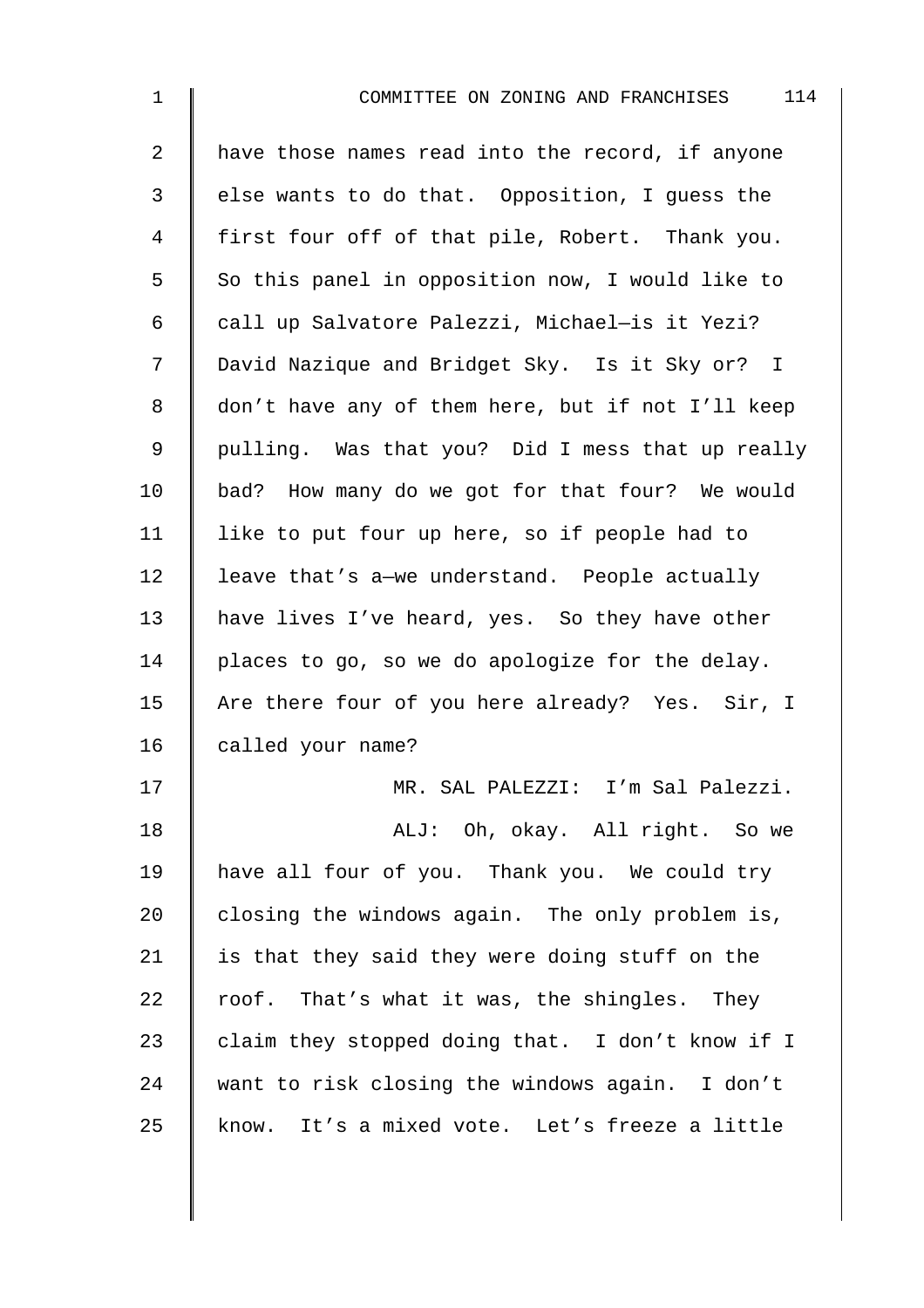| $\mathbf 1$    | 115<br>COMMITTEE ON ZONING AND FRANCHISES          |
|----------------|----------------------------------------------------|
| $\overline{a}$ | longer and-for now. Whoever wants to go first.     |
| 3              | Again, try to keep it at two minutes to state the  |
| 4              | opposition.                                        |
| 5              | MS. BRIDGET SCHUIE: I'm completely                 |
| 6              | opposed. I just want to say that this project is   |
| 7              | an affront to the neighborhood, in light of what   |
| 8              | we suffered at Sandy. And as a community member    |
| $\mathsf 9$    | and a mother it's just going to create more havoc. |
| 10             | This is so-we need to repair, not knock things     |
| 11             | down. The pier has been there since the '80s.      |
| 12             | It's fine. It's not the greatest, but it's not     |
| 13             | the affront that people are saying or that some    |
| 14             | parties are claiming it to be. We need-the         |
| 15             | neighborhood needs to be put back together.        |
| 16             | Please just take that into consideration after     |
| 17             | everything we suffered and not create more of a    |
| 18             | war zone than it already is. We have suffered the  |
| 19             | replacement of 100 year old water mains for the    |
| 20             | last eight years. It's a nightmare. Jackhammers    |
| 21             | are going at all hours of the night. My 13 year    |
| 22             | old son asks us, "Mommy, can they be doing this at |
| 23             | this hour?" And I'm like, well, it's Con Ed. So    |
| 24             | just take some consideration to the community and  |
| 25             | put it to rest, you know. Give us a break.<br>I'm  |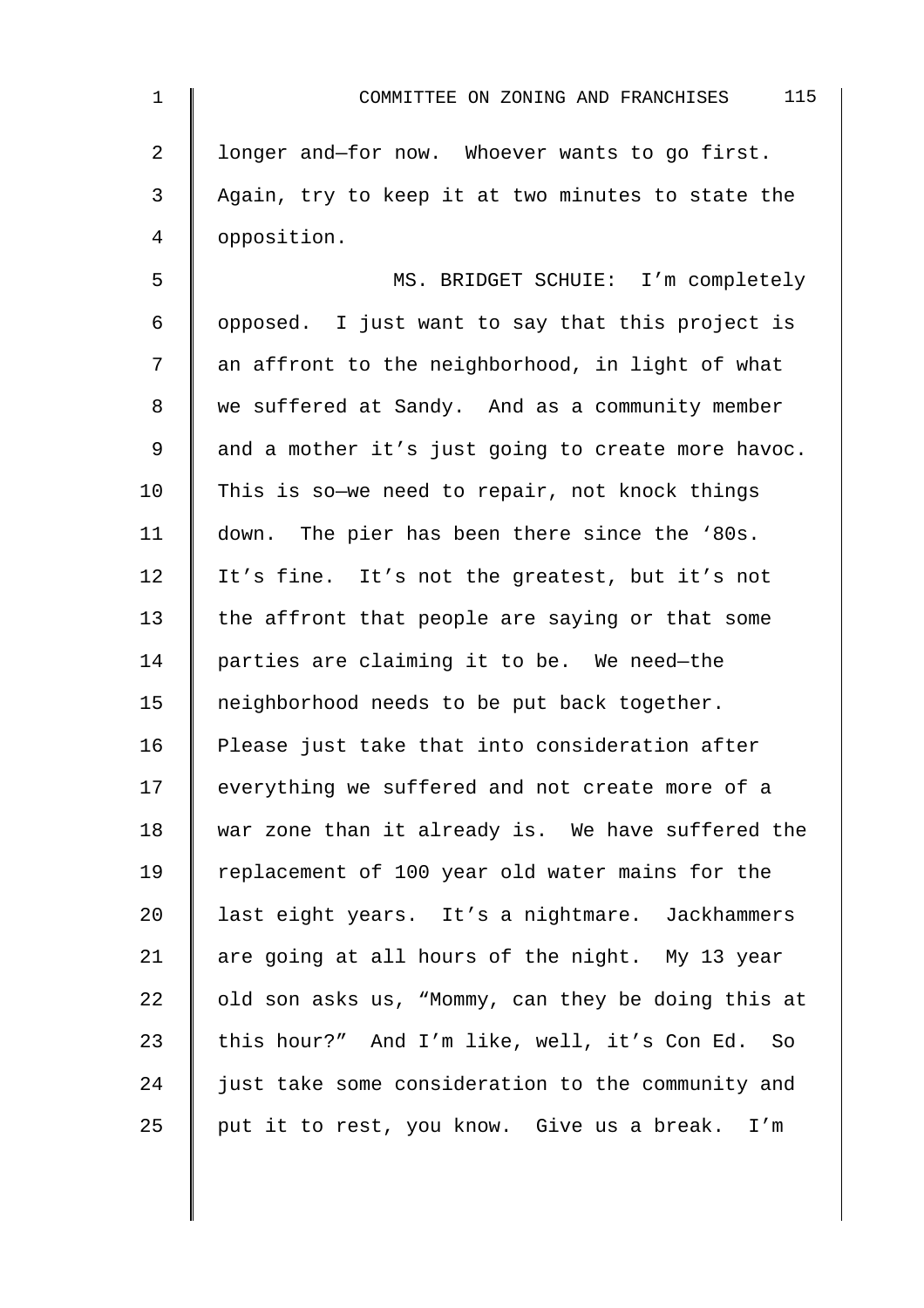| 1                | 116<br>COMMITTEE ON ZONING AND FRANCHISES         |
|------------------|---------------------------------------------------|
| 2                | sorry.                                            |
| 3                | CHAIRPERSON WEPRIN: Bridget, could                |
| $\overline{4}$   | you just state your whole name for the record?    |
| 5                | MS. SCHUIE: It's Bridget Schuie.                  |
| 6                | CHAIRPERSON WEPRIN: Okay, because                 |
| $\boldsymbol{7}$ | I didn't get that at the beginning. All right.    |
| 8                | Who wants to go next, Sal?                        |
| 9                | MR. SALVATORE PALEZZI: I would                    |
| 10               | like to give my time to Michael Kramer.           |
| 11               | CHAIRPERSON WEPRIN: You can't pass                |
| 12               | on the other time. You can either stay. You can   |
| 13               | pass. You can do the two minutes. We can't just   |
| 14               | start piling on time like that. It's just going   |
| 15               | to cause a lot of havoc. So why don't you state   |
| 16               | what you want to state. We'll let him state and   |
| 17               | we'll give some leeway, so.                       |
| 18               | MR. PALEZZI: I'd like to-                         |
| 19               | CHAIRPERSON WEPRIN: Just state                    |
| 20               | your name Salvatore?                              |
| 21               | MR. PALEZZI: My name is Salvatore                 |
| 22               | Palezzi. I would like to maintain the South       |
| 23               | Street Seaport Museum and the ships and the pier, |
| 24               | and what it was meant to be at the beginning.     |
| 25               | That's it.                                        |
|                  |                                                   |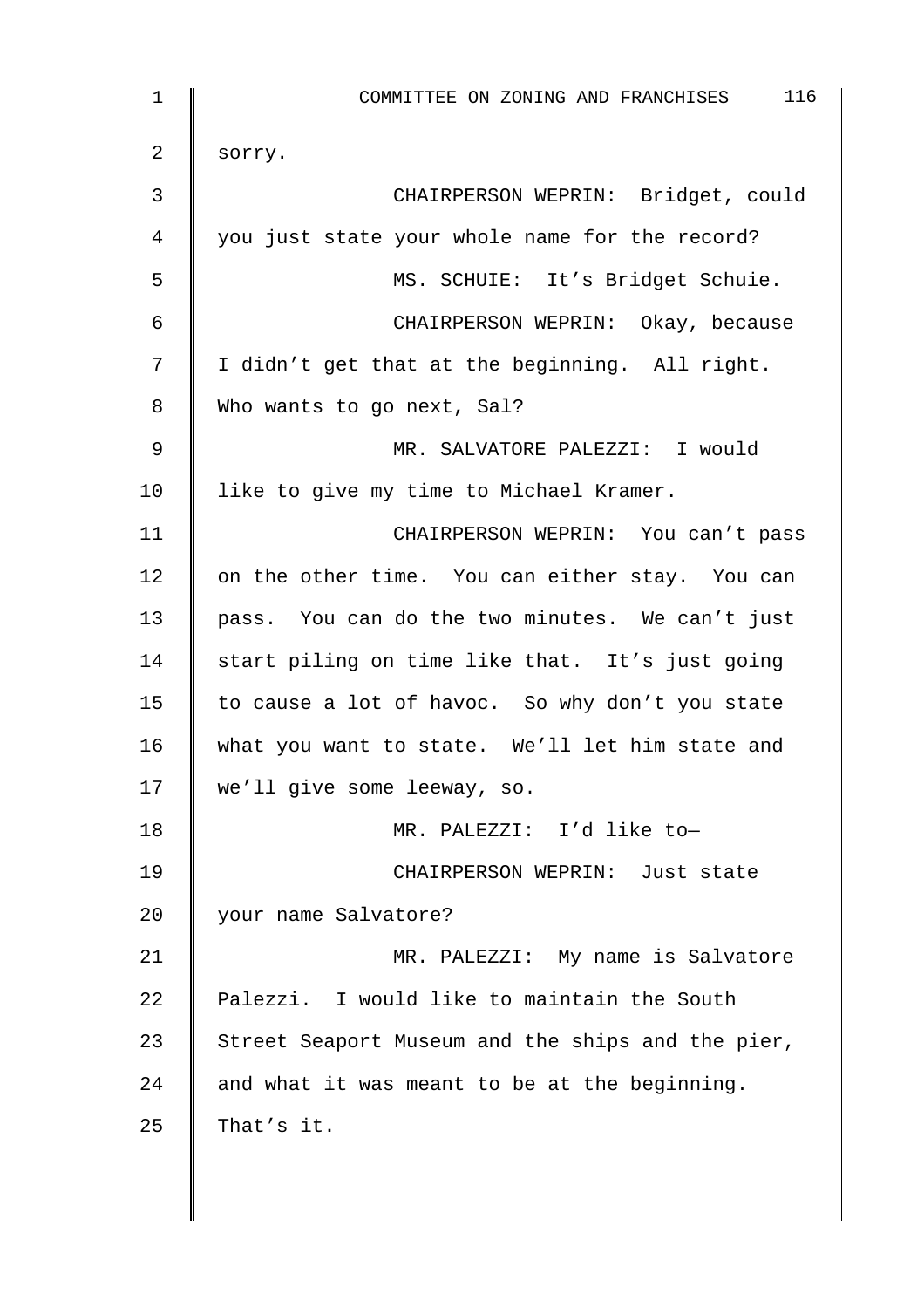| $\mathbf 1$    | 117<br>COMMITTEE ON ZONING AND FRANCHISES         |
|----------------|---------------------------------------------------|
| $\overline{2}$ | CHAIRPERSON WEPRIN: Okay. Thank                   |
| 3              | you very much. Thank you for - -. I'm sorry, but  |
| 4              | if you could just try to keep it within two       |
| 5              | minutes, whoever wants to go next. And like I     |
| 6              | said, if you have something important at the end, |
| 7              | I can let you go a little longer.                 |
| 8              | MR. DAVID NATCHEZ: Ladies and                     |
| $\mathsf 9$    | gentlemen my name is David Natchez. I own a       |
| 10             | walking tour company called Urban Oyster. We do   |
| 11             | tours in the South Street Seaport and we work in  |
| 12             | partnership with both Manhattan by Sail and New   |
| 13             | York Water Taxi. I have written comments that     |
| 14             | I've given you. Instead of reading those, I'm     |
| 15             | simply going to sum up.                           |
| 16             | CHAIRPERSON WEPRIN: Thank you.                    |
| 17             | MR. NATCHEZ: It is ridiculous that                |
| 18             | we would close Pier 17 prior to the summertime in |
| 19             | light, in particular, of the impacts of Hurricane |
| 20             | Sandy. I just think that, that's a no brainer.    |
| 21             | The construction should be delayed. Second, the   |
| 22             | seaport is the most historic location in lower    |
| 23             | Manhattan, currently. Now we made a mistake in    |
| 24             | the 1980s of building a suburban mall in our most |
| 25             | historic location. We have an opportunity now to  |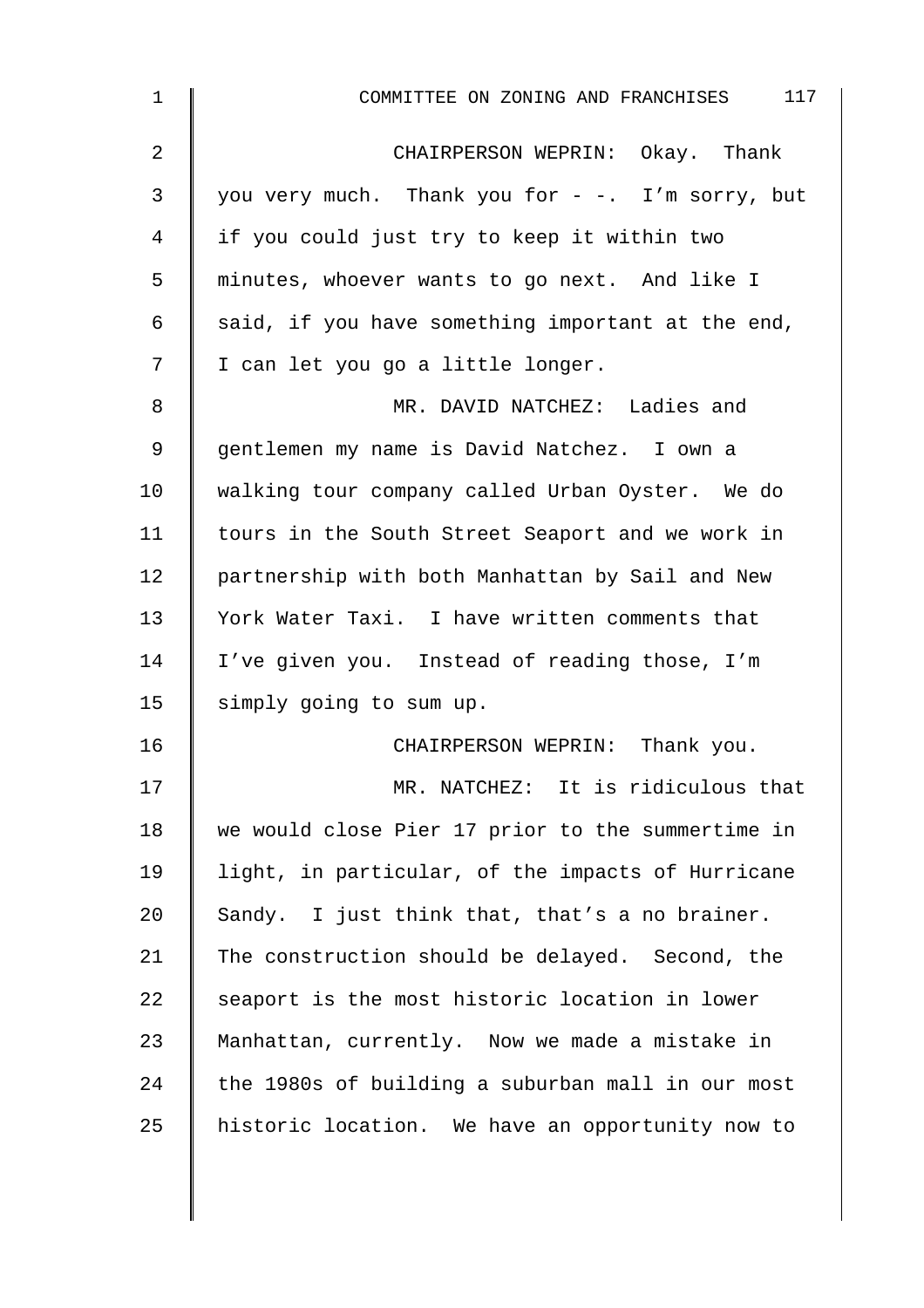| 1               | 118<br>COMMITTEE ON ZONING AND FRANCHISES         |
|-----------------|---------------------------------------------------|
| 2               | re-imagine that location and to be more creative  |
| 3               | with it than is currently being proposed by the   |
| 4               | Hughes Corporation. I simply advocate that we     |
| 5               | slow this process down and that we take a more    |
| 6               | inclusive process and a more creative process to  |
| 7               | create something a little bit more like what they |
| 8               | have in Seattle, what they have in San Francisco. |
| 9               | We don't need a suburban mall. Those are in       |
| 10              | Paramus, New Jersey. We're in Manhattan. This is  |
| 11              | an opportunity to create a truly unique and       |
| 12 <sub>1</sub> | special location in New York, for both tourists   |
| 13              | and visitors alike.                               |
| 14              | CHAIRPERSON WEPRIN: Thank you,                    |
| 15              | sir.                                              |
| 16              | MR. MICHAEL YEZZI: Hello. I'm                     |
| 17              | Michael Yezzi, I'm the owner of Flying Pigs Farm. |
| 18              | We're a farm that sells directly to customers in  |
| 19              | New York City, currently through the green        |
| 20              | markets, although we were a vendor back when New  |
| 21              | Amsterdam Market started in 2005. I'm interested  |
| 22              | in the use of the Fulton Fish Market site. I      |
| 23              | think, based on testimony earlier, that it's in   |
| 24              | agreement that this is appropriately before the   |
| 25              | Council, both because it's within the zoning area |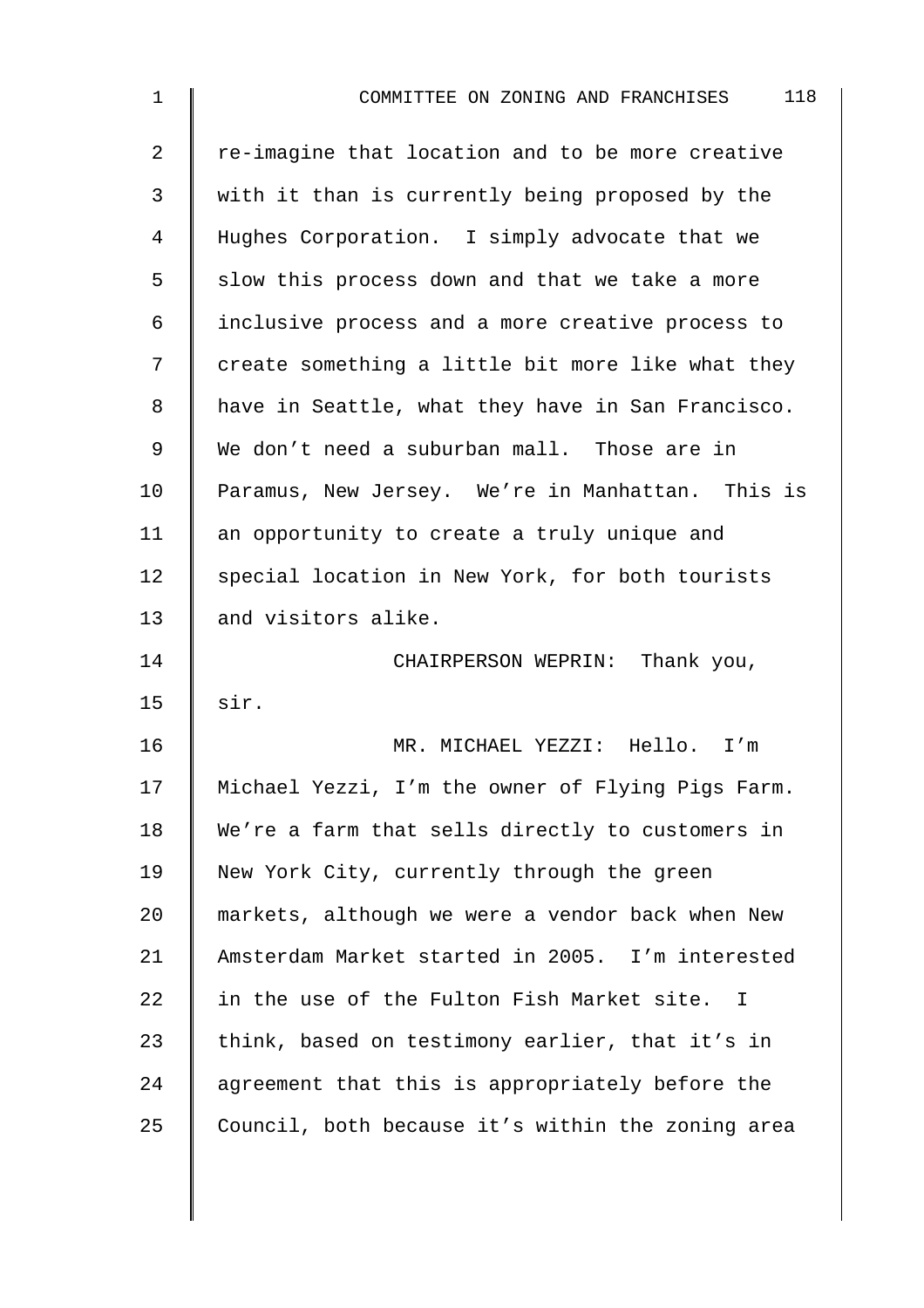| $\mathbf 1$ | 119<br>COMMITTEE ON ZONING AND FRANCHISES          |
|-------------|----------------------------------------------------|
| 2           | as the applicant's counsel referred to items       |
| 3           | outside the application before the Council, as     |
| 4           | well as our architect in areas outside of the Pier |
| 5           | 17. I think that especially the 2011 letter of     |
| 6           | intent and the option that's given to the Howard   |
| 7           | Hughes Corporation under that is-makes this        |
| 8           | appropriate for consideration today. The public    |
| 9           | and the Council can't make an informed decision    |
| 10          | without knowing what those plans are. I think      |
| 11          | the-in part, the June 30th deadline for            |
| 12          | construction is a deadline under that letter of    |
| 13          | intent and I think that's what's driving a lot of  |
| 14          | this decision for construction to begin by that    |
| 15          | point. So I think that the plans for that site     |
| 16          | need to be considered as part of this, or the      |
| 17          | letter of intent has to be amended to remove the   |
| 18          | option so that it can be totally separate. Also,   |
| 19          | as a business owner and one who plans, I think     |
| 20          | that the lack of ability to respond to the         |
| 21          | Council's questions on which tenants rent, type of |
| 22          | uses, outside performance and sound mitigation I   |
| 23          | guess would be most charitable, show a lack of     |
| 24          | planning. And the application should be held in    |
| 25          | abeyance until those can be answered. Thank you.   |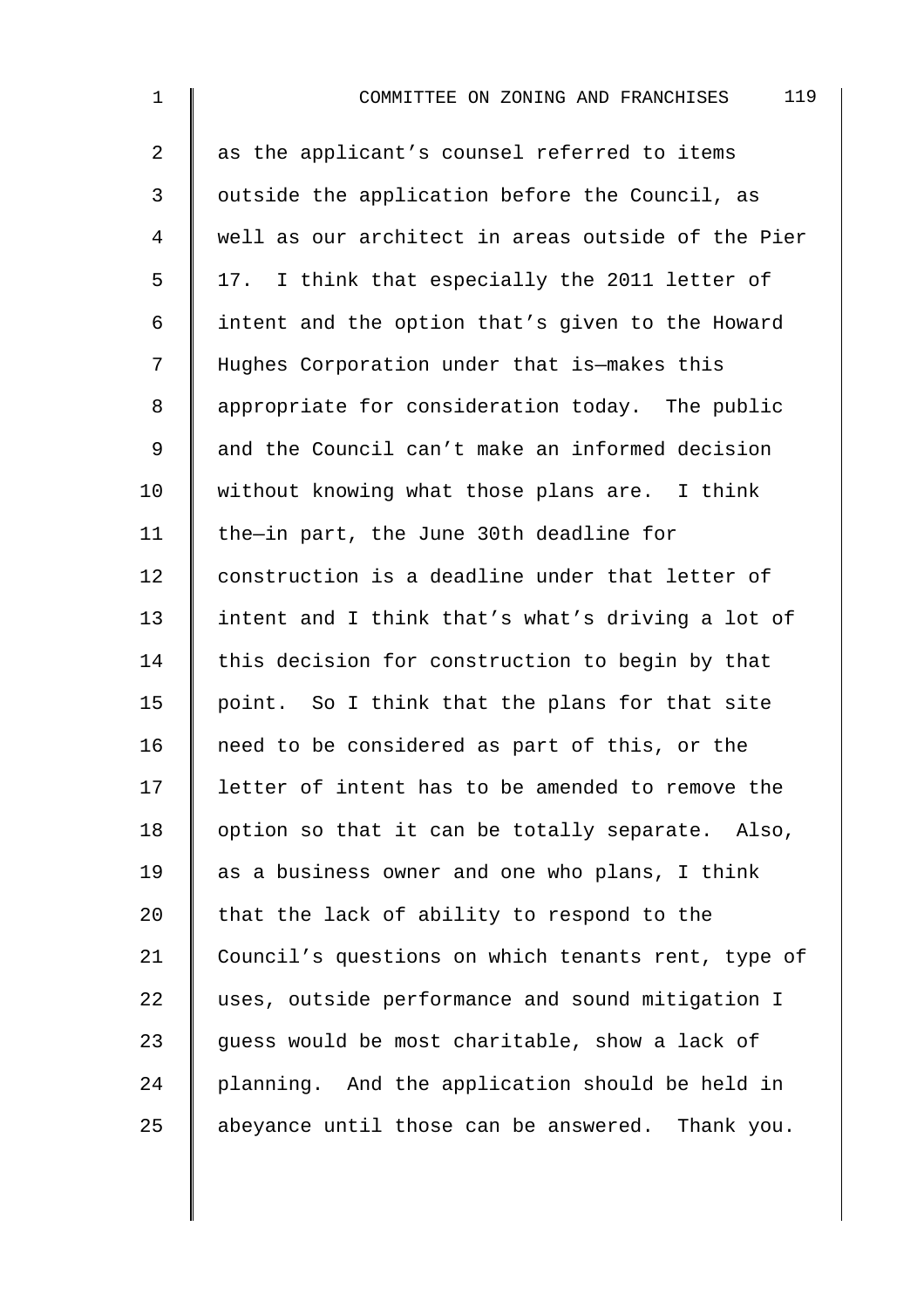| $\mathbf 1$    | 120<br>COMMITTEE ON ZONING AND FRANCHISES         |
|----------------|---------------------------------------------------|
| $\overline{2}$ | CHAIRPERSON WEPRIN: Okay. Thank                   |
| 3              | you very much. Council Member Chin, did you have  |
| 4              | something you want to add? All right no thank     |
| 5              | you-thank you very much. Okay. Great, thank you.  |
| 6              | We are now going to call a panel in favor. I      |
| 7              | would like to call Andrew Hallowick from the New  |
| 8              | York Building Congress, Tamara Rivera, with my    |
| $\mathsf 9$    | apologies, from the District Council of           |
| 10             | Carpenters, Devon Lemox from District Council 9   |
| 11             | and Jordan Eisenstat from Abne. And I don't know  |
| 12             | how many of them are here. I didn't realize that  |
| 13             | you were here instead of Steven McGinnis. Sorry   |
| 14             | Ms. Rivera. We have-Connie Chung from Downtown    |
| 15             | Alliance is here also. Connie, why don't you come |
| 16             | up and pull up one of the folding chairs, and     |
| 17             | we'll slip you in also in this panel as well. I   |
| 18             | would like to get them all out of the way.        |
| 19             | Whenever you're ready, Andrew, why don't you go   |
| 20             | first and whenever.                               |
| 21             | MR. ANDREW HALLOWICK: Good                        |
| 22             | afternoon Chairman and Council Member Chin, my    |
| 23             | name is Andrew Hallowick. I'm vice president at   |
| 24             | the New York Building Congress. We're a civic     |
| 25             | organization composed of the design, construction |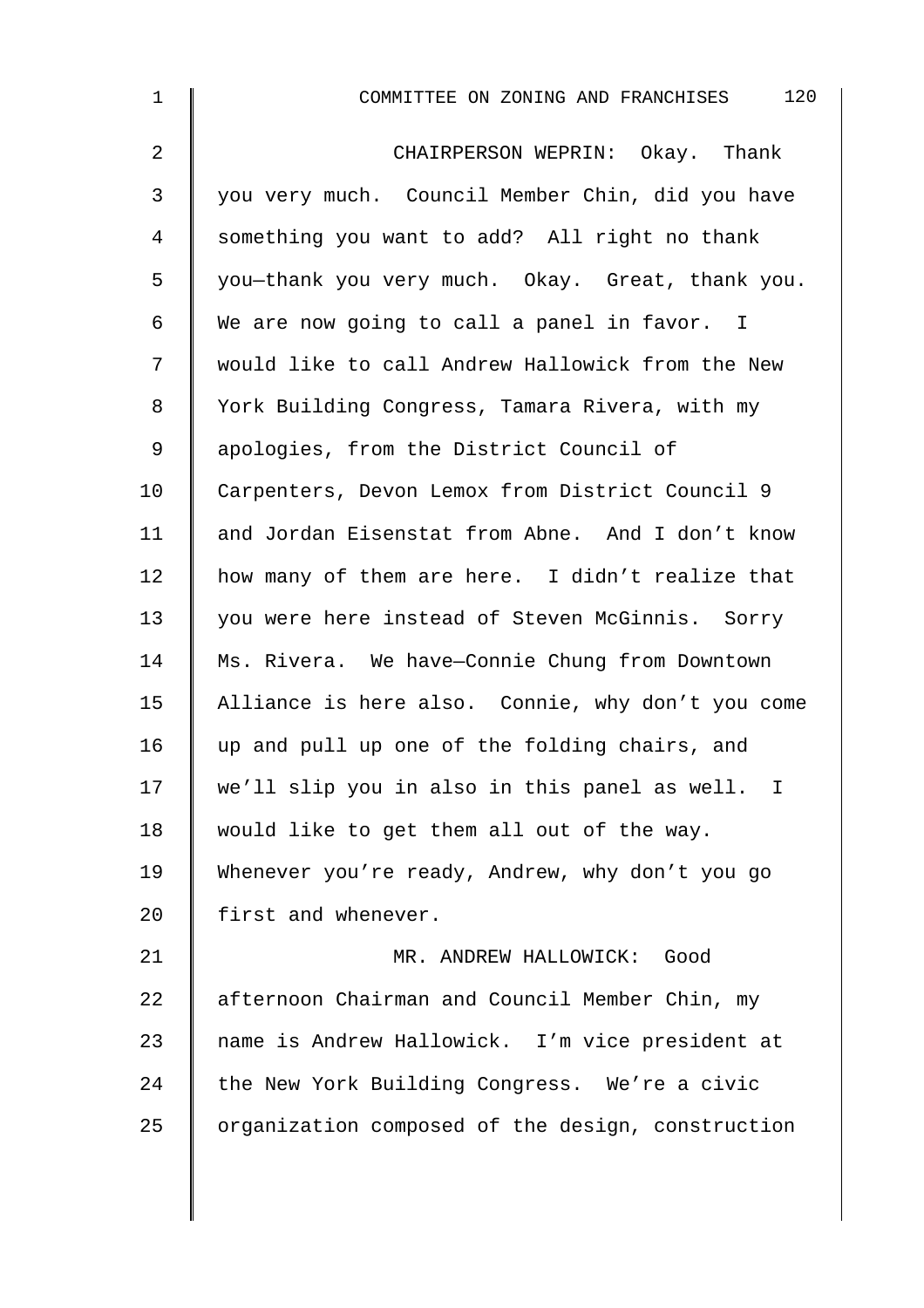2 || and real estate, and affiliated industries and we 3 | also pride ourselves as being a civic organization 4 that's deeply concerned in the economic 5 development and civic life of the city. And it's 6  $\parallel$  in that context that I want to endorse this 7 project and offer our strong support and seek your 8 | approval for it because after 30 years we'll be 9 | able-we've-the city has successfully found a 10 developer who is committed to creating a real 11 | anchor for this neighborhood which has been 12 | lacking. As a former employee, I used to work 13 downtown and, I mean, this is an opportunity for 14  $\parallel$  us to create a public square for the city that's 15 | going to sort of complement what's going on, on 16 the other side, near the World Trade Center site 17 Which has become a site for hundreds of thousands 18 | of tourists and will continue to be in the Hudson 19 | River part. This is sort of the complementary 20 side. Also, we're an economic development. We 21 Support economic development and it's a fact that  $22$  we need investment-private investment in this city 23  $\parallel$  from the real estate industry to create jobs, to  $24$   $\parallel$  create new facilities that are going to attract  $25$  tourists, businesses and residents. This is the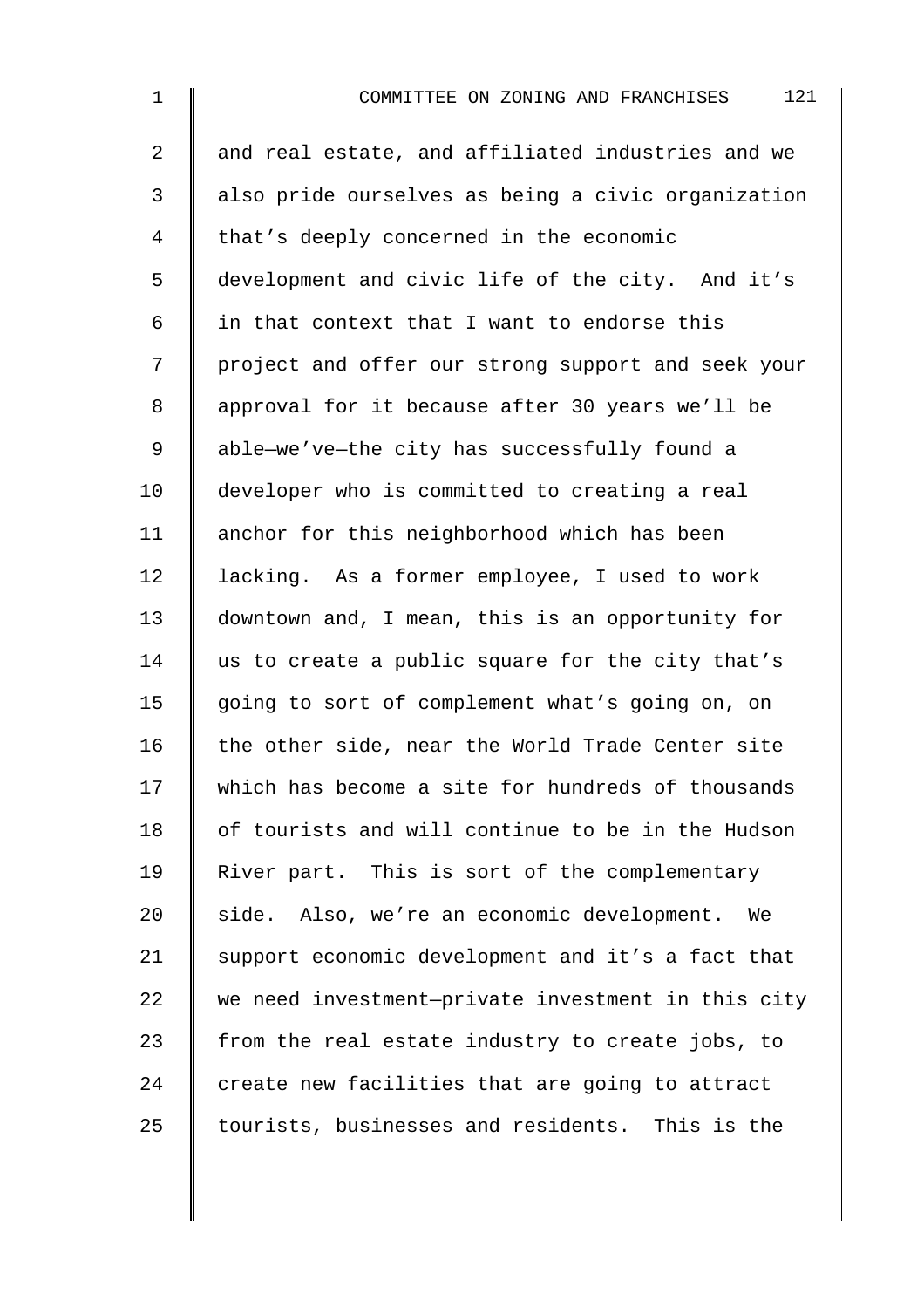| $\mathbf 1$    | 122<br>COMMITTEE ON ZONING AND FRANCHISES          |
|----------------|----------------------------------------------------|
| $\overline{2}$ | very kind of investment that really anchors the    |
| 3              | city and the kind of change that has under girded  |
| 4              | its success forever. So it's in that context that  |
| 5              | we seek your support and encourage you to approve  |
| 6              | it. Thank you.                                     |
| 7              | CHAIRPERSON WEPRIN: Thank you.                     |
| 8              | Ms. Rivera, state your name again, though.         |
| 9              | MS. TAMERA RIVERA: Good afternoon                  |
| 10             | Chair Weprin and members of the Subcommittee on    |
| 11             | Zoning and Franchise. My name is Tamera Rivera.    |
| 12             | I'm an 18 year member and council representative   |
| 13             | of the New York City and Vicinity District Council |
| 14             | of Carpenters, an organization representing eight  |
| 15             | locals and 25,000 members. I'm also a Manhattan    |
| 16             | resident and a member of Community Board 12 in     |
| 17             | Manhattan. As an organizer, I've been all around   |
| 18             | the five boroughs and I've seen many construction  |
| 19             | sites with contractors that are not accountable    |
| 20             | for their workers. I interview many workers on a   |
| 21             | day to day basis and sadly to find out that they   |
| 22             | have no benefits and receive substandard wages.    |
| 23             | There's a compound effect of workers not getting   |
| 24             | benefits because if the workers or their families  |
| 25             | are not covered by medical insurance, then the     |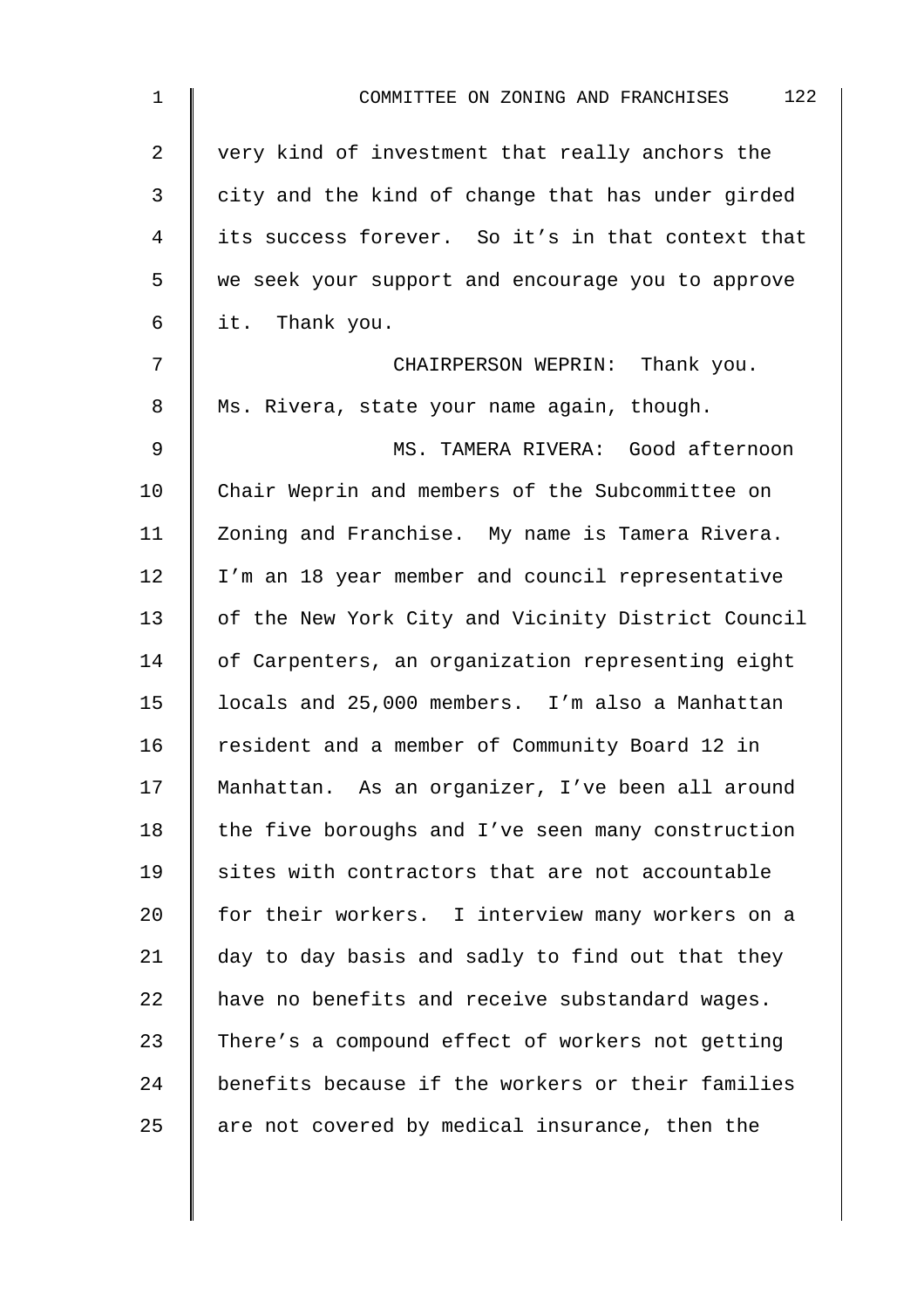| $\mathbf 1$    | 123<br>COMMITTEE ON ZONING AND FRANCHISES          |
|----------------|----------------------------------------------------|
| $\overline{2}$ | city has to pick up the tab. In most cases,        |
| $\mathsf{3}$   | personal protection equipment, are not always OSHA |
| 4              | approved and certifications are usually bought,    |
| 5              | not being trained. This, among other things, is    |
| 6              | what we usually see from irresponsible             |
| 7              | contractors. In contrast, the Howard Hughes        |
| 8              | Corporation has had a history of developing        |
| 9              | projects with responsible contractors and I'm      |
| 10             | confident the proposed Pier 17 redevelopment       |
| 11             | project will not be an exception. This project     |
| 12             | comes at a time when our industry is trying to     |
| 13             | bounce back to where it was before the downward    |
| 14             | economy hit New York City. By the summer of this   |
| 15             | year, there can be 350 responsible and good jobs   |
| 16             | with benefits created over the next two years.     |
| 17             | This will significantly help boost the local       |
| 18             | economy and it will help boost it now, right now.  |
| 19             | Furthermore, HHC has committed to a 15% MWBE       |
| 20             | contraction goal and will work with its general    |
| 21             | contractor and Non-traditional Employment for      |
| 22             | Women which I came from, to ensure that 10% of the |
| 23             | construction jobs are filed by women workers.      |
| 24             | CHAIRPERSON WEPRIN: Can you wrap                   |
| 25             | up?                                                |
|                |                                                    |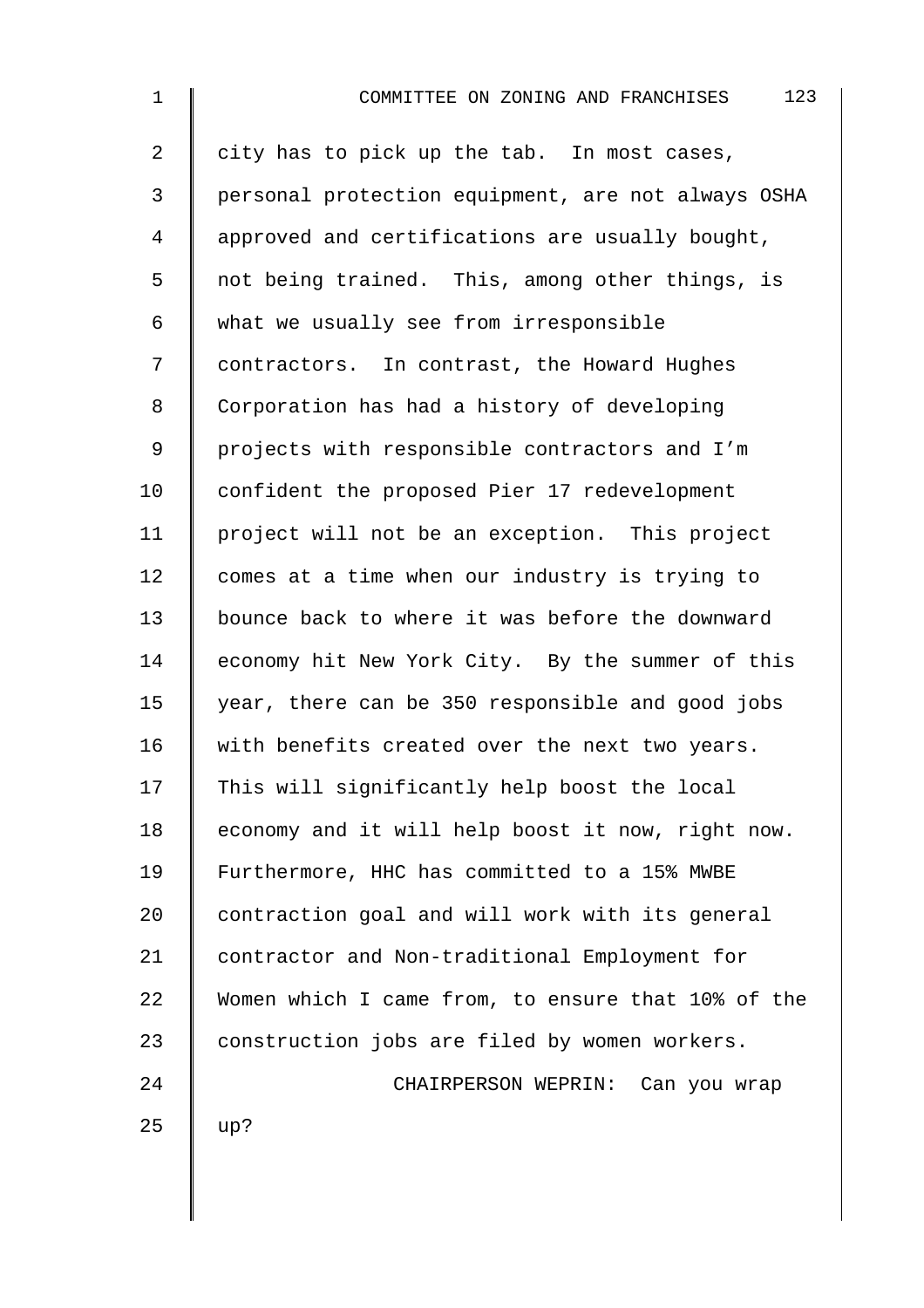| $\mathbf 1$    | 124<br>COMMITTEE ON ZONING AND FRANCHISES          |
|----------------|----------------------------------------------------|
| $\overline{2}$ | MS. RIVERA: And anyway, we look                    |
| 3              | forward to continue working with responsible       |
| 4              | developers such as HHC. Thank you very much.       |
| 5              | CHAIRPERSON WEPRIN: Thank you.                     |
| 6              | Appreciate that. Sorry about that.                 |
| 7              | MS. RIVERA: It's okay.                             |
| 8              | CHAIRPERSON WEPRIN: Go ahead sir.                  |
| 9              | Try to talk close to the mike because maybe that's |
| 10             | part of the problem here. You're pretty close and  |
| 11             | you've got a good voice. Go ahead.                 |
| 12             | MR. DEVON LOMAX: My name is Devon                  |
| 13             | Lomax. I represent District Council 9, Painters,   |
| 14             | Glass Workers and Allied Trades. We're in support  |
| 15             | of this project. As everyone knows, in the last    |
| 16             | couple of years the economy has been pretty bad,   |
| 17             | especially for construction workers. So these      |
| 18             | jobs would be really important to get a lot of our |
| 19             | members and members of the middle class, you know, |
| 20             | and women back to work and also the 10% threshold  |
| 21             | of getting the women onto these construction       |
| 22             | sites. I know that number will probably be a lot   |
| 23             | higher. The building trades, we work directly      |
| 24             | with new, so I'm looking forward to seeing that    |
| 25             | project go forward. Thank you.                     |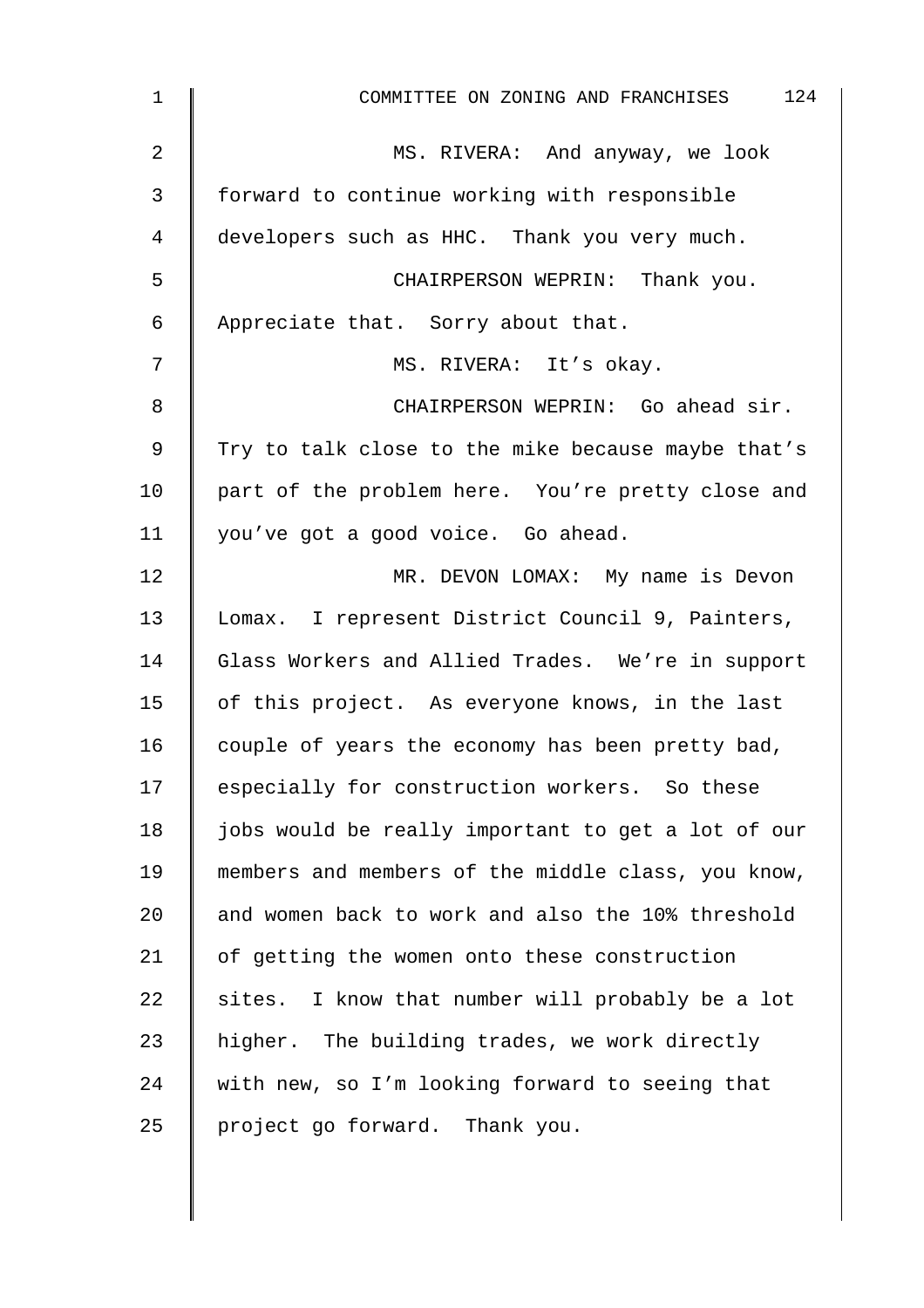| 1  | 125<br>COMMITTEE ON ZONING AND FRANCHISES          |
|----|----------------------------------------------------|
| 2  | CHAIRPERSON WEPRIN: Thank you,                     |
| 3  | sir. Very well done. Yes?                          |
| 4  | MR. JORDAN EISENSTAT: Good                         |
| 5  | afternoon. My name is Jordan Eisenstat, Deputy     |
| 6  | Director of the Association for a Better New York. |
| 7  | ABNY is one of New York's longstanding civic       |
| 8  | organizations, advocating for the policies,        |
| 9  | programs and projects to make New York a better    |
| 10 | place to live, work and visit. Over the past       |
| 11 | several years it's become abundantly clear that    |
| 12 | the current configuration of the South Street      |
| 13 | Seaport doesn't adequately serve the residents,    |
| 14 | workers or visitors of downtown. The plan to       |
| 15 | redevelop Pier 17 put forth by HHC, with the help  |
| 16 | of shop architects addresses all of those          |
| 17 | constituencies and it's a game changer for the     |
| 18 | east side of lower Manhattan. I'm going to skip    |
| 19 | through some of the details. We all strive to      |
| 20 | ensure that New York City streetscapes reflect the |
| 21 | balance between the olds and the new, the historic |
| 22 | and the modern, the past and the future. We        |
| 23 | believe that this plan successfully balances the   |
| 24 | historic character of the pier and the surrounding |
| 25 | neighborhood with the need for a new modern retail |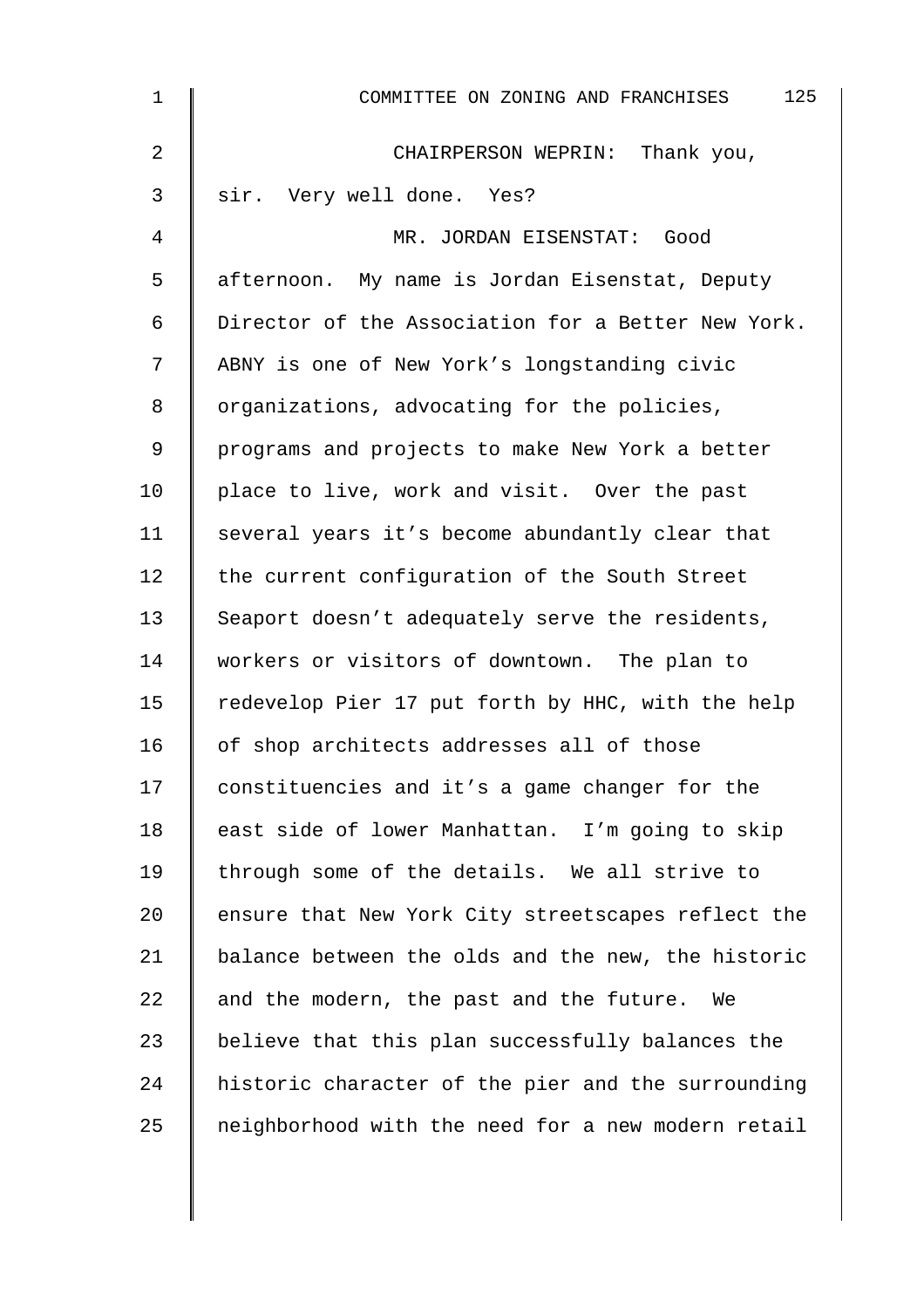2 Shopping experience for the local community. We 3 | also believe this represents an important economic 4 development opportunity for the city that we 5 cannot afford to pass up. We're grateful for the 6 vision and commitment that Howard Hughes has 7 | brought to the project and for their sensitivity 8 | to the needs of the local community. We believe 9 | Pier 17 renovation represents an historic 10 | opportunity to continue the momentum that's 11 | brought so much vibrancy back to this area of 12 | lower Manhattan. The plan will once again make 13 the seaport a world-class destination that serves 14 downtown's diverse populations, as well as the 15  $\parallel$  city at large. ABNY strongly supports the plan to 16 Tenovate and redevelop Pier 17. Thank you. 17 **CHAIRPERSON WEPRIN:** Thank you. 18 Wait, just let her finish. And Ms. Rivera? 19 || MS. CONNIE CHUNG: Good afternoon, 20 thank you Chairman Weprin, Council Member Chin, 21 and members of the Zoning and Franchise 22 Subcommittee. Thank you for the opportunity to  $23$  speak here today in support of the redevelopment 24 | of Pier 17. I'm Connie Chung, planning analyst 25 Weith the Alliance for Downtown New York, which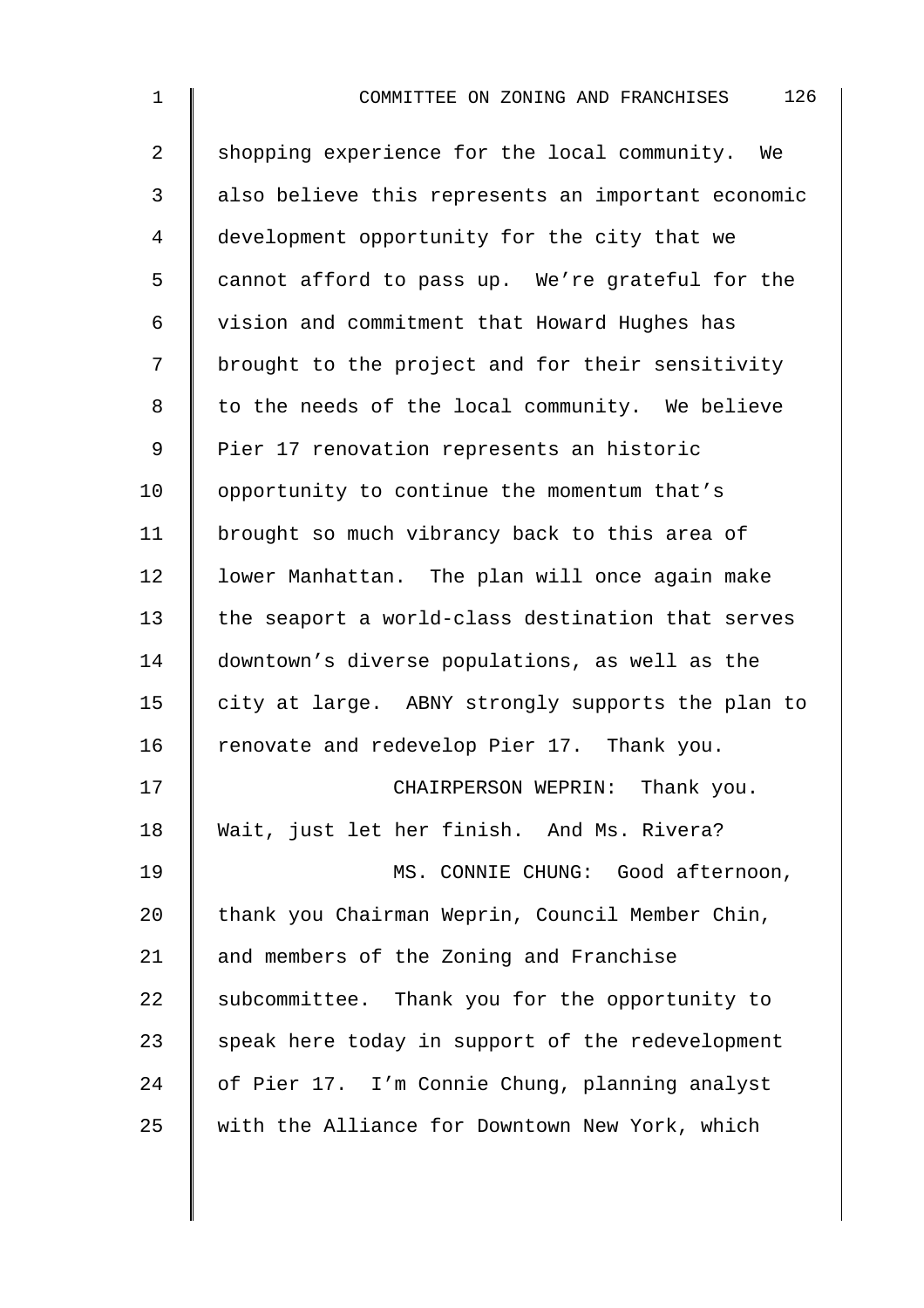| $\overline{a}$ | manages the business improvement district for      |
|----------------|----------------------------------------------------|
| $\mathfrak{Z}$ | lower Manhattan south of Chamber Street, roughly.  |
| $\overline{4}$ | Pier 17 is located outside of our district         |
| 5              | boundary, as you know. However, we wanted to       |
| 6              | voice our support publicly here today because the  |
| 7              | success of Pier 17 will be a benefit to our entire |
| $\,8\,$        | business district. It will create more open        |
| 9              | space, more retail opportunities, more jobs and    |
| 10             | increase local sales tax revenue. The redeveloped  |
| 11             | pier will be a compelling new destination to lower |
| 12             | Manhattan's 310,000 workers, 60,000 residents and  |
| 13             | an estimated 12 million visitors a year, but       |
| 14             | that's just a start. The new Pier 17 will connect  |
| 15             | people to the entire lower Manhattan waterfront    |
| 16             | experience, complementing the necklace of          |
| 17             | esplanades, green space and pavilions that now     |
| 18             | stretches along the East River down to pier A in   |
| 19             | the Battery and the Hudson Waterfront Park.<br>It  |
| 20             | will give visitors even more reasons to come to    |
| 21             | lower Manhattan and more reasons to stay. The      |
| 22             | benefits will reach beyond our waterfront. A       |
| 23             | revitalized Pier 17 will drive foot traffic into   |
| 24             | the Water Street corridor, giving the area a much  |
| 25             | needed consumer boost, particularly given the      |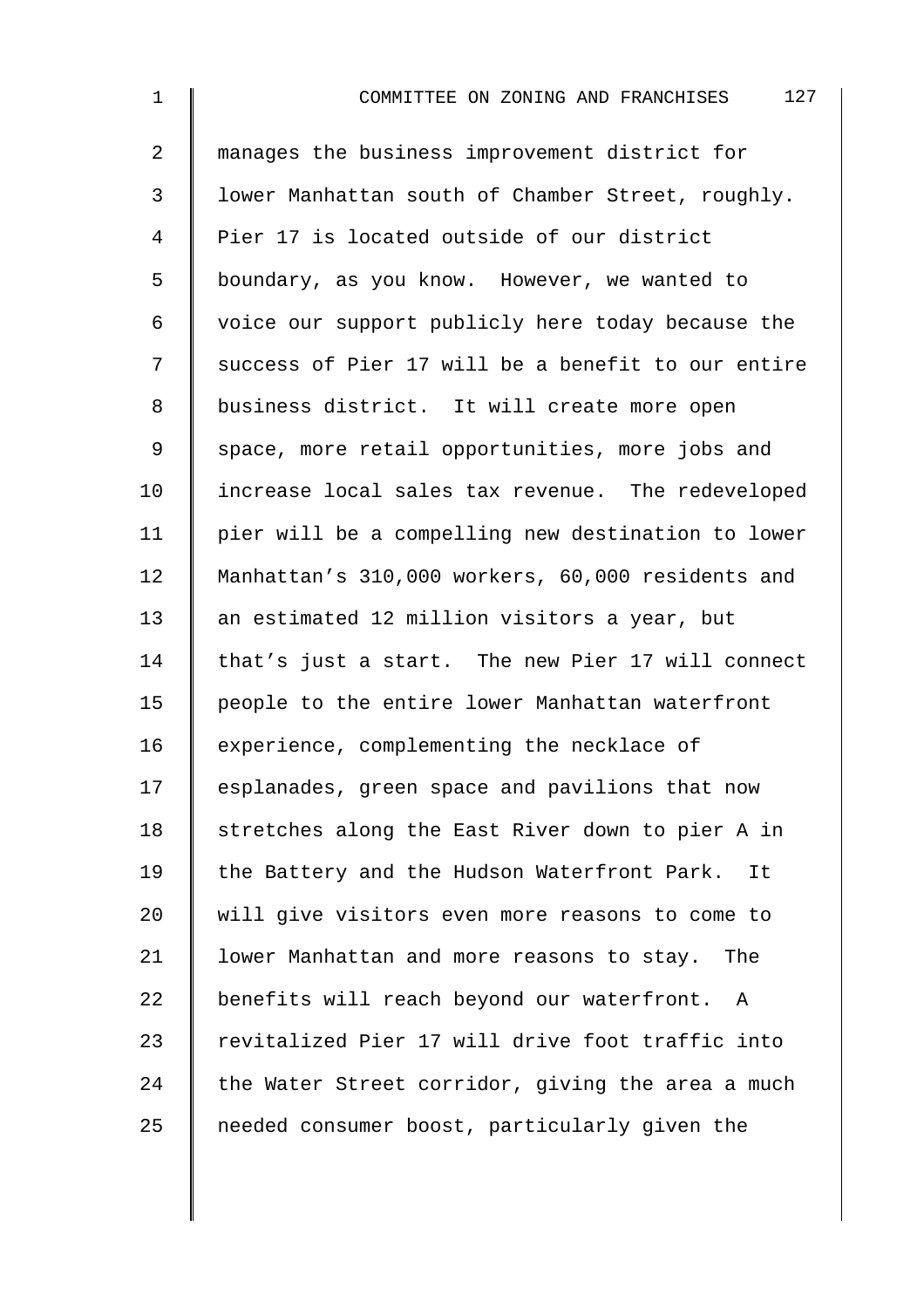2 effects of the recent Hurricane Sandy. Anchored 3 by the seaport to the north and Battery Park to 4 | the south, the Water Street corridor is lower 5 Manhattan's premier commercial boulevard, with 6 70,000 workers, 19 million square feet of office 7 Space and 12,000 nearby residents. But if Water 8 Street is to keep up with the rest of the 9 district's metamorphosis as a 24/7 live, work, 10 | visit neighborhood, it must develop more dining  $11$  and retail options and a street life that bustles 12 beyond business hours. A revitalized Pier 17 and 13 a more pedestrian friendly Water Street will 14  $\parallel$  create the foot traffic that can make this happen. 15  $\parallel$  So will redevelopment of the Battery Maritime 16 Building near the south end of the Water Street 17 Corridor. Current plans by the  $-$  - family and the 18 | Dermot company will create a boutique hotel, a 19 Specialty foods market and rooftop restaurant. 20 Downtown Alliance believes the plans for Pier 17 21 will provide a strong economic benefit for lower 22 | Manhattan and New York City and will become an 23 | important link in a reconnected East River 24 waterfront. We are happy to support this project 25  $\parallel$  in front of the City Council today. Thank you.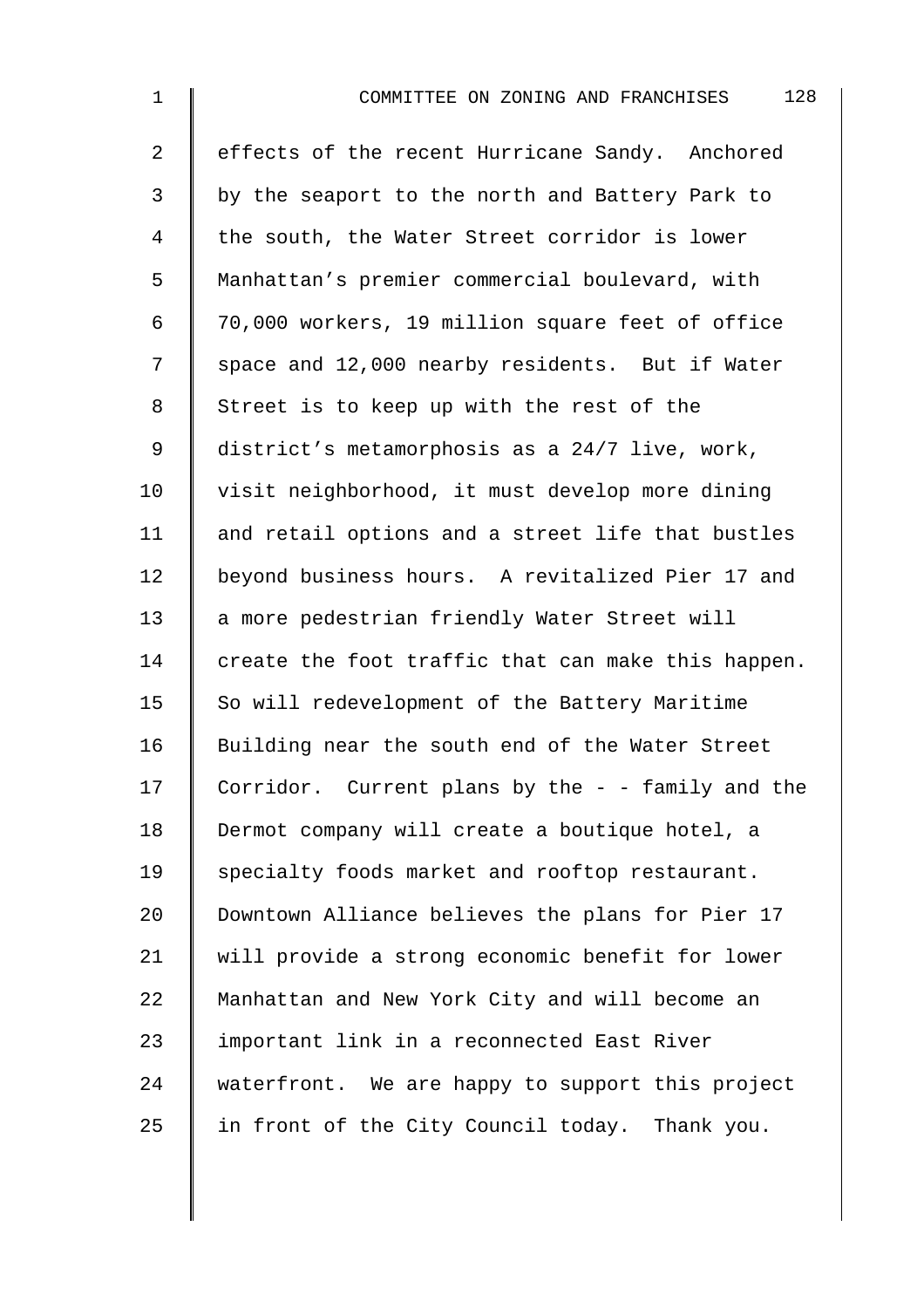| 1  | COMMITTEE ON ZONING AND FRANCHISES 129            |
|----|---------------------------------------------------|
| 2  | CHAIRPERSON WEPRIN: Thank you Ms.                 |
| 3  | Chung. Thank you very much, thank you all very    |
| 4  | much and we appreciate your time and patience.    |
| 5  | Take that. All right. I would like to now call    |
| 6  | the following panel in opposition, David Sheldon, |
| 7  | Anna Dunn-there are only three here. Do you have  |
| 8  | another one? Jimmy Carbone, is it, and Tracy Lee. |
| 9  | I realize we may have lost some people here, so   |
| 10 | let's make sure we have four people. One, two.    |
| 11 | Rob, we might need more. Is Anna here? Anna       |
| 12 | Dunn? Okay. That's Anna Dunn and that's Tracy     |
| 13 | Lee. Who are we missing, Anna? Is your name       |
| 14 | Tracy?                                            |
| 15 | MS. TRACY LEE: Yes.                               |
| 16 | CHAIRPERSON WEPRIN: All right. So                 |
| 17 | Anna Dunn, no?                                    |
| 18 | MALE VOICE: Anna left.                            |
| 19 | CHAIRPERSON WEPRIN: Okay. Anna                    |
| 20 | had to leave. So how about Analine Dinkleman? I   |
| 21 | know you have a co-person. Emily Battle is here,  |
| 22 | too. I don't know. Are you guys together?         |
| 23 | MS. EMILY BATTLE: I'm Emily                       |
| 24 | actually.                                         |
| 25 | CHAIRPERSON WEPRIN: Okay. I won't                 |
|    |                                                   |
|    |                                                   |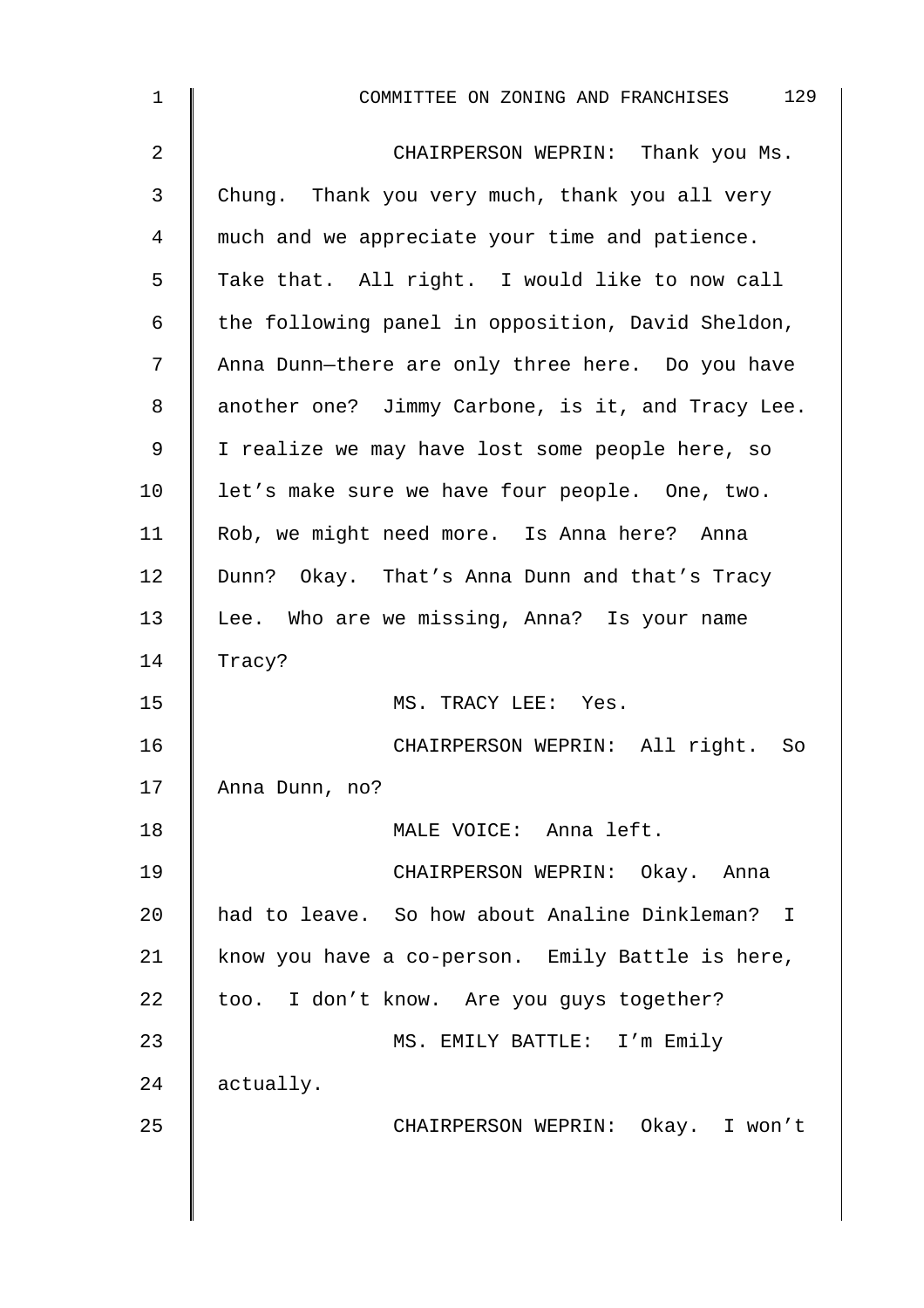| 1  | 130<br>COMMITTEE ON ZONING AND FRANCHISES          |
|----|----------------------------------------------------|
| 2  | ask. So she left, the other person? Okay. All      |
| 3  | right. So again, try to speak directly in the      |
| 4  | mike. I think it's partially I'm not hearing well  |
| 5  | today, either. But a lot of things seem very       |
| 6  | muffled. Whoever goes first, you guys decide,      |
| 7  | gentlemen, ladies? Chivalry is not dead. The       |
| 8  | gentlemen are passing it to the ladies. And state  |
| 9  | your name and try to keep it within two minutes if |
| 10 | you can, please.                                   |
| 11 | MS. BATTLES: My name is Emily                      |
| 12 | Battles and I'm here on behalf of Analine          |
| 13 | Dinkleman, who owns and operates Wall Street       |
| 14 | Locks, which is a New York City walking tour       |
| 15 | company which focuses solely on lower Manhattan's  |
| 16 | history, the neighborhood and its landmarks and    |
| 17 | museums. I would like to speak about the           |
| 18 | significance of two city owned landmarks, the      |
| 19 | Fulton Fish tin building and the New Market        |
| 20 | Building. The markets are part of a centuries old  |
| 21 | addition. Long before the construction of the FDR  |
| 22 | Drive, or even the Brooklyn Bridge, the Fulton     |
| 23 | Market was the largest and most important food     |
| 24 | showcase in greater New York. Commercial           |
| 25 | development will promise employment and tax        |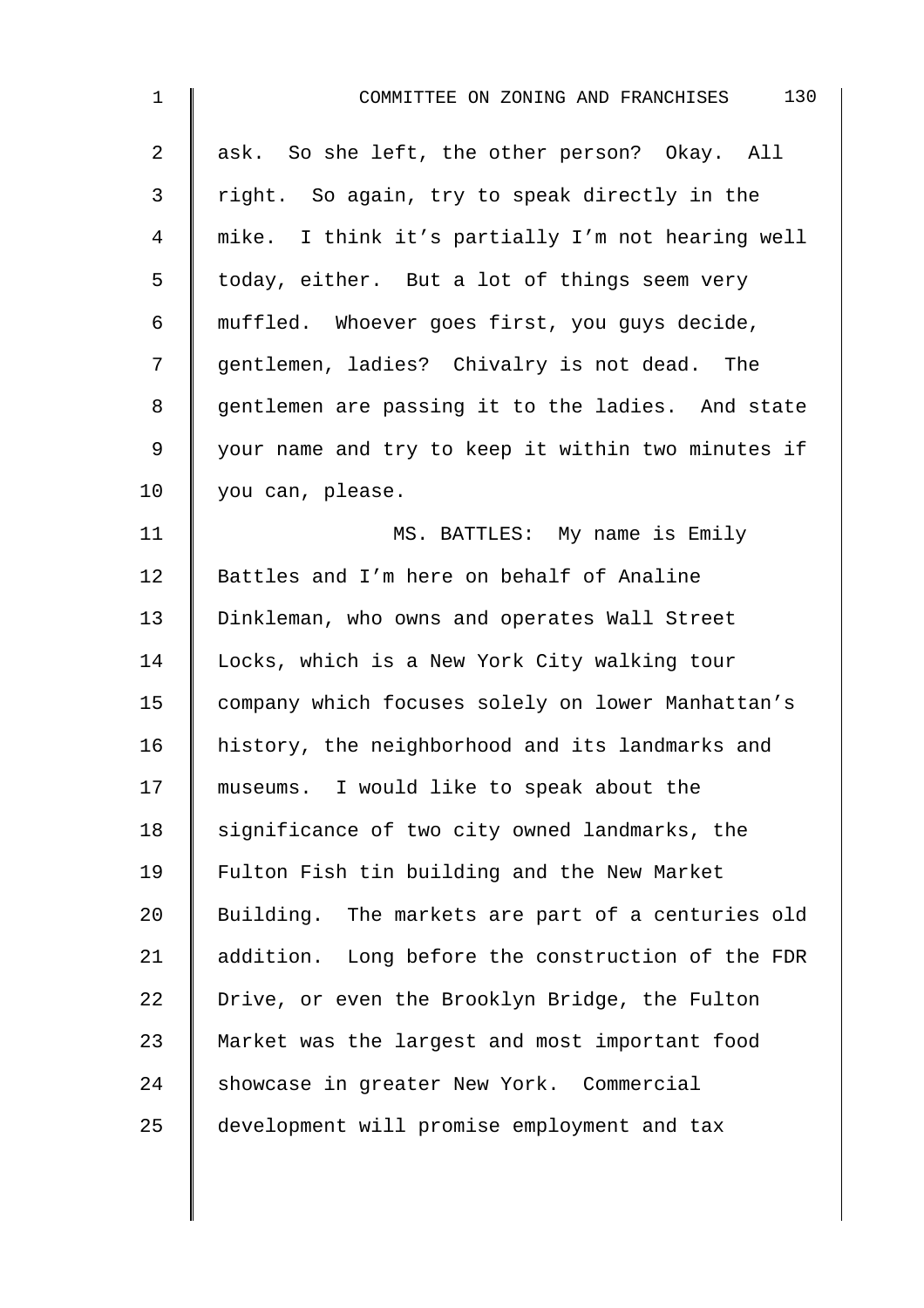| $\mathbf 1$    | 131<br>COMMITTEE ON ZONING AND FRANCHISES           |
|----------------|-----------------------------------------------------|
| $\overline{2}$ | dollars to this city, but it also must do justice   |
| 3              | to the neighborhood storied past. Will the          |
| 4              | development by the HCC or any corporation in the    |
| 5              | future be sensitive the history of the area?<br>The |
| 6              | tin building and the New Market Building are of     |
| 7              | historic significance. They could be restored and   |
| 8              | dedicated as new wholesale and retail markets. We   |
| 9              | must protect and preserve these buildings. The      |
| 10             | high line development has transformed the meat      |
| 11             | packing district into a premier New York            |
| 12             | destination. The tin building and new market        |
| 13             | buildings can do that for the seaport area as       |
| 14             | well. It can anchor the South Street Seaport as     |
| 15             | another premier destination for New York City       |
| 16             | natives and visitors from around the world as       |
| 17             | well. Thank you.                                    |
| 18             | CHAIRPERSON WEPRIN: Thank you.                      |
| 19             | Ms. Lee? Please state your name again, though.      |
| 20             | MS. TRACY: I'm Tracy Lee,                           |
| 21             | cofounder of Lone Star Taco. I'm a vendor at New    |
| 22             | Amsterdam Market. Every Sunday we carved out a      |
| 23             | bit of space in a parking lot to set up Lone Star   |
| 24             | Taco. And I interacted with hundreds of people      |
| 25             | from all over, neighborhood residents, east-        |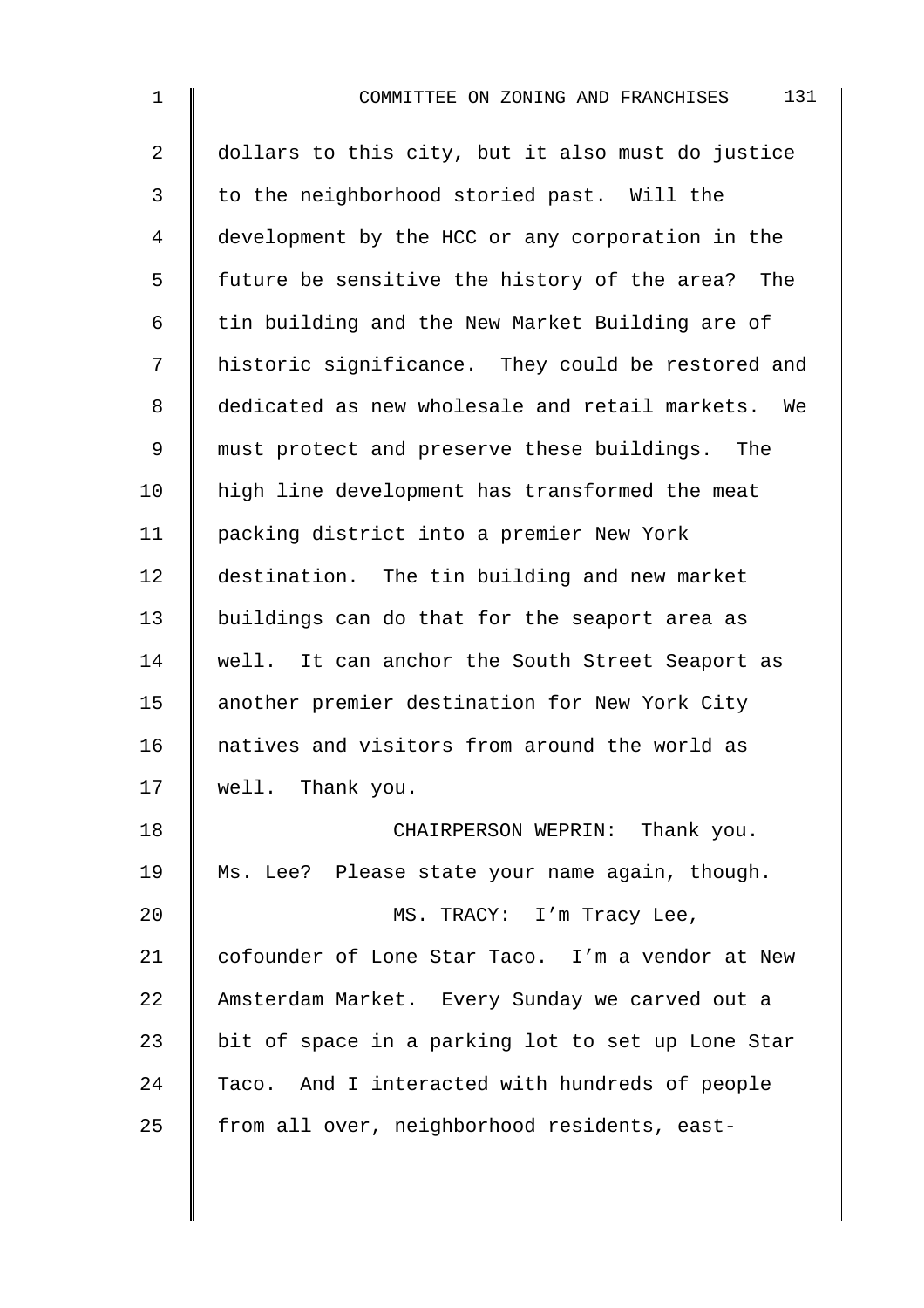| $\mathbf 1$ | 132<br>COMMITTEE ON ZONING AND FRANCHISES          |
|-------------|----------------------------------------------------|
| 2           | siders, Jersey-ites and out-of-towners. People     |
| 3           | still feel a draw to this place whether for New    |
| 4           | Amsterdam Market, the history, being on the water, |
| 5           | catching a ferry, taking a bike ride. I began to   |
| 6           | sense how vibrant the seaport had been in the past |
| 7           | and the potential of what it could be. How does    |
| 8           | one create a sense of place and identity? How      |
| 9           | does one place gain momentum and turn into         |
| 10          | something lively and vital while another withers   |
| 11          | away? Through being involved with New Amsterdam    |
| 12          | Market, I can see how one person, then a small     |
| 13          | group of people can slowly gain consensus and      |
| 14          | bring a community together to the point where      |
| 15          | there is the possibility to sway forces larger     |
| 16          | than ourselves. I'm part of this community now,    |
| 17          | and the future of this community is going to have  |
| 18          | a citywide impact for decades to come. If New      |
| 19          | York is a world-class city, where is our permanent |
| 20          | market? Who are we and where do we-and who do we   |
| 21          | want to be? We don't support the plan that HHC is  |
| 22          | proposing because it is not in the best interest   |
| 23          | of the public and small businesses such as         |
| 24          | ourselves, and I ask that you consider your        |
| 25          | decision with a holistic view.                     |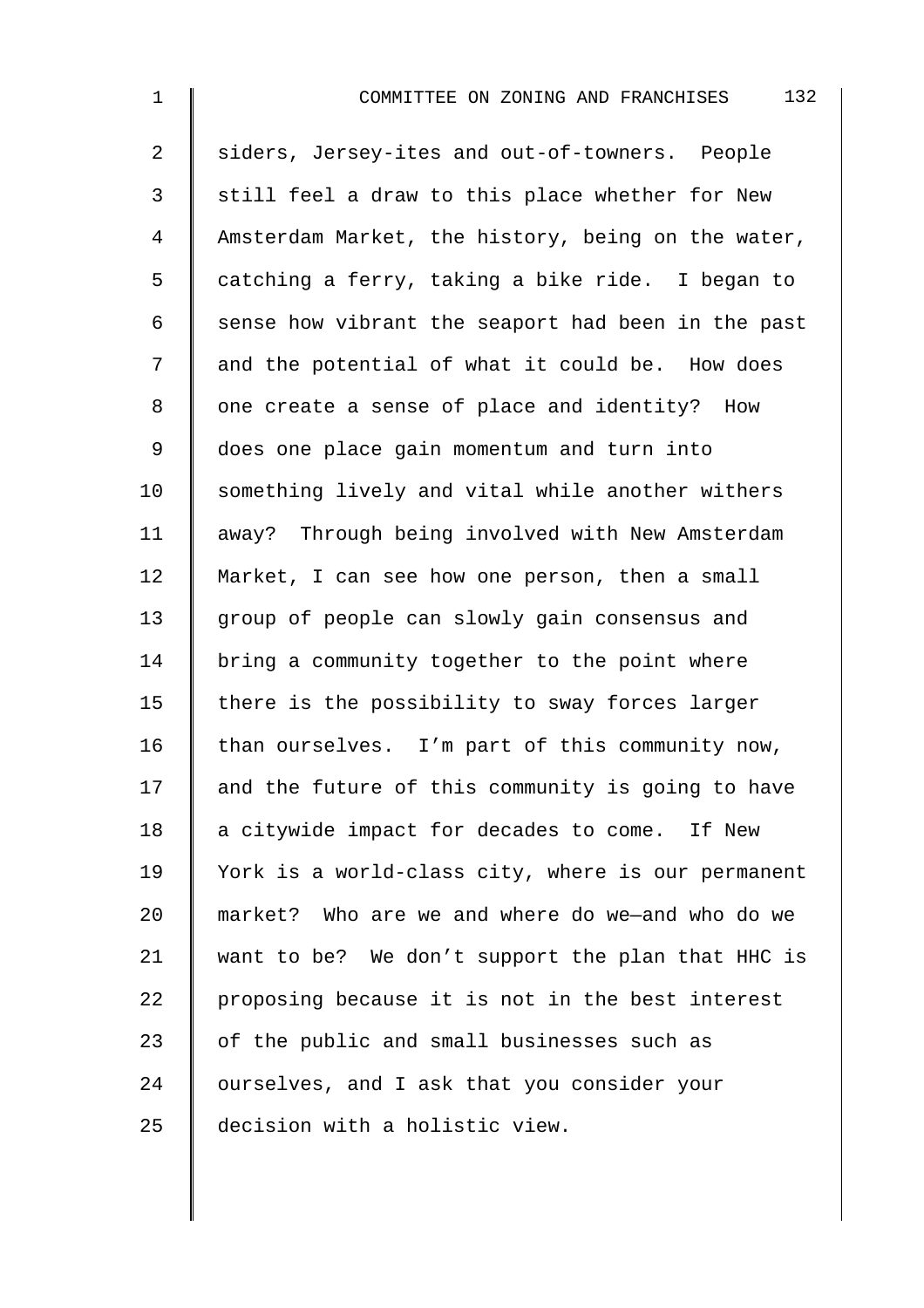| 1              | COMMITTEE ON ZONING AND FRANCHISES 133             |
|----------------|----------------------------------------------------|
| $\overline{2}$ | CHAIRPERSON WEPRIN: Thank you very                 |
| 3              | much, Ms. Lee. Very well done.                     |
| 4              | MR. JIMMY CARBONI: Hello. My name                  |
| 5              | is Jimmy Carboni. I'm a restaurant owner in the    |
| 6              | East Village. I've been active in many downtown    |
| 7              | community groups, arch groups and non-profits,     |
| 8              | including - - Tribeca. And for many years I was a  |
| 9              | participating vendor at the New Amsterdam Market.  |
| 10             | I'm just here to speak for the record, that's why  |
| 11             | I'm here now. I think that Robert LaValva and the  |
| 12             | South Street Seaport Museum have expressed my      |
| 13             | views and I'm just here to support them. And I     |
| 14             | think that we should oppose the rezoning until we  |
| 15             | have more information. Thank you.                  |
| 16             | CHAIRPERSON WEPRIN: Thank you.                     |
| 17             | And that's-Jimmy's Number 43. Is that what it's    |
| 18             | called?                                            |
| 19             | MR. CARBONI: Yes, thank you.                       |
| 20             | CHAIRPERSON WEPRIN: Okay, thanks.                  |
| 21             | MR. DAVID SHELDON: Good afternoon,                 |
| 22             | thank you for this opportunity to speak. I am      |
| 23             | here today because as we have heard from Howard    |
| 24             | Hughes Corporation here and as we have read in its |
| 25             | letter of intent, it regards this project as part  |
|                |                                                    |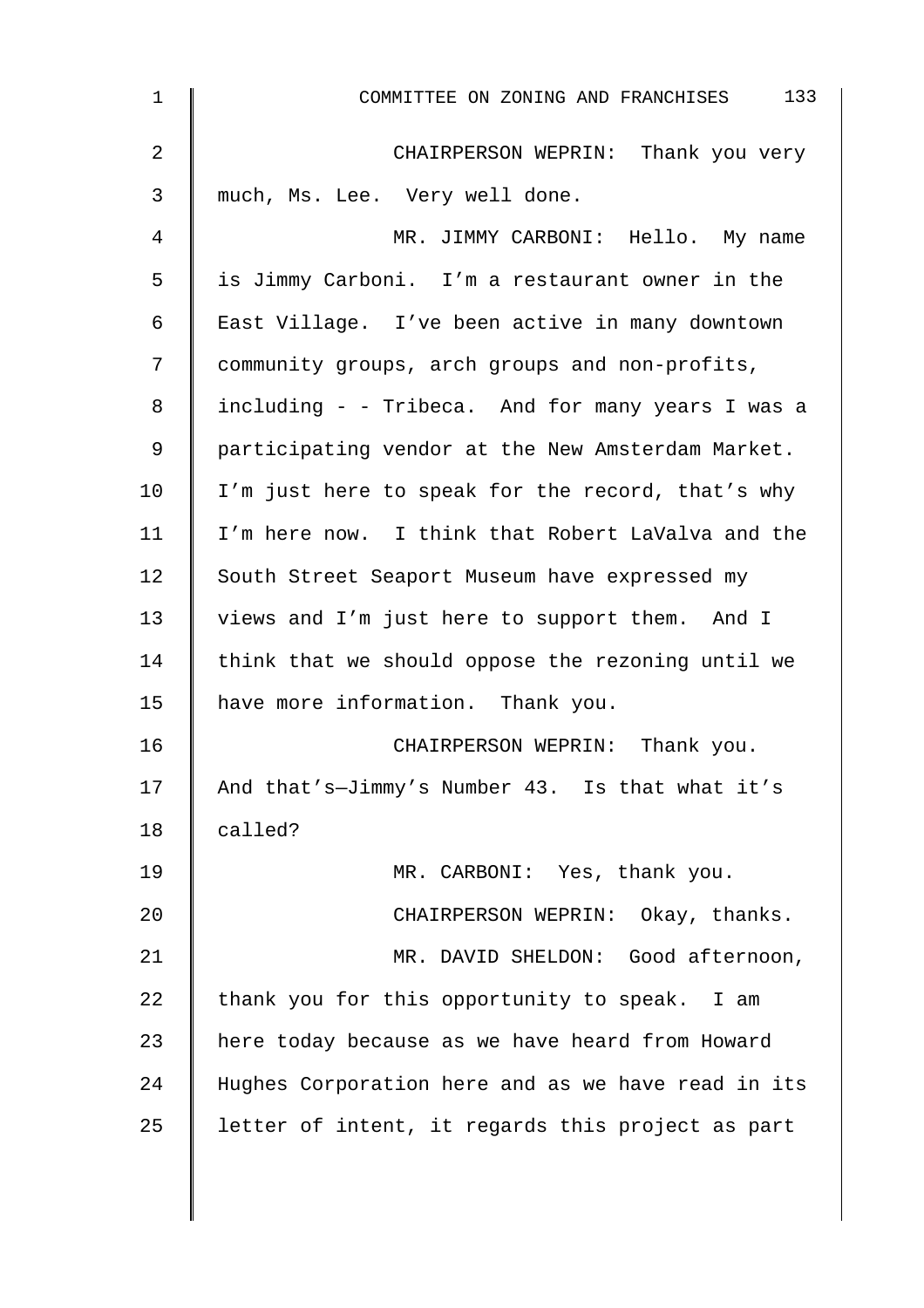| $\mathbf 1$ | 134<br>COMMITTEE ON ZONING AND FRANCHISES          |
|-------------|----------------------------------------------------|
| 2           | of a larger project for the seaport district as a  |
| 3           | whole. My name is David Sheldon. I'm a volunteer   |
| 4           | and part time crew member on the South Street      |
| 5           | Seaport Museum's Schooner, Pioneer. Yearly we      |
| 6           | have commemorated Walt Whitman's poem, "Crossing   |
| 7           | Brooklyn Ferry" with a reading as we hold our      |
| 8           | position in the original ferry course on the East  |
| $\mathsf 9$ | River. Whitman writes of all that he sees and      |
| 10          | experiences in that crossing, and looking ahead    |
| 11          | for generations, asks that we do the same.<br>In   |
| 12          | that moment of our common experience, time and     |
| 13          | distance vanishes for him as it does for us. We    |
| 14          | find ourselves with Whitman, to be part of         |
| 15          | something larger and deeper than our single lives, |
| 16          | yet this is a part of ourselves as well. This is   |
| 17          | not mysterious. It is something we all know.<br>In |

18  $\parallel$  a quiet moment on a cobblestone street at any 19 | moment we feel that we might sense what was 20  $\parallel$  experienced here a hundred years ago. In the 21 | historic district, one sees a wood carver, Sol 22 | Polici [phonetic], at work on a figurehead for a 23  $\parallel$  ship that will cross oceans. One walks into a 24 shop and orders printing from a press that works 25  $\parallel$  as it did generations ago. One sails on a boat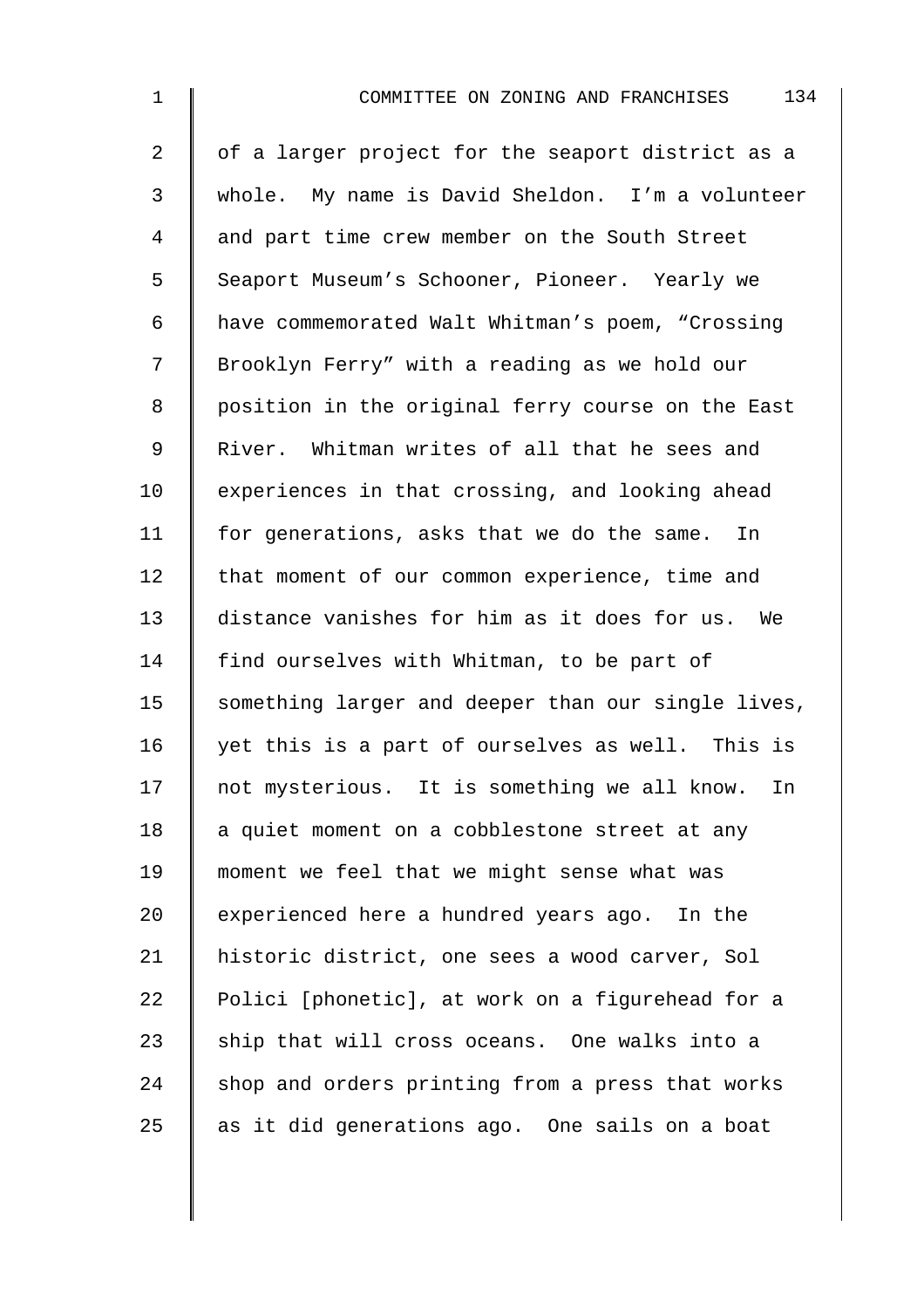| 1              | 135<br>COMMITTEE ON ZONING AND FRANCHISES          |
|----------------|----------------------------------------------------|
| $\overline{2}$ | with a crew busy at the same work a crew has       |
| 3              | always done to make such a boat sail. On these     |
| 4              | streets, in the shadow of these buildings one      |
| 5              | looks on the river and senses this slip of time as |
| 6              | real as the present and as the food in the market. |
| 7              | In this city that seeks to rebuild itself,         |
| 8              | seemingly every day, in a mass media culture that  |
| 9              | seeks to invent our world hold for us with each    |
| 10             | hour, let us keep this living experience of our    |
| 11             | history, of ourselves, for ourselves and for those |
| 12             | that come after. Thank you.                        |
| 13             | CHAIRPERSON WEPRIN: Nicely timed.                  |
| 14             | Thank you. Thank you all very much. We do          |
| 15             | appreciate your testimony and thank you for coming |
| 16             | down and taking time out of your day. Thank you.   |
| 17             | I want to mention that Jill Drury was here in      |
| 18             | opposition, but couldn't stay and is not speaking. |
| 19             | She lives on Franklin Street. I would like to      |
| 20             | call this following panel in favor of the project. |
| 21             | Marco Paranella, Neighborhood Merchants'           |
| 22             | Association; John Ranagan from Paris Café; James   |
| 23             | Winter-Witner and Erica Del Rosario. Any of them   |
| 24             | here? One? We're going to give you company.        |
| 25             | Don't worry. Two? Come, did I call you? I'm        |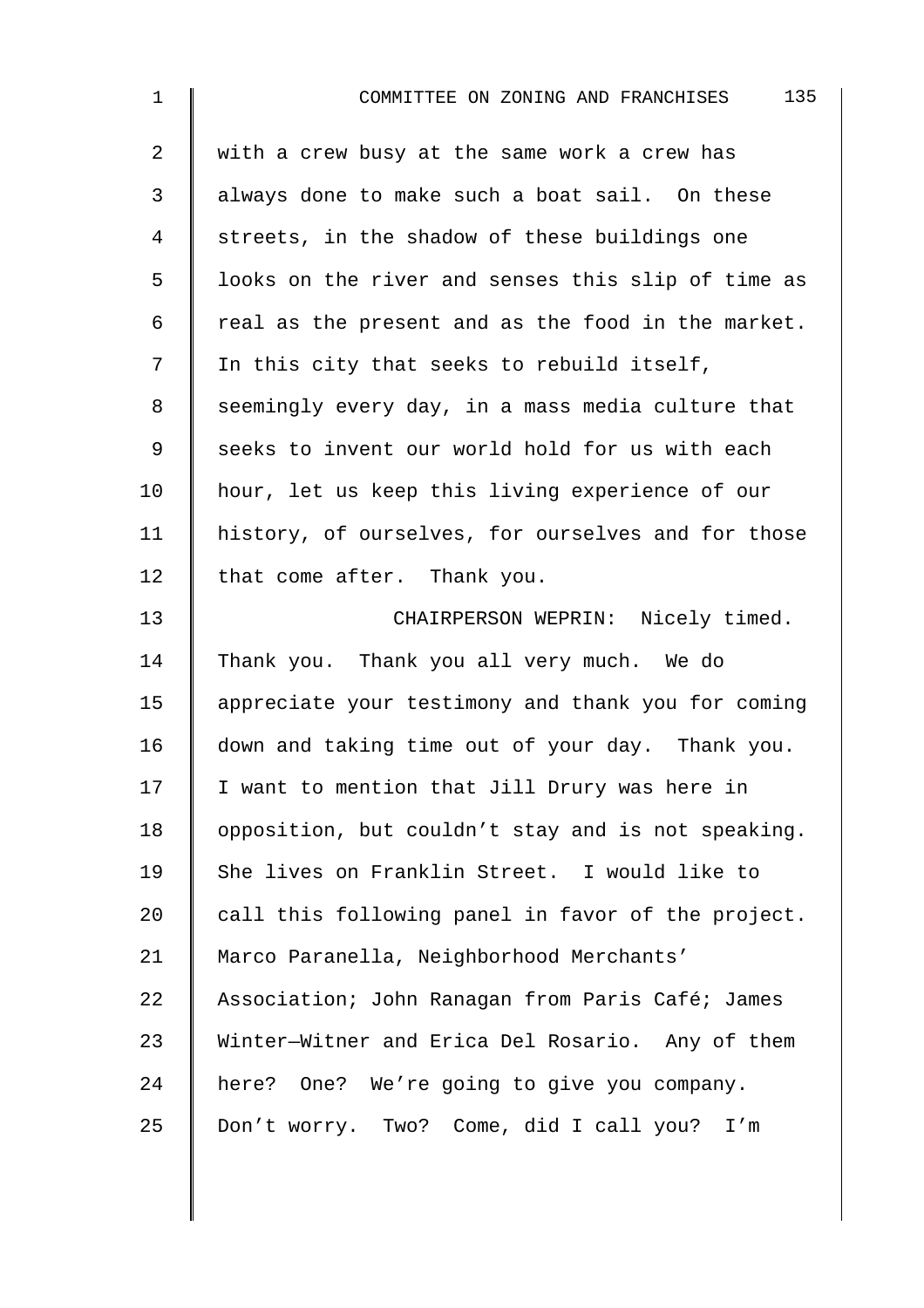| $\mathbf{1}$    | 136<br>COMMITTEE ON ZONING AND FRANCHISES         |
|-----------------|---------------------------------------------------|
| $\overline{2}$  | sorry. I'm having a hard time communicating       |
| 3               | myself. What's the matter?                        |
| 4               | MALE VOICE: I think I put myself                  |
| 5               | down as against.                                  |
| 6               | CHAIRPERSON WEPRIN: All right.                    |
| 7               | Well you did, actually. You got mixed in there.   |
| 8               | That's okay. You'll testify against now. Evelyn   |
| $\mathsf 9$     | Symous. I saw her before. She had to leave?       |
| 10 <sub>1</sub> | You're going to what? Oh, you're here with        |
| 11              | Evelyn?                                           |
| 12              | FEMALE VOICE: Yes.                                |
| 13              | CHAIRPERSON WEPRIN: Okay, I didn't                |
| 14              | see her there. You know, full disclosure, I've    |
| 15              | known Evelyn for a long, long time. Brian Sweeny. |
| 16              | Are you here, Brian Sweeny? Yes or no? There's a  |
| 17              | split decision on Brian Sweeny. Tammy Kurtz?      |
| 18              | They were here in favor. Again, I can't blame     |
| 19              | that people have other responsibilities, so I     |
| 20              | understand. Blakely Braniff? No? If I call your   |
| 21              | name, just call out that you're here? Clive       |
| 22              | Burrow? Clive, yes? Okay. Okay. Ms. Chin, I'm     |
| 23              | going to leave you in charge for a few seconds.   |
| 24              | You guys just start, whoever goes first. I'm just |
| 25              | going to run to the restroom. I'll be right back. |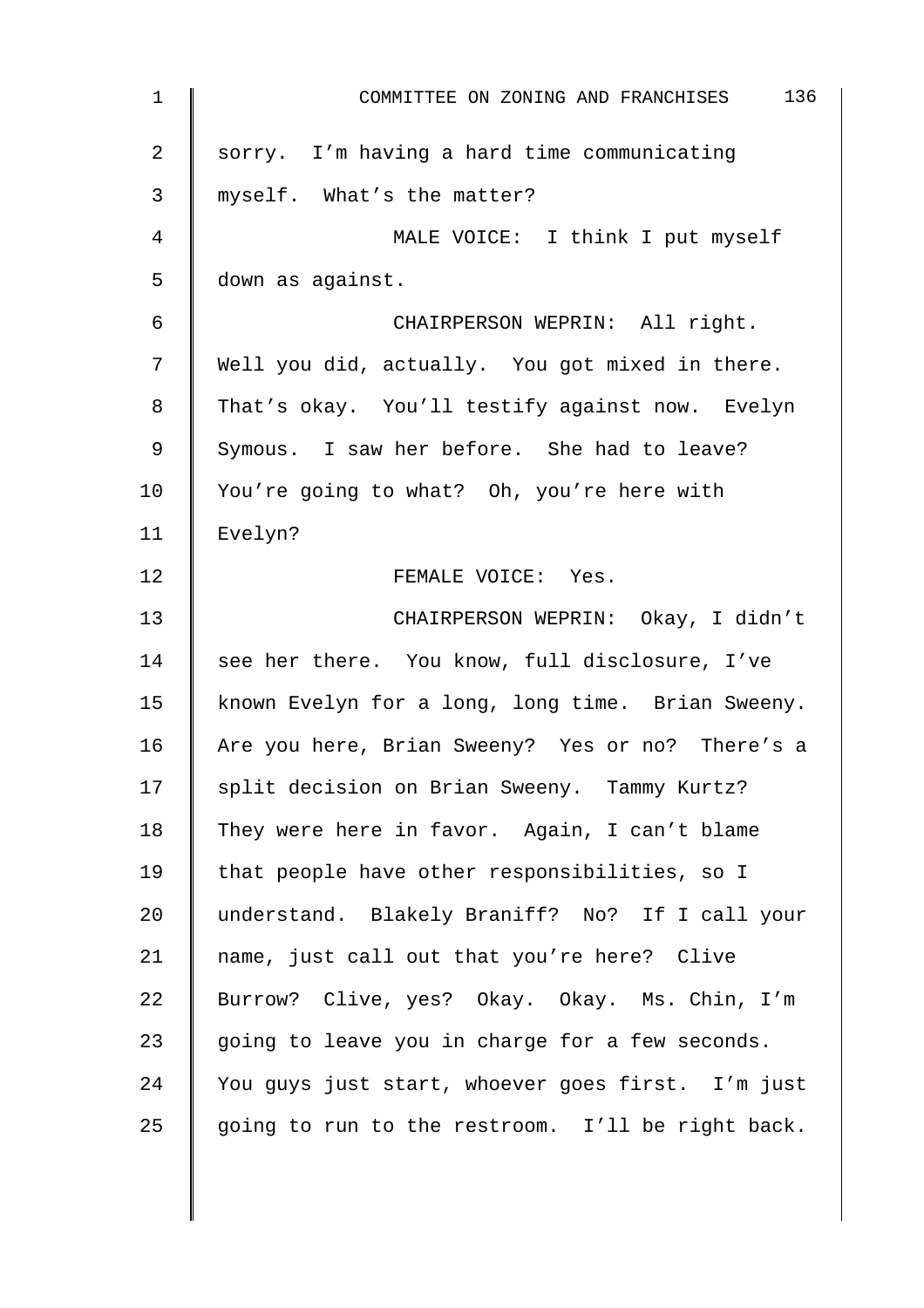| $\mathbf 1$    | 137<br>COMMITTEE ON ZONING AND FRANCHISES          |
|----------------|----------------------------------------------------|
| $\overline{a}$ | The Council is here with Ms Chin and you guys can  |
| 3              | go from person to person. I'll be right back.      |
| 4              | MR. MARCO PATANELLA: Me? Hi                        |
| 5              | Chairman Weprin, committee members. Good           |
| 6              | afternoon. I'm Marco Patanella, acting director    |
| 7              | of the Seaport Neighborhood Merchants' Association |
| 8              | and I would like to read a brief statement on      |
| 9              | behalf of our local group. As seaport merchants,   |
| 10             | we support both the redevelopment of Pier 17, as   |
| 11             | well as a permanent home for the New Amsterdam     |
| 12             | Market. We see both as integral parts of a         |
| 13             | revitalized pier that draws repeat visitors,       |
| 14             | better serving the burgeoning families living in   |
| 15             | downtown as well as drawing from residents from    |
| 16             | across the boroughs. We embrace inventive          |
| 17             | development of the seaport is equally vital not    |
| 18             | only to the recovery of local business, but also   |
| 19             | to the long term growth of the neighborhood        |
| 20             | itself. As small business owners, we are           |
| 21             | particularly aware that working together is the    |
| 22             | key to achieving our common goal of a vital and    |
| 23             | vibrant seaport district. In this spirit, to aid   |
| 24             | in the recovery of an area still reeling from      |
| 25             | Hurricane Sandy, as many have mentioned, we also   |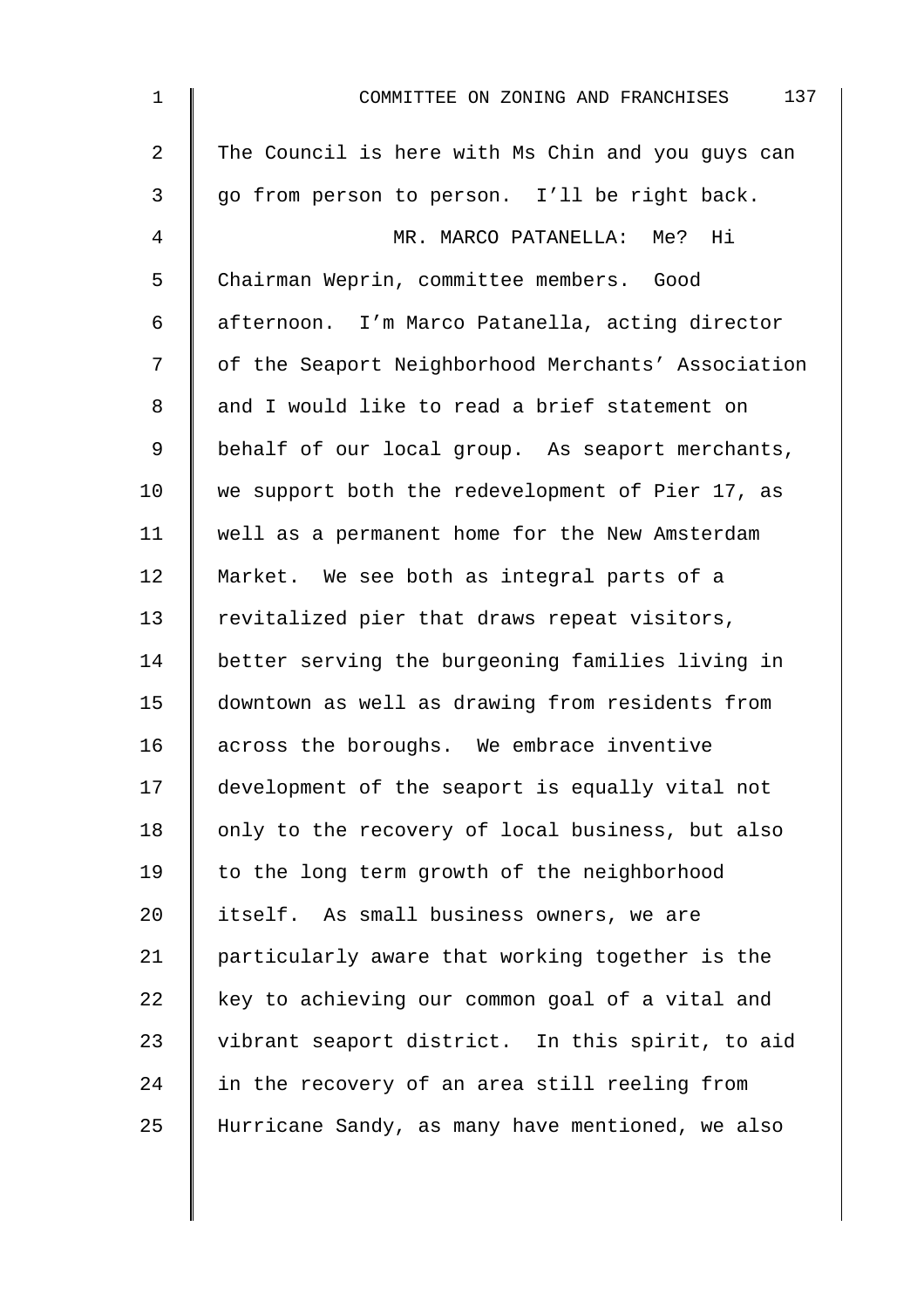| $\mathbf{1}$   | 138<br>COMMITTEE ON ZONING AND FRANCHISES          |
|----------------|----------------------------------------------------|
| $\overline{a}$ | strongly hope that the pier will stay open until   |
| $\mathfrak{Z}$ | the end of the summer season.                      |
| 4              | MR. JOSHUA KNOLLER: Good afternoon                 |
| 5              | Chairman, council members, my name is Joshua       |
| 6              | Knoller. I'm here with my colleague, Evelyn        |
| 7              | Simus. We're testifying on her behalf. And we're   |
| 8              | here representing Hornblower Cruises and Events.   |
| 9              | This statement is made on behalf of Hornblower     |
| 10             | Cruises and Events. Hornblower is the largest      |
| 11             | private passenger vessel company in North America, |
| 12             | serving millions of visitors to the Statue of      |
| 13             | Liberty, Ellis Island and Alcatraz Island each     |
| 14             | year as concession operator for the U.S. National  |
| 15             | Park Service. Additionally, the company has a      |
| 16             | dinner cruise fleet, carrying a half million       |
| 17             | passengers annually, as well as maritime service   |
| 18             | operations around the globe. Hornblower is proud   |
| 19             | of its existing and growing operations in New York |
| 20             | City. Very soon the company will sign its long     |
| 21             | term lease to operate vessels at Pier 15, a key    |
| 22             | component of the city's new East River Esplanade   |
| 23             | project. The company is excited to bring the       |
| 24             | city's vision for Pier 15 to fruition as a         |
| 25             | singular asset and destination for both maritime   |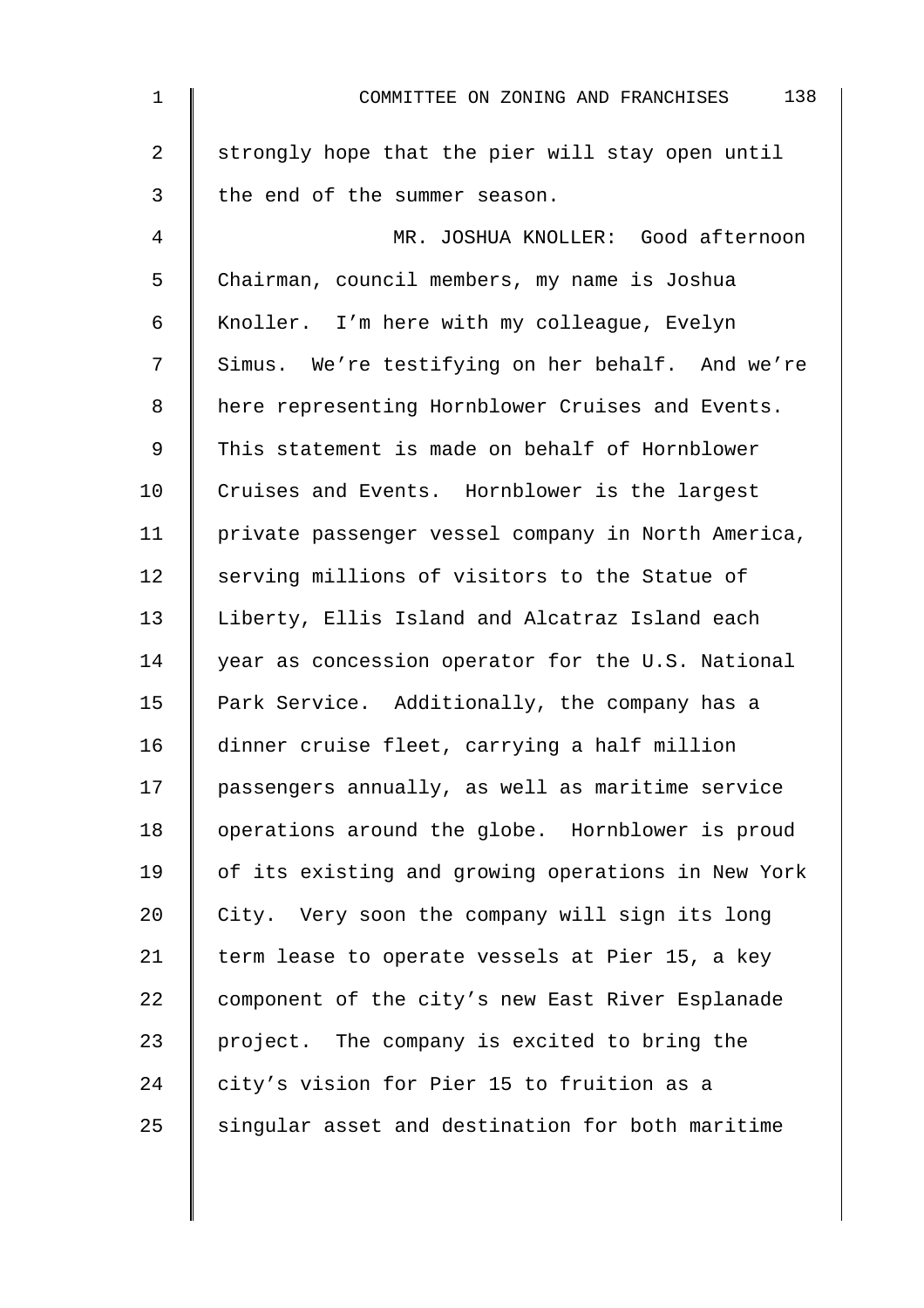| $\mathbf 1$ | 139<br>COMMITTEE ON ZONING AND FRANCHISES          |
|-------------|----------------------------------------------------|
| 2           | and environmental education, as well as public and |
| 3           | charter vessel excursion services. The Pier 15     |
| 4           | lease will formally commit Hornblower to the South |
| 5           | Street Seaport area as an active partner in its    |
| 6           | revitalization. Hornblower is keenly interested    |
| 7           | in the timely completion of the Pier 17 renovation |
| 8           | project and the long term success of the seaport   |
| 9           | area. Howard Hughes Corporation's new Pier 17 and  |
| 10          | plans for the roof venue will bring new            |
| 11          | opportunities for an enhanced experience for       |
| 12          | residents, local workers and tourists alike.       |
| 13          | Hornblower supports the development of maritime,   |
| 14          | historical and cultural activities as an essential |
| 15          | part of the revitalized seaport area. We believe   |
| 16          | that this project will increase publicly           |
| 17          | assessable quality open space and contribute to    |
| 18          | the economic recovery of the seaport neighborhood  |
| 19          | and all of lower Manhattan. Thank you.             |
| 20          | MR. TRAVIS NOISE: I'm Travis                       |
| 21          | Noise, the senior vice president with New York     |
| 22          | Water Taxi and the president of the Lower          |
| 23          | Manhattan Marketing Association. New York Water    |
| 24          | Taxi has been a tenant of South Street Seaport for |

25 the last eight years. Dearing this time, we have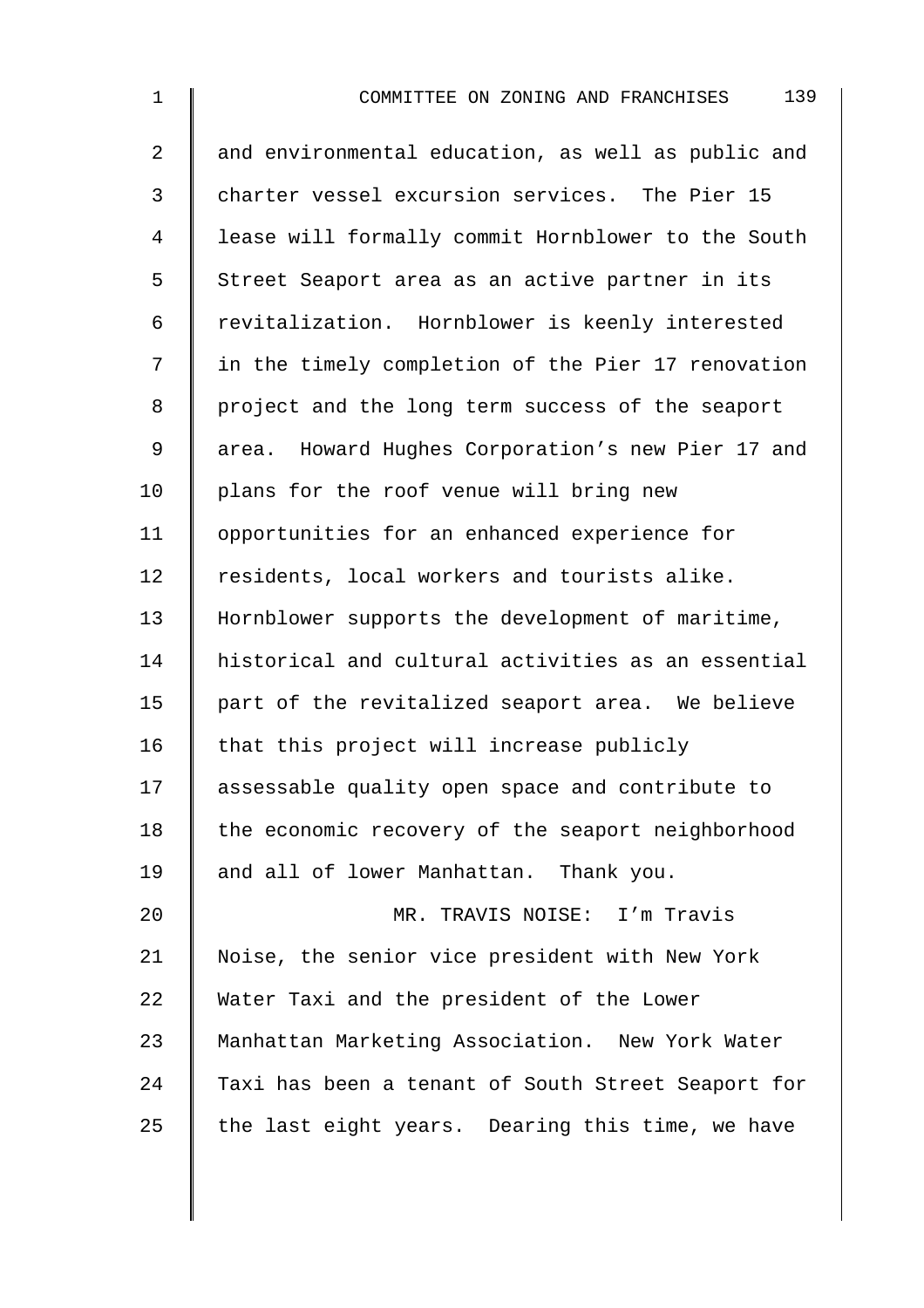| 1              | 140<br>COMMITTEE ON ZONING AND FRANCHISES          |
|----------------|----------------------------------------------------|
| $\overline{2}$ | developed a very close partnership with the        |
| $\mathsf{3}$   | seaport management to promote continued maritime   |
| 4              | usage for the pier. Each party recognizes that     |
| 5              | this area's identity is inexplicably linked to its |
| 6              | past, present and importantly its future as a      |
| 7              | vibrant maritime area. New York Water Taxi values  |
| 8              | this continue role in this special area of the     |
| 9              | city and supports the overall development of Pier  |
| 10             | 17. We do, however, have one very significant      |
| 11             | concern regarding the development. It is           |
| 12             | extremely important to us and to the other         |
| 13             | businesses that keep the seaport area vibrant that |
| 14             | development work not displace tenants until the    |
| 15             | end of the summer. This is necessary to preserve   |
| 16             | our ability and that of the other seaport          |
| 17             | businesses to operate during the summer months     |
| 18             | that provide the vast majority of our annual       |
| 19             | income. Mother Nature has already put the seaport  |
| 20             | businesses in the hole and it would be             |
| 21             | counterproductive for the city to harm these       |
| 22             | businesses even more. The continued operations of  |
| 23             | New York Water Taxi are a critical component to    |
| 24             | the success of the upland seaport businesses.      |
| 25             | Each year we bring 700,000 people to the seaport   |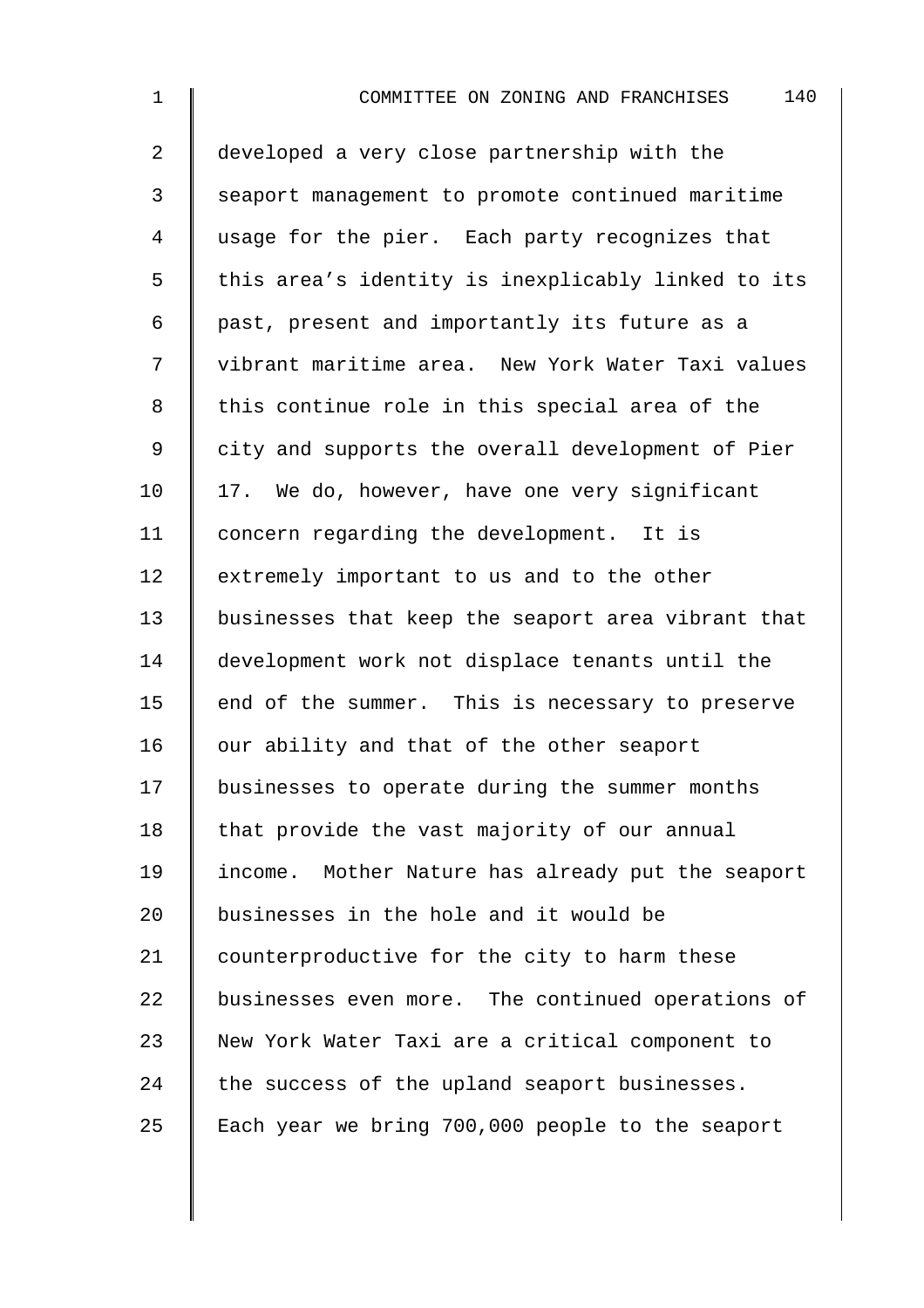2 || in lower Manhattan and their spending dollars keep  $3$   $\parallel$  this area afloat. Forcing us to close down or 4 significantly divert our operations would redirect 5 patrons away from the remaining downtown 6 | businesses, just as they are attempting to get 7 | back on their feet. Efforts to relocate our 8 | operations to the new - - area between Piers 15 9 and Pier 16 have been rejected by EDC. Such a 10  $\parallel$  move would have been beneficial to our business 11 | and for the South Street Seaport Museum, which is 12  $\parallel$  trying to recover from the devastation of Sandy. 13 We are continuing to explore other options to 14 continue to serve this area, but the complexity of 15 | establishing waterside operations may result in 16 interruption of tourist traffic to one of New York 17 City's great tourist areas. We therefore request  $18$  | that the City Council consider the needs of the 19 businesses in this area of the seaport and their  $20$  critical role in the continued vitality of this 21 area. Thank you. 22 **CHAIRPERSON WEPRIN:** Okay. Thank

23 you very much. Thank you for your patience with 24 me.

25 | MR. JIM WITNER: Hi, my name is Jim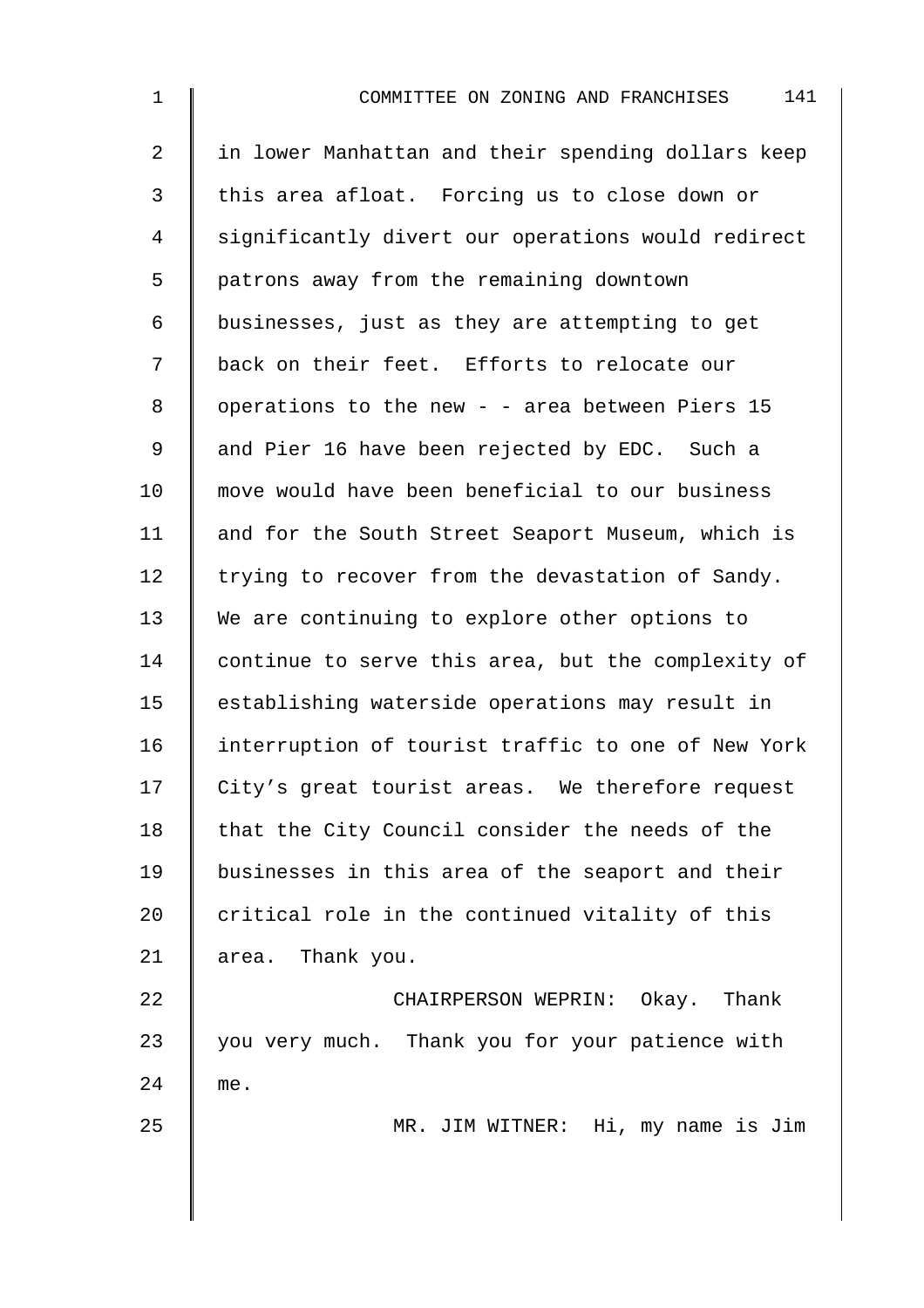| $\mathbf 1$    | 142<br>COMMITTEE ON ZONING AND FRANCHISES            |
|----------------|------------------------------------------------------|
| $\overline{a}$ | Witner, eight year resident of the Seaport           |
| 3              | Historic District. And from 2004 to 2007, I          |
| 4              | operated the Photographic Gallery which was the      |
| 5              | only fine art gallery south of Chambers Street       |
| 6              | during that time. There are now none. In 2007,       |
| 7              | courtesy of General Growth Properties, an            |
| 8              | organization I was cofounder of, Seaport District    |
| $\mathsf 9$    | Cultural Association, whose name is somewhat self-   |
| 10             | explanatory, was given the old Liz Claiborne space   |
| 11             | at Beekman and Front as a performance and            |
| 12             | exhibition space. And during one year-short of       |
| 13             | one year we had ongoing exhibitions, performances,   |
| 14             | lectures, events, etcetera. As that period came      |
| 15             | to a close, we learned of the impending              |
| 16             | renovations of the pier and we decided to            |
| 17             | contribute some ideas about a vision for the pier    |
| 18             | which would revisit the idea of what it means to     |
| 19             | be a port, and a great port city for the 21st        |
| 20             | century. And I'm going to read what I wrote at       |
| 21             | the time. The history of New York City is the        |
| 22             | history of a great port city. Until the late         |
| 23             | '60s, the waterfront was dense with shipping.<br>The |
| 24             | decline of the great passenger ships and the         |
| 25             | migration of maritime freight to New Jersey meant    |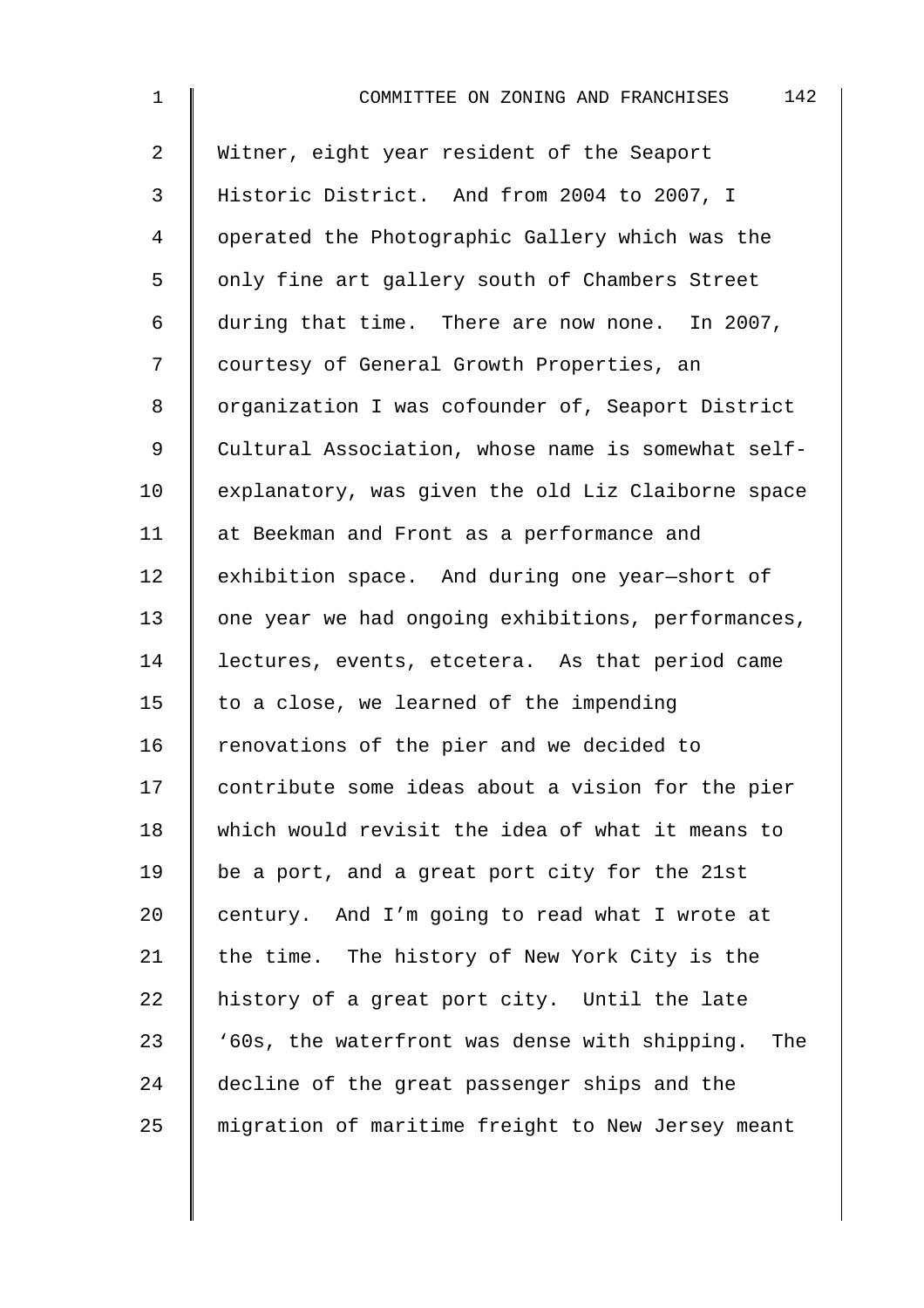2 the inevitable redevelopment of the waterfront for 3 Tesidential and recreational uses. In the seaport 4 neighborhood a long history of maritime influences  $5 \parallel$  left an indelible mark. These influences have 6 merely gone into hiding, biding their time until 7 I they can again hold sway. The spirit and 8 | geography of the seaport cry out for a renewed 9 | vision of a port in the 21st century. I want to 10 emphasize port, not a pier. A pier is just a 11 | thing in the water. New York City, the preeminent 12  $\parallel$  cultural center in the U.S. has always been an 13 | importer of culture. What more fitting than an 14 arts and cultural center on the water's edge 15 dedicated to importing art and ideas from around 16  $\parallel$  the world. There are many great port cities with 17 | which we can have pier to pier, I apologize for  $18$  the pun, exchanges. We envision being the first 19 port of call for visiting artists and 20 I intellectuals, a public venue for discussions and 21 debate of ideas, art and public policy, such that 22  $\parallel$  the most important thing you'll hear is what's 23 A happening in the seaport. Thank you. 24 CHAIRPERSON WEPRIN: Thank you very 25 much. Sorry, who else? You guys both went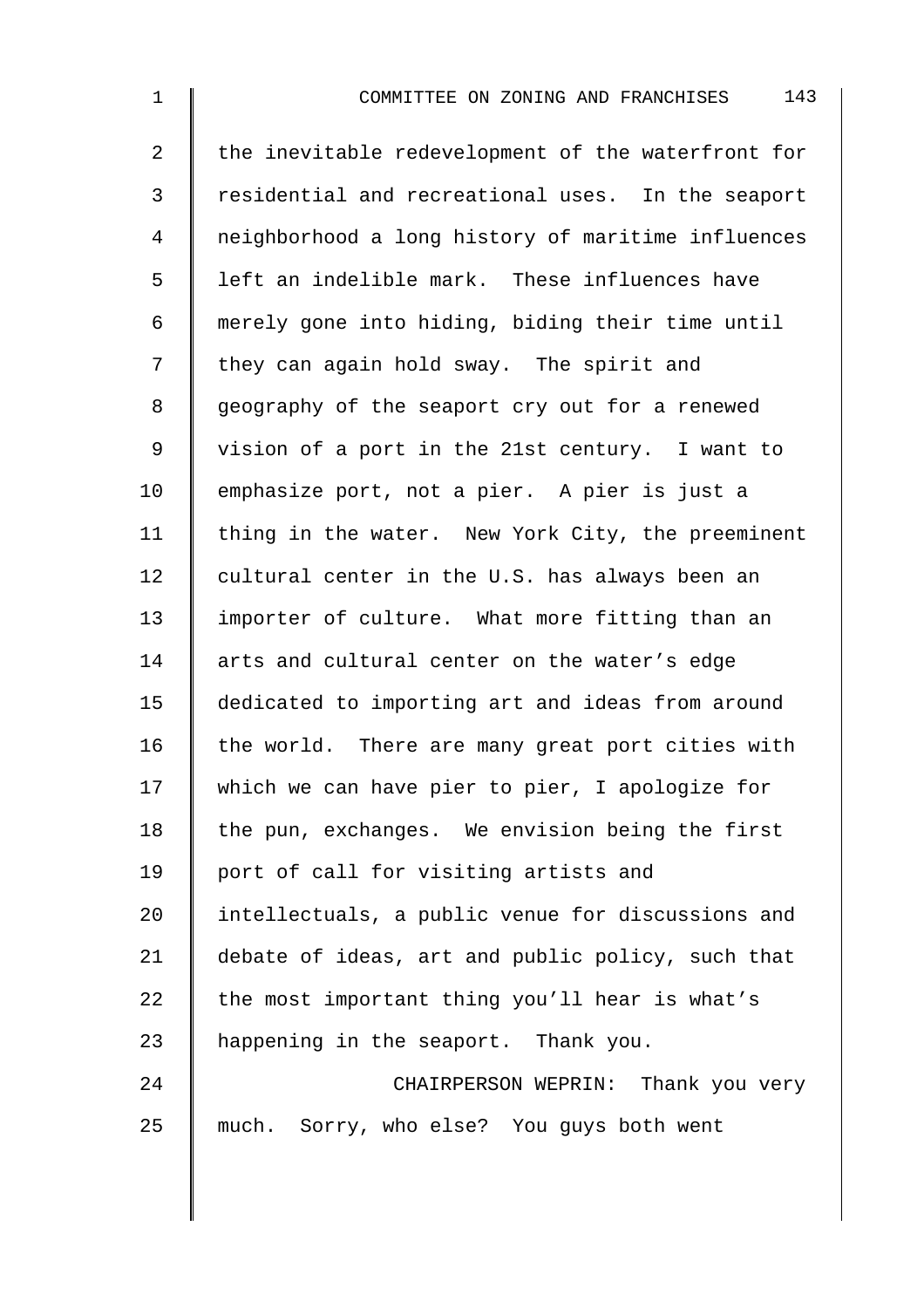| $\mathbf 1$    | 144<br>COMMITTEE ON ZONING AND FRANCHISES          |
|----------------|----------------------------------------------------|
| $\overline{a}$ | already? Sorry. I apologize. Apologize to          |
| $\mathfrak{Z}$ | Evelyn for me. Okay? Thank you all, gentlemen.     |
| 4              | All right. I would like to call now, I guess in    |
| 5              | opposition. Right. Now an opposition. Jay          |
| 6              | Sandy-Eames, something like that. Captain Michael  |
| 7              | Abeck, Captain Michael Cohen, and Dathan Manning   |
| 8              | [phonetic].                                        |
| 9              | MALE VOICE: Yes.                                   |
| 10             | CHAIRPERSON WEPRIN: I see a lot of                 |
| 11             | movement. So we have four? Two captains both of    |
| 12             | you? Okay. All right. Whatever. Okay. Make         |
| 13             | yourself comfortable, gentlemen, as comfortable as |
| 14             | you can be in this icebox. Actually, it's better   |
| 15             | now. You closed the window? Whenever you're        |
| 16             | ready, whoever wants to start, make sure to state  |
| 17             | your name when you speak, and try to keep within   |
| 18             | the two minutes. Want to just go ahead?            |
| 19             | MR. SANDY EAMES: Good afternoon.                   |
| 20             | My name is Sandy Eames. I've been a volunteer      |
| 21             | down at the South Street Seaport Museum now for 12 |
| 22             | years, and I'm also with the Save Our Seaport      |
| 23             | Coalition. I also, by the way, disclaim any        |
| 24             | relationship or-with the hurricane that blew in    |
| 25             | here back in October. We now have a petition       |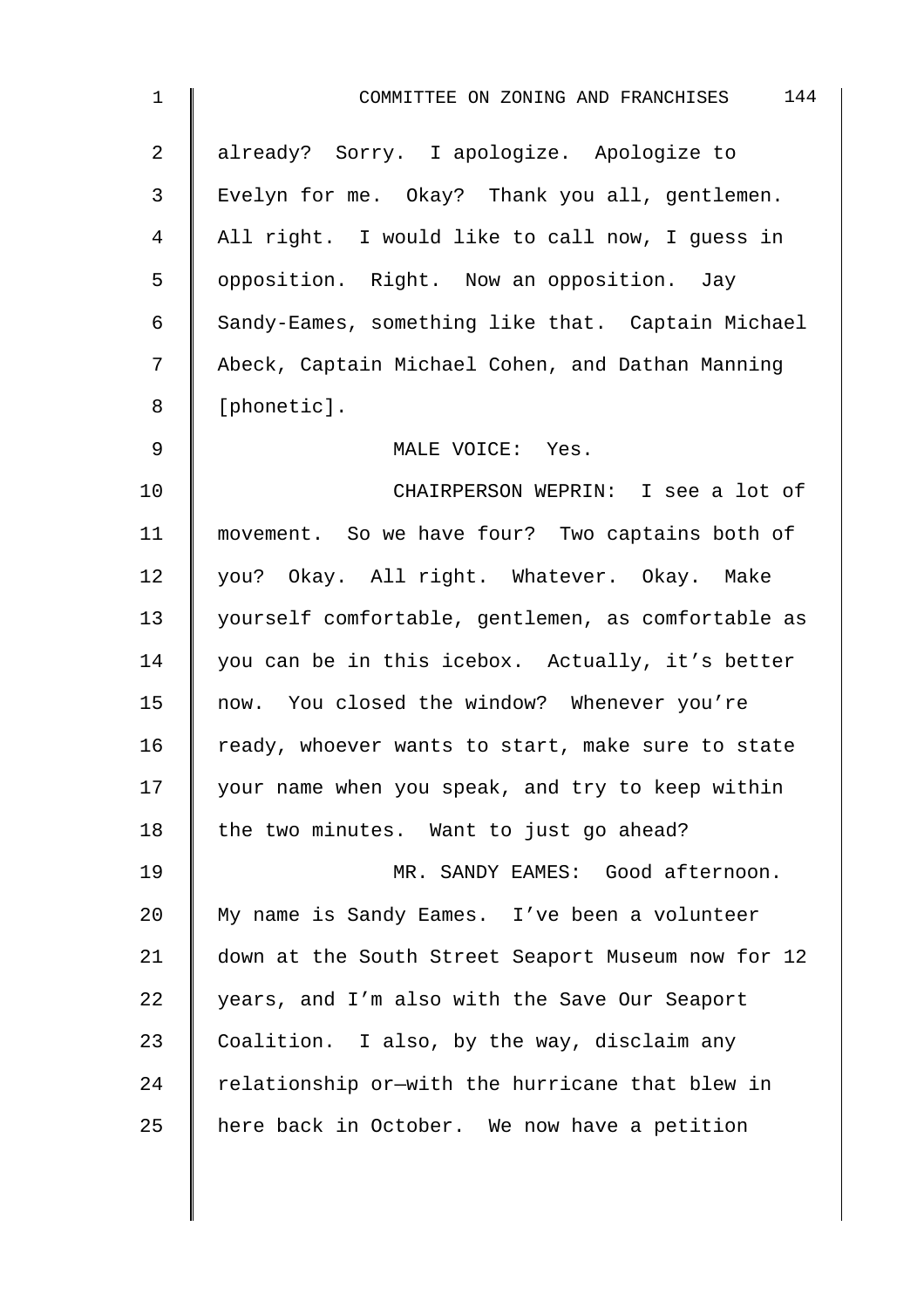2 | online which is now close on 4,000 signatures. 3 And I would just like to expand on points three 4 and four from that petition. One is about the 5 South Street Seaport Museum, wherein we want to be  $6 \parallel$  assured that it gains support to be a permanent 7 | presence in the district. Its unique maritime 8 character should be preserved and enhanced by a 9 Steady stream of lease revenues sufficient for 10 | programming and infrastructure, including dockage 11 | of the-for the museum's historic vessels operating 12  $\parallel$  and stationary, as well as for visiting vessels, 13 Tecreational and commercial. One item I was-14  $\parallel$  surprised me when we were putting together the 15 background information for the SOSC documentation, 16 was that the part of the rationale for the 17 | original relationship with the Rouse Corporation 18 was to generate lease revenue to support the 19 museum, and I gather only one payment has ever 20 been received as a part of that arrangement. The 21  $\parallel$  fourth point in the petition is about the-is New 22 Vork City's landmarks, to propose that the South 23 Street Seaport historic district boundaries shall 24 be extended to be contiguous with the federal and 25  $\parallel$  state historic district boundaries, including the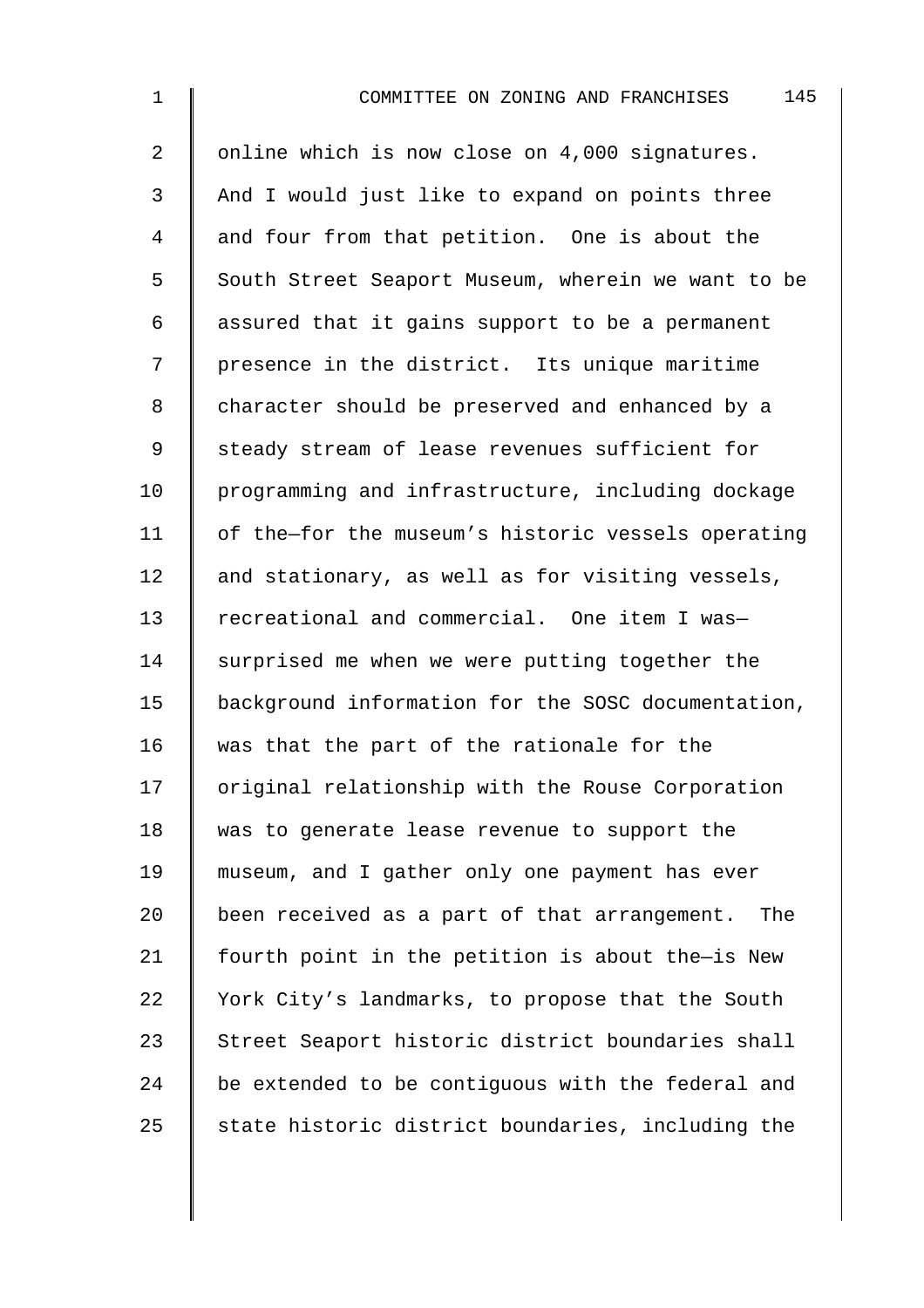| $\mathbf 1$ | 146<br>COMMITTEE ON ZONING AND FRANCHISES          |
|-------------|----------------------------------------------------|
| 2           | 1939 new market building and site. The former      |
| 3           | fish market should be reserved for public market   |
| 4           | purposes, as proposed by New Amsterdam Market, in  |
| 5           | keeping with the district's past, and the mission  |
| 6           | to retain the history in the framework of          |
| 7           | contemporary life. Thank you.                      |
| 8           | CHAIRPERSON WEPRIN: Thank you,                     |
| $\mathsf 9$ | sir. Well done. I guess just go down the line, I   |
| 10          | guess.                                             |
| 11          | MR. DATHAN MANNING: Good evening,                  |
| 12          | everyone. My name is Dathan Manning, representing  |
| 13          | Brooklyn Heights, and I would like to thank you    |
| 14          | for listening to me today. And I appreciate        |
| 15          | Council Member Levin's comments earlier concerning |
| 16          | the noise potential from the new development at    |
| 17          | Pier 17. It's actually ironic that one of the      |
| 18          | businesses-I just have written this down now-that  |
| 19          | one of the businesses represented here today is    |
| 20          | Brooklyn Beer Garden, which is what prompted me to |
| 21          | be here today. And sorry to say, I am not a fan.   |
| 22          | Last year, I was so much bothered by the rock      |
| 23          | concerts and events held there that I reached out  |
| 24          | to community boards and the New York Police        |
| 25          | Department's first precinct. The result was        |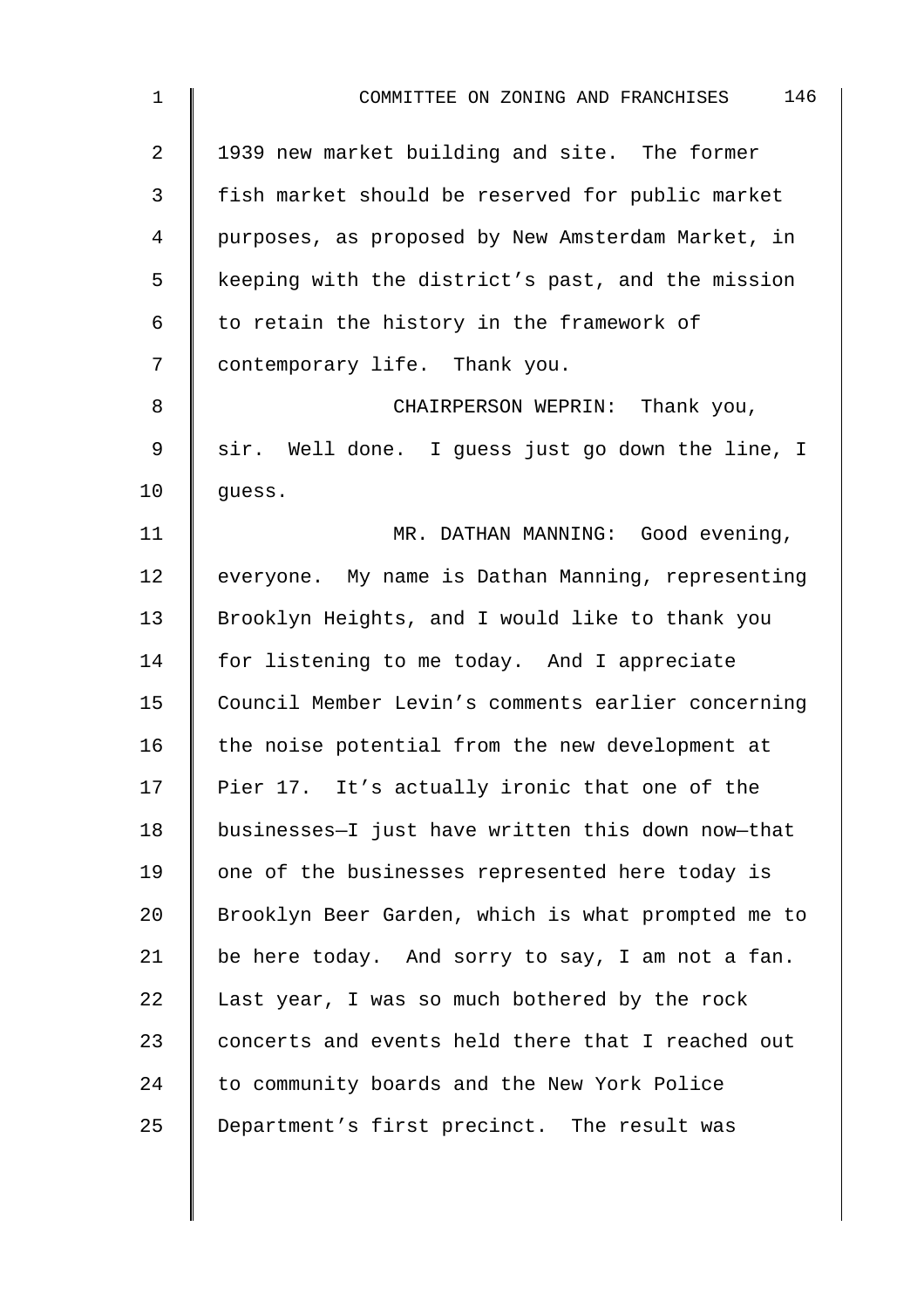| $\mathbf 1$ | 147<br>COMMITTEE ON ZONING AND FRANCHISES          |
|-------------|----------------------------------------------------|
| 2           | several violations issued to Beekman Beer Garden   |
| 3           | for excessive noise. Mine was not the only         |
| 4           | complaint, as you could find on 311 records. So    |
| 5           | regarding the rooftop concert event space now      |
| 6           | proposed by Howard Hughes Corporation, when they   |
| 7           | say that its acoustic expert said there would be   |
| 8           | audible but not significant noise levels, compared |
| 9           | to current ambient noise, I have to disagree,      |
| 10          | based on personal experience. And I would be       |
| 11          | happy to offer my apartment as a test subject for  |
| 12          | those acoustic experts. And I just wanted to-      |
| 13          | CHAIRPERSON WEPRIN: What's the                     |
| 14          | address?                                           |
| 15          | MR. MANNING: Sorry?                                |
| 16          | CHAIRPERSON WEPRIN: What's your                    |
| 17          | address?                                           |
| 18          | MR. MANNING: I'll give it to you.                  |
| 19          | And I just want to quote directly from the city's  |
| 20          | website regarding noise. "The making, creation,    |
| 21          | or maintenance of excessive or unreasonable and    |
| 22          | prohibited noises within the city affects and is a |
| 23          | menace to public health, comfort, convenience,     |
| 24          | safety, welfare, and the prosperity of the people  |
| 25          | of the city." And just one final comment. I'm      |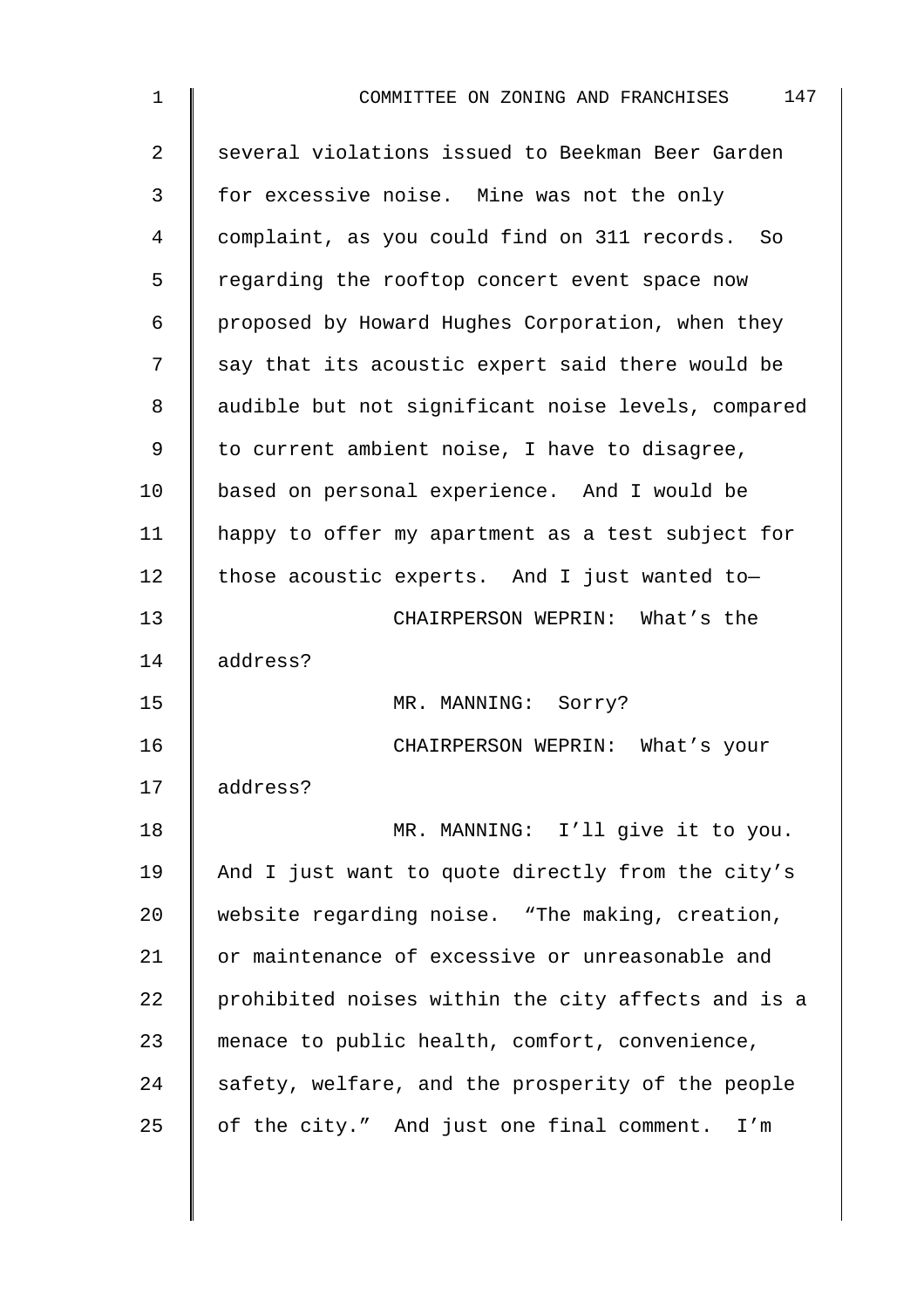| $\mathbf 1$    | 148<br>COMMITTEE ON ZONING AND FRANCHISES          |
|----------------|----------------------------------------------------|
| 2              | hoping that the city government will not approve a |
| 3              | development, a major part of which, by its very    |
| $\overline{4}$ | nature, will be in direct violation of the New     |
| 5              | York City noise codes. I believe the city has an   |
| 6              | obligation to protect its citizens against that,   |
| 7              | and I hope the City council will send the Hughes   |
| 8              | Corporation back to the drawing board on this.     |
| $\mathsf 9$    | Thank you very much.                               |
| 10             | CHAIRPERSON WEPRIN: Thank you,                     |
| 11             | sir.                                               |
| 12             | MR. MICHAEL ABECK: Good afternoon.                 |
| 13             | I'm Captain Michael Abeck, speaking on behalf of   |
| 14             | the Historic Ships Coalition. I'm a Coast Guard    |
| 15             | licensed master, and I've worked these waters for  |
| 16             | over two decades. I reviewed the public plans on   |
| 17             | the proposed Pier 17 building, specifically the    |
| 18             | areas for and adjacent to the proposed mooring     |
| 19             | facilities, as called for by city planning.        |
| 20             | Drawings reviewed showed that only moorings        |
| 21             | locations in the Brooklyn phase for approximately  |
| 22             | 276 feet, and the south side for 34 feet, pulling  |
| 23             | about 310 feet, far cry from the current available |
| 24             | moorage of over 940 feet, which was in use as late |
| 25             | as 2011. In addition to being a particular         |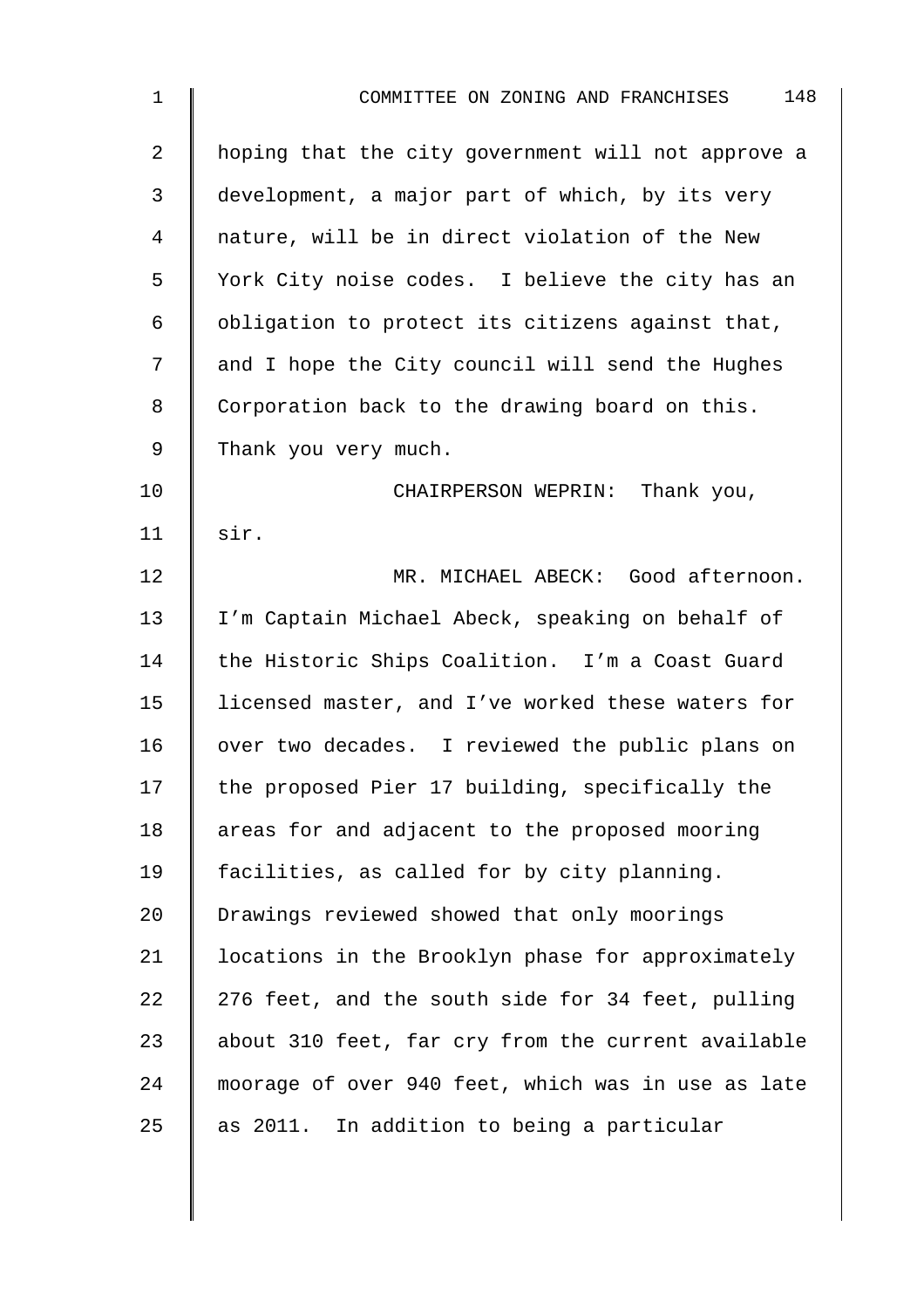| $\mathbf{1}$   | 149<br>COMMITTEE ON ZONING AND FRANCHISES          |
|----------------|----------------------------------------------------|
| $\overline{2}$ | navigation hazard, the cut or notch described      |
| 3              | earlier in the Brooklyn side of the pier           |
| $\overline{4}$ | potentially removes clear egress in the event of a |
| 5              | fire similar to that of July 14th, last year.      |
| 6              | Evacuating over 500,000 people from lower          |
| 7              | Manhattan on 9/11 was accomplished largely through |
| 8              | ferries and other vessels from the harbor. South   |
| 9              | Street Seaport was one of those departure          |
| 10             | locations. Reducing, impeding, or limiting         |
| 11             | mooring locations on Pier 17 would only diminish   |
| 12             | this capacity. Although where very glad to see     |
| 13             | the additional maritime infrastructure             |
| 14             | incorporated into plans, to really make this       |
| 15             | infrastructure usable, major modifications will be |
| 16             | needed, many related to safety. As our testimony   |
| 17             | time is brief, I've submitted everything in a      |
| 18             | longer form. But we can't support the design as    |
| 19             | it stands, and so we cannot support the rezoning   |
| 20             | application.                                       |
| 21             | CHAIRPERSON WEPRIN: Thank you,                     |
| 22             | captain. Captain.                                  |
| 23             | MR. MIKE COHEN: Good afternoon.                    |
| 24             | I'm Captain Mike Cohen, representing the Save Our  |
| 25             | Seaport Coalition. I'd like to just very quickly   |
|                |                                                    |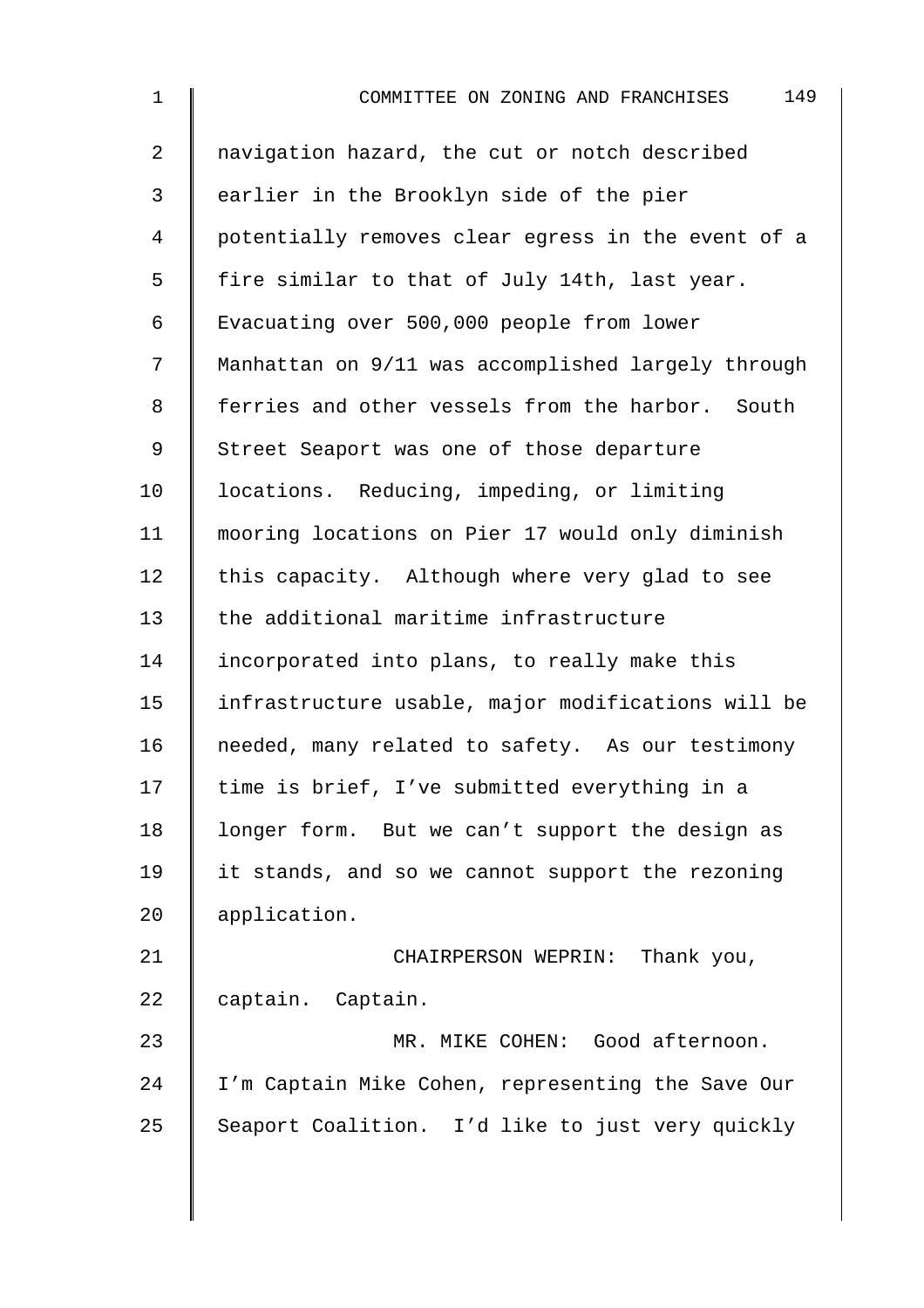| $\mathbf{1}$   | 150<br>COMMITTEE ON ZONING AND FRANCHISES          |
|----------------|----------------------------------------------------|
| $\overline{2}$ | read into the record our list of partners in our   |
| $\mathfrak{Z}$ | coalition. Save Our Seaport, Downtown Independent  |
| 4              | Democrats, The Historic Districts Counsel,         |
| 5              | Metropolitan Waterfront Alliance, New Amsterdam    |
| 6              | Market, The New York Harbor Foundation, North      |
| 7              | River Historic Ship Society, Save Our Ships New    |
| 8              | York, Seaport Speaks, Southbridge Towers, Two      |
| 9              | Bridges Neighborhood Council, The Waterfront       |
| 10             | Museum, The Pegasus Preservation Project, Urban    |
| 11             | Oyster, Norma and Peter Stanford, founders of the  |
| 12             | South Street Seaport Museum, Paul Hovitz, Jennifer |
| 13             | Rajkamar, Chef Michael Anthony, Chef Mario         |
| 14             | Batalli, Chef April Bloomfield, The John Dory      |
| 15             | Oyster Bar, Chef Daniel Balud, Chef Lloyd Cardoz,  |
| 16             | Chef Michael Churnow, Chef Elizabeth Faulkner,     |
| 17             | Chef Loch Holden, Chef Carmen Quagliatta, and Chef |
| 18             | Bill Telepan, and the list is growing. Thank you.  |
| 19             | CHAIRPERSON WEPRIN: Thank you,                     |
| 20             | sir. Mr. Manning, I just want to ask you a quick   |
| 21             | question. So the beer garden, the sounds that are  |
| 22             | bad are music, or it's just people?                |
| 23             | MR. MANNING: It's not amusing at                   |
| 24             | all. It's rock concerts which sound like they're   |
| 25             | in my living room, and I live in Brooklyn Heights. |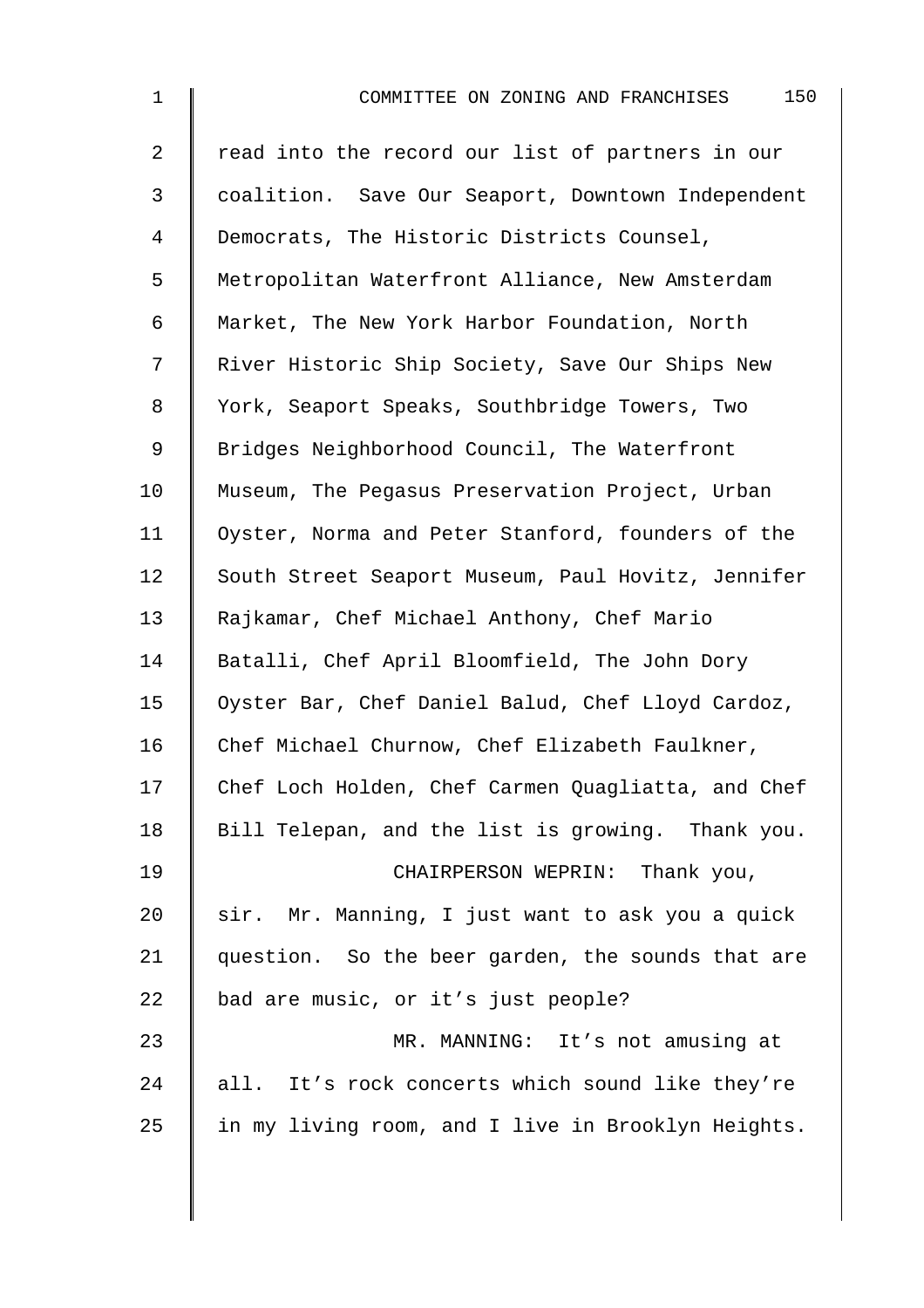| $\mathbf 1$ | 151<br>COMMITTEE ON ZONING AND FRANCHISES          |
|-------------|----------------------------------------------------|
| 2           | There's nothing between me and Pier 17 but water   |
| 3           | and air.                                           |
| 4           | CHAIRPERSON WEPRIN: Right.                         |
| 5           | MR. MANNING: And it's a-                           |
| 6           | CHAIRPERSON WEPRIN: So it's when                   |
| 7           | there's actually concerts playing?                 |
| 8           | MR. MANNING: It's concerts                         |
| 9           | playing, yes. It's a huge problem.                 |
| 10          | CHAIRPERSON WEPRIN: And the hours                  |
| 11          | of those concerts are what times?                  |
| 12          | MR. MANNING: They can start                        |
| 13          | anywhere from 6:00 at night to 10:00 at night.     |
| 14          | Beekman Beer Garden had about 40 or 50 of them     |
| 15          | last season, from May to October, and I have quite |
| 16          | a few complaints filed with the city.              |
| 17          | CHAIRPERSON WEPRIN: Okay.                          |
| 18          | MR. MANNING: All right. Thank                      |
| 19          | you.                                               |
| 20          | CHAIRPERSON WEPRIN: Thank you. I                   |
| 21          | know Mr. Levin is going to raise this issue on     |
| 22          | your behalf even more.                             |
| 23          | MR. MANNING: Thank you.                            |
| 24          | CHAIRPERSON WEPRIN: Thank you.                     |
| 25          | Another person who could not stay but wanted their |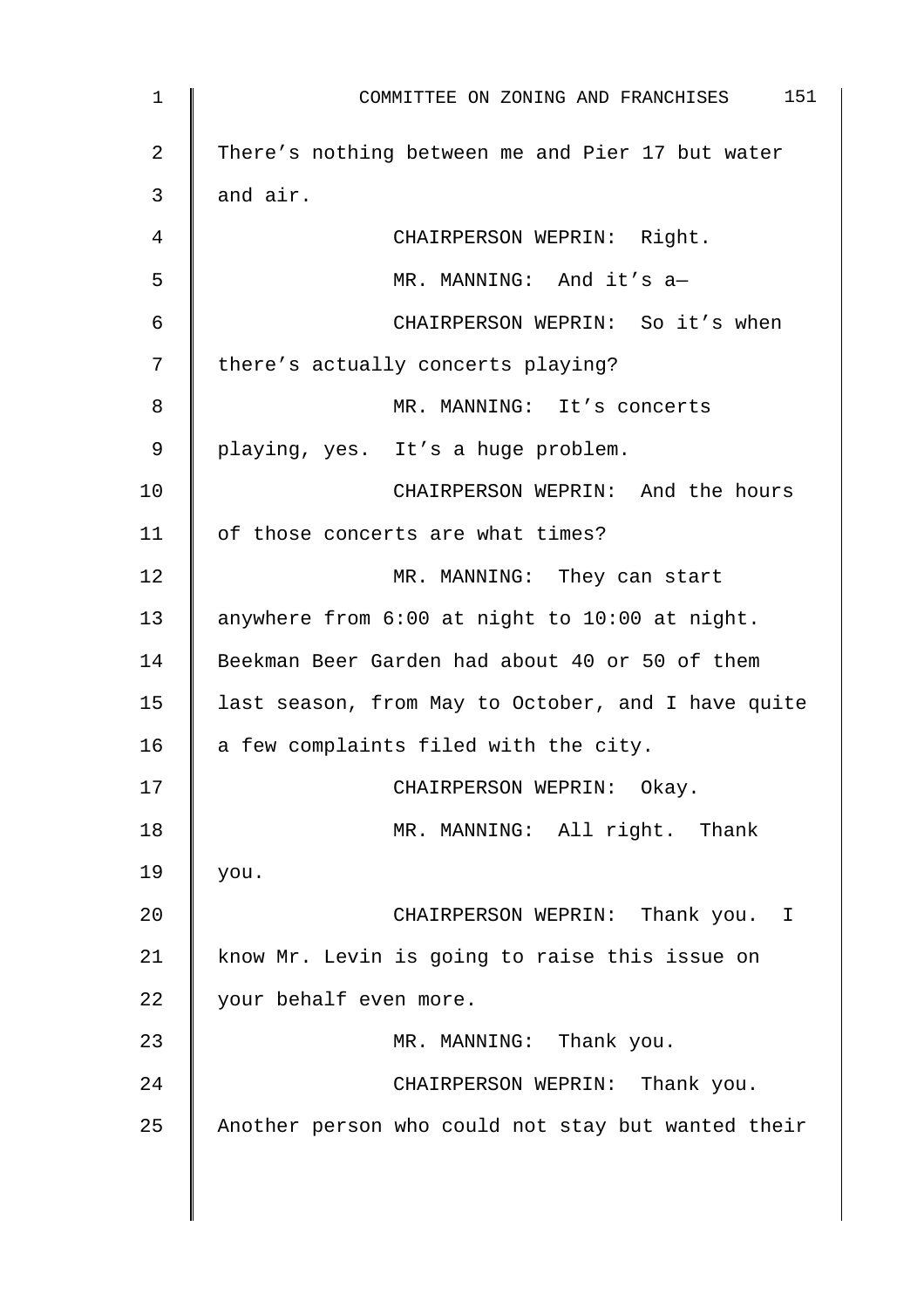| $\mathbf{1}$    | 152<br>COMMITTEE ON ZONING AND FRANCHISES         |
|-----------------|---------------------------------------------------|
| $\overline{2}$  | name read into the record in favor of the project |
| 3               | is Trevor Brown from 7th Avenue. Pardon? All      |
| 4               | right. I'd like to now call in favor Erica Del    |
| 5               | Rosario. Did I just say that one? Erica-did I     |
| 6               | already do these? Oh. Erica Lade, Matt Specter,   |
| 7               | and Isaac Leah. Are any of those people here? I   |
| 8               | might have called-oh, sorry. Trevor Brown is in   |
| 9               | opposition. I read his name before as in favor.   |
| 10 <sub>1</sub> | It's supposed to be in opposition. I'm sorry. So  |
| 11              | one-do you have one? I called your name?          |
| 12              | MR. ISAAC LARA: Isaac Lara.                       |
| 13              | CHAIRPERSON WEPRIN: Okay. So                      |
| 14              | that's two ready. I'm going to try more. Amy      |
| 15              | Weeks, have I said that right? Is Amy here?       |
| 16              | Annabelle Pang? She had to leave?                 |
| 17              | CHAIRPERSON WEPRIN: Annabelle                     |
| 18              | Pang, who also in favor. In favor, we have Susan  |
| 19              | Heizer.                                           |
| 20              | MS. SUSAN HEIZER: Susan.                          |
| 21              | CHAIRPERSON WEPRIN: Did I-oh,                     |
| 22              | Susan. Sorry. Your U-S looked like a W. Sorry.    |
| 23              | Omar Toro Vasy?                                   |
| 24              | MS. HEIZER: He had to leave as                    |
| 25              | well.                                             |
|                 |                                                   |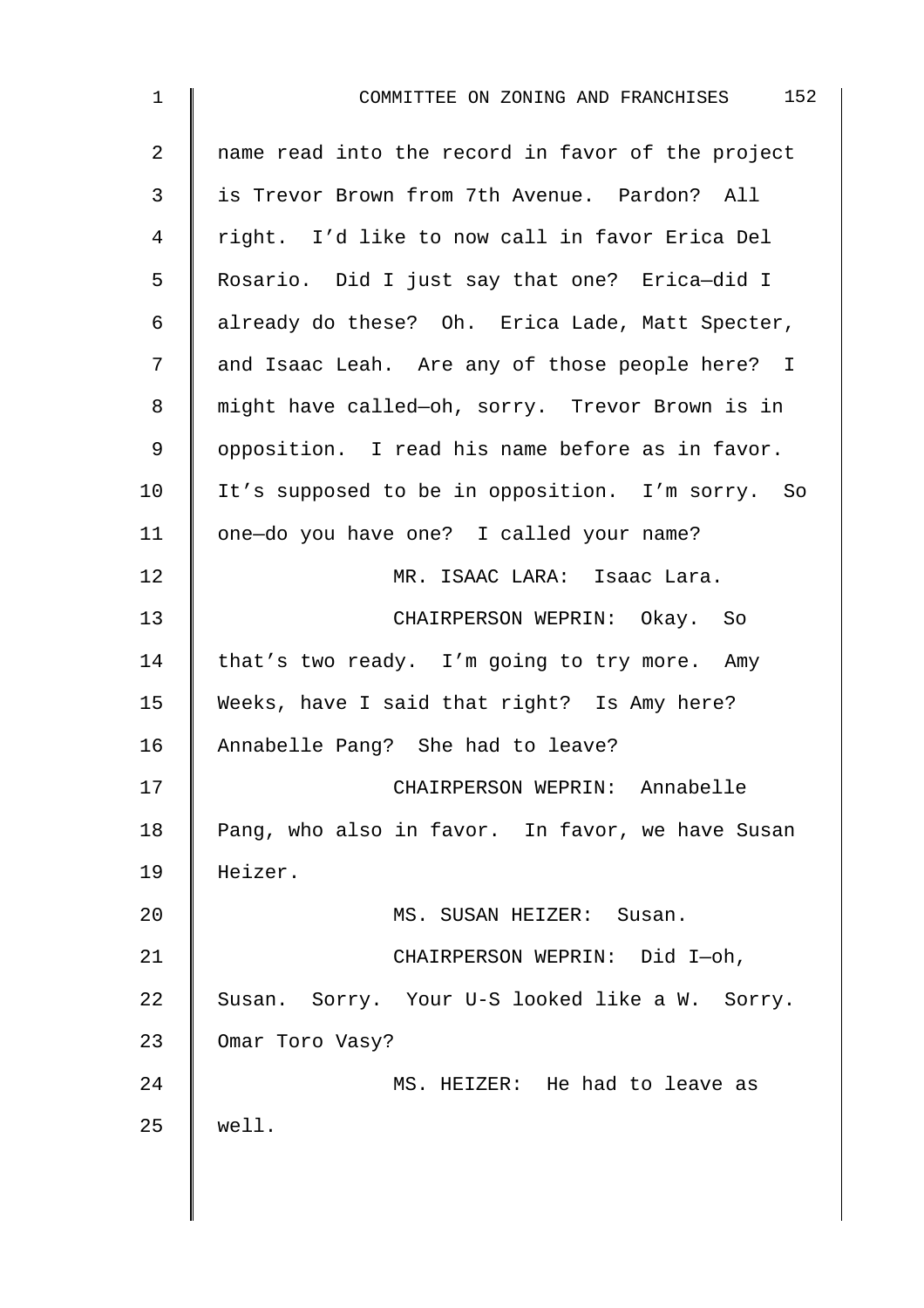| $\mathbf{1}$   | 153<br>COMMITTEE ON ZONING AND FRANCHISES        |
|----------------|--------------------------------------------------|
| $\overline{2}$ | CHAIRPERSON WEPRIN: Had to leave?                |
| 3              | MS. HEIZER: Sorry.                               |
| 4              | CHAIRPERSON WEPRIN: So don't tell                |
| 5              | him what I did to his name. Okay. Anton Novito,  |
| 6              | something, the third?                            |
| 7              | MALE VOICE: He's actually against.               |
| 8              | He marked it off wrong.                          |
| 9              | CHAIRPERSON WEPRIN: Oh, he was                   |
| 10             | against?                                         |
| 11             | MALE VOICE: I have his testimony                 |
| 12             | to hand in.                                      |
| 13             | CHAIRPERSON WEPRIN: Okay. All                    |
| 14             | right. That's a-so he wants to submit testimony  |
| 15             | against?                                         |
| 16             | MALE VOICE: Against.                             |
| 17             | CHAIRPERSON WEPRIN: So he was                    |
| 18             | against? So for the record, but he's not here.   |
| 19             | And Travis, how about Travis Noijes [phonetic]?  |
| 20             | Travis? All right. Let these three go and we'll  |
| 21             | start with these three, and then we'll switch to |
| 22             | an opp after again. Who wants to go first? Just  |
| 23             | push the button again.                           |
| 24             | MR. LARA: Hi. My name is Isaac                   |
| 25             | Lara. I represent myself, and I unequivocally    |
|                |                                                  |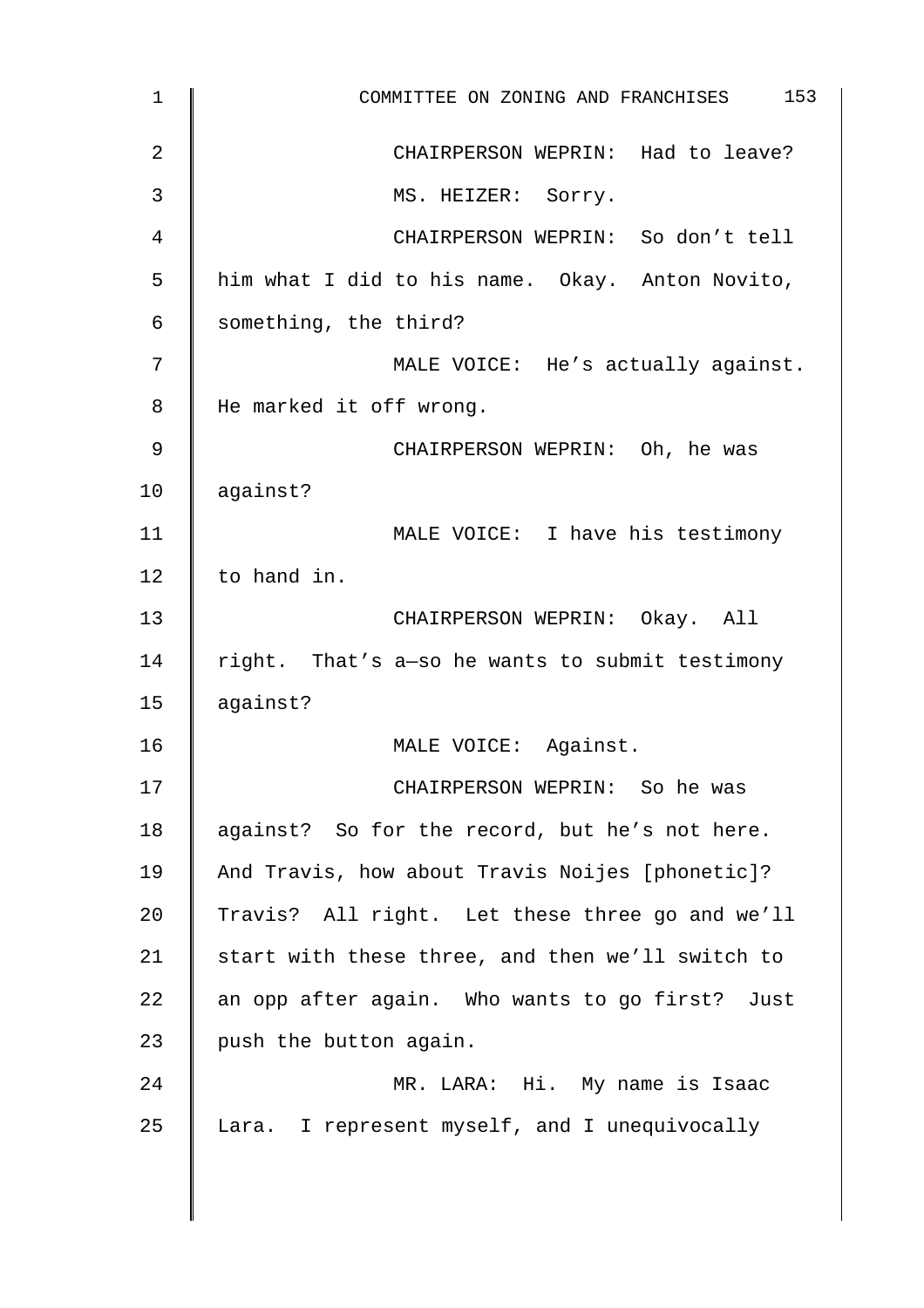| 1              | 154<br>COMMITTEE ON ZONING AND FRANCHISES          |
|----------------|----------------------------------------------------|
| $\overline{a}$ | support the Hughes Corporation's efforts to        |
| 3              | redevelop Pier 17. The reason being is, you know,  |
| 4              | just a few years ago I actually graduated from     |
| 5              | college, and one of the first things I did besides |
| 6              | finding a job in lower Manhattan, was making sure  |
| 7              | that the area had sufficient shopping, dining, and |
| 8              | entertainment opportunities. Fortunately for me    |
| 9              | Pier 17 was there, and it definitely satisfied my  |
| 10             | interests. However, because of the implications    |
| 11             | of Hurricane Sandy, it's completely eliminated the |
| 12             | opportunity for me and a lot of my other recent    |
| 13             | college graduates and other young coworkers. And   |
| 14             | so I'm here today to express my support for the    |
| 15             | Hughes Corporation's efforts. And I know that      |
| 16             | other people, you know, entering into the          |
| 17             | workforce, such as myself, would also appreciate   |
| 18             | having a lot of those opportunities restored.      |
| 19             | Thank you.                                         |
| 20             | CHAIRPERSON WEPRIN: Thank you,                     |
| 21             | sir.                                               |
| 22             | MS. SUSAN HEIZER: My name is Susan                 |
| 23             | Heizer. I work in lower Manhattan and I live in    |
| 24             | Chelsea. I'm in favor of the new development of    |
| 25             | the South Street Seaport. Previously to working    |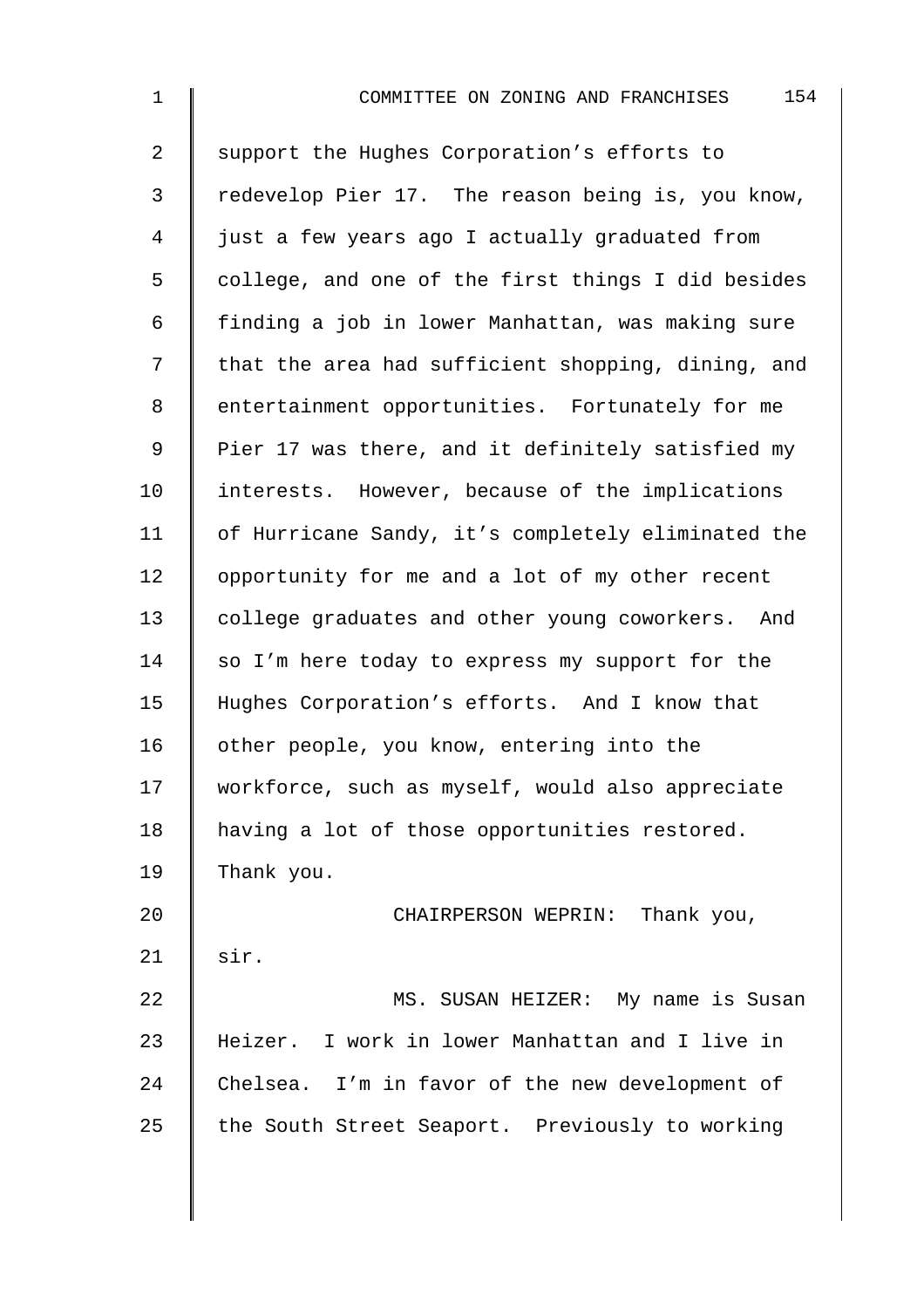| $\mathbf{1}$   | 155<br>COMMITTEE ON ZONING AND FRANCHISES          |
|----------------|----------------------------------------------------|
| $\overline{a}$ | in lower Manhattan, I worked across the river in   |
| 3              | Denbo [phonetic]. On a daily basis, I use the      |
| 4              | parks and public spaces along the water to eat     |
| 5              | lunch and sit after work, to experience the beauty |
| 6              | of the city and bridges from the water. Each day   |
| 7              | I saw tourists, community members, and employees   |
| 8              | using the area. There is something about public    |
| 9              | space in the city that is so treasured. I'm        |
| 10             | excited about what-I'm excited about continuing    |
| 11             | what was done at Pier 15, and the new South Street |
| 12             | Seaport plan will give the public a beautiful      |
| 13             | space to occupy at all time. I trust that the      |
| 14             | landscape architects of the high line will create  |
| 15             | a new type of public space that highlights the     |
| 16             | area's history, but more importantly gives the     |
| 17             | area an active and vibrant future.                 |
| 18             | CHAIRPERSON WEPRIN: Thank you very                 |
| 19             | much.                                              |
| 20             | MS. ERICA LADI: Hi. I'm Erica                      |
| 21             | Ladi. I'm a graduate student at NYU. I also want   |
| 22             | to say I'm a food activist and basically a         |
| 23             | Marxist, so it's a little bit strange for me to be |
| 24             | sitting up here advocating this, but I am          |
| 25             | completely opposed to maintaining Pier 17 as it    |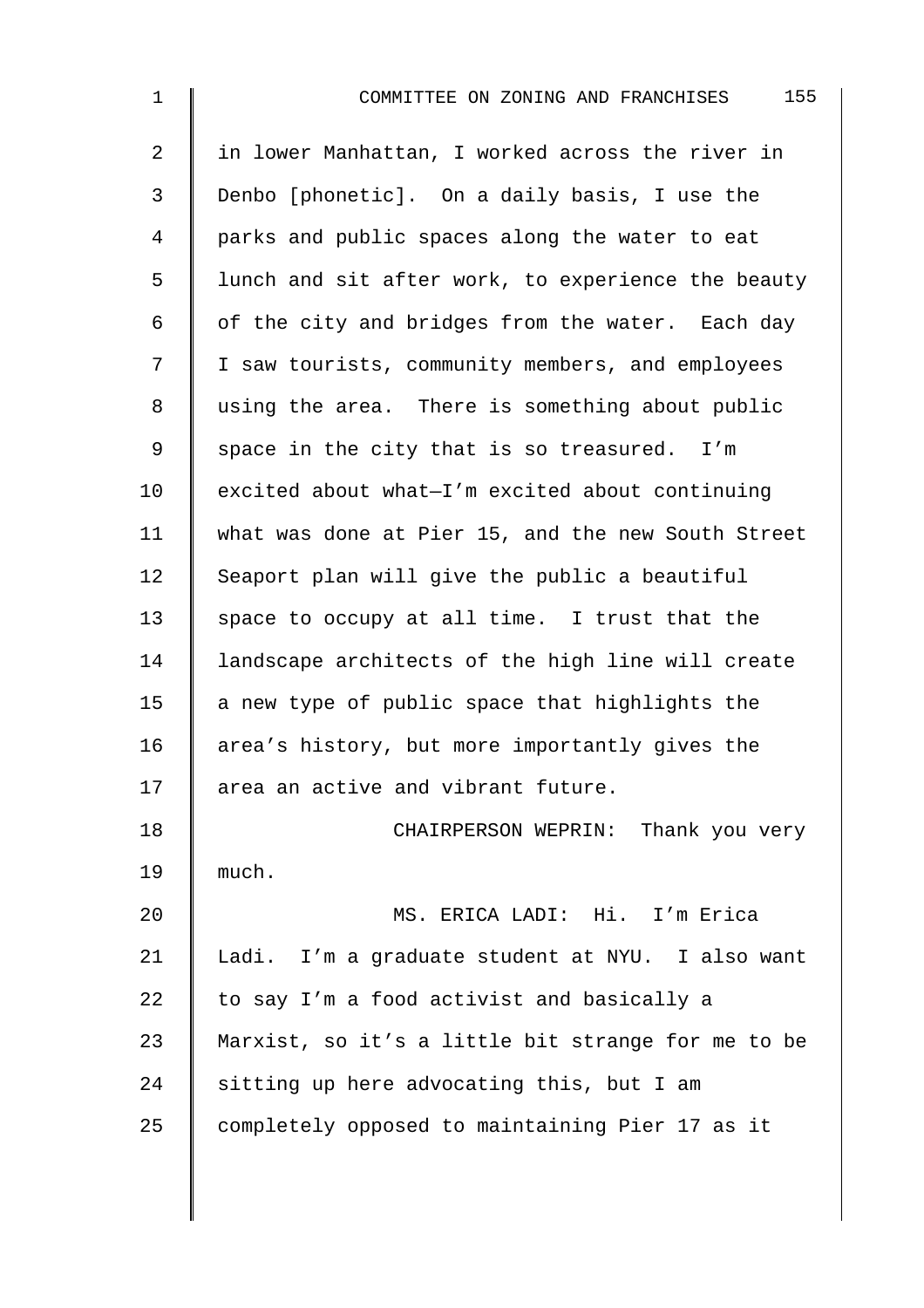| $\mathbf{1}$   | 156<br>COMMITTEE ON ZONING AND FRANCHISES          |
|----------------|----------------------------------------------------|
| 2              | is. I think it's a completely desolate area        |
| 3              | that's in need of great change. I work in lower    |
| $\overline{4}$ | Manhattan. I've worked in lower Manhattan for      |
| 5              | over five years. None of us ever go down there     |
| 6              | for lunch. I don't shop down there. There are no   |
| 7              | businesses, unfortunately, that are, I believe,    |
| 8              | viable for bringing New Yorkers that work in the   |
| $\mathsf 9$    | area down to that place. But at the same time, I   |
| 10             | think it's an incredibly important and interesting |
| 11             | part of New York's history, and I think it has an  |
| 12             | amazing potential. I am not speaking about the     |
| 13             | market in any way, and I think that the fact that  |
| 14             | certain council members spoke about that and have  |
| 15             | left, and aren't here to hear the rest of the      |
| 16             | testimony is a little bit disheartening for our    |
| 17             | democratic process. And I think it's up to you     |
| 18             | guys to sort out what's going to happen with that, |
| 19             | but at the end of the day, this building, Pier 17, |
| 20             | needs to be revitalized and has amazing            |
| 21             | opportunity.                                       |
| 22             | CHAIRPERSON WEPRIN: Thank you very                 |
| 23             | much. I just do want to point out that a lot of    |
| 24             | the members do have a lot of very-a lot of other   |
| 25             | things going on today, a lot of other hearings     |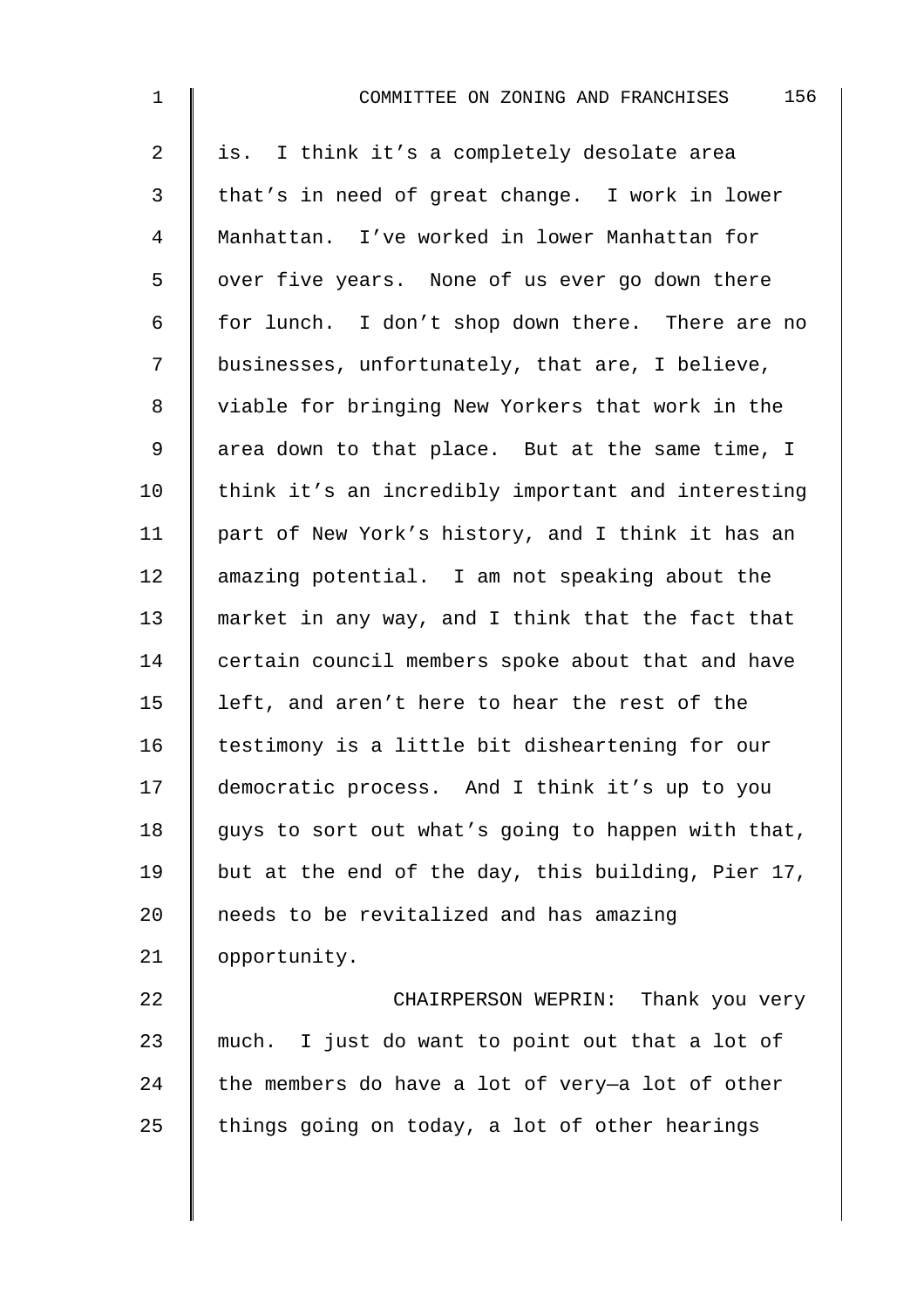| $\mathbf{1}$   | COMMITTEE ON ZONING AND FRANCHISES 157            |
|----------------|---------------------------------------------------|
| $\overline{a}$ | going on, as well. And all of this is actually    |
| 3              | live on television, on the computer, and is also  |
| 4              | being taped. And all of this will be part of the  |
| 5              | negotiation as we move forward. So we do          |
| 6              | apologize for the lack of democracy, even to a    |
| 7              | Marxist. Thank you. All right. Everyone still     |
| 8              | with me? Okay. In opposition, Craig Thompson,     |
| 9              | Michael Kramer, Matthew Glazer-Glaze something-   |
| $10 \,$        | Glazey-Nora Kim. Keep the opps coming. We have    |
| 11             | three it looks like. Is Nora Kim here?            |
| 12             | MALE VOICE: Nova.                                 |
| 13             | CHAIRPERSON WEPRIN: Oh, Nova Kim,                 |
| 14             | but that's three? I'm going to call some one      |
| 15             | else. Lisa Fishoff. Is Lisa here?                 |
| 16             | MALE VOICE: No.                                   |
| 17             | CHAIRPERSON WEPRIN: Lisa, that's                  |
| 18             | you? Okay. Come on up and take this last chair.   |
| 19             | You guys can start whenever you're ready. Put     |
| 20             | this in the next pile, and we're ready when you   |
| 21             | are.                                              |
| 22             | MR. CRAIG THOMPSON: My name is                    |
| 23             | Craig Thompson. I'm the owner of Shandake and     |
| 24             | Bake [phonetic], a small pastry business from the |
| 25             | Catskill Mountains. In 2010 I was introduced to   |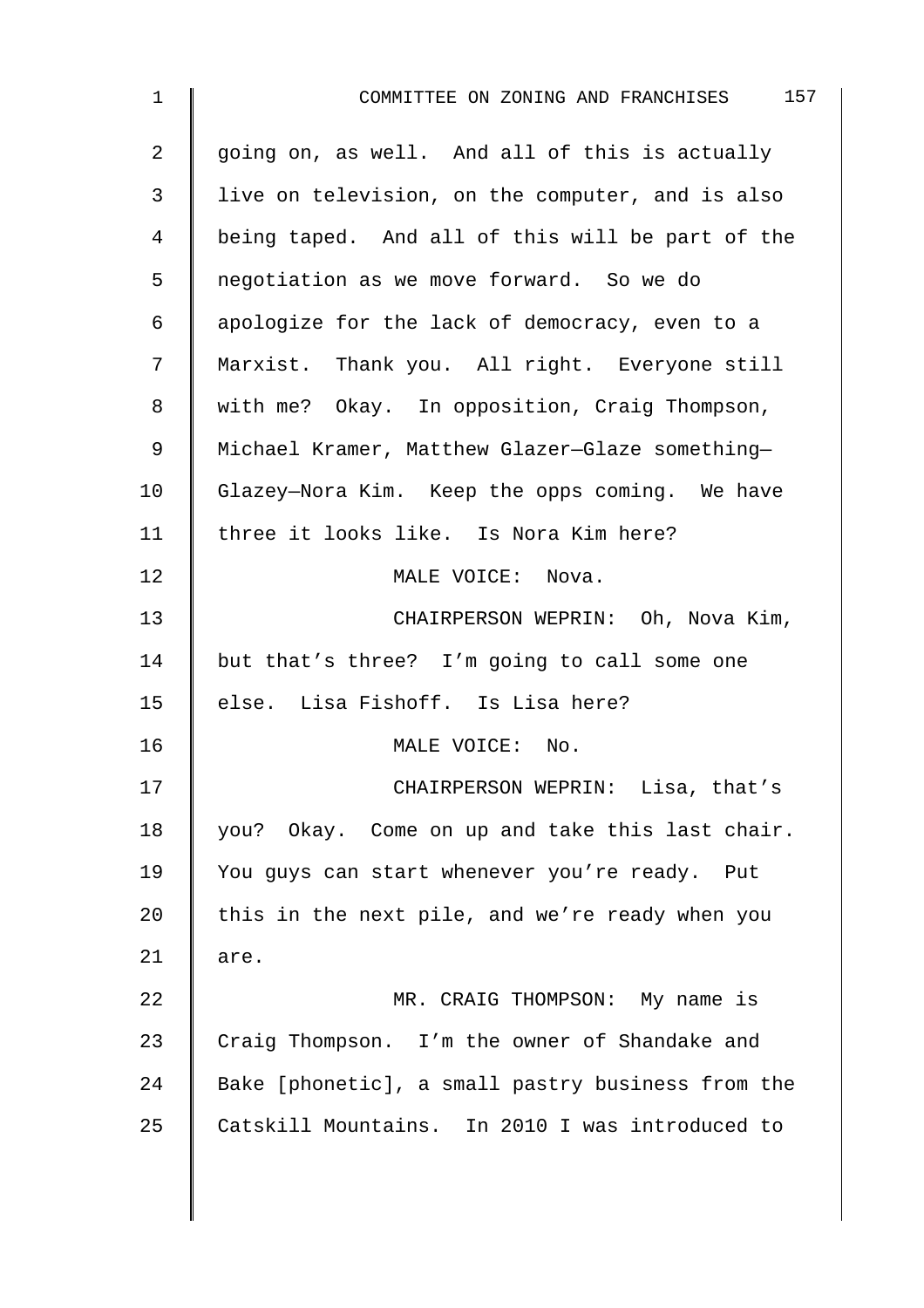| $\mathbf 1$    | 158<br>COMMITTEE ON ZONING AND FRANCHISES          |
|----------------|----------------------------------------------------|
| $\overline{2}$ | the New Amsterdam market and I was profoundly      |
| 3              | moved by their commitment to supporting local and  |
| 4              | regional food systems, incubating small            |
| 5              | businesses, and bringing communities together. I   |
| 6              | joined the New Amsterdam market part time in 2010, |
| 7              | and last year I was able to move my business down  |
| 8              | to New York City from the Catskills, full time. I  |
| $\mathsf 9$    | credit the New Amsterdam market with making that   |
| 10             | move possible by creating a retail outlet for my   |
| 11             | growing business, and connecting me with the       |
| 12             | community. As a small business, I would not have-  |
| 13             | this would not have been possible without the      |
| 14             | existence of the market, the New Amsterdam market. |
| 15             | It plays a vital role in developing and nurturing  |
| 16             | small businesses. The New Amsterdam is a           |
| 17             | beautiful example of what public markets do best.  |
| 18             | It celebrates and values communities, grows        |
| 19             | businesses, supports the local economy, and brings |
| 20             | people together. And I know that the Howard        |
| 21             | Hughes Corporation mentioned that they have a      |
| 22             | public market vision in their design, but I just   |
| 23             | think it goes by example that the New Amsterdam    |
| 24             | market shows its value for community and for       |
| 25             | growing these businesses, and I fully support the  |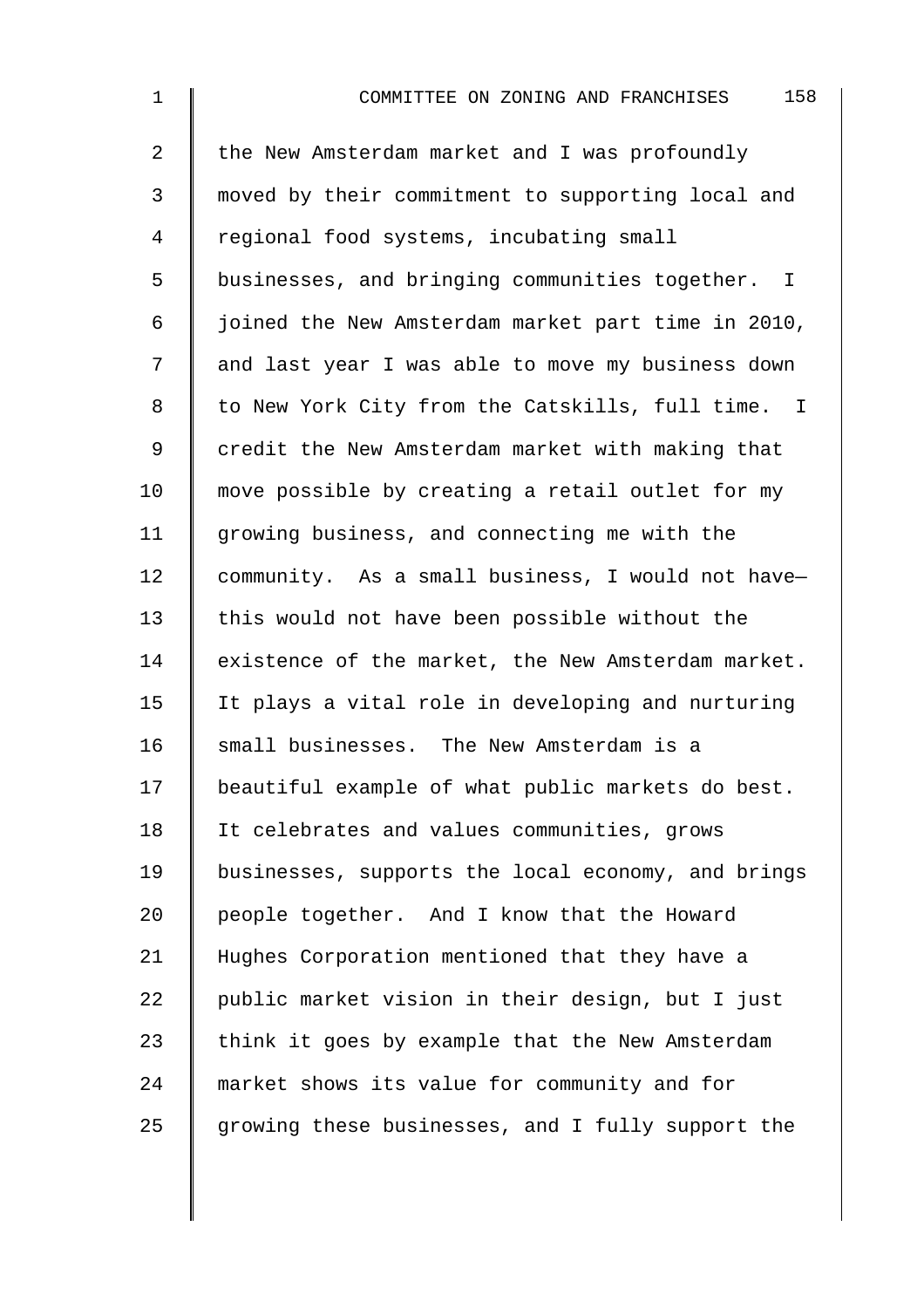| $\mathbf{1}$ | 159<br>COMMITTEE ON ZONING AND FRANCHISES         |
|--------------|---------------------------------------------------|
| 2            | New Amsterdam market in that way. Thanks.         |
| 3            | CHAIRPERSON WEPRIN: Thank you very                |
| 4            | much, sir. Nova, please.                          |
| 5            | MS. NOVA KIM: Yes, good afternoon                 |
| 6            | ladies and gentlemen. My name is Nova Kim. I'm    |
| 7            | from Vermont. As a director of the Wild Food      |
| 8            | Gatherers' Guild and Cooperative, I would like to |
| 9            | testify to the value of maintaining the New       |
| 10           | Amsterdam Market and the historical sites of the  |
| 11           | old Fulton Fish Market. Since 2007, the New       |
| 12           | Amsterdam Market has provided a much needed       |
| 13           | platform and opportunity for wild food gatherers, |
| 14           | collectors, and educators. Not only are quality   |
| 15           | products made available for Manhattan residents   |
| 16           | and chefs, but they are able to reestablish and   |
| 17           | reconnect with the natural world. It provides     |
| 18           | business opportunities that extend beyond the     |
| 19           | actual market days, that continues throughout the |
| 20           | year, and continues to offer new collectors a     |
| 21           | venue for their products. This relationship has   |
| 22           | raised the respect and awareness for one of the   |
| 23           | oldest food traditions known, wild crafting, to   |
| 24           | the point where it is now being offered as a      |
| 25           | college credited course, making this a viable     |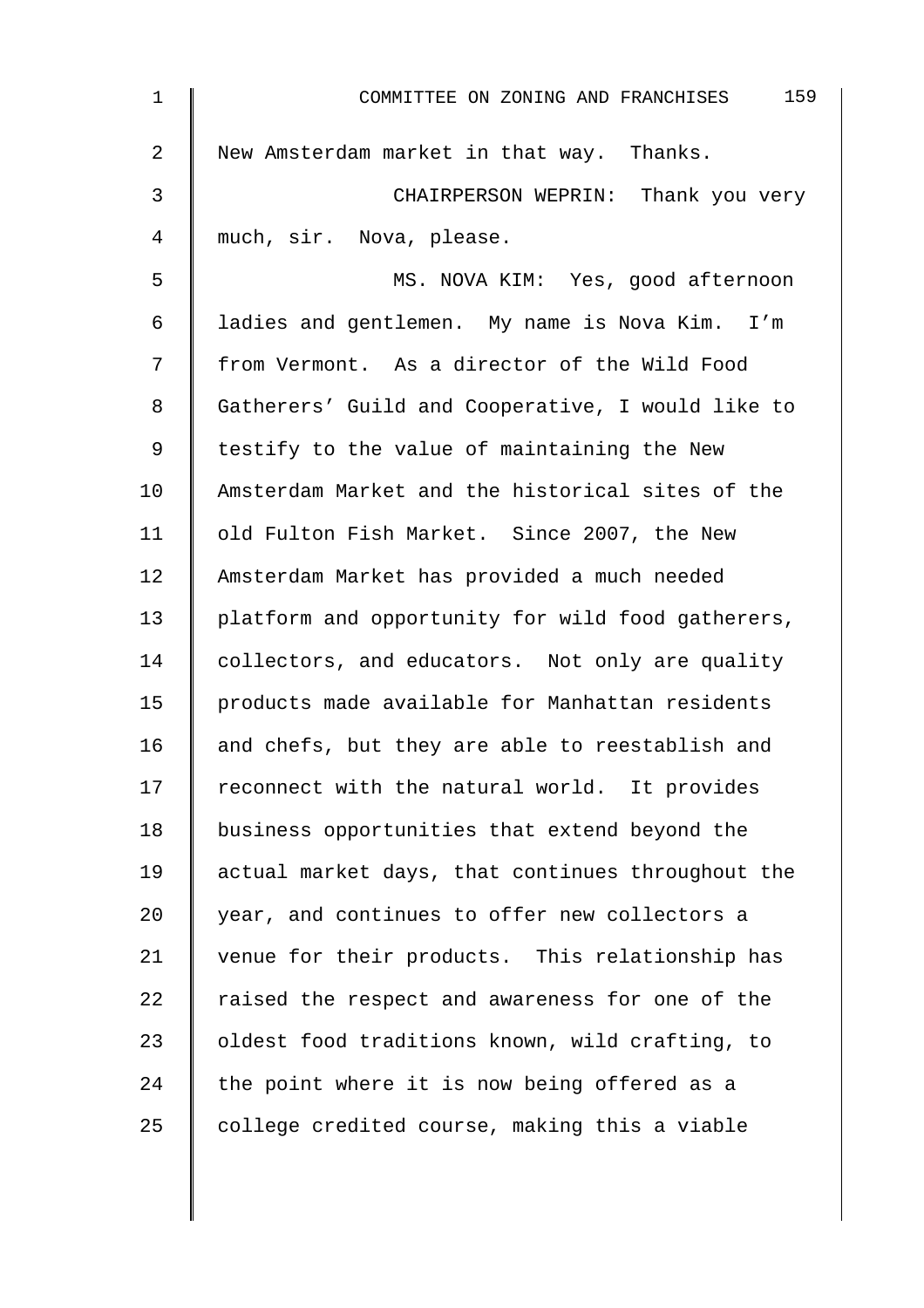| $\mathbf 1$    | 160<br>COMMITTEE ON ZONING AND FRANCHISES          |
|----------------|----------------------------------------------------|
| $\overline{2}$ | entrepreneurial option. In addition, while         |
| 3              | participating in the market, we frequently use it  |
| 4              | as a teaching opportunity for college students     |
| 5              | from the diverse disciplines of anthropology,      |
| 6              | photography, sustainability, environmental         |
| 7              | studies, and last but not least, marketing. As a   |
| 8              | native, this brings the market site full circle to |
| 9              | its original use, people sharing and making        |
| 10             | available food from its original source to those   |
| 11             | who need and value it most. This has been          |
| 12             | referred to in various articles in the New York    |
| 13             | Times, New York Times Magazine, New York Magazine, |
| 14             | Food Arts Magazine, Village Voice, and many        |
| 15             | others. Please help keep the New Amsterdam Market  |
| 16             | and make possible the renovation of the old Fulton |
| 17             | Fish Market as valuable historical sites for the   |
| 18             | generations to come. Thank you.                    |
| 19             | CHAIRPERSON WEPRIN: Great. You                     |
| 20             | can do disclaimers at the end of drug ads, you     |
| 21             | know. That was very good. Thank you. Lisa.         |
| 22             | MS. LISA FISHOFF: Okay. Hi. My                     |
| 23             | name is Lisa Fishoff. I'm the co-owner of two New  |
| 24             | York businesses, Push Cart Coffee, which has two   |
| 25             | stores in Manhattan, and Cowboy Pizza, which has   |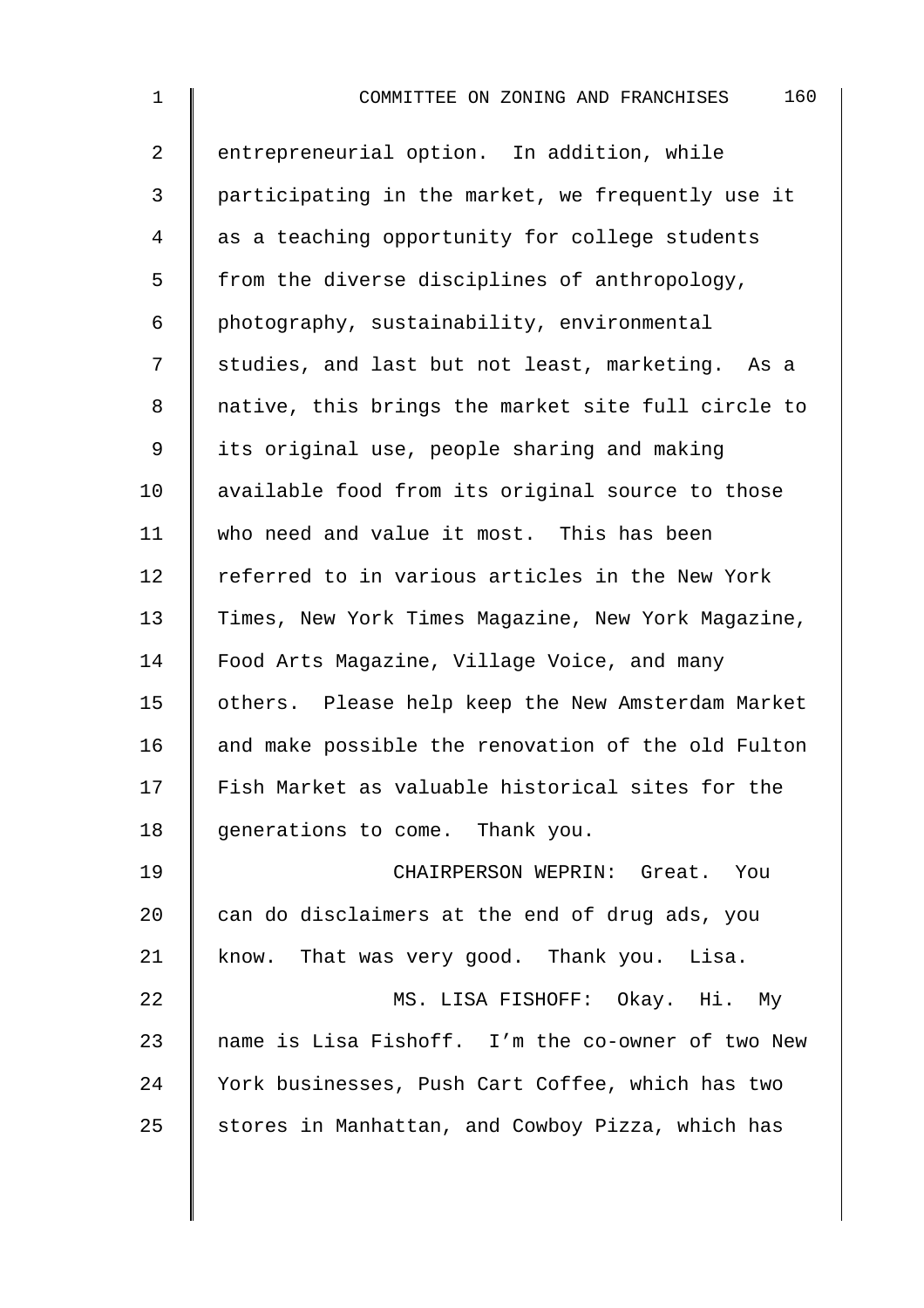2 || one store in Manhattan. Push Cart Coffee also has 3 a stand at New Amsterdam on Sundays, and I'm a 4 | resident of lower Manhattan. I want to tell you 5 why the public market and public space such as 6 South Street Seaport and New Amsterdam Market are 7 Solut sessential to the thriving, dynamic, independent 8 | economy and history of New York City. Prior to 9 || opening Push Cart Coffee, I worked just about 10 | every position with New Amsterdam Market, from 11 market hand, building and breaking down the market 12 | on Sundays, to market manager, overseeing market 13 | hands and Sunday operations. I've planned their 14 events, large and small, and dealt with their 15 vendor relations. I have seen firsthand from 16 | every imaginable perspective how this market acts 17 | as an incubator for new companies, provides a 18 | place for lower Manhattan to buy fresh, local 19 | food, supports and grows its community. Now as a 20  $\parallel$  vendor myself, I can vouch for the invaluable 21 | exposure Push Cart Coffee has received from 22  $\parallel$  selling coffee there. Every Sunday, people come 23  $\parallel$  in droves from the neighborhood, as well as all 24 over New York City. They come to shop, but they 25  $\parallel$  also come for the interaction with the vendors,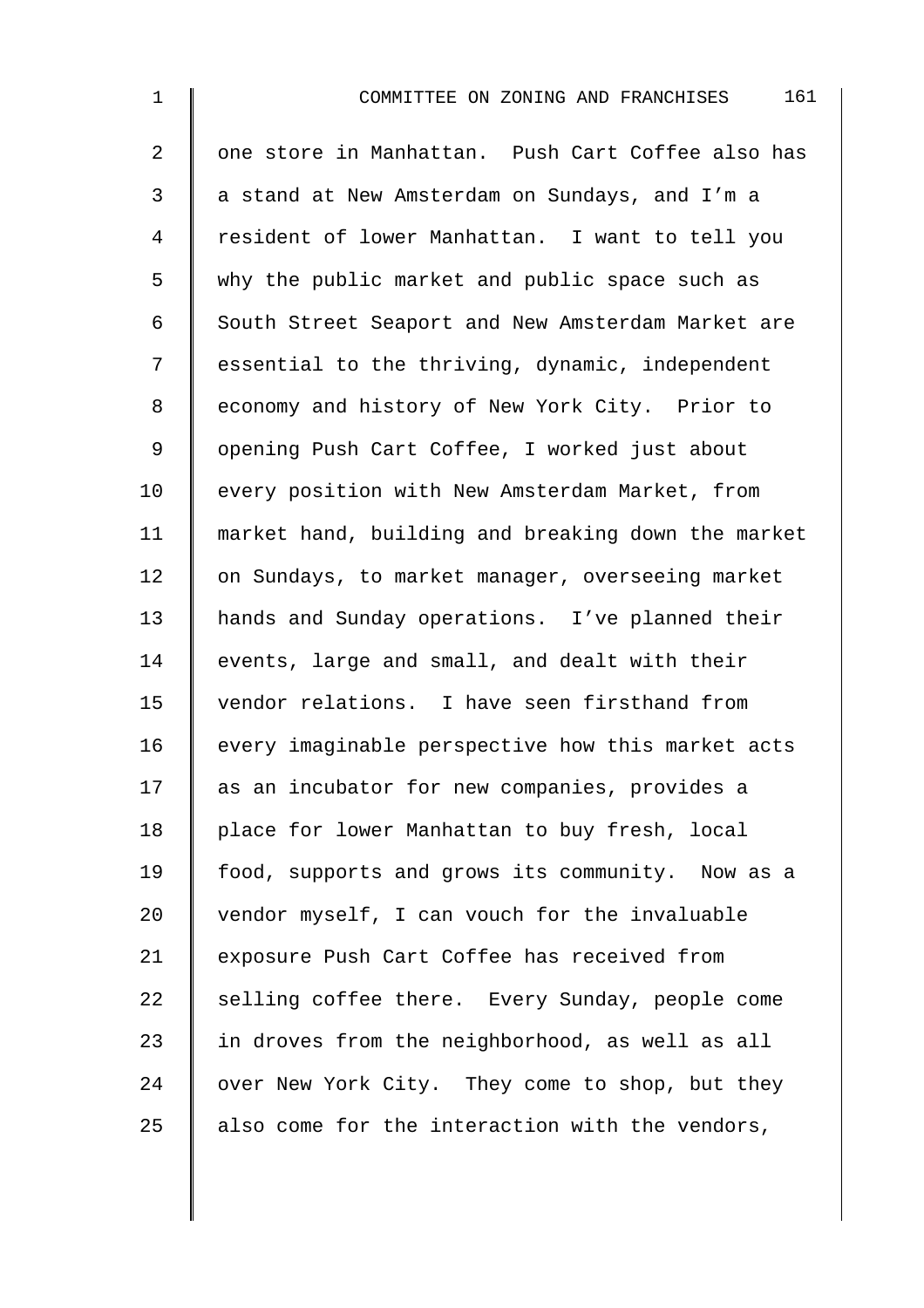2 | and with their city and its history. The seaport  $3 \parallel$  is so rich in history, you can all but hear the 4 | oyster men tossing buckets, and tossing oysters in 5 | buckets for children to carry home to their 6 parents. You can almost smell the sawdust on the 7 | ground below the feet of the men drinking beers at  $8 \parallel$  the counter. It's history you cannot simply re-9 | create in another location. These days, market 10 | goers shop for local meats, produce, fish, cheese, 11 flowers, wines, beautifully crafted wooden butcher 12 | blocks, and the best pies and ice cream they've 13 ever tasted, all made in our region, and all 14 Supporting farms and companies in our local 15 | economy. When Sandy hit, New Amsterdam Market 16 hosted volunteer days to do what they could to 17 rebuild and help others rebuild. The market 18 | offered stalls to local businesses whose 19 Storefronts were wiped out, so they could carry on 20 while they rebuilt. They called in their vendors, 21  $\parallel$  including myself, to donate food and time to help  $22$  get other businesses back on their feet. During 23  $\parallel$  that time, when all those places and all the local 24 shops came together, where were the big guys? 25 Where was The Gap? They left their store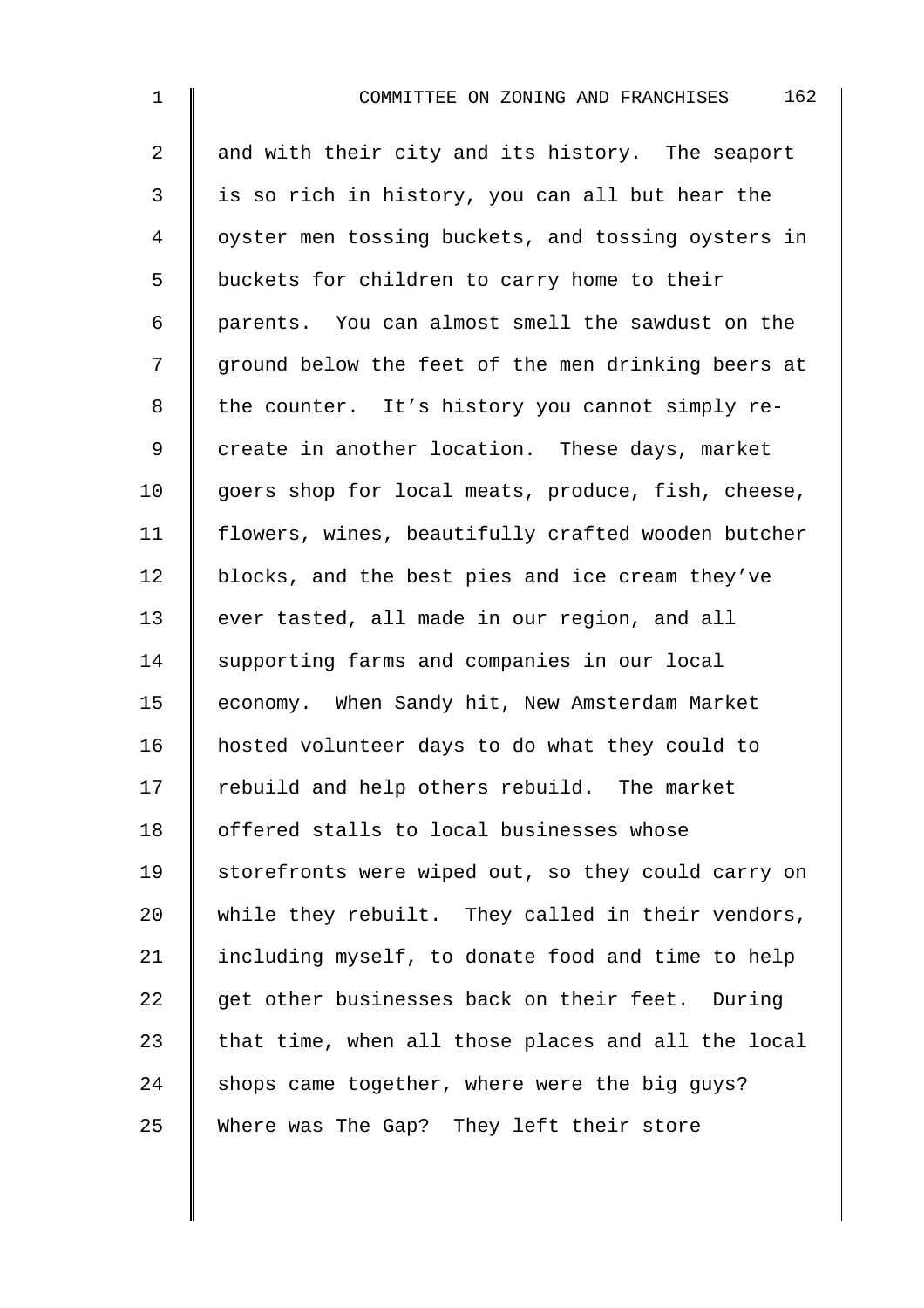| $\overline{a}$ | abandoned for two weeks before even beginning to  |
|----------------|---------------------------------------------------|
| 3              | clean up. Where were the mall stores when the     |
| 4              | neighborhood needed support? They were nowhere to |
| 5              | be found. Howard Hughes Corporation claims there  |
| 6              | are currently no plans for the tin building and   |
| 7              | the New Market building. Whether or not that's    |
| 8              | true, if we don't protect these buildings now,    |
| 9              | there will be nothing to stop plans from          |
| 10             | development in the future. Now, more than ever,   |
| 11             | the seaport needs New Amsterdam Market. It needs  |
| 12             | our support. It needs your support. The last      |
| 13             | thing it needs is another mall. There can be no   |
| 14             | more private development of public space. Do not  |
| 15             | let Howard Hughes Corporation destroy our market  |
| 16             | and destroy our neighborhood. Thank you.          |
| 17             | CHAIRPERSON WEPRIN: Thank you very                |
| 18             | much.                                             |
| 19             | MR. MICHAEL KRAMER: Chairman                      |
| 20             | Weprin and council members, my name is Michael    |
| 21             | Kramer. I'm going to be speaking as the           |
| 22             | spokesperson for Save Our Seaport Coalition. As   |
| 23             | you've heard, there's about 18 members of our     |
| 24             | coalition. There's 4,000 signatures. Many of      |
| 25             | those people are here today, but you're getting a |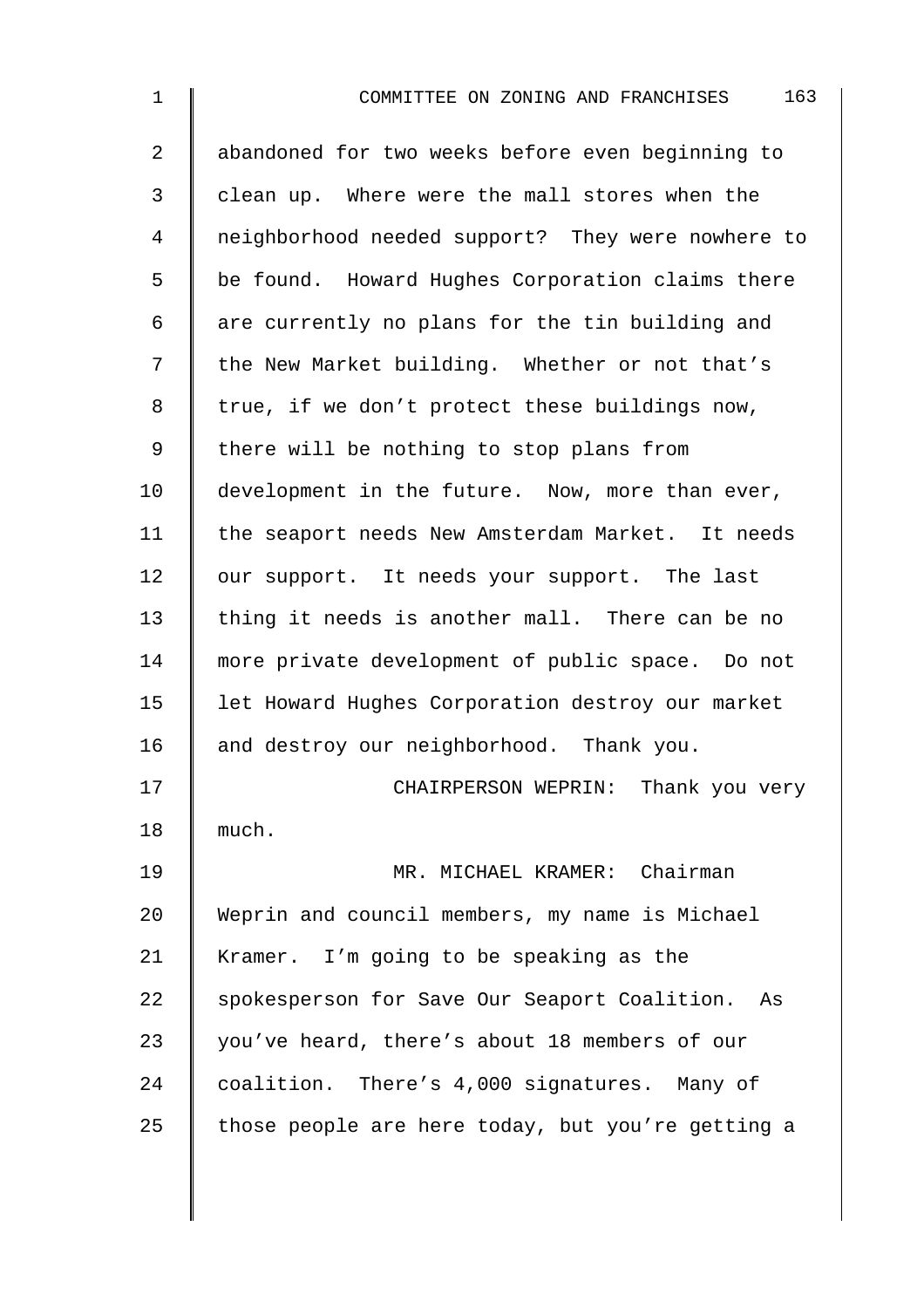2 good bang for your buck by listening to me. The 3 Howard Hughes Corporation has presented a highly 4 disingenuous development strategy. And their 5 | public presentation to the city and to Manhattan 6 Community Board 1 are at best inconsistent with 7 | what they are saying in their SEC filings and 8 | investor solicitations. The scope of their ULURP 9 | includes both the historic South Street Seaport 10 district and Piers 15 and 16, yet they cynically 11 | refuse to discuss any plans beyond Pier 17 for 12 | properties under their option or control. HHC's 13 Tefusal to acknowledge a future mixed use project, 14 | notwithstanding the signed letter of intent and 15 | other signed agreements that were obtained by 16 Manhattan Community Ward 1 from New York City EDC  $17$  are both dishonest and insulting to this body, but 18 most importantly, they are contrary to sound 19 master planning principles and the public process. 20  $\parallel$  Now in the interest of time, you can ask me 21 questions about the pioneering Urban Renewal Plan 22 | in 1968 that created the South Street Seaport 23 | historic district and what that really meant and 24 made it different. You could ask me questions 25 about how the Rouse Corporation was succeeded by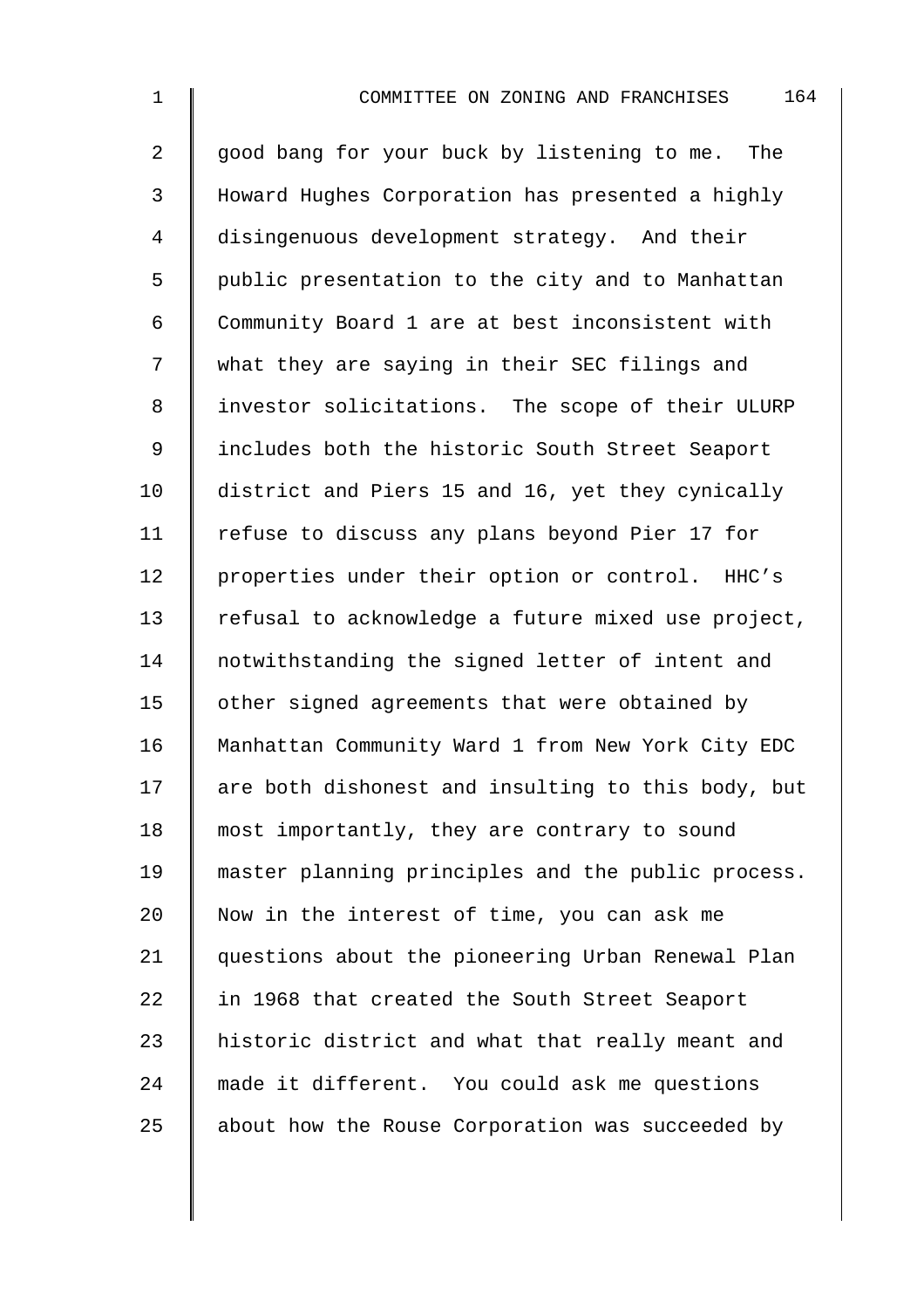| $\overline{a}$ | General Growth and now by HHC, and in the failed   |
|----------------|----------------------------------------------------|
| 3              | promise of the retail and the festival marketplace |
| 4              | that they had, about the-how GGP was itself was in |
| 5              | bankruptcy as recently as 2009, and has had        |
| 6              | several recent incidents of overcrowding and pier  |
| 7              | fires at the pier under their control. You could   |
| 8              | ask me about how Hurricane Sandy has wrecked havoc |
| $\mathsf 9$    | on the historic and public spaces that comprise    |
| 10             | the seaport district. But what I want to talk      |
| 11             | about today is just some positive things, and what |
| 12             | could be done in the context of this ULURP, in     |
| 13             | order to create the feeling of master planning for |
| 14             | this district, because that's what-                |
| 15             | CHAIRPERSON WEPRIN: If you could                   |
| 16             | do this quickly, I would appreciate it.            |
| 17             | MR. KRAMER: The letter of intent                   |
| 18             | that was signed in December of 2011, between the   |
| 19             | city and HHC has got to be amended to exclude any  |
| 20             | option for future disposition of city properties   |
| 21             | to HHC that are not currently demised under the    |
| 22             | 1981 marketplace lease, because there has been no  |
| 23             | master planning. We're asking the City Council to  |
| 24             | create an oversight committee to study all city    |
| 25             | owned property at the South Street Seaport, and    |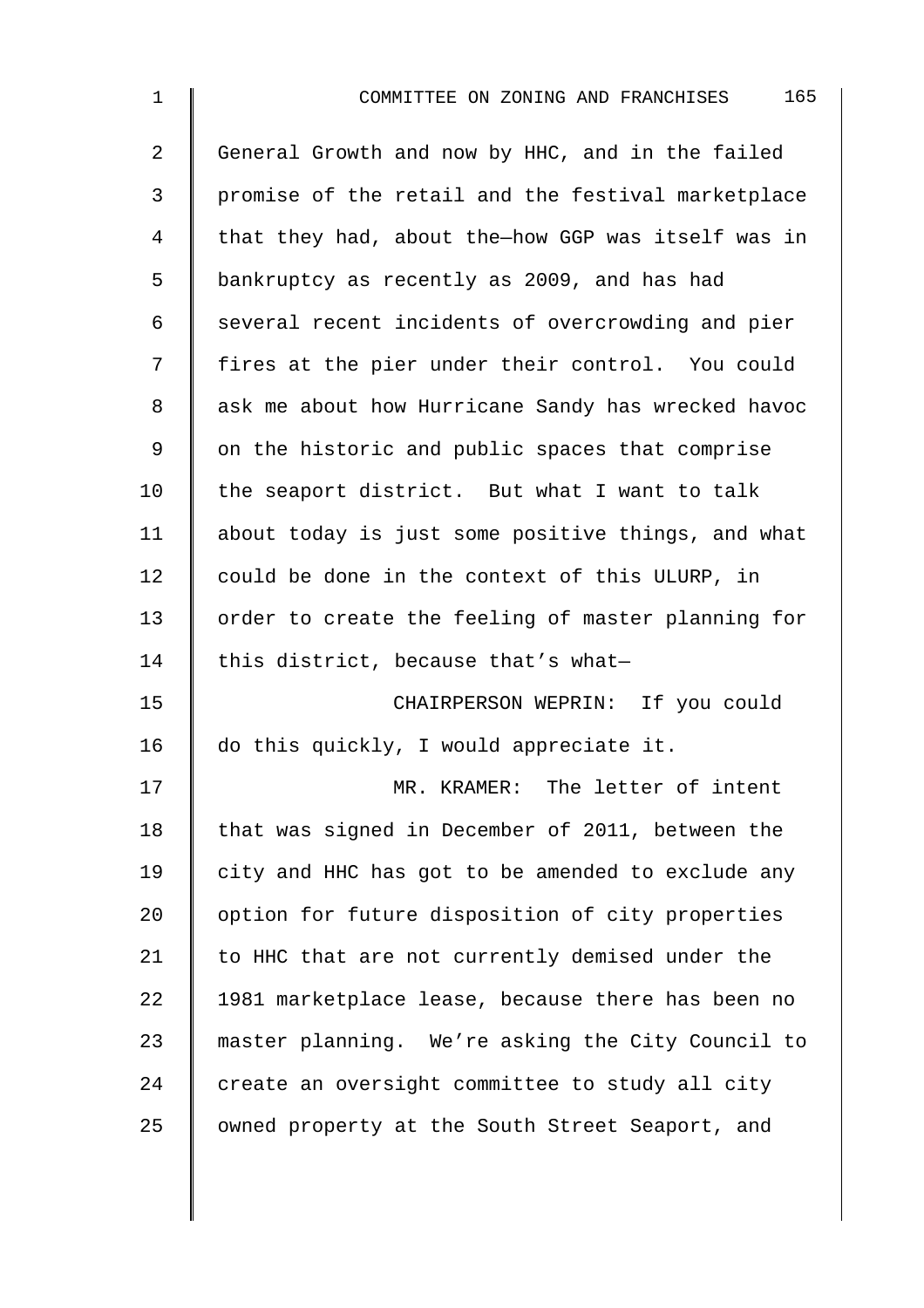| $\mathbf 1$ | 166<br>COMMITTEE ON ZONING AND FRANCHISES          |
|-------------|----------------------------------------------------|
| 2           | determine its disposition in future uses, so it    |
| 3           | remains with the public purpose of what the South  |
| 4           | Street Seaport historic district was dedicated to  |
| 5           | be.                                                |
| 6           | CHAIRPERSON WEPRIN: Okay. Let me                   |
| 7           | cut you off there for a second. Margaret Chin has  |
| 8           | a question.                                        |
| 9           | MR. KRAMER: Thank you.                             |
| 10          | COUNCIL MEMBER CHIN: Yes, I just-                  |
| 11          | because in your testimony, I guess you talked      |
| 12          | about to, in terms of retain and enhance the       |
| 13          | maritime use, so maybe you could talk a little bit |
| 14          | more about that and how that can happen in this    |
| 15          | project?                                           |
| 16          | MR. KRAMER: Certainly. All right.                  |
| 17          | I think there's a couple of things to consider. I  |
| 18          | mean, it's a good start that Amanda asked for      |
| 19          | maritime friendly improvements to Pier 17. We do   |
| 20          | need to redefine what the relationship is between  |
| 21          | the museum and HHC, because we're dealing with a   |
| 22          | scarce resource, the scarce resource being water,  |
| 23          | and the opportunity to berth historic ships and    |
| 24          | other working waterfront ships. So we need to      |
| 25          | consider the space between 16 and 17, and          |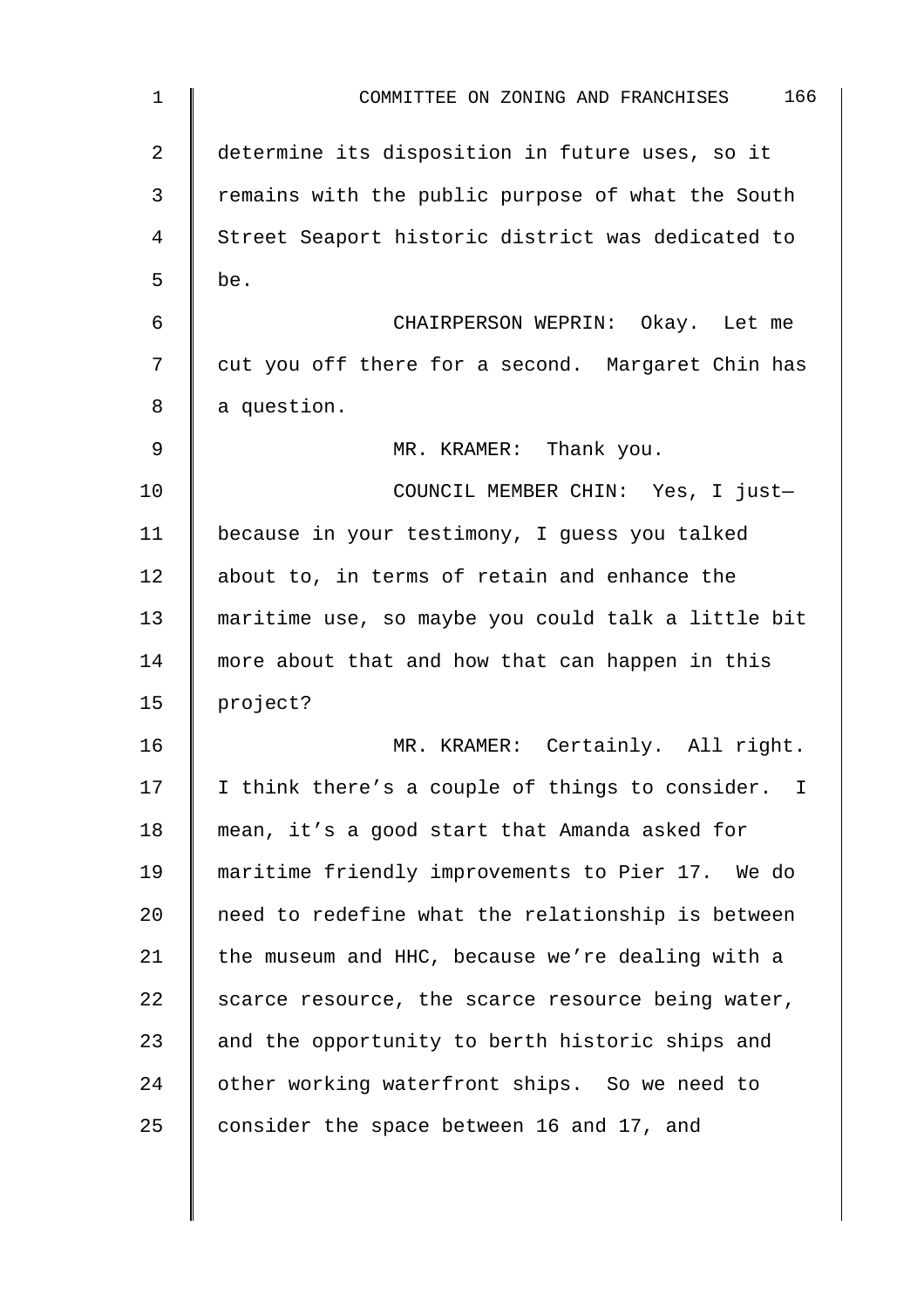2 | presumably that would become the responsibility of 3 the museum. We need to rethink what's going on at 4 piers 15—between piers 15 and 16, where the museum 5 | has also lost water. Perhaps what the future 6 might be in the areas up water, of piers 18 all 7 | the way up to the Brooklyn Bridge, as well, to 8 | provide opportunities for maritime uses. But most 9 | importantly, we need to, you know, to honor the 10 I tradition of why the seaport is different. And 11 | it's different because it was started-it was New 12 | York's entryway from the water, from the sea, and 13 we can't lose that. What EDC has been doing is  $14$  they've been creating a sterile environment where 15  $\parallel$  all we hear about are the views of the Brooklyn 16 | Bridge. We don't hear about what the importance 17 | of the East River has been to our district, and 18 what makes it unique, and why people come down to 19 Shop at the South Street Seaport historic 20 district. 21 | COUNCIL MEMBER CHIN: Okay. I

22  $\parallel$  guess I also wanted to hear more about the 23  $\parallel$  reviving the whole market district, because I know 24 some of the vendors here. I see you guys on 25 Sundays. We're waiting for the market to open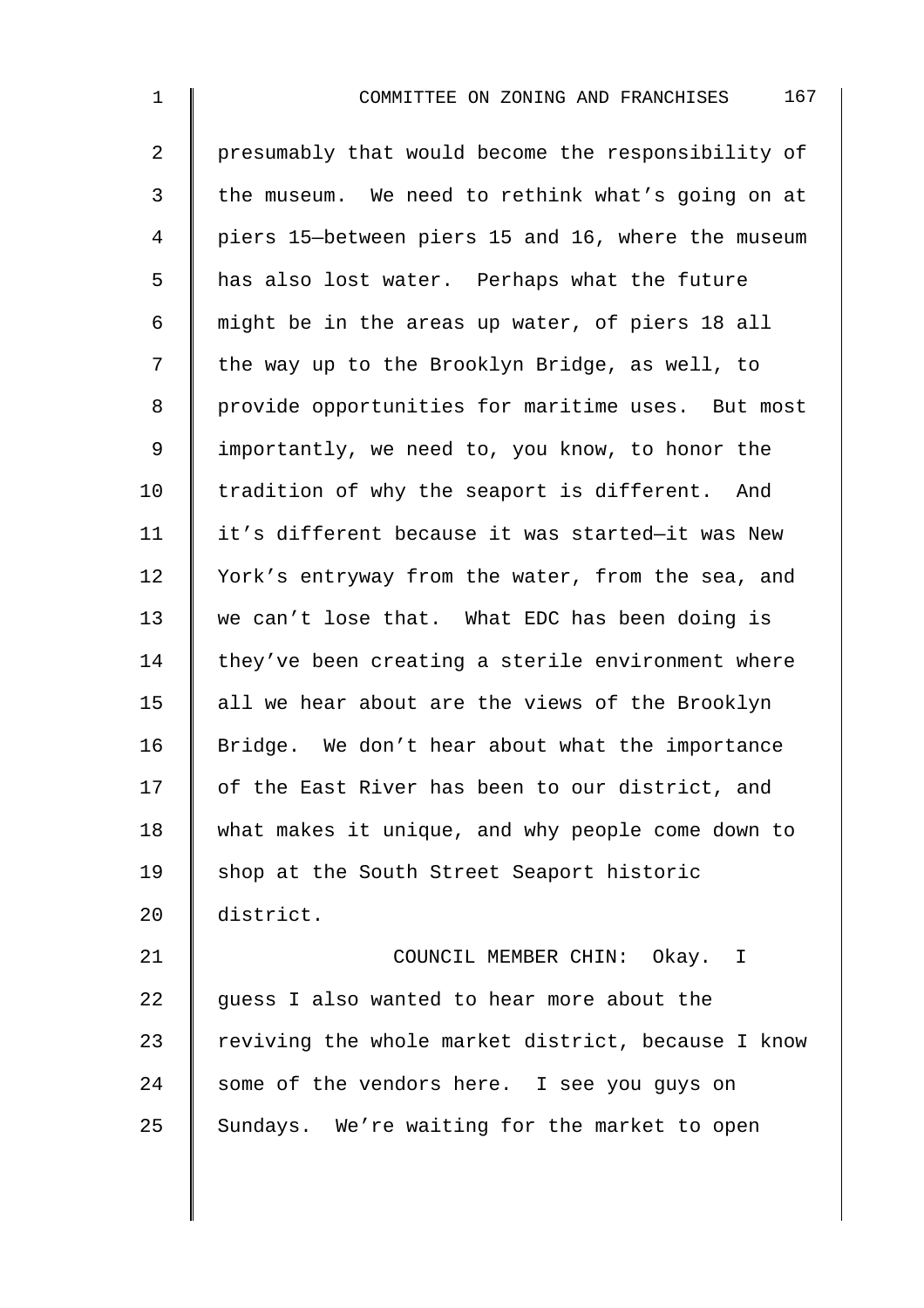| $\mathbf 1$ | 168<br>COMMITTEE ON ZONING AND FRANCHISES          |
|-------------|----------------------------------------------------|
| 2           | soon. I mean, the whole winter-Craig, you're the   |
| 3           | guy who makes the monkey pie, right? Okay. Yes,    |
| 4           | that's what I thought. I was like, "He's down in   |
| 5           | New York." So where is your store now?             |
| 6           | MR. CRAIG THOMPSON: I don't have a                 |
| 7           | store now. The New Amsterdam is-                   |
| 8           | COUNCIL MEMBER CHIN: Oh, I thought                 |
| $\mathsf 9$ | you said you moved to New York. I mean, moved-     |
| 10          | MR. THOMPSON: Yes, I am, but New                   |
| 11          | Amsterdam is my-                                   |
| 12          | COUNCIL MEMBER CHIN: Okay.                         |
| 13          | MR. KRAMER: Right. And Margaret,                   |
| 14          | what                                               |
| 15          | COUNCIL MEMBER CHIN: But if you                    |
| 16          | can talk a little bit about the market district.   |
| 17          | MR. KRAMER: We're trying to create                 |
| 18          | a market district that's 365 a year, that's        |
| 19          | indoors as well as outdoors. We have such a        |
| 20          | wonderful example of the past five years that have |
| 21          | incubated and created something that's unique in   |
| 22          | the city. In order to do that, they need their     |
| 23          | own home. In order to be properly placed in the    |
| 24          | historic context of our seaport district, that     |
| 25          | home should be in the tin building and the new     |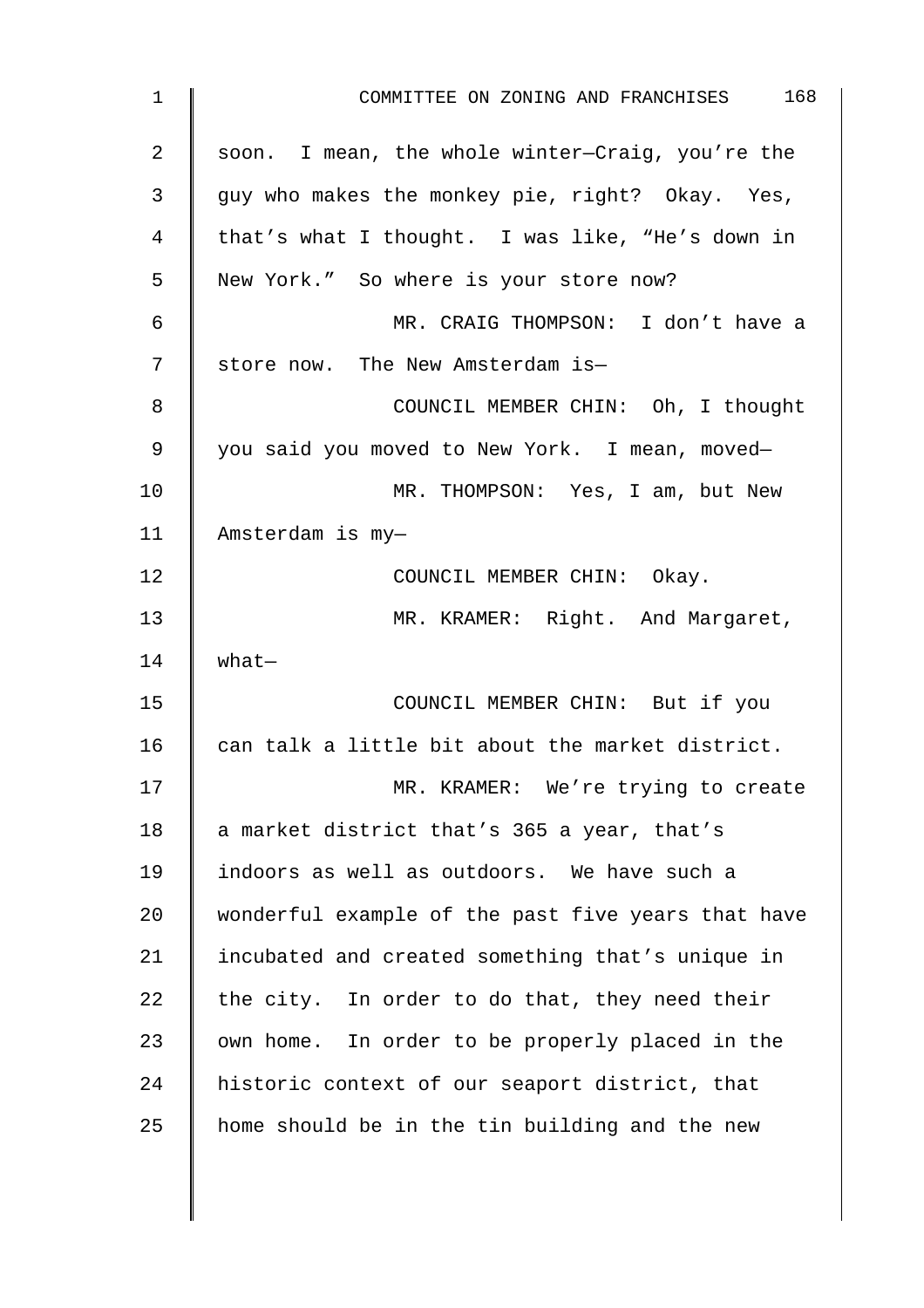| $\mathbf 1$ | 169<br>COMMITTEE ON ZONING AND FRANCHISES          |
|-------------|----------------------------------------------------|
| 2           | market building. And the problem is that EDC has   |
| 3           | given an option to HHC to take over space that     |
| 4           | they have been-that they've been warehousing since |
| 5           | the Fulton Fish Market left in 2005. It's been     |
| 6           | vacant space. They've had no ideas for that        |
| 7           | space, and yet EDC wants to give it over to them   |
| 8           | until the year 2072.                               |
| 9           | COUNCIL MEMBER CHIN: But what was                  |
| 10          | the point about being extended, to be contiguous   |
| 11          | with the state and federal historic district?      |
| 12          | MR. KRAMER: Well there's also an                   |
| 13          | interesting inconsistency between the Landmark     |
| 14          | District, as defined by the City of New York, and  |
| 15          | that which is in the federal register and in the   |
| 16          | state register. And that inconsistency is what     |
| 17          | they consider to be their northern front porch,    |
| 18          | Pier 18, and there's no reasonable reason why      |
| 19          | that's not included in the Landmark District. We   |
| 20          | need to deal in a holistic manner as one of the    |
| 21          | Council members, Council Member Lappin suggested   |
| 22          | in the past.                                       |
| 23          | COUNCIL MEMBER CHIN: Okay.<br>Thank                |
| 24          | you.                                               |
| 25          | CHAIRPERSON WEPRIN: Thank you.                     |
|             |                                                    |
|             |                                                    |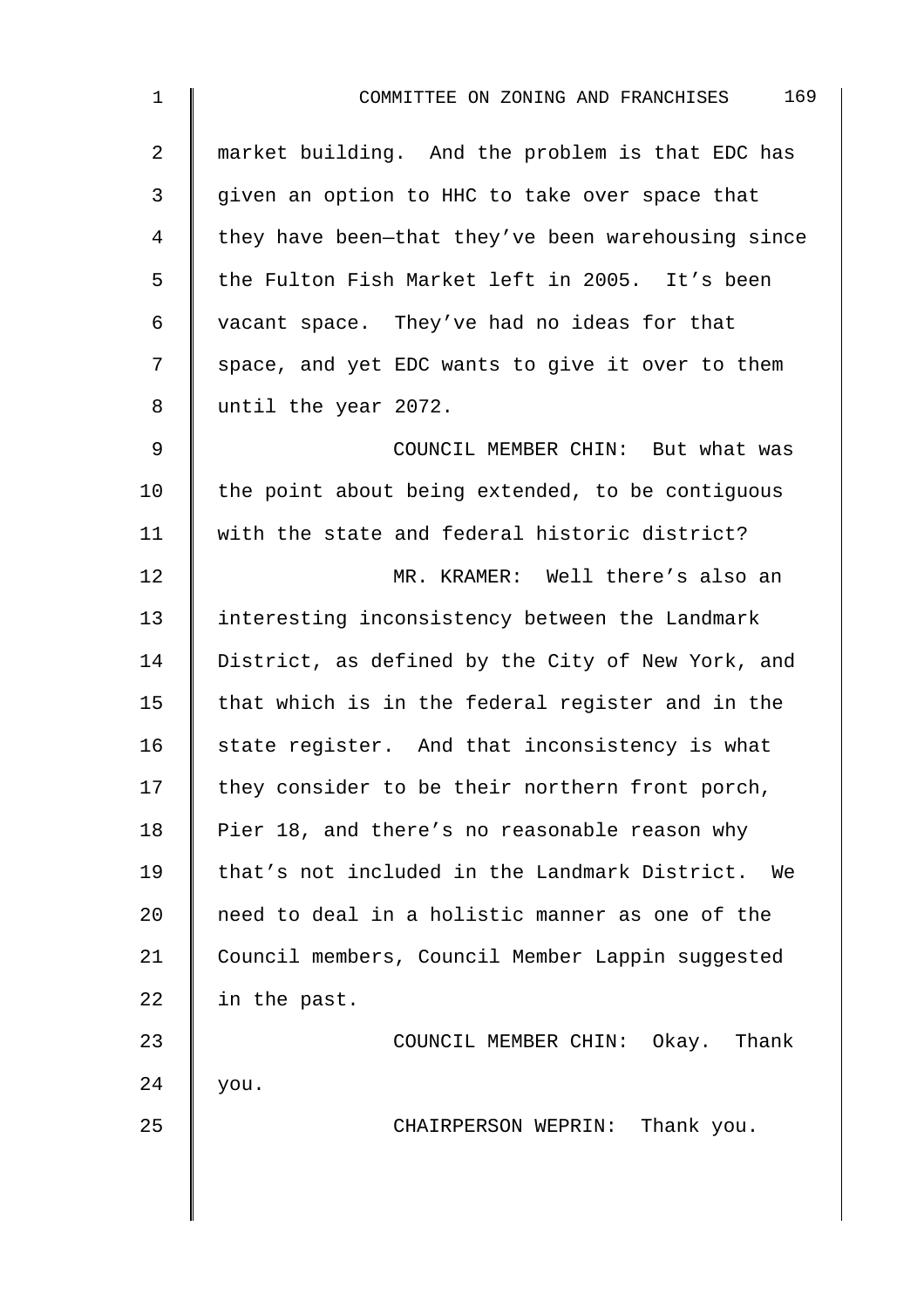| 1              | COMMITTEE ON ZONING AND FRANCHISES 170             |
|----------------|----------------------------------------------------|
| $\overline{a}$ | Thank you all very much. All right. I'm now        |
| 3              | going to call people in favor. I'm not sure if     |
| 4              | they're all here, so I'm going to just keep        |
| 5              | reading them off. Sam Miller. Oh, John Ranigan.    |
| 6              | - -. All right. Blakely Brinneth. Oh, a couple     |
| 7              | of them now. Tammi Kurz, Anton Noito, Matt         |
| 8              | Specter, and Erica Del Rosario. Guess what?        |
| 9              | MS. MENDEZ: Oh, it's just me.                      |
| 10             | CHAIRPERSON WEPRIN: All by                         |
| 11             | yourself you get to do this.                       |
| 12             | MS. MENDEZ: Okay.                                  |
| 13             | CHAIRPERSON WEPRIN: Those were all                 |
| 14             | in favor, by the way.                              |
| 15             | MS. MENDEZ: Okay. Great.                           |
| 16             | CHAIRPERSON WEPRIN: Whenever                       |
| 17             | you're ready.                                      |
| 18             | MS. MENDEZ: Hi. My name is Flora                   |
| 19             | Mendez. I'm here on behalf of the Lower Manhattan  |
| 20             | Cultural Council. I'm speaking for Sam Miller.     |
| 21             | The prospect of a revitalized Pier 17 as an        |
| 22             | additional cultural space on the east side is very |
| 23             | exciting for potential future public programming.  |
| 24             | A vibrant and compelling South Street Seaport is   |
| 25             | vital for the community of lower Manhattan and the |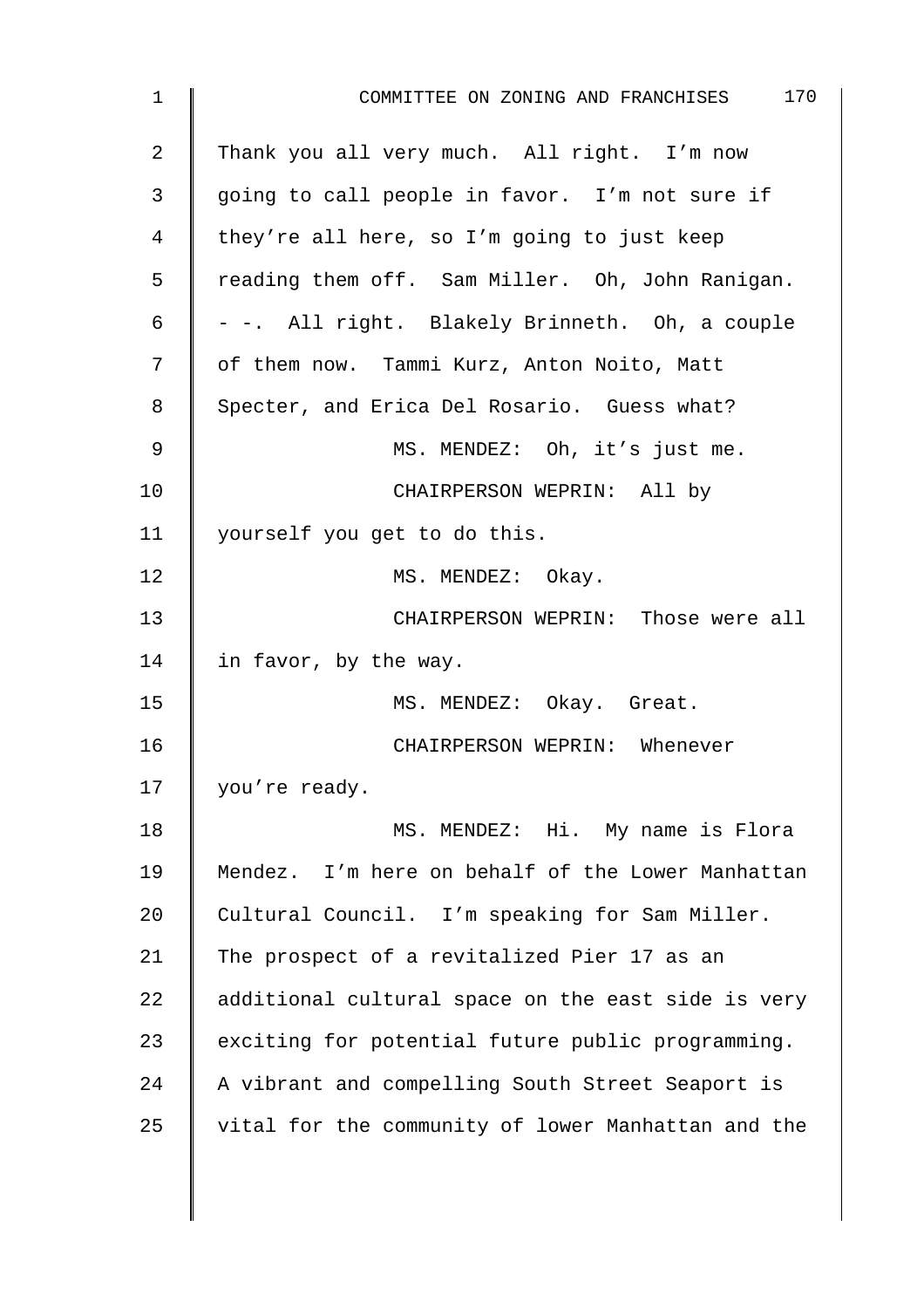2 | city, particularly one that works in concert with 3 the burgeoning restaurant district north of Front 4 Street, and the cultural amenities provided by the 5  $\parallel$  museum, local food markets, and other cultural 6 | stakeholders in the area. The design by Shop 7 | Architects is both functionally and aesthetically 8 | inspiring, providing new spaces for open air 9 | pedestrian engagement and activities. From what 10 we understand, the redevelopment of pier 17 will 11 | provide 40% more open space, markedly improved 12 | public spaces from an aesthetic and enjoyment 13 aspect, and balance the need for an iconic 14 waterfront destination with the need for an 15  $\parallel$  amenity to serve the already changing needs of the 16 | lower Manhattan's growing residential and working 17 | populations. LMCC supports an integrated seaport 18 district with opportunities for site exploration 19 by artists, and cultural experiences for audiences  $20$   $\parallel$  by presenting culturally diverse and 21 Transformative experiences, and often connecting 22 attendees to the unexpected ideas or spaces. LMCC 23 | is committed to providing audiences uniquely New 24 Vork events, like the ones of which should 25  $\parallel$  certainly be found at the South Street Seaport and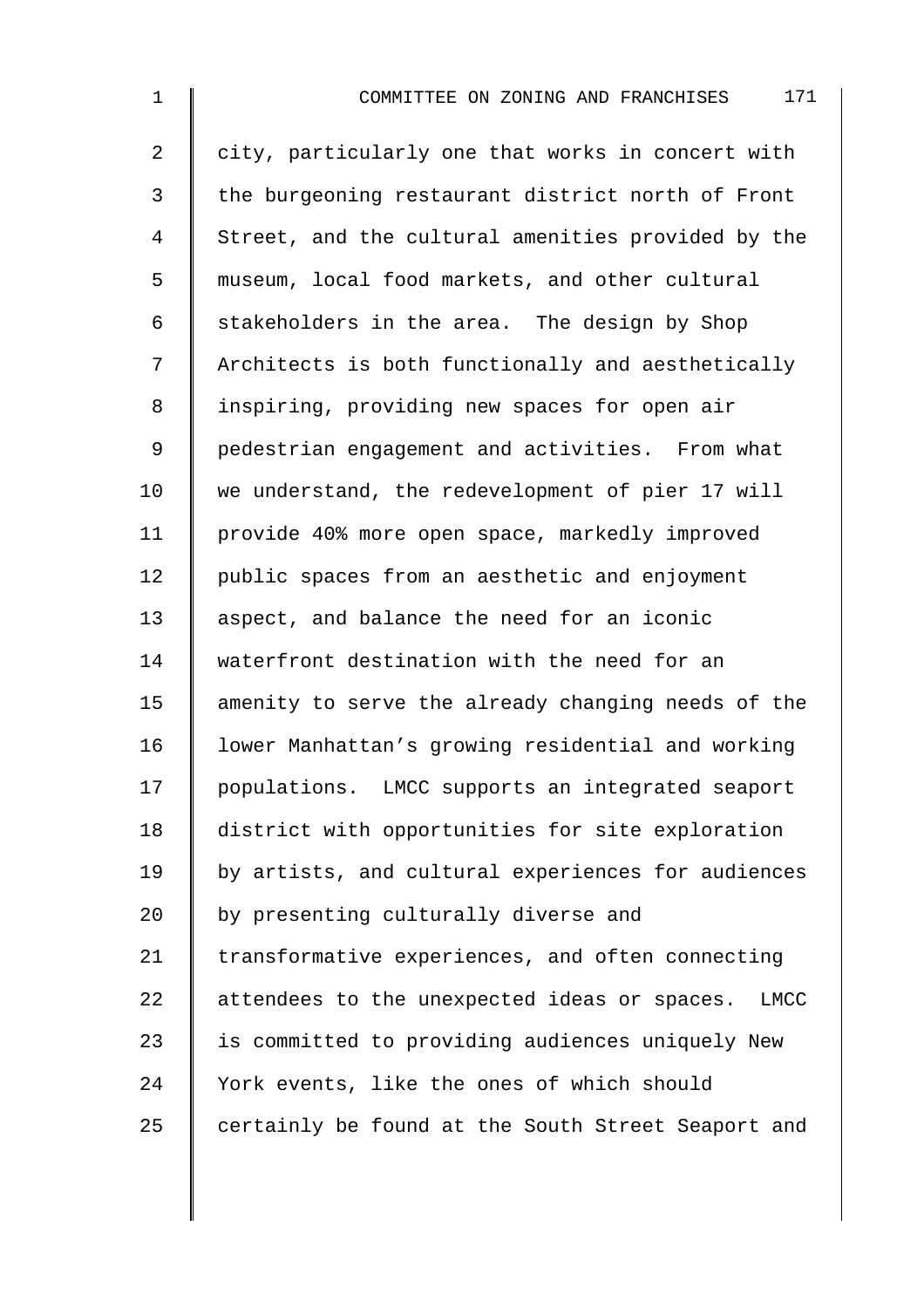| $\mathbf 1$    | 172<br>COMMITTEE ON ZONING AND FRANCHISES          |
|----------------|----------------------------------------------------|
| $\overline{2}$ | surrounding neighborhood. In the front of our      |
| 3              | mind, given the events of October 2012, and the    |
| 4              | immediate need to breathe life and excitement back |
| 5              | into the area, from Dover Street to the Battery    |
| 6              | Maritime building east of Pearl Street. The        |
| 7              | discovery of arts and culture with the historic    |
| 8              | waterfront backdrop, and the catalyzing of         |
| 9              | residents and various professional communities     |
| 10             | that make up lower Manhattan's native population   |
| 11             | by providing vibrant spaces to meet, play, and     |
| 12             | learn, are vital to the health of this             |
| 13             | neighborhood. Post Hurricane Sandy, our            |
| 14             | commitment to our partners in the seaport to       |
| 15             | promote the area with cultural activities, support |
| 16             | the local business, and consider a sustainable     |
| 17             | method to respond to such events in the future     |
| 18             | remains steadfast. Thank you for the opportunity   |
| 19             | to speak today.                                    |
| 20             | CHAIRPERSON WEPRIN: Thank you very                 |
|                |                                                    |

21 much. Thank you. Have a good day. I now still 22  $\parallel$  have a large list in opposition to this project, 23  $\parallel$  so I'm going to read off the names, and if you're 24 here, please come on up. Sal Hamoni, Kathleen 25 | Younger, McKenzie Younger. I guess they're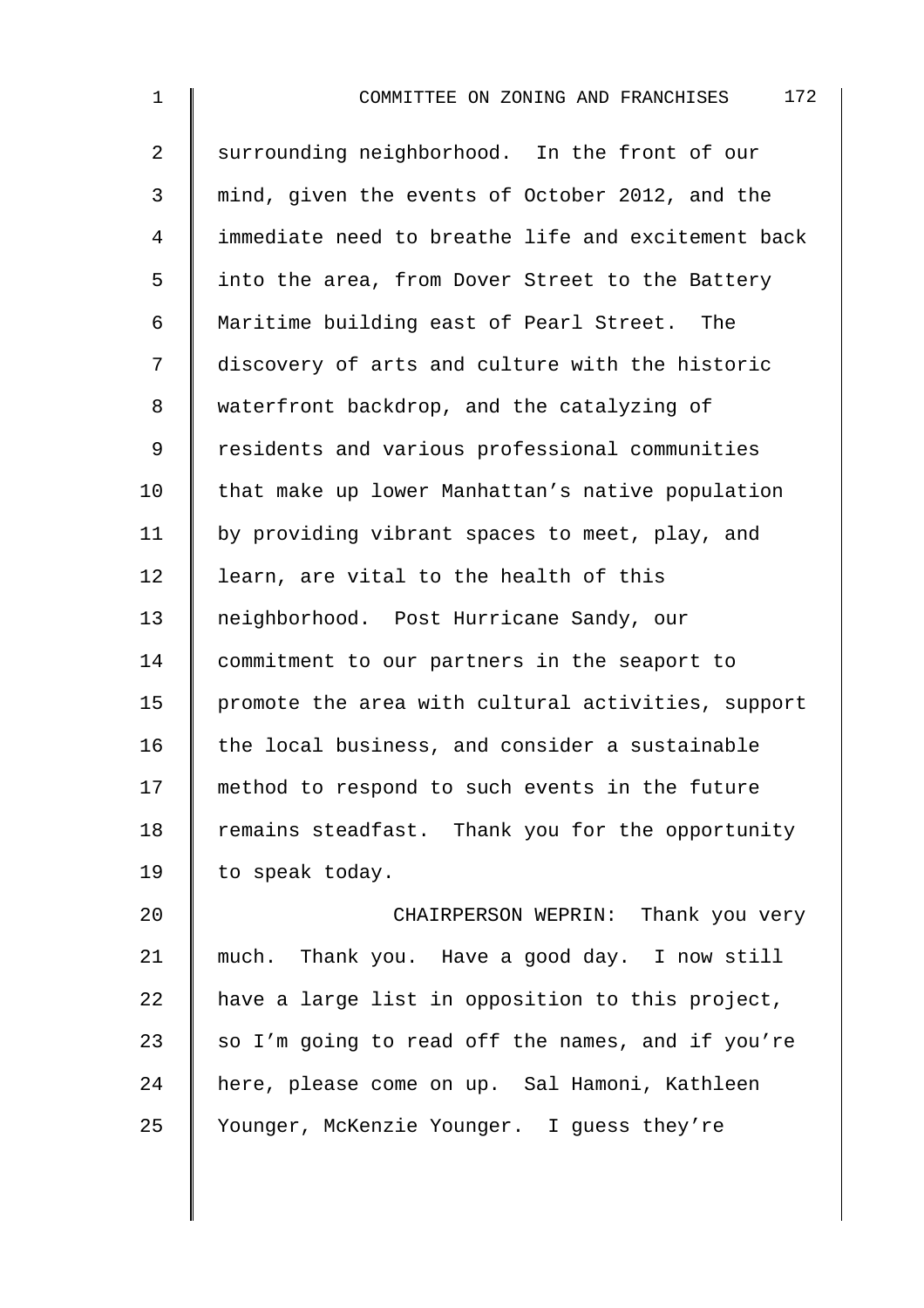| $\mathbf 1$ | COMMITTEE ON ZONING AND FRANCHISES 173             |
|-------------|----------------------------------------------------|
| 2           | younger. Scott Breedal, and Clyde Burrow. I        |
| 3           | think we had called that before, right. Anybody    |
| 4           | else? I'm going to keep reading. Hold on. Paul     |
| 5           | Greenberg, Chectina Sun, something like that, S-U- |
| 6           | N is the last name.                                |
| 7           | FEMALE VOICE: She left.                            |
| 8           | CHAIRPERSON WEPRIN: Oh, she left.                  |
| 9           | Okay. Mary Hebstrit? Mary, yes, come on up. Let    |
| 10          | me just try to get you two more customers here.    |
| 11          | Whalen John, is it Whalen?                         |
| 12          | MALE VOICE: Whalen left.                           |
| 13          | CHAIRPERSON WEPRIN: Whalen left?                   |
| 14          | Okay. Sorry. Barbara Zay [phonetic]. Yes,          |
| 15          | Barbara is here. And one more. Let me see if we    |
| 16          | can get Matthew Washburn. Matthew here? All        |
| 17          | right. Great. Come on up. Take the last seat,      |
| 18          | and whenever you guys are ready you can start.     |
| 19          | Thank you.                                         |
| 20          | MS. BARBARA ZAY: Hi. I'm Barbara                   |
| 21          | Zay with the Historic District's Council.<br>For   |
| 22          | years the Historic District's Council has been     |
| 23          | concerned about the fate of Pier 17 and the South  |
| 24          | Street Seaport historic district. We often use     |
| 25          | the phrase special sense of place when describing  |
|             |                                                    |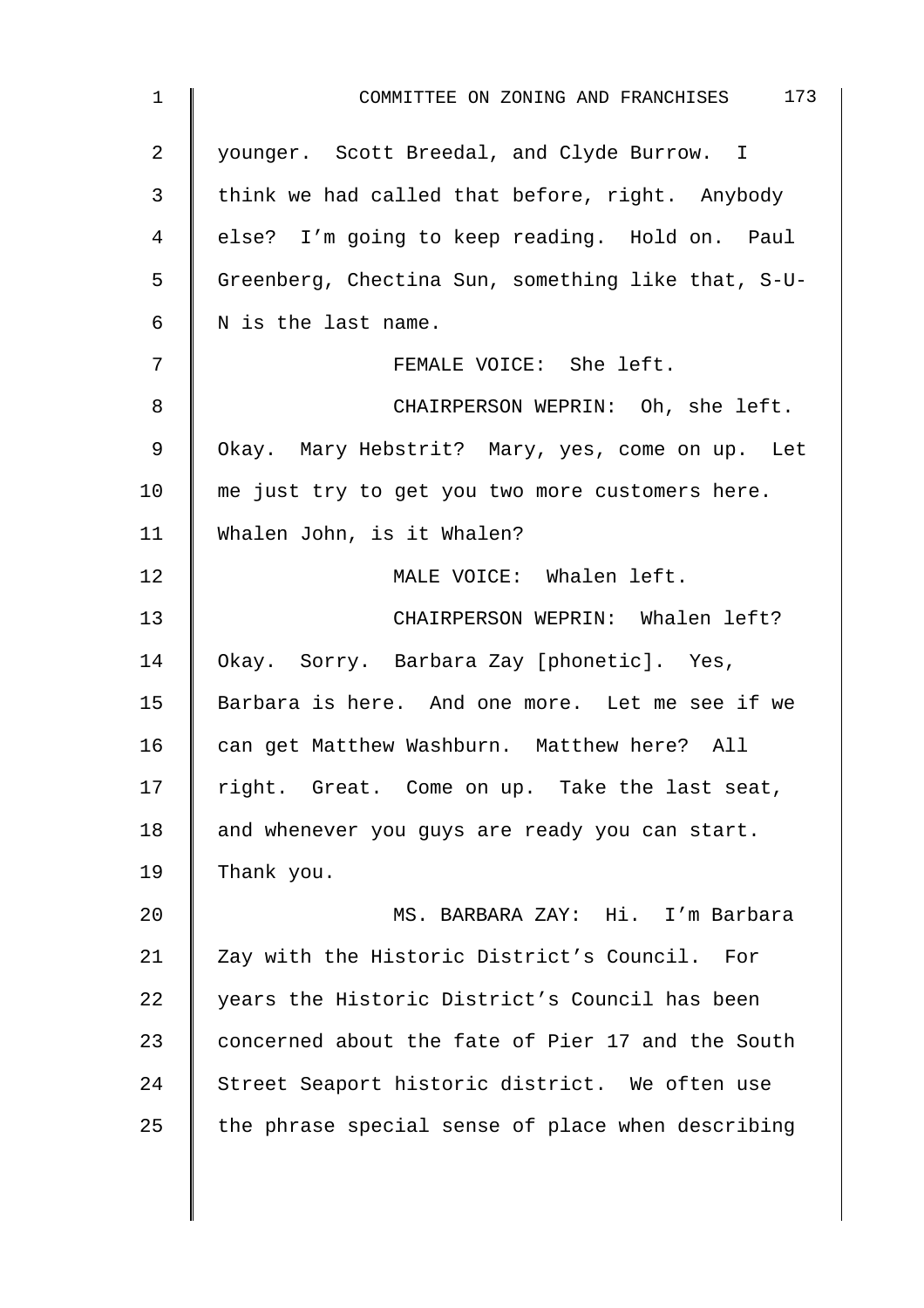2 an historic district, but in context of the 3 | landmarks law, it pertains only to the physical 4 attributes of a district. Therefore, we look to  $5 \parallel$  our elected officials to protect other equally 6 important aspects that create the character of a 7 district. In this case, those aspects are use, 8 waterfront public access, open public space, and 9 | view corridors. Concerning the rezoning, Pier 17  $10$  | is the only location where there are specific 11 | plans in need of the proposed rezoning, so it  $12$  should be the only location to be considered. If 13 Piers 15 and 16, and the strip of land east of 14 South Street, where the East River esplanade is 15 located are dedicated to public open space usage 16  $\parallel$  and are not available for development, there is no 17 Treason to rezone them. Rezoning the new market 18 building and the tin building is problematic, as 19 These sites and their future use are a major 20 concern for the community. Their rezoning should 21 | only come after specific plans have met all 22 mecessary approvals. Waterfront public access, 23  $\parallel$  open public space, and view corridors are all keys 24  $\parallel$  to the enjoyment and use of this unique place. 25 The design of the new building creates many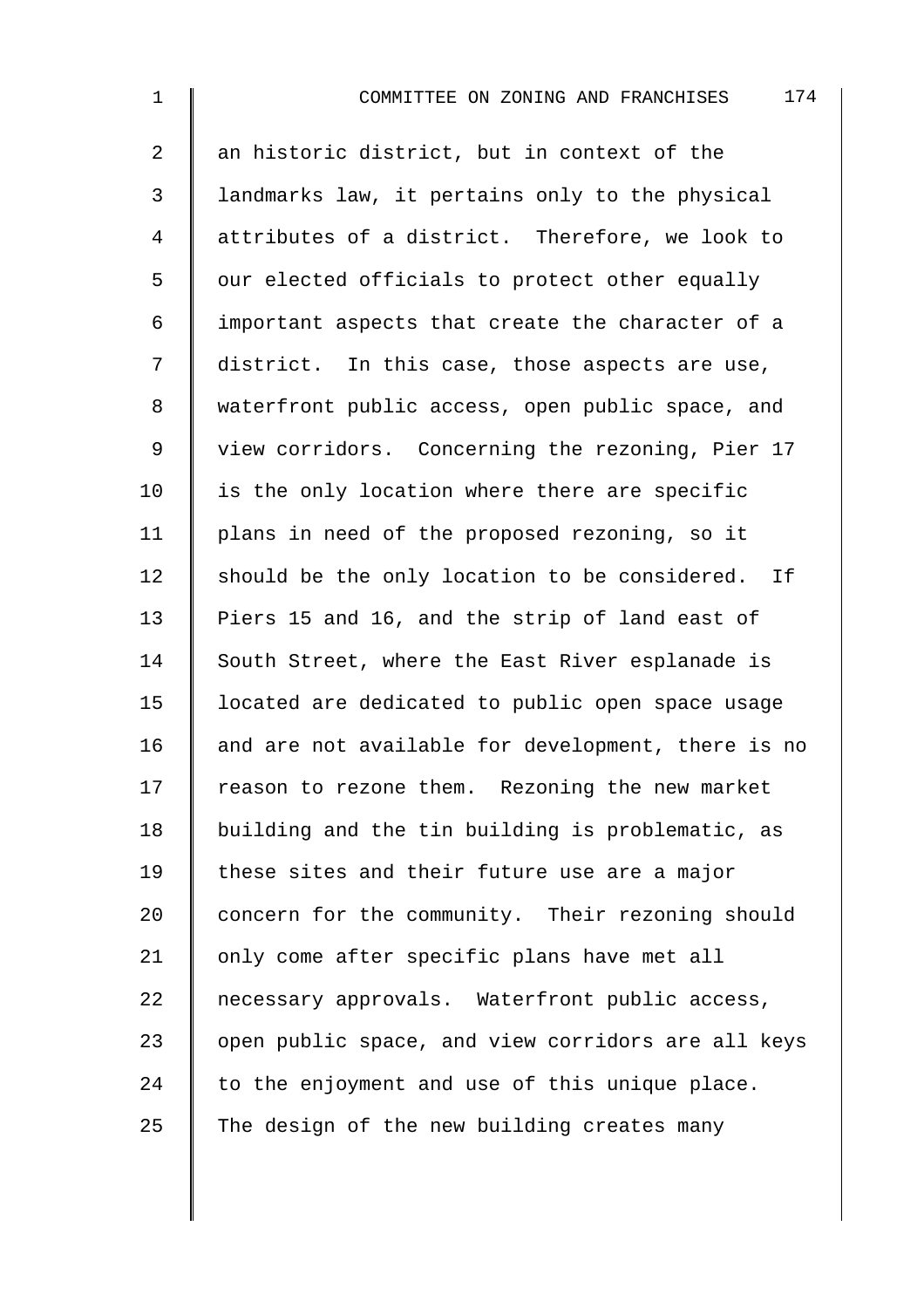2 | problems in this regard. While it is claimed that  $3 \parallel$  the new building will be as tall as the existing 4 | building, and sit on the same footprint, they are 5 very different structures. Boxing off the 6 existing sloped roof would create much more bulk 7 | on the upper two floors, losing sky views and 8 | glimpses of the Brooklyn Bridge towers from Fulton 9 Street. Additional mechanical and other 10 accretions on the roof would only exacerbate this 11 | problem. Enclosing the public balconies would 12 | have a similar bulky effect. The proposal wishes 13 to extend the lower Manhattan street grid onto the 14 | pier, and create a street like network of shops  $15$  and restaurants. This is the character of upland 16 | locations, not of piers or waterfront, and would 17  $\parallel$  create little tradeoff for the existing balconies, 18 | water views of the base of the Brooklyn Bridge and 19 glimpses of waterfront scenery compared to wide  $20$   $\parallel$  open views of the entire iconic bridge and  $21$  riverfront. The public open area on the roof also  $22$  | leads to a number of questions. How often will 23  $\parallel$  the flexible event space be used for public 24 events? Will they often be free of charge? HDC 25  $\parallel$  asks that accommodations be improved for ships,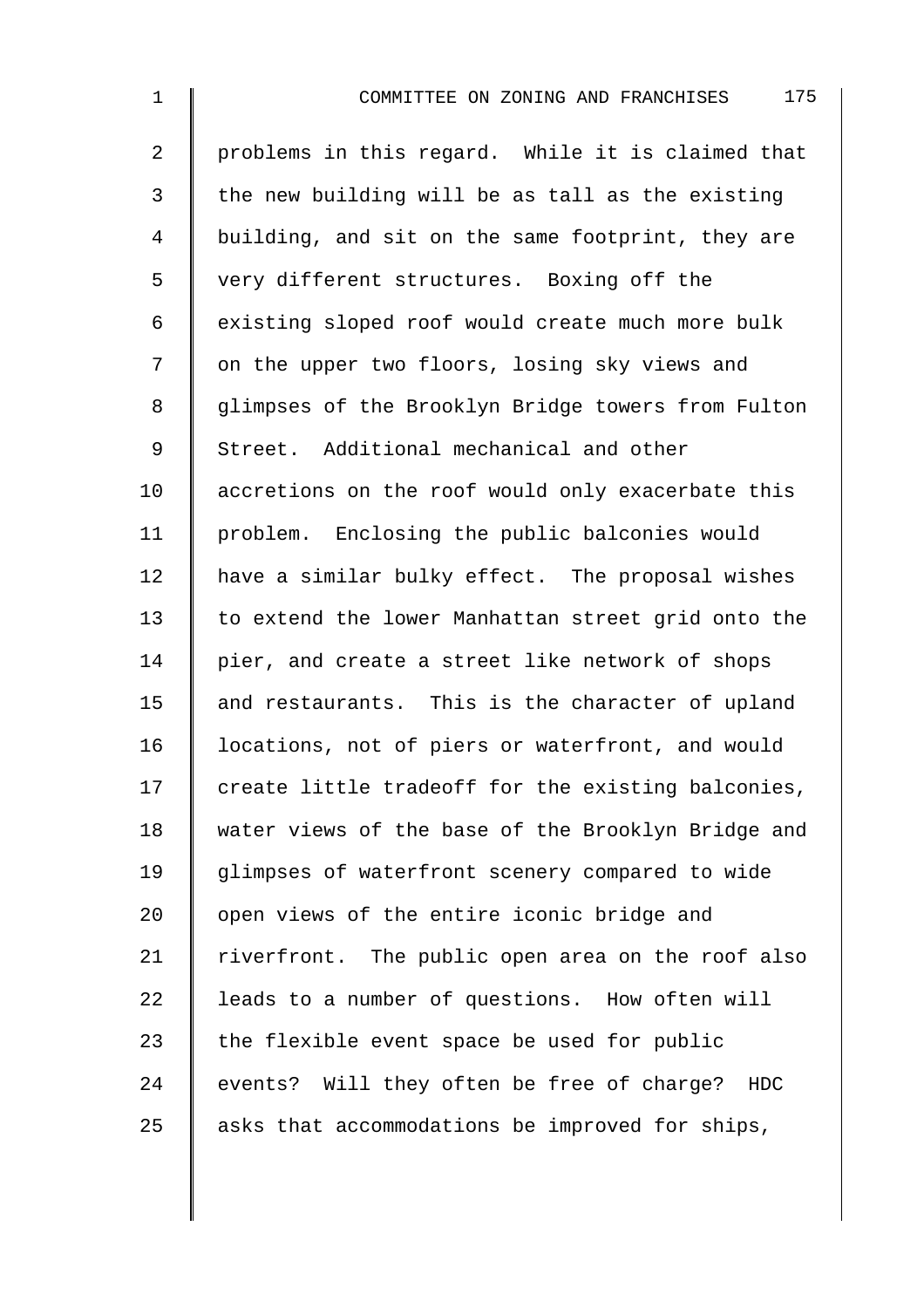2 particularly historic ships that need a permanent 3 | berth. These ships, which are used for recreation 4 and education, creating jobs and drawing visitors  $5 \parallel$  to the area are extremely important to the 6 character of South Street, once known as the 7 | street of ships. After all, what is a seaport 8 | without ships? Finally, as a member of the Save 9 | Our Seaport Coalition, HDC supports the 10 coalition's call to preserve public space, to plan 11  $\parallel$  for public benefit, including a market, to retain 12 and enhance maritime uses in the South Street 13 Seaport Museum, and to expand the city's South 14 Street Seaport historic district to match that of  $15$  the federal and states to include the 1939 New 16 Market building. Thank you. 17 **CHAIRPERSON WEPRIN:** Thank you very 18 much. Whenever you're ready, sir. 19 MR. SAL HAMONI: Honorable members 20  $\parallel$  of the Council, my name is Sal Hamoni, and I'm 21 | here representing my father and my uncles, who are 22  $\parallel$  the largest tenants of the South Street Seaport, 23  $\parallel$  as well as all the tenants at the South Street 24 Seaport Pier 17 mall. As you know, we were all 25  $\parallel$  greatly affected by Hurricane Sandy. Since the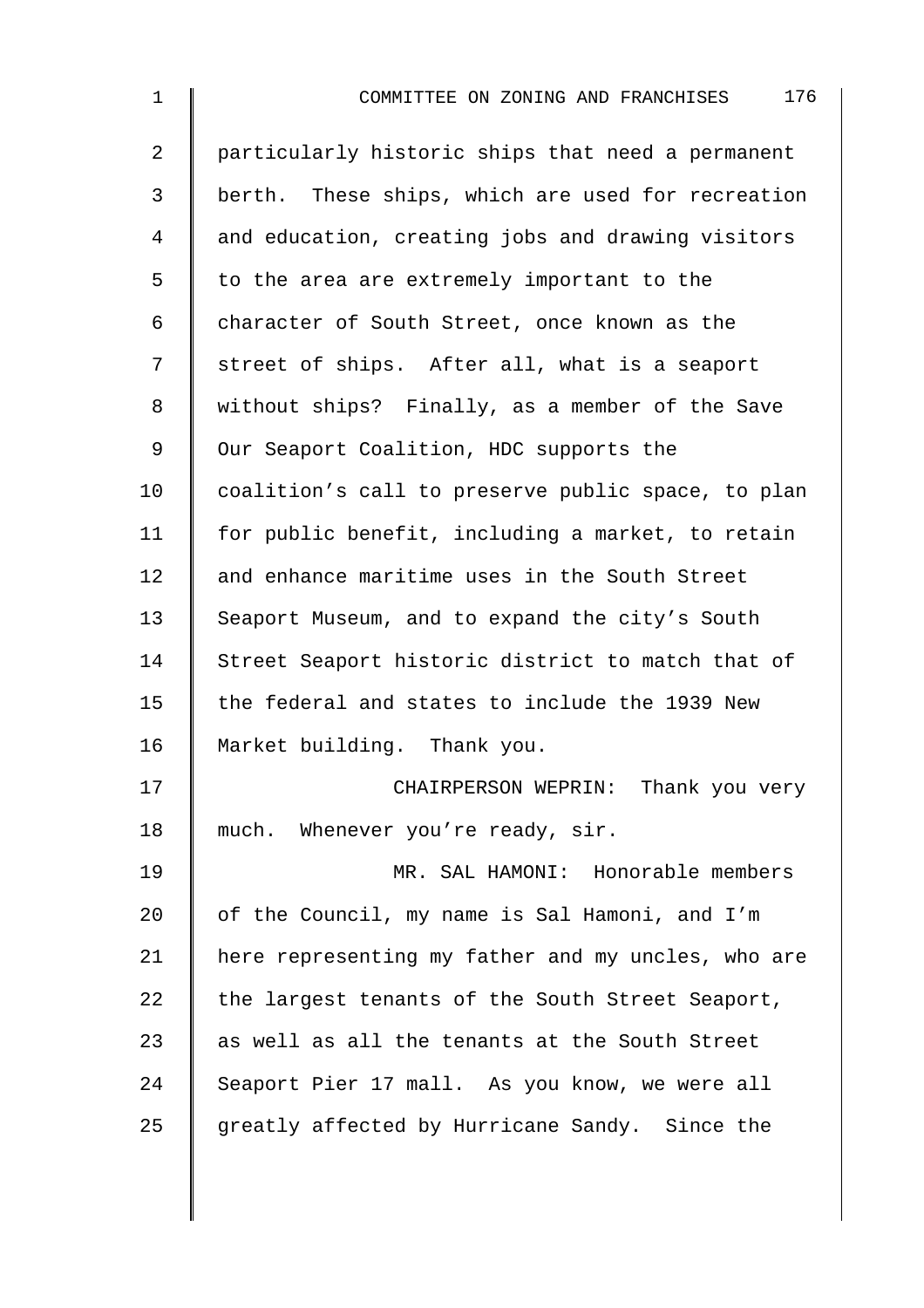| $\mathbf 1$    | 177<br>COMMITTEE ON ZONING AND FRANCHISES         |
|----------------|---------------------------------------------------|
| $\overline{a}$ | day we reopened we've been losing money and have, |
| 3              | up until last week when the weather picked up.    |
| 4              | After Hurricane Sandy, business has not been even |
| 5              | 10% of what it should have been due to the        |
| 6              | devastation to the whole area. Now that the       |
| 7              | weather is getting better, we're all seeing a     |
| 8              | tremendous amount of traffic, and are finally     |
| $\mathsf 9$    | turning profits again. After getting no help from |
| 10             | FEMA or our insurance companies, we are           |
| 11             | desperately in need of the busy summer season to  |
| 12             | recover the money we have lost. Before Hurricane  |
| 13             | Sandy, our landlord, the Howard Hughes            |
| 14             | Corporation, gave us the impression that we'd be- |
| 15             | at least be in business until June 30, 2013.      |
| 16             | After Hurricane Sandy and getting their           |
| 17             | preliminary approvals from the Community Board 1, |
| 18             | we were all sent termination notices evicting us  |
| 19             | on April 30th, 2013. The Howard Hughes            |
| 20             | Corporation did not help any of us in getting     |
| 21             | through the rough winter months. Some tenants,    |
| 22             | including myself, have guaranteed leases that     |
| 23             | extend through the summer months without any      |
| 24             | cancellation clauses. As small businesses, we all |
| 25             | understand what Howard Hughes is trying to do in  |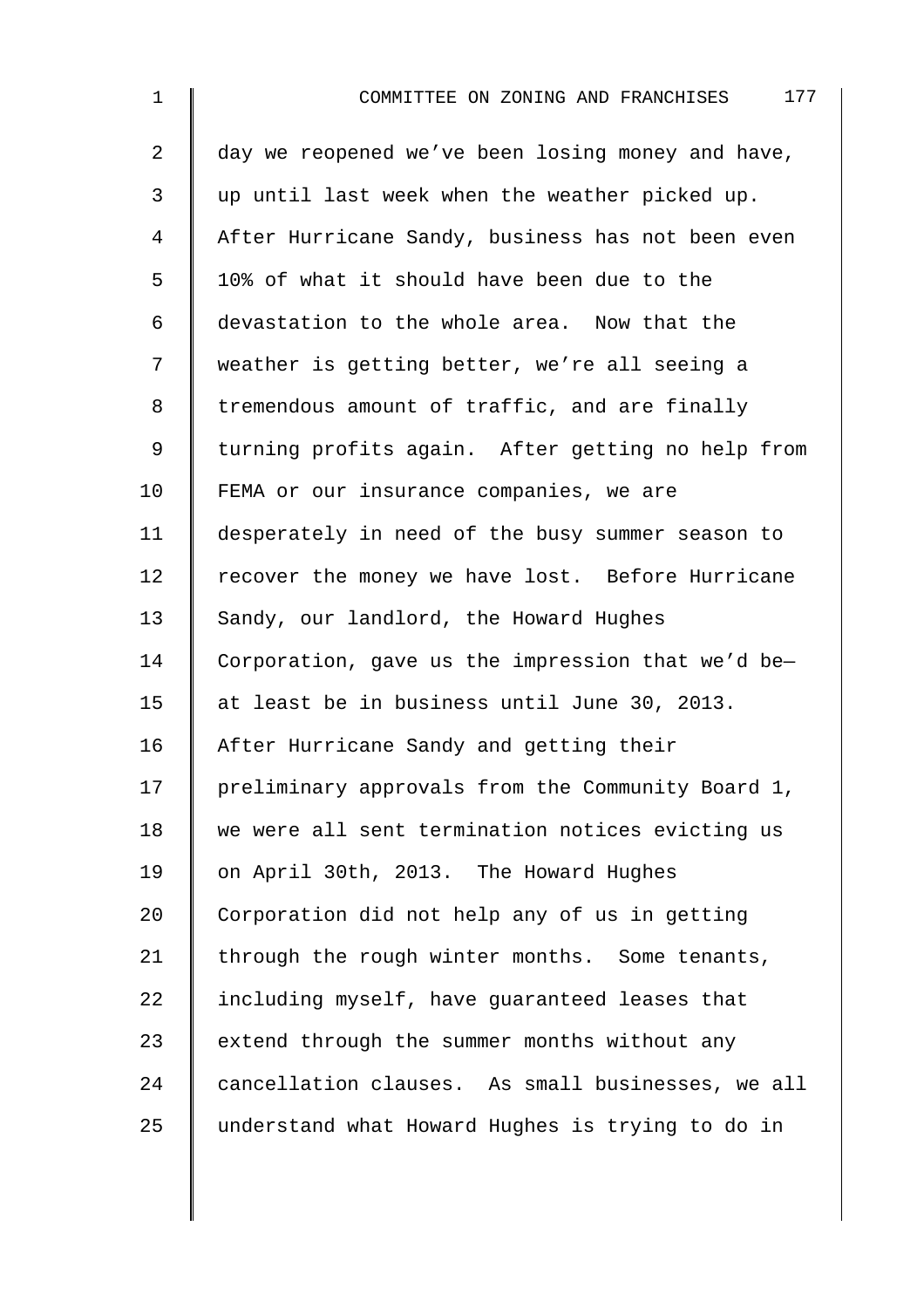2 bringing a new mall to lower Manhattan. None of  $3 \parallel$  the tenants that I represent oppose the idea of a 4 mew mall. Let me repeat, that none of the tenants 5 I represent oppose the idea of this construction 6 | project. All we are asking for is the right to do 7 | business in the busy summer months and recover the 8 || money that we have lost through this horrible 9 chain of events. Having guaranteed leases that 10 | extend through the summer months gives us the 11 legal right to do business, as well as being the  $12$  | ethical and moral right thing to do for the whole 13 area. The Pier 17 mall continuing to do business 14 does not just directly affect the tenants of the 15 mall, but the whole area surrounding lower 16 Manhattan. Millions of tourists and locals come 17 to the South Street Seaport in the summertime and  $18$  the whole area benefits from this tremendous 19  $\parallel$  traffic. All the local businesses are rebuilding 20  $\parallel$  from the tragic storm, and desperately need the 21  $\parallel$  traffic that the Pier 17 mall brings in the  $22$  summertime. As all the surrounding businesses  $23$  come back online, they all desperately need Pier  $24$  | 17. The whole area is depending on this mall to 25  $\parallel$  bring life back to normal. All we ask is to push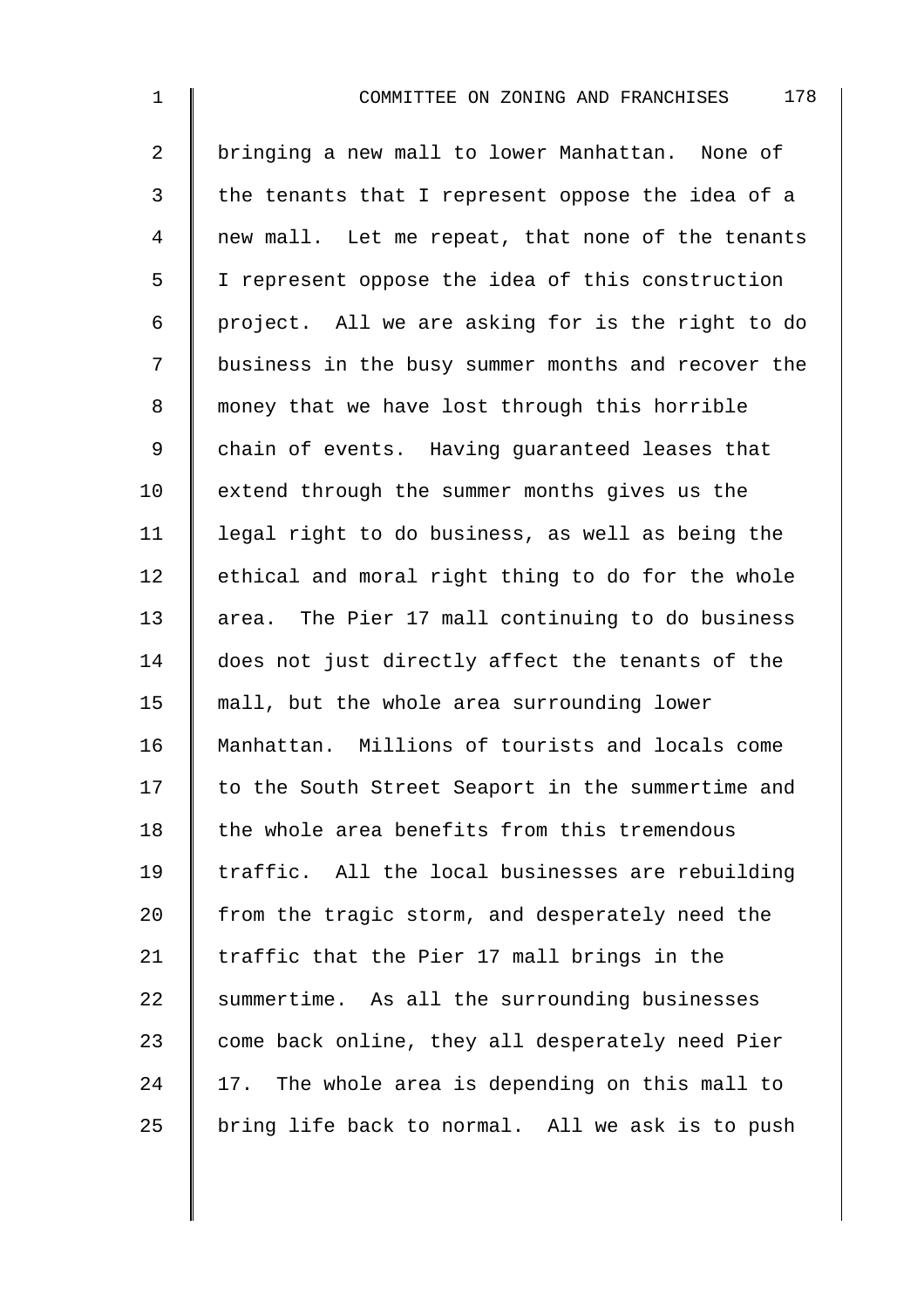| 1  | 179<br>COMMITTEE ON ZONING AND FRANCHISES          |
|----|----------------------------------------------------|
| 2  | the construction start date a few months until the |
| 3  | busy summer season is over.                        |
| 4  | CHAIRPERSON WEPRIN: Okay.                          |
| 5  | MR. HAMONI: We've heard that the                   |
| 6  | Economic Development Corporation-                  |
| 7  | CHAIRPERSON WEPRIN: You must wrap                  |
| 8  | up now. I'm sorry.                                 |
| 9  | MR. HAMONI: Once again, I want to                  |
| 10 | repeat that none of us are opposing this           |
| 11 | construction project. All that we're asking is to  |
| 12 | move the start date back. Having guaranteed        |
| 13 | legal-having guaranteed leases gives us a legal    |
| 14 | right to do business in the summertime. As         |
| 15 | tenants, we respect the decision that the EDC made |
| 16 | to resolve the issues that-in front of us. A       |
| 17 | gentleman from the EDC made a statement that it    |
| 18 | may not be economically feasible for Howard Hughes |
| 19 | to stay open in the summertime. I'm here to tell   |
| 20 | you that all the tenants that are in the mall,     |
| 21 | including ourselves, are paying rent, are current  |
| 22 | on rent, and are willing to pay rent in the        |
| 23 | summer.                                            |
| 24 | CHAIRPERSON WEPRIN: Okay. Thank                    |
| 25 | you very much. Next please.                        |
|    |                                                    |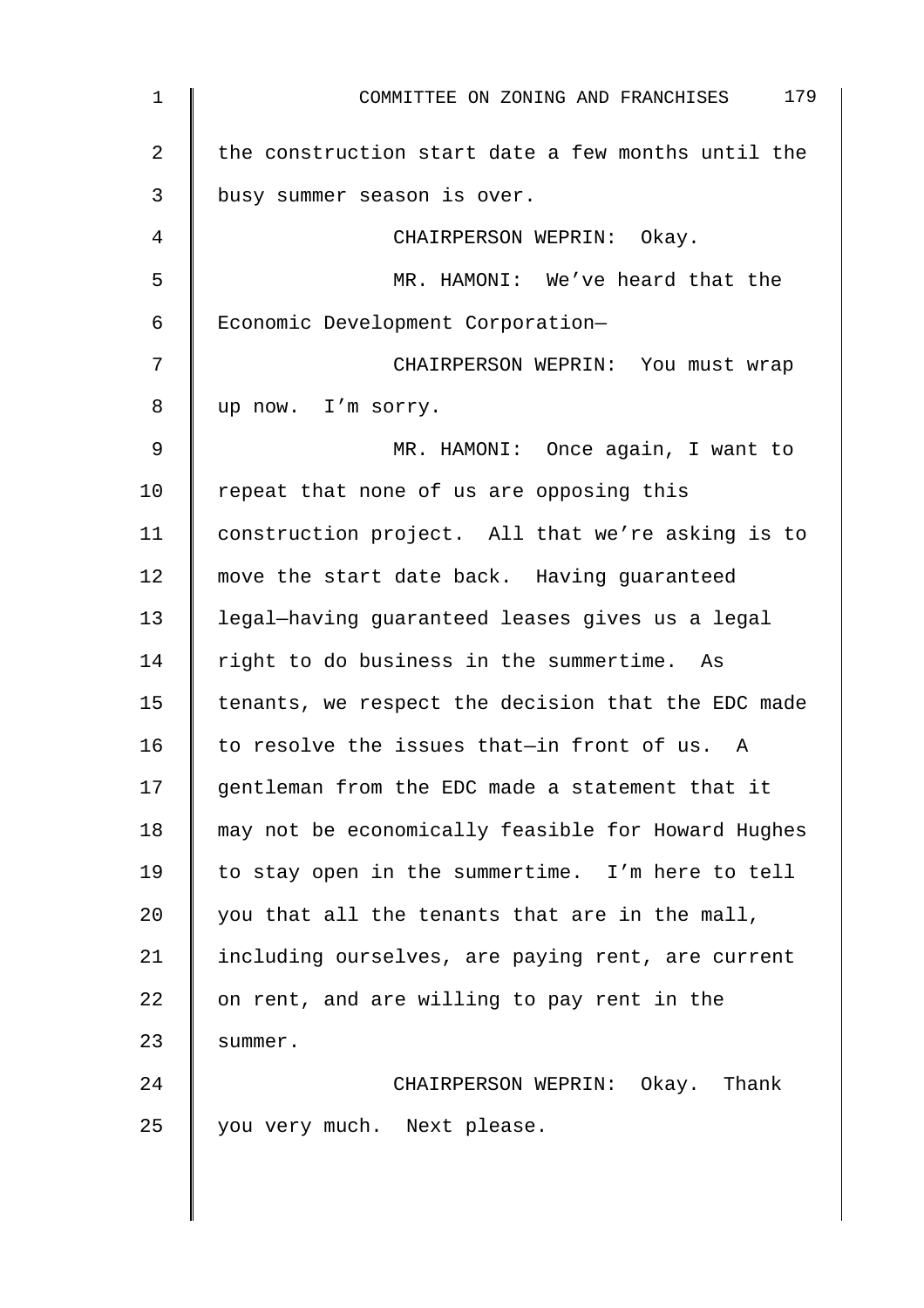| $\mathbf 1$    | 180<br>COMMITTEE ON ZONING AND FRANCHISES          |
|----------------|----------------------------------------------------|
| $\overline{a}$ | MS. MARY HEBSTRIT: Good afternoon,                 |
| 3              | Council Members. My name is Mary Hebstrit. I'm     |
| 4              | here representing the Historic Ships Coalition, an |
| 5              | alliance of owners and operators of historic and   |
| 6              | replica ships, and advocates for maritime          |
| 7              | heritage. The coalition represents 22 historic     |
| 8              | vessels currently berthed in New York City, and    |
| 9              | others hoping to berth here some day. There are    |
| 10             | currently not enough publicly accessible,          |
| 11             | adequately equipped berths to accommodate all the  |
| 12             | ships that would like to call New York home. We    |
| 13             | are gratified and thankful that the City Planning  |
| 14             | Commission added a requirement that minimal        |
| 15             | maritime infrastructure be added to Pier 17 as a   |
| 16             | condition for approval for the requested zoning    |
| 17             | changes. This week, we sent one of our licensed    |
| 18             | captains, who you've already heard from, and a     |
| 19             | marine engineer with extensive experience in the   |
| 20             | design of piers and other waterfront               |
| 21             | infrastructure, to briefly view some of the        |
| 22             | revised drawings by Shop Architects that show the  |
| 23             | proposed infrastructure changes to meet these      |
| 24             | requirements. Although adding cleats, and          |
| 25             | bollards and gates reflects a move in the right    |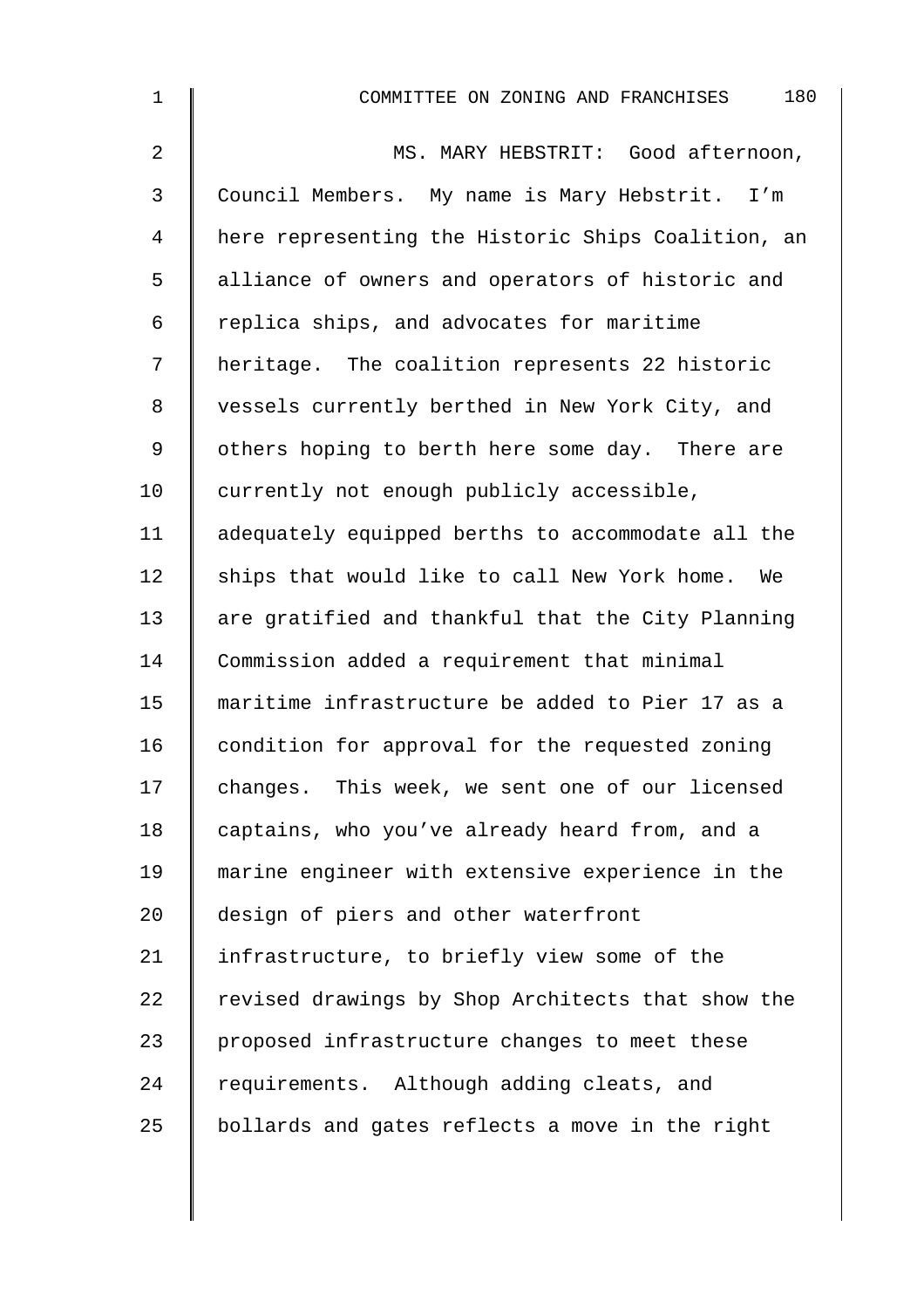| 1  | 181<br>COMMITTEE ON ZONING AND FRANCHISES          |
|----|----------------------------------------------------|
| 2  | direction, we wanted to evaluate whether these     |
| 3  | infrastructure changes were really suitable for    |
| 4  | vessel mooring. Captain Mike Abeck has shared his  |
| 5  | impressions already, and I am submitting the       |
| 6  | engineer's written observations. Due to the        |
| 7  | concerns about usability and safety that our       |
| 8  | experts have expressed after this preliminary      |
| 9  | review, the Historic Ships Coalition cannot at     |
| 10 | this time support the applications before you, and |
| 11 | ask for further modifications or a rejection of    |
| 12 | the proposal. Thank you.                           |
| 13 | CHAIRPERSON WEPRIN: Thank you.                     |
| 14 | This gentleman next.                               |
| 15 | MR. MR. WASHBURN: Good afternoon.                  |
| 16 | My name is Matt Washburn. I'm a farmer.            |
| 17 | CHAIRPERSON WEPRIN: Right into the                 |
| 18 | mike, Matt.                                        |
| 19 | MR. WASHBURN: Oh, I'm sorry.<br>I'm                |
| 20 | a farmer in Orange County and a vendor at the New  |
| 21 | Amsterdam Market, and not growing up with land has |
| 22 | been difficult. Getting into agriculture the last  |
| 23 | five years has been hard, and having the New       |
| 24 | Amsterdam Market as an organization that's not too |
| 25 | overly bureaucratic to support me has been         |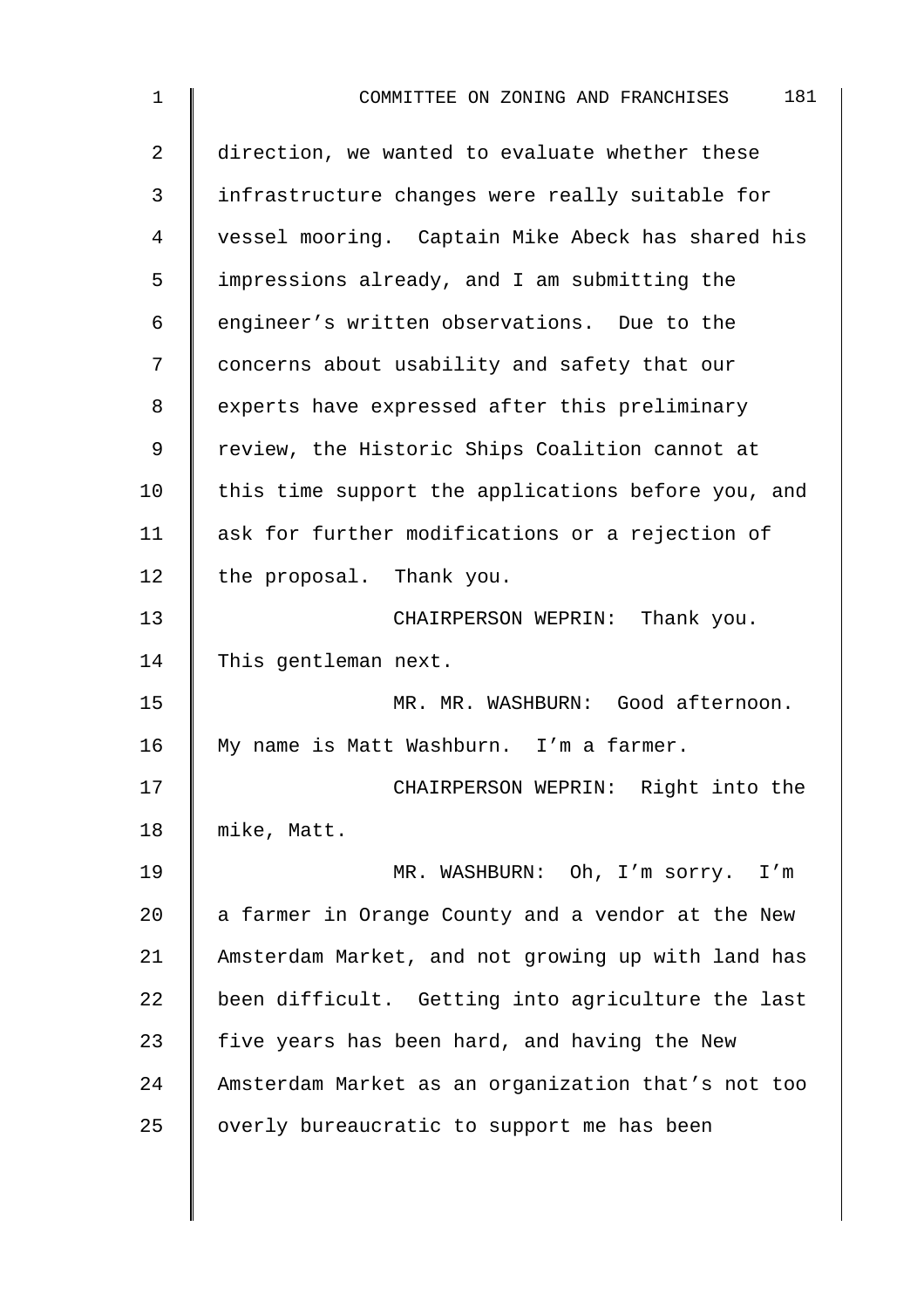| 182<br>COMMITTEE ON ZONING AND FRANCHISES          |
|----------------------------------------------------|
| integral in getting my farm started, and without   |
| that, it would be more difficult than it already   |
| is. So I support this-amending this letter of      |
| intent that would exclude these buildings from the |
| current zoning amendment as I understand it.       |
| Especially as I grow my business, I would love to  |
| have the opportunity to participate in a public    |
| market that was chartered to help facilitate small |
| business, and starting farmers, and things like    |
| that. So thank you very much for your time.        |
| CHAIRPERSON WEPRIN: What do you                    |
| sell from the farm?                                |
| MR. WASHBURN: Produce, vegetables.                 |
| CHAIRPERSON WEPRIN: Produce                        |
| vegetables?                                        |
| MR. WASHBURN: Market vegetables.                   |
| CHAIRPERSON WEPRIN: Where in                       |
| Orange County are you?                             |
| MR. WASHBURN: I'm in the black                     |
| dirt area. I'm from Monroe, but I don't know if    |
| you know Florida, New Hampton?                     |
| CHAIRPERSON WEPRIN: Monroe, yes.                   |
| It's near the mall. It's near the outlets, Monroe  |
| Woodbury.                                          |
|                                                    |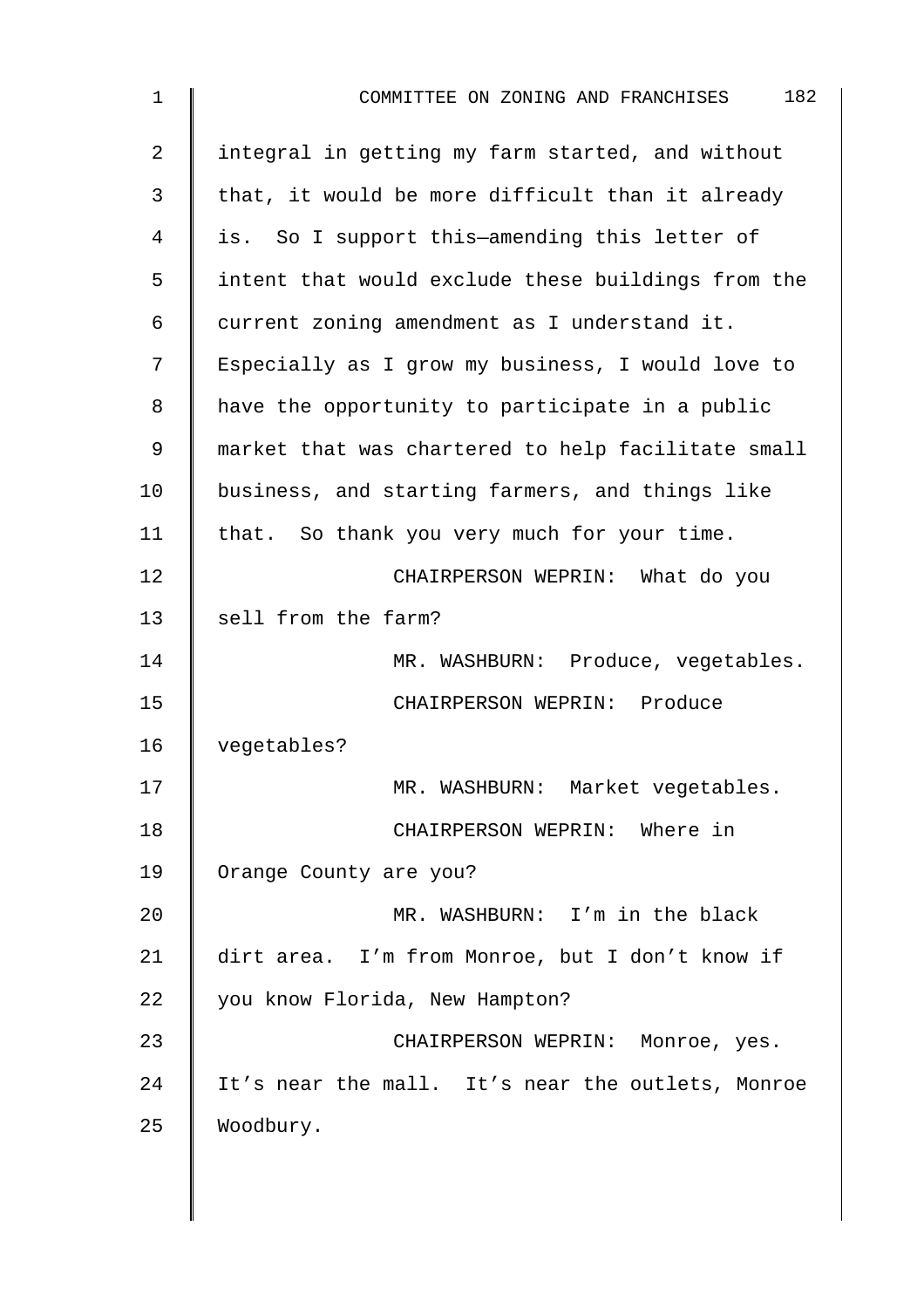| $\mathbf 1$ | 183<br>COMMITTEE ON ZONING AND FRANCHISES          |
|-------------|----------------------------------------------------|
| 2           | MR. WASHBURN: Woodbury Commons,                    |
| 3           | yes.                                               |
| 4           | CHAIRPERSON WEPRIN: Yes.                           |
| 5           | MR. WASHBURN: It's a shame that                    |
| 6           | that's what, you know, we're famous for,           |
| 7           | considering Orange County has a great agricultural |
| 8           | history with New York. The black dirt region is    |
| 9           | very depressed. Agriculturally and historically,   |
| 10          | they wholesaled into New York up until the '50s,   |
| 11          | '60s, and '70s. So even though you know it for     |
| 12          | that, I wish you knew it, you know-                |
| 13          | CHAIRPERSON WEPRIN: I had a friend                 |
| 14          | who went to Monroe Woodbury High School.           |
| 15          | MR. WASHBURN: That's-                              |
| 16          | CHAIRPERSON WEPRIN: If that gives                  |
| 17          | me any more street credit than this.               |
| 18          | MR. WASHBURN: Yes, I went there,                   |
| 19          | too.                                               |
| 20          | CHAIRPERSON WEPRIN: All right.                     |
| 21          | Good. All right. Well thank you-                   |
| 22          | MR. WASHBURN: Sometimes                            |
| 23          | regretfully, but-                                  |
| 24          | CHAIRPERSON WEPRIN: Actually,                      |
| 25          | Margaret Chin has a comment, as I started to       |
|             |                                                    |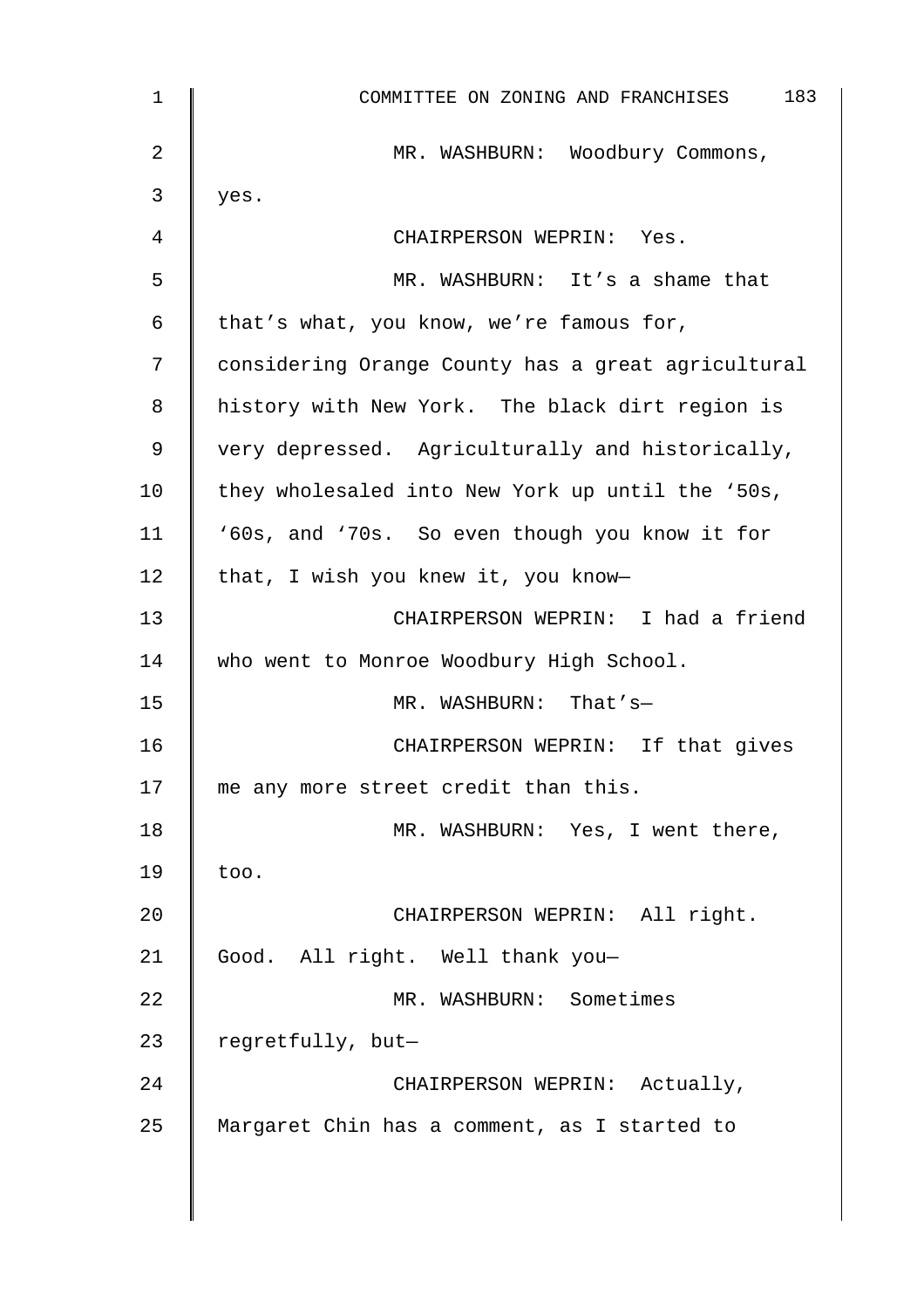| $\mathbf{1}$   | 184<br>COMMITTEE ON ZONING AND FRANCHISES         |
|----------------|---------------------------------------------------|
| $\overline{2}$ | banter.                                           |
| 3              | COUNCIL MEMBER CHIN: Yes, just-                   |
| 4              | with the historic ship, I think we are going to   |
| 5              | look at the design and see if there's some way    |
| 6              | that it can be worked out to modify, so they make |
| 7              | sure that the historic ship can continue to come  |
| 8              | into the South Street Seaport, so that we're      |
| 9              | working on that. And the other thing is that, I   |
| 10             | think Mr. Hamoni, right?                          |
| 11             | MR. HAMONI: Yes.                                  |
| 12             | COUNCIL MEMBER CHIN: You submitted                |
| 13             | this, and I urge the Chair to really take a look  |
| 14             | at some of the picture. And we met with a lot of  |
| 15             | the business that-on your list, so we are         |
| 16             | committed to working it out with, you know, the   |
| 17             | Howard Hughes Corporation. This is still on the   |
| 18             | table as a discussion to allow all the businesses |
| 19             | to continue. And I think that-have you had any    |
| 20             | more discussion about the option to come back,    |
| 21             | since you're one of the good-the best tenants, or |
| 22             | $the-$                                            |
| 23             | MR. HAMONI: We haven't had.<br>We                 |
| 24             | sat down briefly, but nothing really progressed.  |
| 25             | COUNCIL MEMBER CHIN:<br>So we                     |
|                |                                                   |
|                |                                                   |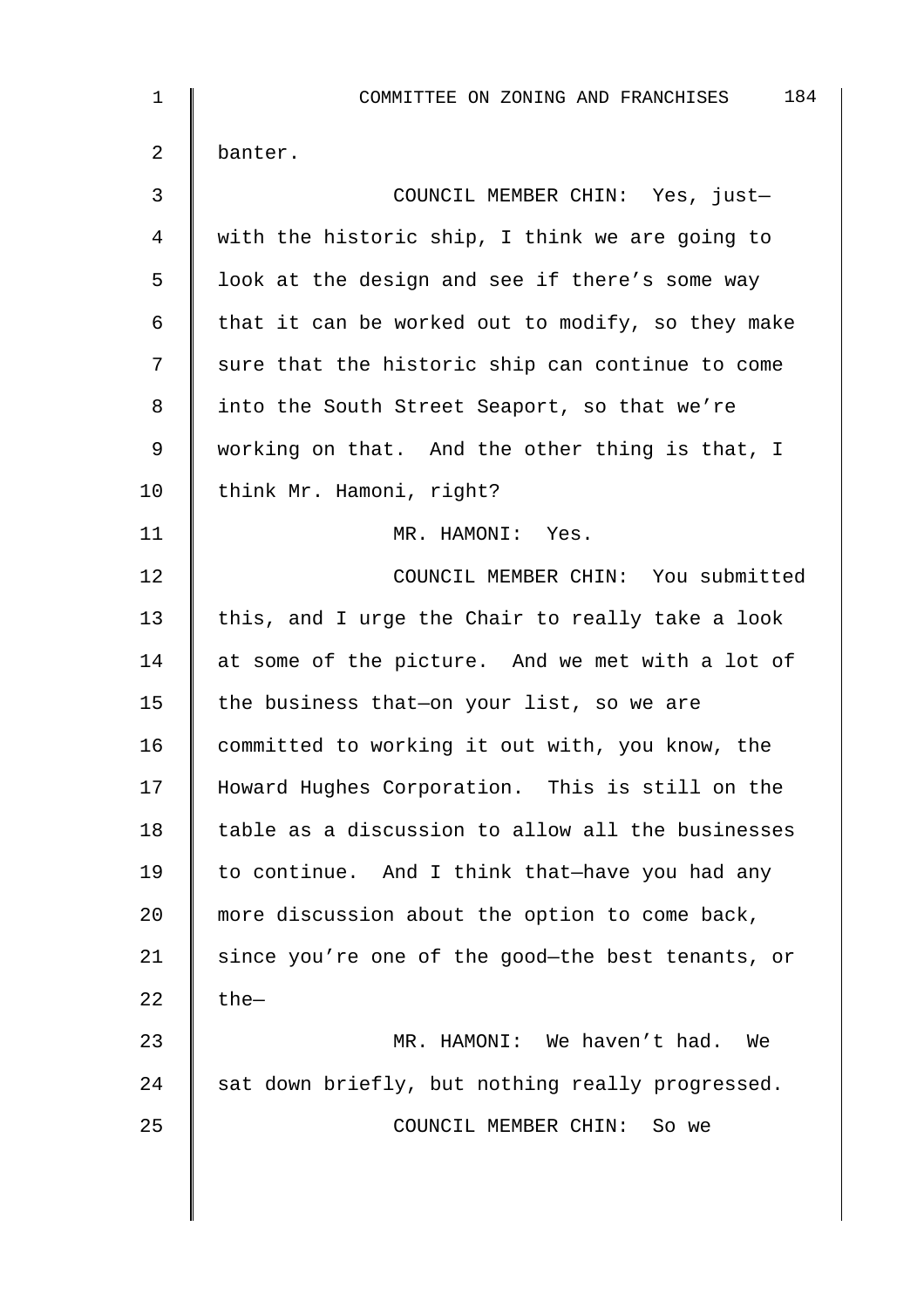| $\mathbf 1$     | 185<br>COMMITTEE ON ZONING AND FRANCHISES        |
|-----------------|--------------------------------------------------|
| $\overline{a}$  | encourage the Howard Hughes Corporation to       |
| 3               | continue the conversation with them. Thank you.  |
| 4               | MR. HAMONI: Thank you so much.                   |
| 5               | COUNCIL MEMBER CHIN: Thank you.                  |
| 6               | CHAIRPERSON WEPRIN: Thank you all                |
| 7               | very much. All right. Now I'm going to call a    |
| 8               | list of names in opposition again. If you're     |
| 9               | here, try to call out when I call your name.     |
| 10 <sub>1</sub> | Harrison Peck, on behalf of Roland Lewis. Yes,   |
| 11              | Harrison is here. Scott Breedy. Barbara Mensch.  |
| 12              | I know she left. Okay. I remember getting called |
| 13              | early. All right. Nayless Funon [phonetic]?      |
| 14              | Nayless Funon, I think it is.                    |
| 15              | CHAIRPERSON WEPRIN: Okay.                        |
| 16              | Nayless, not here. Danny Zalberg?                |
| 17              | MALE VOICE: He had to leave.                     |
| 18              | CHAIRPERSON WEPRIN: Claudia                      |
| 19              | Marini?                                          |
| 20              | MALE VOICE: Had to leave.                        |
| 21              | CHAIRPERSON WEPRIN: Had to leave.                |
| 22              | Okay. Ben Conneth?                               |
| 23              | MR. BEN CONNETH: Yes.                            |
| 24              | CHAIRPERSON WEPRIN: Ben Conneth.                 |
| 25              | And one more, Buzz-                              |
|                 |                                                  |
|                 |                                                  |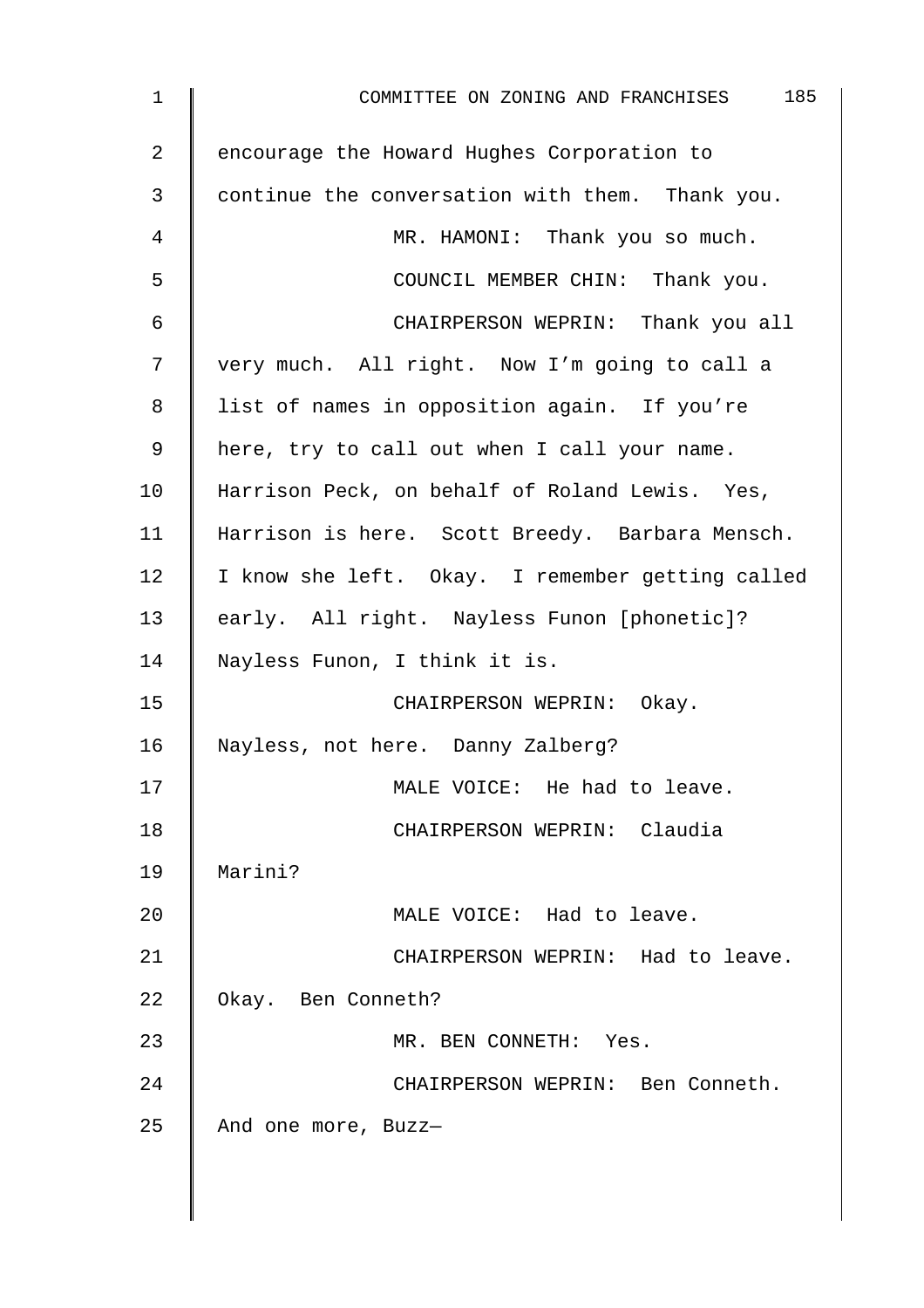| 1  | 186<br>COMMITTEE ON ZONING AND FRANCHISES         |
|----|---------------------------------------------------|
| 2  | MR. BUSBY BILLOCK: Here.                          |
| 3  | CHAIRPERSON WEPRIN: Yes, thanks                   |
| 4  | Buzz. Busby Billock?                              |
| 5  | MR. BILLOCK: Yes.                                 |
| 6  | CHAIRPERSON WEPRIN: Oh. Okay.                     |
| 7  | Come on, Buzz. You've got to be a nice guy when   |
| 8  | you're named Buzz, right? Nickname of Buzz, so    |
| 9  | let's go. Ask which ones still go. Yes.           |
| 10 | MR. HARRISON PECK: Hello. I'm                     |
| 11 | Harrison Peck. I'm representing the Metropolitan  |
| 12 | Waterfront Alliance, and I'm testifying on behalf |
| 13 | of Roland Lewis, who is both the chairman of the  |
| 14 | board of the New Amsterdam Market and the         |
| 15 | president and CEO of the Metropolitan Waterfront  |
| 16 | Alliance. We're a coalition of over 700           |
| 17 | businesses, community and recreational groups,    |
| 18 | educational institutions, and other stakeholders  |
| 19 | committed to transforming the New York and New    |
| 20 | Jersey Harbor and its waterways, to make them     |
| 21 | cleaner, more accessible vibrant places to play,  |
| 22 | learn, and work with great parks, jobs, and       |
| 23 | transportation for all. After decades of virtual  |
| 24 | neglect, New York City is once again turning its  |
| 25 | attention towards its waterfront. With new parks, |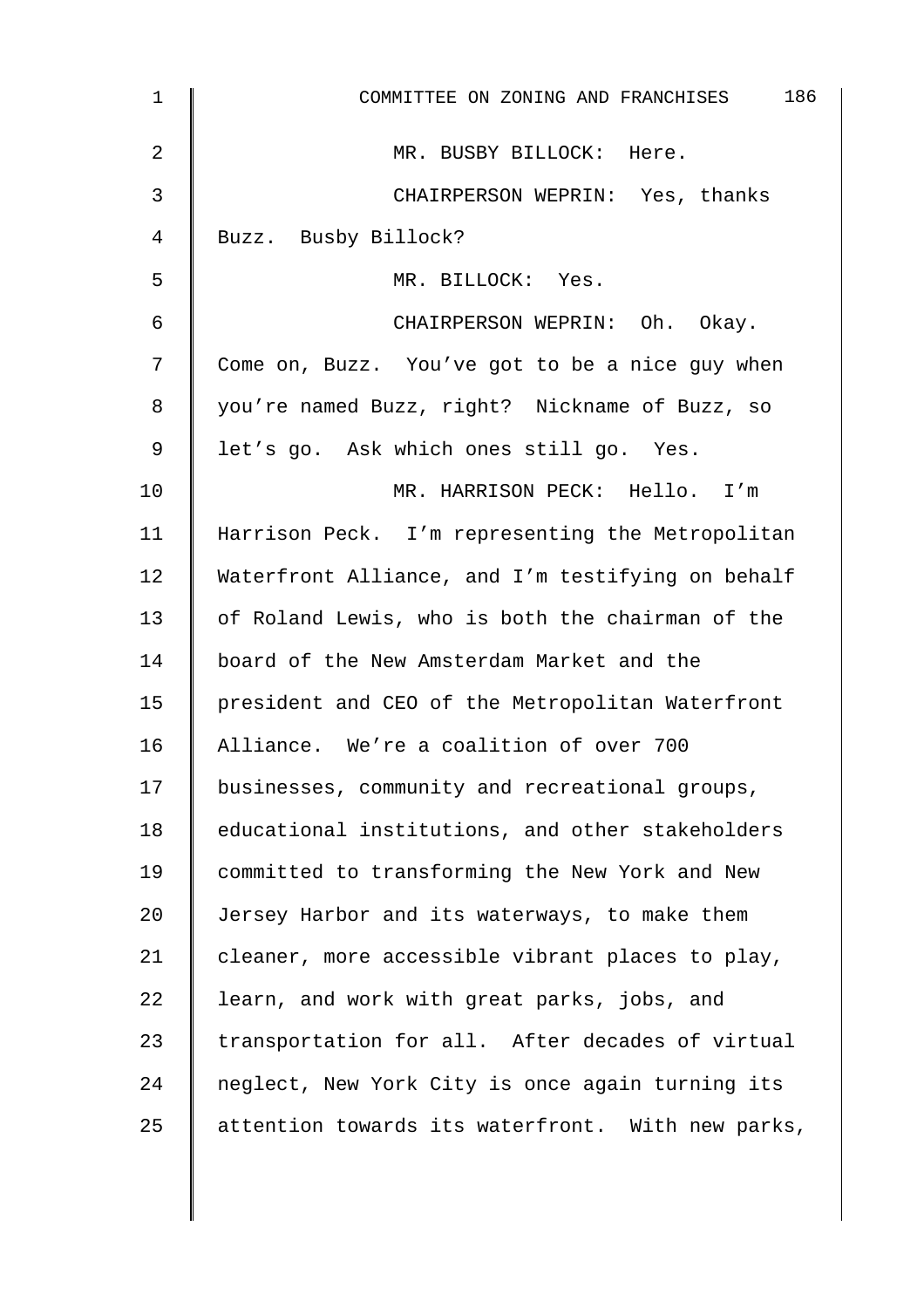2 housing, and job centers sprouting up along the 3 city's 525—520 miles of coast, particularly in the 4 wake of Superstorm Sandy, it's critical that, as 5 | Mayor Bloomberg asserted in December of last year, 6 we do not abandon the waterfront, rather, develop 7 | it in a more sensible, resilient way. However, 8 While New York's 21st century waterfront 9 Successfully embraces one of the city's finest 10 || assets, it too often turns its back on its 11 | historical maritime roots. As modern parks and 12  $\parallel$  high rise housing start to dominate the city's 13 edge, it's essential that we don't lose sight of 14 city's remaining vestiges of historical maritime 15 | significance. The redevelopment of Pier 17 offers 16  $\parallel$  a tremendous opportunity to foster waterfront 17 economic development, tourism, and neighborhood 18 | character, while simultaneously restoring a 19 | testament to New York's rich maritime history. 20 The seaport allows visitors to reach the water's 21 | edge, to observe the active maritime uses our 22 A harbor still supports today. Moreover, the 23 Seaport is home to the Clipper City tall ship, a  $24$  restored civil war era cargo schooner, and New 25 Vork Water Taxi, both of which serve as gateways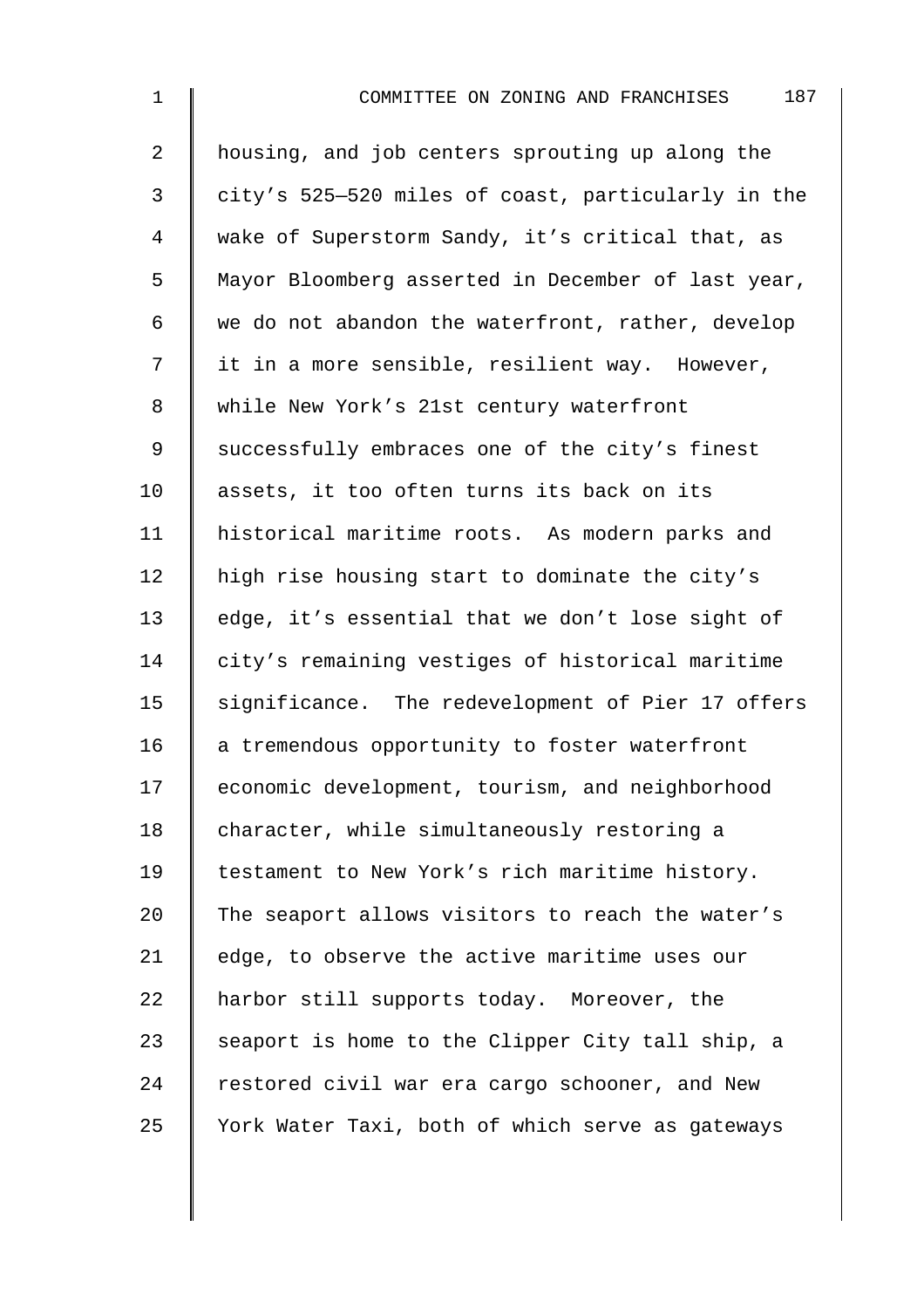| $\mathbf 1$ | 188<br>COMMITTEE ON ZONING AND FRANCHISES          |
|-------------|----------------------------------------------------|
| 2           | to the magnificent New York Harbor for tourists    |
| 3           | and locals alike. However, we are concerned that   |
| 4           | the current development plan for Pier 17 neglects  |
| 5           | either a maritime access plan, or facility for     |
| 6           | public community events programming. This          |
| 7           | deficiency in community engagement flies in the    |
| 8           | face of the city's waterfront access goals, in     |
| 9           | that it treats the coast as a benefit for private  |
| 10          | development, rather than a publicly accessible     |
| 11          | asset. Accordingly, it's essential that the        |
| 12          | Hughes Corporation take measures to maintain the   |
| 13          | seaport's maritime infrastructure and keep         |
| 14          | waterfront public spaces public. In addition,      |
| 15          | city owned-rife with city owned buildings and a    |
| 16          | distinct maritime aesthetic, the seaport district  |
| 17          | remains one of the few remaining portions of the   |
| 18          | Manhattan coast that recalls the city's roots as a |
| 19          | center for waterfront commerce. Ample opportunity  |
| 20          | exists to restore the district to the commercial   |
| 21          | vibrancy reminiscent of its rich maritime past.    |
| 22          | For instance, the Fulton Fish Market, a spacious   |
| 23          | complex at the end of Fulton Street, has sat       |
| 24          | vacant since 2005, and since then, we in New York  |
| 25          | have conspicuously stood out compared to other     |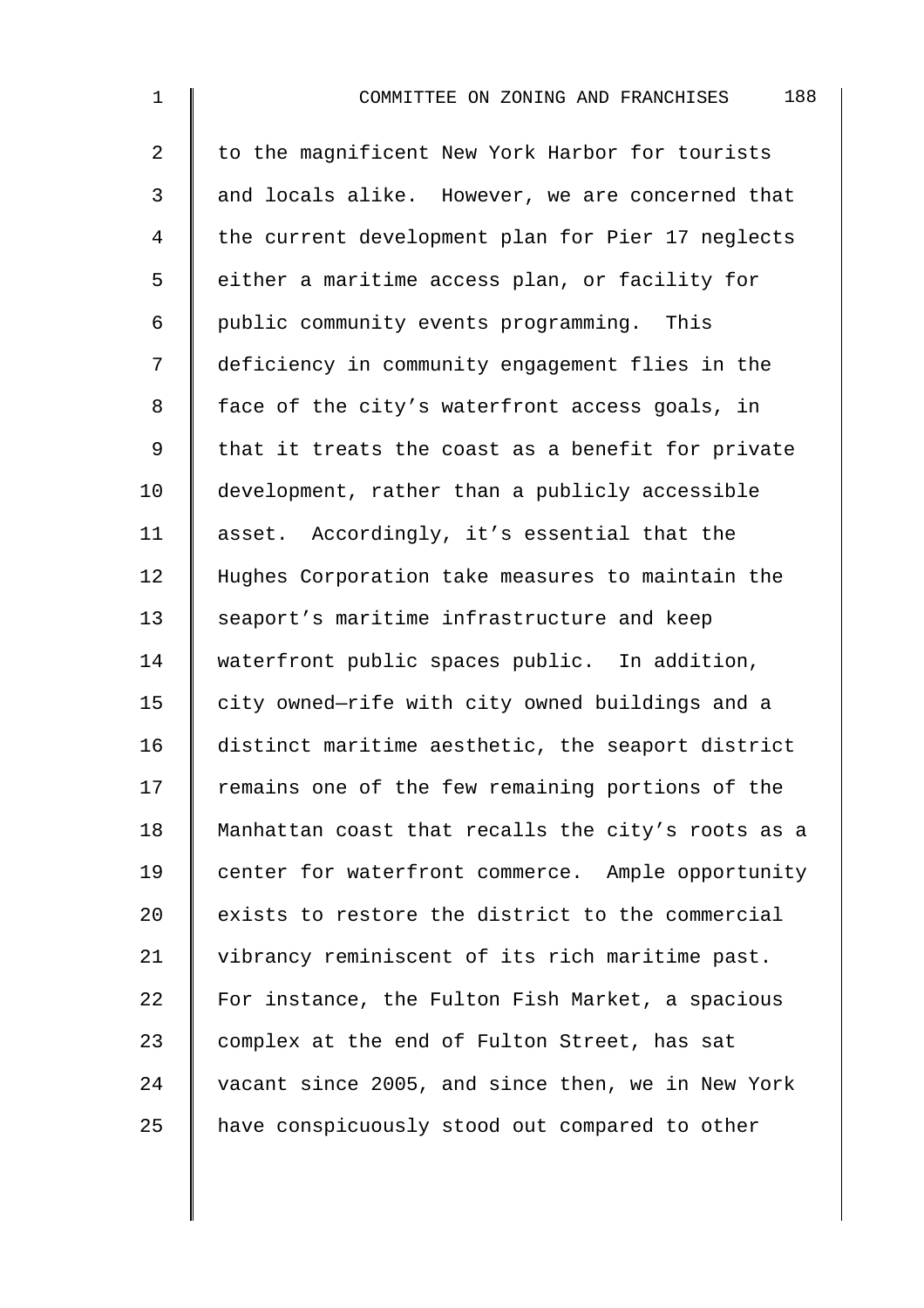| $\mathbf 1$    | 189<br>COMMITTEE ON ZONING AND FRANCHISES          |
|----------------|----------------------------------------------------|
| $\overline{2}$ | waterfront cities for the absence of a great,      |
| 3              | permanent public food market. The New Amsterdam    |
| 4              | Market fills this void for several hours a week in |
| 5              | the space outside the fish market building. But    |
| 6              | imagine if the New Amsterdam Market found a        |
| 7              | permanent indoor home in a newly refurbished       |
| 8              | Fulton Fish Market building. Not only would these  |
| $\mathsf 9$    | buildings recover their historic character and     |
| 10             | function, but they would serve as an anchor for    |
| 11             | one of the city's most historically significant    |
| 12             | waterfront communities, one that's still           |
| 13             | struggling to recuperate following the devastation |
| 14             | of Superstorm Sandy. Thank you.                    |
| 15             | CHAIRPERSON WEPRIN: Thank you. I                   |
| 16             | appreciate it. Next.                               |
| 17             | MR. NILES FALLON: Hi. My name is                   |
| 18             | Niles Fallon. I'm a small business owner in lower  |
| 19             | Manhattan. I have a restaurant that's actually     |
| 20             | under construction now that should be opening up   |
| 21             | in a few weeks. I'm also a part time employee of   |
| 22             | the New Amsterdam Market. I just wanted to talk    |
| 23             | briefly about the interconnectedness of businesses |
| 24             | in our regional food economy. The people that      |
| 25             | come down and act as vendors at the New Amsterdam  |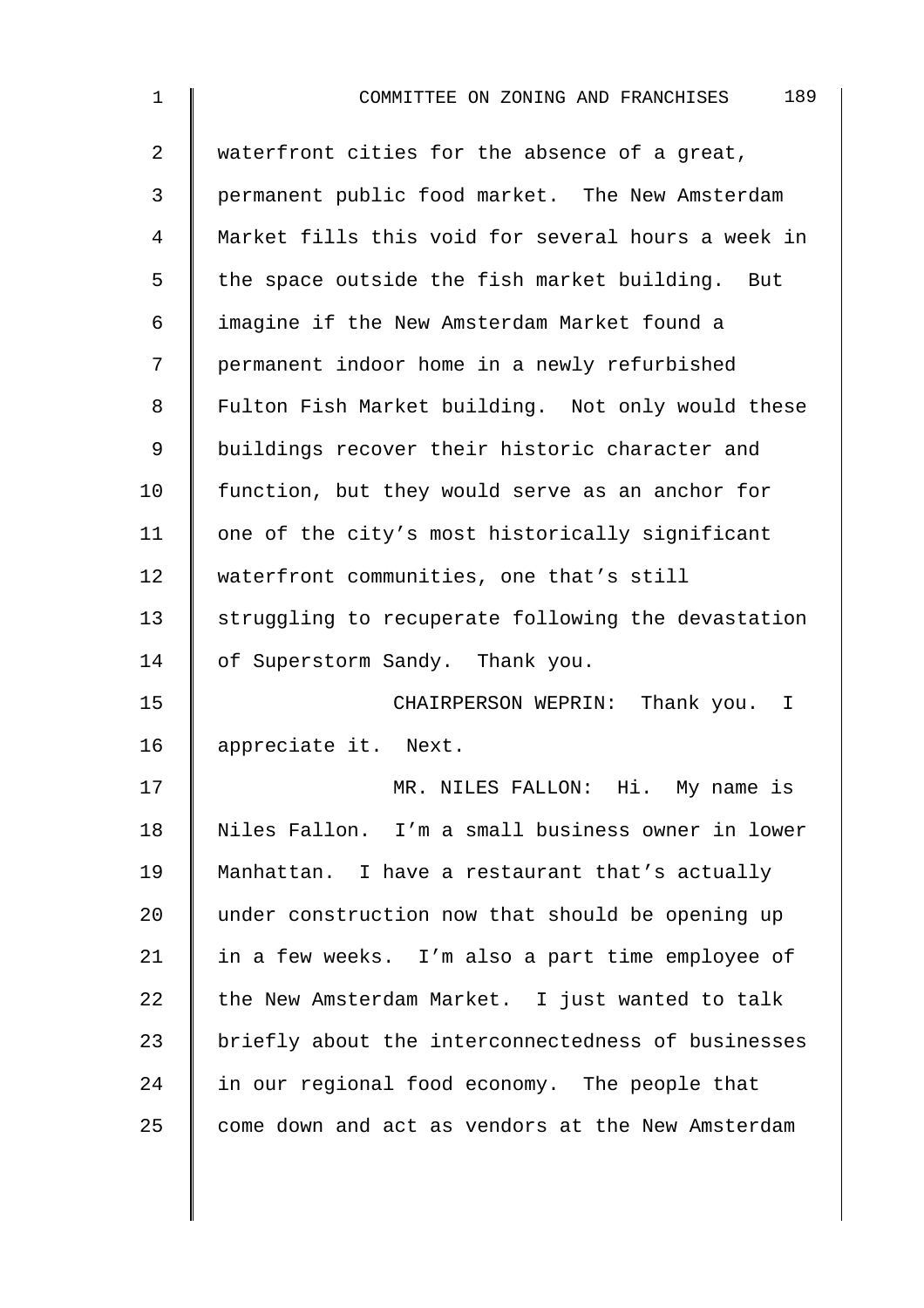2 | market are the same people that supply my soon to 3 | be open restaurant with cheese, and bread, and 4 pastries, sodas. And they've enabled me to be 5 | open and be a thriving business in this community. 6 The marketplace enables those same vendors to be 7 || able to survive as businesses. I believe that 8 Something such as a South Street Seaport, which 9 | the Howard Hughes Corporation leases out by  $10$  creating rents that are so incredibly high, it 11 doesn't enable people such as these very vendors  $12$  to be able to have locations there. It's national 13 chains, instead that tend to occupy those spaces 14 the most. When money is spent at national chains, 15 | that money doesn't trickle down into the 16  $\parallel$  community, whereas the vendors that are at the New 17 Amsterdam market, that could potentially be housed 18 | in the old tin building and the old Fulton Fish 19 buildings, that money gets trickled back into the 20 community. And I oppose this measure, and I hope 21  $\parallel$  that the City Council does, as well. Thank you. 22 **CHAIRPERSON WEPRIN:** What's our 23 | next-okay. 24 MR. BEN CONNETH: Hi. I'm Ben 25 Conneth from Luke's Lobster. We're a seafood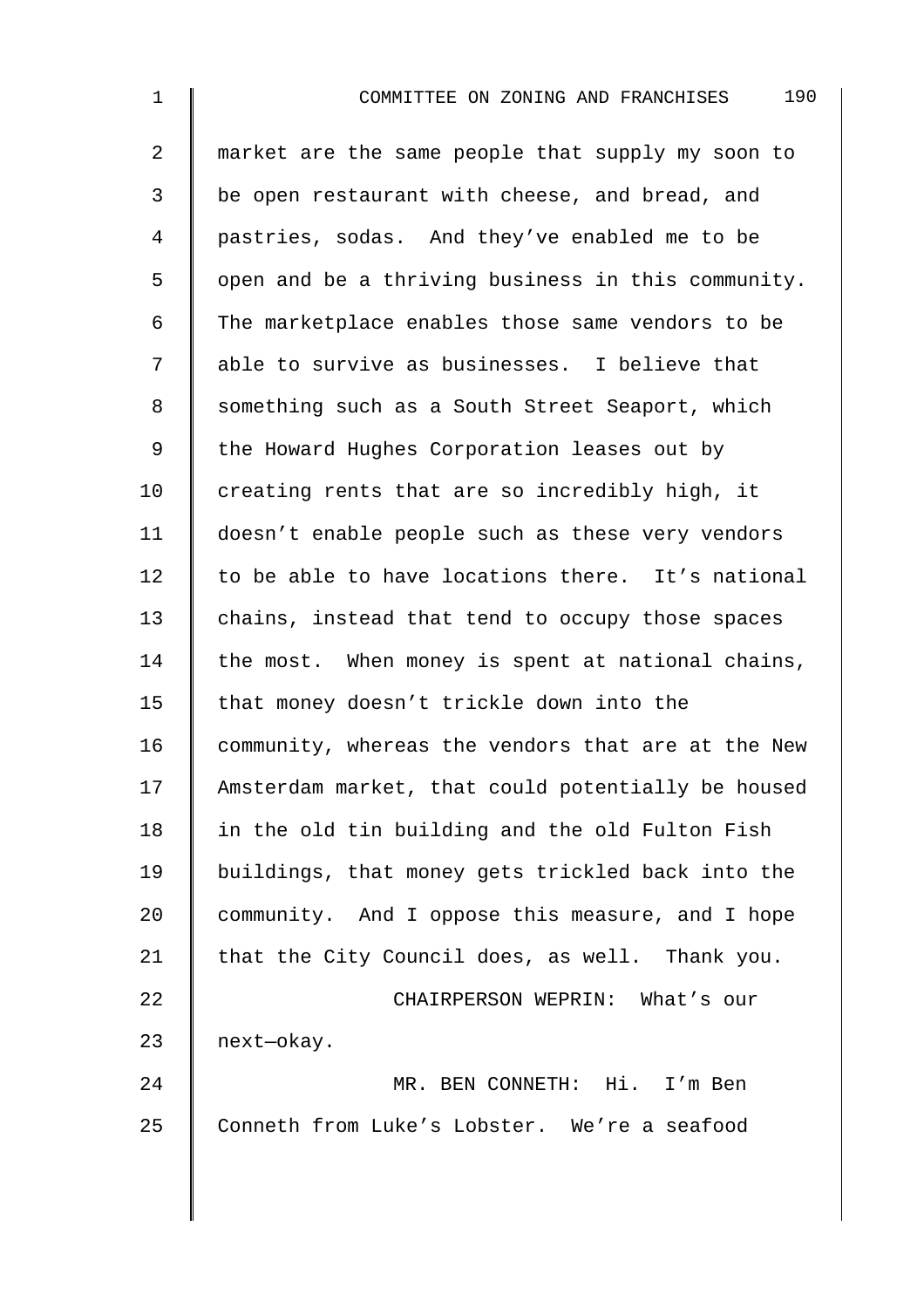| $\mathbf 1$    | 191<br>COMMITTEE ON ZONING AND FRANCHISES          |
|----------------|----------------------------------------------------|
| $\overline{2}$ | restaurant and a vendor at New Amsterdam Market.   |
| 3              | When Robert first approached us about vending      |
| 4              | there, we were a tiny little shack in the East     |
| 5              | Village. We had nine employees. My partner Luke    |
| 6              | still had a day job that he kept to get us by      |
| 7              | while I spent 18, 20 hours at the restaurant.      |
| 8              | Robert found us because of our commitment to       |
| 9              | sustainable, affordable seafood. He brought us     |
| 10             | down there, and the first day there we sold over   |
| 11             | 500 sandwiches. And since then, the vote of        |
| 12             | confidence from New Amsterdam and the reputation   |
| 13             | that they have in the community has been a huge    |
| 14             | boon for us. Today, we are breaking ground on our  |
| 15             | 10th and 11th restaurants. We employ 150 people,   |
| 16             | and we've bought millions of pounds of seafood     |
| 17             | from fishermen. But this is obviously about much   |
| 18             | more than us. An indoor market in the Fulton Fish  |
| 19             | Market would be an incredible boon to so many      |
| 20             | businesses. We're talking about new quality jobs,  |
| 21             | new revenue streams. And beyond that, having a     |
| 22             | hub like the San Francisco Ferry building or Pike  |
| 23             | Place, which brings foot traffic and humanity, and |
| 24             | a breakthrough opportunity to countless smart,     |
| 25             | hardworking, entrepreneurs. We're not completely   |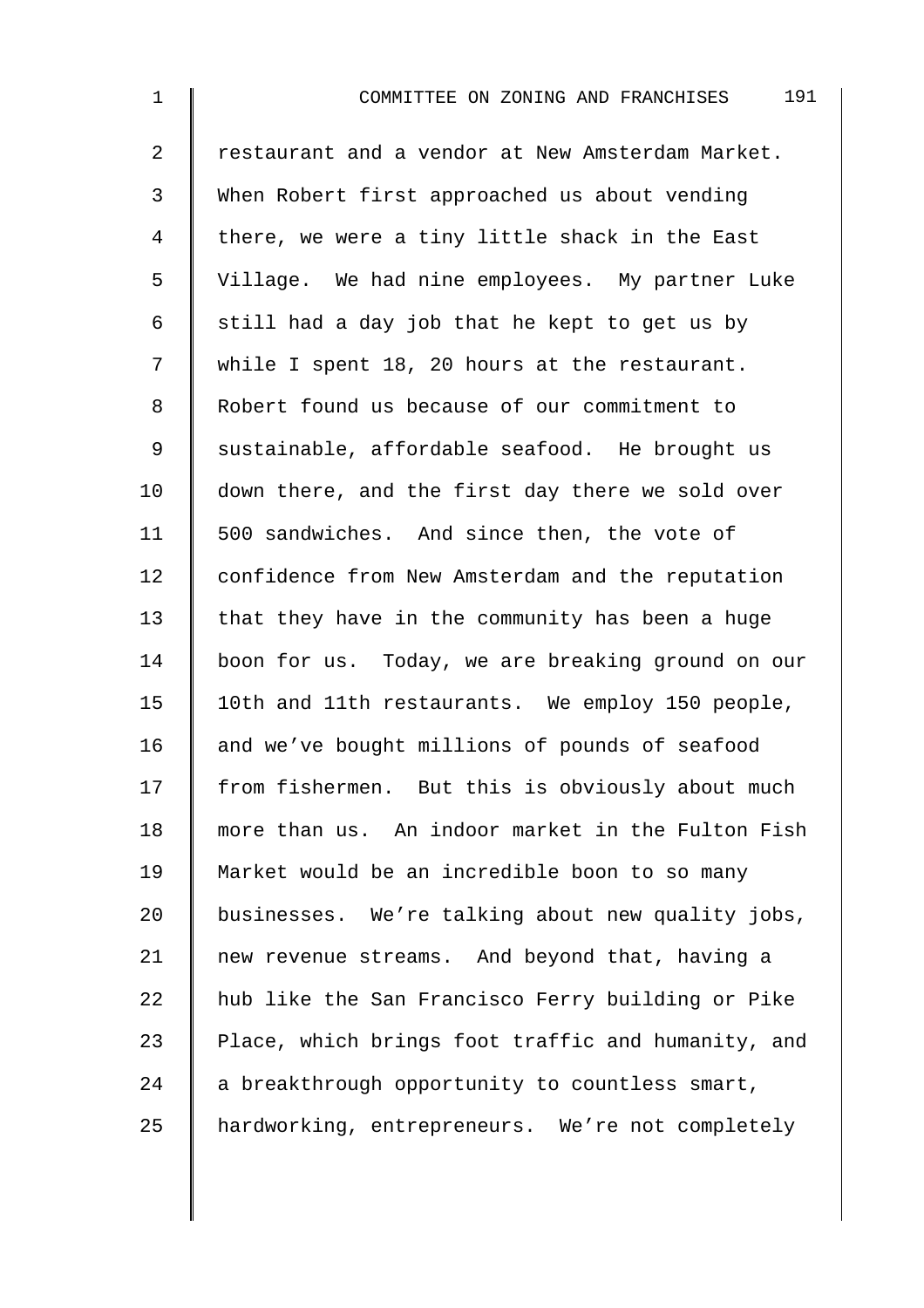| $\mathbf 1$    | 192<br>COMMITTEE ON ZONING AND FRANCHISES          |
|----------------|----------------------------------------------------|
| $\overline{a}$ | all at odds here. Rebuild the mall. Go ahead and   |
| 3              | do that. But as a business owner, I could not      |
| 4              | support this proposal until Howard Hughes          |
| 5              | relinquishes the options on the historic buildings |
| 6              | that could be turned into so much more, that could |
| 7              | be used for businesses that could be good for the  |
| 8              | community, not just the ones that are able to pay, |
| 9              | quote unquote, "The highest rent Howard Hughes can |
| 10             | get," and businesses that New Yorkers actually     |
| 11             | want to go to. The alternative is the destruction  |
| 12             | of centuries of New York history, the obliteration |
| 13             | of the echoes of the generations of New Yorkers    |
| 14             | who have engaged in meaningful person to person    |
| 15             | commerce there since the city was founded. And I   |
| 16             | mean, if that sounds a little dramatic, it's       |
| 17             | because it is.                                     |
| 18             | CHAIRPERSON WEPRIN: Thank you. We                  |
| 19             | appreciate the drama. Buzz, we've been waiting     |
| 20             | for you.                                           |
| 21             | MR. BUSBY BILLOCK: Good afternoon,                 |
| 22             | Mr. Chairman and committee members. I want to      |
| 23             | thank all of you for your patience, and skipping   |
| 24             | at least one meal today. I appreciate you still    |
| 25             | hanging in there. I have been connected with the   |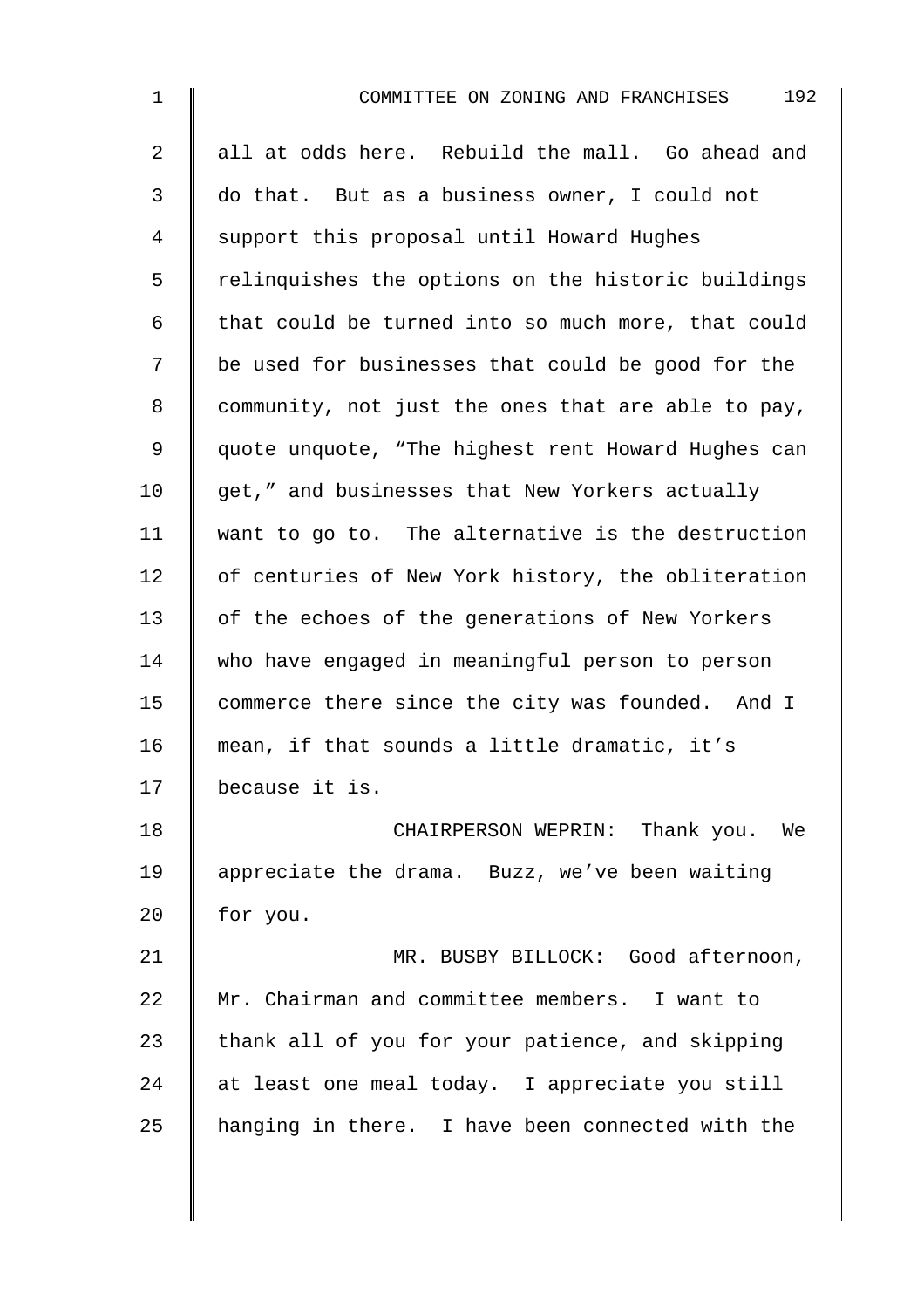2 | original Fulton Fish Market since 1979, when I 3 | reported to the market at 11:00 at night until my 4 shift ended at noon the following day. I was an 5 | apprentice in a hard shell clam business located 6  $\parallel$  at good old 98A South Street. It was the first 7 | job in New York City where I learned the ways of 8 the market system. And perhaps, most importantly 9 | for me, I was introduced to an assortment of 10 | leading seafood professionals, some who I am still 11 | involved with today. In the last 34 years which 12 | have passed since my introduction to the Fulton 13 | Fish Market, I have remained in the seafood 14 Industry, currently holding a senior position in 15  $\parallel$  the largest smoked fish operation in the United 16 States. That's Acme Smoked Fish Company in 17 | Brooklyn, New York. Prior to Acme, I was a 18 | principal at Marshall Smoked Fish Company, also in 19 Brooklyn. My expertise in the industry has led me 20 to being sought out for numerous New York Times 21 | articles on the smoked fish business, as well as  $22$  | hailed as one of the actually more knowledgeable  $23$  | individuals in the field. When the Fulton Fish 24 | Market was shut down in 2005, it was my hope that 25  $\parallel$  some form of local operation would bring the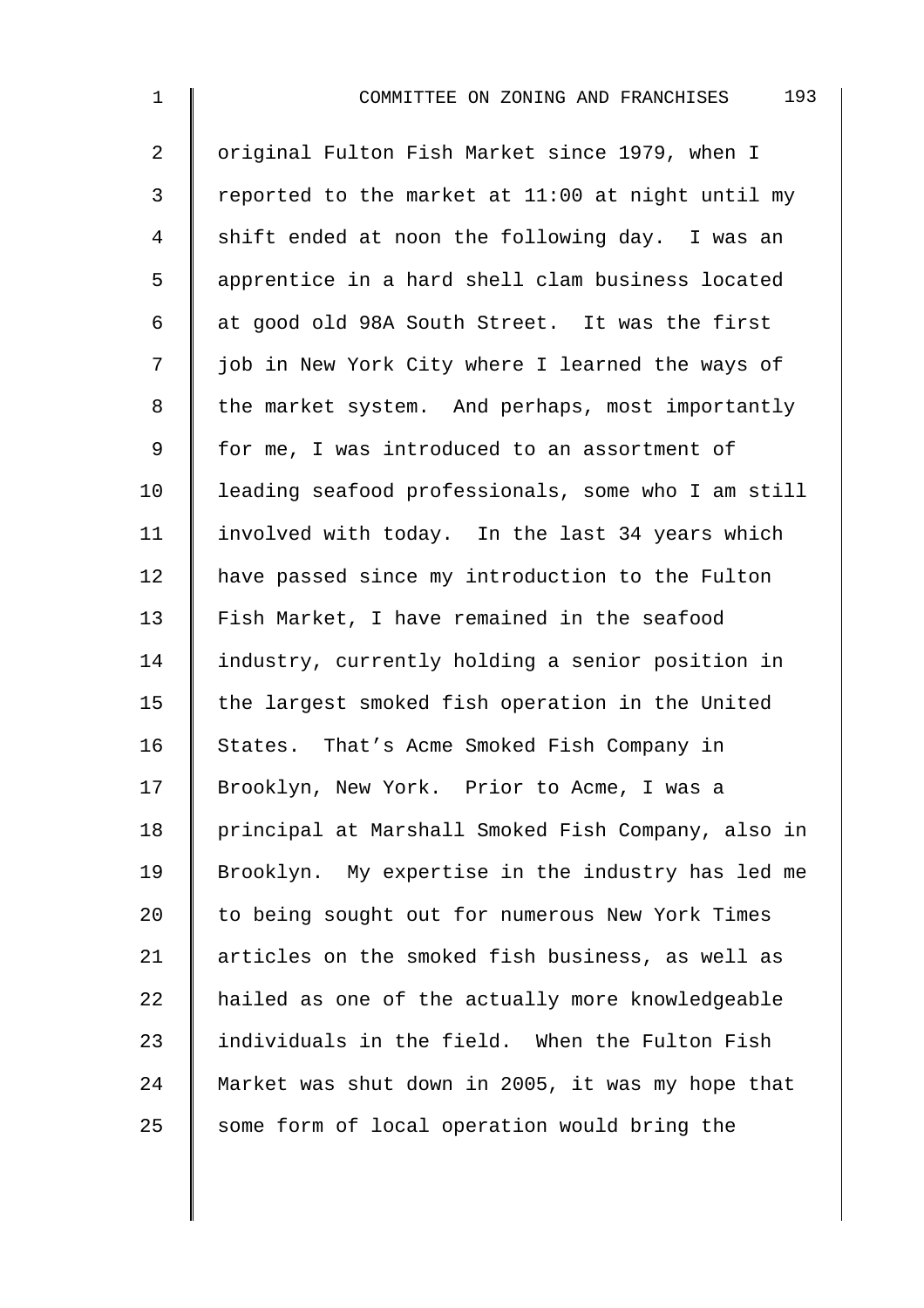2 | vibrant history of the place back to life. The 3 New Amsterdam Market has been such an operation. 4 I I have been a vendor and a supporter from the 5 | early days, and have a good sense of how important 6  $\parallel$  the market has become to the local New York 7 community, as well as the region at large. The 8 | market draws visitors and shoppers from near and 9 | far, all proclaiming its importance in their  $10$  | lives, and how much they enjoy being there. In a 11 world of ever increasing chain stores and the 12 monotony, the market offers variety, freshness, 13 || and connection to local vendors, which is rapidly 14 disappearing in today's world. We need more New 15 Amsterdam markets, not less. I have witnessed 16 firsthand that the market is managed by a young, 17 committed, capable team of people. Their vision 18 | is clear and their passion is unwavering. What 19  $\parallel$  they are proposing for the defunct Fulton Fish 20 Market will only enhance the uniqueness of all of 21 New York, adding to what we have to offer, other 22  $\parallel$  than another shopping mall. This is a project 23  $\parallel$  that I, and we at Acme, fully endorse and 24 wholeheartedly wish for, a permanent and historic 25 | home for the New Amsterdam Market.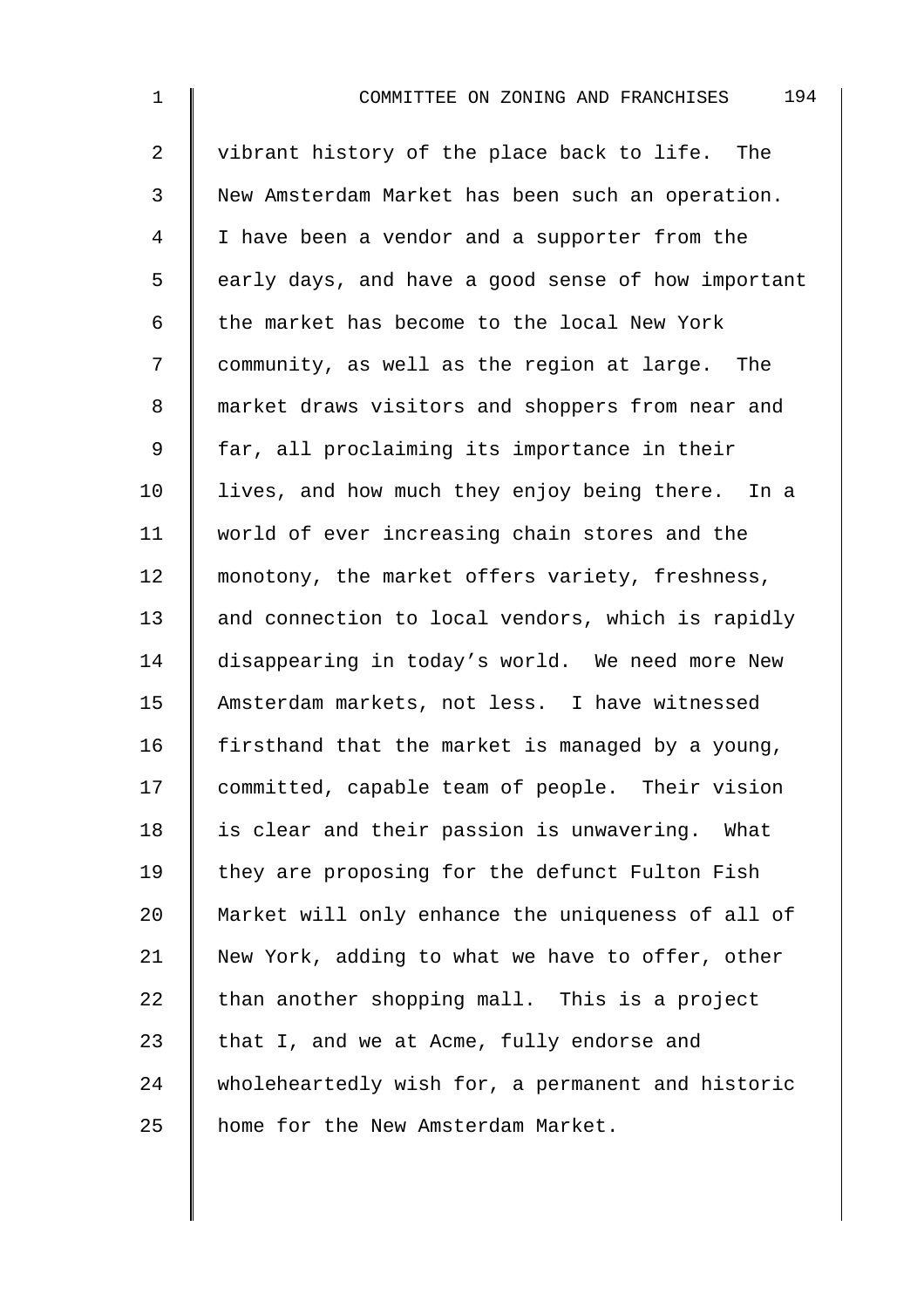| $\mathbf 1$ | 195<br>COMMITTEE ON ZONING AND FRANCHISES          |
|-------------|----------------------------------------------------|
| 2           | CHAIRPERSON WEPRIN: Thank you,                     |
| 3           | Buzz.                                              |
| 4           | MR. BILLCOCK: Thank you for your                   |
| 5           | time.                                              |
| 6           | CHAIRPERSON WEPRIN: I let you go                   |
| 7           | on because we're friends, but that's it.           |
| 8           | MR. BILLCOCK: Thank you.                           |
| 9           | CHAIRPERSON WEPRIN: Actually - -                   |
| 10          | we did visit the Acme Fish Company as the Small    |
| 11          | Business and Economic Development committees took  |
| 12          | a tour over there, and we were-the owner's son, I  |
| 13          | guess he's the owner now himself, gave us a tour   |
| 14          | over there, so-on a Friday you have a market right |
| 15          | there, right, on Friday mornings? Smoked fish?     |
| 16          | We didn't get it, but we didn't get any samples.   |
| 17          | No.                                                |
| 18          | MR. BILLCOCK: You come back.                       |
| 19          | CHAIRPERSON WEPRIN: No, it's okay.                 |
| 20          | Thank you. Thank you all very much. Bye-bye.       |
| 21          | Okay. Next group, Hilary Baum, I think it is.      |
| 22          | Hilary, if I messed it up. What is it?             |
| 23          | FEMALE VOICE: She left.                            |
| 24          | CHAIRPERSON WEPRIN: Oh, she left.                  |
| 25          | Okay. I'm sorry. Tomasina Laguardia, Sarah         |
|             |                                                    |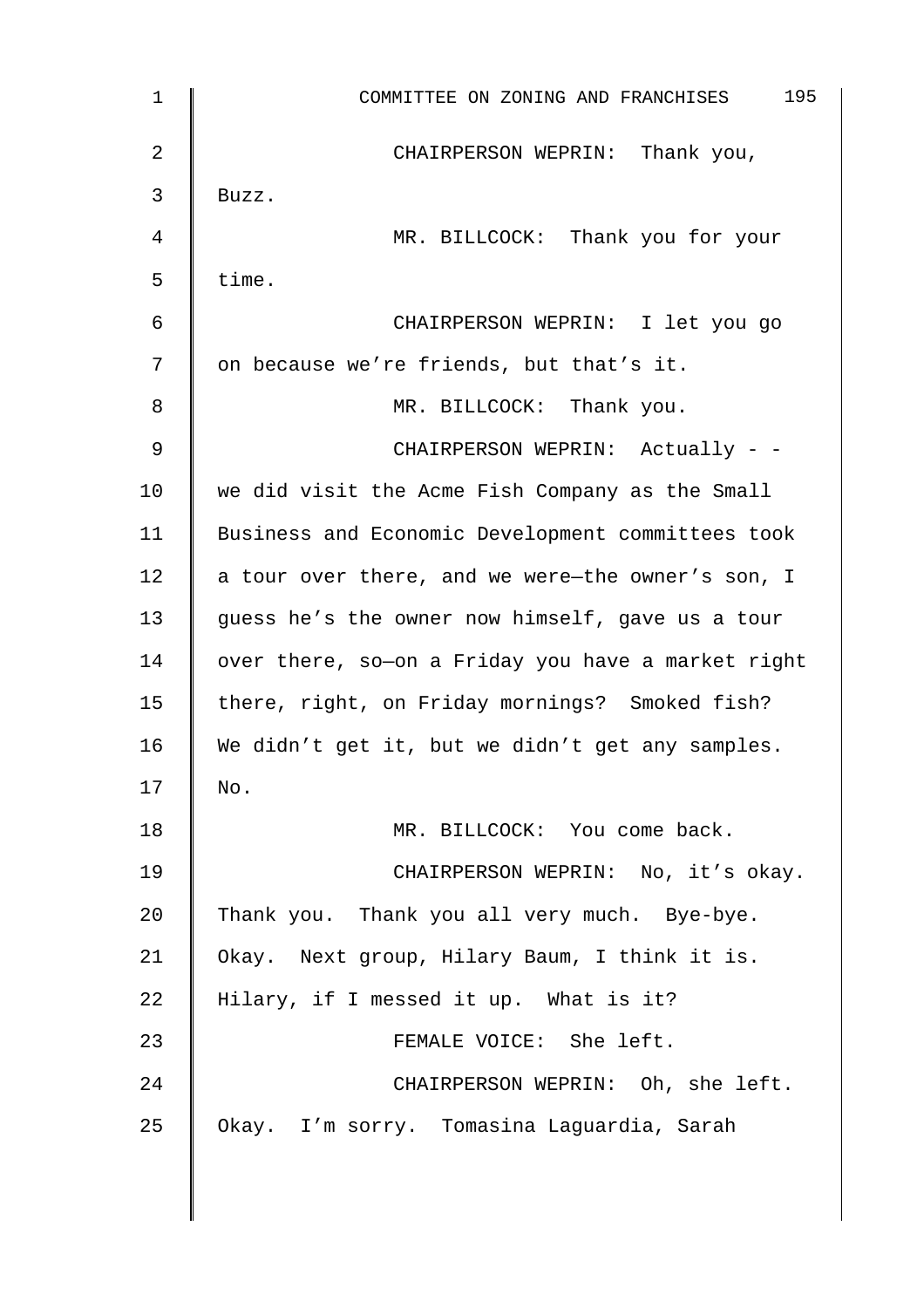| $\mathbf{1}$   | COMMITTEE ON ZONING AND FRANCHISES 196             |
|----------------|----------------------------------------------------|
| 2              | Williams, Jennifer Rajkumar, Julie Finch. Just     |
| $\mathsf{3}$   | come on up. Sharon Gordon, Sarah Black. Oh. I'm    |
| $\overline{4}$ | just throwing them all down there. What's your     |
| 5              | name?                                              |
| 6              | MS. JULIE FINCH: I'm Julie Finch.                  |
| 7              | CHAIRPERSON WEPRIN: Okay. Julie.                   |
| 8              | I keep throwing these things at them. I'm sorry.   |
| 9              | Caitlin Salemy. Bear with me. We'll try to-Sarah   |
| 10             | Grady. Yes, I think we have a winner. Sarah        |
| 11             | Grady is here. Sal Paleezy. Sal? No? Macallah      |
| 12             | Fabercullen.                                       |
| 13             | MALE VOICE: Had to leave.                          |
| 14             | CHAIRPERSON WEPRIN: Had to leave.                  |
| 15             | April Bloomfield. These are all in opposition.     |
| 16             | April?                                             |
| 17             | MALE VOICE: Had to leave.                          |
| 18             | CHAIRPERSON WEPRIN: Had to leave.                  |
| 19             | Thank you. I'm glad you're here, sir. Liz          |
| 20             | Caughtmen? There's maybe a letter I'm missing      |
| 21             | there, but Caughtmen? Liz Caughtmen on Eastern     |
| 22             | Parkway? Adam Tiberio. He's here? Boy, he's        |
| 23             | not-not only knows who's not here, he knows who is |
| 24             | here, even if the person doesn't realize it.       |
| 25             | Erica Lade? Lade? Okay. Nelson Chin.<br>No         |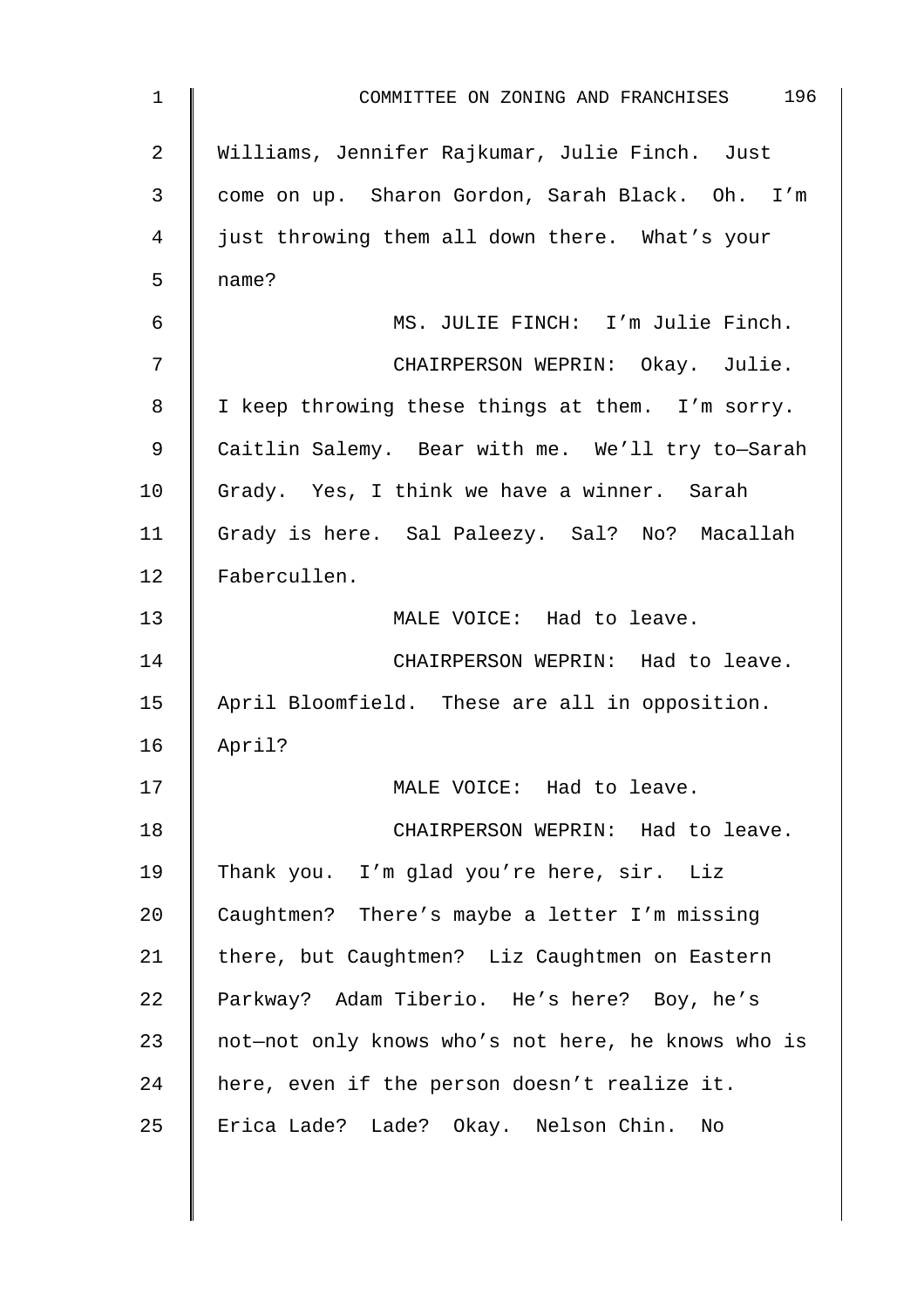| $\mathbf 1$    | 197<br>COMMITTEE ON ZONING AND FRANCHISES          |
|----------------|----------------------------------------------------|
| $\overline{a}$ | relation, right? No relation? Okay. Elizabeth      |
| 3              | Ryan? And Elizabeth is here. Okay. We'll start     |
| 4              | with these four. I think we only have these two,   |
| 5              | right? We'll see. Okay. Elizabeth is coming.       |
| 6              | All right. So who wants to go first?               |
| 7              | MS. SARAH GRADY: I'll go.                          |
| 8              | CHAIRPERSON WEPRIN: Okay.                          |
| 9              | MS. GRADY: Good afternoon. My                      |
| 10             | name is Sarah Grady, and I'm the vice president of |
| 11             | programming at Glenwood, an agricultural nonprofit |
| 12             | organization in the Hudson Valley. Our mission is  |
| 13             | to strengthen the regional food system. We hold a  |
| 14             | vision for the future of our region, a vision of   |
| 15             | economic development and growth based on           |
| 16             | sustainable food and farming that keeps our        |
| 17             | landscape and agricultural production, feeds our   |
| 18             | families, and provides an example nationally and   |
| 19             | globally of a food system that is healthier for    |
| 20             | people, for our communities, and for our           |
| 21             | environment. Robust urban markets are key to this  |
| 22             | vision by acting as hubs for aggregation, sales,   |
| 23             | promotion, and education. New Amsterdam Market     |
| 24             | epitomizes this function. Having collaborated      |
| 25             | with New Amsterdam market several times on events  |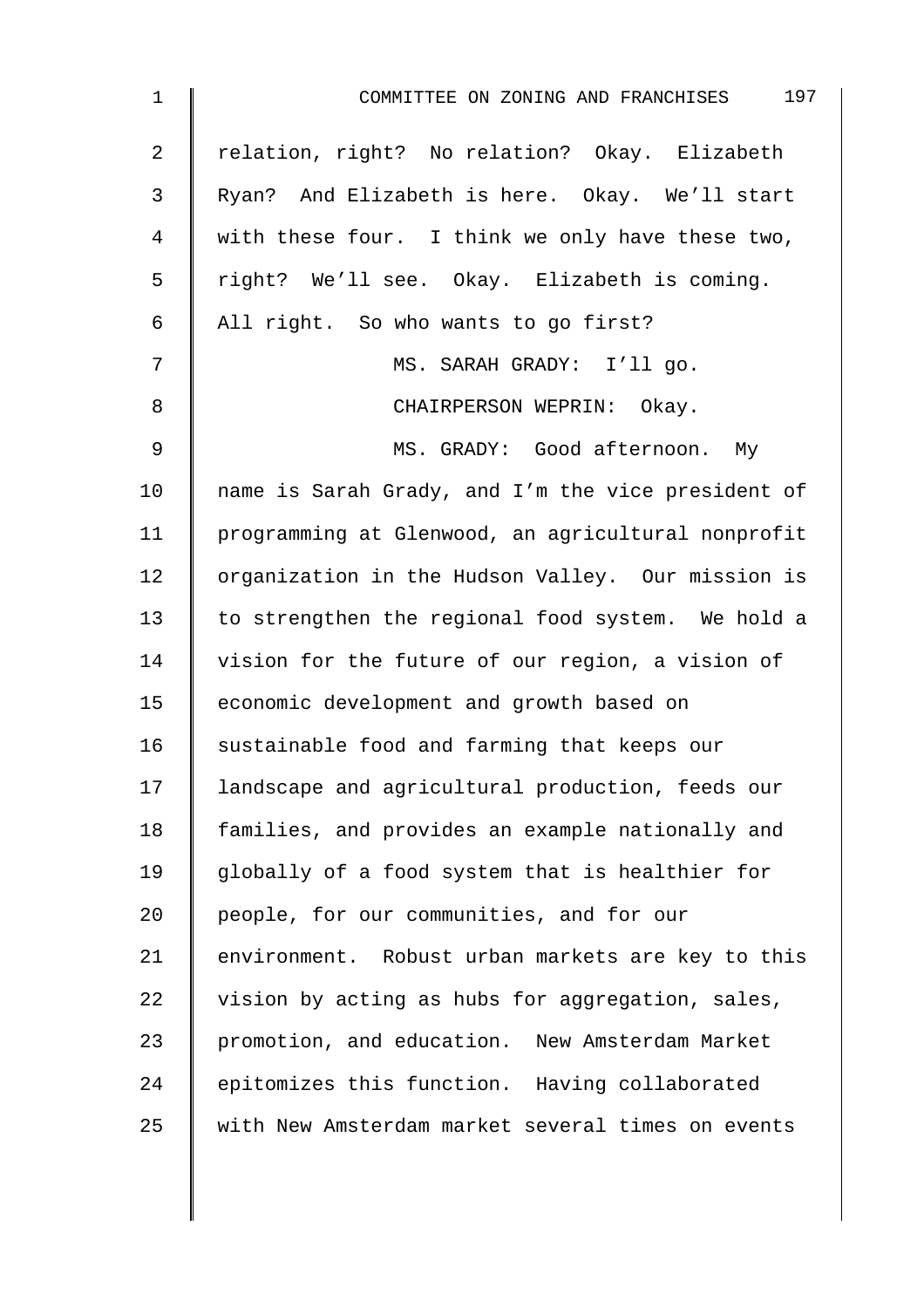| $\mathbf 1$    | 198<br>COMMITTEE ON ZONING AND FRANCHISES         |
|----------------|---------------------------------------------------|
| $\overline{a}$ | that feature New York agriculture, I have         |
| 3              | witnessed its real success as a catalyst for a    |
| 4              | stronger regional food system. This occurs        |
| 5              | through the sales and exposure for producers and  |
| 6              | purveyors who bring together the diversity and    |
| 7              | bounty of regional products, connecting New York  |
| 8              | City residents and visitors to the offerings of   |
| 9              | our state and surroundings. The market also       |
| 10             | provides a venue for the creation of new food and |
| 11             | farm related entrepreneurship, since it is a      |
| 12             | powerful nexus of agriculture, cuisine,           |
| 13             | infrastructure, and tourism. But the impact of    |
| 14             | New Amsterdam Market goes further, by bringing to |
| 15             | life this vision of a reshaped food system, and   |
| 16             | invigorating the agricultural identity of New     |
| 17             | York, thereby bringing vitality to our regional   |
| 18             | economy, preserving our landscapes and natural    |
| 19             | environment, giving greater health to residents,  |
| 20             | and delivering social benefits of community,      |
| 21             | connection, and pride of place. Robert LaValva,   |
| 22             | the visionary behind this project, has said that  |
| 23             | the New Amsterdam Market would give the seaport   |
| 24             | district a genuine identity that it needs. I      |
| 25             | agree, and I feel that in fact its impact in this |
|                |                                                   |
|                |                                                   |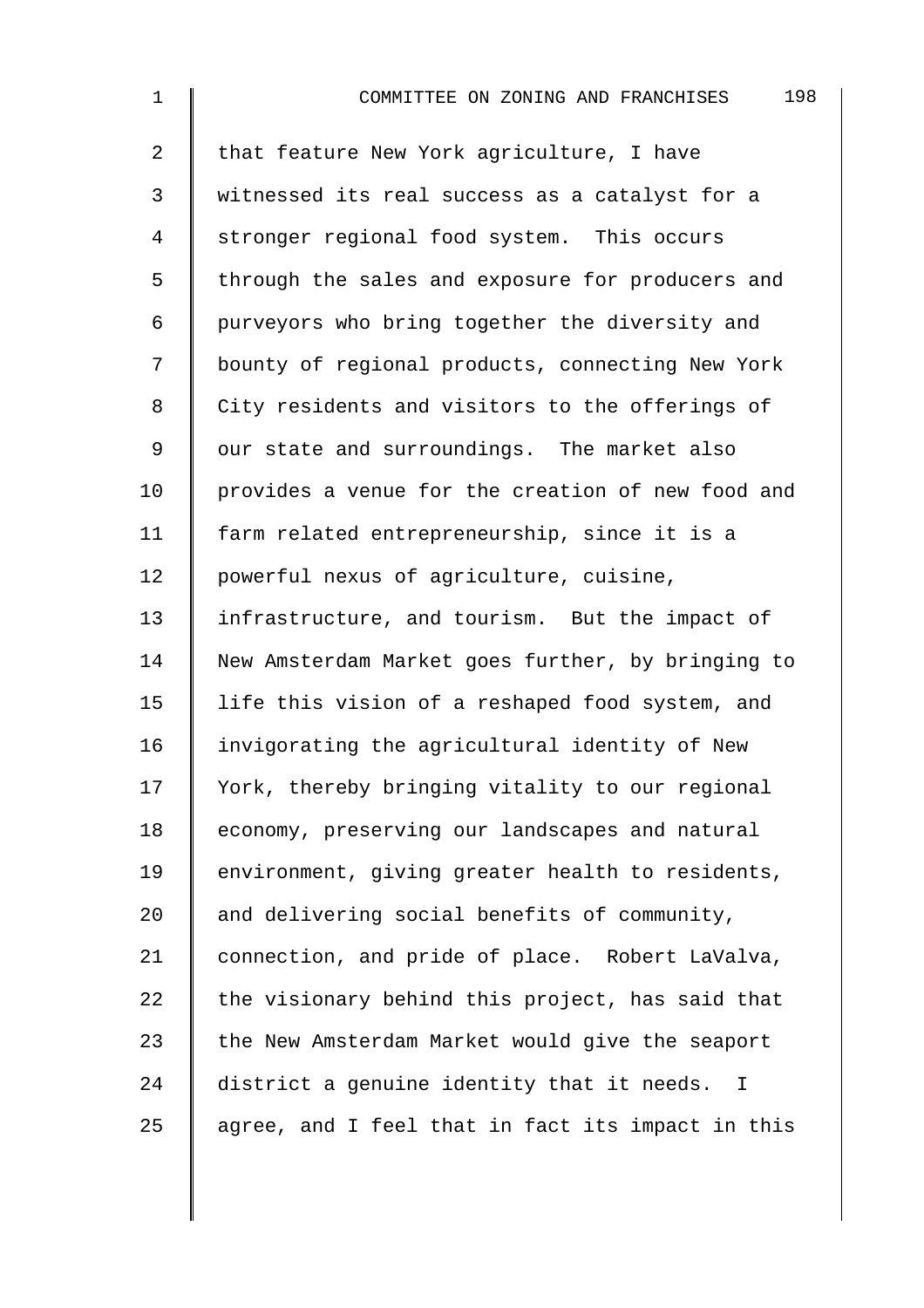| $\mathbf 1$ | 199<br>COMMITTEE ON ZONING AND FRANCHISES          |
|-------------|----------------------------------------------------|
| 2           | regard goes even farther. As a showcase for the    |
| 3           | quality and character of our region's farms and    |
| 4           | distinctive foods, the market gives our city and   |
| 5           | the broader region a vibrant identity in the eyes  |
| 6           | of New Yorkers, tourists, and the wider world, as  |
| 7           | a producer and destination for world class food    |
| 8           | and drink. The permanent establishment of New      |
| 9           | Amsterdam Market in the Fulton Fish Market         |
| 10          | Buildings in the seaport district would be an      |
| 11          | investment in New York agriculture. I urge you to  |
| 12          | make this investment by securing the market's long |
| 13          | term future in those historic buildings. The       |
| 14          | myriad benefits of healthy food, prosperous farm   |
| 15          | economies, urban food entrepreneurship, tourism,   |
| 16          | and civic pride will be immeasurable.              |
| 17          | CHAIRPERSON WEPRIN: Thank you very                 |
| 18          | much. Next, please.                                |
| 19          | MS. FINCH: I am Julie M. Finch,                    |
| 20          | and I'm co chair of Friends of the Gibbons         |
| 21          | Underground Railroad Site, which is land marked,   |
| 22          | and the La Martine Place historic district. The    |
| 23          | South Street Seaport historic district needs the   |
| 24          | New Amsterdam Market. I think they should have an  |
| 25          | option to be inside the land marked 1907 tin       |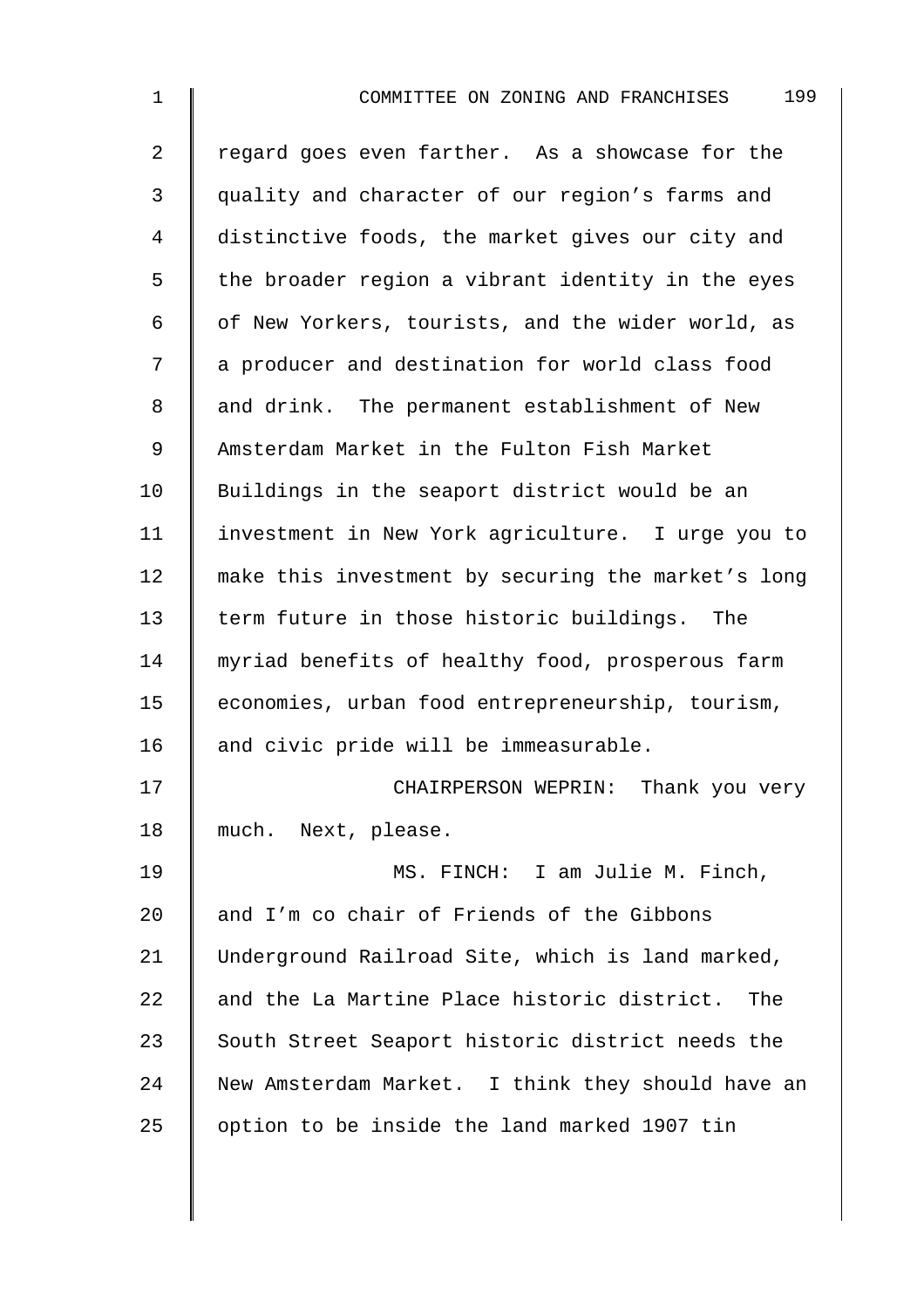| $\mathbf 1$    | 200<br>COMMITTEE ON ZONING AND FRANCHISES          |
|----------------|----------------------------------------------------|
| $\overline{a}$ | building, and the 1930s, quote, "New Fulton Fish   |
| 3              | Market building." This neighborhood, with its      |
| 4              | museum founded in 1967, and with small, chef owned |
| 5              | restaurants that have reopened since Hurricane     |
| 6              | Sandy, illustrate that small is good, and local is |
| 7              | where the grit is. The letter of intent between    |
| 8              | the Texas State's based Howard Hughes Corporation, |
| 9              | with its, quote, "master planned communities in 18 |
| 10             | states," end quote, wants to take over and destroy |
| 11             | the '30s Fulton Fish Market, the new market, and   |
| 12             | build a high rise hotel there. This would block    |
| 13             | the view of the river. And the hotel's banality    |
| 14             | and large size would crush this authentic and      |
| 15             | historic neighborhood. It is the South Street      |
| 16             | Seaport Museum's ships that continue to make this  |
| 17             | a seaport. The Piers 15, 16, and 17 must continue  |
| 18             | to be piers for ships and boats. A pier is not a   |
| 19             | shopping mall on land. It is a platform on         |
| 20             | pilings, with bollards and cleats, with            |
| 21             | maneuvering space for the vessels. Thank you.      |
| 22             |                                                    |
| 23             | CHAIRPERSON WEPRIN: Thank you.                     |
| 24             | MR. ADAM TIBERIO: Good afternoon.                  |
| 25             | Thanks for the opportunity to speak. I'm Adam      |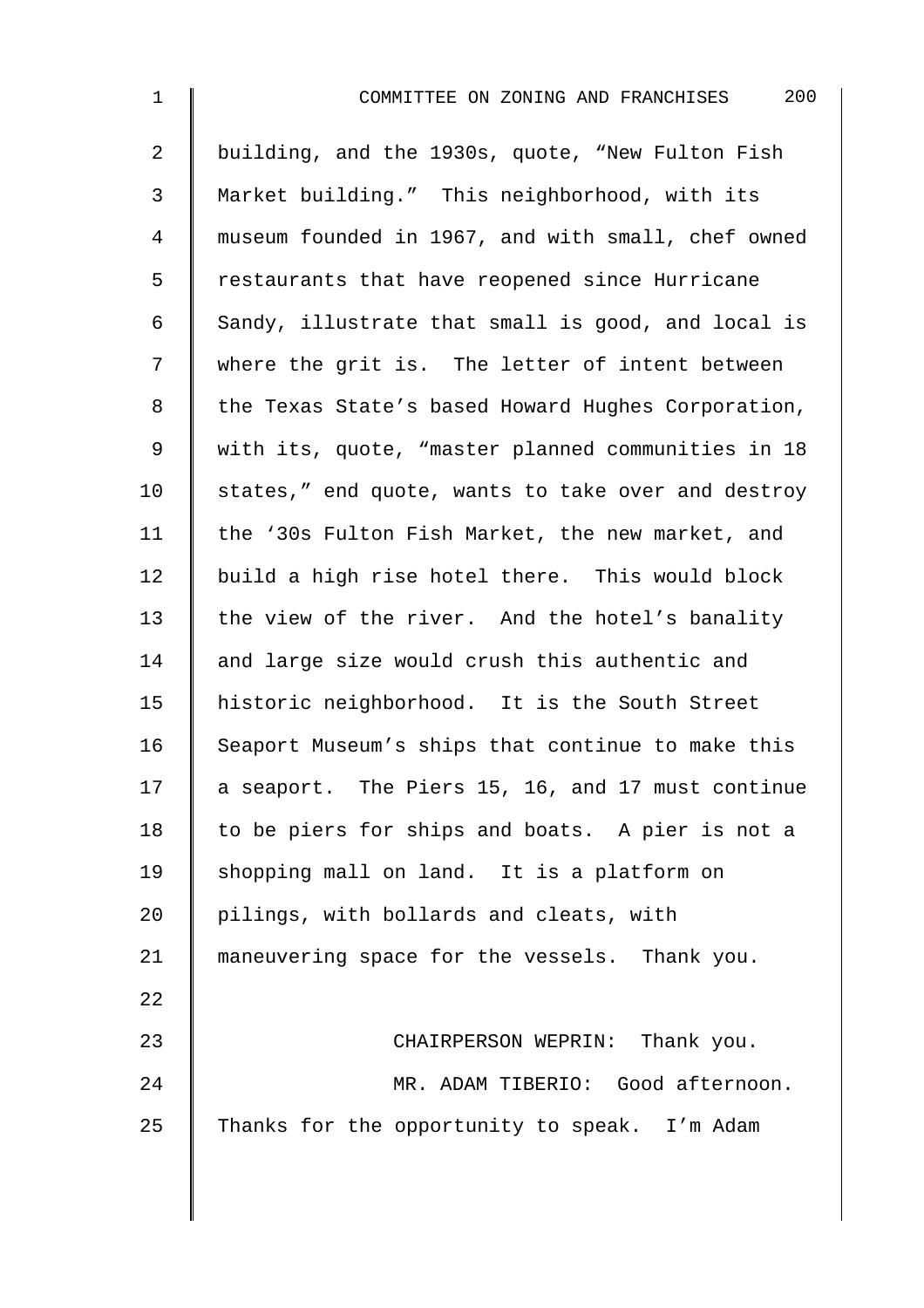2 Tiberio, owner of Tiberio Custom Meats, a butcher  $3 \parallel$  shop in the lower east side, and we're also a New 4 Amsterdam Market vendor. We unequivocally support 5 | preserving and rehabilitating both the new market 6 building and the tin building for all the reasons 7 | stated by Robert LaValva, because while in my 8 | humble estimation, the Howard Hughes Corporation 9 was unable to articulate a clear vision for the 10 | project, Robert's vision is both historically 11 | respectful to the past of the seaport, and forward 12  $\parallel$  thinking with regard to the availability of 13 healthy, regional ingredients. Having previously 14 | opened a butcher shop in Chelsea market, I saw 15 | firsthand the powerful combination that having a 16 historical landmark can provide a business. And 17 | people's preference these days is to shop in these 18 | food hubs. So the New Amsterdam Market, to my 19 business, is a food hub with a conscience. The 20  $\parallel$  growth of it, in a historic site, worked for 21 Chelsea, and I'm totally sure it will do the same 22  $\parallel$  in the seaport. Please consider the-qiving the 23 droves of small businesses that the New Amsterdam 24 Market sustains, the commercial viability that can 25  $\parallel$  be provided by creatively utilizing this very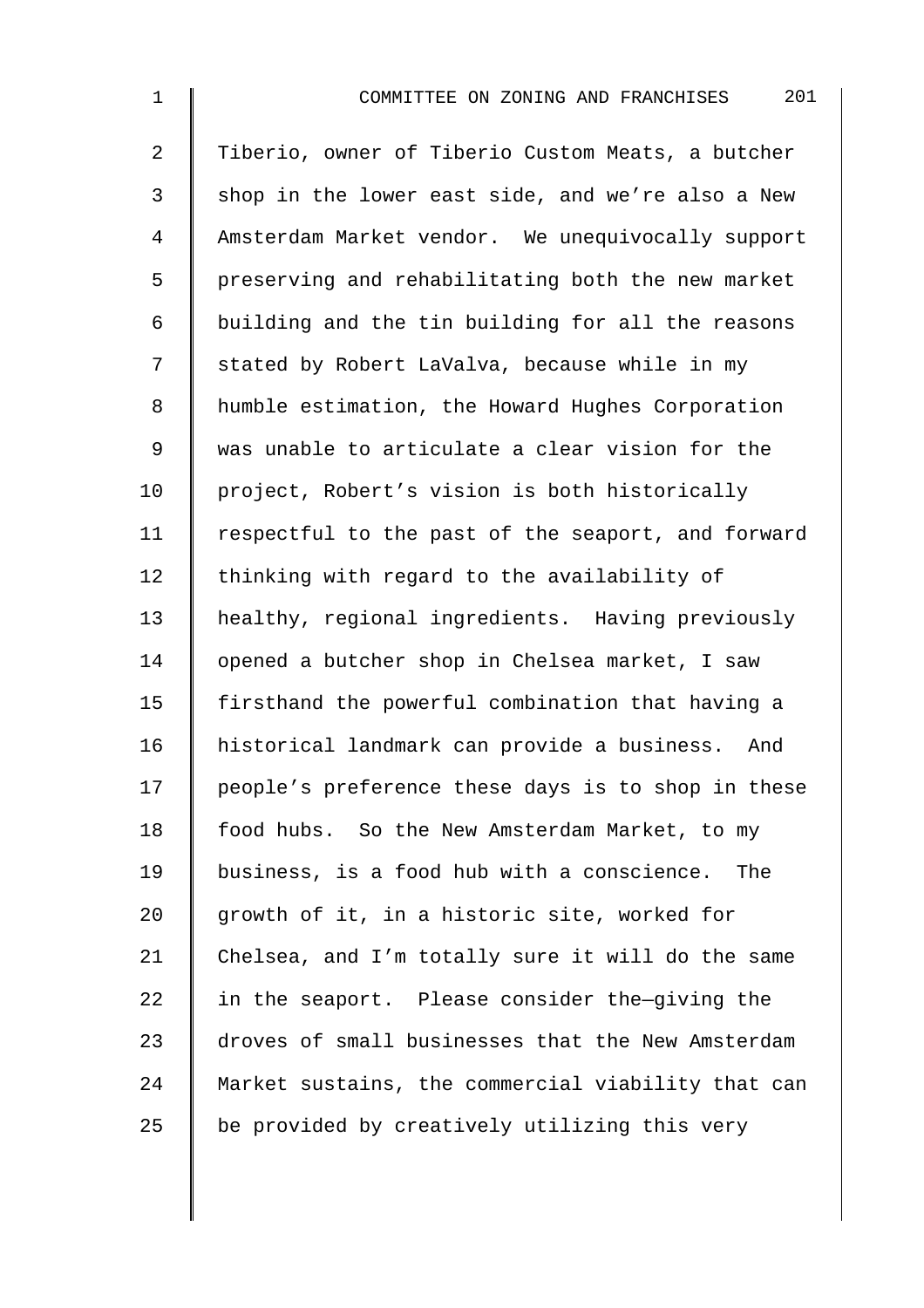| $\mathbf{1}$   | 202<br>COMMITTEE ON ZONING AND FRANCHISES          |
|----------------|----------------------------------------------------|
| $\overline{2}$ | historic site. Thanks.                             |
| 3              | CHAIRPERSON WEPRIN: Thank you.                     |
| 4              | MS. ELIZABETH RYAN: Hi. Thanks                     |
| 5              | for hanging in here with us. I'm Elizabeth Ryan.   |
| 6              | I own Breezy Hill Orchard, and I'm a founder of    |
| 7              | Green Market. I'm a founding farmer of Green       |
| 8              | Market. I'm a founding farmer of Union Square.     |
| $\mathsf 9$    | I've spent 35 years selling in markets, including  |
| 10             | New Amsterdam. I'm an enthusiastic supporter of    |
| 11             | New Amsterdam, and what I will call the New        |
| 12             | Amsterdam vision for lower Manhattan for a re-     |
| 13             | imagined space there. I'm also president ex        |
| 14             | oficio of Hudson River Heritage. We steward the    |
| 15             | largest national historic landmark district in the |
| 16             | country, in the Hudson Valley, so I'm also a very  |
| 17             | avid preservationist. I think that my concerns     |
| 18             | and views have been very, very well articulated    |
| 19             | here today, and very eloquently. And I'm sure you  |
| 20             | took note of Mark Bittman's piece in the New York  |
| 21             | Times, which really laid out a vision for what New |
| 22             | Amsterdam and lower Manhattan could in fact be.    |
| 23             | It could be an economic engine for the city, much  |
| 24             | along the lines that Speaker Quinn has proposed in |
| 25             | her food works proposal, of using food and light   |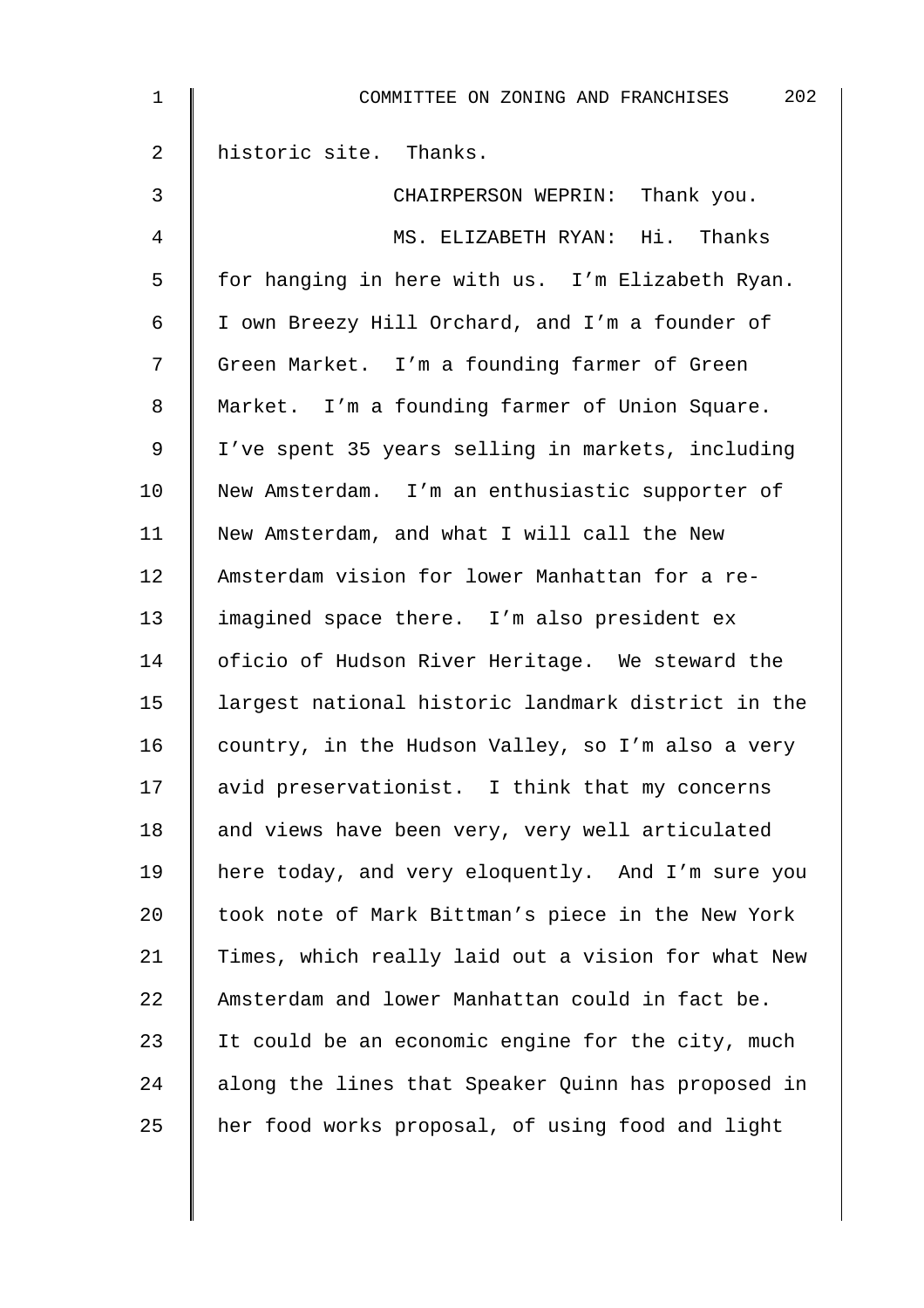| $\mathbf 1$    | 203<br>COMMITTEE ON ZONING AND FRANCHISES          |
|----------------|----------------------------------------------------|
| $\overline{a}$ | manufacturing to reinvent portions of the city,    |
| $\mathsf{3}$   | create jobs, preserve open space, honor the        |
| 4              | historic traditions. I could go on and on, but I   |
| 5              | actually wanted to make a comment. I'm leaving     |
| 6              | today in fact, more determined, and really very    |
| 7              | concerned. I have not had the opportunity          |
| 8              | previously to hear the comments by the Howard      |
| 9              | Hughes Corporation about their vision for the      |
| 10             | space. And there's really been a lot of rhetoric   |
| 11             | here about some of the ideas. But I'm concerned    |
| 12             | about a very deep lack of transparency, follow     |
| 13             | through. I'm concerned about what kind of          |
| 14             | development they propose. Who will those tenants   |
| 15             | be? What will the rents be? What will the public   |
| 16             | access be? And I'm really speaking as a            |
| 17             | preservationist here that I am very troubled, and  |
| 18             | I feel for you. You have a very significant        |
| 19             | obligation, not only to the City of New York, but  |
| 20             | in my opinion, to the nation. The South Street     |
| 21             | Seaport is a very important national resource, and |
| 22             | you have the difficult task of stewarding that and |
| 23             | honoring that. And I am very concerned that a      |
| 24             | private corporation has been given a 60 year       |
| 25             | lease, and an option on two historic buildings.    |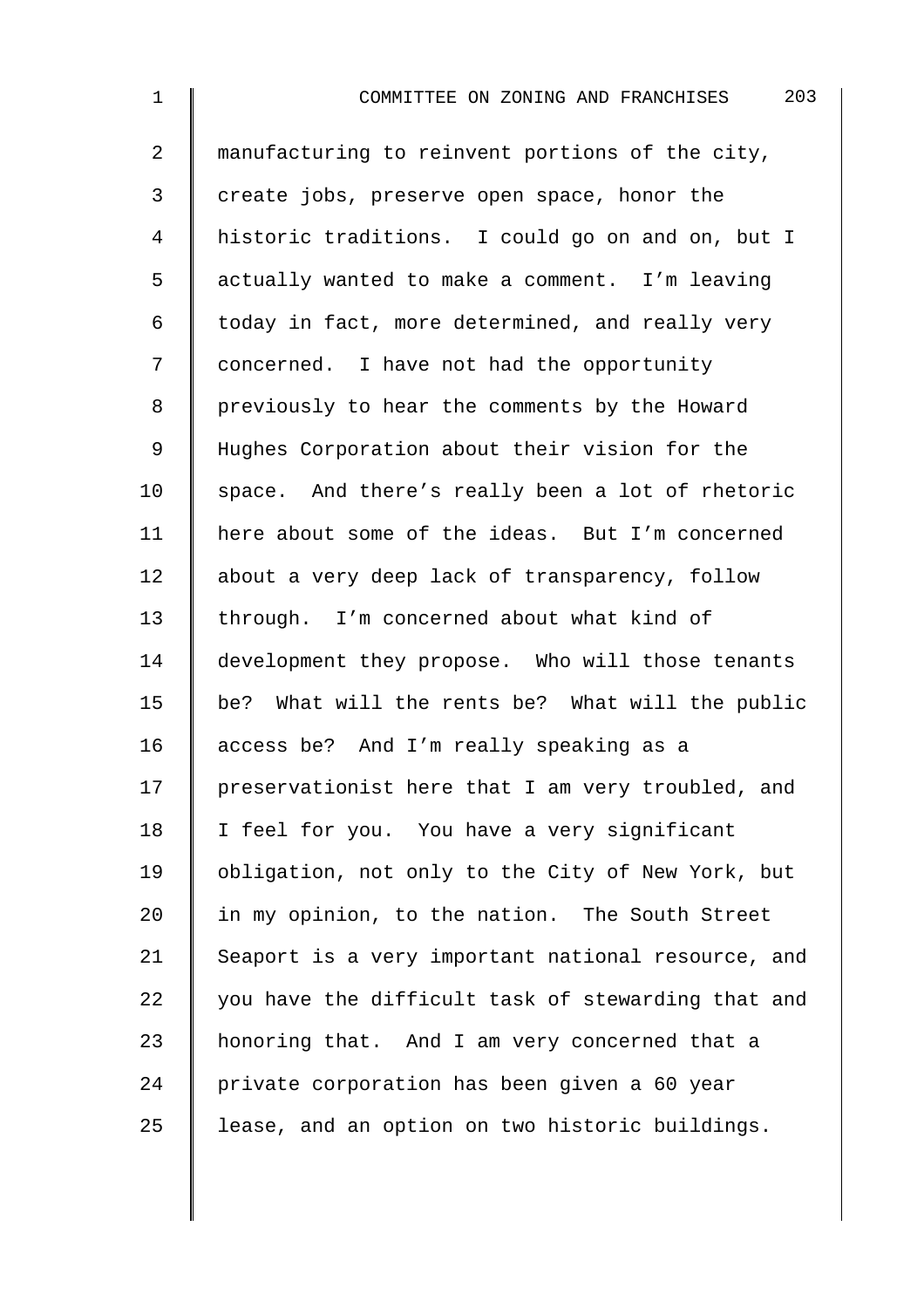| $\mathbf 1$ | 204<br>COMMITTEE ON ZONING AND FRANCHISES          |
|-------------|----------------------------------------------------|
| 2           | I, quite frankly, feel that this should be a world |
| 3           | heritage site. So I am leaving here with a great   |
| 4           | deal of resolve to activate the national           |
| 5           | preservation community in opposition of the        |
| 6           | rezoning here. So I thank you for your time. I     |
| 7           | think that you see that the opposition is          |
| 8           | articulate, has a vision, and is probably growing  |
| 9           | in numbers. Thank you.                             |
| 10          | CHAIRPERSON WEPRIN: Thank you, Ms.                 |
| 11          | Ryan, and happy St. Patrick's Day.                 |
| 12          | MS. RYAN: Thank you.                               |
| 13          | CHAIRPERSON WEPRIN: I am-I may                     |
| 14          | have misplaced two slips, but who-is anyone-who    |
| 15          | else is left here who signed up to speak who       |
| 16          | hasn't spoken yet? Anybody? Maybe I didn't, but    |
| 17          | is there anyone else here who wants to speak?      |
| 18          | Yes. Are you the only one? I'm sorry. It's an      |
| 19          | honor. It's considered good luck to be the last    |
| 20          | one for us to call, so ma'am, if you want to come  |
| 21          | up and state your name. You're-anyone else? No,    |
| 22          | anyone else who wanted to speak who hasn't spoken? |
| 23          | Okay. So we're going to wait for this young lady,  |
| 24          | and then-okay. Come join us. She'll state-state    |
| 25          | your name for the record. We may have it. Did      |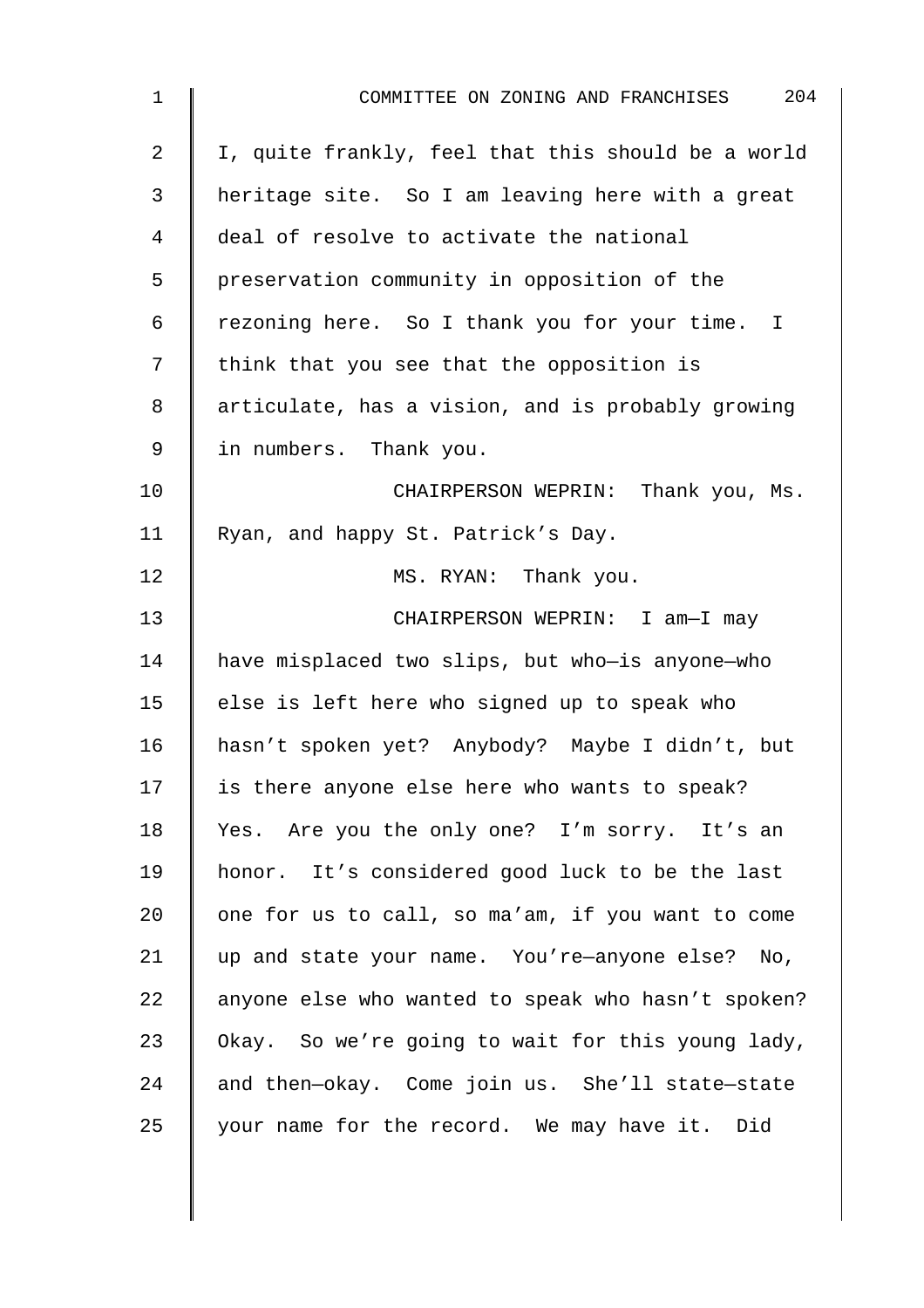| $1\,$          | 205<br>COMMITTEE ON ZONING AND FRANCHISES          |
|----------------|----------------------------------------------------|
| $\overline{2}$ | you fill out a slip and-yes. All right. We'll      |
| 3              | find it. It got a little confused for a few        |
| 4              | minutes there. Push the button. There you go.      |
| 5              | MS. MS. DRURY: I'm Jill Drury. I                   |
| 6              | had said that I wasn't going-                      |
| 7              | CHAIRPERSON WEPRIN: What? Just                     |
| 8              | say the name slowly.                               |
| 9              | MS. DRURY: Jill Drury.                             |
| 10             | CHAIRPERSON WEPRIN: Oh, Drury,                     |
| 11             | yes. Cool.                                         |
| 12             | MS. DRURY: Okay. Originally I had                  |
| 13             | said I wasn't going to speak, so okay. I am CEO    |
| 14             | and cofounder of Drury Design Dynamics, a full     |
| 15             | service strategic communications agency and an     |
| 16             | industry leader of strategic communications. In    |
| 17             | particular, I produce large meetings and events    |
| 18             | and conferences for mostly Fortune 100 companies.  |
| 19             | And I bring this up at this point because a lot    |
| 20             | has been talked about today of the three P's,      |
| 21             | people, planet, and profit. And I work with IBM,   |
| 22             | Deloitte, Google, Kraft. We're talking profit      |
| 23             | here, and money. Since 2004, the events industry   |
| 24             | has worked to raise awareness on the importance of |
| 25             | incorporating sustainable practices and products   |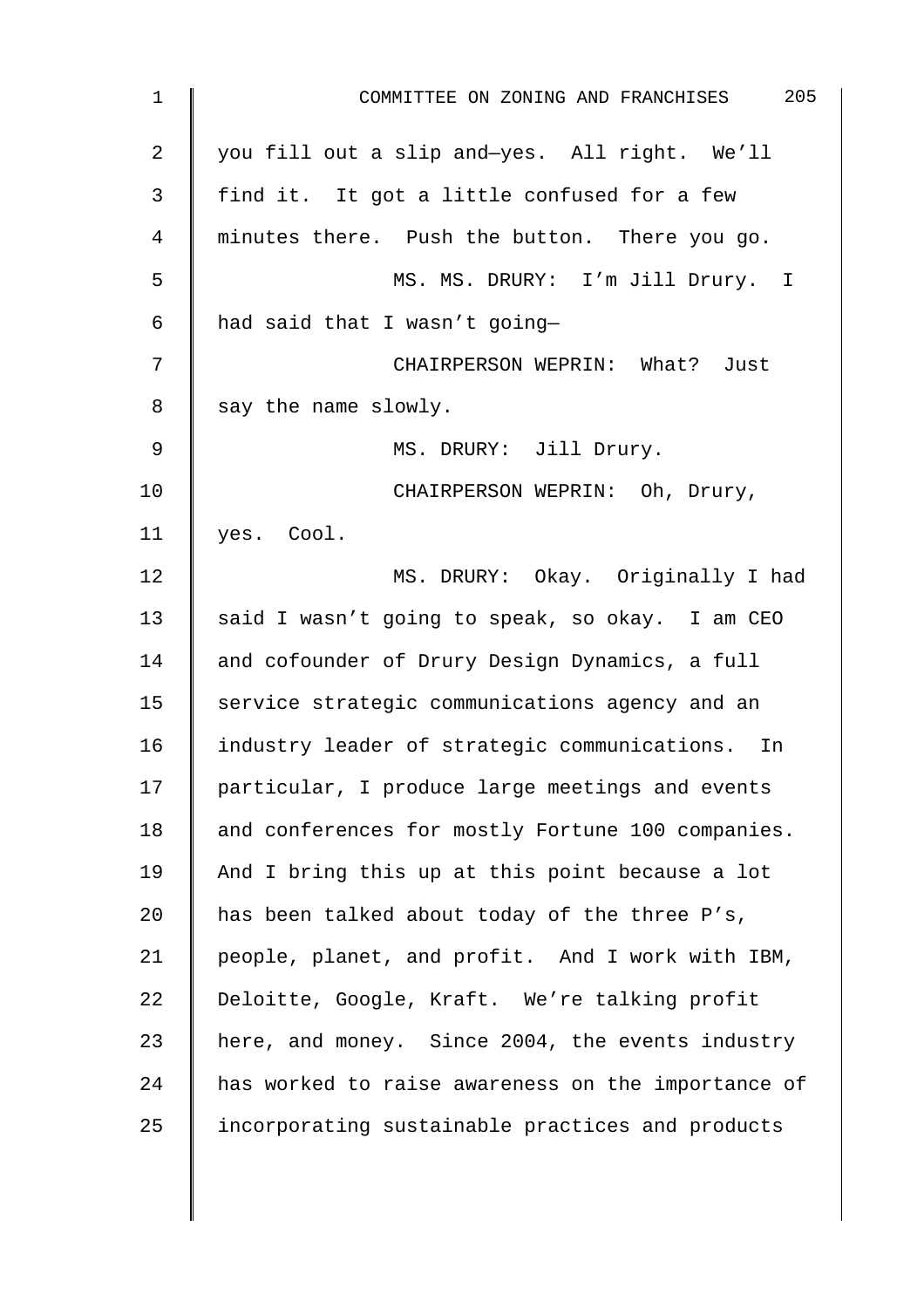| $\mathbf 1$    | 206<br>COMMITTEE ON ZONING AND FRANCHISES          |
|----------------|----------------------------------------------------|
| $\overline{2}$ | into events, and it is organizations like New      |
| $\mathfrak{Z}$ | Amsterdam Market and the passionate leader, like   |
| 4              | Robert LaValva, that have paved the way to make my |
| 5              | job easier. He has taught us that the importance   |
| 6              | and the need to source local, and sustainable and  |
| 7              | organic needs to be taken seriously and            |
| 8              | incorporated into what we do. The New Amsterdam    |
| 9              | Market-sorry, - - the New Amsterdam Market         |
| 10             | community promotes and supports local agriculture  |
| 11             | and farming, and it embraces more environmental    |
| 12             | production practices, such as organic and          |
| 13             | pesticides free. The market provides a consistent  |
| 14             | outlet for new producers, producers in organic     |
| 15             | goods, small scale producers, who are unable to    |
| 16             | produce quantities required by supermarkets. The   |
| 17             | market creates valuable opportunities for          |
| 18             | engagement. Consider the positive impact a         |
| 19             | permanent residence for the market would have on   |
| 20             | the community. With a permanent home, a chef's     |
| 21             | market, and added market days, the New Amsterdam   |
| 22             | Market will stimulate local economic development   |
| 23             | by increasing employment, encouraging consumers to |
| 24             | support local business, and provide a much needed  |
| 25             | source for local restaurants, caterers, venues,    |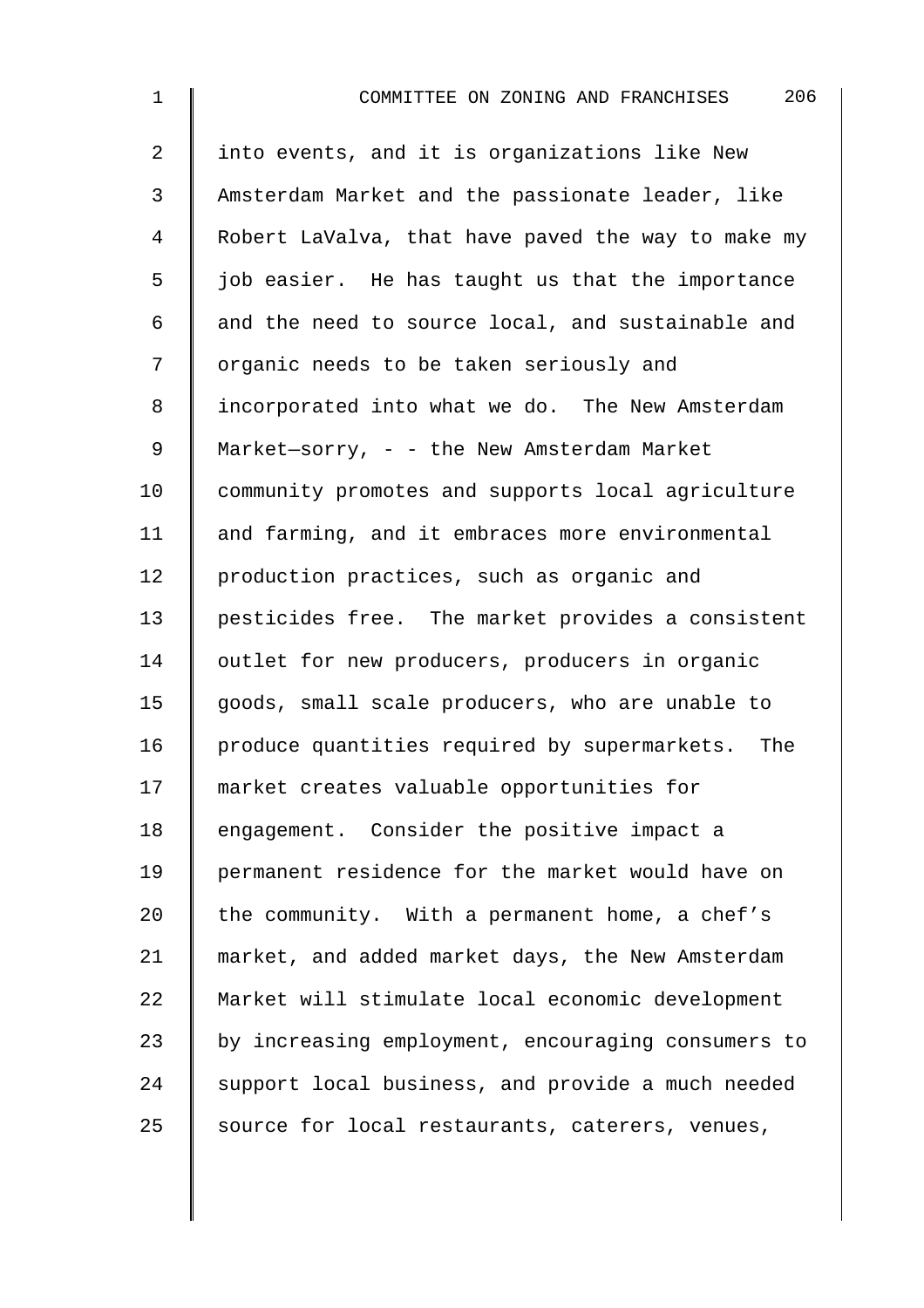| 207<br>COMMITTEE ON ZONING AND FRANCHISES          |
|----------------------------------------------------|
| and events.                                        |
| CHAIRPERSON WEPRIN: Please finish.                 |
| MS. DRURY: They provide a vibrant                  |
| community for us. They feed our soul. But more     |
| importantly, what I request is that we take        |
| business 101 into consideration. We don't enter    |
| into contracts without knowing fully what we're    |
| talking about, and what we're entering into. Is    |
| there full transparency here? Please make sure     |
| that you know the full, long term ramifications of |
| what the application you'll vote on will have.     |
| CHAIRPERSON WEPRIN: Thank you.                     |
| Thank you, Ms. Drury. Just so you know, we did     |
| call your name earlier. You must have stepped out  |
| or something.                                      |
| MS. DRURY: I did. I had said I                     |
| would.                                             |
| CHAIRPERSON WEPRIN: No problem. I                  |
| just want to-didn't want you to be insulted.       |
| MS. DRURY: No, I wasn't at all.                    |
| CHAIRPERSON WEPRIN: Okay. All                      |
| right. So if no one else has to testify, right?    |
| Okay. With that in mind, I am going to move to     |
| close this hearing. And we are going to be         |
|                                                    |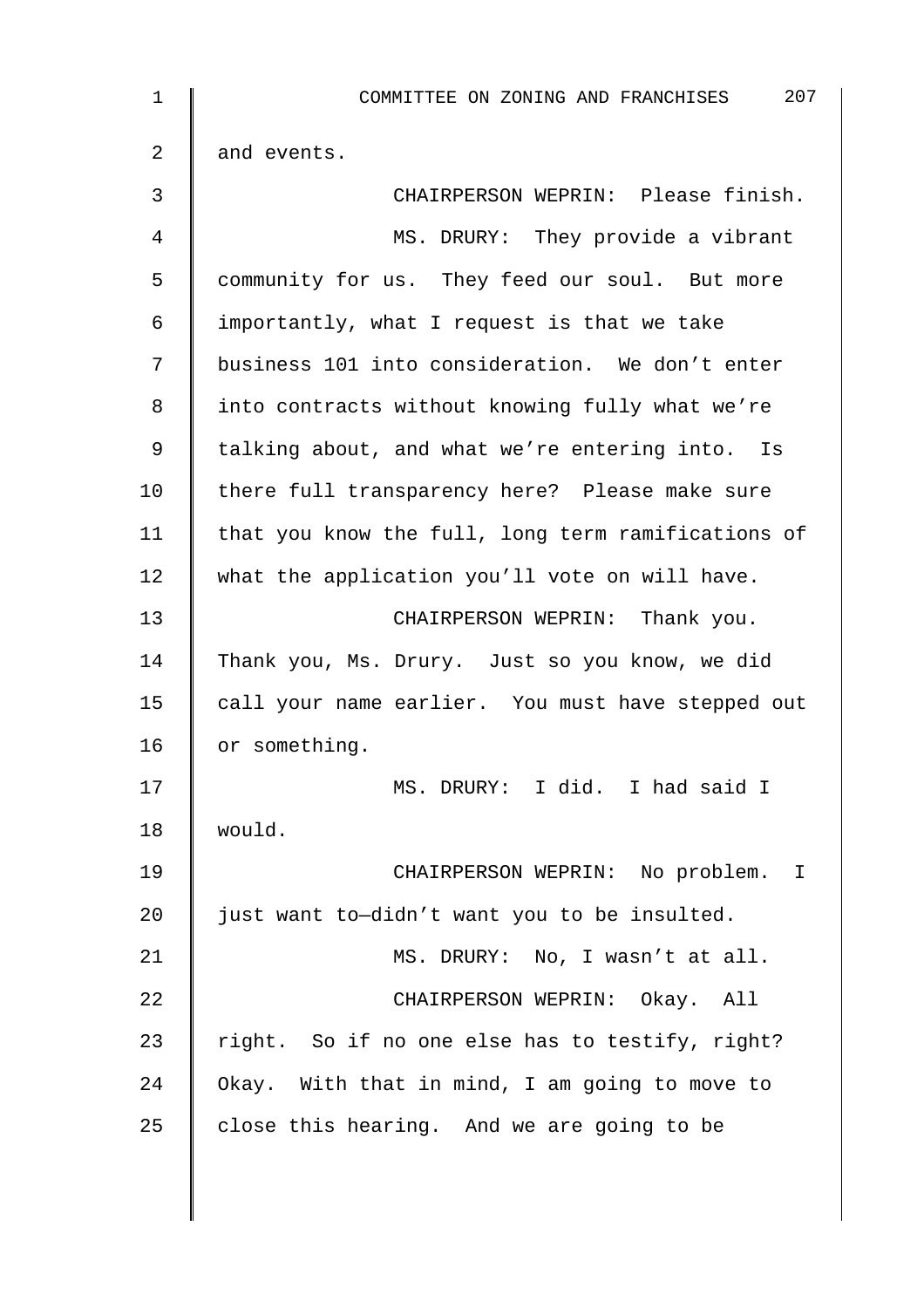| $\mathbf{1}$   | 208<br>COMMITTEE ON ZONING AND FRANCHISES          |
|----------------|----------------------------------------------------|
| $\overline{2}$ | discussing this matter. We're going to take all    |
| 3              | the information we heard today, have some          |
| 4              | negotiations with everybody involved, and try to   |
| 5              | see if we can try to find some common ground. So   |
| 6              | with that in mind, the meeting is now adjourned.   |
| 7              | I thank you, Mr. Curry, for sticking around. I     |
| 8              | thank you Council Member Chin for being here with  |
| 9              | me this whole time, and I thank you for putting up |
| 10             | with my cold, the noxious fumes, the change of     |
| 11             | room, and the freezing cold, and being here with   |
| 12             | me today. So thank you.                            |